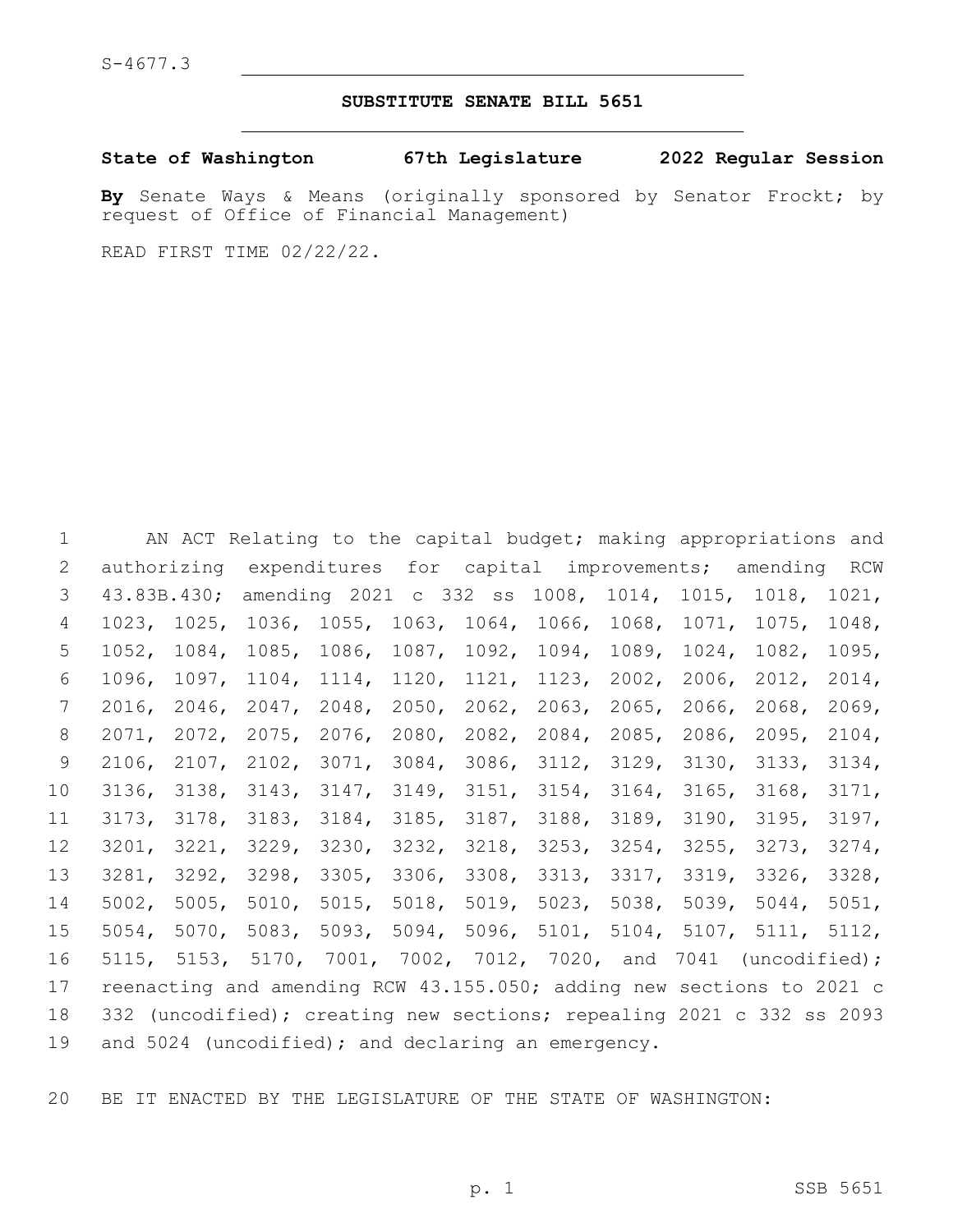NEW SECTION. **Sec. 1.** A supplemental capital budget is hereby adopted and, subject to the provisions set forth in this act, the several dollar amounts hereinafter specified, or so much thereof as shall be sufficient to accomplish the purposes designated, are hereby appropriated and authorized to be incurred for capital projects during the period beginning with the effective date of this act and ending June 30, 2023, out of the several funds specified in this act. **PART 1 GENERAL GOVERNMENT Sec. 1001.** 2021 c 332 s 1008 (uncodified) is amended to read as follows: 11 **FOR THE DEPARTMENT OF COMMERCE** Public Works Assistance Account Program 2013 Loan List (30000184) Reappropriation: 15 Public Works Assistance Account—State. . . . . . ((\$1,523,000)) \$815,000 17 Prior Biennia (Expenditures). . . . . . . . . . ((\$32,378,000))  $\frac{18}{31,343,000}$ 19 Future Biennia (Projected Costs). . . . . . . . . . . . . . \$0 20 TOTAL. . . . . . . . . . . . . . . . . . (  $(\frac{233}{1000})$  ) \$32,158,000 **Sec. 1002.** 2021 c 332 s 1014 (uncodified) is amended to read as follows: 23 **FOR THE DEPARTMENT OF COMMERCE** 2017 Local and Community Projects (30000846) The reappropriation in this section is subject to the following conditions and limitations: The reappropriation is subject to the provisions of section 6004, chapter 4, Laws of 2017 3rd sp. sess. Reappropriation: 30 State Building Construction Account—State. . . . . ((\$1,750,000)) \$1,763,000 32 Prior Biennia (Expenditures). . . . . . . . . . ((\$9,128,000)) \$8,983,000 Future Biennia (Projected Costs). . . . . . . . . . . . . . . \$0 35 TOTAL. . . . . . . . . . . . . . . . . . (  $(\frac{210}{10}, \frac{878}{100})$  )

p. 2 SSB 5651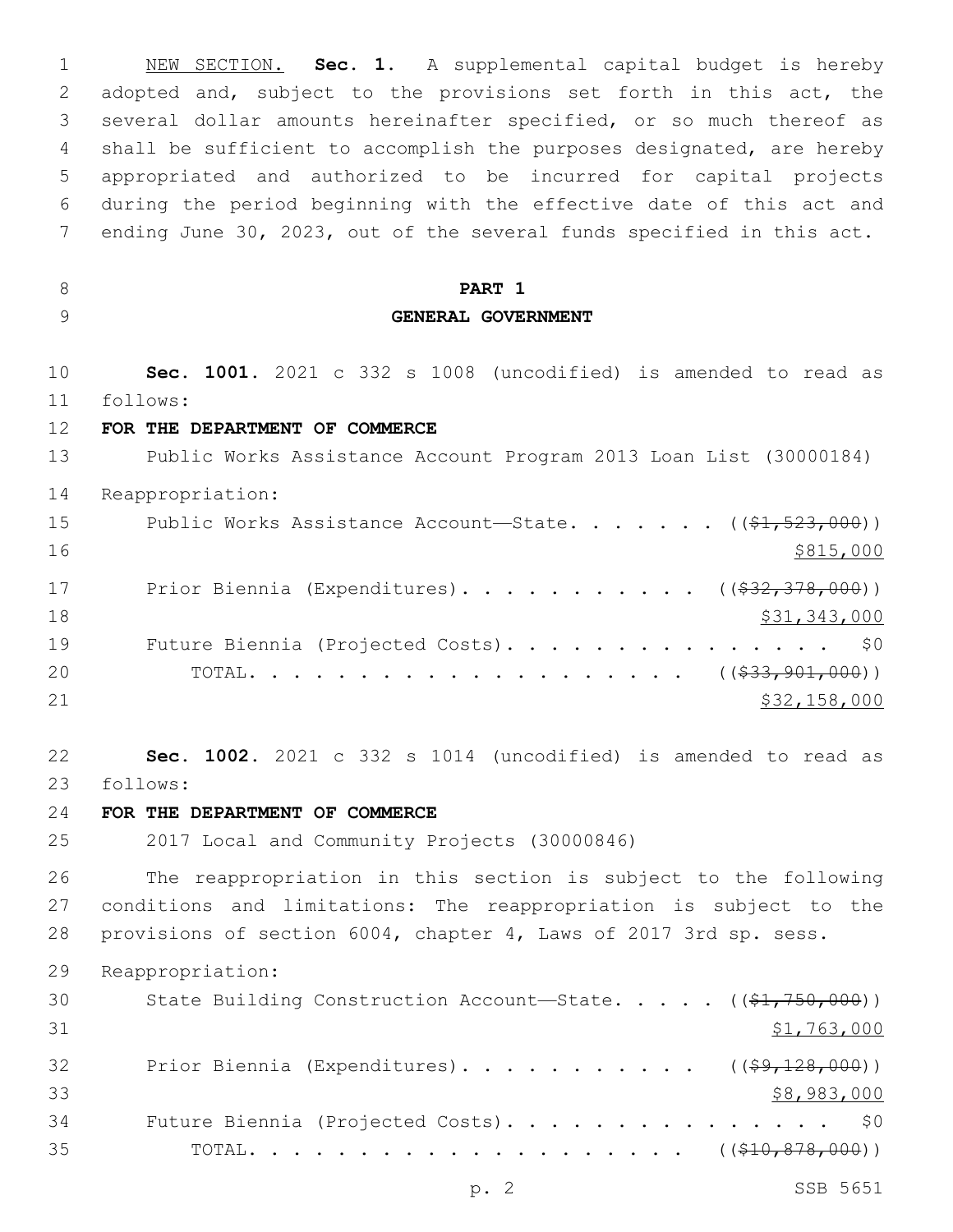**Sec. 1003.** 2021 c 332 s 1015 (uncodified) is amended to read as follows: 3 **FOR THE DEPARTMENT OF COMMERCE** 2017-19 Housing Trust Fund Program (30000872) The ((reappropriations)) appropriations in this section are subject to the following conditions and limitations: The 8 ((reappropriations)) appropriations are subject to the provisions of 9 section 6001, chapter 356, Laws of 2020. Section 6001, chapter 356, Laws of 2020 is set forth in full below, except that new language is 11 added to subsection  $(1)(f)(x)$  of this section, which supersedes the 12 requirements of subsection (1)(f)(x) in section 6001, chapter 356, Laws of 2020. (1) \$83,500,000 of the state taxable building construction account—state appropriation, \$19,631,000 of the state building 16 construction account—state appropriation, and \$8,658,000 of the Washington housing trust account—state appropriation are provided solely for affordable housing and preservation of affordable housing. Of the amounts in this subsection: (a) \$24,370,000 is provided solely for housing projects that provide supportive housing and case-management services to persons with chronic mental illness. The department must prioritize low- income supportive housing unit proposals that provide services or 24 include a partner community behavioral health treatment provider; (b) \$10,000,000 is provided solely for housing preservation grants or loans to be awarded competitively. The grants may be 27 provided for major building improvements, preservation, and system replacements necessary for the existing housing trust fund portfolio to maintain long-term viability. The department must require that a capital needs assessment is performed to estimate the cost of the preservation project at contract execution. Funds may not be used to add or expand the capacity of the property. To receive grants, housing projects must meet the following requirements: (i) The property is more than 15 years old; (ii) At least 50 percent of the housing units are occupied by families and individuals at or below 30 percent area median income; (iii) The improvements will result in reduction of operating or utilities costs, or both; and

p. 3 SSB 5651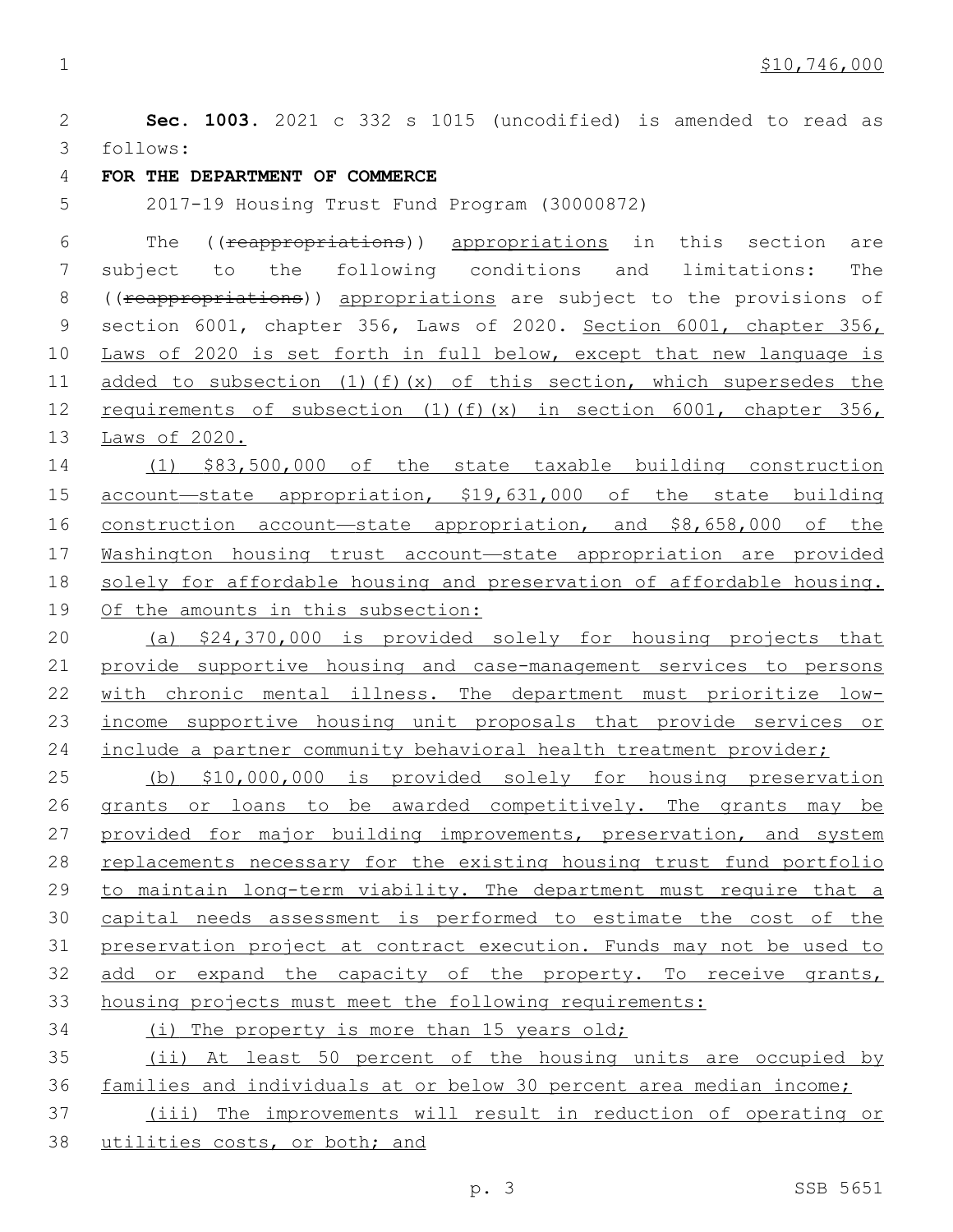(iv) Other criteria that the department considers necessary to 2 achieve the purpose of this program.

 (c) \$5,000,000 is provided solely for housing projects that benefit people at or below 80 percent of the area median income who have been displaced by a natural disaster declared by the governor, including people who have been displaced within the last two biennia.

 (d) \$1,000,000 of the Washington housing trust account—state appropriation is provided solely for the department to work with the communities of concern commission to focus on creating capital assets that will help reduce poverty and build stronger and more sustainable communities using the communities' cultural understanding and vision. The funding must be used for predevelopment costs for capital projects identified by the commission and for other activities to assist communities in developing capacity to create community-owned capital assets.

 (e) \$1,000,000 of the Washington housing trust account—state appropriation and \$1,500,000 of the state taxable building construction account—state appropriation are provided solely for the department to contract directly with YouthCare Service Center to purchase the 1534 Broadway site from Capitol Hill Housing in order for YouthCare Service Center to develop a youth community center.

 (f) \$25,506,000 is provided solely for the following list of housing projects:

| 24 | Spokane Housing Predesign. \$500,000<br>(i)                            |
|----|------------------------------------------------------------------------|
| 25 | <u> El Centro de la Raza. \$737,000</u><br>(i)                         |
| 26 | (iii) Highland Village Preservation. \$1,500,000                       |
| 27 | (iv) King County Modular Housing Project. \$1,500,000                  |
| 28 | (v) Nisqually Tribal Housing. \$1,250,000                              |
| 29 | Othello Homesight Community Center. \$3,000,000<br>$(v_1)$             |
| 30 | (vii) Parkview Apartments Affordable Housing. \$100,000                |
| 31 | (viii) Supported Housing and Employment (Longview). \$129,000          |
| 32 | \$2,000,000 is provided solely for homeownership assistance<br>(ix)    |
| 33 | for low-income households displaced from their manufactured/mobile     |
| 34 | the closure or conversion of a mobile home park or<br>due<br>homes     |
| 35 | manufactured housing community in south King county. \$1,500,000 of    |
| 36 | in this subsection is provided solely for low-income<br>this<br>amount |
| 37 | residents displaced from the Firs Mobile Home Park located in SeaTac.  |
| 38 | \$7,500,000 is provided solely for grants for high quality<br>(x)      |
| 39 | low-income housing projects that will quickly move people from         |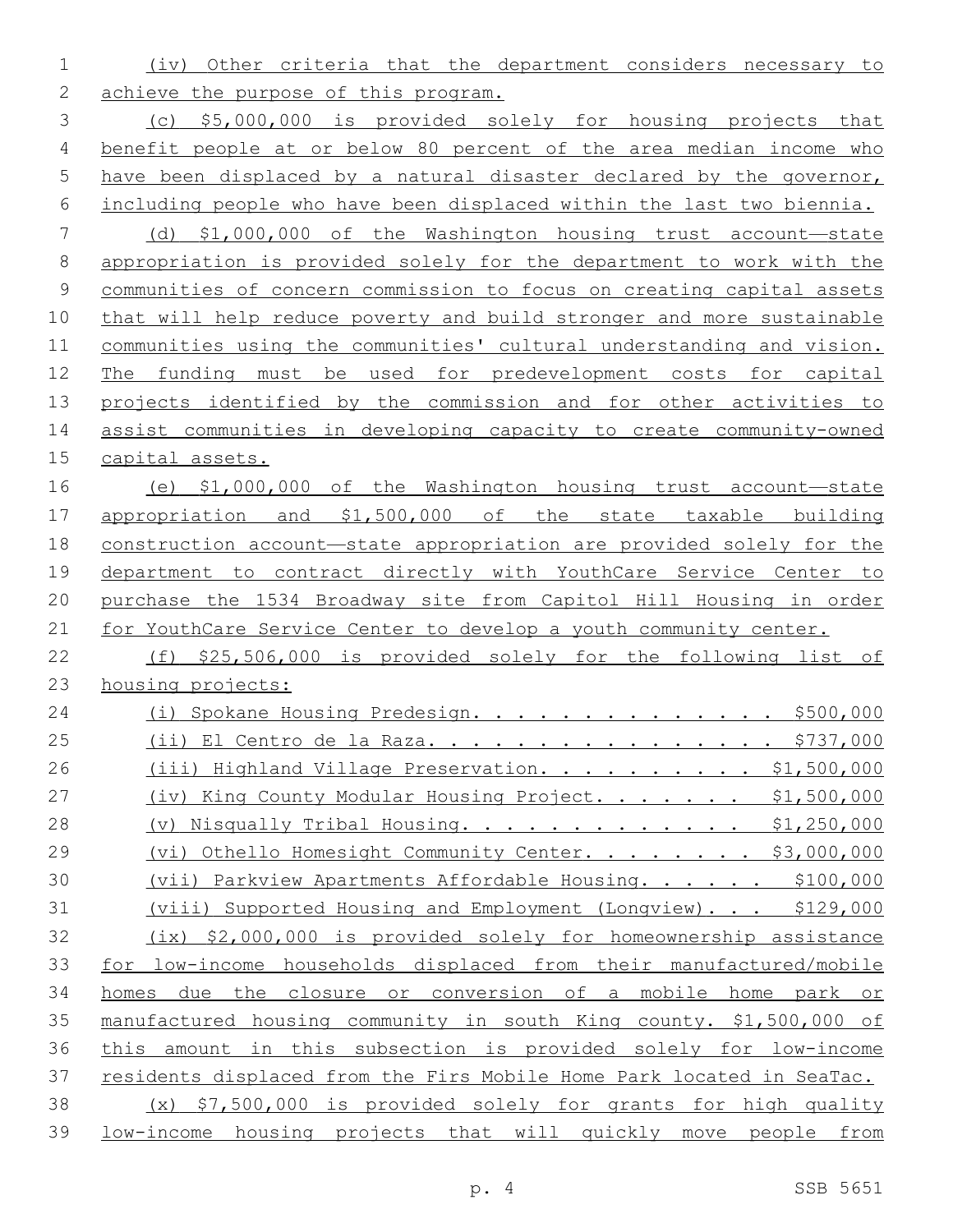homelessness into secure housing and are significantly less expensive to construct than traditional housing. It is the intent of the 3 legislature that these grants serve projects with a total project development cost per housing unit of less than \$200,000, excluding the value of land, and with a commitment by the applicant to maintain the housing units for at least a 25 year period. Amounts provided 7 that are subject to this subsection  $(1)(f)(x)$  must be used to plan, predesign, design, provide technical assistance and financial services, purchase land for, and build innovative low-income housing units. \$4,500,000 of the appropriation that is subject to this subsection is provided solely for innovative affordable housing in Shelton and \$3,000,000 of the appropriation that is subject to this subsection (1)(f)(x) is provided solely for innovative affordable housing for veterans in Orting. Mental health and substance abuse 15 counseling services must be offered to residents of housing projects supported by appropriations in this subsection (1)(f)(x). \$500,000 of the appropriation for housing units in Shelton can be released for purchase of land, planning, or predesign services before the project is fully funded. \$500,000 of the appropriation for housing units in Orting can be released for purchase of land, planning, or predesign 21 services before the project is fully funded. (xi) \$7,290,000 is provided solely for grants to the following 23 organizations using innovative methods to address homelessness: 24 \$4,290,000 for THA Arlington drive youth campus in Tacoma and \$3,000,000 for a King county housing project. (xii) \$1,500,000 is provided solely for Valley Cities modular housing project in Auburn.

- (g) Of the amounts appropriated remaining after (a) through (f) of this subsection, the department must allocate the funds as
- follows: (i) Ten percent is provided solely for housing projects that benefit veterans; (ii) Ten percent is provided solely for housing projects that
- benefit homeownership; (iii) Five percent is provided solely for housing projects that benefit people with developmental disabilities; and

 (iv) The remaining amount is provided solely for projects that serve low-income and special needs populations in need of housing, including, but not limited to, homeless families with children, homeless youth, farmworkers, and seniors.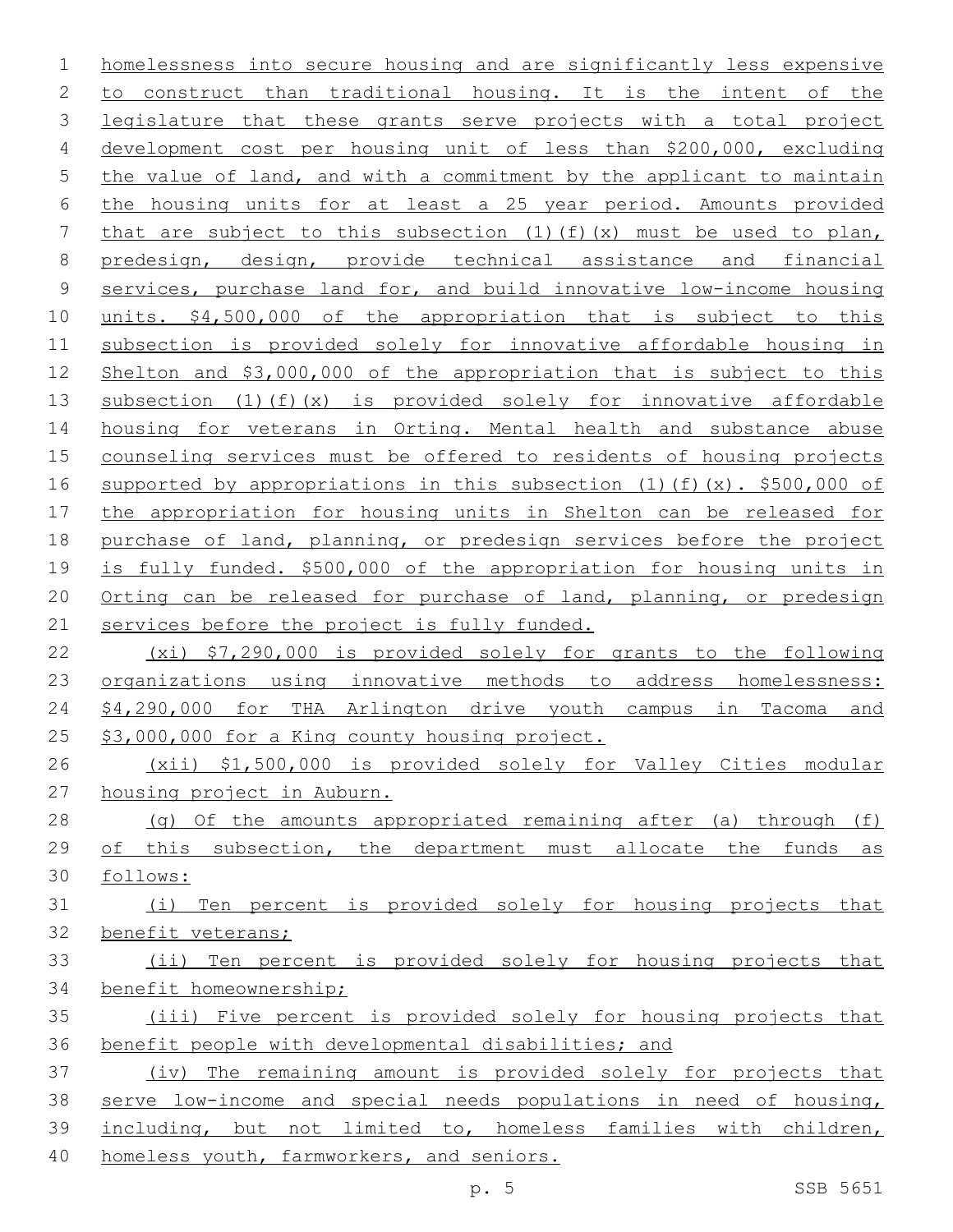| 1              | (2) In evaluating projects in this section, the department must       |
|----------------|-----------------------------------------------------------------------|
| $\mathbf{2}$   | give preference for applications based on some or all of the criteria |
| 3              | in RCW $43.185.070(5)$ .                                              |
| 4              | (3) The department must strive to allocate all of the amounts         |
| 5              | appropriated in this section within the 2017-2019 fiscal biennium in  |
| 6              | the manner prescribed in subsection (1) of this section. However, if  |
| 7              | upon review of applications the department determines there are not   |
| 8              | adequate suitable projects in a category, the department may allocate |
| $\overline{9}$ | funds to projects serving other low-income and special needs          |
| 10             | populations, provided those projects are located in an area with an   |
| 11             | identified need for the type of housing proposed.                     |
| 12             | Reappropriation:                                                      |
| 13             | State Building Construction Account-State. ((\$5,716,000))            |
| 14             | \$6, 246, 000                                                         |
| 15             | State Taxable Building Construction Account-                          |
| 16             |                                                                       |
| 17             | Washington Housing Trust Account-State. \$1,578,000                   |
| 18             | Subtotal Reappropriation. ( $(\frac{232,104,000}{2})$ )               |
| 19             | \$32,634,000                                                          |
|                |                                                                       |
| 20             | Appropriation:                                                        |
| 21             | State Building Construction Account-State. \$1,500,000                |
| 22             | Prior Biennia (Expenditures). ( $(\frac{279}{36000})$ )               |
| 23             | \$78,856,000                                                          |
| 24             | Future Biennia (Projected Costs).<br>\$0                              |
| 25             |                                                                       |
| 26             | \$112,990,000                                                         |
|                |                                                                       |
| 27             | Sec. 1004. 2021 c 332 s 1018 (uncodified) is amended to read as       |
| 28             | follows:                                                              |
| 29             | FOR THE DEPARTMENT OF COMMERCE                                        |
| 30             | 2017-19 Building for the Arts Grant Program (30000877)                |
| 31             | The reappropriation in this section is subject to the following       |
| 32             | conditions and limitations: The reappropriation is subject to the     |
| 33             | provisions of section 1009, chapter 2, Laws of 2018.                  |
| 34             | Reappropriation:                                                      |
| 35             | State Building Construction Account-State. \$1,000,000                |
|                |                                                                       |
| 36             | Prior Biennia (Expenditures). ( $(\frac{\xi}{11}, 000, 000)$ )        |
|                |                                                                       |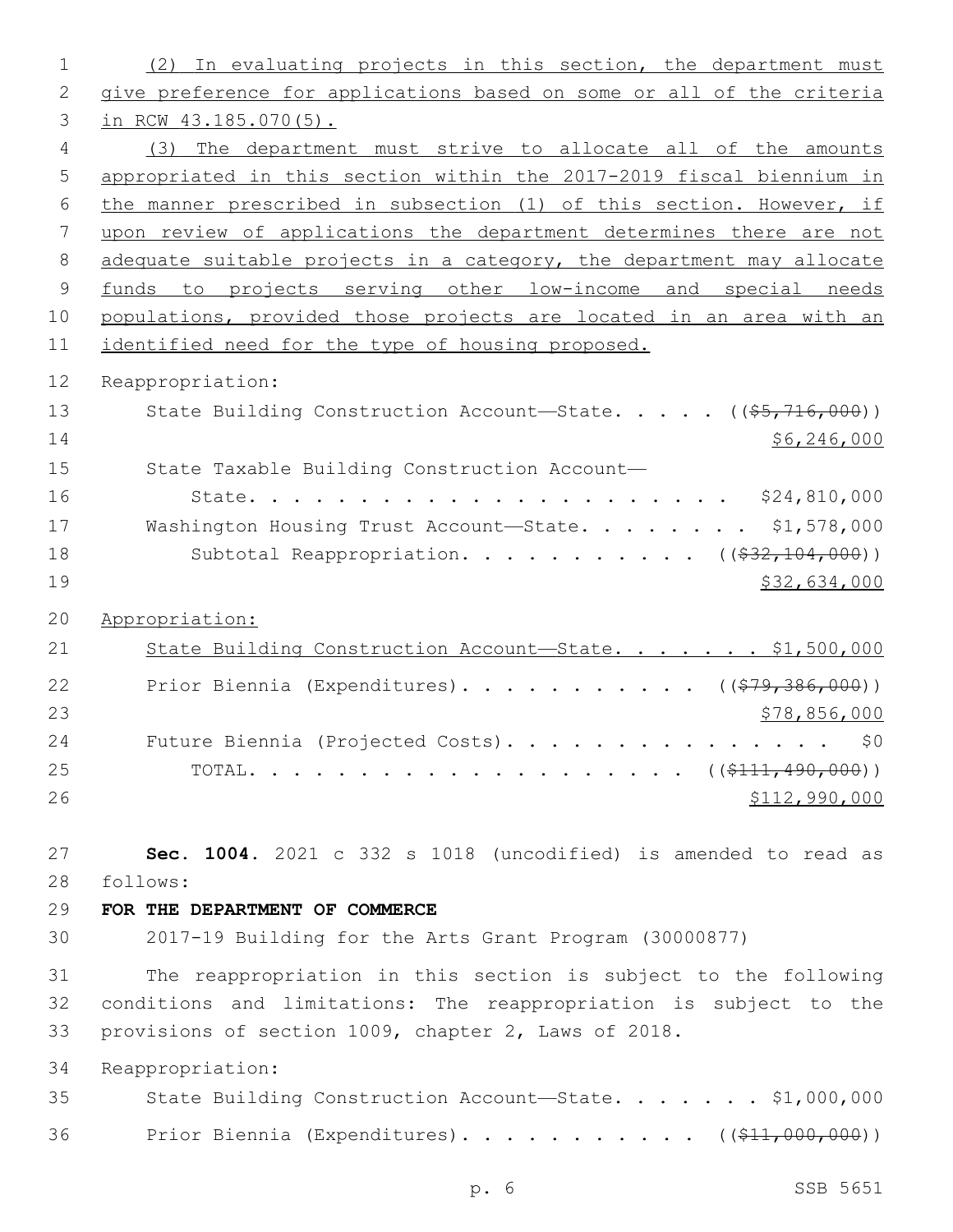\$10,954,000 2 Future Biennia (Projected Costs). . . . . . . . . . . . . . \$0 TOTAL. . . . . . . . . . . . . . . . . . . . ((\$12,000,000)) \$11,954,000 **Sec. 1005.** 2021 c 332 s 1021 (uncodified) is amended to read as follows: 6 **FOR THE DEPARTMENT OF COMMERCE** Clean Energy Funds 3 (30000881) The reappropriations in this section are subject to the following conditions and limitations: The reappropriations are subject to the provisions of section 6006, chapter 413, Laws of 2019, except that 12 funding may not be provided for an aluminum smelter restart project in Whatcom county as this project is transitioning to the 2021-23 Clean Energy V - Investing in Washington's Clean Energy (40000148) 15 project pursuant to section 1011 of this act. Reappropriation: 17 Energy Efficiency Account—State. . . . . . . . . . . \$5,362,000 18 State Building Construction Account—State. . . . ((\$29,402,000)) 19 \$27,002,000 20 Subtotal Reappropriation. . . . . . . . . . ((\$34,764,000)) \$32,364,000 Prior Biennia (Expenditures). . . . . . . . . . . . . \$11,336,000 23 Future Biennia (Projected Costs). . . . . . . . . . . . . . \$0 24 TOTAL. . . . . . . . . . . . . . . . . . ((<del>\$46,100,000</del>)) 25 \$43,700,000 **Sec. 1006.** 2021 c 332 s 1023 (uncodified) is amended to read as follows: 27 **FOR THE DEPARTMENT OF COMMERCE** 2017-19 Building Communities Fund Grant (30000883) The reappropriation in this section is subject to the following conditions and limitations: The reappropriation is subject to the provisions of section 1015, chapter 2, Laws of 2018. Reappropriation: 34 State Building Construction Account—State. . . . . ((\$1,700,000)) \$1,884,000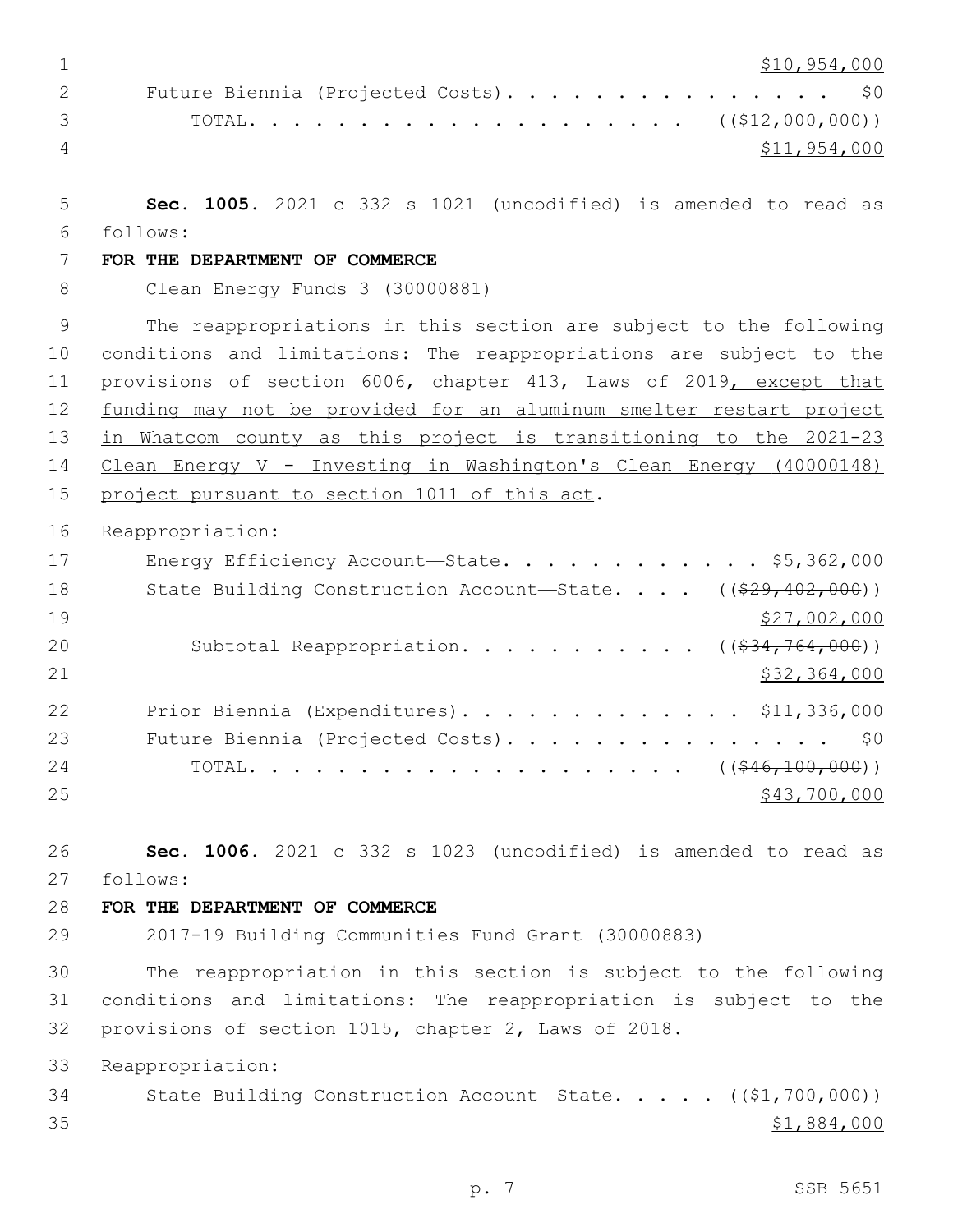| 1              | Prior Biennia (Expenditures). ((\$26,200,000))                                                                          |
|----------------|-------------------------------------------------------------------------------------------------------------------------|
| $\mathbf{2}$   | \$25,379,000                                                                                                            |
| 3              | Future Biennia (Projected Costs).<br>\$0                                                                                |
| $\overline{4}$ |                                                                                                                         |
| 5              | \$27, 263, 000                                                                                                          |
|                |                                                                                                                         |
| 6              | Sec. 1007. 2021 c 332 s 1025 (uncodified) is amended to read as                                                         |
| 7              | follows:                                                                                                                |
| 8              | FOR THE DEPARTMENT OF COMMERCE                                                                                          |
| $\mathsf 9$    | Early Learning Facility Grants (40000006)                                                                               |
| 10             | The reappropriations in this section are subject to the following                                                       |
| 11             | conditions and limitations: The reappropriations are subject to the                                                     |
| 12             | provisions of section 1005, chapter 298, Laws of 2018.                                                                  |
| 13             | Reappropriation:                                                                                                        |
| 14             | Early Learning Facilities Development Account-                                                                          |
| 15             | \$999,000                                                                                                               |
| 16             | Early Learning Facilities Revolving Account-                                                                            |
| 17             | $($ $($ $\frac{63,000,000}{2})$ $)$<br>State.                                                                           |
| 18             | \$3,062,000                                                                                                             |
| 19             | Subtotal Reappropriation.<br>$($ (\$3,999,000))                                                                         |
| 20             | \$4,061,000                                                                                                             |
| 21             | Prior Biennia (Expenditures). ( $(\frac{11}{21}, \frac{501}{100})$ )                                                    |
| 22             | \$11,404,000                                                                                                            |
| 23             | Future Biennia (Projected Costs).<br>\$0                                                                                |
| 24             | $((\$15,500,000))$<br>TOTAL.<br>$\mathbf{r}$ , $\mathbf{r}$ , $\mathbf{r}$ , $\mathbf{r}$ , $\mathbf{r}$ , $\mathbf{r}$ |
| 25             | \$15,465,000                                                                                                            |
|                |                                                                                                                         |
| 26             | Sec. 1008. 2021 c 332 s 1036 (uncodified) is amended to read as                                                         |
| 27             | follows:                                                                                                                |
| 28             | FOR THE DEPARTMENT OF COMMERCE                                                                                          |
| 29             | 2019-21 Early Learning Facilities (40000044)                                                                            |
| 30             | The reappropriations in this section are subject to the following                                                       |
| 31             | conditions and limitations: The reappropriations are subject to the                                                     |
| 32             | provisions of section 1006, chapter 356, Laws of 2020.                                                                  |
| 33             | Reappropriation:                                                                                                        |
| 34             | State Building Construction Account-State. \$8,000,000                                                                  |
| 35             | Early Learning Facilities Revolving Account-                                                                            |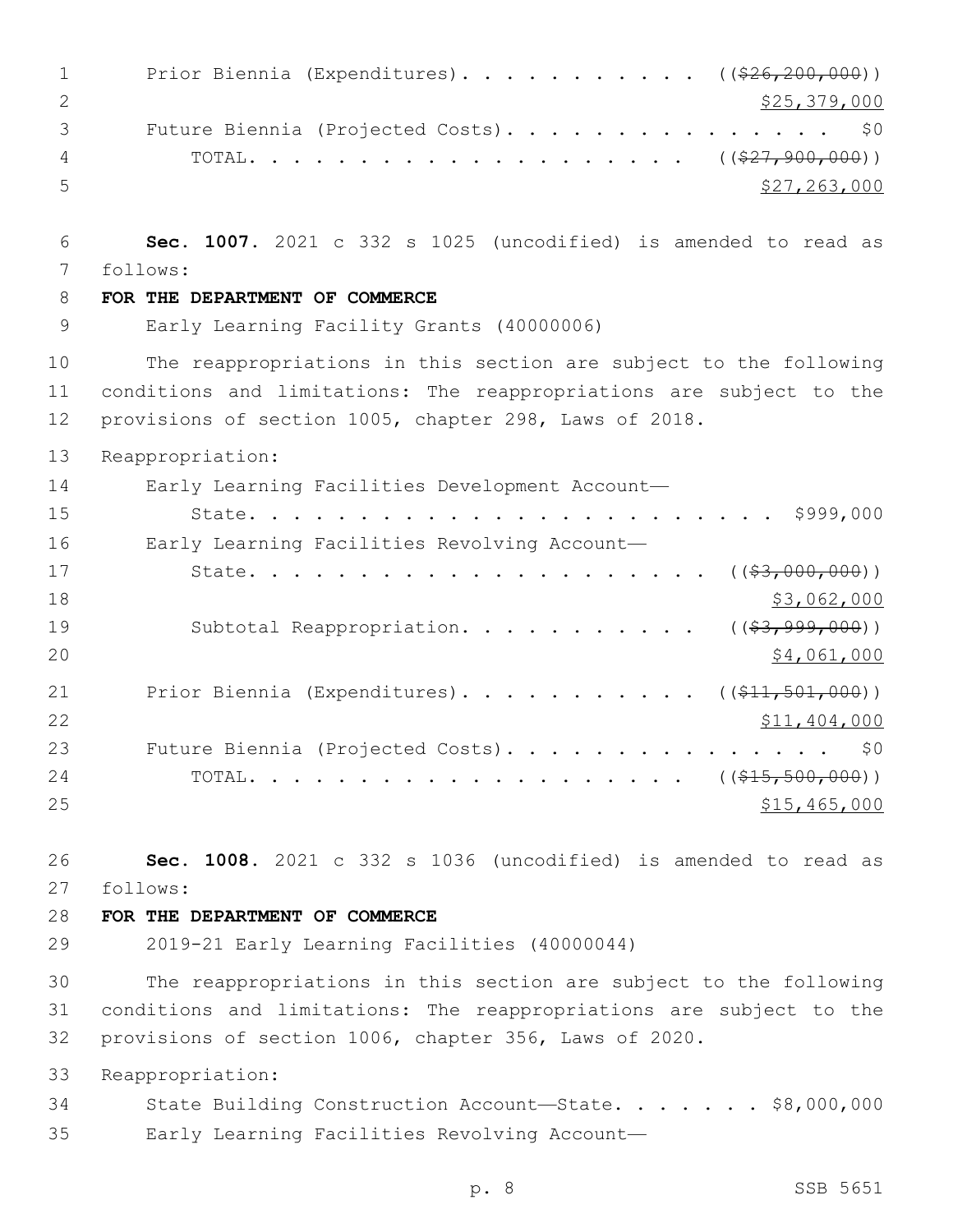| $\mathbf 1$  | \$20,000,000                                                        |
|--------------|---------------------------------------------------------------------|
| $\mathbf{2}$ | Early Learning Facilities Development Account-                      |
| 3            | $((\$1,500,000))$                                                   |
| 4            | \$1,839,000                                                         |
| 5            | Subtotal Reappropriation.<br>( ( \$29, 500, 000) )                  |
| 6            | \$29,839,000                                                        |
| 7            | Prior Biennia (Expenditures).<br>$($ $($ $$5, 520, 000)$ $)$        |
| 8            | \$5,181,000                                                         |
| $\mathsf 9$  | Future Biennia (Projected Costs).<br>\$0                            |
| 10           | \$35,020,000                                                        |
| 11           | Sec. 1009. 2021 c 332 s 1055 (uncodified) is amended to read as     |
| 12           | follows:                                                            |
| 13           | FOR THE DEPARTMENT OF COMMERCE                                      |
| 14           | Seattle Vocational Institute (40000136)                             |
| 15           | The reappropriations in this section are subject to the following   |
| 16           | conditions and limitations: The reappropriations are subject to the |
| 17           | provisions of section 1009, chapter 356, Laws of 2020.              |
|              |                                                                     |
| 18           | Reappropriation:                                                    |
| 19           | State Building Construction Account-State. $($ $($ \$1,105,000))    |
| 20           | \$1,106,000                                                         |
| 21           | State Taxable Building Construction Account-                        |
| 22           | $\cdot \cdot \cdot \cdot$ \$175,000<br>State.                       |
| 23           | Subtotal Reappropriation. ( $(\frac{1}{2}, 280, 000)$ )             |
| 24           | \$1,281,000                                                         |
| 25           | Prior Biennia (Expenditures). ( $(\frac{20}{100})$ )                |
| 26           | \$19,000                                                            |
| 27           | Future Biennia (Projected Costs). \$0                               |
| 28           |                                                                     |
|              |                                                                     |
| 29           | Sec. 1010. 2021 c 332 s 1063 (uncodified) is amended to read as     |
| 30           | follows:                                                            |
| 31           | FOR THE DEPARTMENT OF COMMERCE                                      |
| 32           | 2021-23 Library Capital Improvement Program (LCIP) Grants           |
| 33           | (40000147)                                                          |

conditions and limitations:35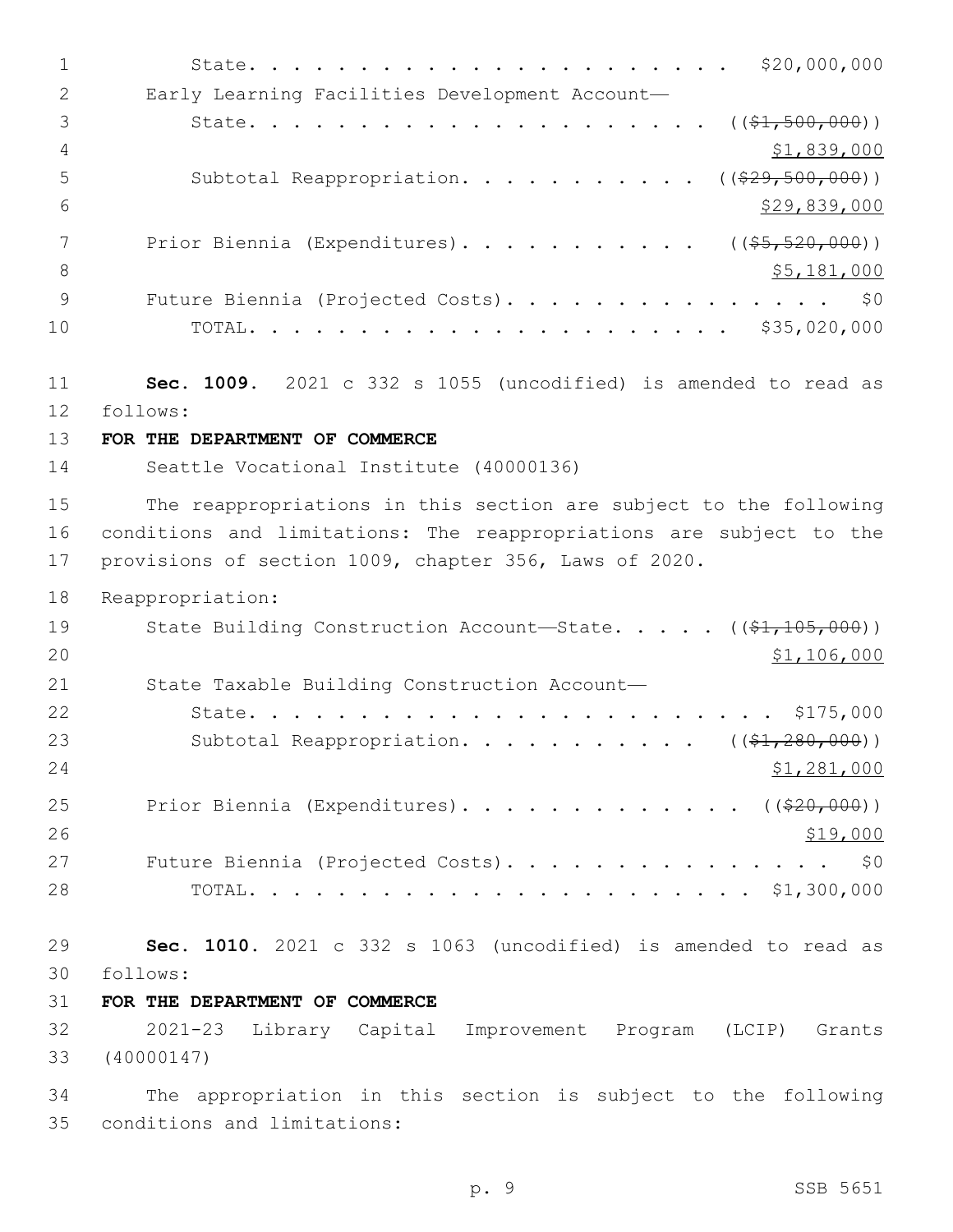(1) The appropriation in this section is provided solely for a local library capital improvement grant program for the following 3 list of projects:

 City of Colville. . . . . . . . . . . . . . . . . . . . \$264,000 Sno-Isle Regional Inter-County Libraries (Langley). . . \$700,000 Stevens County Rural Library District (Loon Lake). . . . \$649,000 7 Stevens County Rural Library District (Chewelah). . . . . \$90,000 8 North Olympic Library System (Sequim). . . . . . . . \$2,000,000 9 Spokane County Library District (Spokane Valley)... \$2,000,000 Jefferson County Rural Library District (Port Hadlock). \$285,000 11 Stevens County Rural Library District (Northport). . . . \$50,000 12 North Central Regional Library (Wenatchee)....... \$798,000 City of Seattle. . . . . . . . . . . . . . . . . . . . \$1,889,000 14 Pend Oreille County Library District (Metaline Falls).. \$40,000 15 Upper Skagit Library District (Concrete). . . . . . . \$209,000 City of Cashmere. . . . . . . . . . . . . . . . . . . . . \$14,000 Town of Coulee City. . . . . . . . . . . . . . . . . . . \$760,000 Sno-Isle Regional Inter-County Libraries (Darrington). . \$250,000 Fort Vancouver Regional Library Foundation (Woodland). \$2,000,000 City of Mount Vernon. . . . . . . . . . . . . . . . . \$2,000,000

((Sno-Isle Regional Inter-County Libraries

22 (Lake Stevens). . . . . . . . . . . . . . . . . \$1,100,000)) 23 Camas Library Improvements (Camas). . . . . . . . . . \$515,000 Ephrata Public Library (Ephrata). . . . . . . . . . . . . \$91,000 Lake Stevens Early Learning Library (Lake Stevens). . \$2,000,000 (2) The department must establish a competitive process to solicit proposals for and prioritize projects whose primary objective is to assist libraries operated by governmental units, as defined in RCW 27.12.010, in acquiring, constructing, repairing, or 30 rehabilitating facilities.

 (3) The department must establish a committee to develop the grant program criteria and review proposals. The committee must be composed of five members as provided in this subsection. The committee must include: (a) A representative from the department of commerce; (b) a representative from the department of archaeology and historic preservation; (c) the state librarian; (d) a representative from a library district; and (e) a representative from a municipal 38 library.

 (4) The department must conduct a statewide solicitation of project applications. The department must evaluate and rank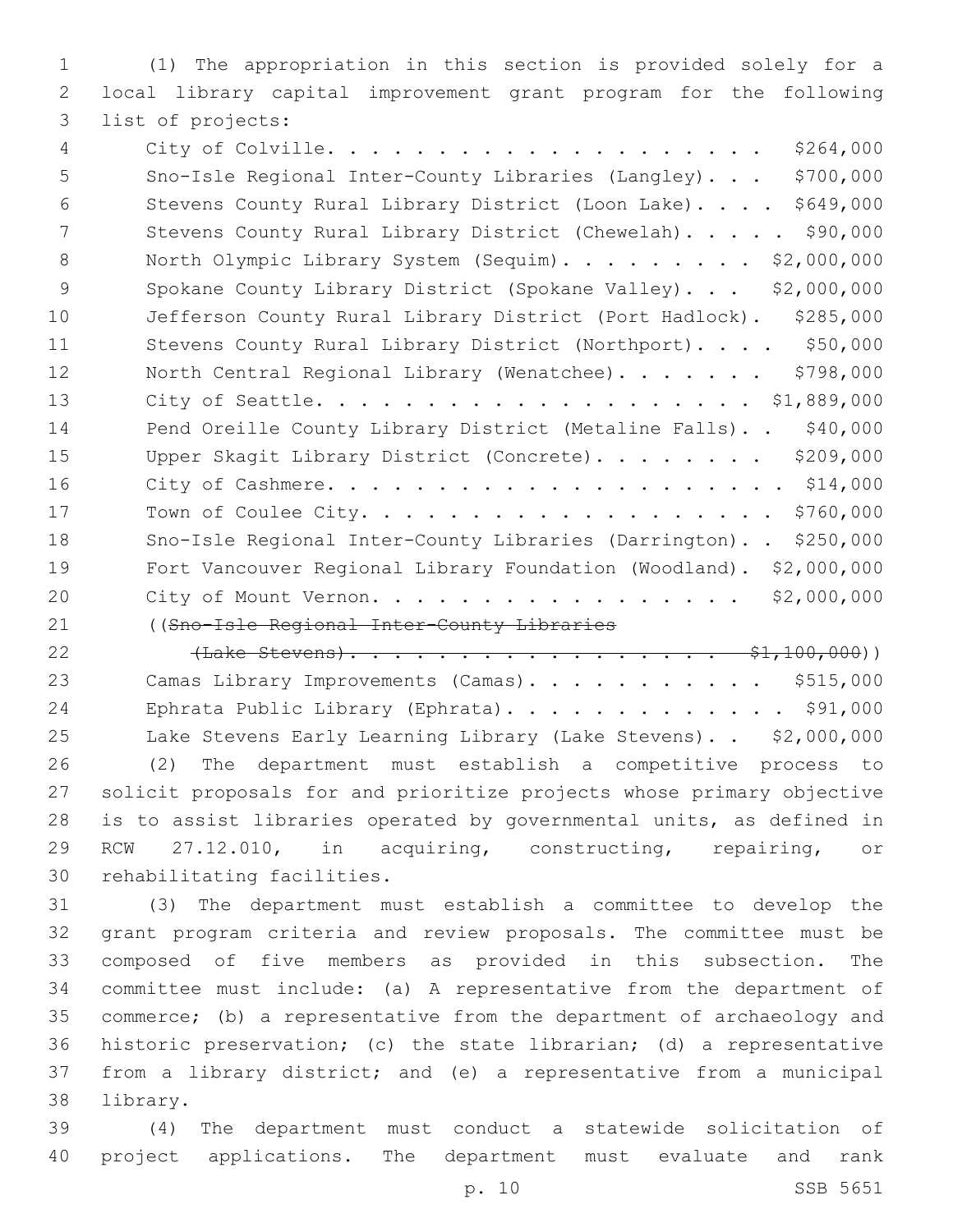applications in consultation with the committee established in subsection (3) of this section, using objective criteria. The ranking of projects must prioritize library district facilities listed on a local, state, or federal register of historic places and those located in distressed or rural counties. The evaluation and ranking process must also include an examination of existing assets that applicants propose to apply to projects. Grant assistance under this section may not exceed 50 percent of the total cost of the project. The nonstate portion of the total project cost may include cash, the value of real property when acquired solely for the purpose of the 11 project, and in-kind contributions.

 (5) The department must submit a prioritized list of recommended projects to the governor and the legislature by October 1, 2022, for inclusion in the department of commerce's 2023-2025 biennial capital budget request. The list must include a description of each project, the amount of recommended state funding, and documentation of nonstate funds to be used for the project. Individual grants may not exceed \$2,000,000. The total amount of recommended state funding for the projects on a biennial project list may not exceed \$10,000,000.

 (6) In contracts for grants authorized under this section, the department must include provisions that require that capital improvements be held by the grantee for a specified period of time appropriate to the amount of the grant and that facilities be used for the express purpose of the grant. If the grantee is found to be 25 out of compliance with provisions of the contract, the grantee must repay to the state general fund the principal amount of the grant plus interest calculated at the rate of interest on state of Washington general obligation bonds issued on the date most close in 29 time to the date of authorization of the grant.

 (7) The department must assist grant recipients under this section to apply for applicable competitive federal grant funding and, upon receipt of any such funding, an equal amount of the state building construction account—state appropriation must be placed in unallotted status.34

Appropriation:

| 36 | State Building Construction Account-State. $($ $($ \$17,704,000)) |
|----|-------------------------------------------------------------------|
| 37 | \$16,604,000                                                      |
| 38 | Prior Biennia (Expenditures). \$0                                 |
| 39 | Future Biennia (Projected Costs). \$30,000,000                    |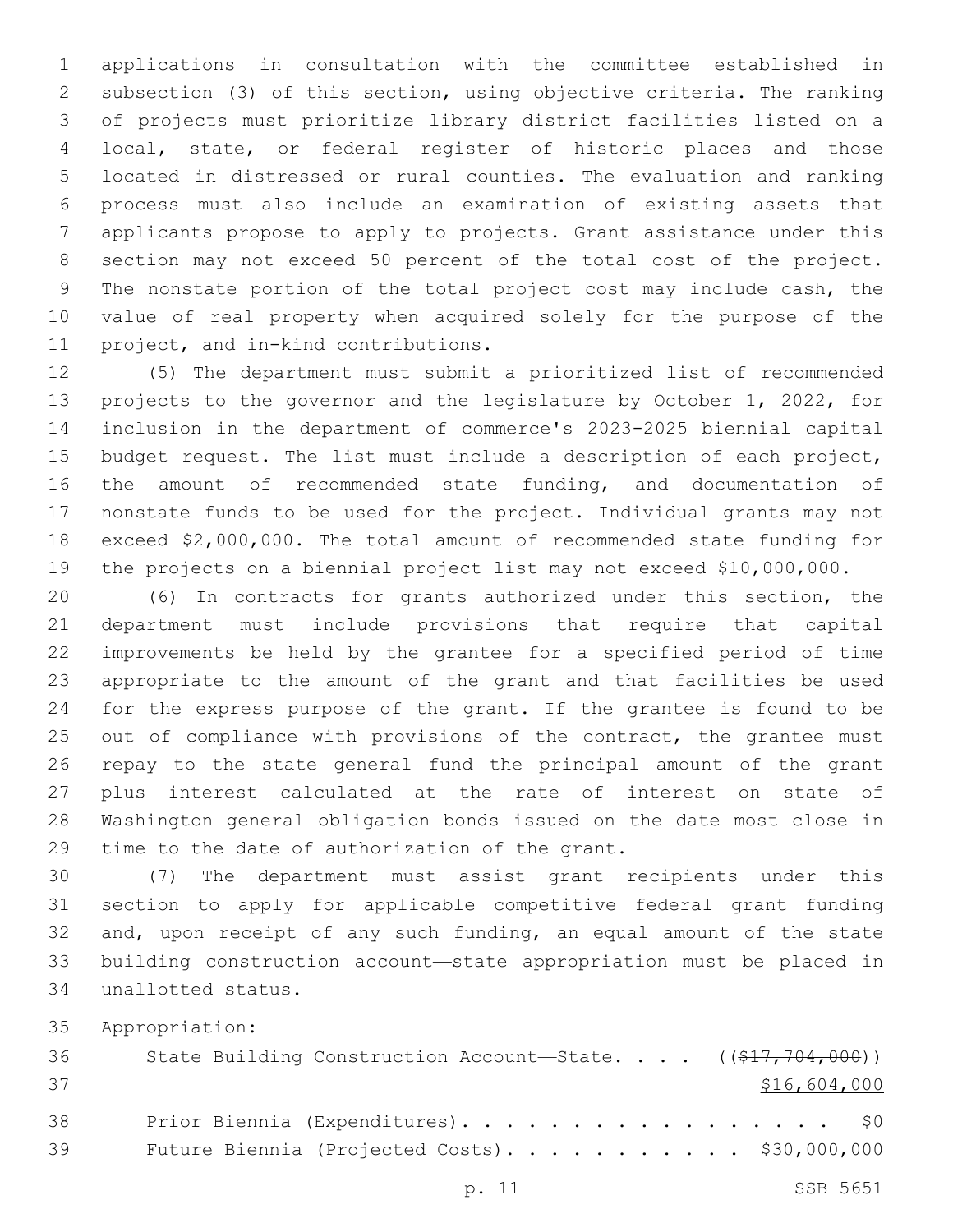1 TOTAL. . . . . . . . . . . . . . . . . . (  $(\frac{247, 704, 000}{5})$ 2  $\frac{$46,604,000}{ }$ 

 **Sec. 1011.** 2021 c 332 s 1064 (uncodified) is amended to read as follows: 4

## **FOR THE DEPARTMENT OF COMMERCE**

 2021-23 Clean Energy V - Investing in Washington's Clean Energy (40000148)

 The appropriations in this section are subject to the following 9 conditions and limitations:

 (1) The appropriations in this section are provided solely for projects that provide a benefit to the public through development, demonstration, and deployment of clean energy technologies that save energy and reduce energy costs, reduce harmful air emissions, or increase energy independence for the state. Priority must be given to projects that benefit vulnerable populations and overburdened communities, including tribes and communities with high environmental 17 or energy burdens.

 (2) The 2021 state energy strategy must guide the department in the design of programs under this section, using an equity and environmental justice lens for program structure and participation. To the extent practicable, the department must prioritize projects that build upon Washington's existing strengths in communities, aerospace, maritime, information and communications technology (particularly data center infrastructure, artificial intelligence and machine learning), grid modernization, advanced materials, and 26 decarbonizing the built environment.

 (3) Subject to the availability of funds, the department must reconvene an advisory committee to support involvement of a broad range of stakeholders in the design and implementation of programs implemented under this section to encourage collaboration, leverage partners, and engage communities and organizations in improving the equitable distribution of benefits from the program.

 (4) In soliciting and evaluating proposals, awarding contracts, and monitoring projects under this section, the department must:

 (a) Ensure that competitive processes, rather than sole source contracting processes, are used to select all projects, except as 37 otherwise noted in this section; and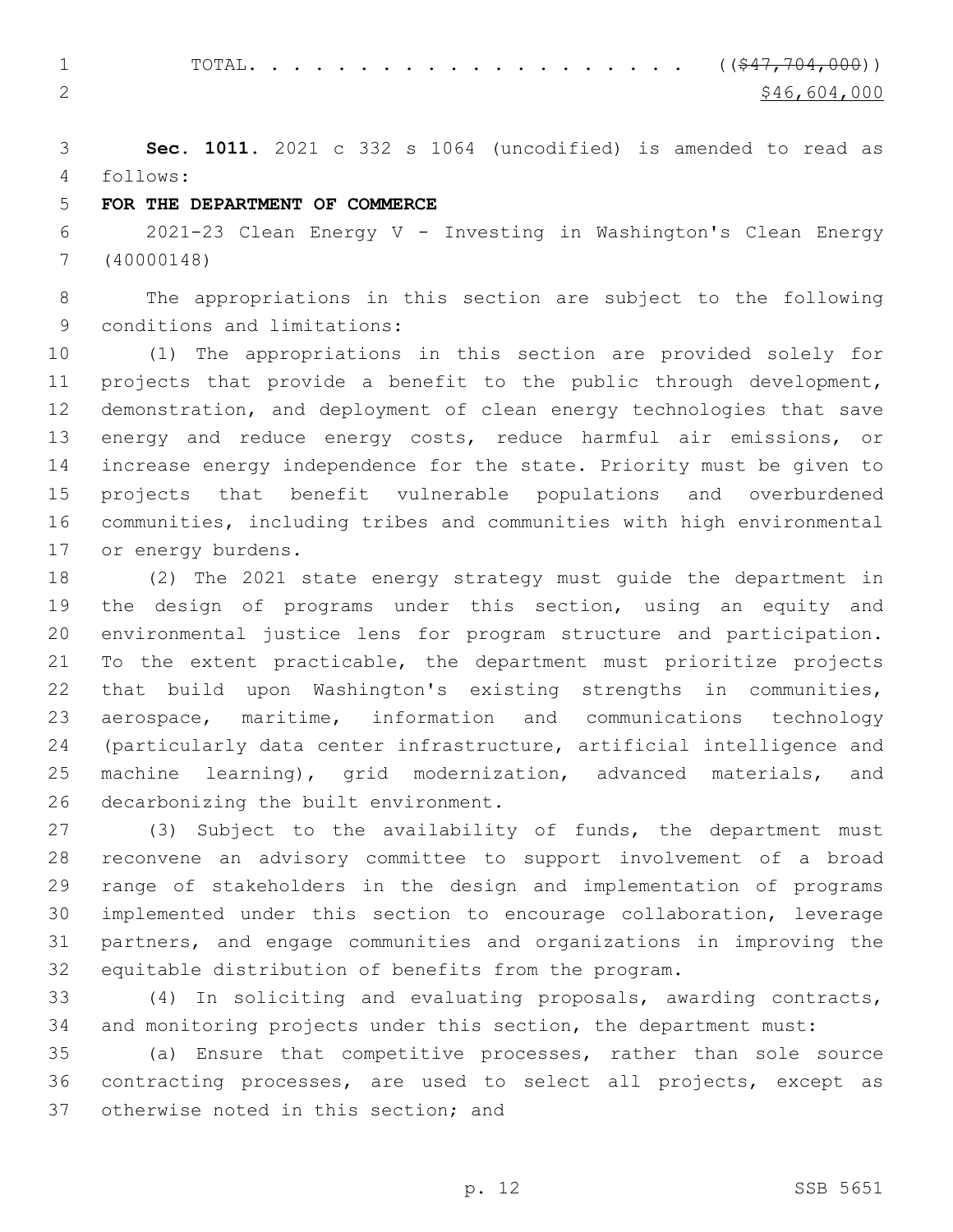(b) Conduct due diligence activities associated with the use of public funds including, but not limited to, oversight of the project selection process, project monitoring, and ensuring that all applications and contracts fully comply with all applicable laws including disclosure and conflict of interest statutes.

 (5) During project solicitation periods for grants funded with this appropriation, the department must maintain a list of applicants by grant program that scored competitively but did not receive a grant award due to lack of available funding. These applicants must be considered for funding during future grant award cycles. If the department submits a 2022 supplemental budget request for this program, the request must include a list of prioritized projects by 13 grant type.

 (6)(a) Pursuant to chapter 42.52 RCW, the ethics in public service act, the department must require a project applicant to identify in application materials any state of Washington employees or former state employees employed by the firm or on the firm's governing board during the past 24 months. Application materials must identify the individual by name, the agency previously or currently employing the individual, job title or position held, and separation date. If it is determined by the department that a conflict of interest exists, the applicant may be disqualified from further 23 consideration for award of funding.

 (b) If the department finds, after due notice and examination, 25 that there is a violation of chapter 42.52 RCW, or any similar statute involving a grantee who received funding under this section, either in procuring or performing under the grant, the department in its sole discretion may terminate the funding grant by written notice. If the grant is terminated, the department must reserve its right to pursue all available remedies under law to address the 31 violation.

 (7) The requirements in subsections (4) and (6) of this section must be specified in funding agreements issued by the department.

 (8) \$17,594,000 of the state building construction account—state appropriation is provided solely for grid modernization grants.

 (a)(i) \$11,000,000 is provided solely for projects that: Advance community resilience, clean and renewable energy technologies and transmission and distribution control systems; support integration of renewable energy sources, deployment of distributed energy resources and sustainable microgrids; and support state decarbonization goals

p. 13 SSB 5651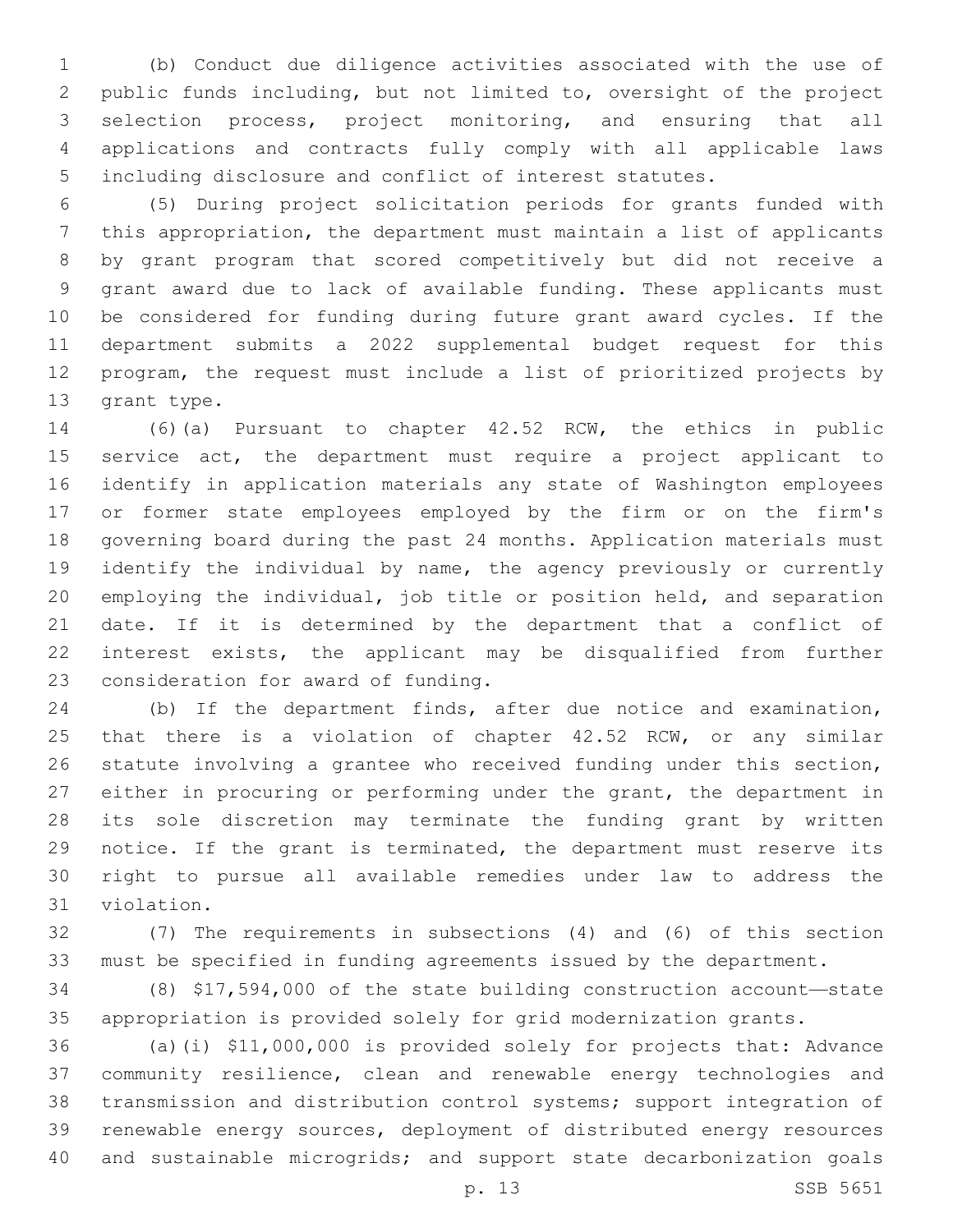pursuant to the clean energy transformation act, including requirements placed upon retail electric utilities.

 (ii) Projects must be implemented by community organizations, local governments, federally recognized tribal governments, or by public and private electrical utilities that serve retail customers in the state (retail electric utilities). Projects submitted by applicants other than retail electric utilities must demonstrate partnership with their load serving entity to apply. Priority must be 9 qiven to:

 (A) Projects that benefit vulnerable populations, including tribes and communities with high environmental or energy burden; and

 (B) Projects that demonstrate partnerships between eligible applicants in applying for funding, including utilities, public and private sector research organizations, businesses, tribes, and 15 nonprofit organizations.

 (iii) The department shall develop a grant application process to competitively select projects for grant awards, to include scoring conducted by a group of qualified experts with application of criteria specified by the department. In development of the application criteria, the department shall, to the extent possible, develop program guidelines that encourage smaller utilities or consortia of small utilities to apply for funding. Where suitable, this may include funding for projects consisting solely of planning, 24 predesign and/or predevelopment activities.

 (iv) Applications for grants must disclose all sources of public 26 funds invested in a project.

 (b) \$3,550,000 of the appropriation in this section is provided solely for a grant to the Public Utility District No. 1 of Lewis county for land acquisition and construction of the Winlock Industrial Park and South County Substation and Transmission facility, located on North Military Road in Winlock.

 (c) \$3,044,000 of the appropriation in this section is provided solely for a grant to the Klickitat County Public Hospital District #1 for the Electrical Upgrade and Smart Grid project at the Klickitat 35 Valley Health Hospital in Goldendale.

 (9) \$10,830,000 of the state building construction account—state appropriation is provided solely for grants for strategic research and development for new and emerging clean energy technologies. These grants must be used to match federal or other nonstate funds to 40 research, develop, and demonstrate clean energy technologies,

p. 14 SSB 5651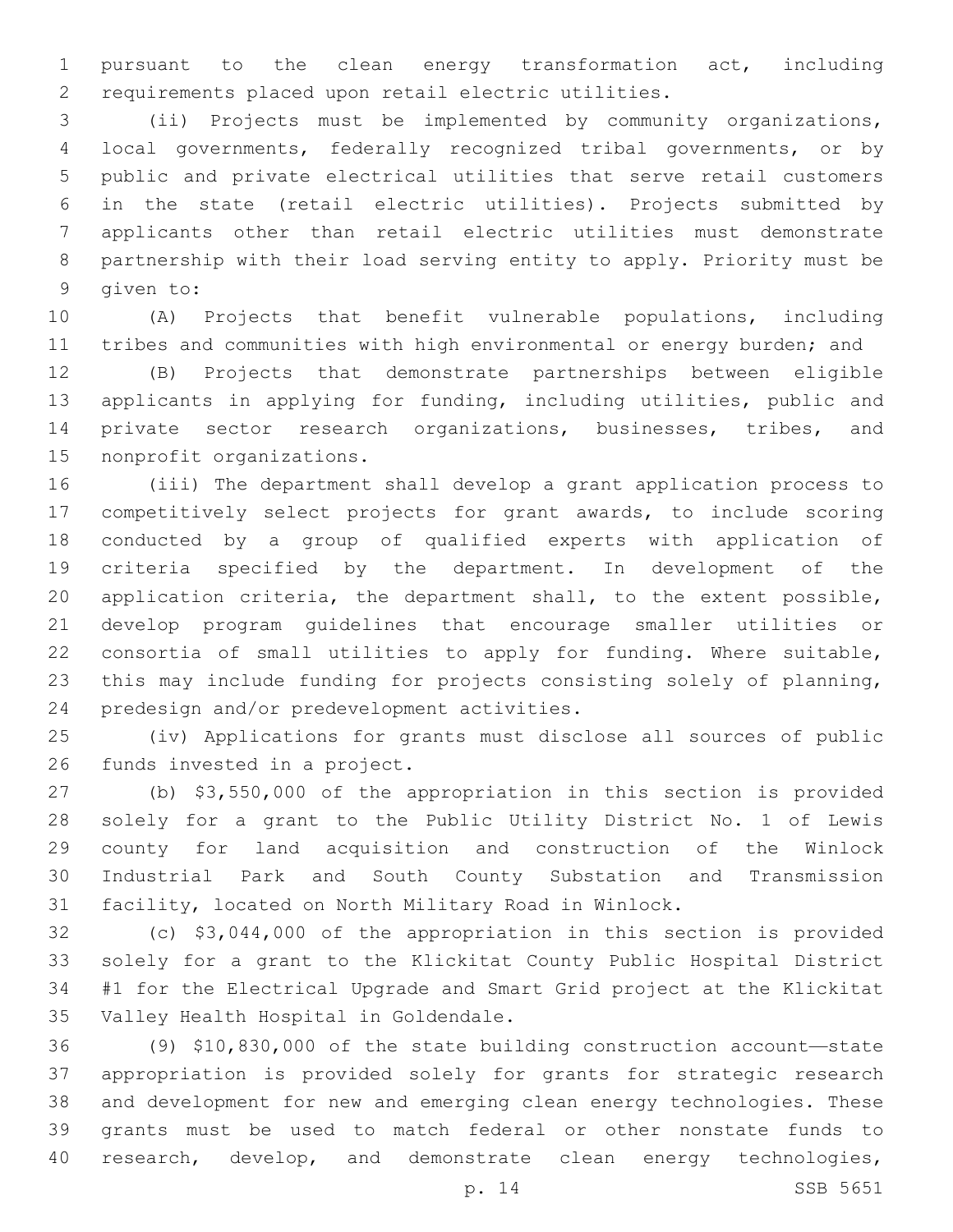focusing on areas that help develop technologies to meet the state's climate goals, offer opportunities for economic and job growth, and strengthen technology supply chains. The program may include, but is not limited to: Solar technologies, advanced bioenergy and biofuels, development of new earth abundant materials or lightweight materials, advanced energy storage, recycling energy system components, and new renewable energy and energy efficiency technologies.

 (a) \$5,000,000 of the appropriation in this section is provided 9 solely for competitive grants.

 (b) \$4,800,000 of the appropriation in this section is provided solely for a grant to the Pacific Northwest National Laboratory for a renewable energy platform to support ocean energy research and development testbeds for the Marine and Coastal Research Laboratory 14 in Sequim.

 (c) \$1,030,000 of the appropriation in this section is provided solely for a grant to the Chelan County Public Utility District for the hydroelectric turbine hub project at Rocky Reach dam near 18 Wenatchee.

 (10)(a) \$2,500,000 of the state taxable building construction account—state appropriation is provided solely as grants to nonprofit lenders to create a revolving loan fund to support the widespread use of proven energy efficiency and renewable energy technologies by households, or for the benefit of households, with high energy burden or environmental health risk now inhibited by lack of access to 25 capital.

 (b) The department shall provide grant funds to one or more competitively selected nonprofit lenders that must provide matching private capital and administer the loan fund. The department shall select the loan fund administrator or administrators through a competitive process, with scoring conducted by a group of qualified experts, applying criteria specified by the department.

 (c) The department must establish guidelines that specify applicant eligibility, the screening process, and evaluation and selection criteria. The guidelines must be used by the nonprofit lenders.35

 (11) \$5,550,000 of the state building construction account—state appropriation is provided solely for grants to demonstrate innovative approaches to electrification of transportation systems.

 (a)(i) \$3,000,000 of the appropriation is provided solely for 40 competitive grants, prioritizing projects that: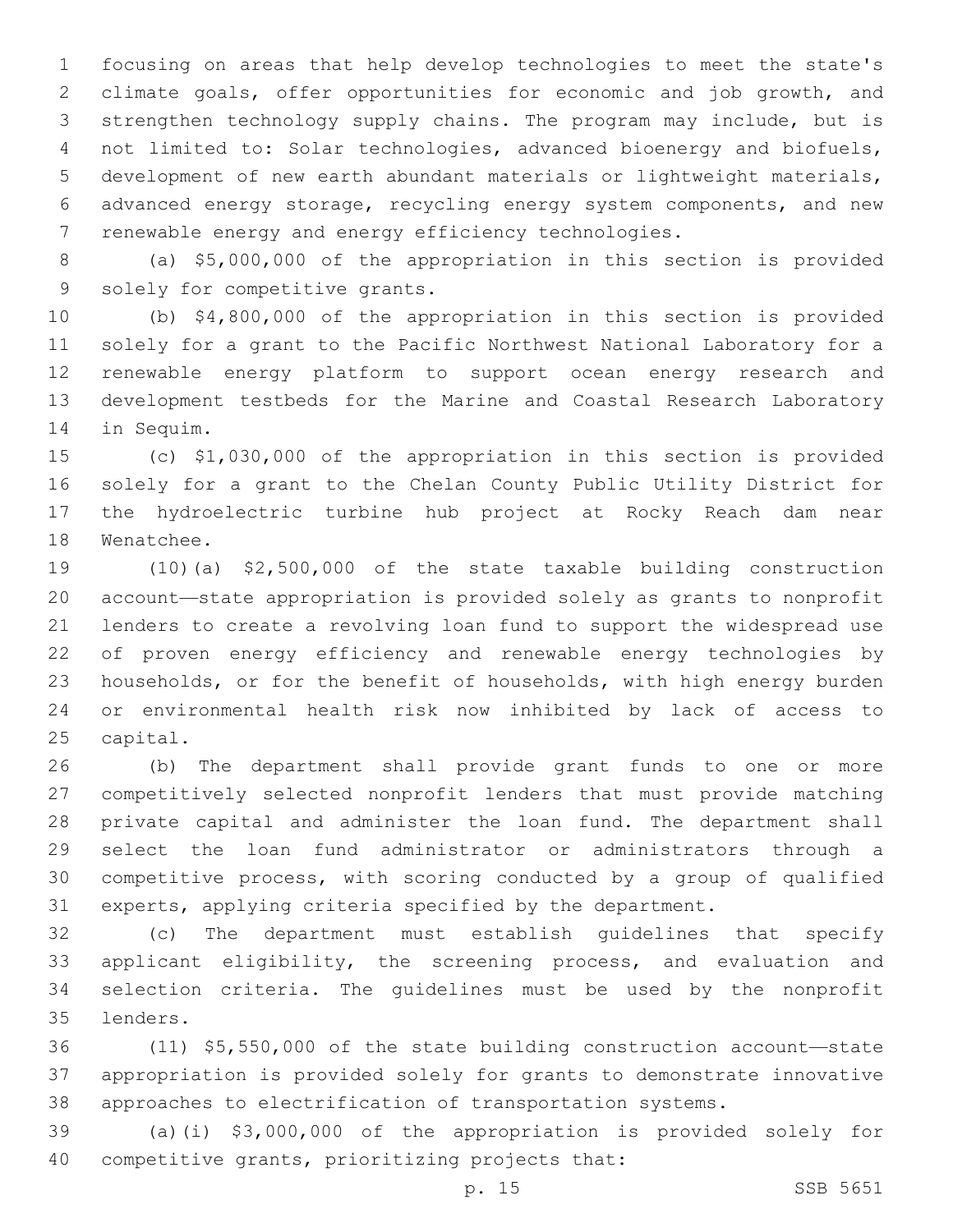(A) Demonstrate meaningful and enduring benefits to communities and populations disproportionately burdened by air pollution, climate 3 change, or lack of transportation investments;

 (B) Beneficially integrate load using behavioral, software, hardware, or other demand-side management technologies, such as demand response, time-of-use rates, or behavioral programming;

 (C) Accelerate the transportation electrification market in Washington using market transformation principles; or

 (D) Develop electric vehicle charging and hydrogen fueling infrastructure along highways, freeways, and other heavily trafficked corridors across the state to support long-distance travel.

 (ii) Projects must be implemented by local governments, federally recognized tribal governments, by public and private electrical utilities that serve retail customers in the state, or state agencies. Eligible parties may partner with other public and private sector research organizations and businesses in applying for funding. The department shall consult and coordinate with the Washington state department of transportation on project selection and implementation. The department shall also coordinate with other state agencies that have other electrification programs, in order to determine to optimally accomplish each agency's respective policy and program 22 goals.

 (iii) Projects must be related to on-road end-uses and 24 nonmaritime off-road uses.

 (iv) Eligible technologies for these projects include, but are 26 not limited to:

(A) Battery electric vehicle supply equipment;

 (B) On-site generation or storage, where the technology directly supplies electricity to the electric vehicle supply equipment;

 (C) Electric grid distribution system infrastructure upgrades, where the upgrade is needed as a result of the installed electric 32 vehicle supply equipment;

(D) Hydrogen refueling station infrastructure that:

 (I) Dispenses renewable hydrogen or hydrogen produced in 35 Washington with electrolysis; and

 (II) Aligns with the 2021 state energy strategy's recommended 37 uses of hydrogen in the transportation sector.

 (v) \$2,000,000 of the state building construction account—state appropriation is provided solely for federally recognized tribal governments and for local governments in rural communities, for

p. 16 SSB 5651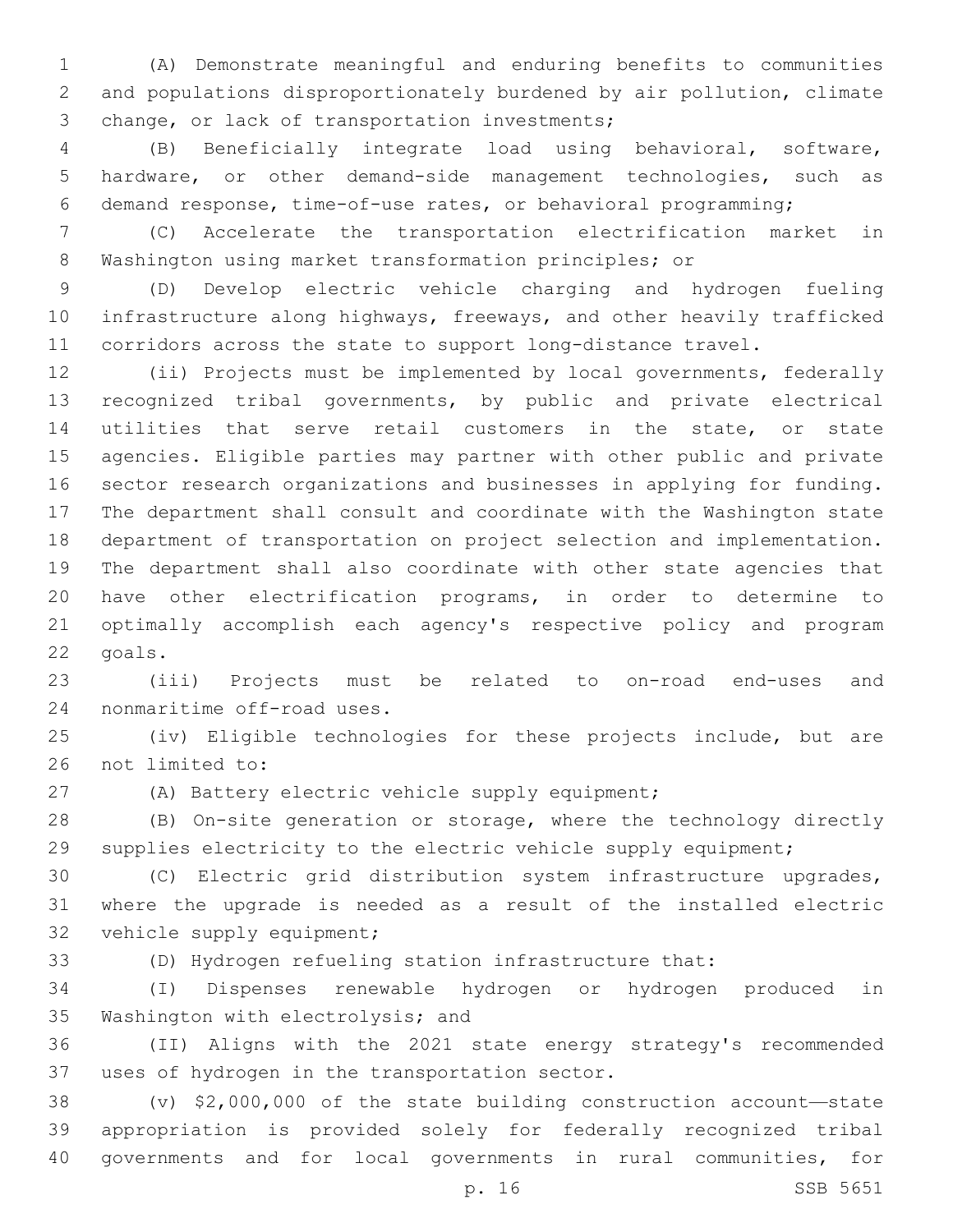projects aligning with the above objectives and addressing electric vehicle supply infrastructure gaps in rural communities.

 (b) \$2,550,000 of the appropriation in this section is provided solely for a grant to the Lewis Public Transportation Benefit Area to construct a hydrogen fueling station that dispenses renewable hydrogen or hydrogen produced in Washington with electrolysis for electric vehicles at Exit 74 on Interstate 5, near Chehalis.

 (12)(a) \$10,000,000 of the state building construction account— state appropriation is provided solely for the purpose of building electrification projects that advance the goals of the 2021 state 11 energy strategy to demonstrate grid-enabled, high-efficiency, all 12 electric buildings.

 (b) The program may include, but is not limited to: Shifting from fossil fuels to high-efficiency electric heat pumps and other electric equipment, control systems that enable grid integration or demand control, and on-site renewable generation and efficiency measures that significantly reduce building energy loads.

 (c) Preference must be given to projects based on total greenhouse gas emissions reductions, accelerating the path to zero- energy, or that demonstrate early adoption of grid integration 21 technology.

 (d) Program funding may be administered to entities also receiving incentives provided according to RCW 19.27A.220 for buildings covered by the state energy performance standard, RCW 25 19.27A.210.

 (e) \$5,000,000 of the appropriation in this section is provided solely for the purpose of supporting the transition of residential and commercial buildings away from fossil fuels through the installation of high-efficiency electric heat pumps and other 30 electric equipment.

 (13) \$4,924,000 of the state building construction account—state appropriation is provided solely for maritime electrification grants.

 (a) \$4,450,000 of the appropriation in this section is provided solely for a grant to the Northwest Seaport Alliance to upgrade the reefer plug capacity at the Port of Seattle's Terminal 5, located in 36 west Seattle.

 (b) \$474,000 of the appropriation in this section is provided solely for a grant to the Skagit County Public Works Department for electric ferry charging infrastructure in Anacortes.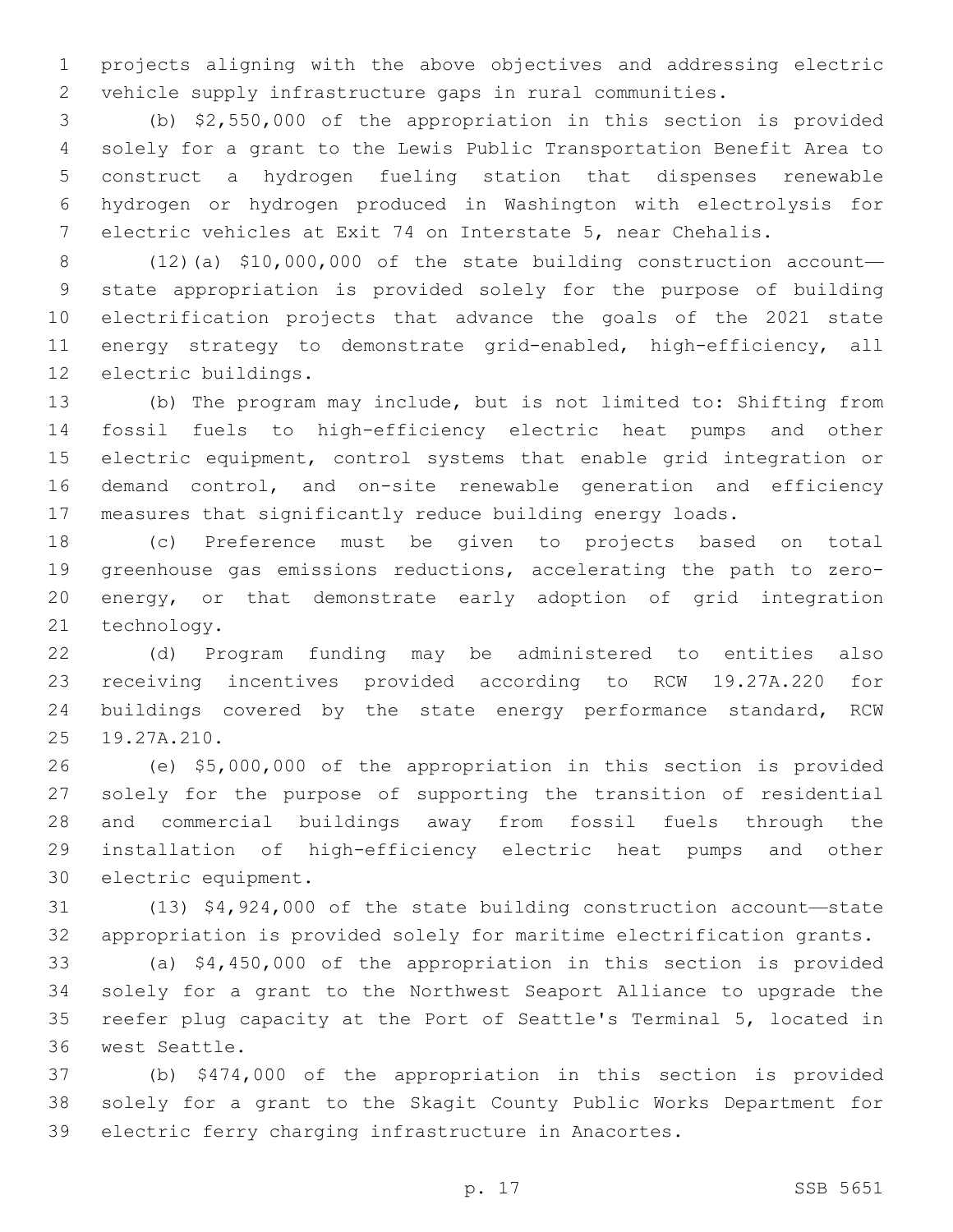(14) \$4,900,000 of the state building construction account—state appropriation is provided solely for the department to develop targeted rural clean energy innovation projects as provided in this 4 subsection  $(14)$ .

 (a) \$150,000 of the appropriation is provided solely for the department to develop targeted rural clean energy strategies informed by rural community and business engagement, outreach, and research. The department must convene a rural energy work group to identify investments, programs, and policy changes that align with the 2021 state energy strategy and increase access to clean energy opportunities in rural communities and agricultural and forestry management practices. The group must identify existing federal funding opportunities and strategies to leverage these funds with state capital investment. By June 30, 2022, the department shall report recommendations and findings from the rural energy work group 16 to the office of financial management, the governor, and the appropriate legislative committees and present a strategic plan for 18 state rural clean energy investment.

 (b) \$4,750,000 of the appropriation is provided solely for rural 20 clean energy innovation grants.

 (i) The department must award at least 40 percent of the funding to projects that enhance the viability of dairy digester bioenergy projects through advanced resource recovery systems that produce renewable natural gas and value-added biofertilizers, reduce greenhouse gas emissions, and improve soil health and air and water 26 quality.

 (ii) Grants may also be awarded to other clean energy innovation projects in rural communities, including, but not limited to, 29 projects that enhance energy efficiency, demand response, energy storage, renewable energy, beneficial electrification, resilience, organic waste management, and biological carbon sequestration.

 (iii) Grants may fund project predevelopment, research, and development, pilot projects, strategic implementation, field trials, and data dashboards and tools to inform rural project development.

 (c) The department is encouraged to make 20 percent of the funds under (b) of this subsection (14) to tribal governments, designated 37 subdivisions, and agencies.

 (d) If a grant is awarded to purchase heating devices or systems, the agency must, whenever possible and most cost effective, select 40 devices and systems that do not use fossil fuels.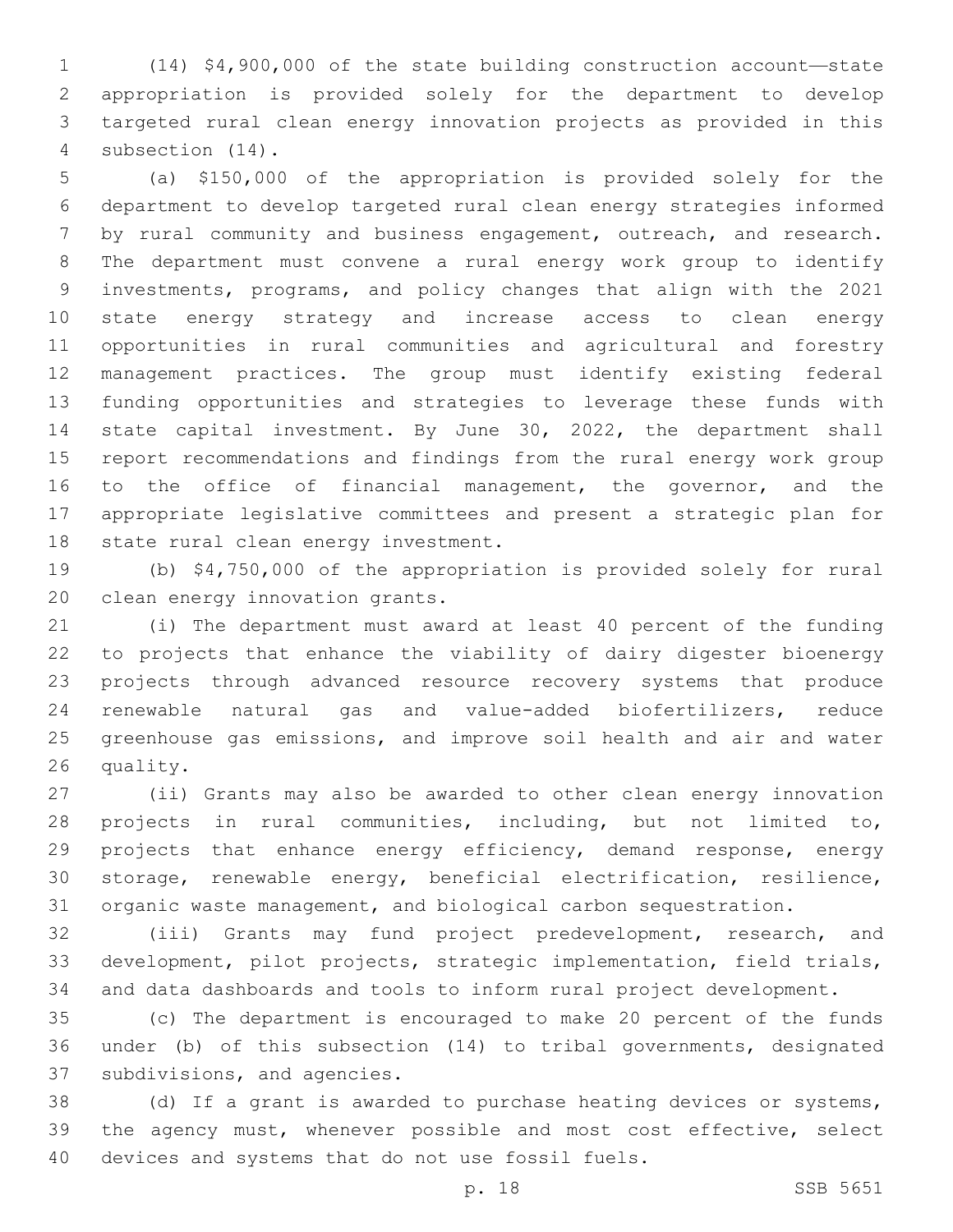(15) \$10,072,000 of the coronavirus state fiscal recovery fund— federal appropriation is provided solely for the first phase of an aluminum smelter restart project which, when fully deployed, will reduce emissions of greenhouse gases by a minimum of 750,000 tons per year, increase energy efficiency, and protect or create aluminum manufacturing jobs located in Whatcom county. (16) \$10,000,000 of the state building construction account—state appropriation is provided solely for the Grant county public utility district for expenses related to public infrastructure development benefiting for a solar manufacturing facility in central Washington. Appropriation: 12 State Building Construction Account—State. . . . ((\$53,798,000)) \$63,798,000 State Taxable Building Construction Account— State. . . . . . . . . . . . . . . . . . . . . . . \$2,500,000 16 Coronavirus State Fiscal Recovery Fund—Federal. . . . \$10,072,000 17 Subtotal Appropriation. . . . . . . . . . . ((\$56,298,000)) 18 \$76,370,000 \$76,370,000 \$76,370,000 \$76,370,000 \$76,370,000 \$76,370,000 \$76,370,000 \$76,370,000 \$76,570,000 19 Prior Biennia (Expenditures). . . . . . . . . . . . . . . . \$0 Future Biennia (Projected Costs). . . . . . . . . . \$100,000,000 21 TOTAL. . . . . . . . . . . . . . . . . . ( $(\frac{\text{156}}{156}, \frac{298}{100})$ ) \$176,370,000 **Sec. 1012.** 2021 c 332 s 1066 (uncodified) is amended to read as follows: 24 **FOR THE DEPARTMENT OF COMMERCE** 2021-23 Weatherization Plus Health (40000150) 27 The appropriations in this section  $((\frac{1}{18}))$  are subject to the 28 following conditions and limitations:

29 (1) \$5,000,000 of the appropriations in this section is provided solely for grants for the Washington State University energy extension community energy efficiency program (CEEP) to support homeowners, tenants, and small business owners in making sound energy efficiency investments by providing consumer education and marketing, workforce support through training and lead generation, and direct consumer incentives for upgrades to existing homes and small commercial buildings. This is the maximum amount the department may 37 expend for this purpose.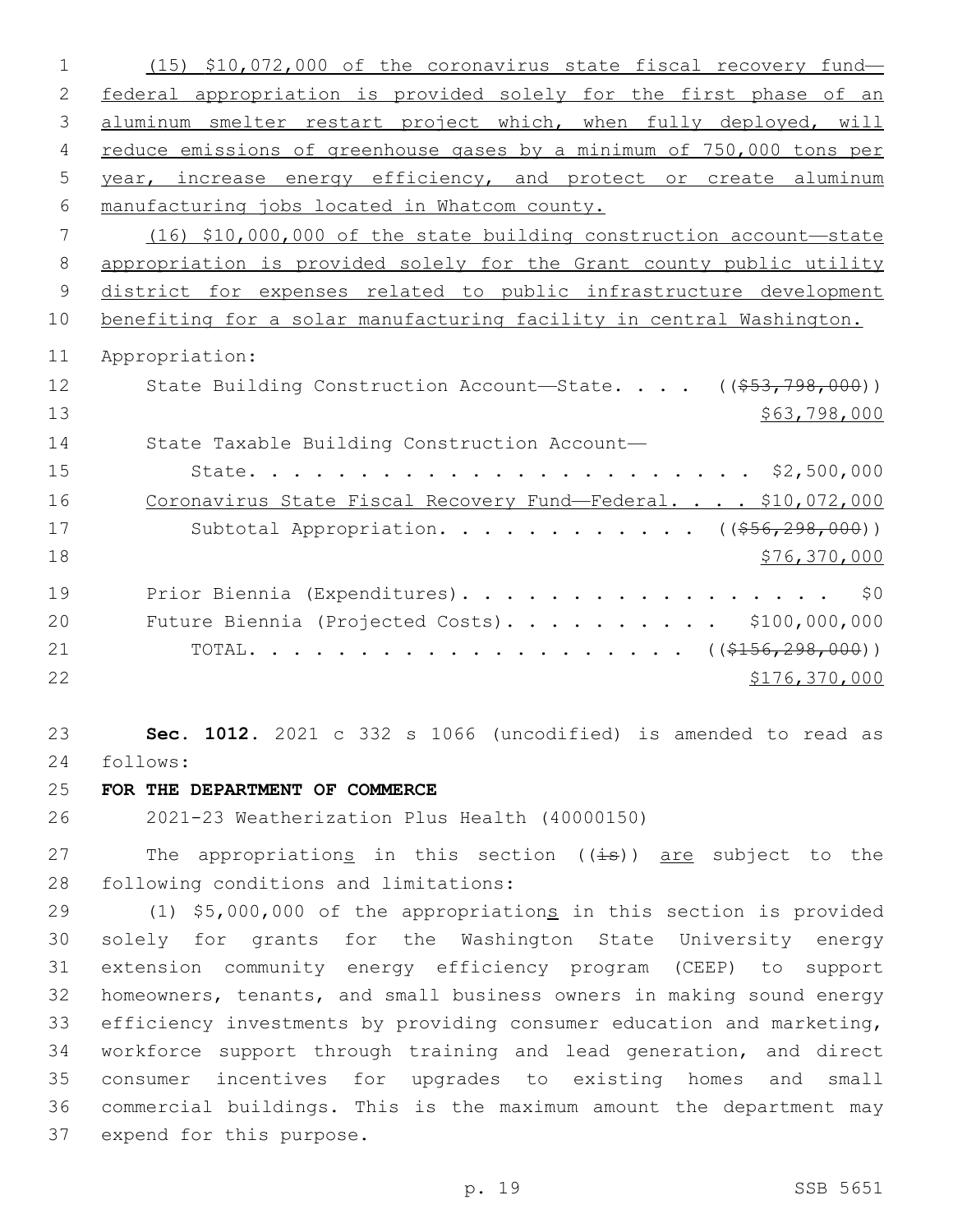(2) The department, in collaboration with the Washington State University, shall make recommendations to the appropriate committees of the legislature on strategies to expand and align the weatherization program and the rural rehabilitation loan program. The department shall report the recommendations to the appropriate committees of the legislature and the governor by November 1, 2022. 7 The recommendations must include strategies to:

 (a) Recruit community energy efficiency program sponsors that are community-based organizations located in geographic areas of the state that have not received funding for low-income weatherization programs, targeting hard to reach market segments;

 (b) Leverage funding from community energy efficiency program sponsors in an amount greater than or equal to the amount provided by 14 the state through the weatherization program;

 (c) Ensure that community energy efficiency program utility sponsors work with non-profit community-based organizations to 17 deliver community energy efficiency program services; and

 (d) Identify community energy efficiency program sponsors that support the conversion of space and water heating from fossil fuels to electricity, as part of a set of energy efficiency investments.

 (3) If funding from this appropriation is used to purchase heating devices or systems, the agency shall, whenever possible and most cost effective, select devices and systems that do not use 24 fossil fuels.

 (4) \$69,766,000 of the general fund—federal appropriation in this section is provided solely for grants awarded for the weatherization assistance program in section 40551 of P.L 117-58 (infrastructure investment and jobs act). If awards are not received by June 30, 29 2023, the expenditure authority in this section shall lapse.

Appropriation:

| 31 | State Building Construction Account-State. \$10,000,000 |
|----|---------------------------------------------------------|
| 32 | General Fund-Federal. \$69,766,000                      |
| 33 | Subtotal Appropriation. \$79,766,000                    |
| 34 | Prior Biennia (Expenditures). \$0                       |
| 35 | Future Biennia (Projected Costs). \$50,000,000          |
| 36 |                                                         |
| 37 | \$129,766,000                                           |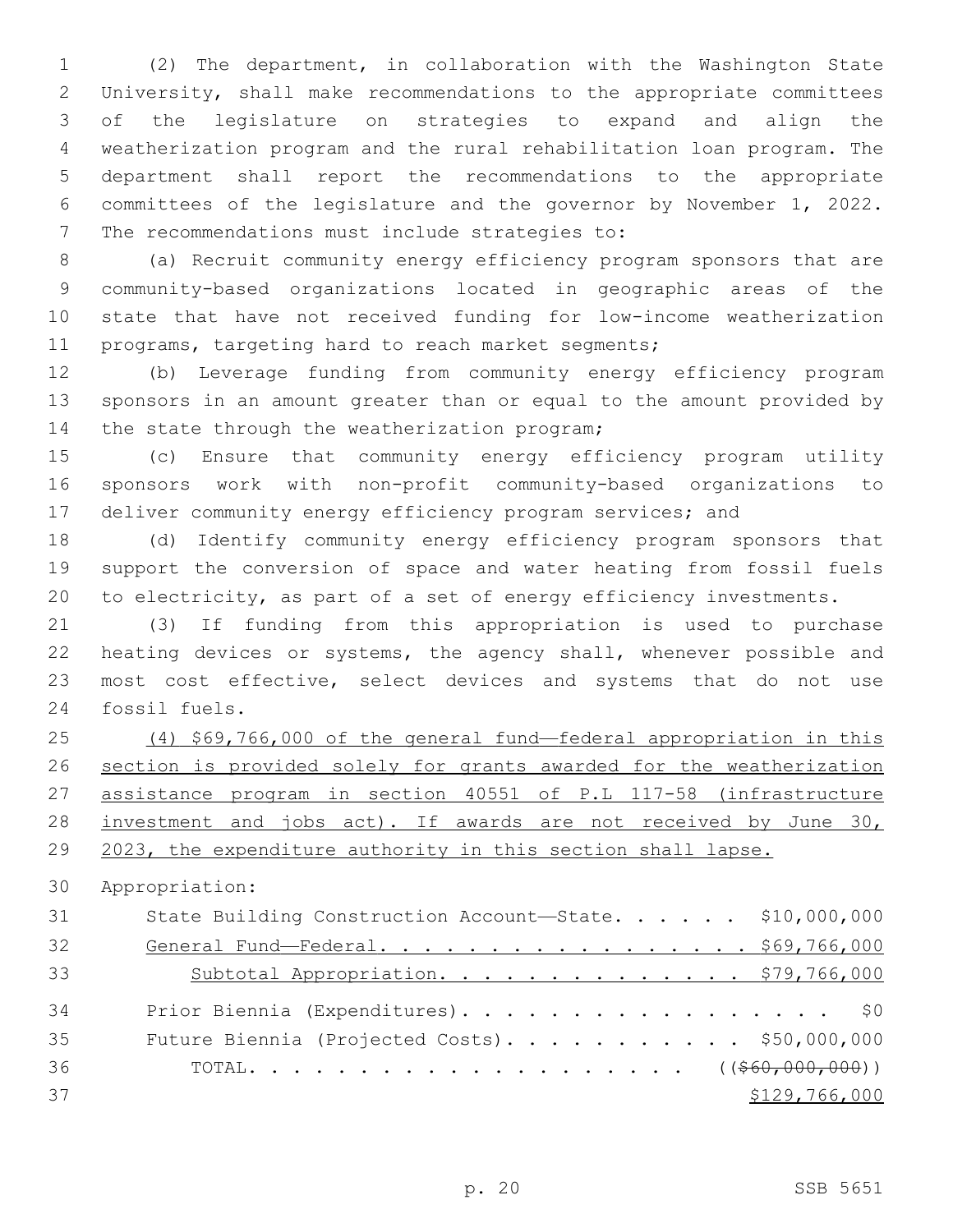**Sec. 1013.** 2021 c 332 s 1068 (uncodified) is amended to read as follows: 2

## **FOR THE DEPARTMENT OF COMMERCE**

 2021-23 Housing Trust Fund Investment in Affordable Housing (40000153)

 The appropriations in this section are subject to the following 7 conditions and limitations:

8 (1) ((\$129,903,000)) \$55,229,000 of the state taxable building 9 construction account—state appropriation, \$74,674,000 of the 10 coronavirus state fiscal recovery fund—federal appropriation, and \$20,000,000 of the state building construction account—state appropriation are provided solely for production and preservation of affordable housing projects that serve and benefit low-income and special needs populations including, but not limited to, people with chronic mental illness, people with developmental disabilities, farmworkers, people who are homeless, and people in need of permanent supportive housing. The department shall strive to allocate at least 30 percent of these funds to projects located in rural areas of the 19 state, as defined by the department.

 (a) In addition to the definition of "first-time home buyer" in RCW 43.185A.010, for the purposes of awarding homeownership projects during the 2021-2023 fiscal biennium "first-time home buyer" also 23 includes:

 (i) A single parent who has only owned a home with a former 25 spouse while married;

 (ii) An individual who is a displaced homemaker as defined in 24 C.F.R. Sec. 93.2 as it existed on the effective date of this section, or such subsequent date as may be provided by the department by rule, consistent with the purposes of this section, and who has only owned 30 a home with a spouse;

 (iii) An individual who has only owned a principal residence not permanently affixed to a permanent foundation in accordance with 33 applicable regulations; or

 (iv) An individual who has only owned a property that is discerned by a licensed building inspector as being uninhabitable.

 (b) \$5,000,000 of the appropriation provided in this subsection (1) is provided solely for housing that serves people with developmental disabilities, which shall include the following list of projects: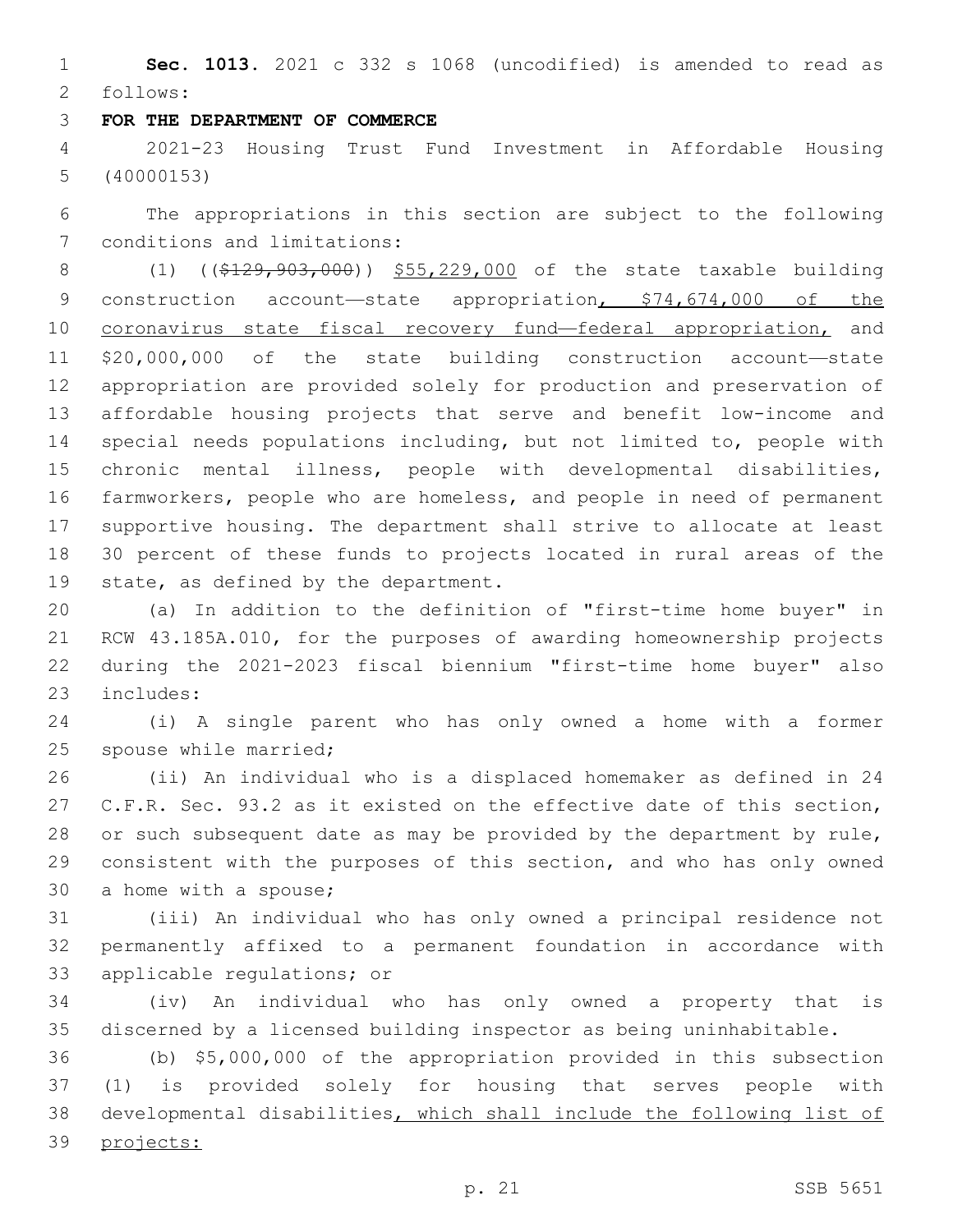1 FFC Homes Olympia (Olympia). . . . . . . . . . . . . . \$827,000

2 FFC Homes Kent (Kent). . . . . . . . . . . . . . . \$1,030,000;

 (c)(i) \$20,000,000 of the appropriation in this subsection (1) is provided solely for housing preservation grants or loans to be 5 awarded competitively.

 (ii) The funds may be provided for major building improvements, preservation, and system replacements, necessary for the existing housing trust fund portfolio to maintain long-term viability. The department must require a capital needs assessment be provided prior to contract execution. Funds may not be used to add or expand the 11 capacity of the property.

 (iii) To allocate preservation funds, the department must review applications and evaluate projects based on the following criteria:

 (A) The age of the property, with priority given to buildings 15 that are more than 15 years old;

 (B) The population served, with priority given to projects with at least 50 percent of the housing units being occupied by families 18 and individuals at or below 50 percent area median income;

 (C) The degree to which the applicant demonstrates that the improvements will result in a reduction of operating or utilities 21 costs, or both;

 (D) The potential for additional years added to the affordability 23 period of the property; and

 (E) Other criteria that the department considers necessary to 25 achieve the purpose of this program.

 (2) \$10,000,000 of the state building construction account—state appropriation is provided solely for grant awards for the development of community housing and cottage communities to shelter individuals 29 or households experiencing homelessness.

 (a) \$8,775,000 of the state building construction account—state appropriation is provided solely for competitive grant awards. This funding must be awarded to projects that develop a minimum of four individual structures in the same location. Individual structures must contain insulation, electricity, overhead lights, and heating. Kitchens and bathrooms may be contained within the individual structures or offered as a separate facility that is shared with the community. When evaluating applications for this grant program, the department must prioritize projects that demonstrate:

(i) The availability of land to locate the community;

(ii) A strong readiness to proceed to construction;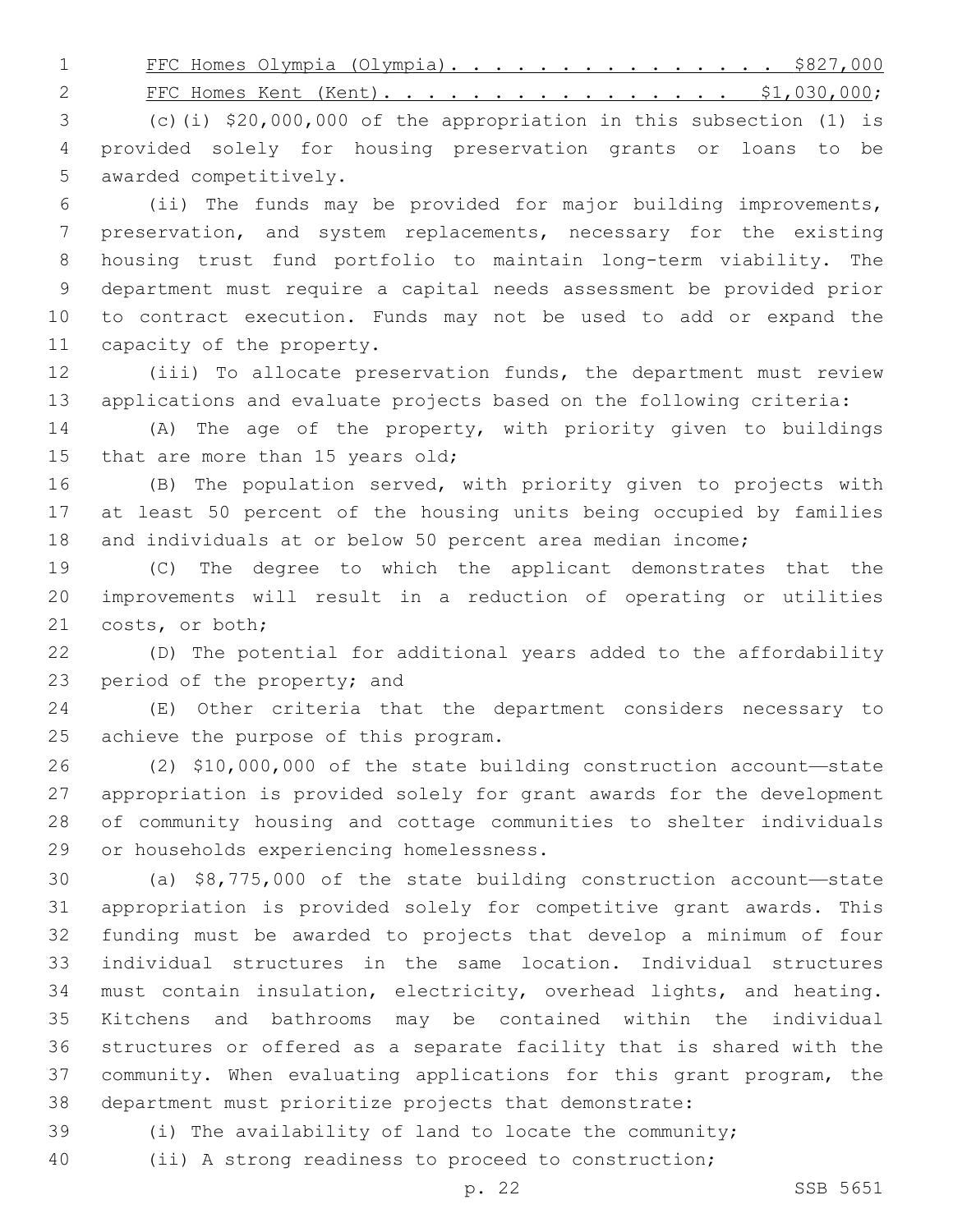(iii) A longer term of commitment to maintain the community;

 (iv) A commitment by the applicant to provide, directly or through a formal partnership, case management and employment support 4 services to the tenants;

 (v) Access to employment centers, health care providers, and 6 other services; and

7 (vi) A community engagement strategy.

 (b) \$1,225,000 of the state building construction account—state appropriation is provided solely for Eagle Haven Cottage Village 10 located in Bellingham.

 (3)(a) \$11,500,000 of the state taxable building construction account—state appropriation is provided solely for the following list 13 of projects:

14 Bellwether Affordable Housing (Seattle). . . . . . . \$4,000,000 15 Didgwalic Transitional Housing (Anacortes). . . . . . \$4,500,000 16 Redondo Heights TOD (Federal Way). . . . . . . . . . \$3,000,000

 (b) \$3,497,000 of the state building construction account—state appropriation is provided solely for the following list of projects: 19 Habitat for Humanity (North Bend). . . . . . . . . . . \$250,000 20 Manette Affordable Housing Project (Bremerton). . . . . \$515,000 OlyCAP Port Townsend Affordable Housing and Child

 (Port Townsend). . . . . . . . . . . . . . . . . . . \$412,000 Shelton Young Adult Transitional Housing (Shelton). . . \$515,000 Willapa Center (Raymond). . . . . . . . . . . . . . . \$1,805,000 (4) In evaluating projects in this section, the department must give preference for applications based on some or all of the criteria 27 in RCW 43.185.070(5).

 (5) The appropriations in this section are subject to the 29 following reporting requirements:

 (a) By June 30, 2023, the department must report on its website the following for every previous funding cycle: The number of homeownership and multifamily rental projects funded by housing trust fund moneys; the percentage of housing trust fund investments made to homeownership and multifamily rental projects; and the total number of households being served at up to 80 percent of the area median income, up to 50 percent of the area median income, and up to 30 percent of the area median income, for both homeownership and 38 multifamily rental projects.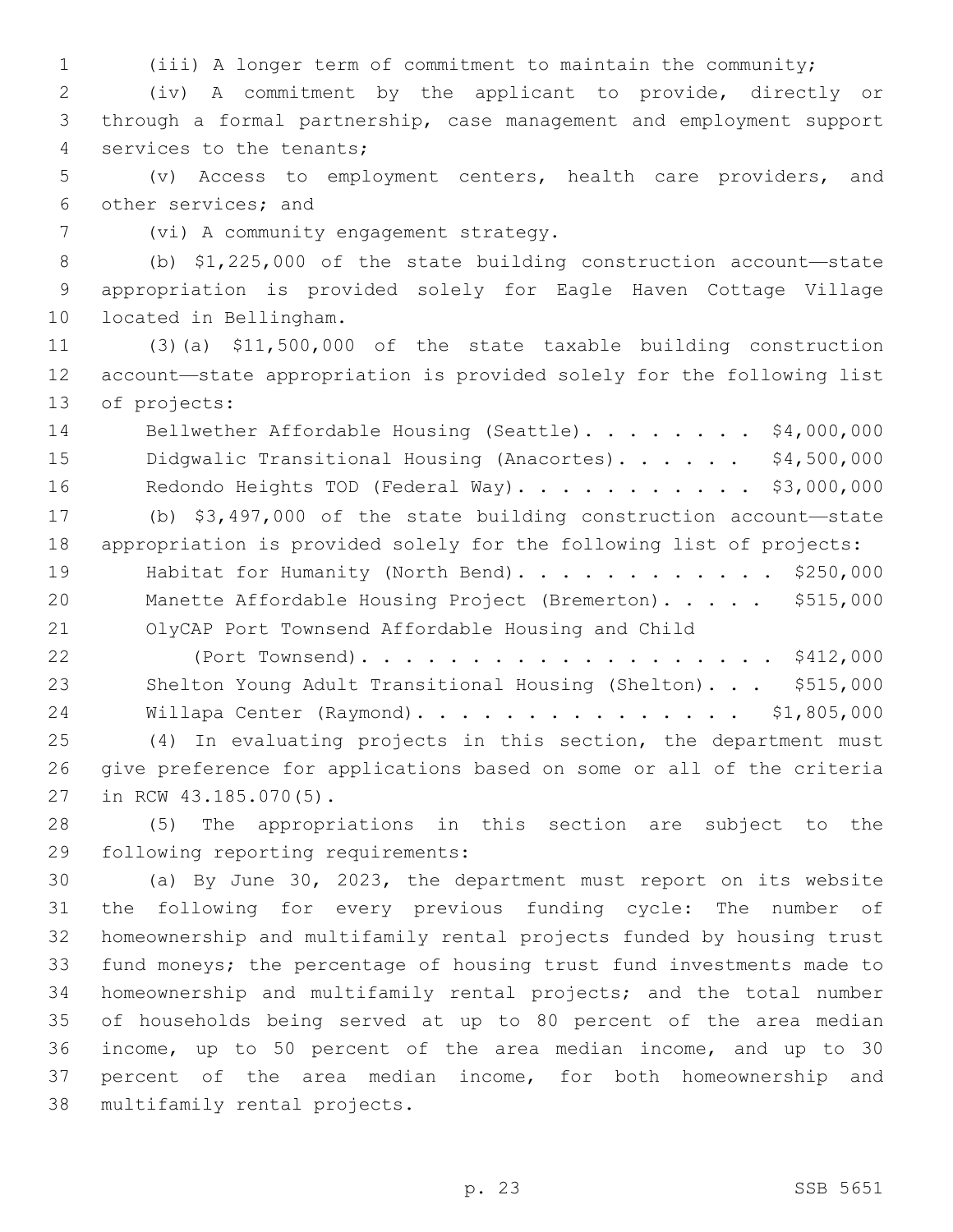(b) Beginning December 1, 2021, and continuing annually, the department must provide the legislature with a report of its final cost data for each project under this section. Such cost data must, at a minimum, include total development cost per unit for each project completed within the past year, descriptive statistics such as average and median per unit costs, regional cost variation, and other costs that the department deems necessary to improve cost controls and enhance understanding of development costs. The department must coordinate with the housing finance commission to identify relevant development costs data and ensure that the measures 11 are consistent across relevant agencies.

 (6) \$100,000 of the state building construction account—state appropriation is provided solely for the department of social and health services to complete a study of the community-based housing needs of adults with intellectual and developmental disabilities. The department of social and health services shall collaborate with appropriate stakeholders and the department in completing this study 18 and the study shall:

 (a) Estimate the number of adults with intellectual and developmental disabilities who are facing housing insecurity;

 (b) Make recommendations for how to improve housing stability for adults with intellectual and developmental disabilities who are 23 facing housing insecurity;

 (c) Make recommendations for how to increase the capacity of developers to support increasing the supply of housing that meets the needs of the intellectual and developmental disabilities population; 27 and

 (d) Be submitted to the appropriate committees of the legislature 29 no later than December 1, 2022.

 (7) The legislature finds that there are insufficient data sources to identify adults with intellectual and developmental disabilities facing housing insecurity in Washington state and that the absence of reliable data limits the ability for the legislature to make informed decisions that will improve the outcomes of these individuals. The legislature further finds that reliable, current information about the unmet housing needs of this population will position Washington state to leverage community-based partnerships and funding to establish greater housing choice and increased community integration of individuals with intellectual and 40 developmental disabilities.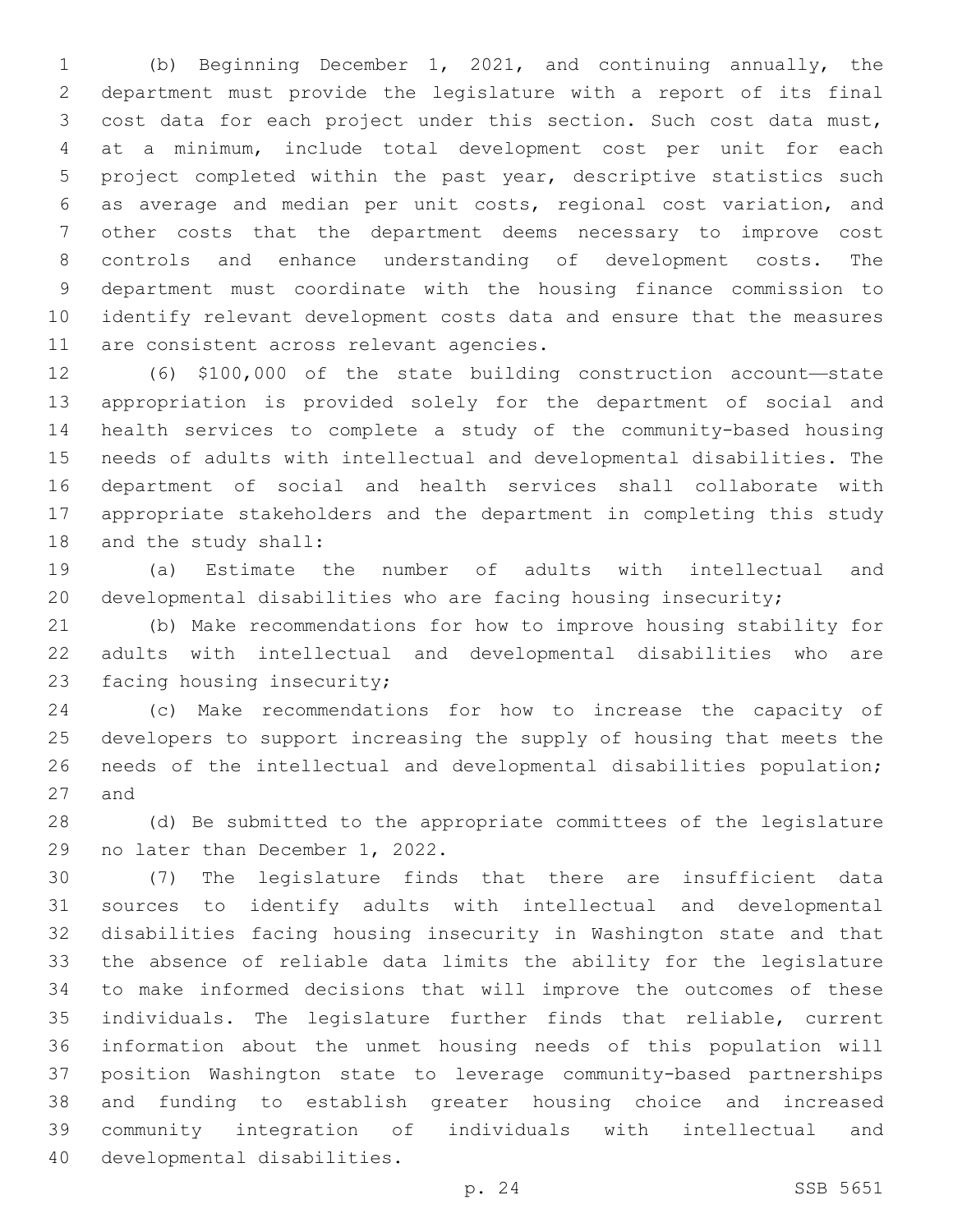|     | Appropriation:                                               |
|-----|--------------------------------------------------------------|
| 2   | State Building Construction Account-State. \$33,597,000      |
| 3   | State Taxable Building Construction Account-                 |
| 4   |                                                              |
| 5   | \$66,729,000                                                 |
| 6   | Coronavirus State Fiscal Recovery Fund-Federal. \$74,674,000 |
|     | Subtotal Appropriation. \$175,000,000                        |
| 8   | Prior Biennia (Expenditures). \$0                            |
| - 9 | Future Biennia (Projected Costs). \$620,000,000              |
| 10  |                                                              |

 **Sec. 1014.** 2021 c 332 s 1071 (uncodified) is amended to read as follows: 12

**FOR THE DEPARTMENT OF COMMERCE**

2021-23 Rapid Capital Housing Acquisition (40000222)

15 The appropriations in this section  $((\pm s))$  are subject to the 16 following conditions and limitations:

 (1) Except as provided in subsections (7) through (9) of this 18 section, the appropriations in this section ((is)) are provided solely for the department to issue competitive financial assistance to eligible organizations under RCW 43.185A.040 to acquire or rent real property for a rapid conversion into enhanced emergency shelters, permanent supportive housing, transitional housing, 23 permanent housing, youth housing, drop-in center, or shelter for extremely low-income people, as well as individuals, families, unaccompanied youth, and young people experiencing sheltered and unsheltered homelessness. Amounts provided in this section may be also used for renovation and building update costs associated with establishment of the acquired or rented facilities. For youth housing, drop-in centers, and shelter projects, renovation of existing properties is an allowable activity. The department may only approve funding for projects resulting in increased shelter or housing capacity. Amounts provided in this section may not be used for operating or maintenance costs associated with providing housing, 34 supportive services, or debt service.

 (2) Funds may also be used for permanent financing for real estate acquired using other short term acquisition sources. To expand availability of permanent housing, financing of acquisition of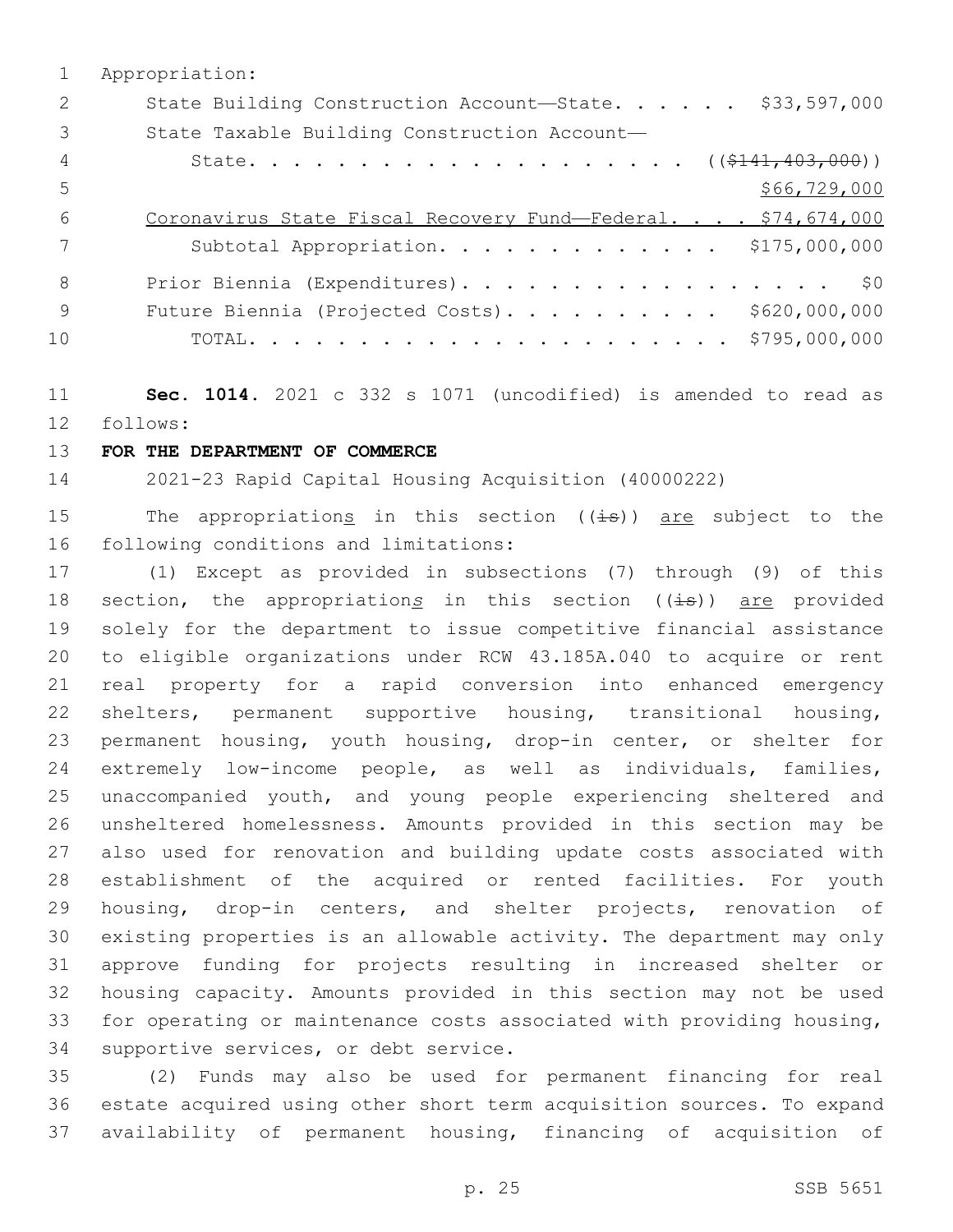unoccupied multifamily housing is a priority. Funds must also be provided specifically for the city of Seattle to move people experiencing unsheltered homelessness into safe spaces, including, but not limited to, tiny homes, hotels, enhanced emergency shelters, 5 or other rapid housing alternatives.

 (3) While emphasizing the rapid deployment of the amounts appropriated under this section to alleviate the immediate crisis of homelessness throughout the state, the department shall establish 9 criteria for the issuance of the grants, ((which may include provisions that require that capital improvements be held by the grantee for a specified period of time appropriate to the amount of 12 the grant,)) during which time the property must be used for the express purpose of the grant. If the grantee is found to be out of compliance with provisions of the contract, the grantee shall repay to the state general fund the principal amount of the grant plus interest calculated at the rate of interest on state of Washington general obligation bonds issued on the date most close in time to the date of authorization of the grant. The criteria must include:

 (a) The date upon which structural modifications or construction would begin and the anticipated date of completion of the project;

 (b) A detailed estimate of the costs associated with the acquisition and any updates or improvements necessary to make the 23 property habitable for its intended use;

 (c) A detailed estimate of the costs associated with opening the 25 beds or units; and

 (d) A financial plan demonstrating the ability to maintain and operate the property and support its intended tenants throughout the 28 end of the grant contract.

 (4) The department must provide a progress report on its website 30 by December 1, 2022. The report must include:

 (a) The total number of applications and amount of funding 32 requested; and

 (b) A list and description of the projects approved for funding including state funding, total project cost, services anticipated to be provided, housing units, and anticipated completion date.

 (5) The funding provided under this section is not subject to the 90-day application periods in RCW 43.185.070 or 43.185A.050. The department of commerce shall dispense funds to the city of Seattle and other qualifying applicants within 45 days of receipt of documentation from the applicant for qualifying uses and execution of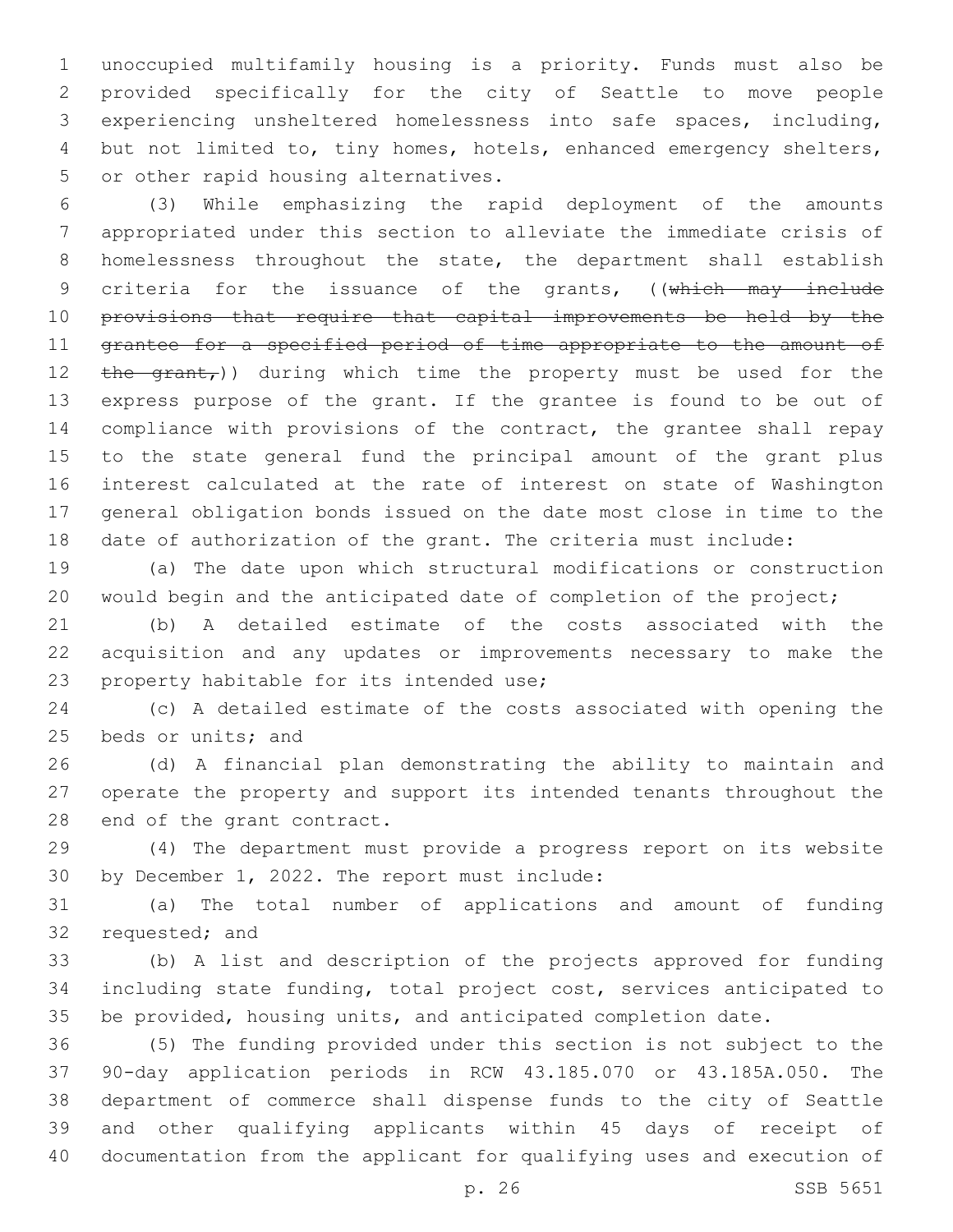any necessary contracts with the department in order to effect the purpose of rapid deployment of funds under this section.

 (6) If the department receives simultaneous applications for funding under this program, proposals that reach the greatest public benefit, as defined by the department, must be prioritized. For purposes of this subsection (6), "greatest public benefit" must 7 include, but is not limited to:

 (a) The greatest number of accommodations or increased shelter capacity that will benefit extremely low-income people, as well as individuals, families, and youth experiencing homelessness.

 (b) Whether the project has federally funded rental assistance 12 tied to it;

 (c) The scarcity of the affordable housing or shelter capacity applied for compared to the number of available affordable housing 15 units or shelter capacity in the same geographic location; and

 (d) The program's established funding priorities under RCW 17 43.185.070(5).

 (7) \$900,000 of the state building construction account—state appropriation in this section is provided solely for the public building conversion pilot program. The pilot program must be implemented in Grays Harbor county in collaboration with Community House on Broadway, in partnership with CORE Health.

 (a) The appropriation may be used only for costs related to rehabilitation, retrofitting, and conversion of the publicly owned 25 building for use as housing for homeless persons.

 (b) The appropriation may not be used for staffing or maintaining buildings converted to housing for homeless persons. Costs for staffing and maintenance must be borne by the county or the 29 contractor.

 (c) In the contract for the pilot program, the department shall include provisions that require that capital improvements be held by the grantee for a specified period of time appropriate to the amount of the grant and that facilities be used for the express purpose of the grant. If the grantee is found to be out of compliance with 35 provisions of the contract, the grantee shall repay to the state general fund the principal amount of the grant plus interest calculated at the rate of interest on state of Washington general obligation bonds issued most closely to the date of authorization of 39 the grant.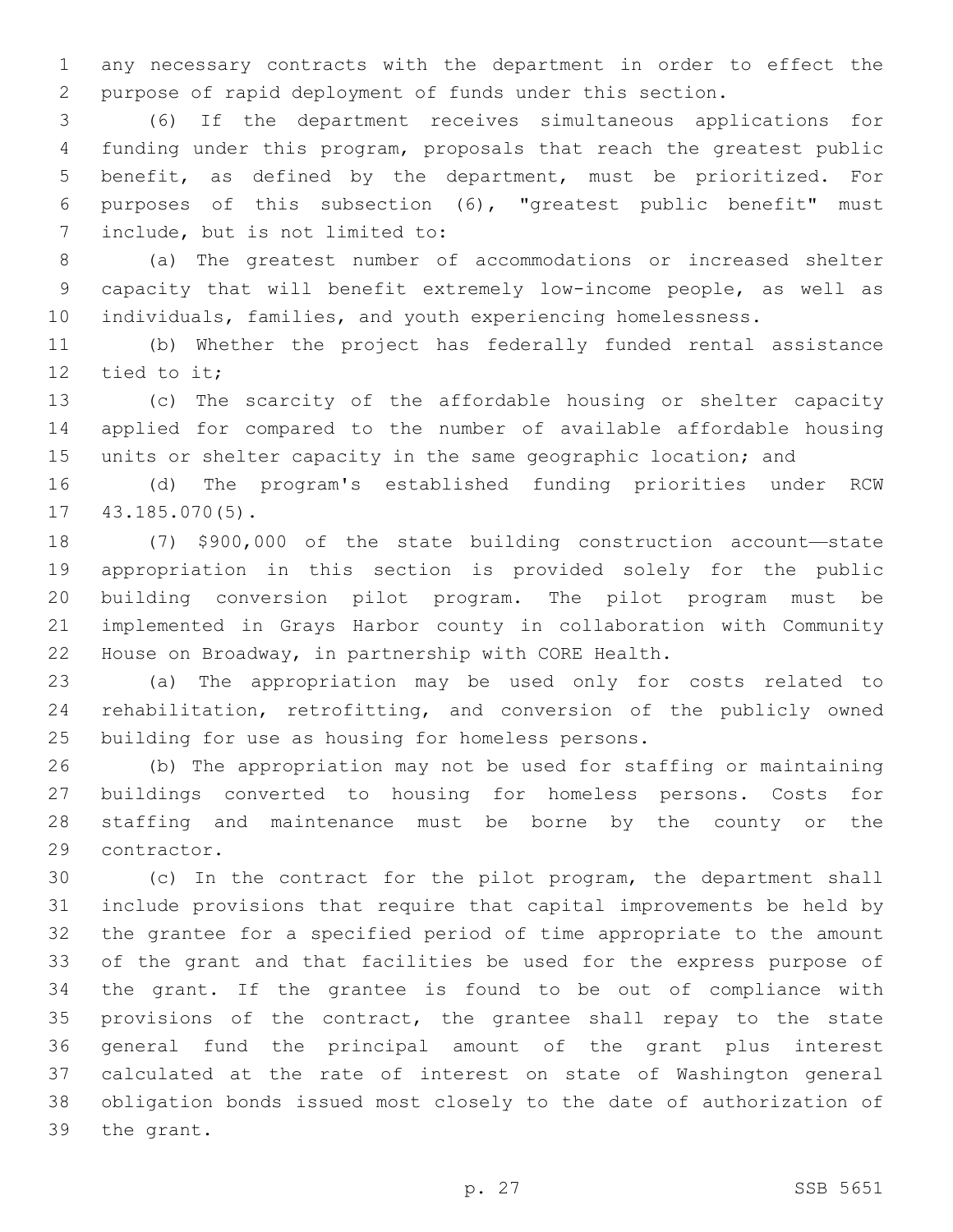(d) The pilot program should help inform the development of a public building conversion grant program to encourage counties to convert unused, publicly owned buildings into housing for homeless persons. The department must report to the office of financial management and fiscal committees of the legislature by November 1, 2022, regarding the establishment of the pilot program and any recommendations related to implementation of a public building 8 conversion grant program.

9 (8) ((\$17,800,000)) \$17,500,000 of the state building 10 construction account—state appropriation is provided solely for the 11 following list of projects:

12 \$5,000,000 for the Tacoma Housing Authority affordable housing 13 acquisition;

14 \$4,000,000 for the Keiro nursing home acquisition in Seattle;

15 \$1,500,000 for the Parkland/Spanaway homeless shelter;

16 ((\$300,000 for the Concord apartments acquisition in Seattle;))

17 \$2,000,000 for the ((Eastgate supportive housing)) Illahee 18 Affordable Housing in Bellevue; and

19 \$5,000,000 for the City of Seattle for the acquisition of the 20 Clay Apartments in partnership with a low-income housing provider.

21 (9)(a) ( $(\frac{27}{37}, \frac{903}{100})$  of the coronavirus capital projects account-22 federal)) \$7,903,000 of the coronavirus state fiscal recovery account 23 —federal appropriation is provided solely for the following list of 24 youth housing projects identified by the office of homeless youth 25 protection and prevention programs:

26 FYRE's Village: Housing Stability for Young Adults

 (Omak). . . . . . . . . . . . . . . . . . . . . . \$3,350,000 NWYS Young Adult Shelter Services (Bellingham). . . . . \$438,000 29 OlyCap Pfeiffer House (Port Townsend). . . . . . . . . \$127,000 30 Ryan's House for Youth Campus (Coupeville). . . . . . \$1,015,000 Shelton Young Adult Transitional Housing (Shelton). . . \$773,000 Volunteers of America Crosswalk 2.0 (Spokane). . . . . \$2,200,000 (b) If funding provided in (a) of this subsection needs to be reallocated, the department shall consult with the office of homeless youth prevention and protection programs to identify other eligible 36 youth housing projects.

37 Appropriation:

38 State Building Construction Account-State. . . . ((\$90,000,000))  $39$   $$64,700,000$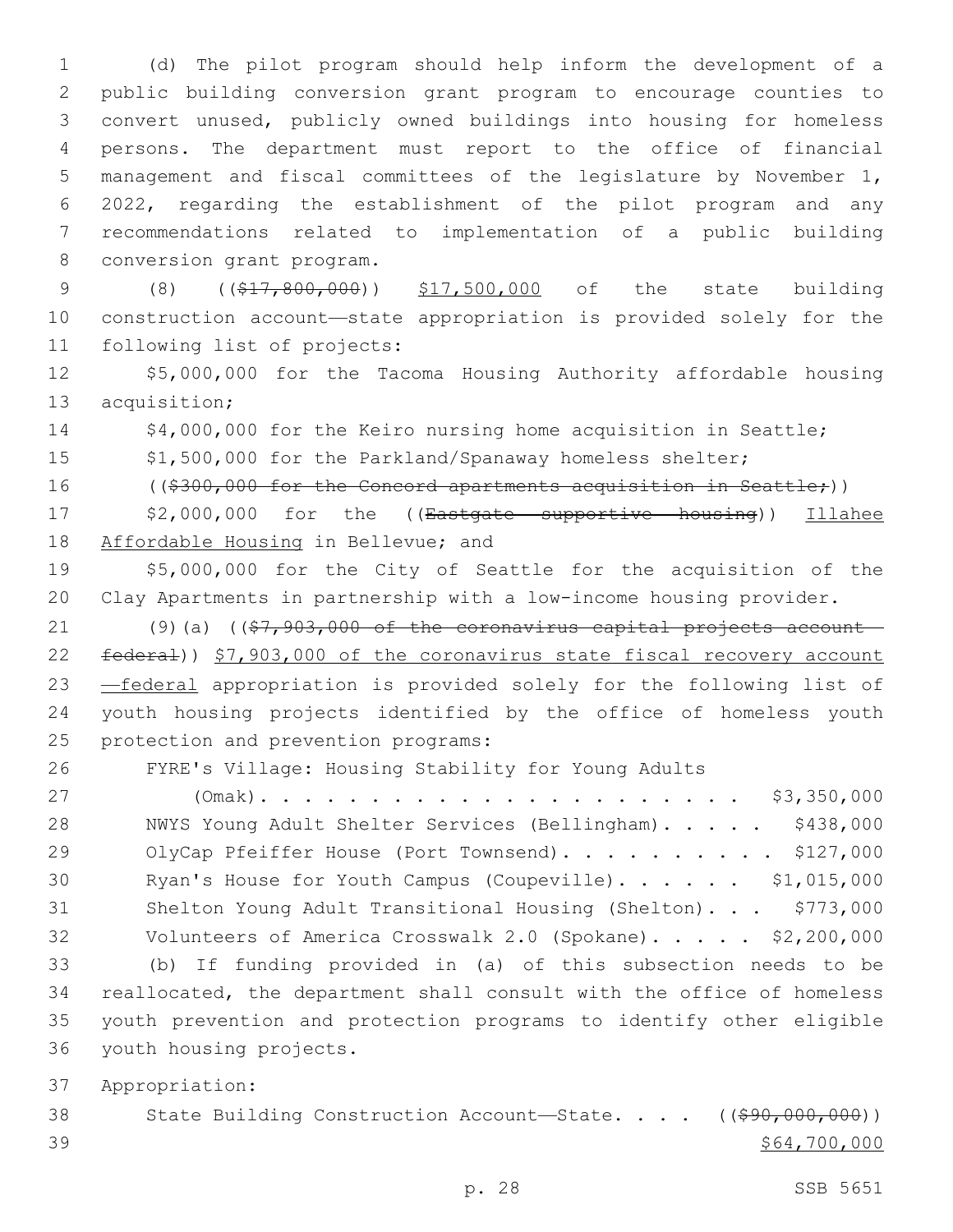((Coronavirus Capital Projects Account— Federal. . . . . . . . . . . . . . . . . . . . \$30,435,000)) 3 Coronavirus State Fiscal Recovery Fund—Federal. . . . \$55,435,000 4 Subtotal Appropriation. . . . . . . . . . ((\$120,435,000)) \$120,135,000 Prior Biennia (Expenditures). . . . . . . . . . . . . . . . . \$0 7 Future Biennia (Projected Costs). . . . . . . . . . . . . . \$0 TOTAL. . . . . . . . . . . . . . . . . . . . ((\$120,435,000))  $\frac{135}{000}$  \$120,135,000

 **Sec. 1015.** 2021 c 332 s 1075 (uncodified) is amended to read as follows: 11

## **FOR THE DEPARTMENT OF COMMERCE**

2022 Local & Community Projects (40000230)

 The appropriation in this section is subject to the following 15 conditions and limitations:

 (1) The department may not expend the appropriation in this section unless and until the nonstate share of project costs have been either expended or firmly committed, or both, in an amount sufficient to complete the project or a distinct phase of the project that is useable to the public for the purpose intended by the legislature. This requirement does not apply to projects where a share of the appropriation is for design costs only.

 (2) Prior to receiving funds, project recipients must demonstrate 24 that the project site is under control for a minimum of 10 years, either through ownership or a long-term lease. This requirement does not apply to appropriations for preconstruction activities or appropriations in which the sole purpose is to purchase real property that does not include a construction or renovation component.

 (3) Projects funded in this section may be required to comply with Washington's high-performance building standards as required by 31 chapter 39.35D RCW.

 (4) Project funds are available on a reimbursement basis only, 33 and may not be advanced under any circumstances.

 (5) In contracts for grants authorized under this section, the department must include provisions that require that capital improvements be held by the grantee for a specified period of time appropriate to the amount of the grant and that facilities be used for the express purpose of the grant. If the grantee is found to be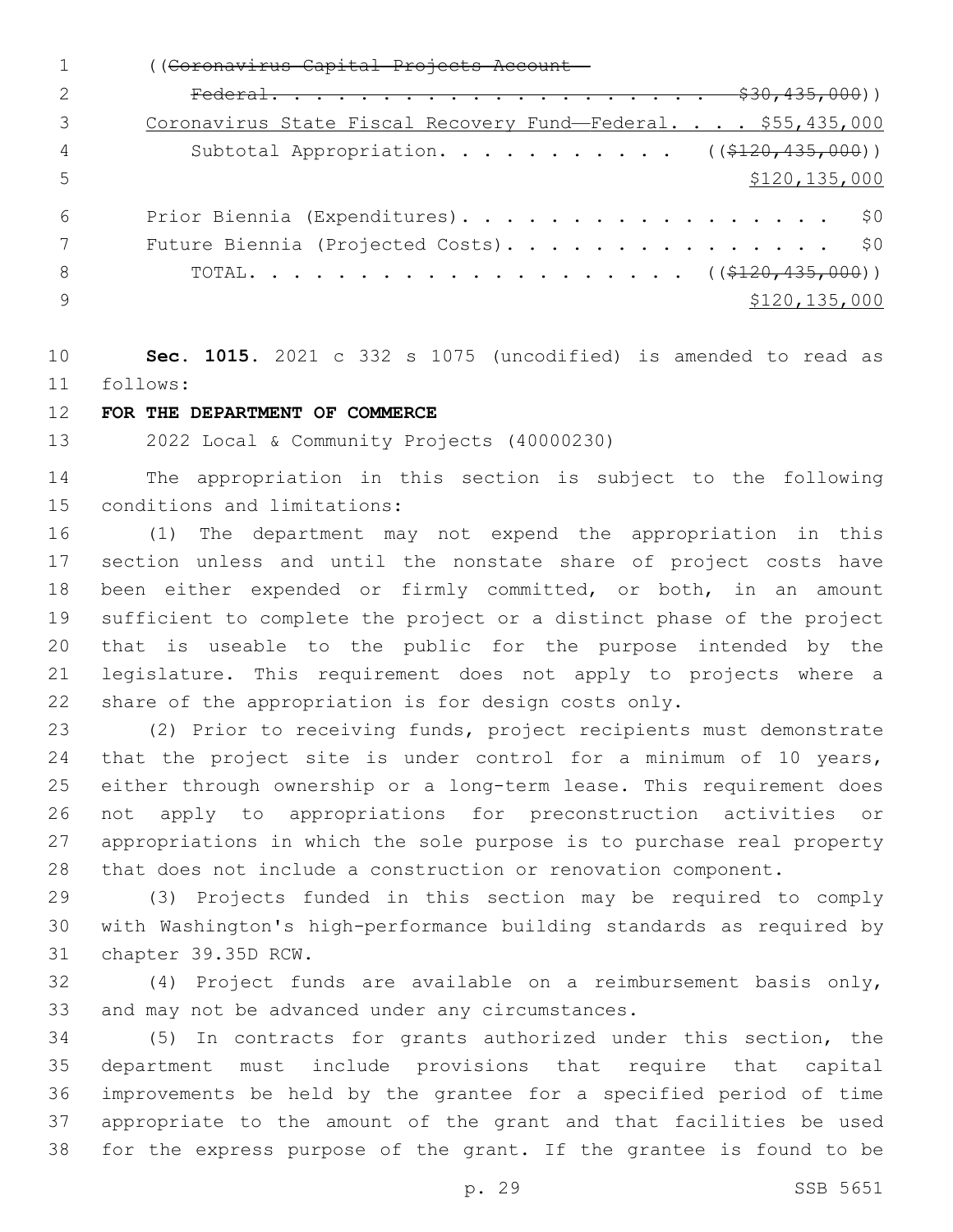out of compliance with provisions of the contract, the grantee shall repay to the state general fund the principal amount of the grant plus interest calculated at the rate of interest on state of Washington general obligation bonds issued most closely to the date 5 of authorization of the grant.

 (6) Projects funded in this section, including those that are owned and operated by nonprofit organizations, are generally required 8 to pay state prevailing wages.

 (7) The department must comply with the requirements set forth in executive order 21-02 and must consult with the department of archaeology and historic preservation and affected tribes on the potential effects of these projects on cultural resources and historic properties. Consultation with the department of archaeology and historic preservation and affected tribes must be initiated 15 before project funds are made available.

 (8)(a) The appropriation is provided solely for the following 17 list of projects:

Adams County Property/Evidence Processing Facility

| 19 | \$900,000                                                             |
|----|-----------------------------------------------------------------------|
| 20 | \$246,000<br>Amara 29 Acre Opportunity in Pierce County (Tacoma).     |
| 21 | \$258,000<br>American Lake Park ADA Improvement Project (Lakewood)    |
| 22 | \$262,000<br>American Legion Building Renovation (Goldendale).        |
| 23 | \$88,000<br>American Legion Veterans Housing & Resource Ctr (Raymond) |
| 24 | \$372,000<br>Arlington Innovation Center (Arlington).                 |
| 25 | \$552,000<br>Ashley House (Spokane).                                  |
| 26 | Aurora Commons Acquisition (Seattle). \$2,500,000                     |
| 27 | Ballinger Park - Hall Creek Restoration                               |
| 28 | (Mountlake Terrace). \$824,000                                        |
| 29 | Battle Ground HealthCare Free Clinic Relocation                       |
| 30 | (Battle Ground). \$1,000,000                                          |
| 31 | Bellevue High School Automotive Dynamometer Install                   |
| 32 | \$277,000                                                             |
| 33 | \$52,000<br>Bigelow House Museum Preservation (Olympia).              |
| 34 | BIPOC Artist Installation at Kraken Training Center                   |
| 35 |                                                                       |
| 36 | \$1,200,000<br>Brewery Park Visitor Center (Tumwater).                |
| 37 | \$2,000,000<br>Bridges To Home (Shoreline).                           |
| 38 | Camp Kilworth - YMCA Day Camp/Environmental Educ                      |
| 39 |                                                                       |
| 40 | \$301,000<br>Campus Towers Roofing Project (Longview).                |
|    | SSB 5651<br>p. 30                                                     |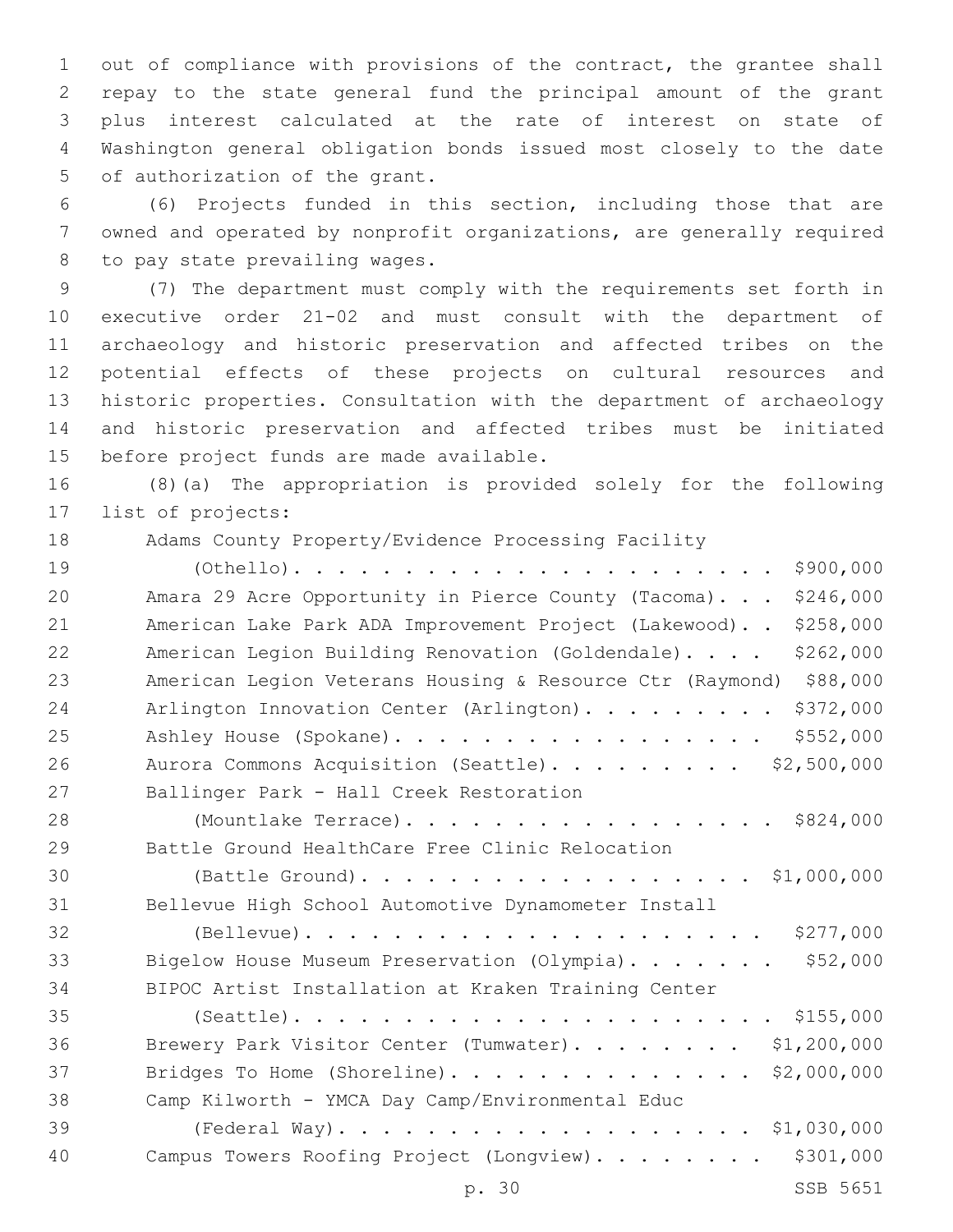1 Capitol Theatre Curtains/Soft Goods Replacement (Yakima) \$250,000 2 Central Klickitat County Parks Improvements (Goldendale). \$25,000 3 Chehalis Centralia Steam Locomotive Repair/Restore 4 (Chehalis). . . . . . . . . . . . . . . . . . . . . \$123,000 5 Children's Village Neurodevelopmental Center Expansion 6 (Yakima). . . . . . . . . . . . . . . . . . . . . . \$750,000 7 City of Wenatchee Community Center (Wenatchee).... \$2,500,000 8 Civic Park Mika's Playground (Edmonds). . . . . . . . \$258,000 9 Clallam Joint Emergency Services (Port Angeles). . . . \$1,200,000 10 Class A Biosolids Dryer (Yelm). . . . . . . . . . . . \$850,000 11 Clemans View Park (Naches). . . . . . . . . . . . . . \$442,000 12 Coastal Community Action Program Service Ctr (Aberdeen). \$500,000 13 Communications Tower (Ocean Shores). . . . . . . . . . . \$77,000 14 Community Action Resource and Training Center (Omak). . \$400,000 15 Community Multi-Use Center (Carnation) . . . . . . . \$1,030,000 16 Cornforth Campbell Demolition & Infrastructure 17 (Puyallup). . . . . . . . . . . . . . . . . . . . . \$330,000 18 Coulee City Medical Clinic (Coulee City)........ \$846,000 19 Coulon North Water Walk Repair and Enhancement 20 (Renton). . . . . . . . . . . . . . . . . . . . . \$1,339,000 21 Coupeville Boys & Girls Club (Coupeville). . . . . . \$1,030,000 22 Cow Skull Creek and Rushingwater Creek Acclimation Ponds 23 (Orting). . . . . . . . . . . . . . . . . . . . . . \$690,000 24 Craft Beverage Lab & Instrumentation (Tumwater). . . . . \$773,000 25 Cross Park Trail and Picnic Shelter (Tacoma). . . . . \$206,000 26 CSML Food Bank Facility (Moses Lake). . . . . . . . \$1,900,000 27 Cultural Anchor Village (Tukwila). . . . . . . . . . \$1,500,000 28 Curran House Museum (University Place). . . . . . . . . \$85,000 29 Dawson Place Facilities (Everett). . . . . . . . . . . \$258,000 30 Day/Night House Exhibit Rebuild - Design Phase 31 (Seattle). . . . . . . . . . . . . . . . . . . . . . \$300,000 32 Daybreak Star Indian Cultural Center (Seattle). . . . \$2,600,000 33 Delridge Wetland Park (Seattle). . . . . . . . . . . . \$244,000 34 Des Moines North Marina Bulkhead Replacement Ph II 35 (Des Moines). . . . . . . . . . . . . . . . . . . \$2,000,000 36 Doris Morrison Learning Center (Greenacres). . . . . . \$1,030,000 37 Downtown Puyallup Redevelopment Infrastructure 38 (Puyallup). . . . . . . . . . . . . . . . . . . . . \$257,000 39 Downtown Revitalization (Blaine). . . . . . . . . . . . \$500,000 40 Duffy's Pond Pathway Completion (Kennewick). . . . . . . \$38,000

p. 31 SSB 5651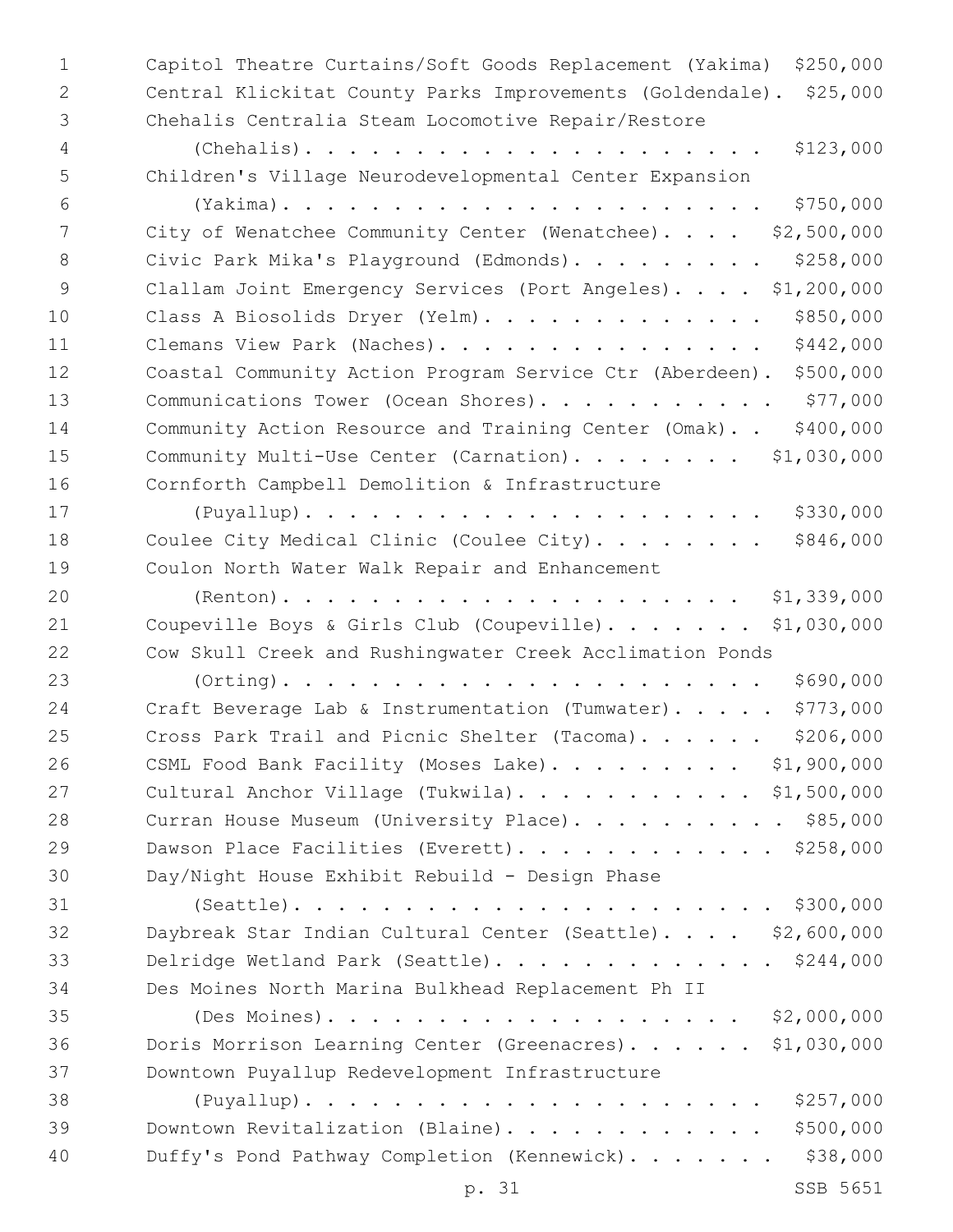1 Early Learning Facility Project for Licensed Childcare 2 (Hoquiam). . . . . . . . . . . . . . . . . . . . . . \$721,000 East County Family Resource Center Renovation3 4 (Washougal). . . . . . . . . . . . . . . . . . . . . \$721,000 5 Edmonds Marsh Restoration (Edmonds). . . . . . . . . . . \$258,000 6 Edmonds Waterfront Center (Edmonds). . . . . . . . . . . \$250,000 7 Ejido Farm Project (Everson). . . . . . . . . . . . . . \$200,000 8 Ellensburg Masonic Temple (Ellensburg). . . . . . . . \$258,000 9 Ellensburg Rodeo Grandstands (Ellensburg). . . . . . . \$1,500,000 10 Ephrata Rec Center Upgrade (Ephrata). . . . . . . . . \$621,000 11 Esther's Home (Pasco). . . . . . . . . . . . . . . . . \$1,000,000 12 Ethiopian Community Affordable Housing (Seattle)... \$3,000,000 13 Extruded Curb Improvements (Kirkland). . . . . . . . . \$515,000 14 Family Engagement Center (Seattle). . . . . . . . . \$1,030,000 15 Felts Field Gateway Project (Spokane). . . . . . . . . . \$400,000 16 Ferry County Airport Runway Lighting System (Republic). \$450,000 17 Flag Plaza Redevelopment (Kennewick). . . . . . . . . . \$46,000 18 FOE Meeting and Dance Hall (Puyallup). . . . . . . . . . \$77,000 19 Fourth Plain Community Commons (Vancouver). . . . . \$1,236,000 20 Franklin Pierce Farm Agricultural Resource Center 21 (Tacoma). . . . . . . . . . . . . . . . . . . . . \$3,900,000 22 Frontier Park - Goat Barn Roof (Graham). . . . . . . . . \$89,000 23 Frontier Park-Horse Arena Cover (Graham). . . . . . . \$1,811,000 24 Garfield Pool Upgrade (Garfield). . . . . . . . . . . \$500,000 25 Gas Station Park Improvements (Tacoma). . . . . . . . \$515,000 26 Gold Mountain Communications Zone - Upgraded Telecomm 27 (Bremerton). . . . . . . . . . . . . . . . . . . . . \$835,000 28 Granger Historical Society Museum (Granger). . . . . . \$300,000 29 Green Lake Community Boathouse (Seattle). . . . . . . \$100,000 30 Grounds Improvement Proposal (Ritzville). . . . . . . . \$150,000 31 Health Care Kiosk Deployment (Federal Way). . . . . . . \$75,000 32 Historic Downtown Chelan Infrastructure Predesign 33 (Chelan). . . . . . . . . . . . . . . . . . . . . . \$150,000 34 Immigrant and Refugee Community Hub (Tukwila). . . . . . \$960,000 35 Island County Criminal Justice Renovation (Coupeville). \$600,000 36 IT3 Discovery Center (Ridgefield). . . . . . . . . . . \$1,350,000 37 Japanese Gulch Daylighting (Mukilteo). . . . . . . . . . \$206,000 38 Jim Kaemingk Sr. Trail (Lynden). . . . . . . . . . . . . \$200,000 39 Joya Child & Family Development Center (Spokane). . . \$1,200,000 40 JV Memorial Pool Roof (Oak Harbor). . . . . . . . . . . \$250,000

p. 32 SSB 5651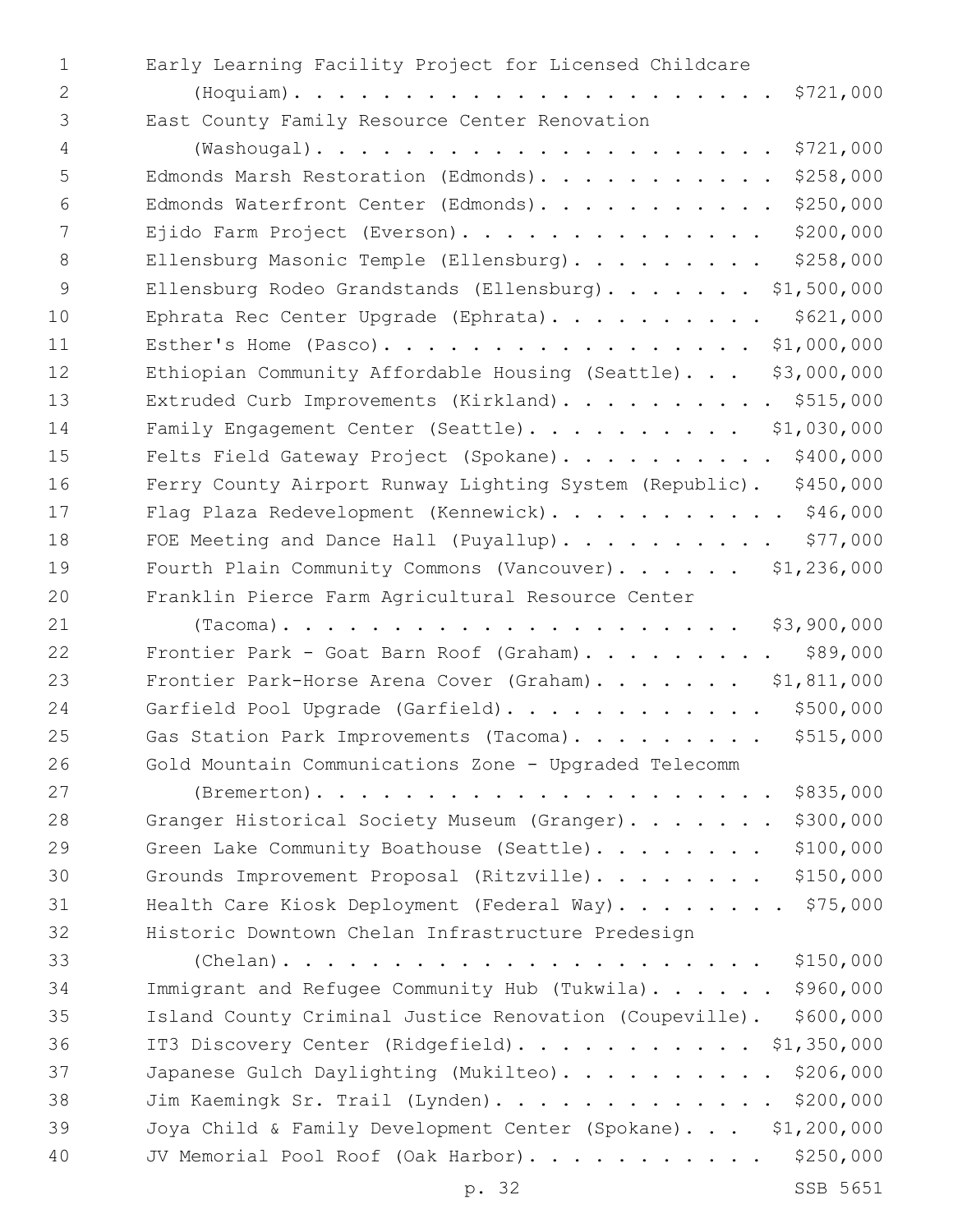1 Kitsap Lake Park Renovation & Accessibility (Bremerton). \$258,000 2 Kittitas Valley Healthcare Laboratory Services Reno

3 (Ellensburg). . . . . . . . . . . . . . . . . . . . \$397,000 4 La Center City Hall Improvements (La Center). . . . . \$1,236,000 5 Lake Lawrence Fire Station (Yelm). . . . . . . . . . . \$515,000 6 Lake Sacajawea Renovation Project (Longview). . . . . . \$900,000 7 Lake Stevens Civic Center Phase 3 (Lake Stevens). . . \$2,100,000 8 Lakefront Property Acquisition (Lake Forest Park). . . . \$432,000 9 LASA Client Services Center (Lakewood). . . . . . . . \$515,000 10 Leavenworth Ski Hill ADA Restroom (Leavenworth). . . . . \$52,000 11 Lewis County Public Safety Radio Infrastructure

12 (Chehalis). . . . . . . . . . . . . . . . . . . . . \$129,000 13 Lewis County Youth Services Renovation and Addition

14 (Chehalis). . . . . . . . . . . . . . . . . . . . . \$824,000 15 LGBTQ-Affirming Senior Center (Seattle). . . . . . . . \$1,030,000 16 Links to Opportunity (Tacoma). . . . . . . . . . . . . \$2,000,000 17 Little League Field Improvement (Federal Way). . . . . \$200,000 18 Longview Hospice Care Center Renovation (Longview). . . \$765,000 19 Lopez Island Swim Center (Lopez Island). . . . . . . . \$245,000 20 Lynnwood Neighborhood Center (Lynnwood). . . . . . . . . \$500,000 21 Maddie's Place (Spokane). . . . . . . . . . . . . . . \$644,000 22 Madrona Day Treatment School (Bremerton). . . . . . . \$321,000 23 Magnuson Park Hangar 2 (Seattle). . . . . . . . . . . \$1,130,000 24 Main Street Phase 2 (Mountlake Terrace). . . . . . . \$1,200,000 25 Mariner Community Campus (Everett). . . . . . . . . \$1,670,000 26 Martin Luther King Center Improvements (Pasco). . . . \$1,000,000 27 Mary's Place Shelter Renovation (Burien). . . . . . . \$352,000 28 Marysville Trail Connector (Marysville). . . . . . . . \$515,000 29 Mason County Veterans Memorial Hall Refurbishment

 (Shelton). . . . . . . . . . . . . . . . . . . . . . \$62,000 McKinney Center Renovations (Seattle). . . . . . . . . \$1,000,000 32 Meadowglen Community Park (Spokane). . . . . . . . . . \$77,000 Medical Examiner's Facility Upgrades (Spokane). . . . . \$600,000 Miller Park (Yakima). . . . . . . . . . . . . . . . . . \$642,000 MLK Community Center Roof Replacement (Spokane). . . . \$1,380,000 Moses Lake Business Incubator (Moses Lake). . . . . . \$1,313,000 37 Mountain Rescue Center (North Bend). . . . . . . . . . \$222,000 Nelson Dam Removal Project (Naches). . . . . . . . . . \$1,325,000 New Ground Kirkland (Kirkland). . . . . . . . . . . . . \$258,000 40 Next Chapter Morgan Shelter (Tacoma). . . . . . . . . . \$16,000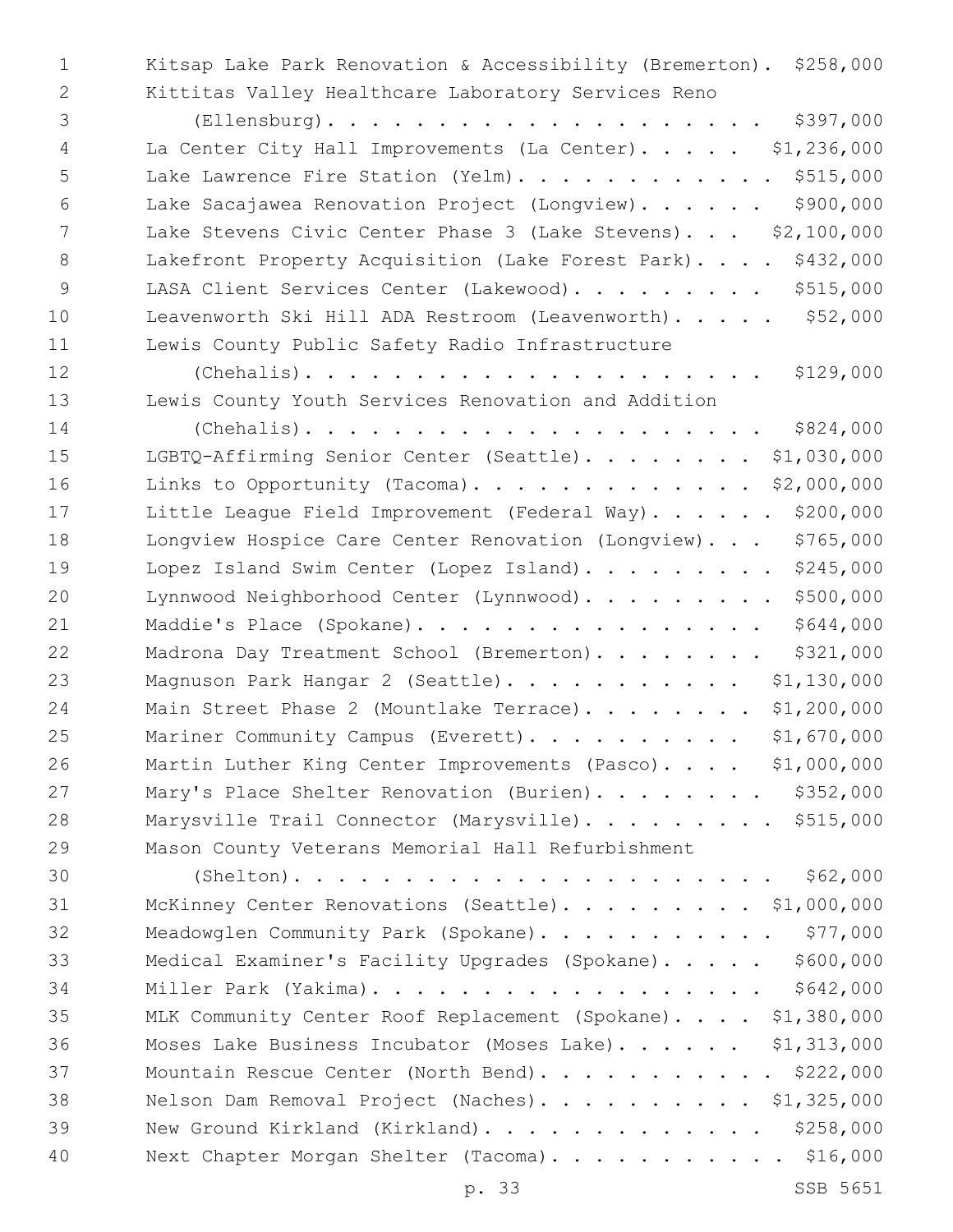NJROTC/NNDCC Program Peninsula School District1

| 2             |                                                           |
|---------------|-----------------------------------------------------------|
| $\mathcal{S}$ | North Bend Depot Rehab (North Bend). \$151,000            |
| 4             | North Clear Zone Land Acquisition (Lakewood). \$1,400,000 |
| 5             | North Creek Trail (Bothell). \$618,000                    |
| - 6           | North Seattle Boys & Girls Club Safety Upgrades           |
| 7             | $(Seattle)$ \$361,000                                     |

8 Northwest Kidney Centers Clinic (Port Angeles)...... \$900,000 9 Ocean Beach Medical Group - Ilwaco Clinic (Ilwaco)... \$309,000 10 Panther Lake Community Park (Kent). . . . . . . . . \$2,000,000 11 Patterson Park Preservation & Upgrade (Republic).... \$300,000 12 Pedestrian Overcrossing Replacement (Kalama). . . . . \$2,250,000 Perfect Passage (Tonasket). . . . . . . . . . . . . . \$1,698,000 Perry Technical Institute Auditorium Renovation

 (Yakima). . . . . . . . . . . . . . . . . . . . . \$1,550,000 Peter Kirk Community Center Roof and Retrofitted Emerg

 (Kirkland). . . . . . . . . . . . . . . . . . . . . \$773,000 Phase 1 Master Plan - COVID Mitigation (Lake Stevens). . \$103,000 19 Phase 1 of Trails Plan Improvements (Issaquah). . . . . \$251,000 Planning & Upgrades Edmonds Boys & Girls Club (Edmonds). \$200,000 21 Point Hudson Breakwater (Port Townsend). . . . . . . \$1,000,000 Police Station Renovations - City of Duvall (Duvall). . \$107,000 23 Port of Olympia Marine Center (Olympia). . . . . . . . \$250,000 Port of Vancouver Waterfront T1 Building Demo/Deconst

 (Vancouver). . . . . . . . . . . . . . . . . . . . \$1,000,000 26 Port Susan Trail (Stanwood). . . . . . . . . . . . . . \$742,000 27 Port Townsend Affordable Housing Development (Port Townsend). . . . . . . . . . . . . . . . . . \$1,400,000

 Proclaim Liberty Affordable Housing (Spokane). . . . . \$2,000,000 30 Project Chairlift: Lifting Up Washington ((State Chair

 1)) (Mead). . . . . . . . . . . . . . . . . . . . . \$750,000 32 Pts of Ilwaco/Chinook Nav Infrastructure

 (Ilwaco & Chinook). . . . . . . . . . . . . . . . . \$634,000 Public Pavilion for Shoreline Park (Shoreline). . . . . \$361,000 Puyallup Recreation Center (Puyallup). . . . . . . . . \$1,030,000 Puyallup Valley Cultural Heritage Center (Puyallup). . . \$335,000 37 Rainier View Covered Court (Sumner). . . . . . . . . . \$245,000 Ramstead Regional Park (Everson). . . . . . . . . . . \$1,500,000 39 Redmond Senior and Community Center (Redmond). . . . . \$1,250,000 Redondo Fishing Pier (Des Moines). . . . . . . . . . . . \$900,000

p. 34 SSB 5651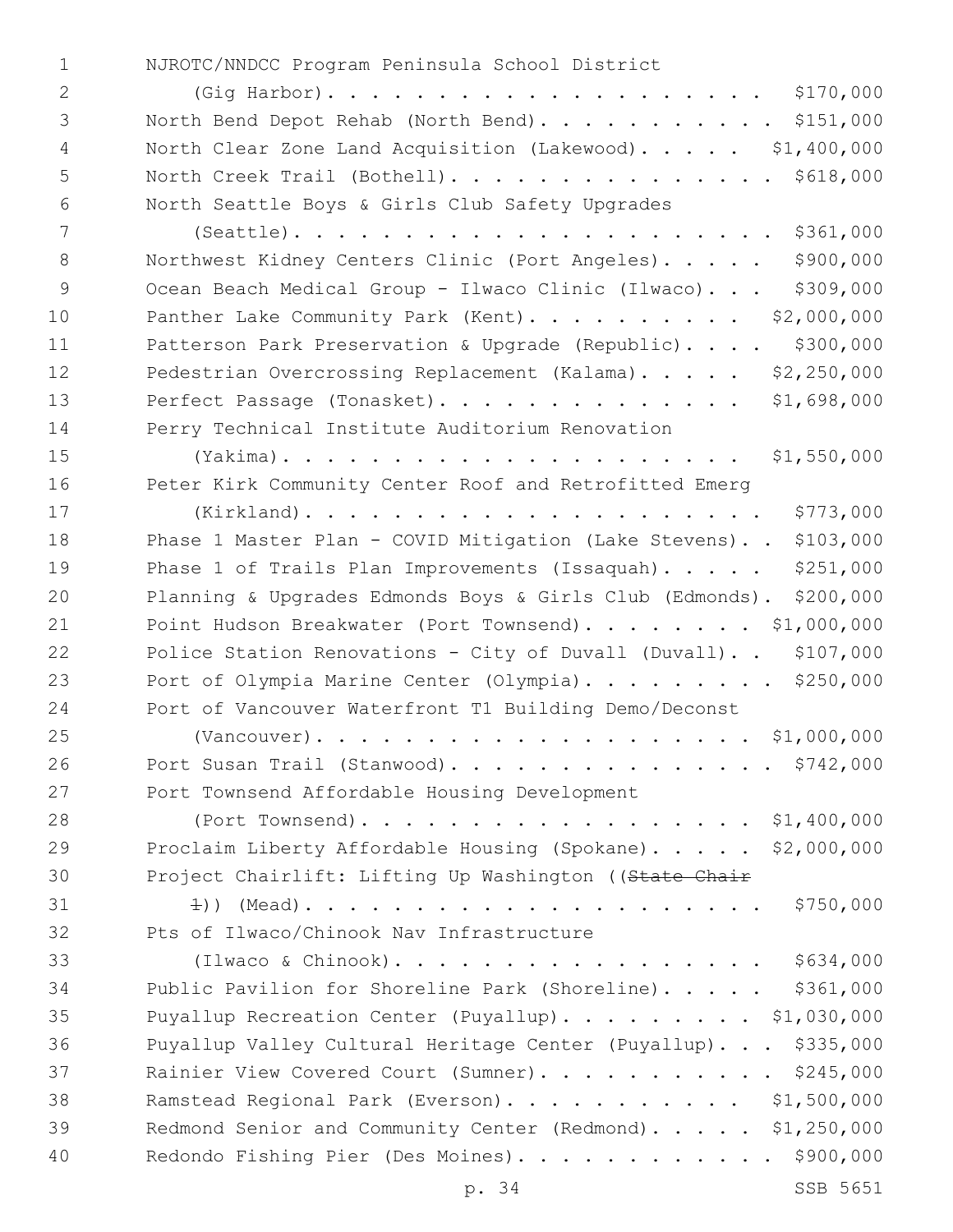| $\mathbf 1$    | \$900,000<br>Replacement Hospice House (Richland).                   |
|----------------|----------------------------------------------------------------------|
| $\overline{2}$ | \$250,000<br>Resource Center Planning (Pasco).                       |
| 3              | \$335,000<br>Ridgefield I-5 Pedestrian Screen (Ridgefield).          |
| $\overline{4}$ | \$258,000<br>Ridgefield YMCA (Ridgefield).                           |
| 5              | Ridgetop DNR Trust Land Purchase (Silverdale). \$2,050,000           |
| 6              | \$105,000<br>Ritzville Downtown Improvements (Ritzville).            |
| 7              | \$344,000<br>Sargent Oyster House Restoration (Allyn).               |
| 8              | \$750,000<br>School Based Health Care Clinic (Tacoma).               |
| 9              | \$500,000<br>SE 168th St. Bike Lanes/Safe Crossings (Renton).        |
| 10             | \$2,000,000<br>Seattle Aquarium Expansion (Seattle).                 |
| 11             | \$103,000<br>Seattle Kraken Multisport Courts (Seattle).             |
| 12             | Selah-Moxee Irrigation District (Moxee). \$300,000                   |
| 13             | Seminary Hill Natural and Heritage Trail Project                     |
| 14             | \$52,000<br>$(Centralia)$                                            |
| 15             | Sheffield Trail (Fife). \$1,030,000                                  |
| 16             | \$463,000<br>Shipley Senior Center (Sequim).                         |
| 17             | \$412,000<br>Shoreline Parks Restrooms (Shoreline).                  |
| 18             | \$309,000<br>SIHB Thunderbird Treatment Center (Seattle).            |
| 19             | Silver Crest Park (Mill Creek). \$90,000                             |
| 20             | \$500,000<br>Skabob House Cultural Center Art Studio (Skokomish).    |
| 21             | \$139,000<br>Skagit County Morgue (Mount Vernon).                    |
| 22             | \$773,000<br>Sky Valley Teen Center (Sultan).                        |
| 23             | Snohomish County Food and Farming Center (Everett). . \$2,550,000    |
| 24             | \$361,000<br>Snoqualmie Valley Youth Activity Center (North Bend)    |
| 25             | Soap Lake City Hall Reactivation (Soap Lake). \$157,000              |
| 26             | SoCo Park (Covington). \$1,300,000                                   |
| 27             | South Bend School Multi-Use Field Upgrades (South Bend). \$361,000   |
| 28             | South Kitsap Community Events Center (Port Orchard). . \$1,236,000   |
| 29             | South Kitsap HS Phys Ed Support (Port Orchard). \$15,000             |
| 30             | Southwest Washington Grain Project (Chehalis). \$1,750,000           |
| 31             | Spokane Public Radio (Spokane). \$1,000,000                          |
| 32             | Spokane Valley Boys & Girls Club (Spokane Valley). \$1,030,000       |
| 33             | Spokane Valley Fairgrounds Exhibition Center                         |
| 34             | \$750,000                                                            |
| 35             | Sprinker Recreation Center Outdoor Improvements                      |
| 36             | \$400,000                                                            |
| 37             | Squire's Landing Park Waterfront & Open Space Access Pr              |
| 38             | \$927,000                                                            |
| 39             | \$814,000<br>Steilacoom Tribal Cultural Center (Steilacoom).         |
| 40             | Stonehenge Memorial Public Restroom Project (Maryhill).<br>\$129,000 |
|                | SSB 5651<br>p. 35                                                    |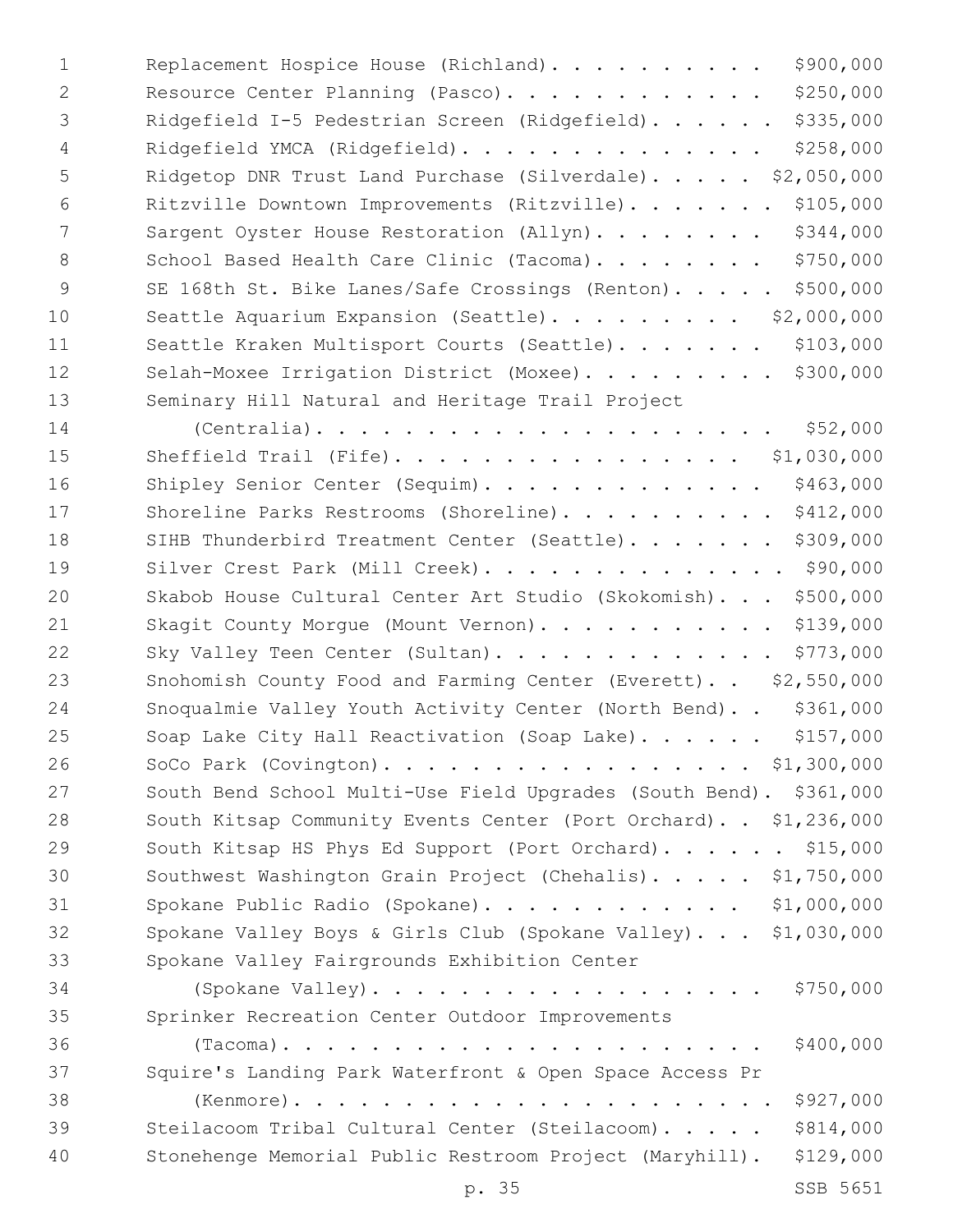| $\mathbf{1}$ | Sultan Basin Park Design (Sultan). \$26,000                           |
|--------------|-----------------------------------------------------------------------|
| 2            | Sumas Sidewalks and Trails (Sumas). \$75,000                          |
| 3            | \$515,000<br>Teaching & Commercial Kitchen (Kent).                    |
| 4            | \$500,000<br>The Campaign for Wesley Des Moines (Des Moines).         |
| 5            | \$900,000<br>The Eli's Park Project (Seattle).                        |
| 6            | The Ethiopian Village (Seattle). \$515,000                            |
| 7            | The Hilltop (Tacoma). \$1,545,000                                     |
| 8            | The Landing (Redmond). \$258,000                                      |
| 9            | The Millworks (Bellingham). \$1,000,000                               |
| 10           | \$774,000<br>The Podium (Spokane).                                    |
| 11           | The Way Station (Bellingham). \$4,050,000                             |
| 12           | Therapeutic Play Spaces (Spokane). \$108,000                          |
| 13           | Tiny Homes (Seattle).<br>\$2,000,000                                  |
| 14           | Together Center (Redmond).<br>\$1,030,000                             |
| 15           | Toppenish Junior Livestock Facility Planning (Toppenish). \$21,000    |
| 16           | Trails End Community Meeting Space (Tumwater). \$155,000              |
| 17           | \$742,000<br>Treatment Plant Remodel (Duvall).                        |
| 18           | Turf Field Lighting (Yakima).<br>\$500,000                            |
| 19           | Turning Pointe Youth Advocacy Addition (Shelton). \$82,000            |
| 20           | Twisp Civic Center (Twisp).<br>\$1,500,000                            |
| 21           | United Way of King County Building Restoration                        |
| 22           | $(Seattle)$<br>\$566,000                                              |
| 23           | \$595,000<br>University Heights Center Renovation (Seattle).          |
| 24           | \$784,000<br>Upper Kittitas County Medic One - Station 99 (Cle Elum). |
| 25           | \$103,000<br>Vaughn Library Hall Restoration (Vaughn).                |
| 26           | \$258,000<br>Wards Lake Park Improvement Project (Lakewood).          |
| 27           | \$193,000<br>Water Efficiency Improvements (Royal City).              |
| 28           | Wenas Creek Screening, Passage Engineering Design                     |
| 29           |                                                                       |
| 30           | West Biddle Lake Dam Restoration (Vancouver). \$1,881,000             |
| 31           | Whatcom County Integrated Public Safety Radio System                  |
| 32           | \$400,000<br>$(Belllingham)$                                          |
| 33           | Woodland Scott Hill Park & Sports Complex (Woodland)<br>\$600,000     |
| 34           | Yakima County Fire Communications Radio Repeaters                     |
| 35           | \$103,000                                                             |
| 36           | \$235,000<br>Yakima Valley Fair (Grandview).                          |
| 37           | \$36,000<br>Yelm Senior Center Repairs (Yelm).                        |
| 38           | \$82,000<br>Youth Resource Center (Federal Way).                      |
| 39           | (b) The funding for the Magnuson Park Historic Hanger 2 (Seattle)     |
| 40           | project is contingent on the contribution of at least \$6,000,000 for |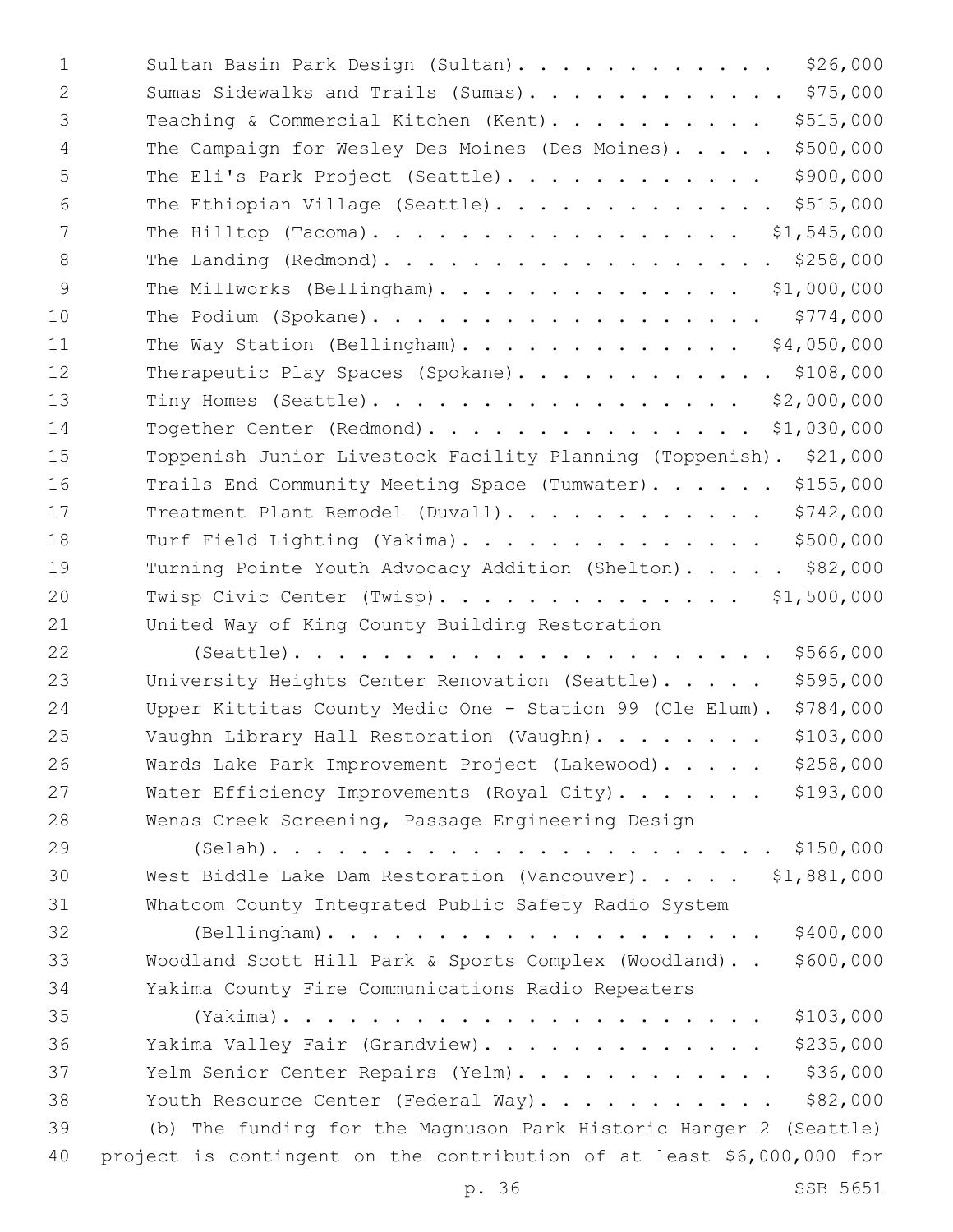the Magnuson Park Center For Excellence. If the Magnuson Park Center For Excellence has not certified to the department of commerce that the project has secured at least \$6,000,000 in total funding for the capital phase of the project by July 31, 2022, the funds in this subsection (8)(b) shall lapse. The lapse date of July 31, 2022, must be extended to the same extent that the city of Seattle grants an extension, if any, beyond that date for the same project, provided that no further extension may be granted past July 31, 2023. The Magnuson Park Center For Excellence must ensure that the long-term lease with Seattle Parks and Recreation stipulates meaningful public benefits that prioritize low-income, black, indigenous, and people of color youth and families of the Magnuson park and neighborhood and Northeast Seattle. The lease must include provisions to proactively recruit and provide no-cost access to the residents as well as the creation of a scholarship fund dedicated to the residents for the center's events and programming. Additional public benefits to improve accessibility for Magnuson Park residents must be considered 18 in the lease negotiations.

Appropriation:

| 20 | State Building Construction Account-State. \$160,910,000 |
|----|----------------------------------------------------------|
| 21 | Prior Biennia (Expenditures). \$0                        |
| 22 | Future Biennia (Projected Costs). \$0                    |
| 23 |                                                          |

 NEW SECTION. **Sec. 1016.** A new section is added to 2021 c 332 (uncodified) to read as follows: 25

**FOR THE DEPARTMENT OF COMMERCE**

Economic Opportunity Grants Authority (40000246)

Appropriation:

| 29 | Rural Washington Loan Account-State. \$903,000 |
|----|------------------------------------------------|
| 30 | Prior Biennia (Expenditures). \$0              |
| 31 | Future Biennia (Projected Costs). \$0          |
| 32 |                                                |

- NEW SECTION. **Sec. 1017.** A new section is added to 2021 c 332 (uncodified) to read as follows: 34
- **FOR THE DEPARTMENT OF COMMERCE**
- CERB Rural Broadband (40000250)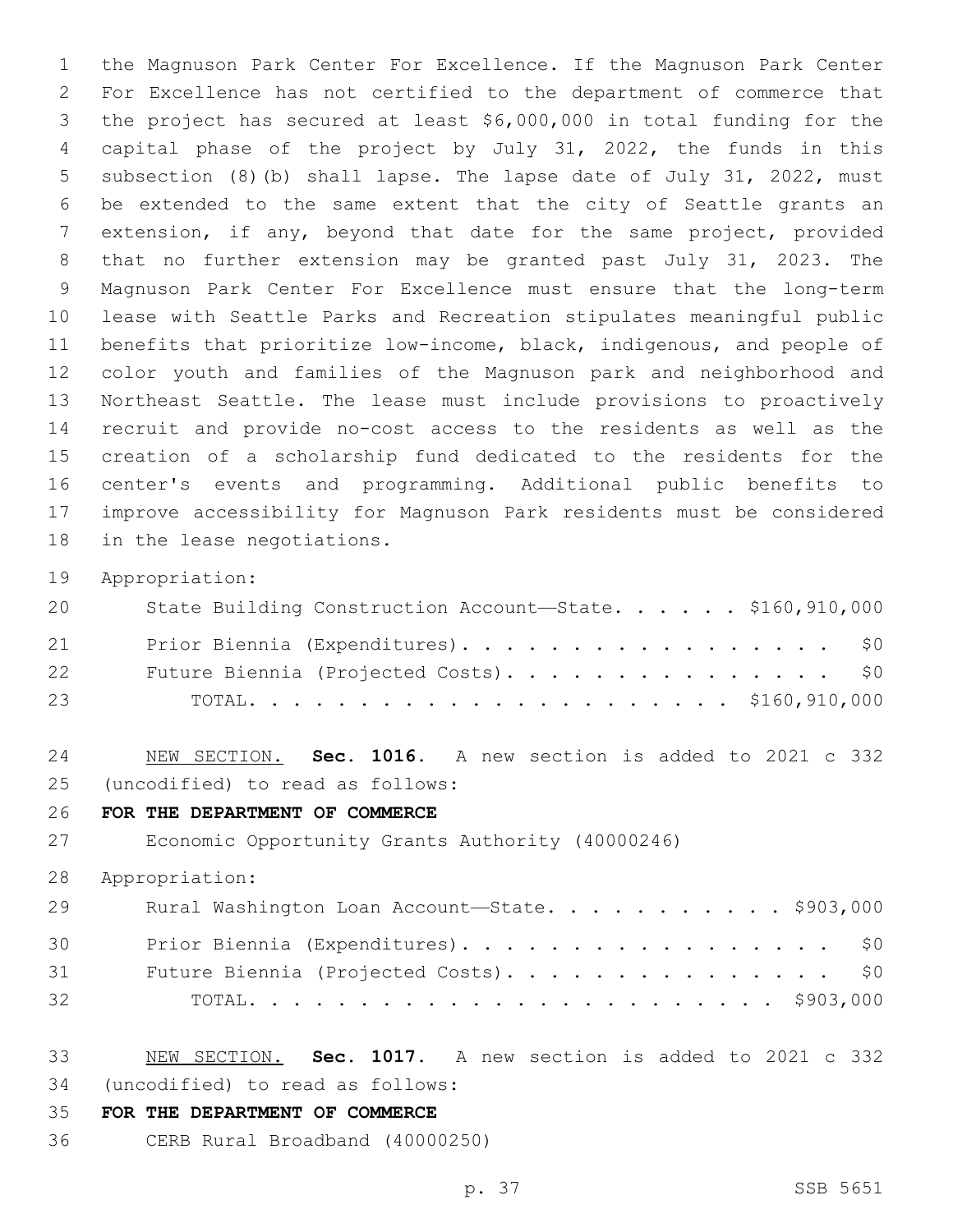The appropriation in this section is subject to the following conditions and limitations: \$25,000,000 of the general fund—federal appropriation in this section is provided solely for grants awarded for the broadband equity, access, and deployment state grants program in section 60102 of P.L. 117-58 (infrastructure investment and jobs act). If awards are not received by June 30, 2023, the expenditure 7 authority in this section shall lapse.

Appropriation:

| 9  | General Fund—Federal. \$25,000,000    |
|----|---------------------------------------|
| 10 | Prior Biennia (Expenditures). \$0     |
| 11 | Future Biennia (Projected Costs). \$0 |
| 12 |                                       |

 NEW SECTION. **Sec. 1018.** A new section is added to 2021 c 332 (uncodified) to read as follows: 14

#### **FOR THE DEPARTMENT OF COMMERCE**

Public Works Broadband (40000251)

 The appropriation in this section is subject to the following conditions and limitations: \$25,000,000 of the general fund—federal appropriation in this section is provided solely for grants awarded for the broadband equity, access, and deployment state grants program in section 60102 of P.L. 117-58 (infrastructure investment and jobs act). If awards are not received by June 30, 2023, the expenditure 23 authority in this section shall lapse.

Appropriation:

| 25 | General Fund—Federal. \$25,000,000    |
|----|---------------------------------------|
| 26 | Prior Biennia (Expenditures). \$0     |
| 27 | Future Biennia (Projected Costs). \$0 |
| 28 |                                       |

 NEW SECTION. **Sec. 1019.** A new section is added to 2021 c 332 (uncodified) to read as follows: 30

### **FOR THE DEPARTMENT OF COMMERCE**

2022 Rapid Capital Housing (40000260)

 The appropriation in this section is subject to the following 34 conditions and limitations: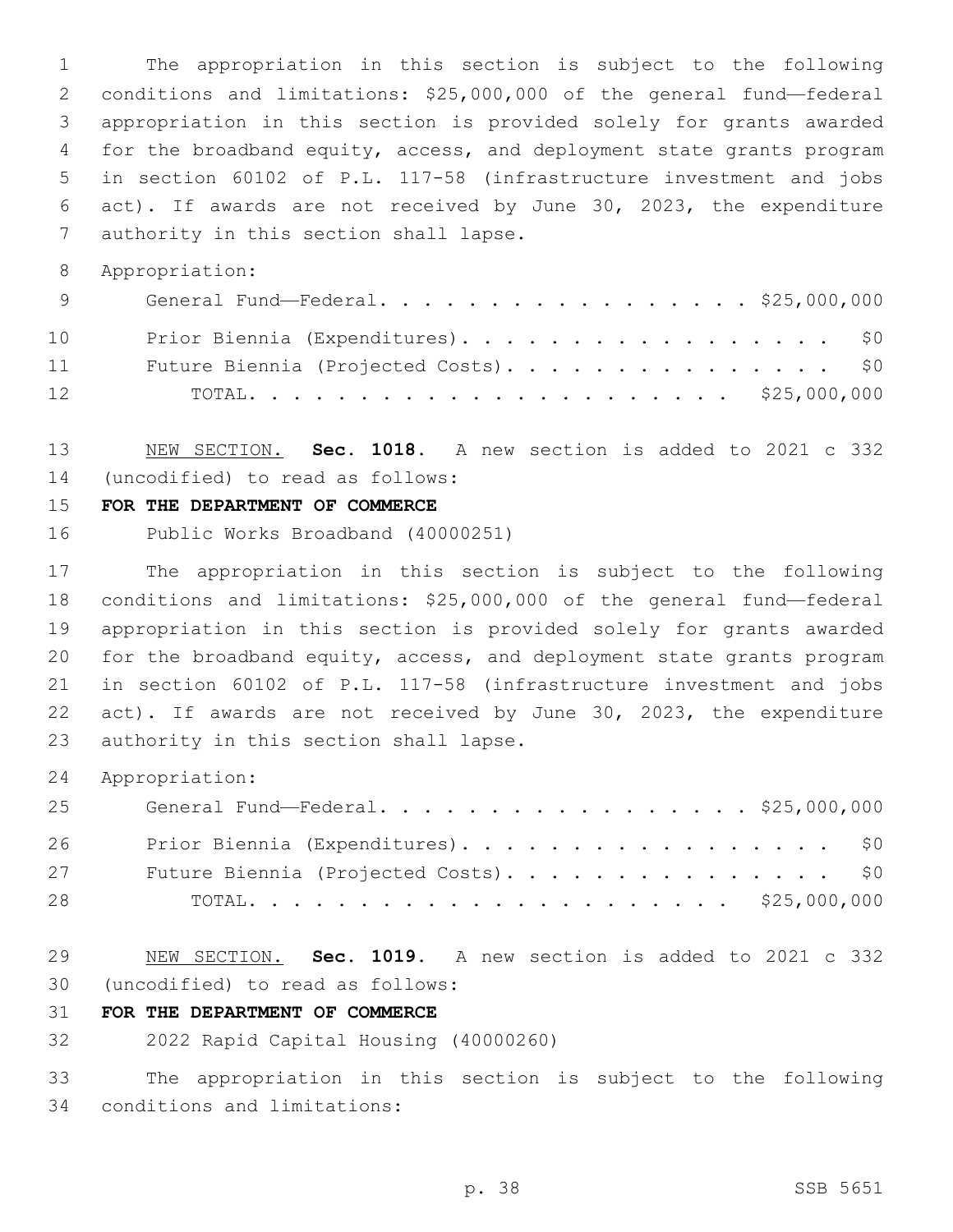(1) \$289,528,000 of the coronavirus state fiscal recovery account —federal appropriation in this section is provided solely for the department to issue competitive financial assistance to organizations eligible to receive assistance under RCW 43.185A.040 to acquire or rent real property for a rapid conversion into enhanced emergency shelters, permanent supportive housing, transitional housing, permanent housing, youth housing, or shelter for extremely low-income people, as well as individuals, families, unaccompanied youth, and young people experiencing sheltered and unsheltered homelessness. Amounts provided in this section may also be used for renovation and building update costs associated with establishment of the acquired 12 or rented facilities. For youth housing and shelter projects, renovation of existing properties is an allowable activity. The department may only approve funding for projects resulting in increased shelter or housing capacity. Amounts provided in this section may not be used for operating or maintenance costs associated with providing housing, supportive services, or debt service. New construction that fits the federal funding timeline is an eligible activity. Funds must be reasonably allocated to each of the health care authority 10 regional service areas, with at least one project 21 in each area. Of the amounts in this section:

 (a) \$252,028,000 of the appropriation in this section is provided solely for housing projects that will rapidly move people experiencing unsheltered homelessness from unsanctioned encampments, the public right-of-way, or public spaces into safe and habitable spaces, including, but not limited to, permanent housing, tiny homes, 27 hotels, enhanced emergency shelters, or other rapid housing alternatives and permanent supportive housing and case management services to persons with chronic mental illness. New construction of high-quality low-income housing projects that are significantly less expensive to construct than traditional housing, and that fits the 32 federal funding timeline is an eligible activity.

 (b) \$37,500,000 of the appropriation in this section is provided solely for housing projects in rural areas as defined by the department under RCW 43.185.050 and underserved communities with the goal of maximizing the investment and increasing the number of supportive housing units in rural, underserved communities.

 (2) \$172,000 of the coronavirus state fiscal recovery account— federal appropriation in this section is provided solely for Building Transitional Tiny Homes for the Homeless (Seattle).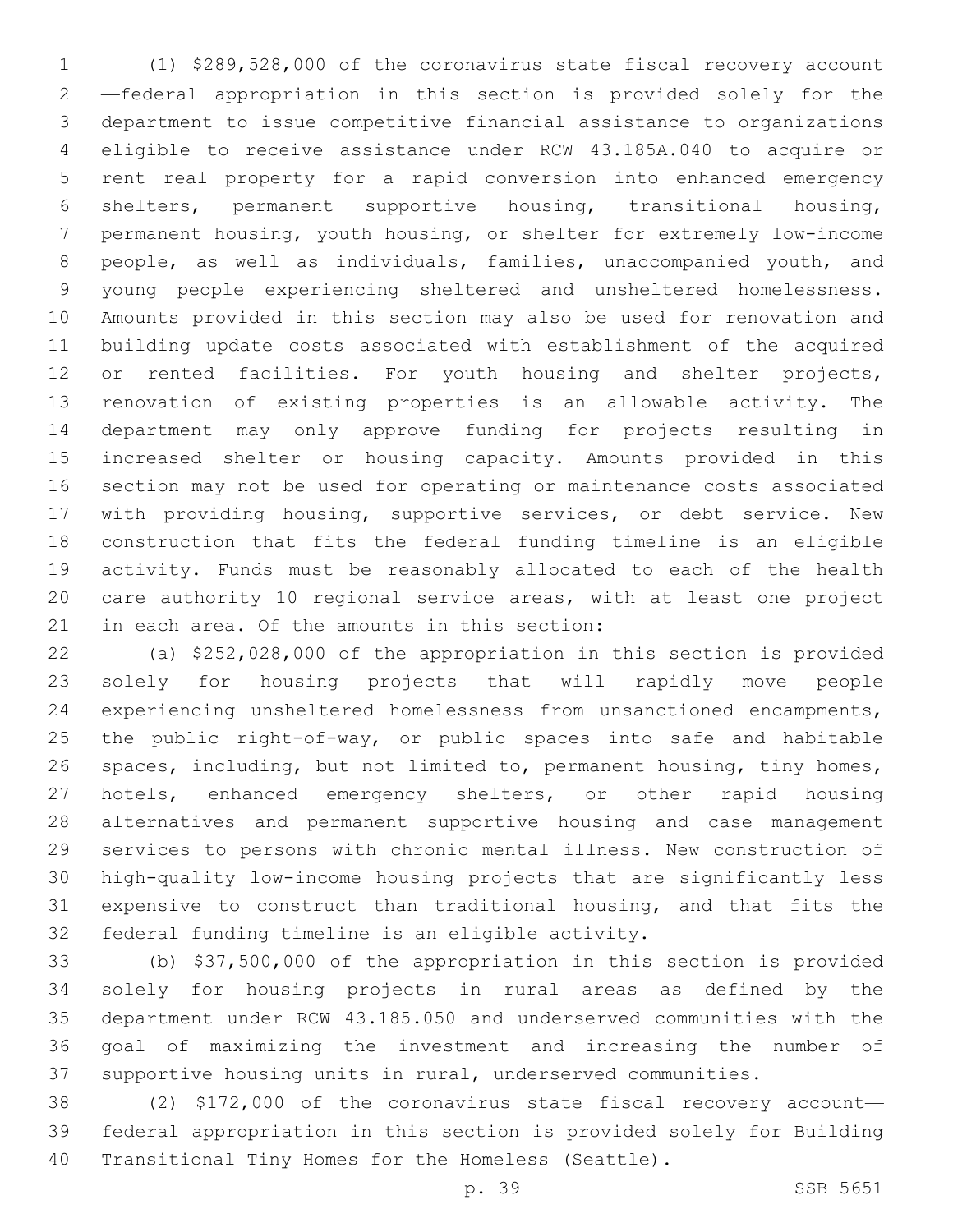(3) \$300,000 of the coronavirus state fiscal recovery account— federal appropriation in this section is provided solely for the department to contract and work with a professional real estate broker to identify opportunities for rapid acquisition or conversion 5 of properties.

 (4) Amounts appropriated under this section may also be used for permanent financing for real estate acquired using other short-term acquisition sources. To expand availability of permanent housing, financing of acquisition of unoccupied multifamily housing is a 10 priority.

 (5) The department must provide a progress report on its website 12 by December 30, 2023. The report must include:

 (a) The total number of applications and amount of funding 14 requested; and

 (b) A list and description of the projects approved for funding including state funding, total project cost, services anticipated to be provided, housing units, and anticipated completion date.

 (6) The funding provided under this section is not subject to the 90-day application periods in RCW 43.185.070 or 43.185A.050.

 (7) The department shall prioritize proposals that reach the 21 greatest public benefit, as defined by the department. For purposes of this subsection (6), "greatest public benefit" must include, but 23 is not limited to:

 (a) The rapid transition of people encamped on the public rights-of-way to transitional and more permanent housing solutions;

 (b) The greatest number of accommodations or increased shelter capacity that will benefit extremely low-income people, as well as individuals, families, and youth experiencing homelessness;

 (c) Whether the project has local funding commitments and rental 30 assistance;

 (d) The scarcity of the affordable housing or shelter capacity applied for compared to the number of available affordable housing units or shelter capacity in the same geographic location; and

 (e) The program's established funding priorities under RCW 43.185.070(5).35

 (8) The department must ensure compliance with conditions of the federal coronavirus state fiscal recovery fund. All expenditures from the coronavirus state fiscal recovery account—federal appropriation in this section must be incurred by December 31, 2024.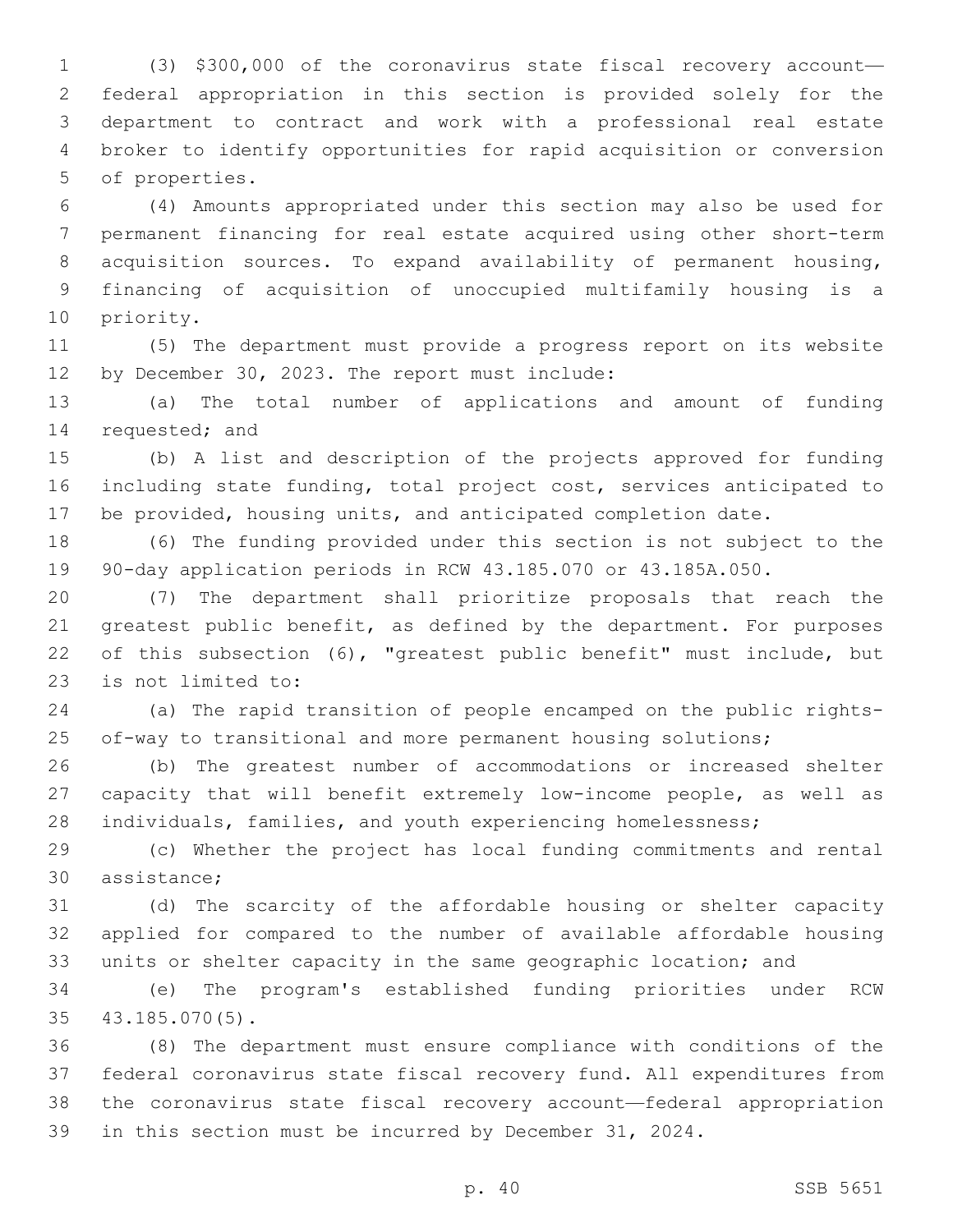(9) The department must strive to allocate all of the amounts appropriated in this section within the 2021-2023 fiscal biennium in the manner prescribed in this section. However, if upon review of applications the department determines there are not adequate suitable projects in a category, the department may allocate funds to projects serving other low-income and special needs populations, provided those projects are located in an area with an identified 8 need for the type of housing proposed.

Appropriation:

| 10              | Coronavirus State Fiscal Recovery Fund-Federal. \$290,000,000 |
|-----------------|---------------------------------------------------------------|
| 11              | Prior Biennia (Expenditures). \$0                             |
| 12 <sup>7</sup> | Future Biennia (Projected Costs). \$0                         |
| 13              |                                                               |

 NEW SECTION. **Sec. 1020.** A new section is added to 2021 c 332 (uncodified) to read as follows: 15

**FOR THE DEPARTMENT OF COMMERCE**

 2022 Housing Trust Fund Investment in Affordable Housing (40000261)

 The appropriation in this section is subject to the following 20 conditions and limitations:

 (1) \$71,000,000 of the coronavirus state fiscal recovery fund— federal appropriation in this section is provided solely for the production and preservation of affordable housing units that serve and benefit low-income and special needs populations including, but not limited to, people with chronic mental illness, people with developmental disabilities, farmworkers, people who are experiencing homelessness, people in need of permanent supportive housing, class members of *Trueblood, et al., v. DSHS, et al.*, and first-time home buyers. The department shall strive to allocate at least 30 percent of these funds to projects located in rural areas of the state, as 31 defined by the department.

 (a) \$50,000,000 of the appropriation in this section is provided solely for grants for affordable housing production, which must 34 include the following list of projects:

| 35 | Sno Valley Senior Housing (Carnation). \$309,000 |
|----|--------------------------------------------------|
| 36 | Boat Street (Lakewood). \$464,000                |
| 37 | Mary's Place Burien Project Shelter              |
| 38 | Replacement (Burien). \$3,000,000                |
|    | SSB 5651<br>p. 41                                |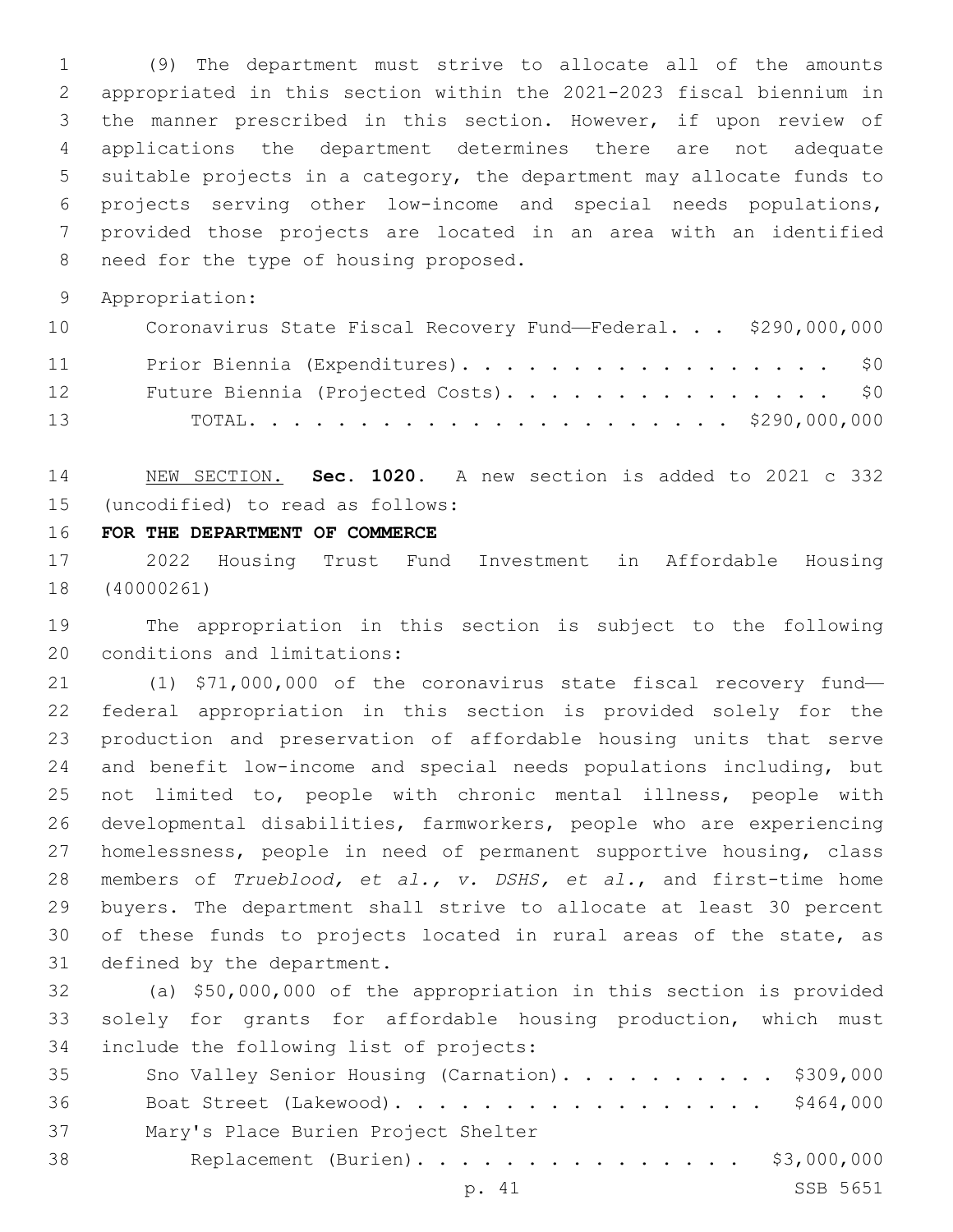Skyway Affordable Housing and Early Learning (Skyway). . \$500,000 2 Highland Village Phase 2 (Airway Heights). . . . . . \$3,000,000 FFC Homes XXINC (Blaine). . . . . . . . . . . . . . . . \$381,000 4 Oxford Housing Program (Lacey). . . . . . . . . . . . \$515,000 YouthCare Workforce Development Center (Seattle). . . \$1,500,000 (b) \$21,000,000 of the appropriation in this section is provided solely for grants for affordable housing preservation projects, which 8 must include:

 (i) \$2,500,000 for Squire Park Plaza Affordable Housing 10 Preservation (Seattle); and

 (ii) \$309,000 for South Park Riverside Affordable Housing 12 Preservation (Seattle).

 (2) In addition to the definition of "first-time home buyer" in RCW 43.185A.010, for the purposes of awarding homeownership projects under this section during the 2021-2023 fiscal biennium "first-time 16 home buyer" also includes:

 (a) A single parent who has only owned a home with a former 18 spouse while married;

 (b) An individual who is a displaced homemaker as defined in 24 C.F.R. Sec. 93.2 as it existed on the effective date of this section, 21 or such subsequent date as may be provided by the department by rule, consistent with the purposes of this section, and who has only owned 23 a home with a spouse;

 (c) An individual who has only owned a principal residence not permanently affixed to a permanent foundation in accordance with 26 applicable rules and regulations; and

 (d) An individual who has only owned a property that was considered by a licensed building inspector as being uninhabitable.

 (3) In evaluating projects in this section, the department must give preference for applications based on some or all of the criteria 31 in RCW 43.185.070(5).

 (4) The department must ensure compliance with conditions of the federal coronavirus state fiscal recovery fund. All expenditures from the coronavirus state fiscal recovery account—federal appropriation in this section must be incurred by December 31, 2024.

 (5) The appropriations in this section are subject to the 37 following reporting requirements:

 (a) By June 30, 2023, the department must report on its website the following: The number of homeownership and multifamily rental projects funded by housing trust fund moneys; the percentage of

p. 42 SSB 5651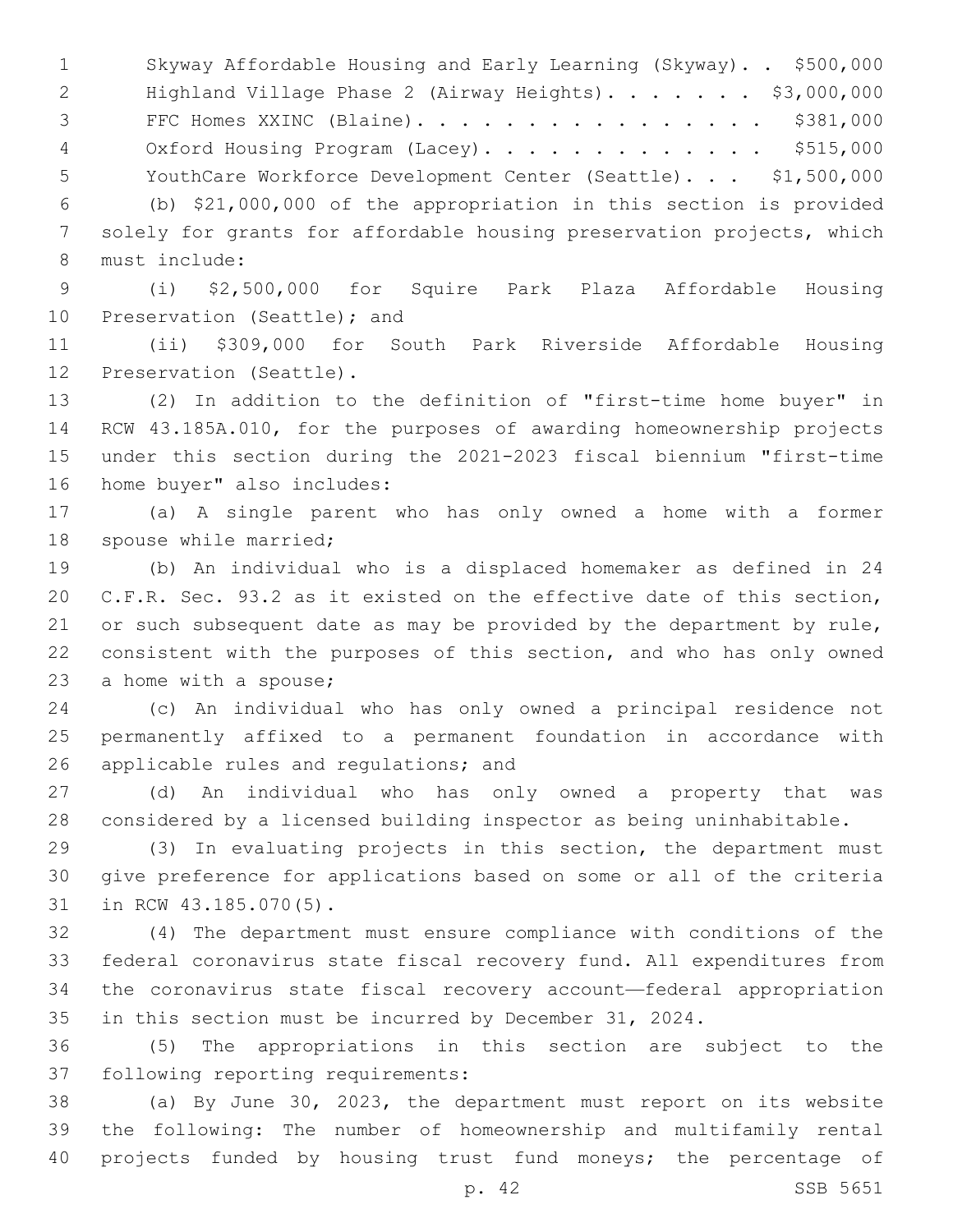housing trust fund investments made to homeownership and multifamily rental projects; and the total number of households being served at up to 80 percent of the area median income, up to 50 percent of the area median income, and up to 30 percent of the area median income, for both homeownership and multifamily rental projects.

 (b) The department must continue to provide the fiscal committees of legislature and the office of financial management with a report of its final cost data for each project under this section. The cost data must, at a minimum, include total development cost per unit for each project completed within the past year, descriptive statistics such as average and median per unit costs, regional cost variation, and other costs that the department deems necessary to improve cost controls and enhance understanding of development costs. The department must coordinate with the housing finance commission to identify relevant development costs data and ensure that the measures 16 are consistent across relevant agencies.

Appropriation:

| 18 | Coronavirus State Fiscal Recovery Fund-Federal. \$71,000,000 |
|----|--------------------------------------------------------------|
| 19 | Prior Biennia (Expenditures). \$0                            |
| 20 | Future Biennia (Projected Costs). \$0                        |
| 21 |                                                              |

 NEW SECTION. **Sec. 1021.** A new section is added to 2021 c 332 (uncodified) to read as follows: 23

**FOR THE DEPARTMENT OF COMMERCE**

Habitat for Humanity Affordable Housing (92001299)

 The appropriations in this section are subject to the following 27 conditions and limitations:

 (1) \$11,850,000 of the state building construction account—state appropriation and \$12,500,000 of the coronavirus state fiscal recovery fund—federal appropriation are provided solely for the department to contract with Habitat for Humanity for the production of affordable housing units that serve and benefit low-income persons 33 and families throughout the state.

 (2) \$650,000 of the state building construction account—state appropriation in this section is provided solely for the Yakima 36 Valley Partners Habitat for Humanity.

Appropriation: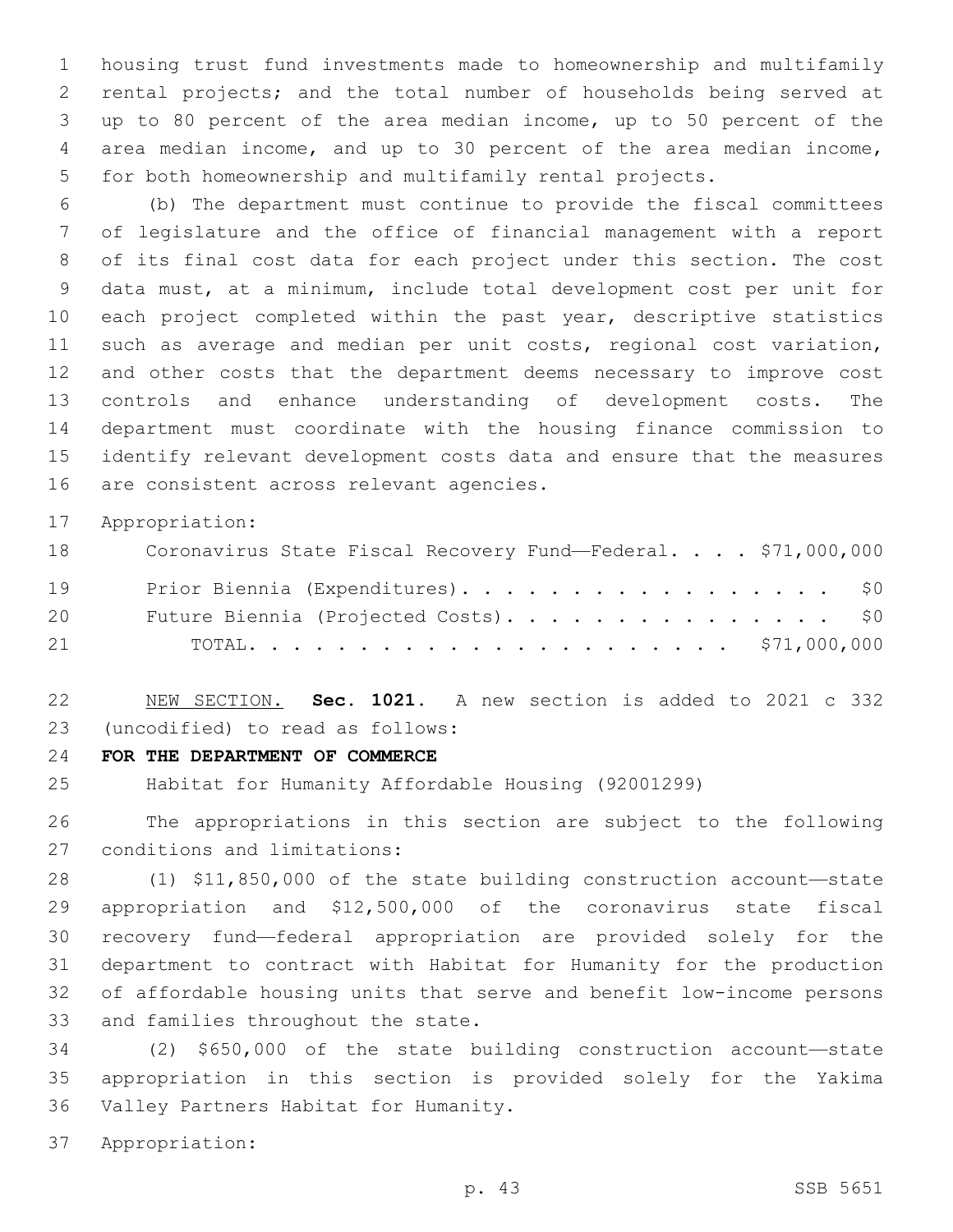| 1              | State Building Construction Account-State. \$12,500,000      |  |
|----------------|--------------------------------------------------------------|--|
| 2              | Coronavirus State Fiscal Recovery Fund-Federal. \$12,500,000 |  |
| 3              | Subtotal Appropriation. \$25,000,000                         |  |
| $\overline{4}$ | Prior Biennia (Expenditures). \$0                            |  |
| 5              | Future Biennia (Projected Costs). \$0                        |  |
| 6              |                                                              |  |

 NEW SECTION. **Sec. 1022.** A new section is added to 2021 c 332 8 (uncodified) to read as follows:

**FOR THE DEPARTMENT OF COMMERCE**

2022 Crisis Stabilization Facilities (92001286)

 The appropriation in this section is subject to the following 12 conditions and limitations:

 (1)(a) The appropriation in this section is provided solely for the department to issue grants to expand and establish new capacity for 23-hour crisis triage facilities, crisis stabilization facilities with capacity up to 16 beds, and youth residential crisis triage and stabilization facilities, that are not subject to federal funding restrictions that apply to institutions of mental disease. Eligible grantees are limited to nonprofit or for-profit businesses, public entities, and tribes, that are also community hospitals or other community-based behavioral health providers. Facilities of less than 16 beds are permitted, but the department shall consider, as a factor in awards, the economies of scale created by facilities with higher numbers of beds and the operational costs and funding sources 25 available to the applicant.

 (b) The department shall work with the department of health, health care authority, and other relevant agencies to ascertain the areas of Washington with the most acute behavioral health crisis needs using emergency department data and other data available and shall ensure that these areas receive grants to help facilitate placement and construction of facilities in an expeditious manner.

 (c) The department shall ensure that there is equitable distribution of these projects across the state, relative to need, and shall work affirmatively with all behavioral health administrative services organizations regions, with the goal that all 36 areas of the state are adequately served.

 (2) Amounts provided in this section may be used for construction and equipment costs associated with establishment of the facilities.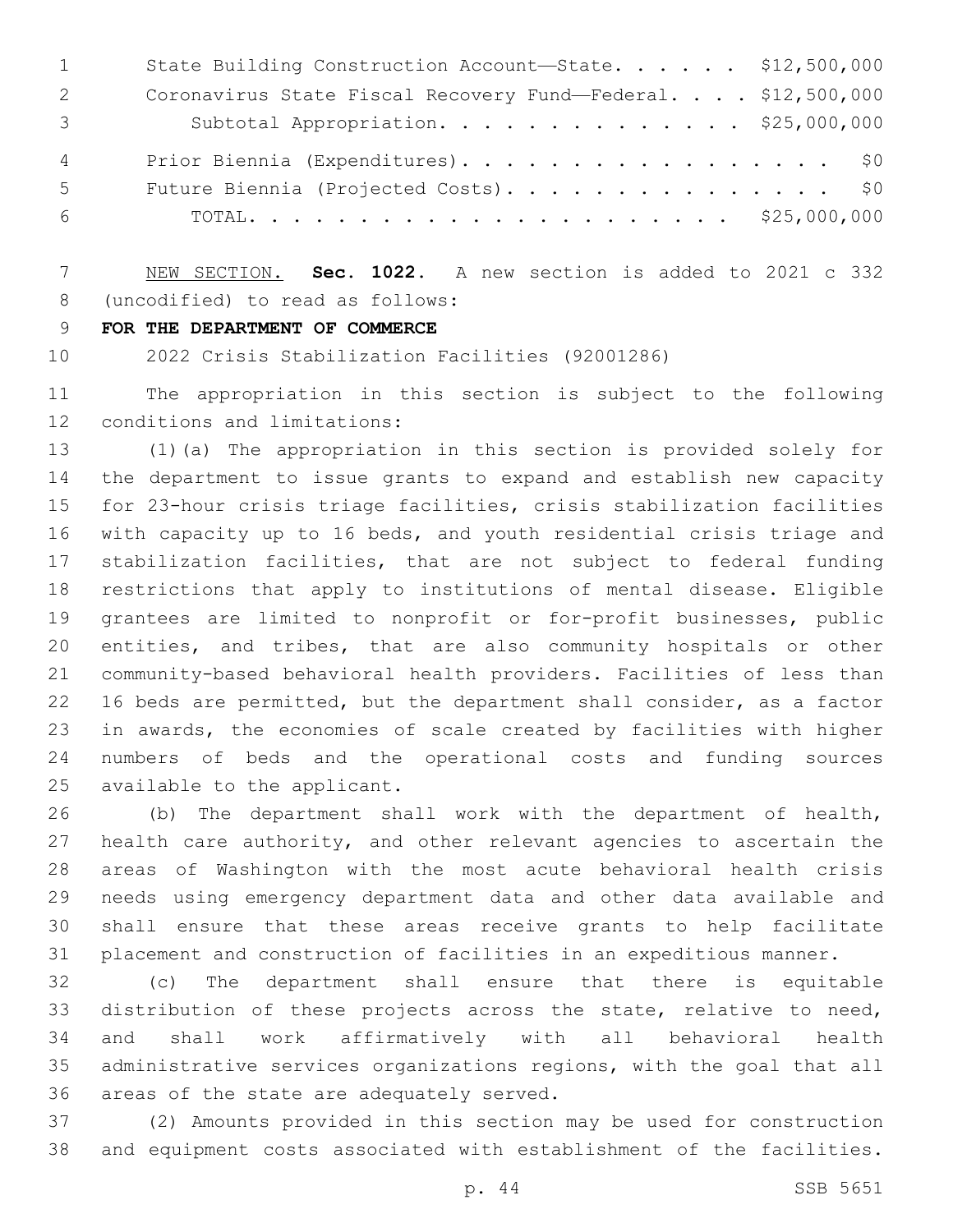The department may approve funding for the acquisition of a facility if the project will result in increased crisis triage and stabilization capacity. Amounts provided in this section may not be used for operating costs associated with the treatment of patients 5 using these services.

 (3) \$12,000,000 of the appropriation in this section is provided solely for the department to issue grants for at least two residential crisis triage and stabilization facilities for youth. These facilities must increase behavioral health services and capacity for children and minor youth including, but not limited to, services for substance use disorder treatment, sexual assault and traumatic stress, anxiety, depression, suicidality, and interventions for children exhibiting aggressive or depressive behaviors.

 (4)(a) \$12,000,000 of the appropriation in this section is provided solely for the King County Crisis Walk-In/Stabilization; and

 (b) \$12,000,000 of the appropriation in this section is provided solely for the Lynnwood Community Recovery Center (Lynnwood).

 (5) The department must provide a progress report to the fiscal committees of the legislature by December 30, 2022. The report must 20 include:

 (a) The total number of applications and amount of funding 22 requested; and

 (b) A list and description of the projects approved for funding including state funding, total project cost, services anticipated to 25 be provided, bed capacity, and anticipated completion date.

 (6) The department must ensure compliance with conditions of the federal coronavirus state fiscal recovery fund. All expenditures from the coronavirus state fiscal recovery account—federal appropriation in this section must be incurred by December 31, 2024.

Appropriation:

| 31 | Coronavirus State Fiscal Recovery Fund-Federal. \$86,000,000 |
|----|--------------------------------------------------------------|
| 32 | Prior Biennia (Expenditures). \$0                            |
| 33 | Future Biennia (Projected Costs). \$0                        |
| 34 |                                                              |

 NEW SECTION. **Sec. 1023.** A new section is added to 2021 c 332 (uncodified) to read as follows: 36

**FOR THE DEPARTMENT OF COMMERCE**

2023 Local and Community Projects (40000266)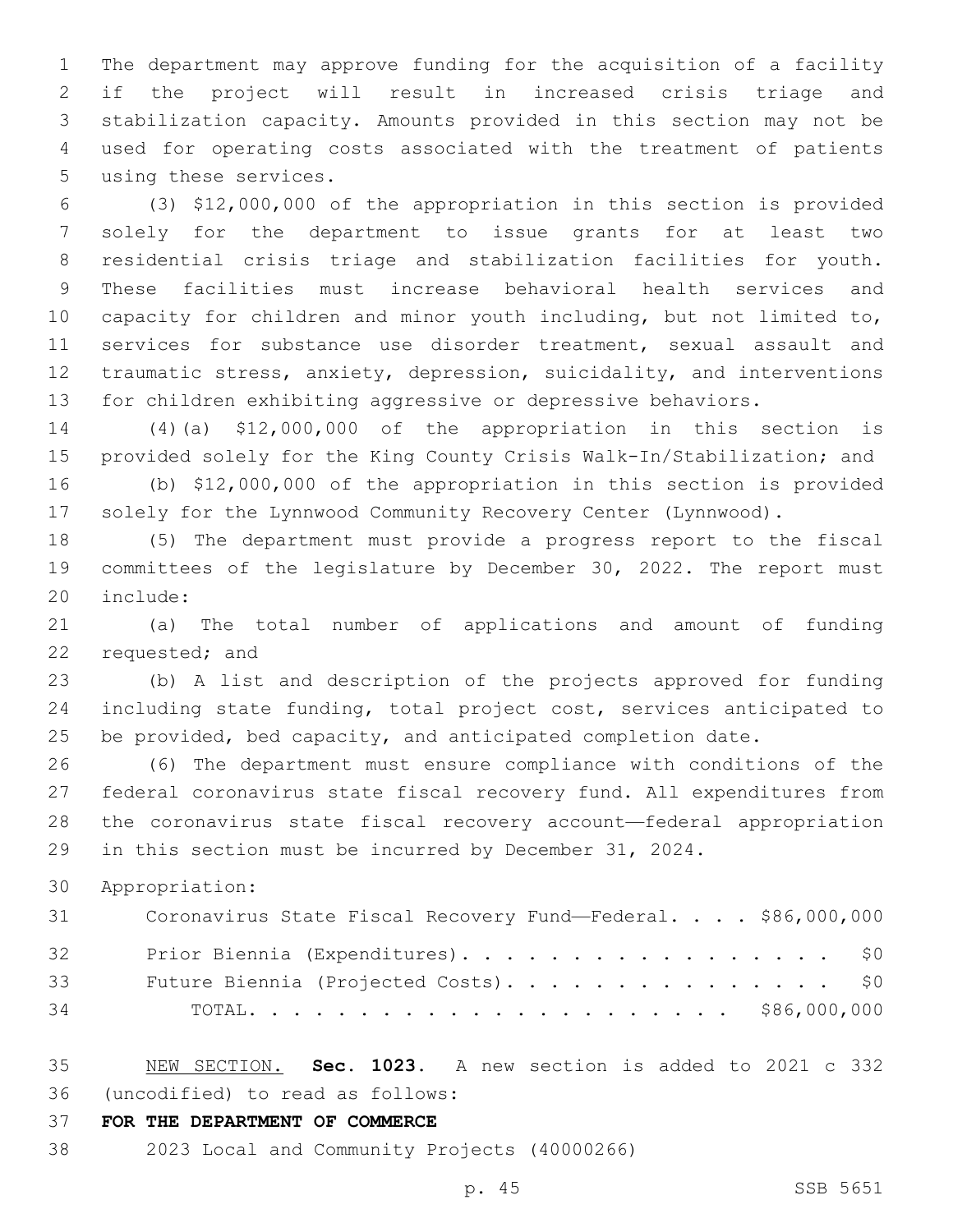The appropriation in this section is subject to the following 2 conditions and limitations:

 (1) The department may not expend the appropriation provided in this section unless and until the nonstate share of project costs have been either expended or firmly committed, or both, in an amount sufficient to complete the project or a distinct phase of the project that is useable to the public for the purpose intended by the legislature. This requirement does not apply to projects where a share of the appropriation is for design costs only.

 (2) Prior to receiving funds, project recipients must demonstrate 11 that the project site is under control for a minimum of 10 years, either through ownership or a long-term lease. This requirement does not apply to appropriations for preconstruction activities or appropriations in which the sole purpose is to purchase real property that does not include a construction or renovation component.

 (3) Projects funded in this section may be required to comply with Washington's high-performance building standards as required by 18 chapter 39.35D RCW.

 (4) Project funds are available on a reimbursement basis only and 20 may not be advanced under any circumstances.

 (5) In contracts for grants authorized under this section, the department must include provisions that require that capital improvements be held by the grantee for a specified period of time appropriate to the amount of the grant and that facilities be used for the express purpose of the grant. If the grantee is found to be 26 out of compliance with provisions of the contract, the grantee shall repay to the state general fund the principal amount of the grant plus interest calculated at the rate of interest on state of Washington general obligation bonds issued most closely to the date 30 of authorization of the grant.

 (6) Projects funded in this section, including those that are owned and operated by nonprofit organizations, are generally required 33 to pay state prevailing wages.

 (7) The department must comply with the requirements set forth in executive order 21-02 and must consult with the department of archaeology and historic preservation and affected tribes on the potential effects of these projects on cultural resources and historic properties. Consultation with the department of archaeology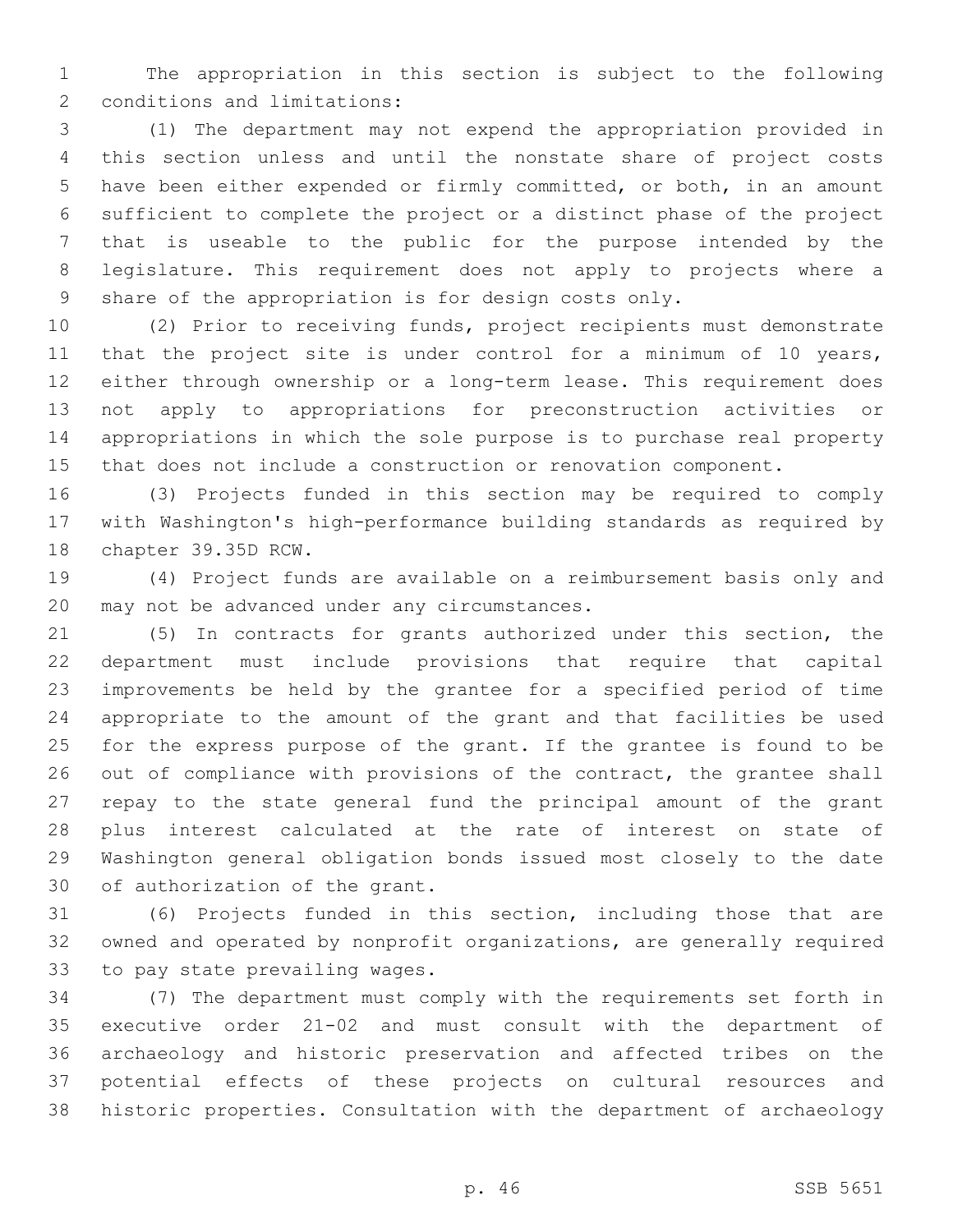1 and historic preservation and affected tribes must be initiated 2 before project funds are made available.

3 (8) The appropriation is provided solely for the following list of projects:4

- 5 57th Avenue Sewer Project (University Place). . . . . . \$100,000 6 Accessibility and Upgrades for WHO (Vancouver). . . . . \$283,000 7 Anacortes Family Center (Anacortes). . . . . . . . . . \$50,000 8 Ballard Boys & Girls Club Teen Ctr Remodel &
- 9 Expansion (Seattle). . . . . . . . . . . . . . . . . \$241,000 10 Black Diamond Community Skatepark (Black Diamond). . . . \$85,000 11 Burton Water Company Cooperative Conversion (Vashon). . . \$26,000 12 Children's Therapy Center (Tacoma). . . . . . . . . . \$225,000 13 City of Yelm Dog Park (Yelm). . . . . . . . . . . . . . . \$50,000 14 Columbia Basin Dive Rescue's New Boat (Richland). . . . \$270,000 15 Community Boating Center for All - Magnuson Park
- 16 (Seattle). . . . . . . . . . . . . . . . . . . . . . \$77,000 17 Darrington Wood Innovation Center (Darrington).... \$1,500,000 18 Des Moines 223rd Green Street Planning (Des Moines). . . \$309,000 19 East Blaine Water Pump Station (Blaine). . . . . . . . \$500,000 20 Edmonds Boys & Girls Club Feasibility Study (Edmonds). . \$206,000 21 Electrical & Safety Upgrades at N Seattle Boys & 22 Girls (Seattle). . . . . . . . . . . . . . . . . . . \$304,000 23 Eli's Park Project (Seattle). . . . . . . . . . . . . \$140,000
- 24 Felts Field Gateway Project (Spokane). . . . . . . . . \$200,000 25 Fircrest Campus Master Plan (Shoreline). . . . . . . . \$300,000 26 Flooring Replacement Kirkland Boys & Girls Club 27 (Kirkland). . . . . . . . . . . . . . . . . . . . . . \$53,000 28 Frontier Park Goat Barns (Graham). . . . . . . . . . . \$70,000 29 GH Senior Center Office/Education Container 30 (Gig Harbor). . . . . . . . . . . . . . . . . . . . . \$60,000
- 31 Granger Historical Society New Museum Project 32 (Granger). . . . . . . . . . . . . . . . . . . . . . \$100,000 33 Handicap Accessibility and Education Support 34 (Waitsburg). . . . . . . . . . . . . . . . . . . . . \$41,000 35 Harper Estuary Restoration and Bridge Construction 36 (Port Orchard). . . . . . . . . . . . . . . . . . . \$100,000 37 Historic Neptune Theatre HVAC Upgrade (Seattle). . . . . \$100,000
- 38 Historic Paramount Theatre HVAC Upgrade (Seattle). . . . \$198,000 39 HVAC Upgrade with New System and Heat Pumps
- 40 (Shelton). . . . . . . . . . . . . . . . . . . . . . \$250,000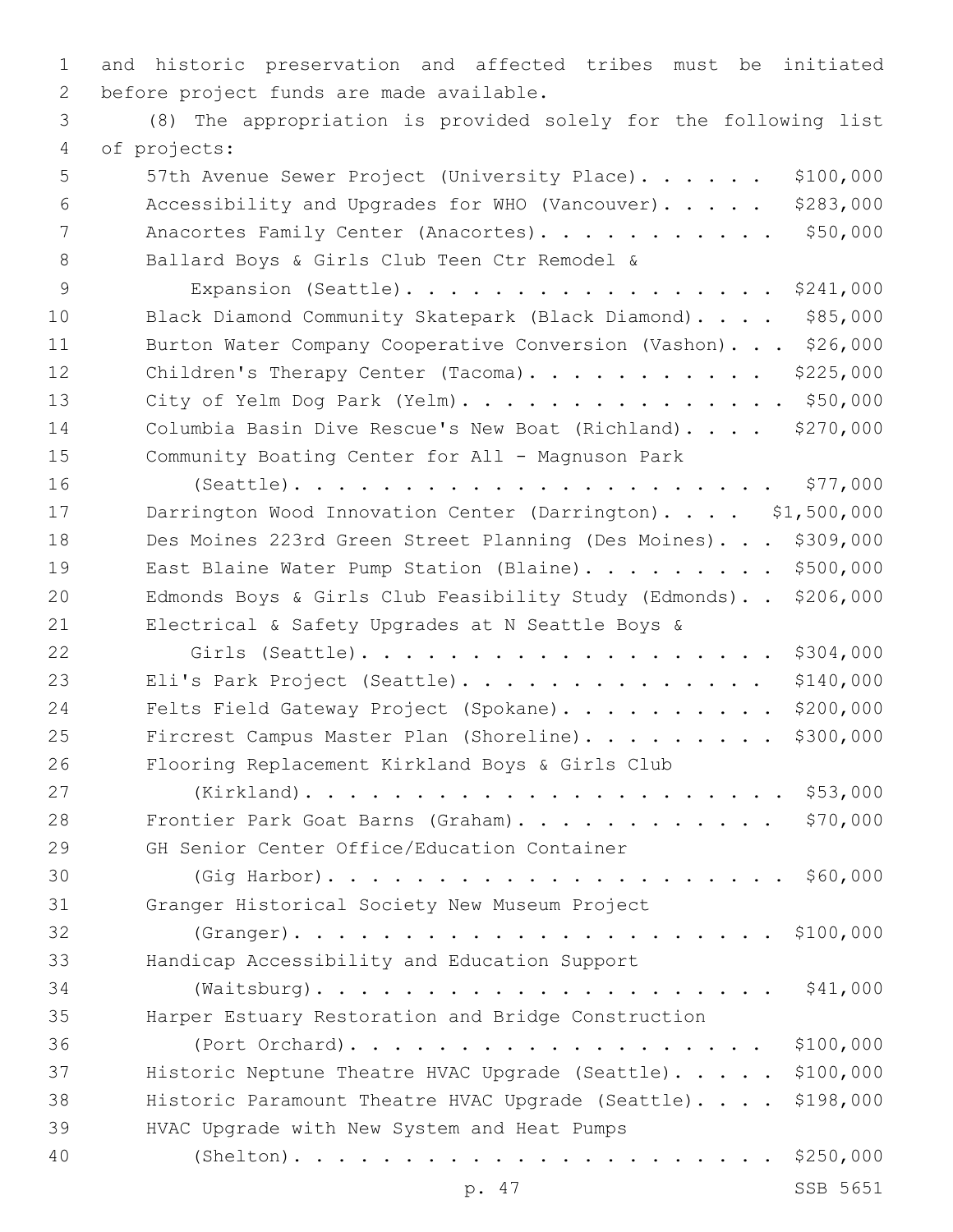| $\mathbf{1}$   | Illahee Preserve 'Homestead, Ph 1' Acquisition                    |
|----------------|-------------------------------------------------------------------|
| $\mathbf{2}$   |                                                                   |
| 3              | Interfaith Family Shelter Building Acquisition                    |
| $\overline{4}$ | \$300,000                                                         |
| 5              | \$200,000<br>Island County Jail Intake Body Sensor (Coupeville).  |
| 6              | \$300,000<br>Jim Kaemingk Sr. Trail Missing Link (Lynden).        |
| 7              | Kiwanis Park Playground Accessibility Upgrades                    |
| 8              |                                                                   |
| $\mathsf 9$    | Lake Boren Park Fishing Dock and Viewing                          |
| 10             | Platform (Newcastle). \$62,000                                    |
| 11             | Lake Wilderness Lodge Emergency Generator                         |
| 12             |                                                                   |
| 13             | Lewis County Regional Tennis and Wrestling                        |
| 14             | Facility (Chehalis).<br>\$300,000                                 |
| 15             | Library Commons Project (Mount Vernon). \$4,000,000               |
| 16             | \$160,000<br>Logistics Facility (Vancouver).                      |
| 17             | Luther Burbank Pk Waterfront Activity Center                      |
| 18             | \$85,000<br>(Mercer Island).                                      |
| 19             | \$50,000<br>Mukai's Fruit Barreling Plant (Vashon).               |
| 20             | \$50,000<br>Naches Rearing Pond (Naches).                         |
| 21             | \$100,000<br>Newman Lake Milfoil Wash Station (Newman Lake)       |
| 22             | \$30,000<br>Nondestructive Weld Testing (Sunnyside).              |
| 23             | \$300,000<br>North Creek Trail (Bothell).                         |
| 24             | Northwest Kidney Centers - Port Angeles Clinic                    |
| 25             | \$235,000<br>(Port Angeles).                                      |
| 26             | \$50,000<br>ODMF Multicultural Village (Kent).                    |
| 27             | Pedestrian Boardwalk May Creek Trail (Renton). \$258,000          |
| 28             | Pipe Lake Water Quality Improvement Project                       |
| 29             |                                                                   |
| 30             | \$46,000<br>Planning Land Acquisition for Veteran Rites (Tacoma). |
| 31             | Port Gamble Forest Restoration (Port Gamble). \$300,000           |
| 32             | Port Marine Transportation Infrastructure                         |
| 33             | \$258,000<br>(Friday Harbor).                                     |
| 34             | \$125,000<br>Port of Mattawa Event Center (Mattawa).              |
| 35             | \$103,000<br>Public Electric Vehicle Infrastructure (Lacey).      |
| 36             | Pump Station Modernization: Design and Permitting                 |
| 37             | \$100,000<br>(Mount Vernon).                                      |
| 38             | Puyallup Elks 1450 Roof Replacement (Puyallup).<br>\$300,000      |
| 39             | Rejuvenation Community Day Center & Shower/Laundry                |
| 40             | \$250,000                                                         |
|                | SSB 5651<br>p. 48                                                 |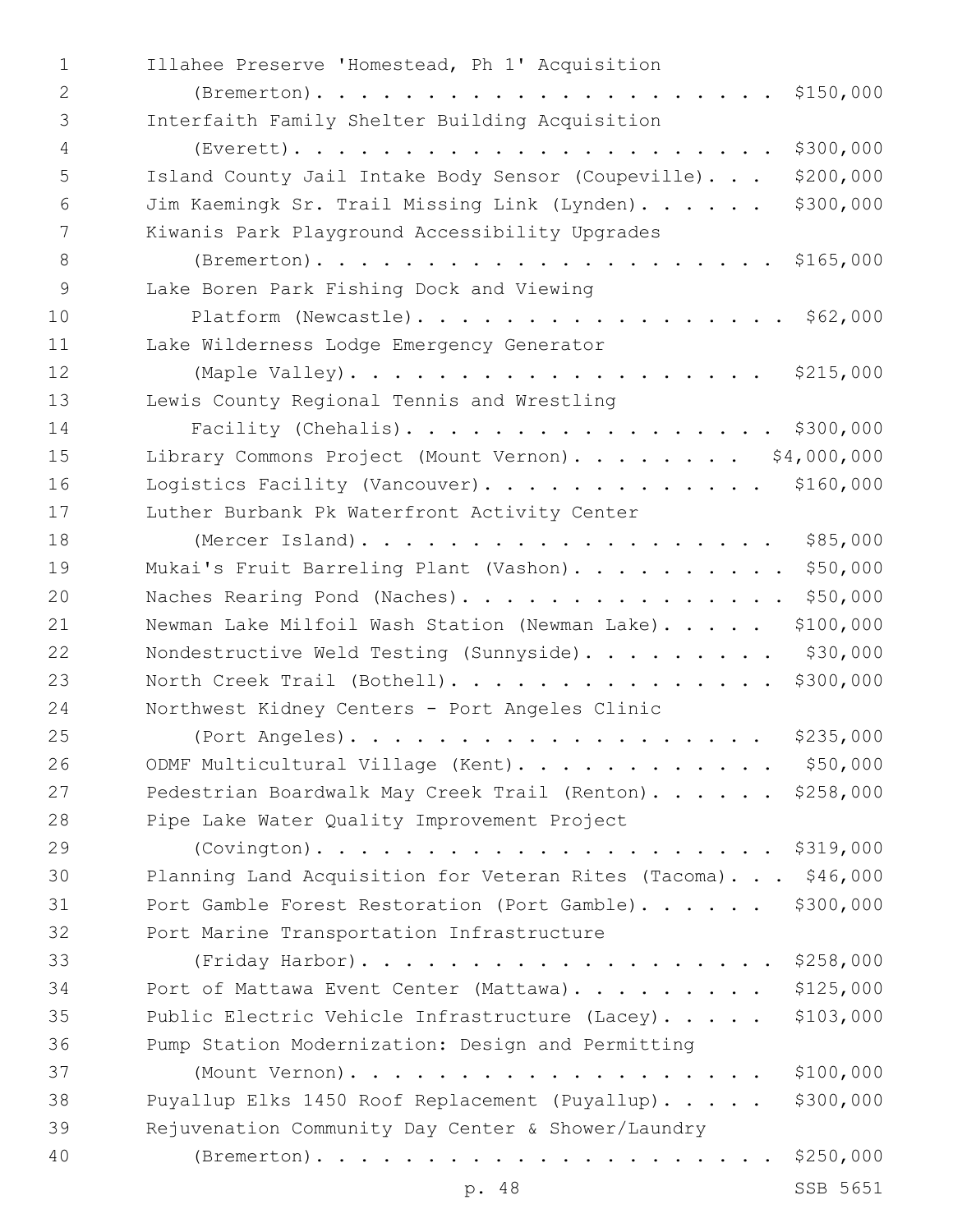| $\mathbf{1}$ | Rimrock Grange Renovation (Washtucna). \$105,000                  |
|--------------|-------------------------------------------------------------------|
| 2            | Rotary Morrow Community Park (Poulsbo). \$50,000                  |
| 3            | \$300,000<br>SE 41st Street Project (Washougal).                  |
| 4            | Serving the Community Through Capital Improvements                |
| 5            |                                                                   |
| 6            | Skokomish Water Line Extension (Skokomish). \$50,000              |
| 7            | Sno-Isle Regional Inter-County Libraries                          |
| 8            | (Lake Stevens).<br>\$1,100,000                                    |
| 9            | \$300,000<br>Snohomish Teen Center Addition (Snohomish).          |
| 10           | South Area Commercial Sewer Infrastructure Ext.                   |
| 11           | \$300,000<br>(Airway Heights).                                    |
| 12           | South King County Business Hub (Tukwila).<br>\$300,000            |
| 13           | South Sound Innovation and Education Center                       |
| 14           | \$300,000                                                         |
| 15           | Steilacoom Electrical Charging Station Project                    |
| 16           | $(Steilacoom)$                                                    |
| 17           | The Tacoma Recovery Cafe Site Acquisition (Tacoma). \$400,000     |
| 18           | Titlow Park Hidden Beach Bridge Replacement (Tacoma). \$50,000    |
| 19           | Toppenish Hospital (Toppenish). \$2,000,000                       |
| 20           | Town Center to Burke-Gilman Trail Connector                       |
| 21           | \$103,000<br>(Lake Forest Park).                                  |
| 22           | \$250,000<br>Town of Naches Mobile Stage (Naches).                |
| 23           | \$103,000<br>Transitions (Spokane).                               |
| 24           | Tubman Health Clinic (Seattle).<br>\$4,500,000                    |
| 25           | VOA Veteran Transitional Housing Energy Efficiency                |
| 26           | \$195,000                                                         |
| 27           | WA Soldiers Home Cemetery Road Pavement Project                   |
| 28           | $(Orting)$<br>\$180,000                                           |
| 29           | Wastewater Lift Stations Improvements/Upgrades                    |
| 30           | \$300,000<br>$(Concrete)$                                         |
| 31           | \$775,000<br>Weld Collaborative Reintegration Resource (Seattle). |
| 32           | \$300,000<br>Wenatchee City Pool Repairs (Wenatchee).             |
| 33           | \$100,000<br>Western Pond Turtle Recovery - Nest Hill (Lakewood). |
| 34           | \$300,000<br>Westport Marina Gear Yard (Westport).                |
| 35           | \$153,000<br>Whelan Community Building (Pullman).                 |
| 36           | White Center Food Bank Grow2Give Relocation                       |
| 37           | $(Seattle)$<br>\$200,000                                          |
| 38           | \$300,000<br>Wilkeson Water Treatment System (Wilkeson).          |
| 39           | Willows Road Pedestrian Safety Connection                         |
| 40           | \$206,000                                                         |
|              | SSB 5651<br>p. 49                                                 |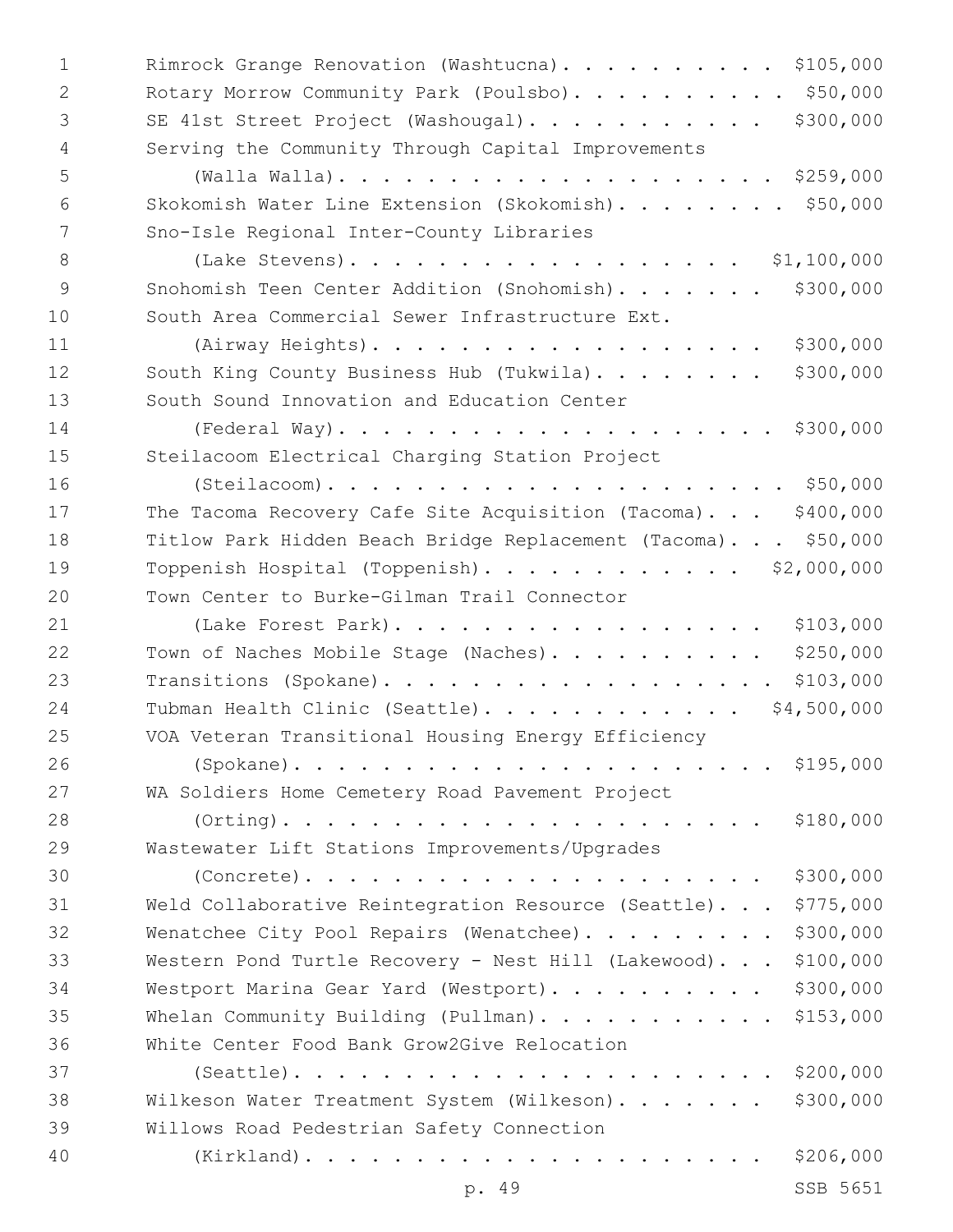|                 | \$150,000<br>Yakima Canyon Interpretive Center (Ellensburg). |
|-----------------|--------------------------------------------------------------|
| 2               | \$500,000<br>Youth Achievement Center (Seattle).             |
| $\mathcal{S}$   | \$70,000<br>YVT Bucket Truck (Yakima).                       |
| $\overline{4}$  | Appropriation:                                               |
| 5 <sup>5</sup>  | State Building Construction Account-State. \$28,898,000      |
| 6               | Prior Biennia (Expenditures). \$0                            |
| $7\overline{ }$ | Future Biennia (Projected Costs). \$0                        |
| 8               |                                                              |

 NEW SECTION. **Sec. 1024.** A new section is added to 2021 c 332 10 (uncodified) to read as follows:

#### **FOR THE DEPARTMENT OF COMMERCE**

Ports Infrastructure (40000278)

 The appropriation in this section is subject to the following 14 conditions and limitations:

 (1) \$9,000,000 of the appropriation in this section is provided solely for grants to eligible public port authorities established under Title 53 RCW that handle more than \$1,000,000,000 worth of marine cargo exports per year as reported by the United States census bureau for capital projects or asset preservation.

 (2) \$7,500,000 of the appropriation in this section is provided 21 solely for the following list of projects:

| 22 | Terminal and Warehouse Upgrades (Port of Everett). \$2,000,000 |  |
|----|----------------------------------------------------------------|--|
| 23 | Pier 66 Shore Power (Port of Seattle) $92,000,000$             |  |
| 24 | Off Dock Container Yard (Port of Tacoma) $92,000,000$          |  |
| 25 | Sediment Dredging (Port of Clarkston). \$1,500,000             |  |

Appropriation:

| 27 | State Building Construction Account-State. \$16,500,000 |
|----|---------------------------------------------------------|
| 28 | Prior Biennia (Expenditures). \$0                       |
| 29 | Future Biennia (Projected Costs). \$0                   |
| 30 |                                                         |

 **Sec. 1025.** 2021 c 332 s 1048 (uncodified) is amended to read as follows: 32

#### **FOR THE DEPARTMENT OF COMMERCE**

Library Capital Improvement Program (91001239)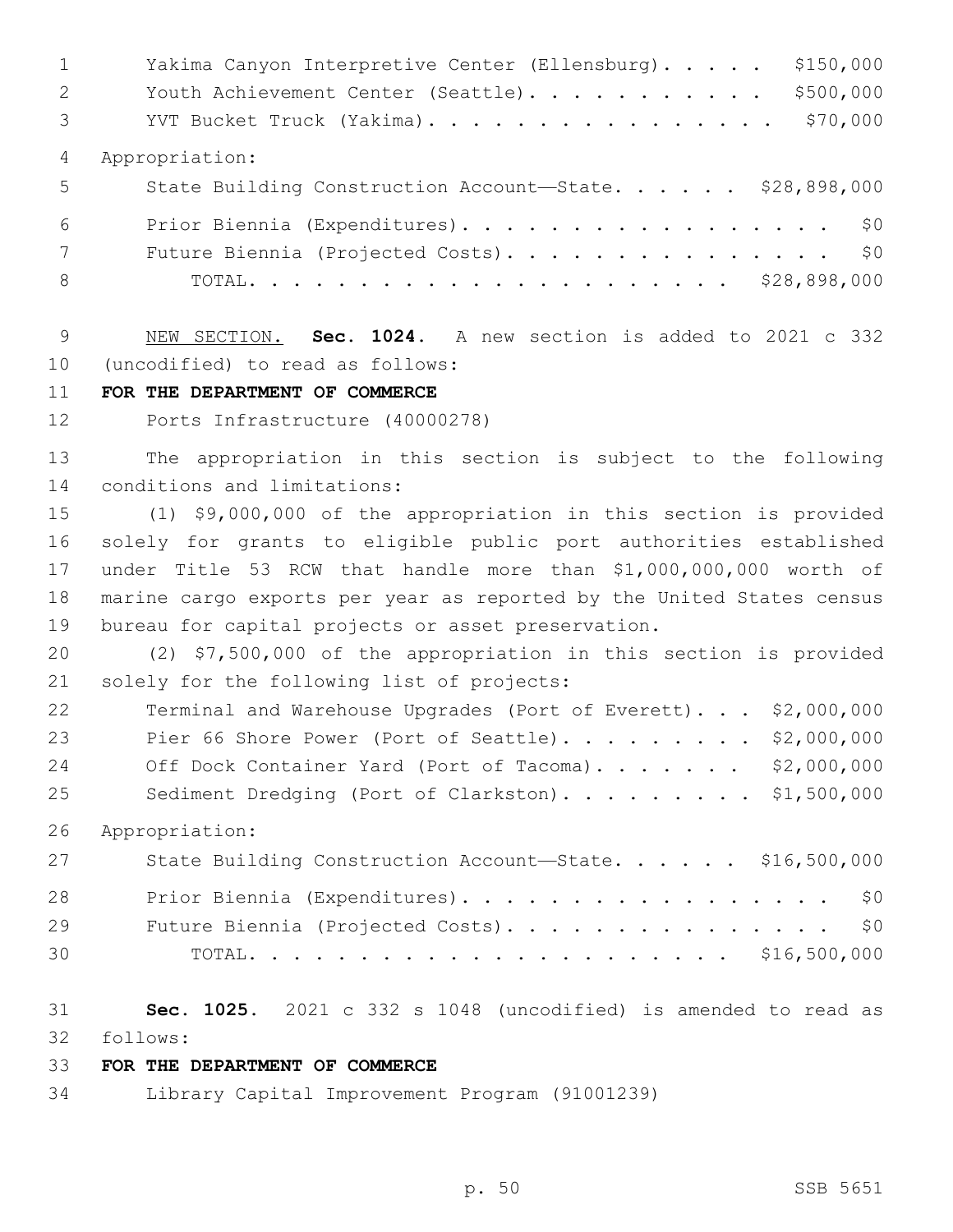The reappropriation in this section is subject to the following conditions and limitations: The reappropriation is subject to the provisions of section 1053, chapter 413, Laws of 2019. Reappropriation: 5 State Building Construction Account—State. . . . . ((\$6,000,000))  $$6,279,000$ 7 Prior Biennia (Expenditures). . . . . . . . . . ((\$6,838,000))  $\frac{1}{56,559,000}$ 9 Future Biennia (Projected Costs). . . . . . . . . . . . . . \$0 TOTAL. . . . . . . . . . . . . . . . . . . . . . \$12,838,000 **Sec. 1026.** 2021 c 332 s 1052 (uncodified) is amended to read as follows: 12 **FOR THE DEPARTMENT OF COMMERCE** Projects that Strengthen Communities & Quality of Life (92000230) The reappropriation in this section is subject to the following conditions and limitations: The reappropriation is subject to the provisions of section 6006, chapter 3, Laws of 2015 3rd sp. sess. Reappropriation: 19 State Building Construction Account-State. . . . . . \$1,000,000 20 Prior Biennia (Expenditures). . . . . . . . . . ((\$31,088,000)) 21 \$31,045,000 22 Future Biennia (Projected Costs). . . . . . . . . . . . . . \$0 TOTAL. . . . . . . . . . . . . . . . . . . . ((\$32,088,000)) 24 \$32,045,000 **Sec. 1027.** 2021 c 332 s 1084 (uncodified) is amended to read as follows: 26 **FOR THE DEPARTMENT OF COMMERCE** Food Banks (91001690) The appropriation in this section is subject to the following 30 conditions and limitations: (1) The department may not expend the appropriation in this section unless and until the nonstate share of project costs have been either expended or firmly committed, or both, in an amount sufficient to complete the project or a distinct phase of the project that is useable to the public for the purpose intended by the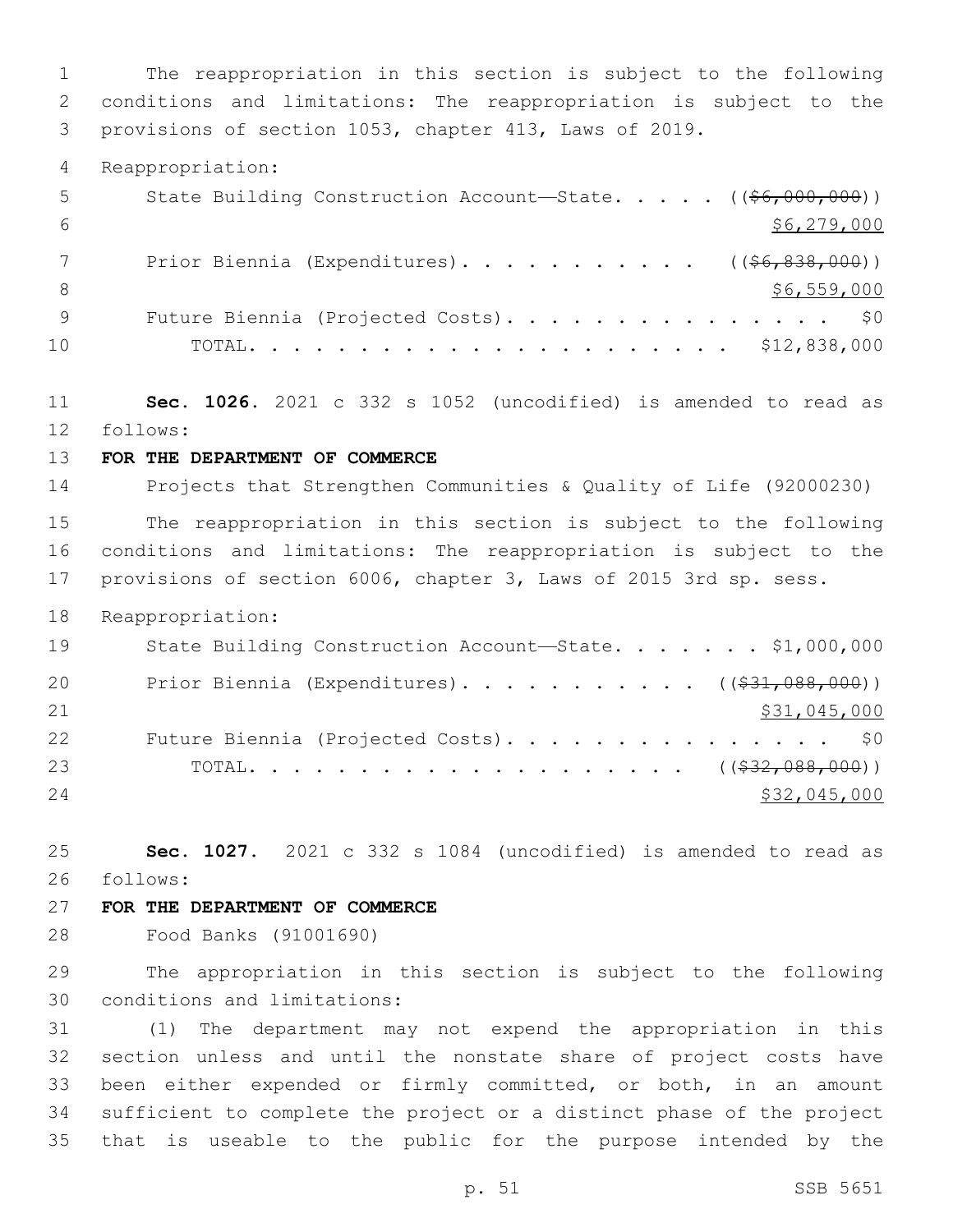legislature. This requirement does not apply to projects where a share of the appropriation is for design costs only.

 (2) Prior to receiving funds, project recipients must demonstrate that the project site is under control for a minimum of 10 years, either through ownership or a long-term lease. This requirement does not apply to appropriations for preconstruction activities or appropriations in which the sole purpose is to purchase real property that does not include a construction or renovation component.

 (3) Projects funded in this section may be required to comply with Washington's high-performance building standards as required by 11 chapter 39.35D RCW.

 (4) Project funds are available on a reimbursement basis only, 13 and may not be advanced under any circumstances.

 (5) In contracts for grants authorized under this section, the department must include provisions that require that capital improvements be held by the grantee for a specified period of time appropriate to the amount of the grant and that facilities be used for the express purpose of the grant. If the grantee is found to be out of compliance with provisions of the contract, the grantee shall repay to the state general fund the principal amount of the grant plus interest calculated at the rate of interest on state of Washington general obligation bonds issued most closely to the date 23 of authorization of the grant.

 (6) Projects funded in this section, including those that are owned and operated by nonprofit organizations, are generally required 26 to pay state prevailing wages.

 (7) The department must comply with the requirements set forth in executive order 21-02 and must consult with the department of archaeology and historic preservation and affected tribes on the potential effects of these projects on cultural resources and historic properties. Consultation with the department of archaeology and historic preservation and affected tribes must be initiated 33 before project funds are made available.

 (8) The appropriation in this section is provided solely for the 35 following list of projects:

36 FISH Community Food Bank and Food Pantry

 (Ellensburg). . . . . . . . . . . . . . . . . . . \$1,545,000 38 Gig Harbor Peninsula FISH New Facility Construction (Gig Harbor). . . . . . . . . . . . . \$2,050,000 Hunger Solution Center Cold Storage Expansion40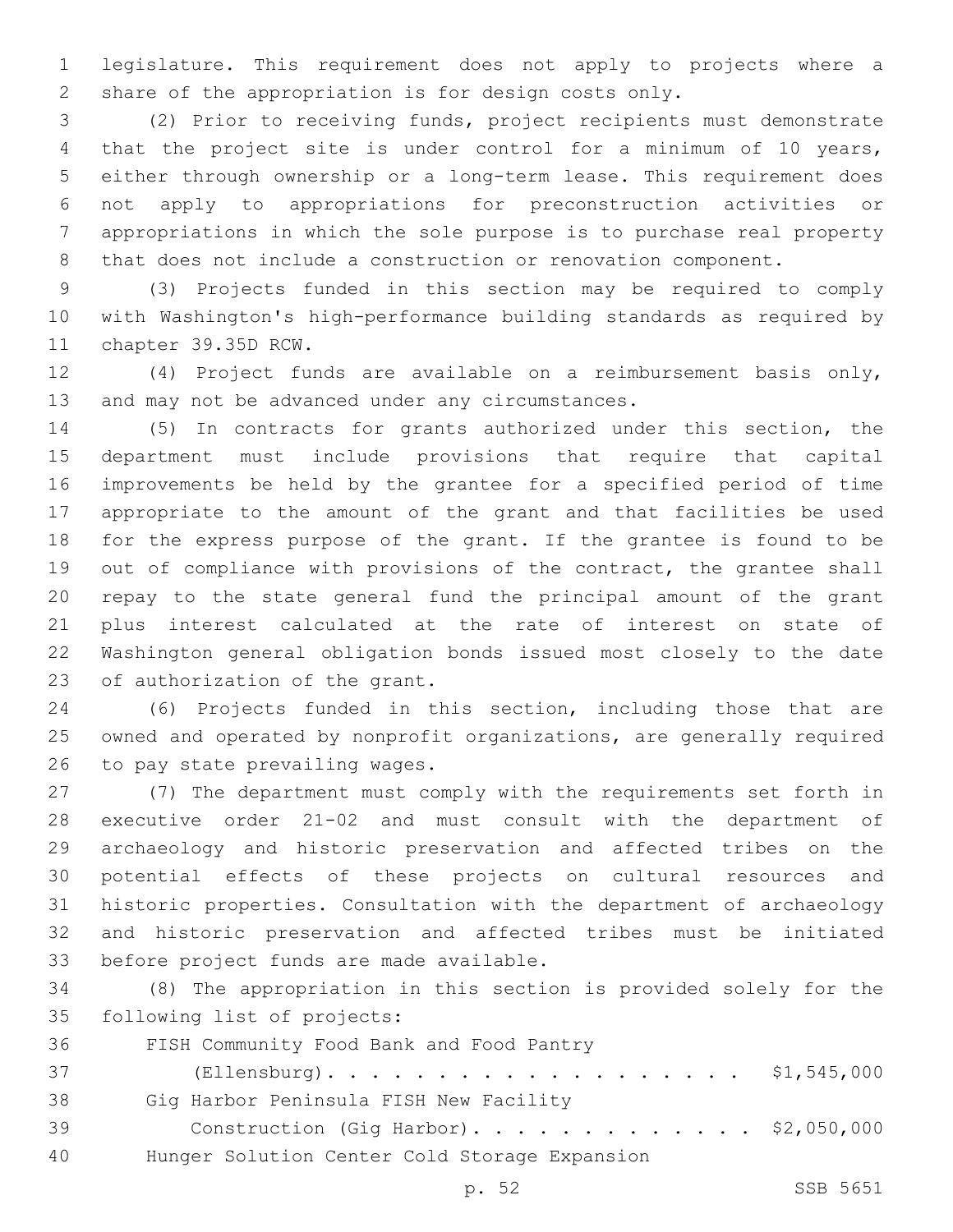(Seattle). . . . . . . . . . . . . . . . . . . . . . \$827,000 Issaquah Food Bank Expansion (Issaquah). . . . . . . . \$1,030,000 3 La Center Community Center Repairs and Improvements (La Center). . . . . . . . . . . . . . \$515,000 5 Northwest Harvest (Yakima). . . . . . . . . . . . . . \$3,200,000 Port Angeles Food Bank (Port Angeles). . . . . . . . . \$1,050,000 7 Puyallup Food Bank Capital Campaign (Puyallup)..... \$257,000 8 White Center Food Bank Relocation (Seattle). . . . . \$1,030,000 Appropriation: 10 State Building Construction Account—State. . . . . ((\$8,304,000)) \$11,504,000 12 Prior Biennia (Expenditures). . . . . . . . . . . . . . . . \$0 13 Future Biennia (Projected Costs). . . . . . . . . . . . . . \$0 TOTAL. . . . . . . . . . . . . . . . . . . . . ((\$8,304,000))  $\frac{$11,504,000}{ }$ 

 **Sec. 1028.** 2021 c 332 s 1085 (uncodified) is amended to read as follows: 17

# **FOR THE DEPARTMENT OF COMMERCE**

Infrastructure Projects (91001687)

20 The appropriations in this section  $((\pm s))$  are subject to the 21 following conditions and limitations:

22 (1) The department may not expend the appropriations in this section unless and until the nonstate share of project costs have been either expended or firmly committed, or both, in an amount sufficient to complete the project or a distinct phase of the project that is useable to the public for the purpose intended by the legislature. This requirement does not apply to projects where a share of the appropriation is for design costs only.

 (2) Prior to receiving funds, project recipients must demonstrate that the project site is under control for a minimum of 10 years, either through ownership or a long-term lease. This requirement does not apply to appropriations for preconstruction activities or appropriations in which the sole purpose is to purchase real property that does not include a construction or renovation component.

 (3) Projects funded in this section may be required to comply with Washington's high-performance building standards as required by 37 chapter 39.35D RCW.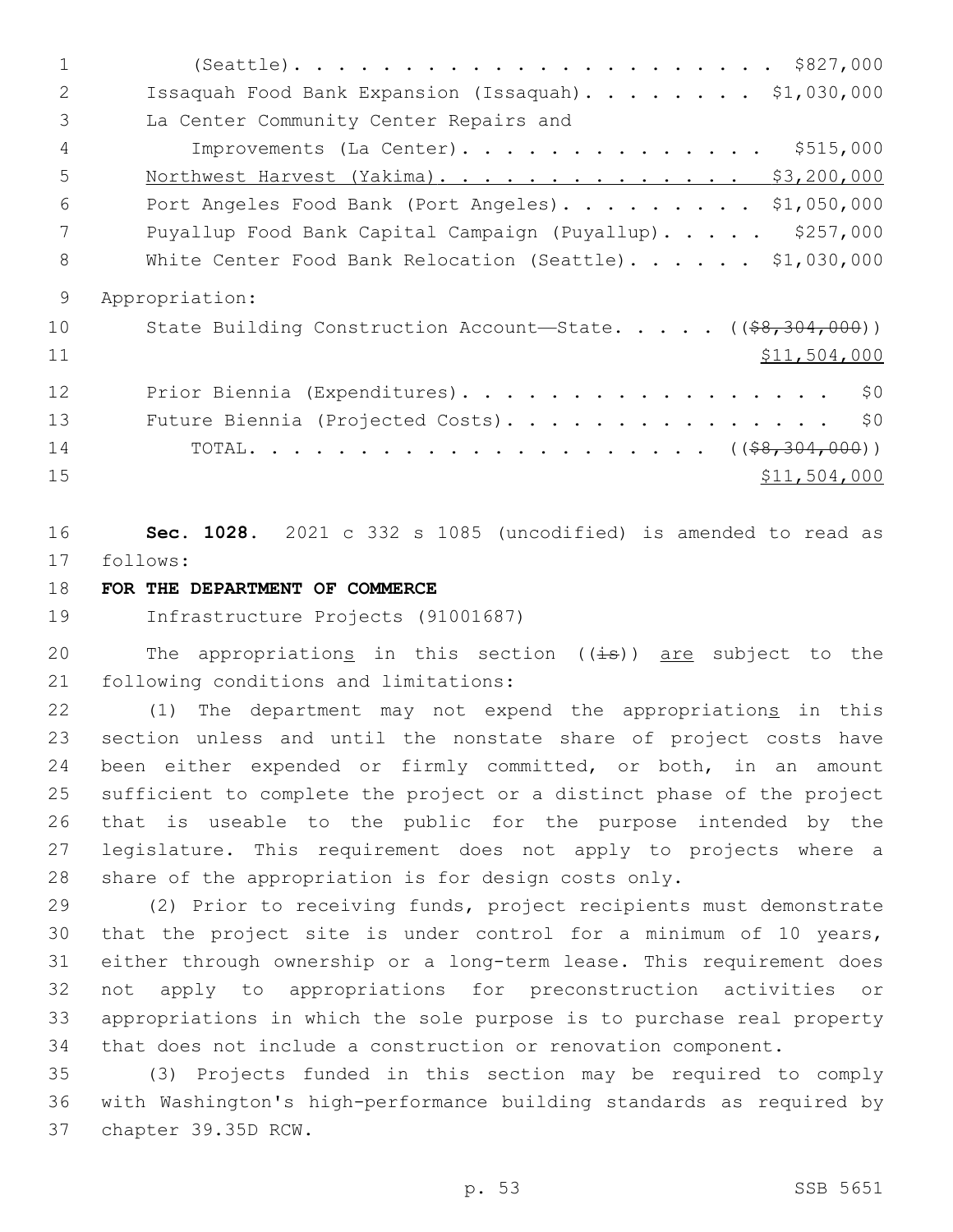(4) Project funds are available on a reimbursement basis only, 2 and may not be advanced under any circumstances.

 (5) In contracts for grants authorized under this section, the department must include provisions that require that capital improvements be held by the grantee for a specified period of time appropriate to the amount of the grant and that facilities be used for the express purpose of the grant. If the grantee is found to be out of compliance with provisions of the contract, the grantee shall repay to the state general fund the principal amount of the grant plus interest calculated at the rate of interest on state of Washington general obligation bonds issued most closely to the date 12 of authorization of the grant.

 (6) Projects funded in this section, including those that are owned and operated by nonprofit organizations, are generally required 15 to pay state prevailing wages.

 (7) The department must comply with the requirements set forth in executive order 21-02 and must consult with the department of archaeology and historic preservation and affected tribes on the potential effects of these projects on cultural resources and historic properties. Consultation with the department of archaeology and historic preservation and affected tribes must be initiated 22 before project funds are made available.

 (8) To ensure compliance with conditions of the federal coronavirus state fiscal recovery fund, all expenditures of amounts appropriated in this section must be incurred by December 31, 2024.

 (9) ((The)) \$23,866,000 of the state building construction account—state and \$88,384,000 of the coronavirus state fiscal 28 recovery account—state appropriations in this section  $((\frac{1}{15}))$  are provided solely for the following list of projects:

Airway Heights Water Resources Replacement (Airway

 Heights). . . . . . . . . . . . . . . . . . . . . \$14,950,000 32 Anderson Road Project Design (Chelan). . . . . . . . . \$258,000 33 ((Belfair Water Reclamation Facility (Belfair).... \$500,000)) Boat Haven Stormwater Improvement (Port Townsend). . . \$2,050,000 35 Centralia School District - Gemini & LTE (Centralia). . . . . . . . . . . . . . . . . . . . \$1,529,000 37 Cheney Purple Pipe Project (Cheney). . . . . . . . \$11,050,000 38 City of Fircrest Water Meter Replacement (Fircrest). . . . . . . . . . . . . . . . . . . . . \$171,000 City of Ilwaco – Drinking Water Source Protection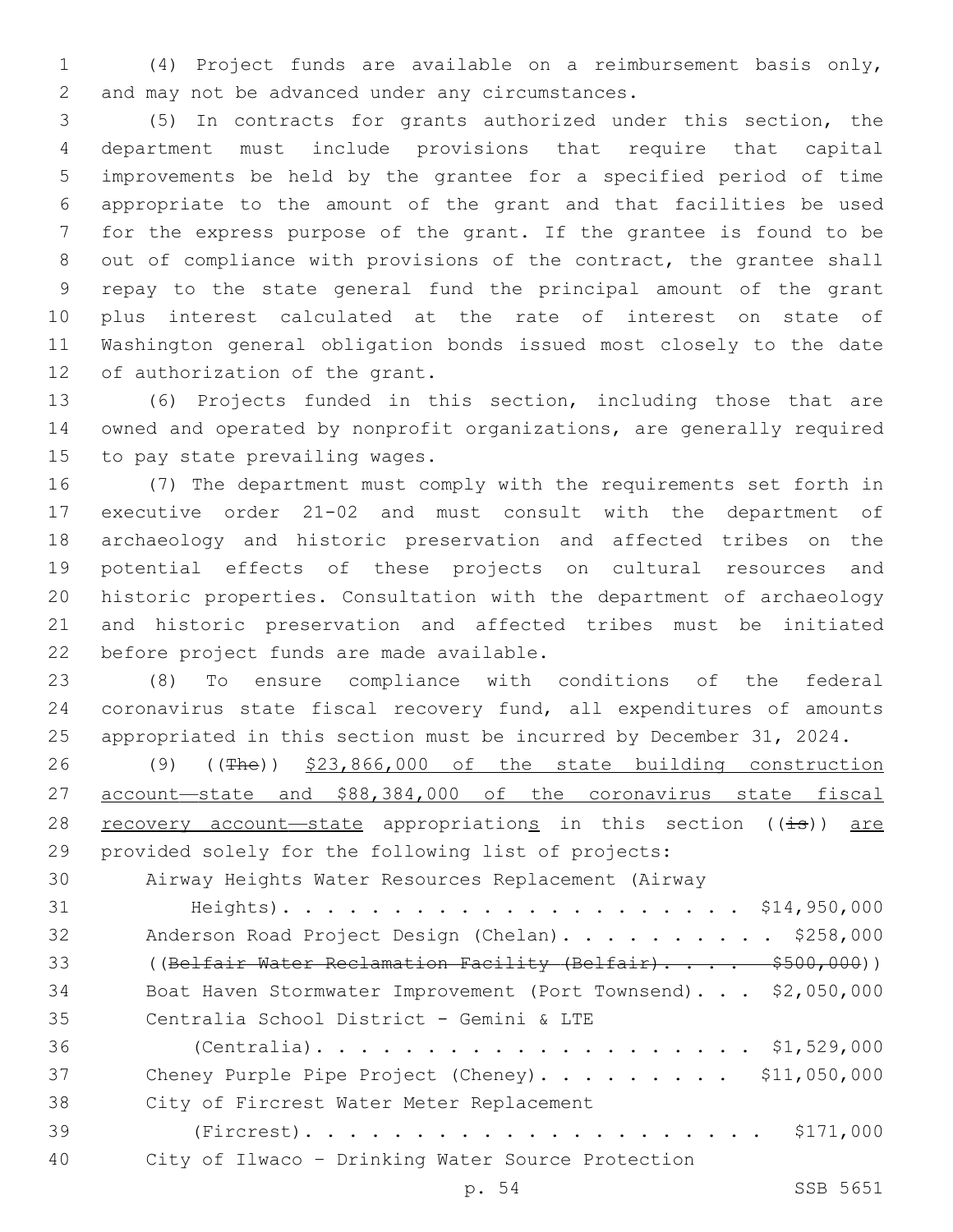| 1  | \$721,000<br>$(Ilwaco)$                                            |
|----|--------------------------------------------------------------------|
| 2  | \$1,000,000<br>Crusher Canyon Sewer Line (Selah).                  |
| 3  | \$1,030,000<br>Dryden Wastewater Improvement Project (Dryden).     |
| 4  | \$6,500,000<br>Fall City Waste Management System (Fall City).      |
| 5  | \$8,975,000<br>Fry Creek Pump Station (Aberdeen).                  |
| 6  | \$1,351,000<br>Index Phased Water Line Replacement (Index).        |
| 7  | \$155,000<br>Lacamas Lake Management Plan (Camas).                 |
| 8  | Leach Creek Interceptor Extension (University                      |
| 9  | \$2,100,000                                                        |
| 10 | Louis Thompson Road Tightline (Sammamish).<br>\$3,000,000          |
| 11 | Malaga Industrial Park Waterline Extension                         |
| 12 | \$1,545,000                                                        |
| 13 | $$247,000)$ )<br>((Malden USDA Water (Malden).                     |
| 14 | Mill Creek Flood Control Channel (Walla Walla)<br>\$1,545,000      |
| 15 | NE 92nd Avenue Pump Station & Force Main (Battle                   |
| 16 | \$2,050,000                                                        |
| 17 | New Well for the Community of Peshastin (Peshastin)<br>\$1,100,000 |
| 18 | \$4,300,000<br>Omak Water Reservoir (Omak).                        |
| 19 | Othello Water Conservation System (Othello). \$515,000             |
| 20 | \$8,050,000<br>Packwood Sewer System (Packwood).                   |
| 21 | PFAS Treatment at City of DuPont Water Wells                       |
| 22 | \$5,950,000                                                        |
| 23 | Port Hadlock Wastewater Facility (Port Hadlock) \$20,175,000       |
| 24 | Port of Mattawa Wastewater Infrastructure                          |
| 25 |                                                                    |
| 26 | Reservoir No. 2, Water Supply & Distribution                       |
| 27 |                                                                    |
| 28 | Shelton: Well 1 Water Main (Shelton). \$2,050,000                  |
| 29 | Skamania County Well Installation (Stevenson). \$52,000            |
| 30 | Vader Wastewater Treatment Plant Improvements                      |
| 31 |                                                                    |
| 32 | Wallula Dodd Water System Ph2 (Wallula). \$2,050,000               |
| 33 | Wanapum Indian Village Fiber infrastructure                        |
| 34 | Project (Mattawa). \$155,000                                       |
| 35 | Water Main Infrastructure Extension Project                        |
| 36 |                                                                    |
| 37 | WWTP Reclaimed Water (Shelton). \$2,050,000                        |
| 38 | (10) \$747,000 of the public works assistance account-state        |
| 39 | appropriation in this section is provided solely for the following |
| 40 | list of projects:                                                  |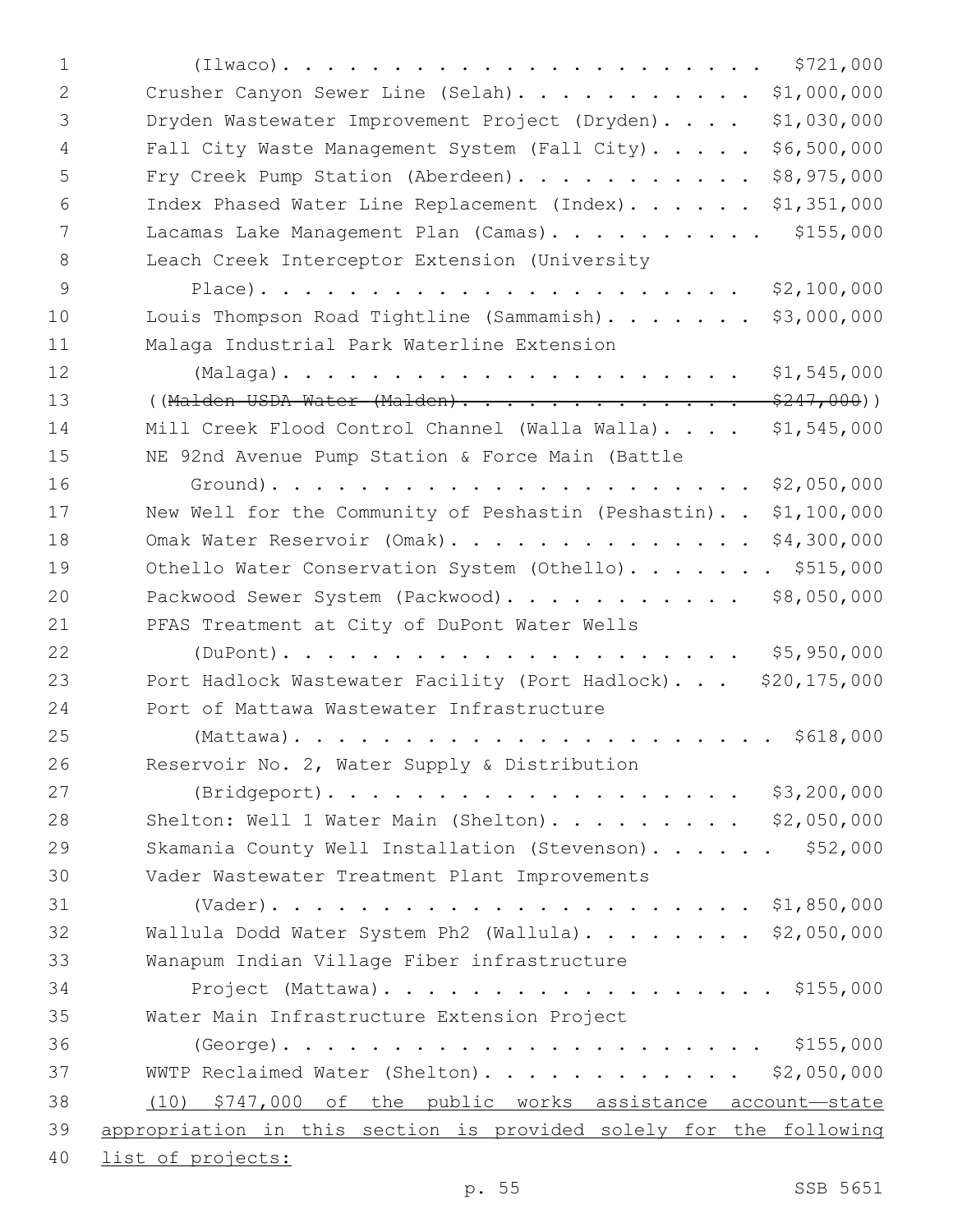1 Belfair Water Reclamation Facility (Belfair). . . . . . \$500,000 2 Malden USDA Water (Malden). . . . . . . . . . . . . . \$247,000 3 Appropriation: 4 State Building Construction Account—State. . . . . \$23,866,000 5 Public Works Assistance Account—State. . . . . . . . . \$747,000 Coronavirus State Fiscal Recovery6 7 Account—Federal. . . . . . . . . . . . . . ((\$112,997,000)) 8 \$88,384,000 9 Subtotal Appropriation. . . . . . . . . . . . \$112,997,000 10 Prior Biennia (Expenditures). . . . . . . . . . . . . . . . . \$0 11 Future Biennia (Projected Costs). . . . . . . . . . . . . . \$0 12 TOTAL. . . . . . . . . . . . . . . . . . . . . . \$112,997,000 13 **Sec. 1029.** 2021 c 332 s 1086 (uncodified) is amended to read as follows: 14 15 **FOR THE DEPARTMENT OF COMMERCE** 16 2021-23 Broadband Office (92000953) 17 The appropriations in this section are subject to the following 18 conditions and limitations: 19 (1)(a) The appropriations in this section are provided solely to 20 the statewide broadband office for qualifying broadband 21 infrastructure projects. 22 (b) Unless otherwise stated, eligible applicants for grants 23 awarded under subsections (2) and (3) of this section are: 24 (i) Local governments, including ports and public utility 25 districts: 26 (ii) Federally recognized tribes; 27 (iii) Nonprofit organizations; 28 (iv) Nonprofit cooperative organizations; and 29 (v) Multiparty entities comprised of a combination of public 30 entity members or private entity members. A multiparty entity cannot 31 be solely comprised of private entities. 32 (c) Projects receiving grants under this section must: 33 (i) Demonstrate that the project site is under the applicant's 34 control for a minimum of 25 years, either through ownership or a 35 long-term lease; and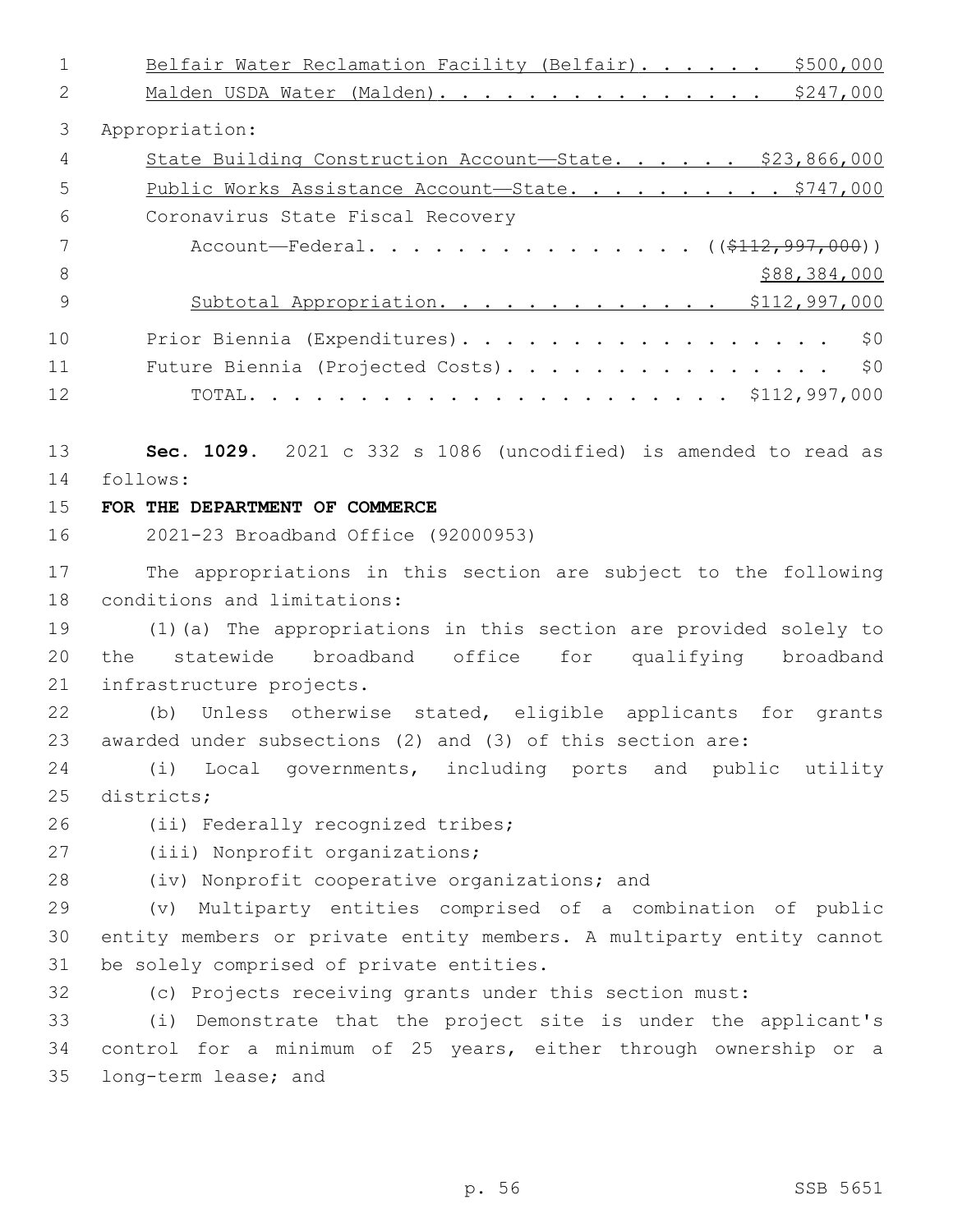(ii) Commit to using the infrastructure funded by the grant for the purposes of providing broadband connectivity for a minimum of 25 3 years.

(d) Unless otherwise stated, priority must be given to projects:

 (i) Located in unserved areas of the state, which for the purposes of this section means areas of Washington in which households and businesses lack access to broadband service of speeds at a minimum of 100 megabits per second download and at a minimum 20 9 megabits per second upload;

 (ii) Located in geographic areas of greatest priority for the deployment of broadband infrastructure to achieve the state's broadband goals, as provided in RCW 43.330.536, identified with 13 department and board mapping tools; or

 (iii) That construct last mile infrastructure, as defined in RCW 15 43.330.530.

 (e) Unless otherwise stated, appropriations may not be used for projects where a broadband provider currently provides, or has begun construction to provide, broadband service to end users in the proposed project area at speeds equal to or greater than the state 20 speed goals provided in RCW 43.330.536.

 (f) The appropriations must be used for projects that use a technology-neutral approach in order to expand access at the lowest cost to the most unserved or underserved residents.

 (g)(i) The statewide broadband office must act as fiscal agent for the grants authorized in subsections (2) and (3) of this section.

 (ii) No more than 1.5 percent of the funds appropriated for the program may be expended by the statewide broadband office for 28 administration purposes.

 (2)(a) \$50,000,000 of the state building construction account— state appropriation is provided solely to the statewide broadband office to award as grants to eligible applicants as match funds to leverage federal broadband infrastructure program funding.

 (b)(i) For the purposes of this subsection (2), "state broadband infrastructure funders" are the state broadband office, the public works board, and the community economic revitalization board.

 (ii) The statewide broadband office must develop a project evaluation process to assist in coordination among state broadband infrastructure funders to maximize opportunities to leverage federal funding and ensure efficient state investment. The project evaluation process must help determine whether a project is a strong candidate

p. 57 SSB 5651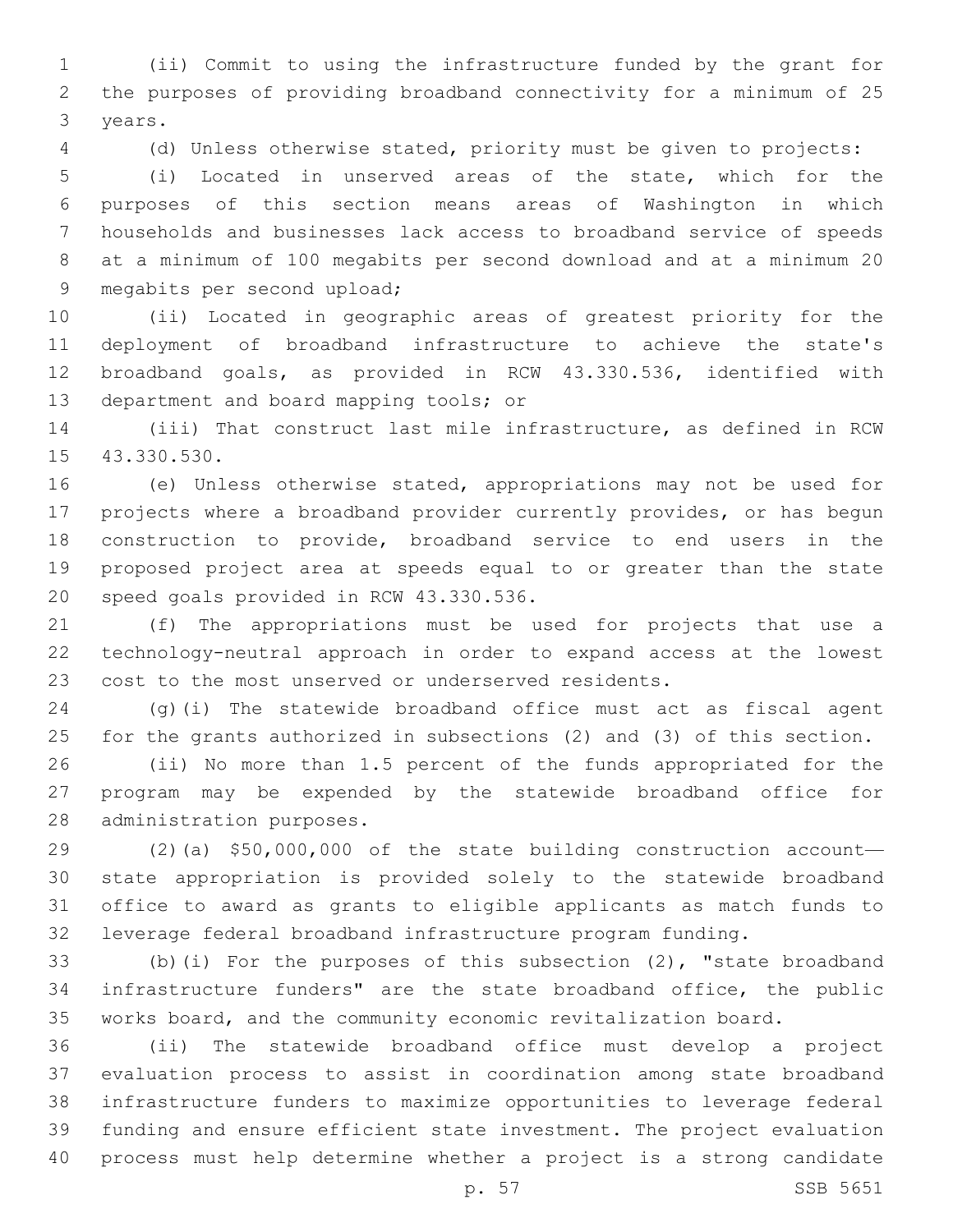for a known federal funding opportunity and if a project can be packaged as part of a regional or other coordinated federal grant proposal. The state broadband infrastructure funders are encouraged to enter into a memorandum of understanding outlining how coordination will take place so that the process can help with a coordinated funding strategy across these entities.

7 (3)(a) ((\$260,003,000)) \$157,385,000 of the coronavirus state 8 fiscal recovery fund—federal appropriation ((and \$16,000,000)), \$118,360,000 of the coronavirus capital projects account—federal appropriation, and \$50,000,000 of the state building construction account—state appropriation are provided solely for grants to eligible applicants for qualifying broadband infrastructure projects.

 (b)(i) Projects that receive grant funding under this subsection (3) must be eligible for funds under section 9901 of the American 15 rescue plan act.

 (ii) To ensure compliance with conditions of the federal 17 coronavirus state fiscal recovery fund and coronavirus capital projects account, all expenditures of amounts appropriated in this subsection (3) must be incurred by December 31, 2024.

 (c)(i) \$5,000,000 of the appropriation in this subsection is provided for broadband equity and affordability grants.

 (ii) Grants must be provided to eligible applicants located in 23 areas:

 (A) With existing broadband service with speeds at a minimum of 100 megabits per second download and at a minimum 20 megabits per 26 second upload; and

 (B) Where the state broadband office, in consultation with the department of equity, determine that access to existing broadband 29 service is not affordable or equitable.

 (iii) Eligible applicants for grants awarded under this 31 subsection (3)(c) are:

 (A) Local governments, including ports and public utility 33 districts;

34 (B) Federally recognized tribes;

35 (C) Public school districts;

36 (D) Nonprofit organizations; and

 (E) Multiparty entities comprised of public entity members to 38 fund broadband deployment.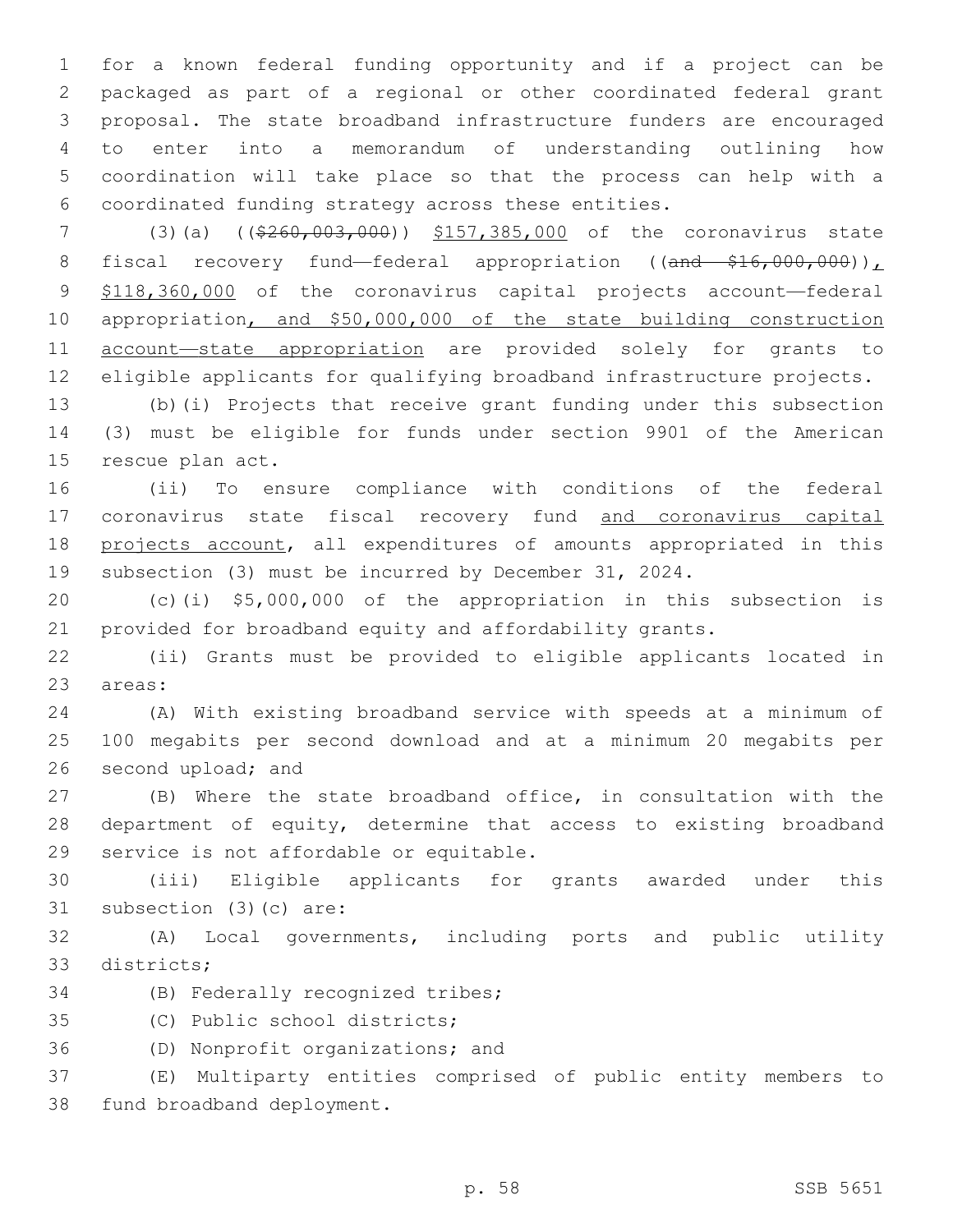1 (d) \$258,000 of the ((coronavirus capital projects account 2 federal)) state building construction account—state appropriation in 3 this subsection is provided solely for the Precision Agriculture and 4 Broadband pilot project.

 (4) By January 30, 2022, and January 30, 2023, the statewide broadband office must develop and submit a report regarding the grants established in subsections (2) and (3) of this section to the office of financial management and appropriate fiscal committees of 9 the legislature. The report must include:

10 (a) The total number of applications and amount of funding 11 requested;

12 (b) A list and description of projects approved for grant funding 13 in the preceding fiscal year;

14 (c) The total amount of grant funding that was disbursed during 15 the preceding fiscal year;

16 (d) The total amount of funds obligated and timing of when the 17 funds were obligated in the preceding fiscal year; and

18 (e) For projects funded in the prior biennium, the outcomes 19 achieved by the approved projects.

20 (5) For eligible applicants providing service outside of their 21 jurisdictional boundary, no more than three percent of the award 22 amount may be expended for administration purposes.

23 Appropriation:

| 24 | State Building Construction Account-State. $($ $($ $\frac{650}{600}, 000)$ $)$ |
|----|--------------------------------------------------------------------------------|
| 25 | \$50,258,000                                                                   |
| 26 | Coronavirus State Fiscal Recovery                                              |
| 27 | Account—Federal. ( $(\frac{2260,003,000)}{200,000,000}$ )                      |
| 28 | \$157,385,000                                                                  |
| 29 | Coronavirus Capital Projects Account—Federal. $((\frac{216}{616}, 000, 000))$  |
| 30 | \$118,360,000                                                                  |
| 31 | Subtotal Appropriation. \$326,003,000                                          |
| 32 | \$0<br>Prior Biennia (Expenditures).                                           |
| 33 | \$0<br>Future Biennia (Projected Costs).                                       |
| 34 |                                                                                |

35 **Sec. 1030.** 2021 c 332 s 1087 (uncodified) is amended to read as follows: 36

37 **FOR THE DEPARTMENT OF COMMERCE**

38 2021-23 Community Relief (92000957)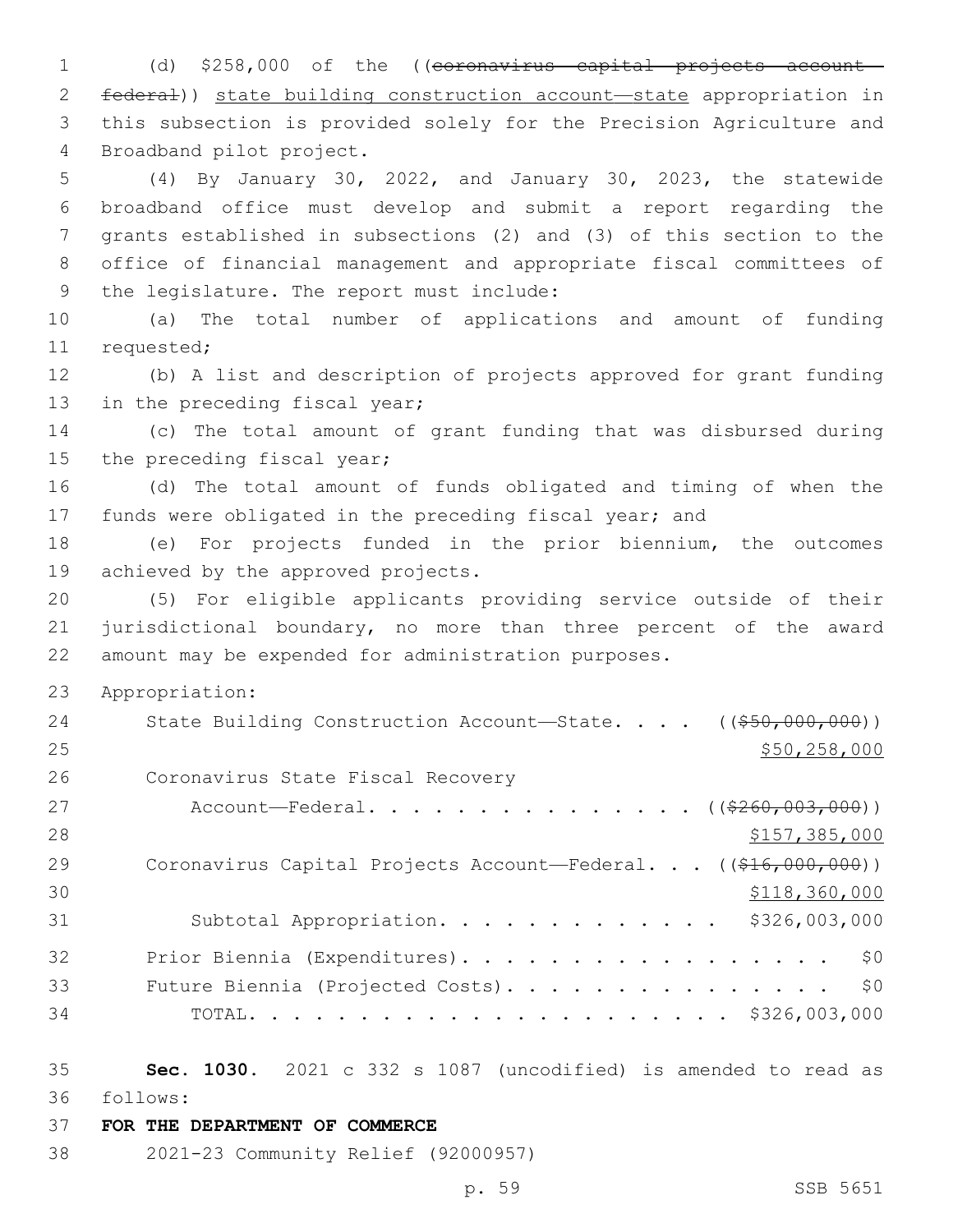1 The appropriations in this section ((is)) are subject to the 2 following conditions and limitations:

 (1) ((\$500,000)) \$300,000 of the state taxable building construction account—state appropriation is provided solely for the department to contract with the Communities of Concern Commission for development of a list of community-led capital projects that serve underserved communities. Eligible expenses include costs incurred by the Communities of Concern Commission in conducting outreach, developing an application process, providing technical assistance, assisting project proponents with project readiness, and assisting the department with identifying barriers faced in accessing capital grant programs. The department must present the list prepared by the Communities of Concern Commission to the fiscal committees of the legislature for consideration for funding in the 2022 supplemental 15 capital budget with the list of identified projects. ((\$2,500,000 of the appropriation in this subsection (1) shall remain in unallotted status for purposes of legislative review of the joint list prepared 18 by the Communities of Concern Commission and the department until the legislature appropriates funds for these projects in the budget 20 process. The legislature retains the right to review and consider all 21 such funding as it does with other requests for project funding.)) Following the development and submission of the list of community-led 23 capital projects, the Communities of Concern Commission, in consultation with the department, may use up to \$250,000 of the appropriation in this section to fund predevelopment designs leading to the development of community-led capital projects that serve 27 underserved communities. The intent of the legislature is to only provide funding in the 2021-2023 fiscal biennium in order to inform the department's comprehensive equity review required in the operating budget and allow the opportunity for the department to implement the steps necessary to improve equitable delivery of all of their capital grant programs. The department must submit an interim report to the legislature by December 31, 2021, on the barriers identified and lessons learned through projects identified through this section and in section 1093 of this act and the connection to the equity review required in the operating budget.

37 (2)(a) ((The)) \$2,500,000 of the appropriations are provided solely for the following list of Communities of Concern Commission projects: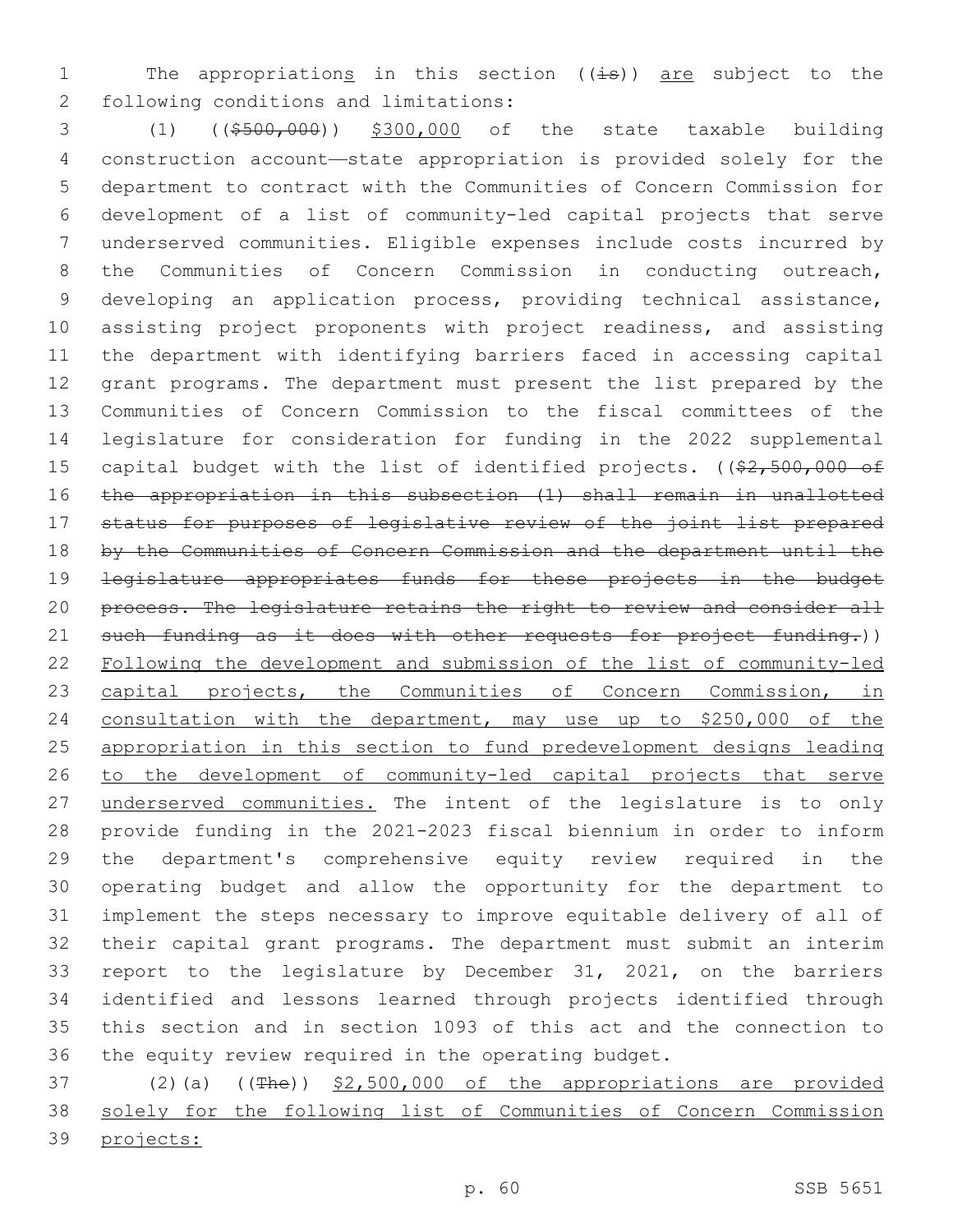| $\mathbf 1$    | Community to Community, Ejidos Cooperative Farm                       |
|----------------|-----------------------------------------------------------------------|
| $\mathbf{2}$   |                                                                       |
| 3              | Foundation for Homeless & Poverty Management, Community               |
| $\overline{4}$ | Rejuvenation Center (Bremerton). \$1,200,000                          |
| 5              | Northwest Native Canoe Center (Seattle). \$800,000                    |
| 6              | FAME/Equity Alliance Washington, FAME Plaza (Seattle). . \$25,000     |
| 7              | Lummi Stepping Stones/Lhaq'temish Foundation, Eagle                   |
| 8              | Haven Cottage Village (Bellingham). \$225,000                         |
| $\mathsf 9$    | (b) \$11,950,000 of the appropriations ((is)) are provided solely     |
| 10             | for the following list of projects:                                   |
| 11             | \$900,000<br>?al?al (means "Home" in Lushootseed) (Seattle).          |
| 12             | Asberry Historic Home Site Acquisition (Tacoma).<br>\$919,000         |
| 13             | Be'er Sheva Park Improvements and Shoreline Restoration               |
| 14             | $(Seattle)$<br>\$500,000                                              |
| 15             | \$515,000<br>Cham Community Center (CCC) (Seattle).                   |
| 16             | ((Communities of Concern Commission (Seattle) \$3,000,000))           |
| 17             | \$515,000<br>Elevate Youngstown Capital Project (Seattle).            |
| 18             | \$103,000<br>Feast Collective Capital Request (Spokane).              |
| 19             | Feeding Change Campaign (Seattle). \$1,000,000                        |
| 20             | Khmer Community Center & Cultural Hub (Seattle). \$309,000            |
| 21             | Martin Luther King Jr. Park Community Pool                            |
| 22             |                                                                       |
| 23             | Neighborhood House Early Learning Facilities (Seattle) \$2,050,000    |
| 24             | North Seattle Social Services Hub (Seattle). \$300,000                |
| 25             | Shiloh Baptist Housing Development Project (Tacoma). . \$2,100,000    |
| 26             | Skyway Resource Center Renovation Project (Seattle). \$400,000        |
| 27             | Wadajir Residences & Soug (Tukwila). \$1,339,000                      |
| 28             | (b) For the Asberry Historic Home Site Acquisition, the               |
| 29             | department must work with the department of archaeology and historic  |
| 30             | preservation and the grantee to develop a historic preservation       |
| 31             | easement. The easement must be held through the department of         |
| 32             | archaeology and historic preservation and must be placed on the title |
| 33             | in perpetuity.                                                        |
| 34             | Appropriation:                                                        |
| 35             | State Building Construction Account-State. ((\$13,150,000))           |
| 36             | \$14,150,000                                                          |
| 37             | State Taxable Building Construction Account-                          |
| 38             |                                                                       |
| 39             | Coronavirus State Fiscal Recovery Fund-Federal. \$300,000             |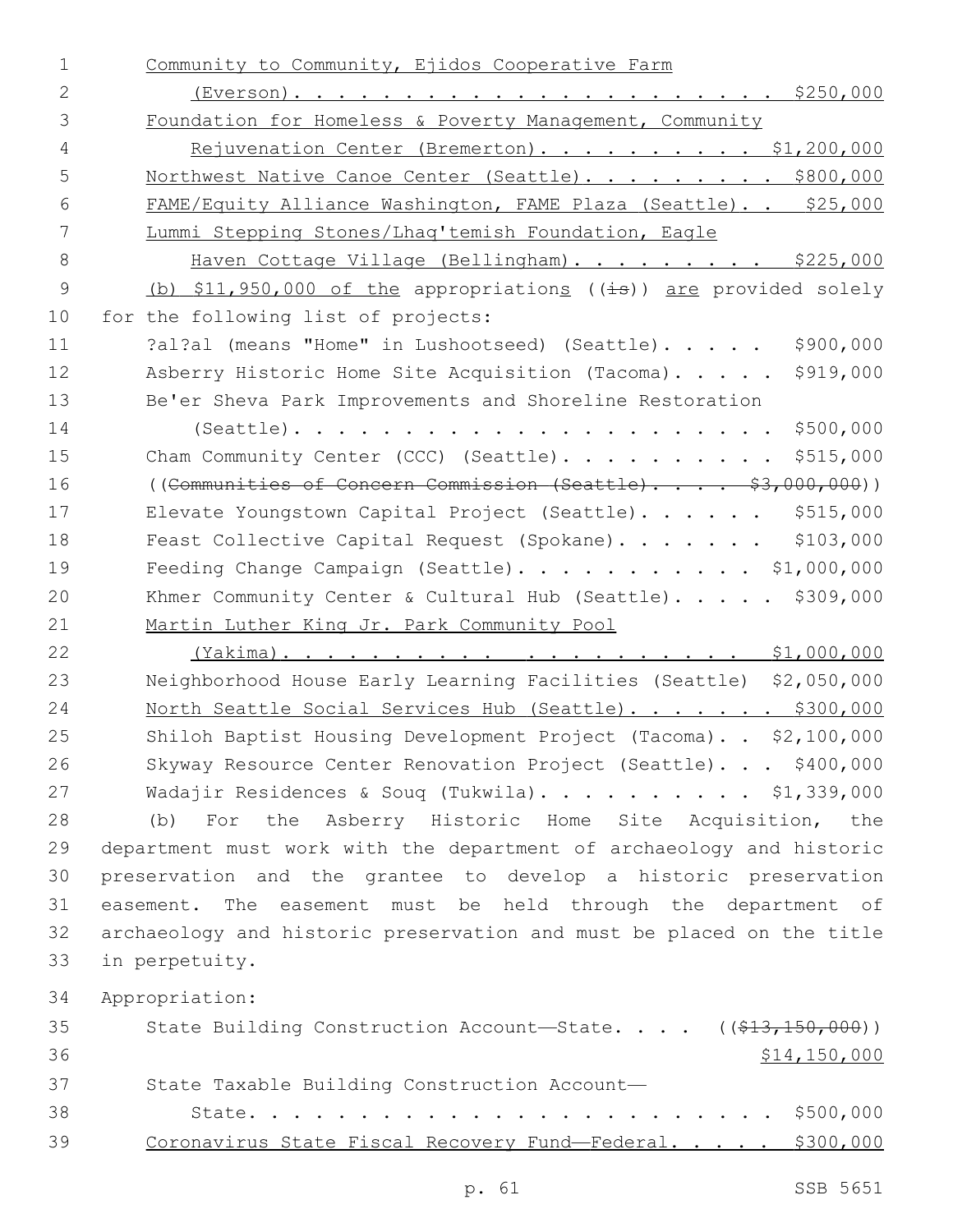|    | Subtotal Appropriation. ( $(\frac{13}{613}, 650, 000)$ ) |
|----|----------------------------------------------------------|
|    | \$14,950,000                                             |
|    | Prior Biennia (Expenditures). \$0                        |
| 4  | Future Biennia (Projected Costs). \$0                    |
| h. |                                                          |
|    | \$14,950,000                                             |

 **Sec. 1031.** 2021 c 332 s 1092 (uncodified) is amended to read as 8 follows:

## **FOR THE DEPARTMENT OF COMMERCE**

Work, Education, Health Monitoring Projects (91001686)

 The appropriation in this section is subject to the following 12 conditions and limitations:

 (1) The department may not expend the appropriation in this section unless and until the nonstate share of project costs have been either expended or firmly committed, or both, in an amount sufficient to complete the project or a distinct phase of the project that is useable to the public for the purpose intended by the legislature. This requirement does not apply to projects where a share of the appropriation is for design costs only.

 (2) Prior to receiving funds, project recipients must demonstrate 21 that the project site is under control for a minimum of 10 years, either through ownership or a long-term lease. This requirement does not apply to appropriations for preconstruction activities or appropriations in which the sole purpose is to purchase real property that does not include a construction or renovation component.

 (3) Projects funded in this section may be required to comply with Washington's high-performance building standards as required by 28 chapter 39.35D RCW.

 (4) Project funds are available on a reimbursement basis only, 30 and may not be advanced under any circumstances.

 (5) In contracts for grants authorized under this section, the department must include provisions that require that capital improvements be held by the grantee for a specified period of time appropriate to the amount of the grant and that facilities be used for the express purpose of the grant. If the grantee is found to be out of compliance with provisions of the contract, the grantee shall repay to the state general fund the principal amount of the grant plus interest calculated at the rate of interest on state of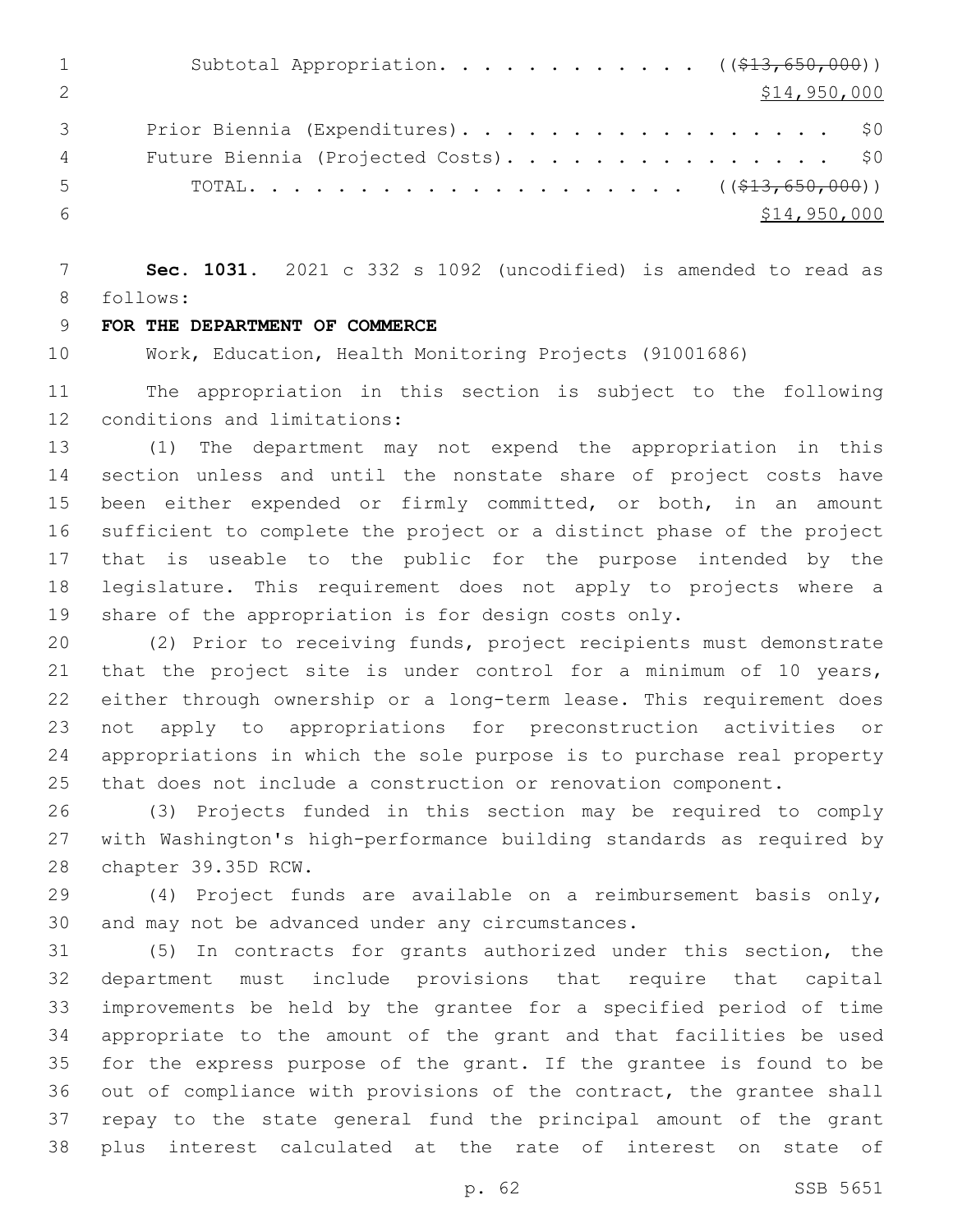Washington general obligation bonds issued most closely to the date 2 of authorization of the grant.

 (6) Projects funded in this section, including those that are owned and operated by nonprofit organizations, are generally required 5 to pay state prevailing wages.

 (7) The department must comply with the requirements set forth in executive order 21-02 and must consult with the department of archaeology and historic preservation and affected tribes on the potential effects of these projects on cultural resources and historic properties. Consultation with the department of archaeology and historic preservation and affected tribes must be initiated 12 before project funds are made available.

 (8) \$926,000 of the ((coronavirus capital projects account— federal)) state building construction account—state appropriation is provided solely for the following list of projects: 16 Camp Waskowitz Restrooms (North Bend). . . . . . . . . \$250,000

17 Mary's Place Burien Shelter COVID Updates (Seattle). . . . . . . . . . . . . . . . . . . . . . \$550,000 19 Nordic Heritage Museum HVAC Renovation (Seattle)..... \$26,000 20 Sherwood COVID Mitigation (Lake Stevens). . . . . . . \$100,000

Appropriation:

((Coronavirus Capital Projects Account—

| 23 |                                                      |  |
|----|------------------------------------------------------|--|
| 24 | State Building Construction Account-State. \$926,000 |  |
| 25 | Prior Biennia (Expenditures). \$0                    |  |
| 26 | Future Biennia (Projected Costs). \$0                |  |
| 27 |                                                      |  |

 **Sec. 1032.** 2021 c 332 s 1094 (uncodified) is amended to read as 29 follows:

#### **FOR THE DEPARTMENT OF COMMERCE**

Early Learning COVID-19 Renovation Grants (91001681)

 The appropriation in this section is subject to the following 33 conditions and limitations:

34 (1) \$8,500,000 of the ((coronavirus capital projects account- federal)) coronavirus state fiscal recovery fund—federal appropriation is provided solely for the Washington early learning loan fund to provide grants to early learning facilities for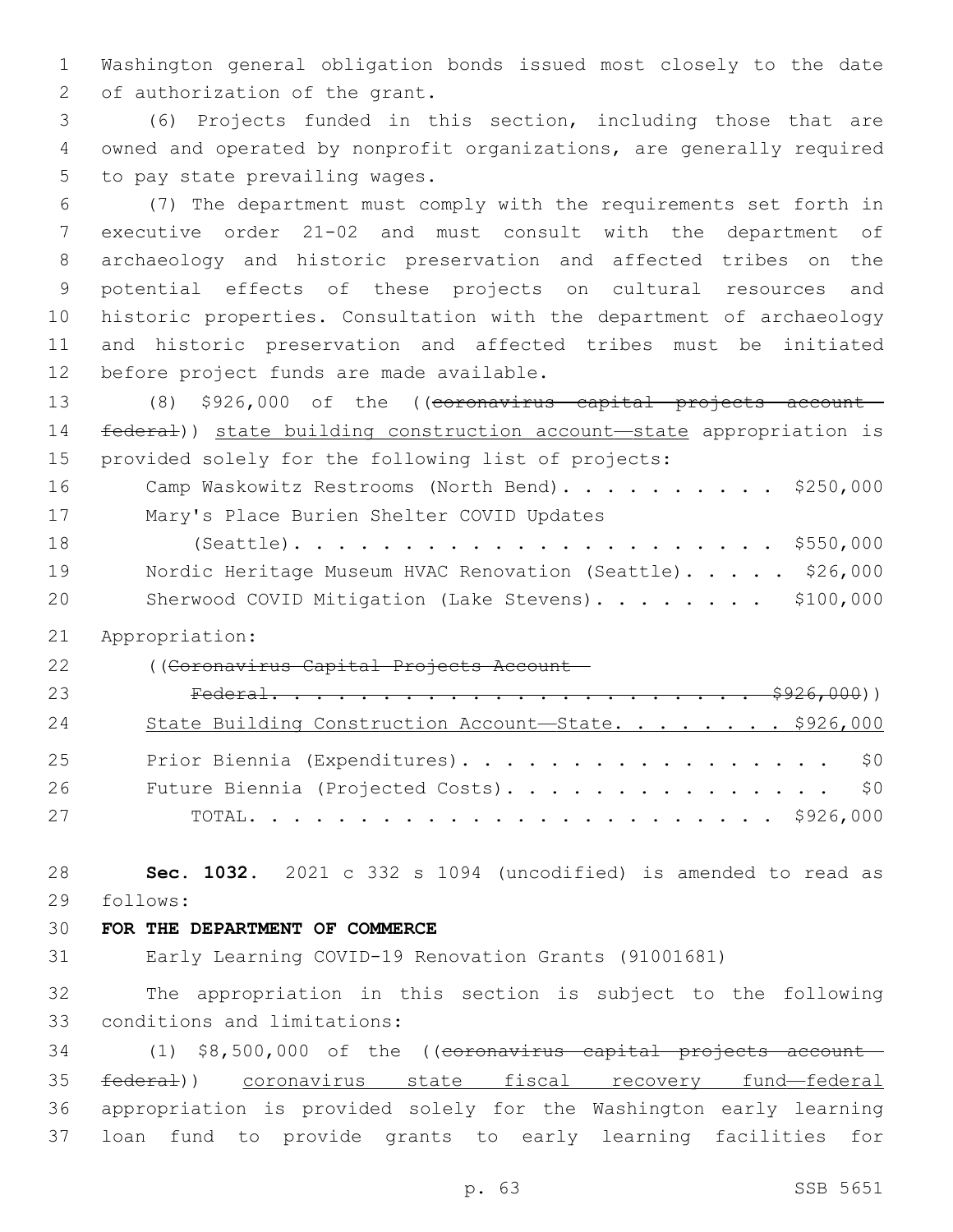emergency renovation and remodeling changes in response to the public health emergency with respect to the coronavirus disease.

 (2) The grants may not be used for operating expenditures, but 4 must be used for capital needs to:

- (a) Support increased social distancing requirements;
- (b) Support increased health and safety measures;
- (c) Provide increased outdoor space; or7

 (d) Increase or preserve early learning slots within a facility 9 or community.

(3) Grant recipients must meet the requirements in RCW 43.31.575.

 (4) Up to four percent of the funding in this appropriation may be used by the contractor to provide technical assistance to early learning providers interested in applying for the early learning 14 facility grant or loan program.

Appropriation:

((Coronavirus Capital Projects Account—

| 17 |                                                             |  |  |
|----|-------------------------------------------------------------|--|--|
| 18 | Coronavirus State Fiscal Recovery Fund-Federal. \$8,500,000 |  |  |
| 19 | Prior Biennia (Expenditures). \$0                           |  |  |
| 20 | Future Biennia (Projected Costs). \$0                       |  |  |
| 21 |                                                             |  |  |

 NEW SECTION. **Sec. 1033.** A new section is added to 2021 c 332 (uncodified) to read as follows: 23

**FOR THE DEPARTMENT OF COMMERCE**

2022 Behavioral Health Community Capacity Grants (92001277)

 The appropriations in this section are subject to the following 27 conditions and limitations:

 (1) \$10,000,000 of the state building construction account—state appropriation and \$6,000,000 of the coronavirus state fiscal recovery fund—federal appropriation are provided solely for the department to issue grants to community hospitals or other community providers to expand and establish new capacity for behavioral health services in communities. The department must consult an advisory group consisting 34 of representatives from the department of social and health services, the health care authority, one representative from a managed care organization, one representative from an accountable care organization, and one representative from the association of county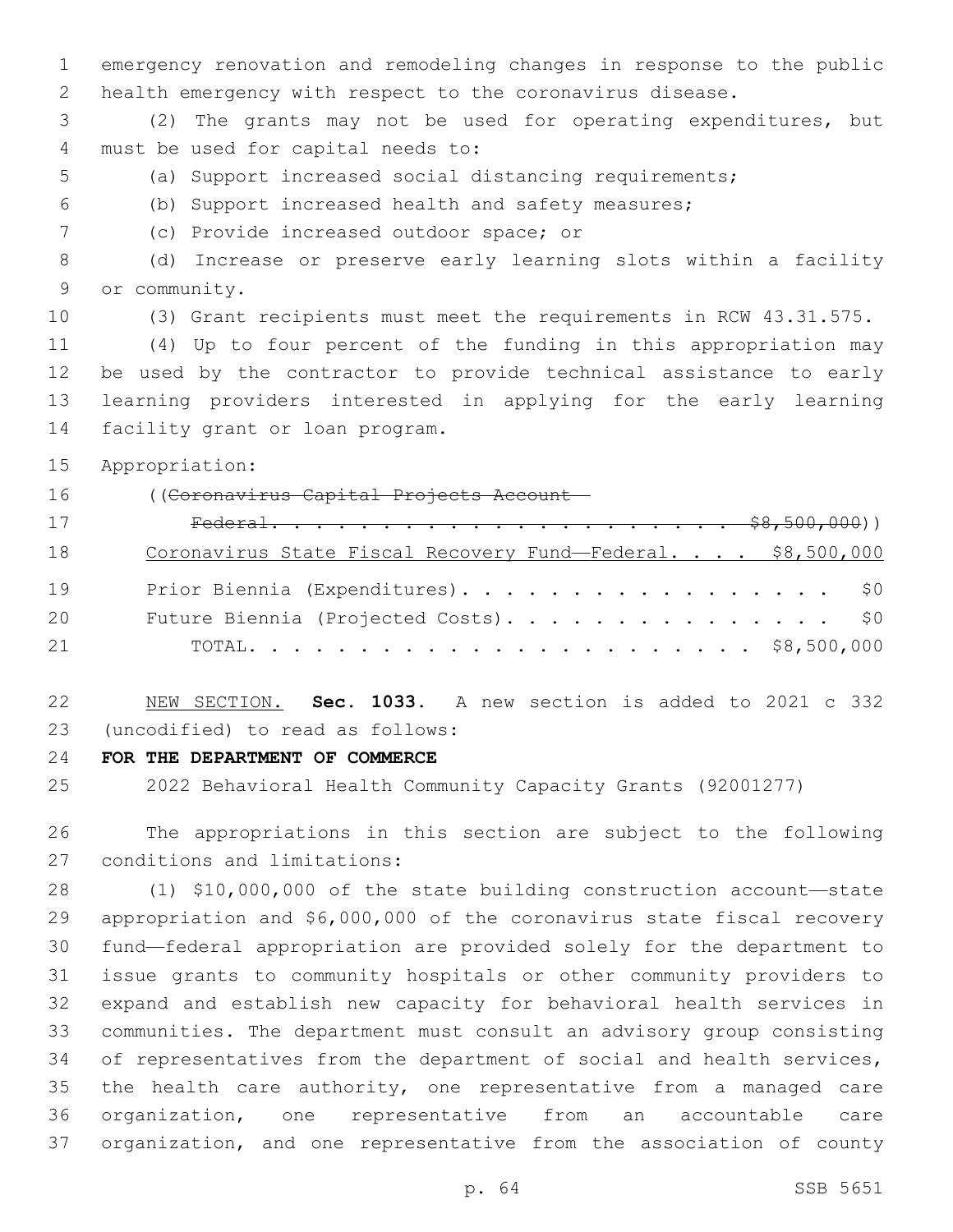human services. Amounts provided in this section may be used for construction and equipment costs associated with establishment of the facilities. The department may approve funding for the acquisition of a facility if the project will result in increased behavioral health capacity. Amounts provided in this section may not be used for operating costs associated with the treatment of patients using these 7 services.

 (2) The department must establish criteria for the issuance of 9 the grants, which must include:

 (a) Evidence that the application was developed in collaboration with one or more regional behavioral health entities that administer 12 the purchasing of services;

 (b) Evidence that the applicant has assessed and would meet gaps in geographical behavioral health services needs in their region;

 (c) Evidence that the applicant is able to meet applicable licensing and certification requirements in the facility that will be 17 used to provide services;

 (d) A commitment by applicants to serve persons who are publicly funded and persons detained under the involuntary treatment act under 20 chapter 71.05 RCW;

 (e) A commitment by the applicant to maintain and operate the beds or facility for a time period commensurate to the state 23 investment, but for at least a 15-year period;

 (f) The date upon which structural modifications or construction 25 would begin and the anticipated date of completion of the project;

 (g) A detailed estimate of the costs associated with opening the beds;27

 (h) A financial plan demonstrating the ability to maintain and 29 operate the facility; and

 (i) The applicant's commitment to work with local courts and prosecutors to ensure that prosecutors and courts in the area served by the hospital or facility will be available to conduct involuntary commitment hearings and proceedings under chapter 71.05 RCW.

 (3) In awarding funding for projects in subsection (5) of this section, the department, in consultation with the advisory group established in subsection (1) of this section, must strive for geographic distribution and allocate funding based on population and service needs of an area. The department must consider current services available, anticipated services available based on projects underway, and the service delivery needs of an area.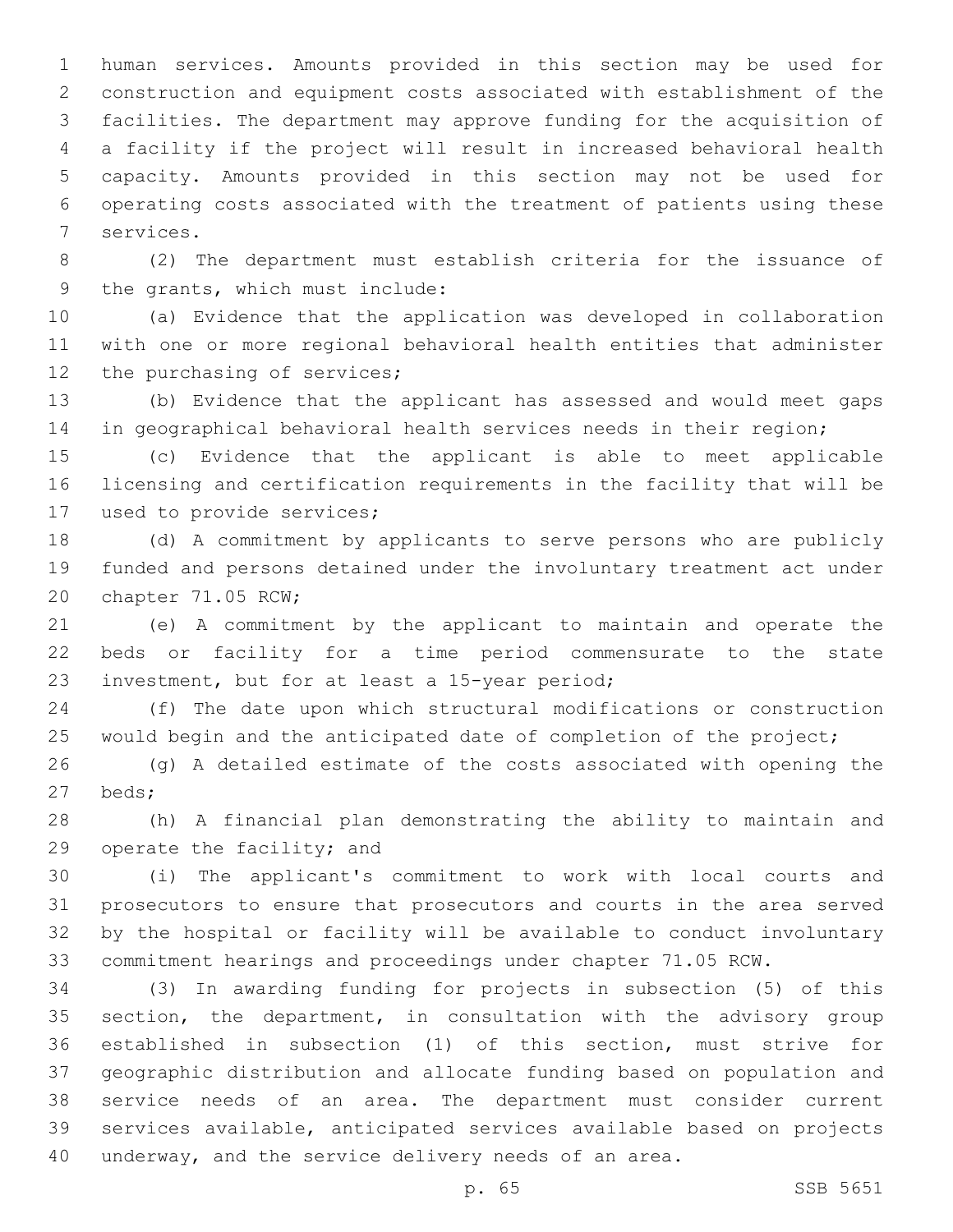(4) The department must prioritize projects that increase capacity in unserved and underserved areas of the state.

 (5) \$752,000 of the state building construction account—state appropriation in this section is provided solely for a competitive process to expand and establish new capacity for behavioral health community services.6

 (6) \$9,248,000 of the state building construction account—state appropriation in this section is provided solely for the following 9 list of projects:

10 Evergreen Health Monroe (Monroe). . . . . . . . . . \$4,275,000 11 Red Road Clean and Sobering House (Renton). . . . . . \$773,000 Evergreen Recovery Centers Residential Treatment

 (Everett). . . . . . . . . . . . . . . . . . . . . \$1,000,000 Seattle Clinic at Evergreen Treatment (Seattle). . . . \$1,000,000 Three Rivers Behavioral Health Center (Kennewick). . . \$1,500,000 16 NE Spokane Community Behavioral Health Center

 (Spokane). . . . . . . . . . . . . . . . . . . . . . \$700,000 (7) \$6,000,000 of the coronavirus state fiscal recovery fund— federal appropriation in this section is provided solely for Cascade 20 Hall (Seattle).

 (8) The department must notify all applicants that they may be required to have a construction review performed by the department of 23 health.

 (9) To accommodate the emergent need for behavioral health 25 services, the department and the department of health, in collaboration with the health care authority and the department of social and health services, must establish a concurrent and expedited process to assist grant applicants in meeting any applicable regulatory requirements necessary to operate inpatient psychiatric beds, freestanding evaluation and treatment facilities, enhanced services facilities, triage facilities, crisis stabilization facilities, or secure detoxification/secure withdrawal management and 33 stabilization facilities.

 (10) The department must provide a progress report to the fiscal committees of the legislature by December 30, 2022. The report must include:36

 (a) The total number of applications and amount of funding 38 requested;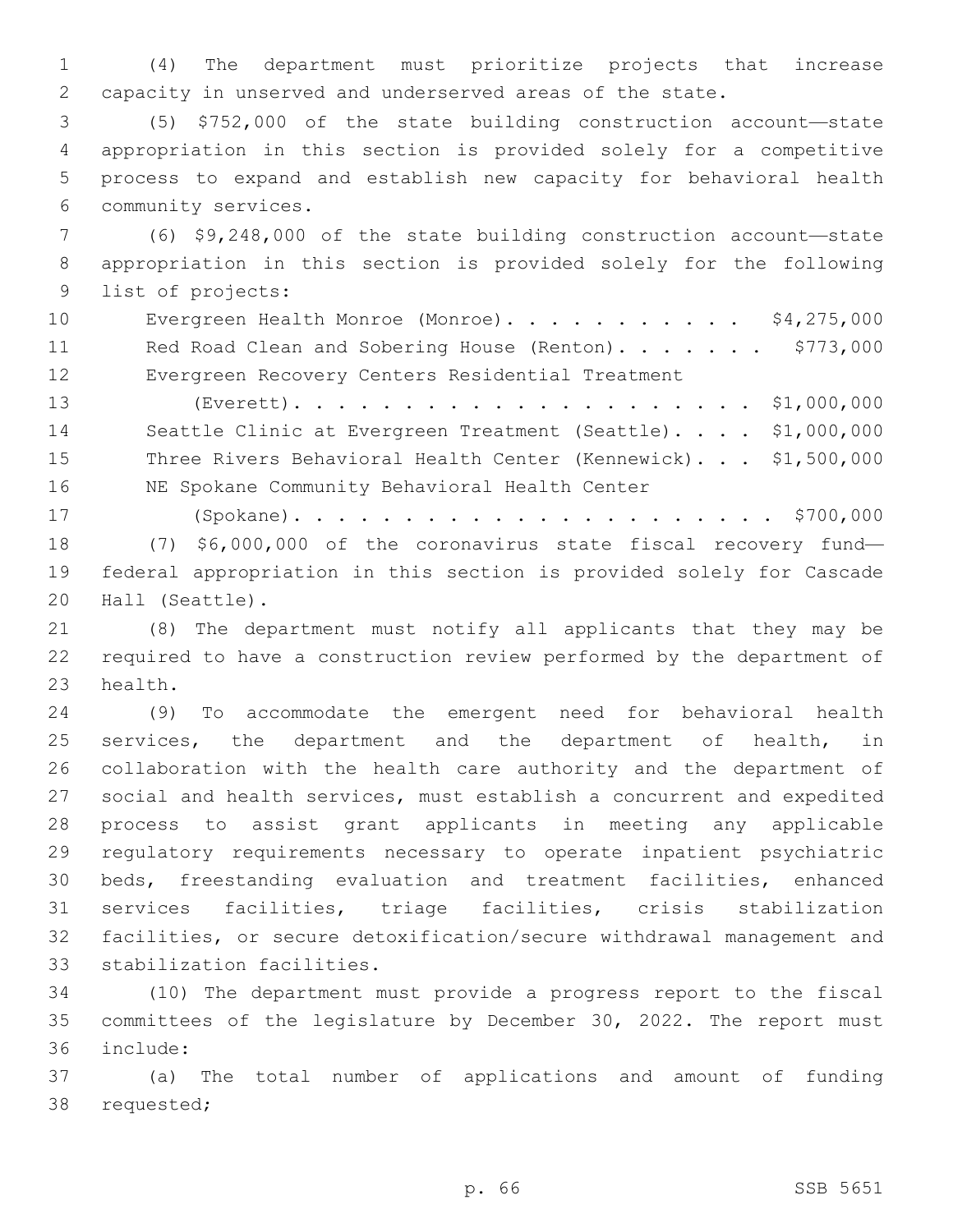(b) A list and description of the projects approved for funding including state funding, total project cost, services anticipated to be provided, bed capacity, and anticipated completion date; and

 (c) A status report of projects that received funding in prior funding rounds, including details about the project completion and 6 the date the facility began providing services.

Appropriation:

| 8 <sup>8</sup> | State Building Construction Account-State. \$10,000,000     |  |
|----------------|-------------------------------------------------------------|--|
| - 9            | Coronavirus State Fiscal Recovery Fund-Federal. \$6,000,000 |  |
| 10             | Subtotal Appropriation. \$16,000,000                        |  |
| 11             | Prior Biennia (Expenditures). \$0                           |  |
| 12             | Future Biennia (Projected Costs). \$0                       |  |
| 13             |                                                             |  |

 NEW SECTION. **Sec. 1034.** A new section is added to 2021 c 332 (uncodified) to read as follows: 15

**FOR THE DEPARTMENT OF COMMERCE**

2022 Dental Capacity Grants (92001175)

 The appropriations in this section are subject to the following 19 conditions and limitations:

 (1) Funding in this section is provided solely for the construction and equipment directly associated with dental facilities that provide capacity to address unmet patient need and increased efficiency in dental access. Projects funded in this section must maintain dental services for a period of at least 10 years.

 (2) \$4,963,000 of the coronavirus state fiscal recovery account— federal appropriation in this section is provided solely for the 27 following list of projects:

28 Community Health Care (Puyallup). . . . . . . . . . \$1,500,000 Family Health Center (Omak). . . . . . . . . . . . . . \$2,500,000 30 Peninsula Community Health Services (Bremerton). . . . . \$463,000 Yakima Valley Farmworkers Clinic (Kennewick). . . . . . \$500,000 (3) \$300,000 of the state building construction account—state appropriation in this section is provided solely for the NEW Health

34 CHC Dental Capital Expansion (Newport).

Appropriation:

 State Building Construction Account—State. . . . . . . . \$300,000 Coronavirus State Fiscal Recovery Fund—Federal. . . . \$4,963,000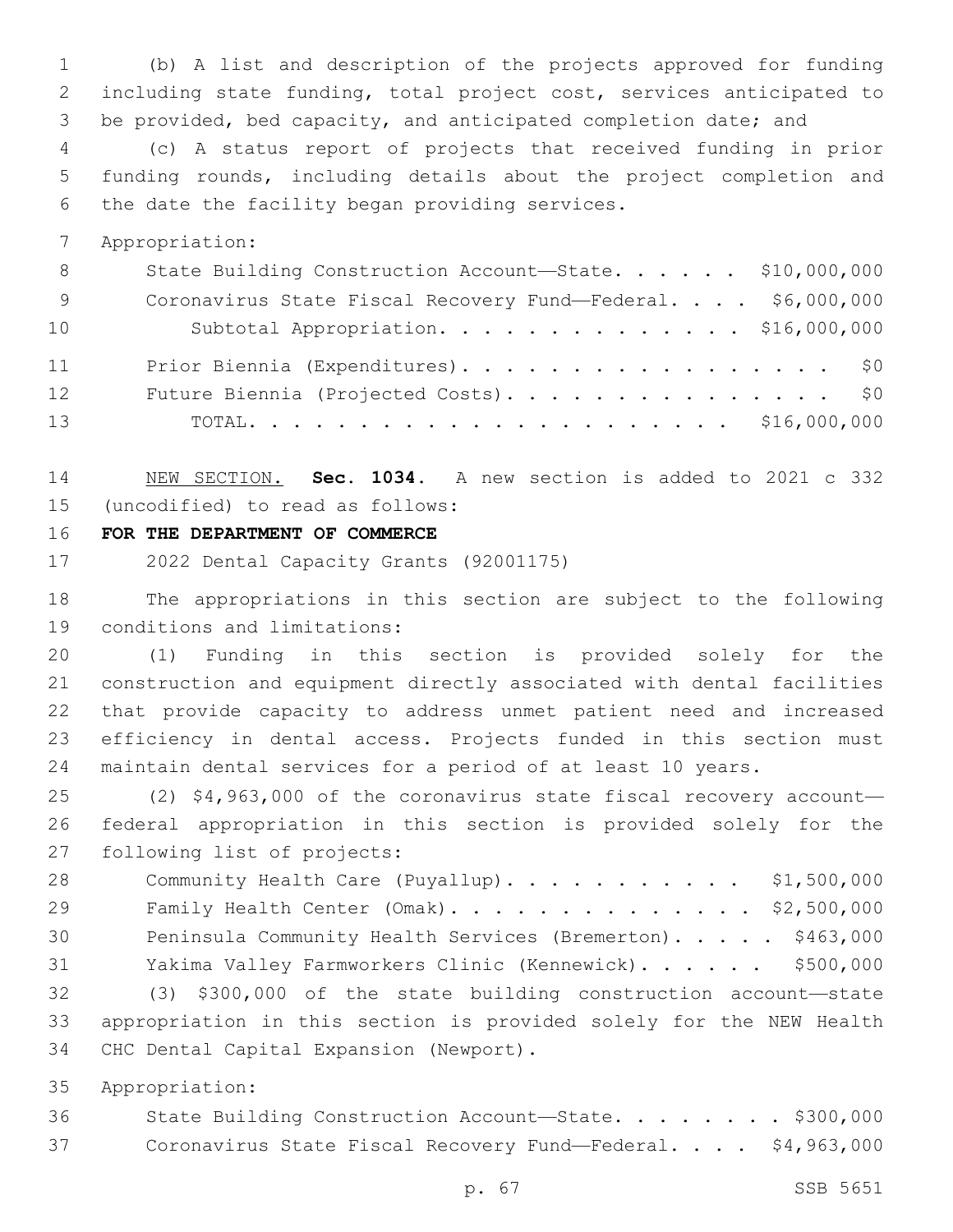| $\mathbf{1}$ and $\mathbf{1}$ and $\mathbf{1}$ | Subtotal Appropriation. \$5,263,000   |
|------------------------------------------------|---------------------------------------|
| $\overline{2}$                                 | Prior Biennia (Expenditures). \$0     |
| $\mathcal{S}$ and $\mathcal{S}$                | Future Biennia (Projected Costs). \$0 |
|                                                | $4\,$                                 |

 NEW SECTION. **Sec. 1035.** A new section is added to 2021 c 332 (uncodified) to read as follows: 6

#### **FOR THE DEPARTMENT OF COMMERCE**

2022 Early Learning Facilities (92001174)

 The appropriations in this section are subject to the following 10 conditions and limitations:

 (1) \$25,227,000 of the coronavirus state fiscal recovery fund— federal appropriation in this section is provided solely for early learning facility grants to provide state assistance for designing, constructing, purchasing, expanding, or modernizing public or private early learning education facilities for eligible organizations. Up to four percent of the funding in this subsection may be used by the department of children, youth, and families to provide technical assistance to early learning providers interested in applying for an 19 early learning facility grant.

 (2) \$1,773,000 of the coronavirus state fiscal recovery fund— federal appropriation in this section is provided solely for the following list of early learning facility projects in the following 23 amounts:

Early Learning Classrooms at Logan Elementary24

 (Spokane). . . . . . . . . . . . . . . . . . . . . \$1,000,000 26 Laurel Forest Childcare Center (Bellingham). . . . . . \$773,000 (3) \$4,000,000 of the state building construction account—state appropriation in this section is provided solely for Rainier Valley 29 Early Learning Center (Seattle).

 (4) The department shall, in consultation with the department of children, youth, and families, prepare a report to the office of financial management and the fiscal committees of the legislature regarding the geographical diversity of early learning facilities grants. The report must be submitted by December 1, 2022, and must 35 provide the following information:

 (a) Geographical disbursement of school district early learning grants, early learning grants to eligible organizations, and early learning grants provided by a nongovernmental private-public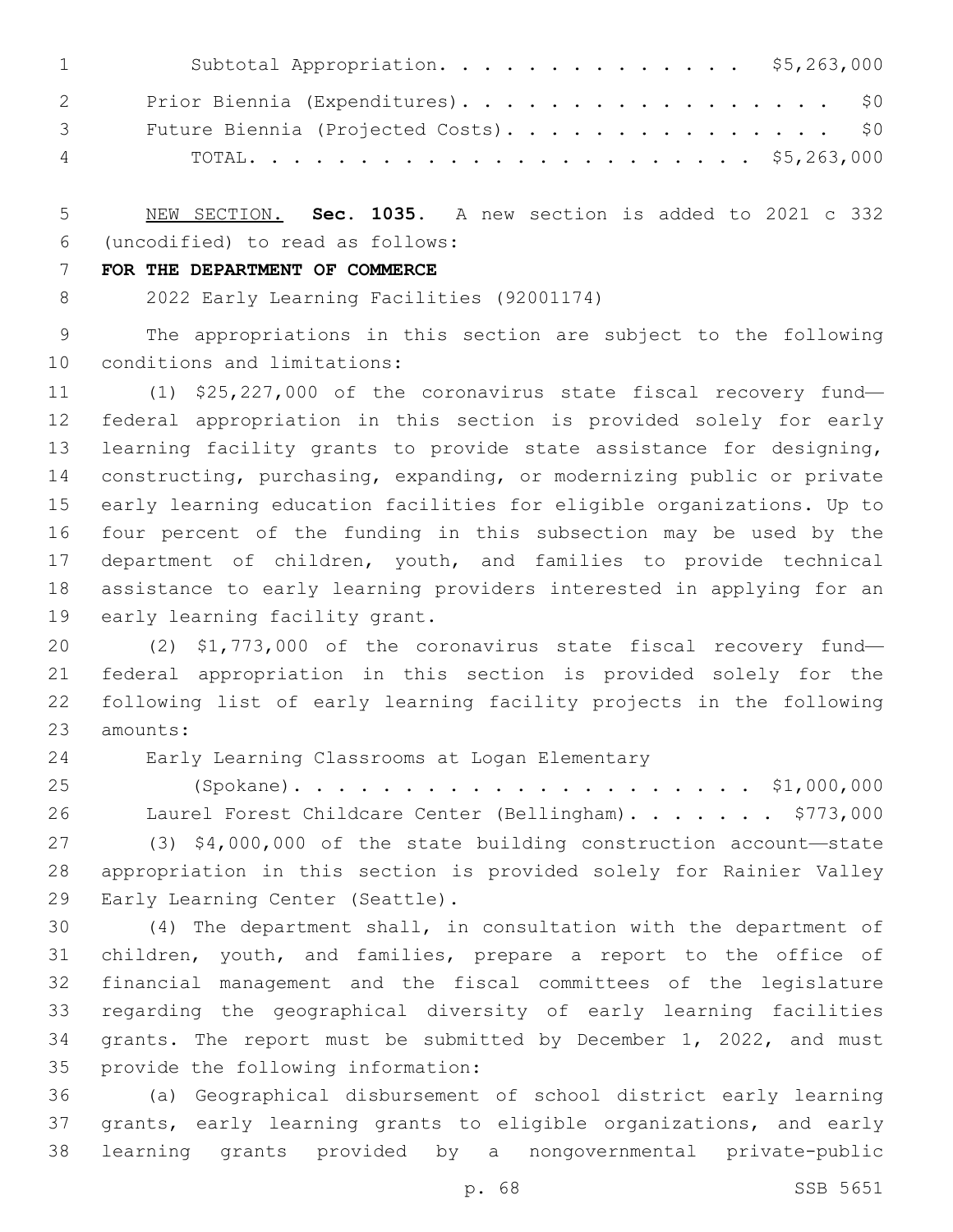partnership contracted by the department, including type of grant, size of award, number of early childhood education and assistance program or working connections childcare program slots added, and any other information that the department deems relevant;

 (b) Disbursement of early learning grants to providers in rural and nonrural counties, including type of grant, size of award, number of early childhood education and assistance program or working connections childcare program slots added, and any other information 9 that the department deems relevant; and

 (c) Disbursement of early learning grants to providers by type of provider, including school district, childcare center, licensed family home, or other, including type of grant, size of award, number of early childhood education and assistance program or working connections child care program slots added, and any other information 15 that the department deems relevant.

Appropriation:

| 17 | State Building Construction Account-State. \$4,000,000       |
|----|--------------------------------------------------------------|
| 18 | Coronavirus State Fiscal Recovery Fund-Federal. \$27,000,000 |
| 19 | Subtotal Appropriation. \$31,000,000                         |
| 20 | Prior Biennia (Expenditures). \$0                            |
| 21 | Future Biennia (Projected Costs). \$0                        |
| 22 |                                                              |

 NEW SECTION. **Sec. 1036.** A new section is added to 2021 c 332 (uncodified) to read as follows: 24

**FOR THE DEPARTMENT OF COMMERCE**

Inflation and Contingency (92001176)

 The appropriation in this section is subject to the following 28 conditions and limitations:

 (1) \$3,109,000 of the appropriation in this section is provided solely for inflationary cost increases of materials for the 2022 Local and Community Projects (40000230), 2021-23 Community Relief Projects (92000957), and the 2023 Local and Community Projects (40000266).33

 (2) \$1,891,000 of the appropriation in this section is provided 35 solely for the following list of projects:

 GenPride LGBTQ+ Senior Community Center (Seattle). . . . \$530,000 37 Kitsap Humane Society Veterinary Lifesaving

Center (Silverdale) . . . . . . . . . . . . . . . . \$258,000

p. 69 SSB 5651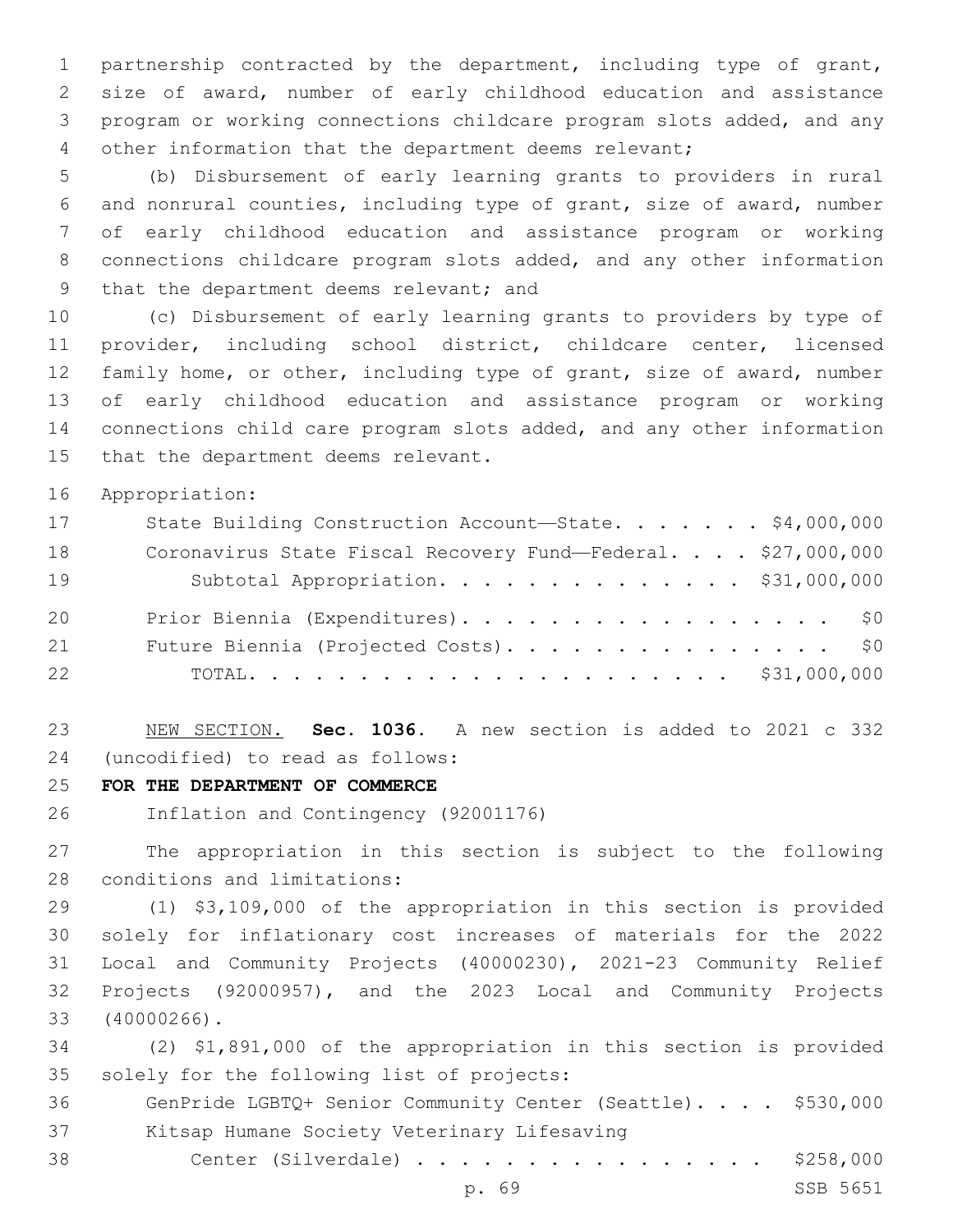1 Marina View Building Renovation (Olympia). . . . . . . \$103,000 Point Hudson Breakwater Project (Port Townsend). . . . \$1,000,000 Appropriation: 4 State Building Construction Account-State. . . . . . \$5,000,000 5 Prior Biennia (Expenditures). . . . . . . . . . . . . . . . \$0 Future Biennia (Projected Costs). . . . . . . . . . . . . . . \$0 TOTAL. . . . . . . . . . . . . . . . . . . . . . . \$5,000,000

 NEW SECTION. **Sec. 1037.** A new section is added to 2021 c 332 9 (uncodified) to read as follows:

#### **FOR THE DEPARTMENT OF COMMERCE**

2022 Broadband Office (92001178)

 The appropriation in this section is subject to the following conditions and limitations: \$55,000,000 of the general fund—federal appropriation and \$15,000,000 of the state building construction account—state appropriation in this section are provided solely for grants awarded for the broadband equity, access, and deployment state grants program in section 60102 of P.L. 117-58 (infrastructure investment and jobs act) and the state share of the nonfederal match. If awards are not received by June 30, 2023, the expenditure 20 authority in this section shall lapse.

Appropriation:

| 22 | State Building Construction Account-State. \$15,000,000 |  |
|----|---------------------------------------------------------|--|
| 23 | General Fund-Federal. \$55,000,000                      |  |
| 24 | Subtotal Appropriation. \$70,000,000                    |  |
| 25 | Prior Biennia (Expenditures). \$0                       |  |
| 26 | Future Biennia (Projected Costs). \$0                   |  |
| 27 |                                                         |  |

 NEW SECTION. **Sec. 1038.** A new section is added to 2021 c 332 (uncodified) to read as follows: 29

## **FOR THE DEPARTMENT OF COMMERCE**

 Energy Efficiency Revolving Loan Fund Capitalization Program (92001179)

 The appropriation in this section is subject to the following conditions and limitations: \$1,869,000 of the energy efficiency revolving loan capital account—state appropriation in this section is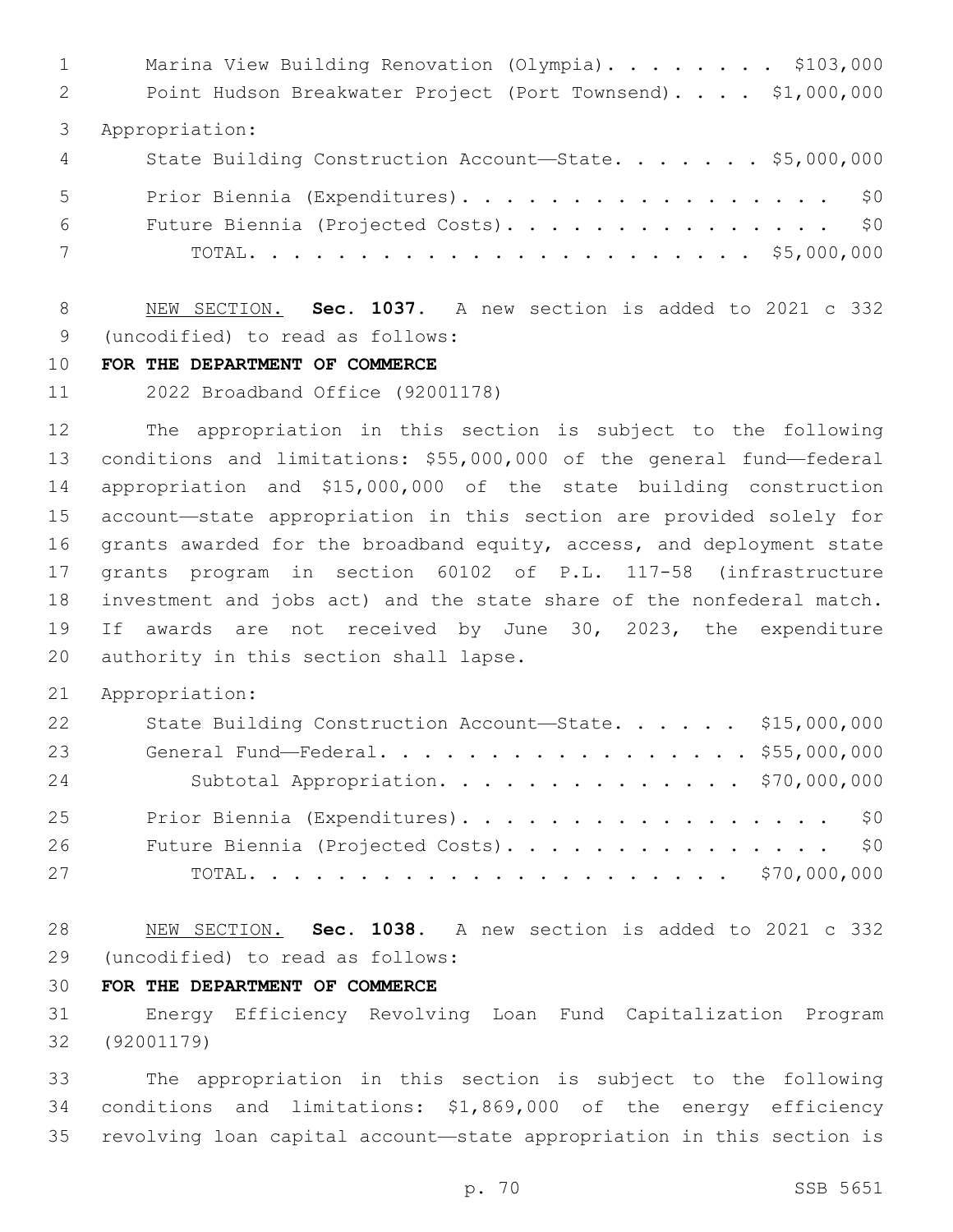provided solely for grants awarded for the energy efficiency revolving loan fund capitalization program in section 40502 of P.L. 117-58 (infrastructure investment and jobs act). If awards are not received by June 30, 2023, the expenditure authority in this section 5 shall lapse.

Appropriation:

| $7\overline{ }$ | Energy Efficiency Revolving Loan Capital |
|-----------------|------------------------------------------|
| - 8             | Account—State. \$1,869,000               |
| - 9             | Prior Biennia (Expenditures). \$0        |
| 10              | Future Biennia (Projected Costs). \$0    |
| 11              |                                          |

 NEW SECTION. **Sec. 1039.** A new section is added to 2021 c 332 (uncodified) to read as follows: 13

#### **FOR THE DEPARTMENT OF COMMERCE**

State Energy Program (92001180)

 The appropriation in this section is subject to the following conditions and limitations: \$9,343,000 of the general fund—federal appropriation in this section is provided solely for grants awarded for the state energy program grant in section 40109 of P.L. 117-58 (infrastructure investment and jobs act). If awards are not received by June 30, 2023, the expenditure authority in this section shall 22 lapse.

Appropriation:

| 24 | General Fund—Federal. \$9,343,000     |  |
|----|---------------------------------------|--|
| 25 | Prior Biennia (Expenditures). \$0     |  |
| 26 | Future Biennia (Projected Costs). \$0 |  |
| 27 |                                       |  |

 **Sec. 1040.** 2021 c 332 s 1089 (uncodified) is amended to read as follows: 29

## **FOR THE DEPARTMENT OF COMMERCE**

Child Care Minor Renovation Grants (92001109)

 The appropriation in this section is subject to the following 33 conditions and limitations:

 ((\$10,000,000)) \$28,522,000 of the appropriation is provided solely for the department to provide grants to childcare providers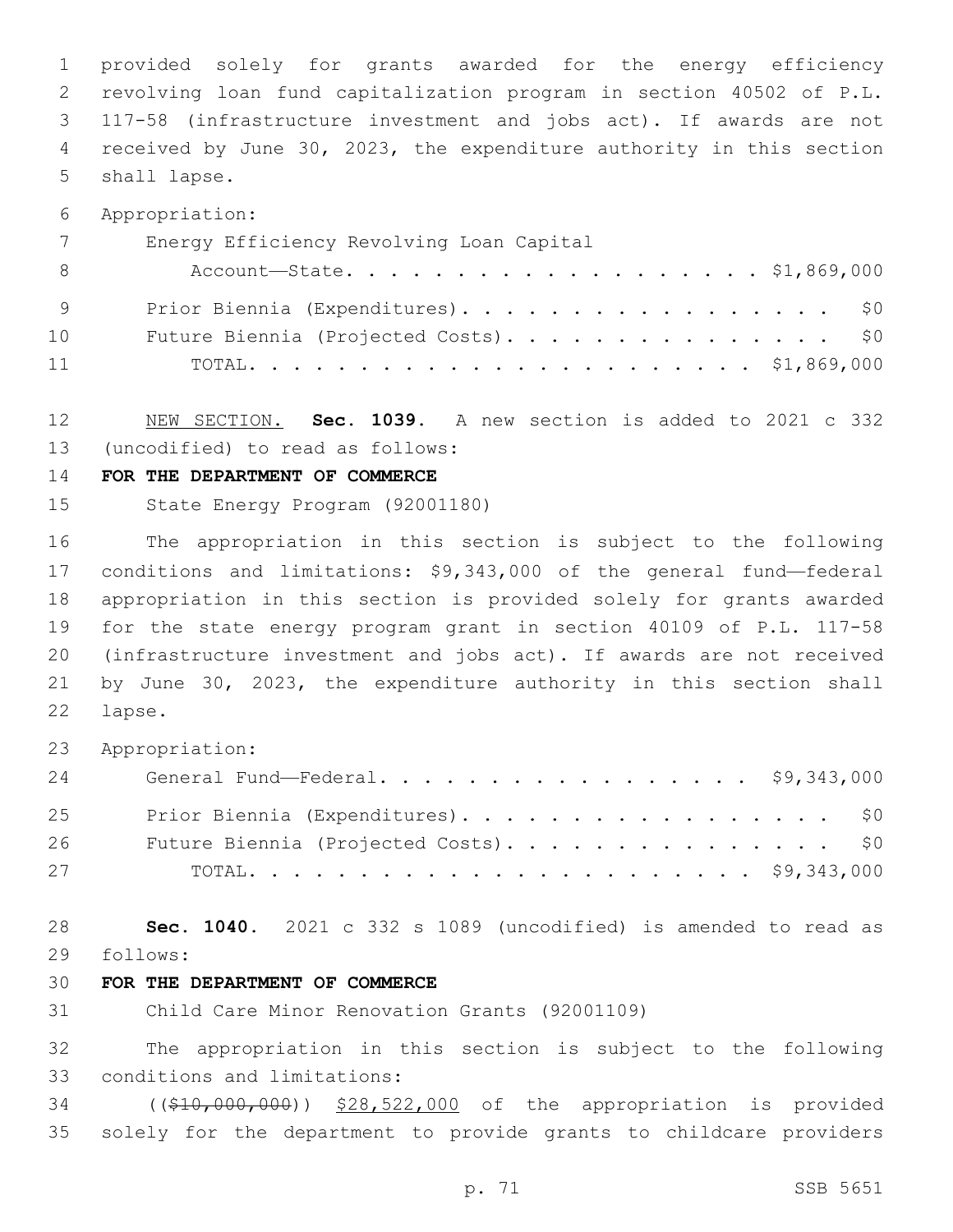for minor renovations and small capital purchases and projects. The grants are intended to support childcare providers so that they may maintain operations or expand operations during and after the COVID-19 public health emergency.4

 (1) The department shall collaborate with the department of children, youth, and families to conduct outreach to licensed family homes to ensure they are made aware of the grant opportunity.

 (2) The department shall give priority to projects that make minor renovations without adding capacity and are therefore ineligible for the early learning facilities program.

 (3) All grants provided in this section must be awarded by 12 September 30, ((2022)) 2023.

 (4) Of the amounts provided in this section, no more than four percent may be retained by the department for administrative 15 purposes.

Appropriation:

| 17 | General Fund—Federal. ( $(\frac{210}{100}, 000, 000)$ ) |
|----|---------------------------------------------------------|
| 18 | \$28,522,000                                            |
| 19 | Prior Biennia (Expenditures). \$0                       |
| 20 | Future Biennia (Projected Costs). \$0                   |
| 21 |                                                         |
| 22 | \$28,522,000                                            |

 **Sec. 1041.** 2021 c 332 s 1024 (uncodified) is amended to read as follows: 24

**FOR THE DEPARTMENT OF COMMERCE**

2018 Local and Community Projects (40000005)

 The reappropriation in this section is subject to the following conditions and limitations: The reappropriation is subject to the provisions of section 6002, chapter 356, Laws of 2020, except that no funding may be directed to the Sunnyside Community Hospital (Sunnyside) as this project is transitioning to Toppenish Hospital 32 (Toppenish) pursuant to section 1023 of this act.

Reappropriation:

| 34 | State Building Construction Account-State. $($ $($ $\frac{642}{62}$ , $896$ , 000)) |
|----|-------------------------------------------------------------------------------------|
| 35 | \$40,896,000                                                                        |
| 36 | Prior Biennia (Expenditures). \$87,441,000                                          |
| 37 | Future Biennia (Projected Costs). \$0                                               |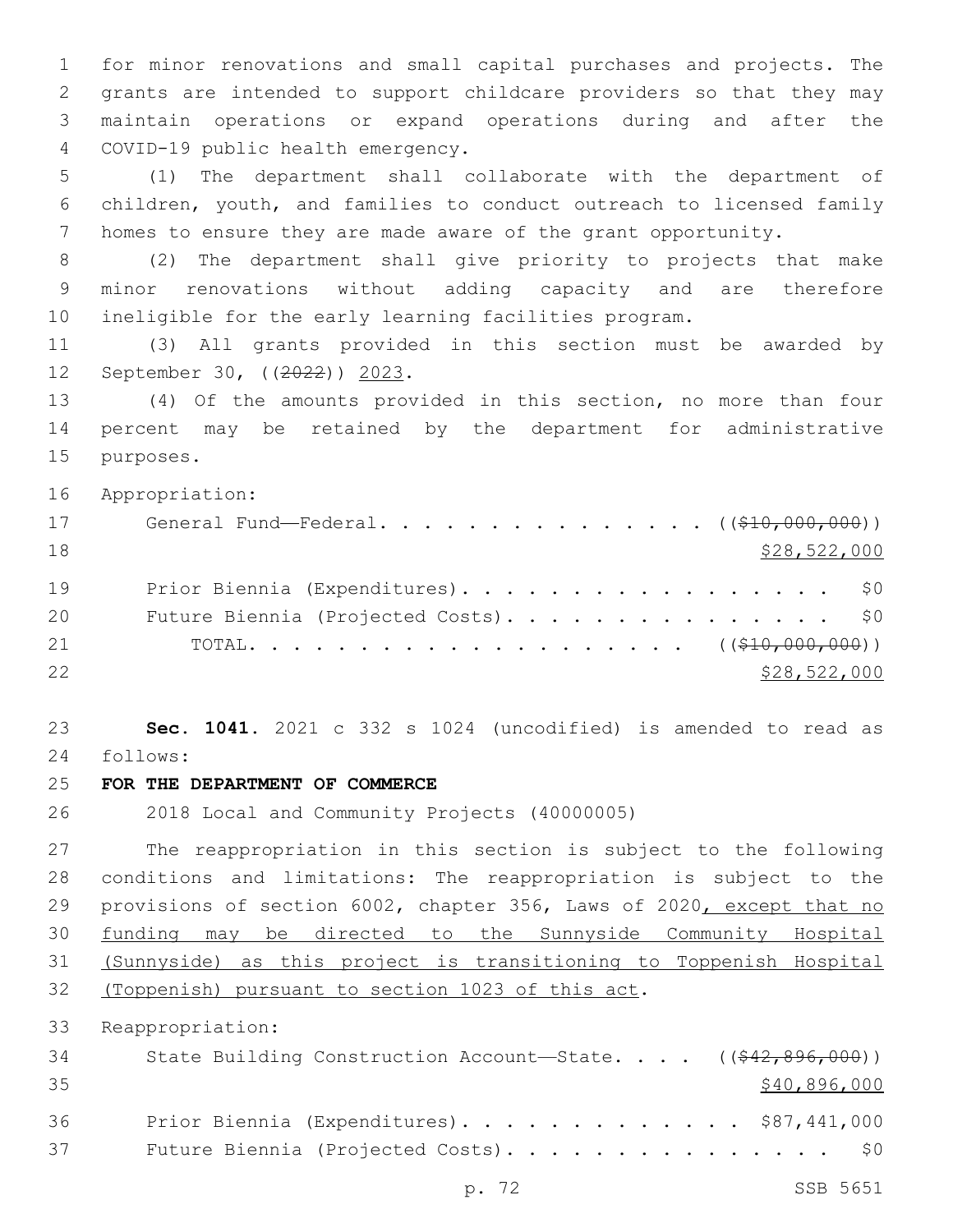1 TOTAL. . . . . . . . . . . . . . . . . . (  $(\frac{2130,337,000}{s})$ 2  $\frac{$128,337,000}{2}$ 

 **Sec. 1042.** 2021 c 332 s 1082 (uncodified) is amended to read as follows: 4

# **FOR THE DEPARTMENT OF COMMERCE**

Substance Use Disorder Recovery Housing (91001675)

 The appropriation in this section is subject to the following 8 conditions and limitations:

 (1) The appropriation in this section is provided solely for an agreement with Catholic Community Services/Catholic Housing Services to fund a master planning process for the development of a family- centered drug treatment and housing program in western Washington that supports families staying together while they recover from addiction and rebuild their lives. Housing developers, service providers, and other stakeholders must be included in this master 16 planning process.

 (2) The master planning process under this section must model the project to be developed after Rising Strong in Spokane and must include units for families that are experiencing substance use disorder and that are involved in the child welfare system. The site must include living quarters for families, space for services, play areas for children, and space for child care. The program services located at the site must include, but are not limited to, case management, counseling, substance use disorder treatment, and parenting skills classes. The site must be located in King County, or located near King county, to provide services to families in the 27 western area of the state.

 (3) Phase two of the planning process must: Further define the 29 community needs; work with the department, the health care authority, and the department of children, youth, and families in identifying a 31 sponsoring agency or organization and service partners; make preferred site recommendations; determine the project budget and establish the model and sources for funding the program located in 34 the facility, including the conditions for sustainable funding; and include additional components identified by Catholic Community Services/Catholic Housing Services or its consultants needed to prepare for a 2023-2025 biennium capital construction request. The master plan developed under this section must be submitted to the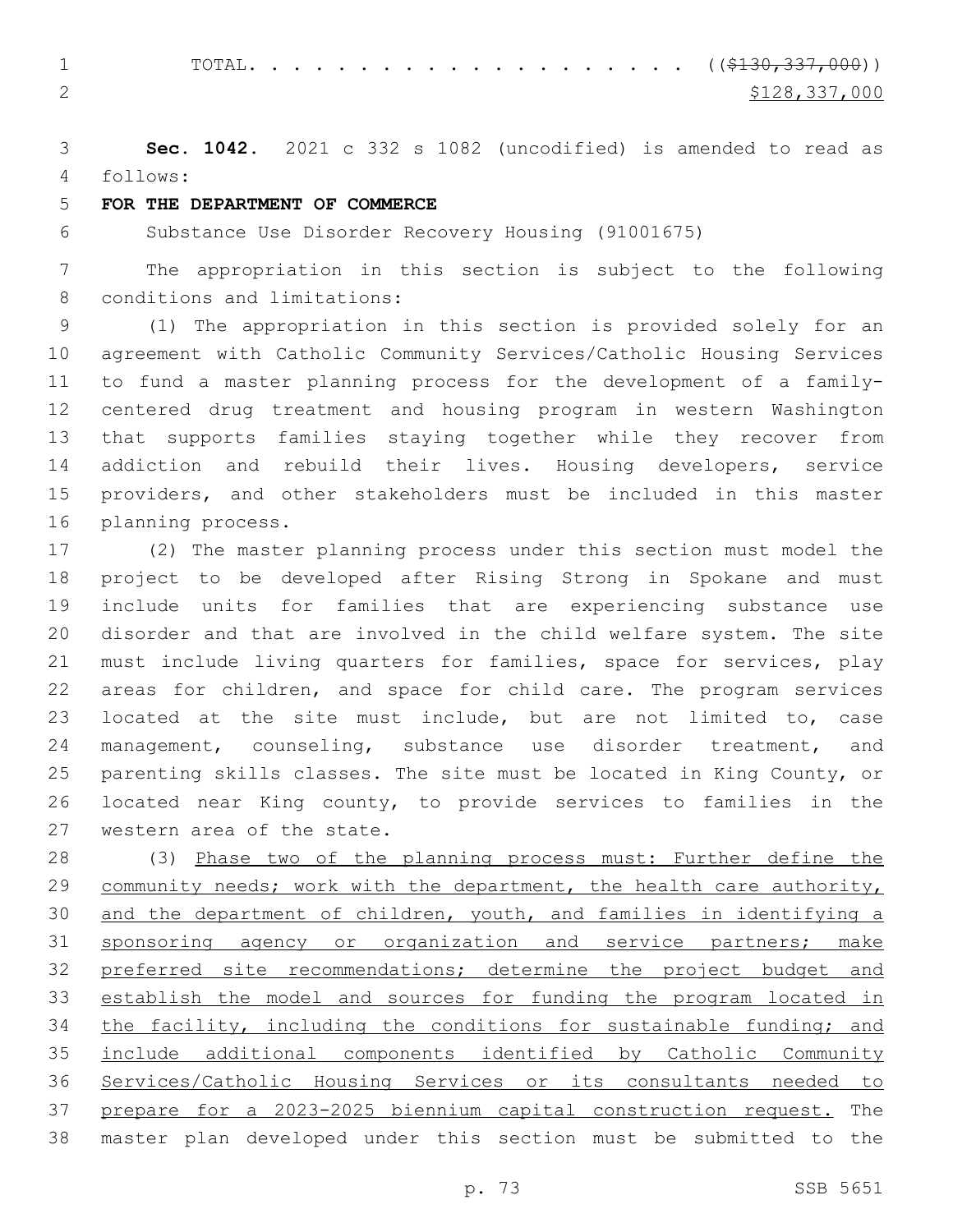1 appropriate committees of the legislature by December 31, ((2021)) 2022.

Appropriation:

| $4\degree$  | State Building Construction Account-State. \$150,000 |
|-------------|------------------------------------------------------|
| $5 - 5$     | Prior Biennia (Expenditures). \$0                    |
| 6 — 1       | Future Biennia (Projected Costs). \$0                |
| $7$ and $7$ |                                                      |

 **Sec. 1043.** 2021 c 332 s 1095 (uncodified) is amended to read as follows: 9

# **FOR THE OFFICE OF FINANCIAL MANAGEMENT**

Cowlitz River Dredging (20082856)

 The appropriations in this section are subject to the following conditions and limitations: The appropriation in this section is 14 provided solely for the office of financial management to contract with Cowlitz county to acquire land and rights of way along the Cowlitz river for the United States army corps of engineers to dredge. The land is necessary for dredged material deposit sites for 18 the Mt. St. Helen's flood protection project.

Reappropriation:

20 State Building Construction Account-State. . . . . . . \$800,000

Appropriation:

| 22 | State Building Construction Account-State. \$1,200,000 |
|----|--------------------------------------------------------|
| 23 | Prior Biennia (Expenditures). \$700,000                |
| 24 | Future Biennia (Projected Costs). \$0                  |
| 25 |                                                        |

 **Sec. 1044.** 2021 c 332 s 1096 (uncodified) is amended to read as follows: 27

# **FOR THE OFFICE OF FINANCIAL MANAGEMENT**

Oversight of State Facilities (30000039)

 The appropriation in this section is subject to the following conditions and limitations: The appropriation in this section is provided solely for the office of financial management to cover staffing and support costs of the facilities oversight team.

Appropriation:

35 Thurston County Capital Facilities-State. . . . . . \$2,610,000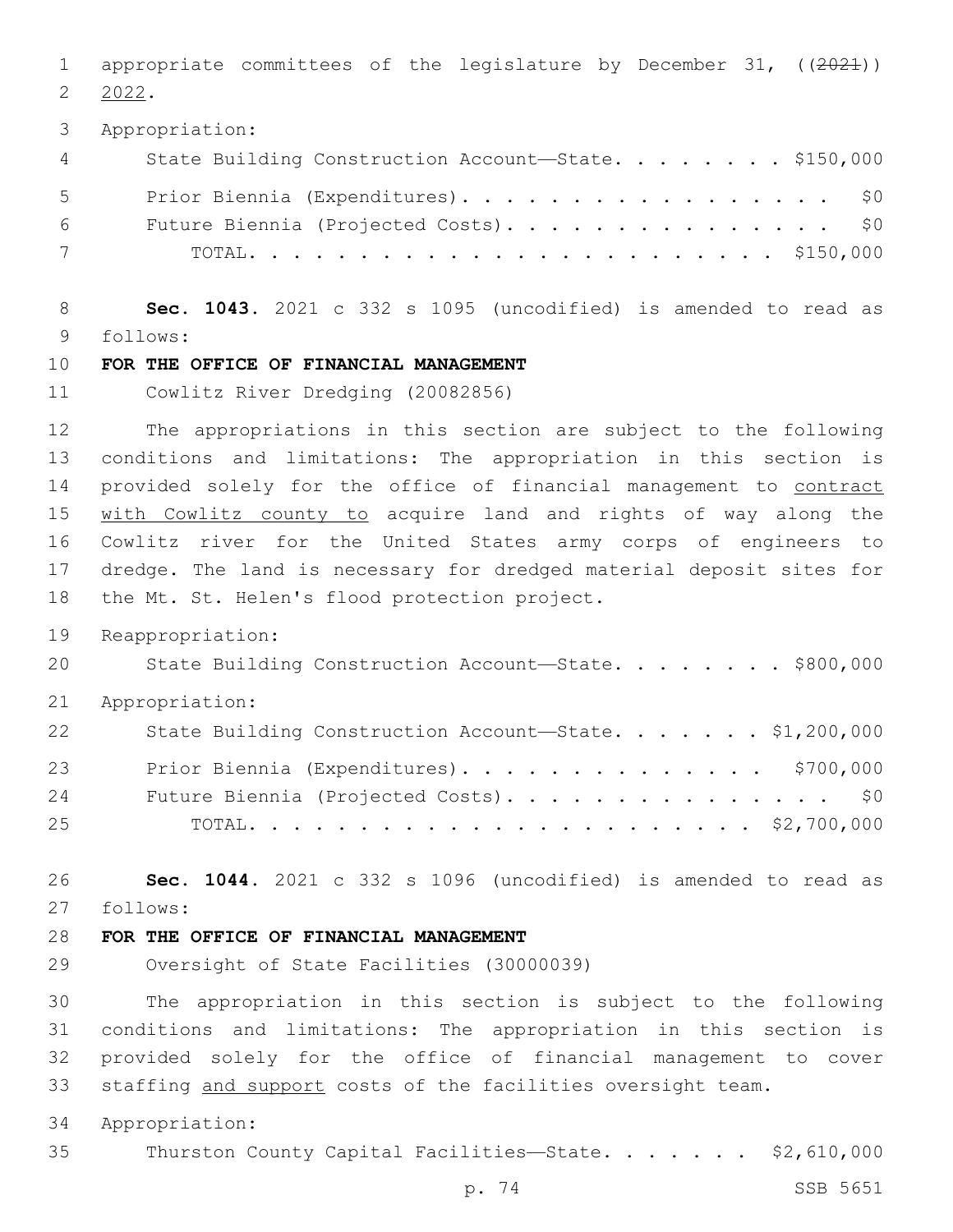| $1 \quad \blacksquare$ | Prior Biennia (Expenditures). \$4,769,000      |  |
|------------------------|------------------------------------------------|--|
| $2 \qquad \qquad$      | Future Biennia (Projected Costs). \$10,440,000 |  |
| $3 \sim$               |                                                |  |

 **Sec. 1045.** 2021 c 332 s 1097 (uncodified) is amended to read as follows: 5

# **FOR THE OFFICE OF FINANCIAL MANAGEMENT**

OFM Capital Budget Staff (30000040)

 The appropriation in this section is subject to the following conditions and limitations: The appropriation in this section is provided solely for the office of financial management to cover 11 staffing and support costs of the capital budget team.

Appropriation:

| 13 | Thurston County Capital Facilities-State. \$1,315,000 |  |
|----|-------------------------------------------------------|--|
| 14 | Prior Biennia (Expenditures). \$2,469,000             |  |
| 15 | Future Biennia (Projected Costs). \$5,260,000         |  |
| 16 |                                                       |  |

 NEW SECTION. **Sec. 1046.** A new section is added to 2021 c 332 18 (uncodified) to read as follows:

# **FOR THE OFFICE OF FINANCIAL MANAGEMENT**

Inflation and Contingency Fund (92001124)

 The appropriations in this section are subject to the following 22 conditions and limitations:

 (1)(a) The appropriations in this section are provided solely for inflationary cost increases of materials for state agency projects funded in an omnibus capital appropriations act that are currently active in the construction phase. Projects in the design phase are not eligible and must submit a budget decision package for the 2023 legislative session. The office of financial management shall 29 allocate funds based on project necessity.

 (b) \$10,000,000 of the coronavirus state fiscal recovery fund— federal appropriation in this section is provided solely for the construction costs of the University of Washington behavioral health 33 hospital due to materials inflation and delay.

 (2) To be eligible for funds from this inflation and contingency fund, a request letter signed by the affected agency director must be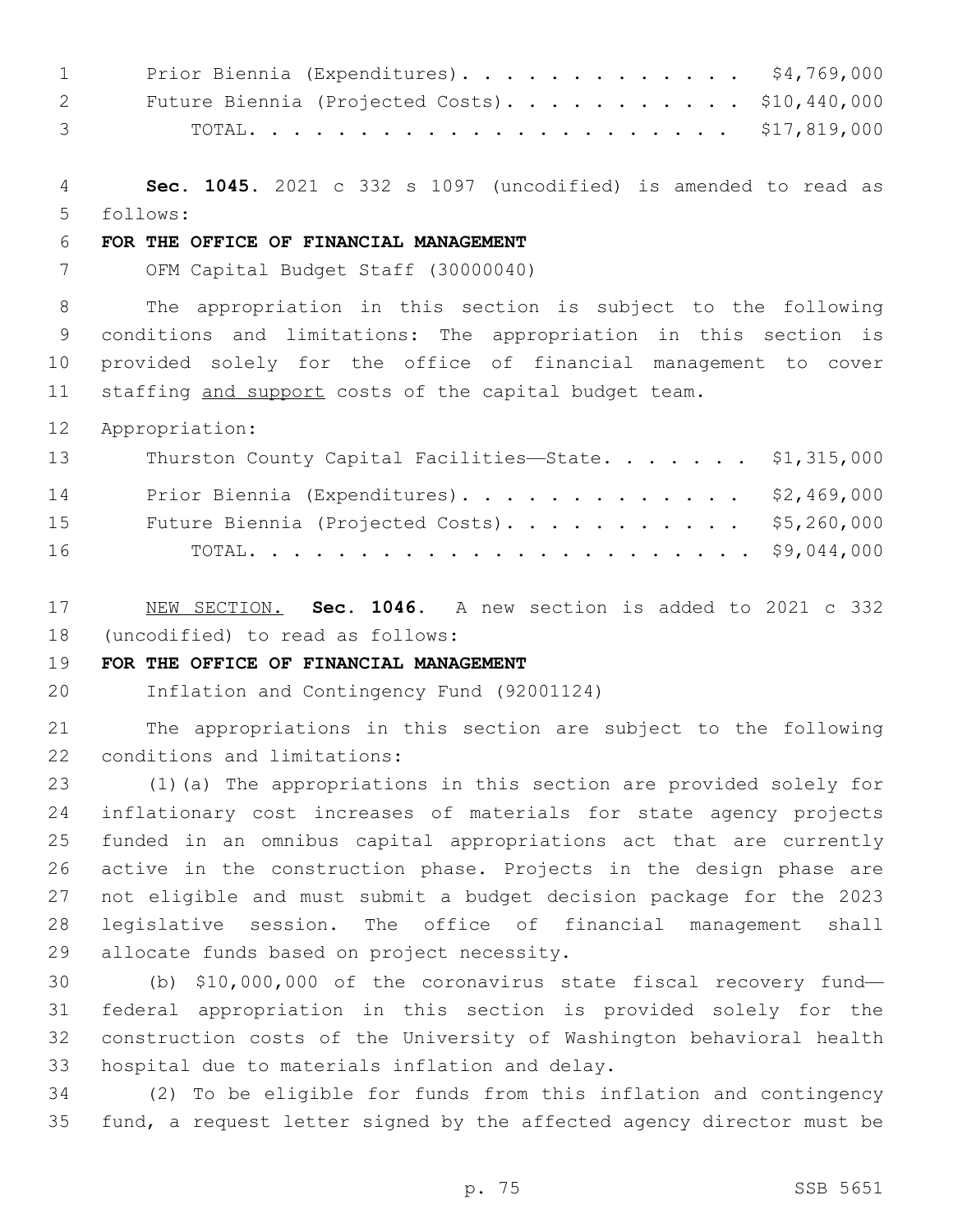submitted to the office of financial management and the appropriate legislative fiscal committees. The request must include:

(a) A statement describing the unexpected costs;

(b) The ways the agency has already mitigated project costs; and

 (c) The identification of other funding that may be applied to 6 the project.

 (3) For requests during a legislative session, an agency must notify the legislative fiscal committees before requesting these 9 funds from the office of financial management.

 (4) The office of financial management must notify the legislative evaluation and accountability program committee and the fiscal committees of the legislature as inflation and contingency funds are approved, including the approved funding level by fund type, and a copy of all the materials submitted in subsection (2) of 15 this section.

 (5) The office of financial management must report quarterly, beginning October 1, 2022, on the funding approved by agency, by project number, and type of funds authorized, to the fiscal 19 committees of the legislature.

Appropriation:

| 21 | State Building Construction Account-State. \$10,000,000      |  |
|----|--------------------------------------------------------------|--|
| 22 | Coronavirus State Fiscal Recovery Fund-Federal. \$29,513,000 |  |
| 23 | Subtotal Appropriation. \$39,513,000                         |  |
| 24 | Prior Biennia (Expenditures). \$0                            |  |
| 25 | Future Biennia (Projected Costs). \$0                        |  |
| 26 |                                                              |  |

 **Sec. 1047.** 2021 c 332 s 1104 (uncodified) is amended to read as 28 follows:

# **FOR THE DEPARTMENT OF ENTERPRISE SERVICES**

Statewide Minor Works - Preservation Projects (30000825)

Reappropriation:

| 32 | State Building Construction Account-State. \$170,000                |
|----|---------------------------------------------------------------------|
| 33 | Prior Biennia (Expenditures). ( $(\frac{27}{3}, \frac{416}{000})$ ) |
| 34 | \$2,983,000                                                         |
| 35 | Future Biennia (Projected Costs). \$0                               |
| 36 |                                                                     |
| 37 | \$3,153,000                                                         |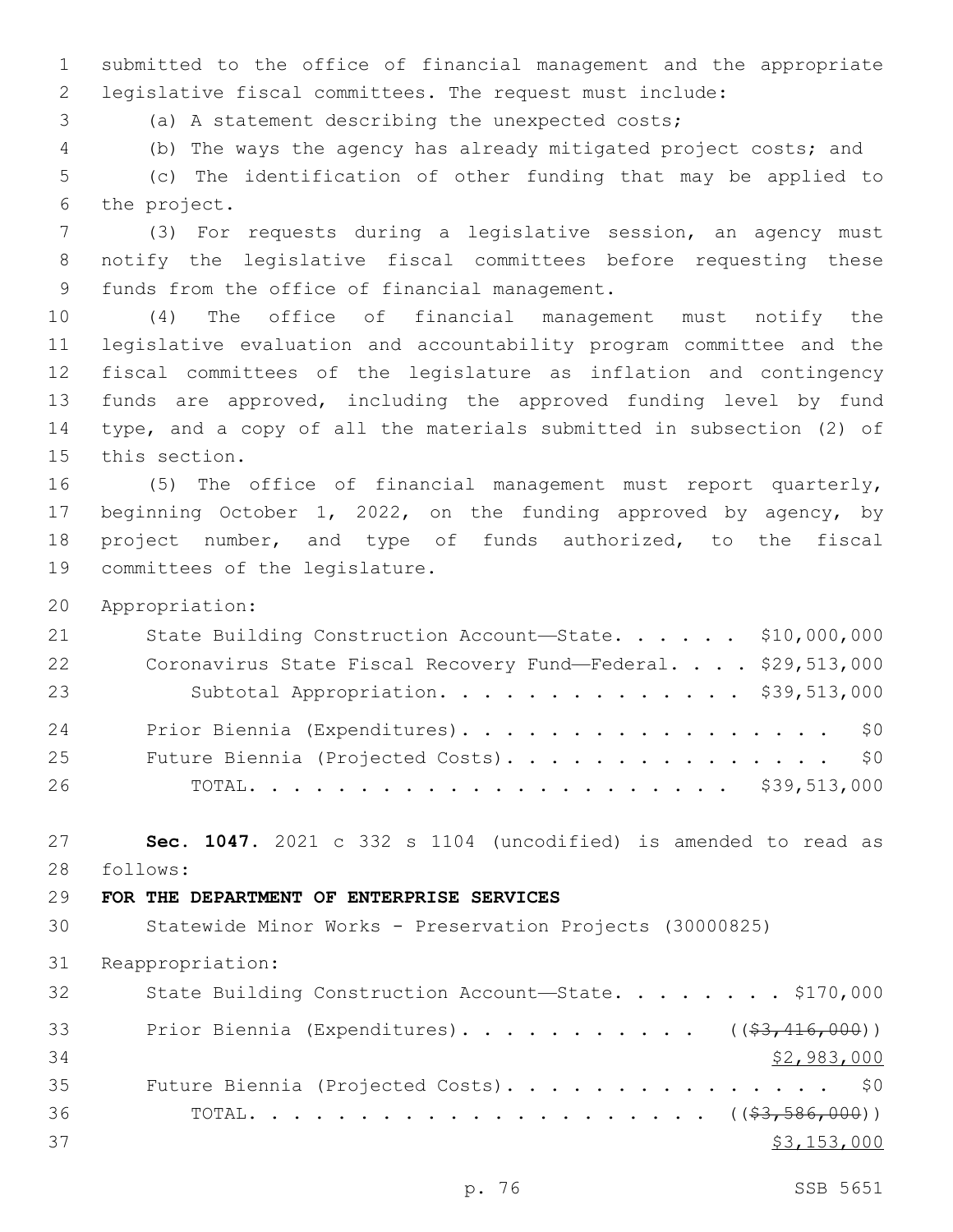**Sec. 1048.** 2021 c 332 s 1114 (uncodified) is amended to read as follows: 2 **FOR THE DEPARTMENT OF ENTERPRISE SERVICES** Temple of Justice HVAC, Lighting & Water Systems (92000040) 5 The appropriation( $(\theta)$ ) in this section ( $(\theta + \epsilon)$ ) is subject to the following conditions and limitations:6 (1)(a) To assist in funding this project, the department must work with the office of financial management to access federal 9 funding for the total project cost. (b) If the agency receives more than \$26,000,000 in federal funds, an amount of the state building construction account—state appropriation equal to the additional federal funds must be placed in 13 unallotted status. (c) For purposes of this subsection, "additional federal funds" means the difference between the total amount of federal funds

received under (a) of this subsection and \$26,000,000.

17 (2) The department must:

 (a) Submit the final predesign to the office of financial 19 management by June 1, 2021;

 (b) Submit the final energy services proposal to the senate ways and means committee and the house capital budget committee prior to 22 the department starting the design phase; and

23 (c) Start design by August 31, 2021.

- Appropriation:
- 25 State Building Construction Account—State. . . . . ((\$4,000,000)) 26 \$30,000,000 \$30,000,000 \$30,000 \$30,000 \$30,000 \$30,000 \$30,000 \$30,000 \$30,000 \$30,000 \$30,000 \$ ((Coronavirus Capital Projects Account—
- Federal. . . . . . . . . . . . . . . . . . . . . \$26,000,000 29 Subtotal Appropriation. . . . . . . . . . . . \$30,000,000)) 30 Prior Biennia (Expenditures). . . . . . . . . . . . . . . . \$0 Future Biennia (Projected Costs). . . . . . . . . . . . . . . \$0 TOTAL. . . . . . . . . . . . . . . . . . . . . . \$30,000,000
- NEW SECTION. **Sec. 1049.** A new section is added to 2021 c 332 (uncodified) to read as follows: 34
- **FOR THE MILITARY DEPARTMENT**

Thurston County Readiness Center (30000594)

Reappropriation: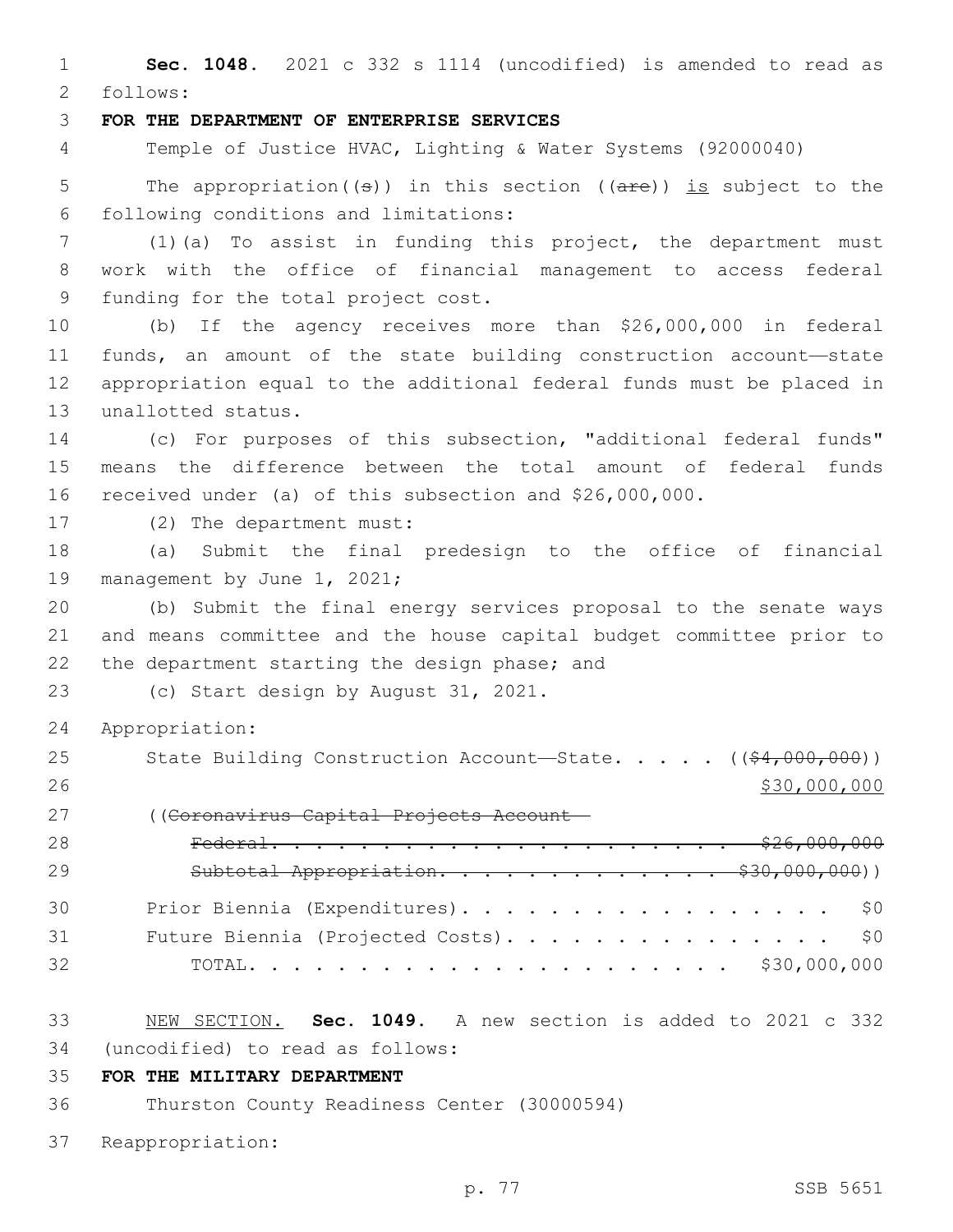| $\mathbf 1$    | Military Department Capital Account-State. \$65,000                  |
|----------------|----------------------------------------------------------------------|
| $\overline{2}$ | Prior Biennia (Expenditures). \$47,887,000                           |
| 3              | Future Biennia (Projected Costs).<br>\$0                             |
| 4              |                                                                      |
| 5              | Sec. 1050. 2021 c 332 s 1120 (uncodified) is amended to read as      |
| 6              | follows:                                                             |
| 7<br>8         | FOR THE MILITARY DEPARTMENT<br>Snohomish Readiness Center (30000930) |
|                |                                                                      |
| 9              | Appropriation:                                                       |
| 10             | General Fund—Federal. ( $(\frac{2}{57}, \frac{562}{500})$ )          |
| 11             | \$4,349,000                                                          |
| 12<br>13       | State Building Construction Account-State. $($ $($ \$1,188,000) $)$  |
| 14             | \$1,566,000<br>Subtotal Appropriation. ( $(\frac{64,750,000}{2})$ )  |
| 15             | \$5,915,000                                                          |
| 16             | Prior Biennia (Expenditures).<br>\$0                                 |
| 17             | Future Biennia (Projected Costs).<br>\$0                             |
| 18             |                                                                      |
| 19             | \$5,915,000                                                          |
| 20             | Sec. 1051. 2021 c 332 s 1121 (uncodified) is amended to read as      |
| 21             | follows:                                                             |
| 22             | FOR THE MILITARY DEPARTMENT                                          |
| 23             | Anacortes Readiness Center Major Renovation (40000004)               |
| 24             | Reappropriation:                                                     |
| 25             | Military Department Capital Account-State. \$75,000                  |
| 26             | Appropriation:                                                       |
| 27             | General Fund-Federal. \$3,551,000                                    |
| 28             | State Building Construction Account-State. \$3,551,000               |
| 29             | Subtotal Appropriation. \$7,102,000                                  |
| 30             | Prior Biennia (Expenditures). ( $(\frac{275,000}{1})$                |
| 31             | \$74,000                                                             |
| 32             | Future Biennia (Projected Costs). \$0                                |
| 33             |                                                                      |
| 34             | \$7,251,000                                                          |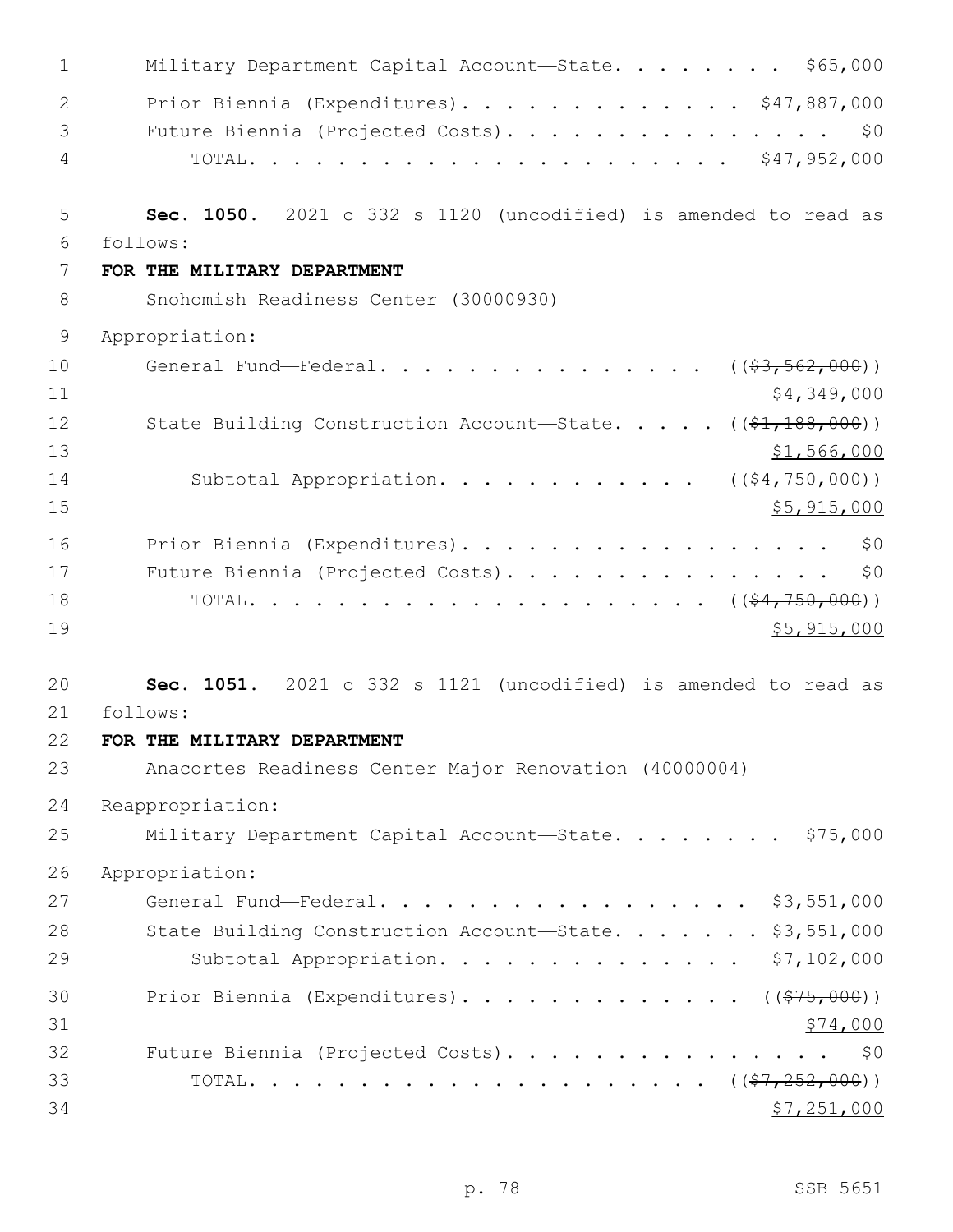| 1  | Sec. 1052. 2021 c 332 s 1123 (uncodified) is amended to read as    |
|----|--------------------------------------------------------------------|
| 2  | follows:                                                           |
| 3  | FOR THE MILITARY DEPARTMENT                                        |
| 4  | Minor Works Program 2019-21 Biennium (40000037)                    |
| 5  | Reappropriation:                                                   |
| 6  | General Fund-Federal. \$20,000,000                                 |
| 7  | State Building Construction Account-State. $($ $(*2, 200, 000))$   |
| 8  | \$2,243,000                                                        |
| 9  | Military Department Capital Account-State. \$109,000               |
| 10 | Subtotal Reappropriation. ( $(\frac{22}{7}\cdot\frac{309}{100})$ ) |
| 11 | \$22,352,000                                                       |
| 12 | Prior Biennia (Expenditures). ( $(\frac{\$691,000}{\$})$ )         |
| 13 | \$648,000                                                          |
| 14 | Future Biennia (Projected Costs). \$0                              |
| 15 |                                                                    |

(End of part)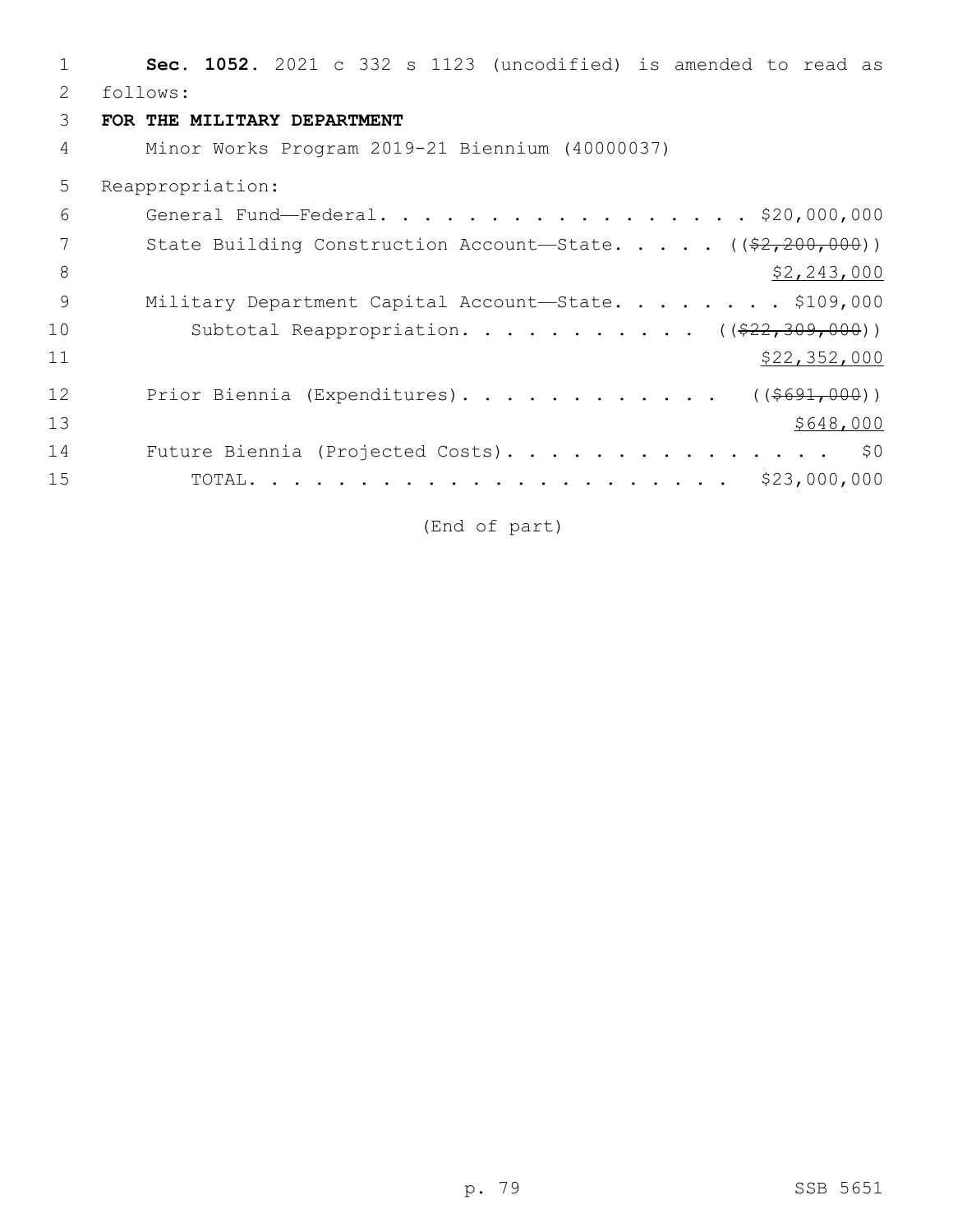| $\mathbf 1$    | PART <sub>2</sub>                                                 |
|----------------|-------------------------------------------------------------------|
| $\overline{2}$ | <b>HUMAN SERVICES</b>                                             |
| 3              | NEW SECTION. Sec. 2001. A new section is added to 2021 c 332      |
| 4              | (uncodified) to read as follows:                                  |
| 5              | FOR THE CRIMINAL JUSTICE TRAINING COMMISSION                      |
| 6              | Omnibus Minor Works (40000014)                                    |
| 7              | Appropriation:                                                    |
| 8              | State Building Construction Account-State. \$735,000              |
| 9              | Prior Biennia (Expenditures).<br>\$0                              |
| 10             | \$0<br>Future Biennia (Projected Costs).                          |
| 11             |                                                                   |
| 12             | Sec. 2002. 2021 c 332 s 2002 (uncodified) is amended to read as   |
| 13             | follows:                                                          |
| 14             | FOR THE DEPARTMENT OF LABOR AND INDUSTRIES                        |
| 15             | L&I HQ Elevators (30000018)                                       |
| 16             | Reappropriation:                                                  |
| 17             | Accident Account-State. ( $(\frac{2425,000}{1})$                  |
| 18             | \$612,000                                                         |
| 19             | Medical Aid Account-State. ( $(\frac{2425,000}{1})$               |
| 20             | \$612,000                                                         |
| 21             | Subtotal Reappropriation.<br>( ( \$850,000) )                     |
| 22             | \$1,224,000                                                       |
| 23             | Prior Biennia (Expenditures). ( $(\frac{27.084}{100})$ )          |
| 24             | <u>\$2,710,000</u>                                                |
| 25             | Future Biennia (Projected Costs).<br>\$0                          |
| 26             |                                                                   |
| 27             | Sec. 2003. 2021 c 332 s 2006 (uncodified) is amended to read as   |
| 28             | follows:                                                          |
| 29             | FOR THE DEPARTMENT OF SOCIAL AND HEALTH SERVICES                  |
| 30             | Western State Hospital New Kitchen and Commissary Building        |
| 31             | (20081319)                                                        |
| 32             | The reappropriation in this section is subject to the following   |
| 33             | conditions and limitations: The reappropriation is subject to the |
| 34             | provisions of section 2003, chapter 2, Laws of 2018.              |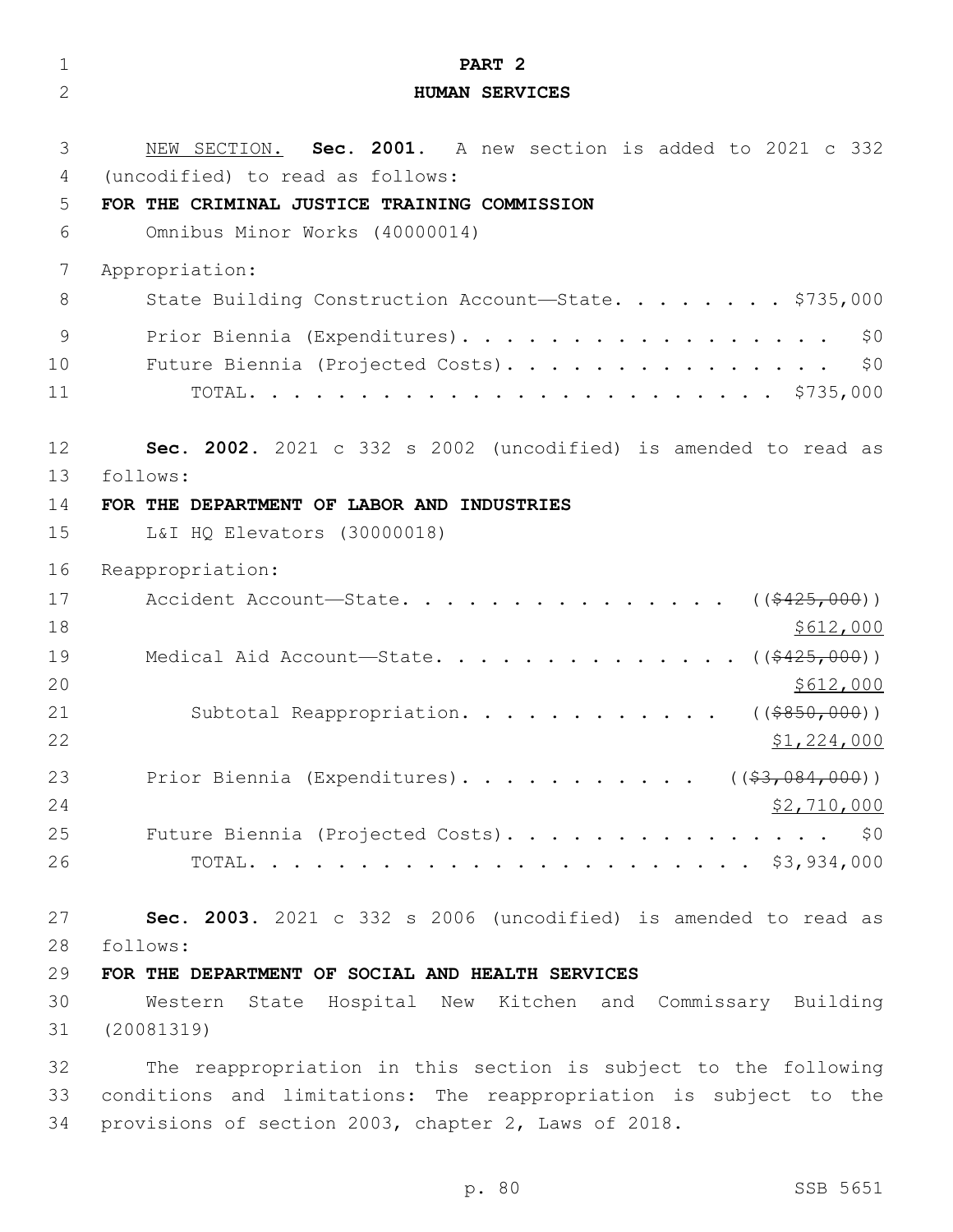|    | Reappropriation:                                                                   |
|----|------------------------------------------------------------------------------------|
|    | State Building Construction Account-State. $($ $($ $\frac{2}{2}, \frac{358}{200})$ |
|    | \$2,441,000                                                                        |
|    | Prior Biennia (Expenditures). ( $(\frac{27}{627}, \frac{832}{600})$ )              |
| .5 | \$27,749,000                                                                       |
| 6  | Future Biennia (Projected Costs). \$0                                              |
|    |                                                                                    |

 **Sec. 2004.** 2021 c 332 s 2012 (uncodified) is amended to read as follows: 9

#### **FOR THE DEPARTMENT OF SOCIAL AND HEALTH SERVICES**

Fircrest School-Nursing Facilities: Replacement (30002755)

12 The appropriations in this section  $((\pm s))$  are subject to the 13 following conditions and limitations:

 (1) It is the intent of the legislature to further the recommendations of the December 2019 report from the William D. Ruckleshaus center to redesign the intermediate care facility of the Fircrest Residential Habilitation Center to function as short-term crisis stabilization and intervention. It is also the intent of the legislature to concentrate the footprint of the Fircrest Residential Habilitation Center on the northern portion of the property. As a result, \$7,750,000 of the appropriation in this section is provided 22 solely for design of a 120-bed nursing facility.

 (2) \$2,243,000 of the appropriation is provided solely to relocate the adult training program to a different location on the Fircrest Rehabilitation Center campus. The department must consider the proposal to redesign the facility as a short-term crisis stabilization and intervention when devising options for relocation of the adult training program and submit a report of these options to 29 the legislature no later than December 1, 2022.

 (3) The department must seek input from individuals with intellectual and developmental disabilities, including the residents at Fircrest and their families or guardians, in design of a nursing 33 facility.

Reappropriation:

State Building Construction Account—State. . . . . . . . \$58,000

Appropriation:

State Building Construction Account—State. . . . . . . \$9,993,000

p. 81 SSB 5651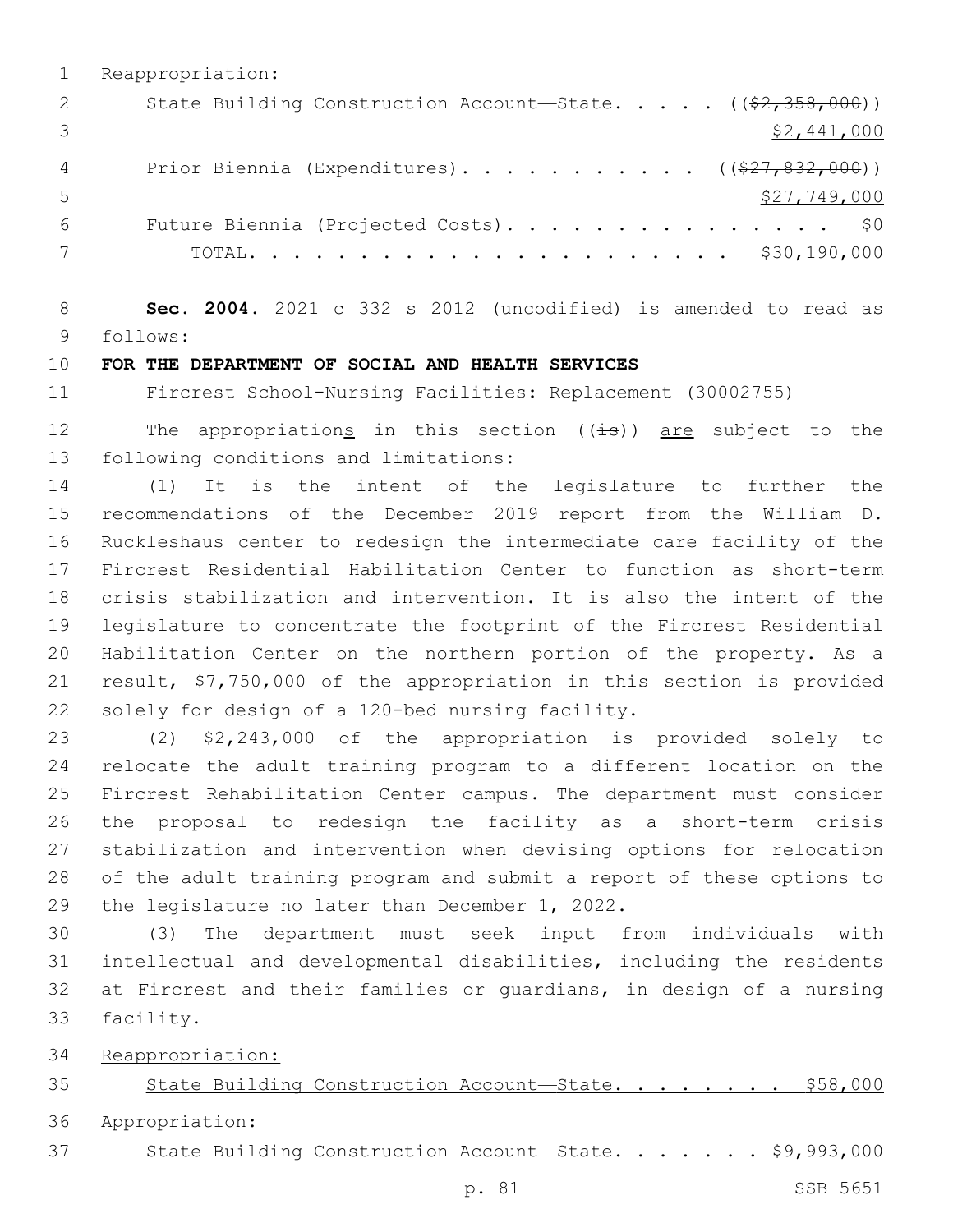| $\mathbf 1$    | Prior Biennia (Expenditures). ( $(\frac{242}{000})$ )                        |
|----------------|------------------------------------------------------------------------------|
| 2              | \$184,000                                                                    |
| 3              | Future Biennia (Projected Costs).<br>\$0                                     |
| 4              |                                                                              |
| 5              | Sec. 2005. 2021 c 332 s 2014 (uncodified) is amended to read as              |
| 6              | follows:                                                                     |
| 7              | FOR THE DEPARTMENT OF SOCIAL AND HEALTH SERVICES                             |
| 8              | Eastern State Hospital-Westlake: New HVAC DDC Controls (30002759)            |
| $\overline{9}$ | Reappropriation:                                                             |
| 10             | State Building Construction Account-State. \$1,227,000                       |
| 11             | Appropriation:                                                               |
| 12             | ((Coronavirus Capital Projects Account-                                      |
| 13             |                                                                              |
| 14             | State Building Construction Account-State. \$1,450,000                       |
| 15             | Prior Biennia (Expenditures). \$1,173,000                                    |
| 16             | Future Biennia (Projected Costs). \$0                                        |
| 17             |                                                                              |
| 18             | Sec. 2006. 2021 c 332 s 2016 (uncodified) is amended to read as              |
| 19             | follows:                                                                     |
| 20             | FOR THE DEPARTMENT OF SOCIAL AND HEALTH SERVICES                             |
| 21             | DOC/DSHS<br>McNeil Island-Infrastructure:<br>Repairs<br>Upgrades<br>$\delta$ |
| 22             | (30003211)                                                                   |
| 23             | Reappropriation:                                                             |
| 24             | State Building Construction Account-State. \$1,234,000                       |
| 25             | Appropriation:                                                               |
| 26             | State Building Construction Account-State. \$685,000                         |
| 27             | Prior Biennia (Expenditures). \$36,000                                       |
| 28             | Future Biennia (Projected Costs). \$0                                        |
| 29             |                                                                              |
| 30             | \$1,955,000                                                                  |
| 31             | NEW SECTION. Sec. 2007. A new section is added to 2021 c 332                 |
| 32             | (uncodified) to read as follows:                                             |

**FOR THE DEPARTMENT OF SOCIAL AND HEALTH SERVICES**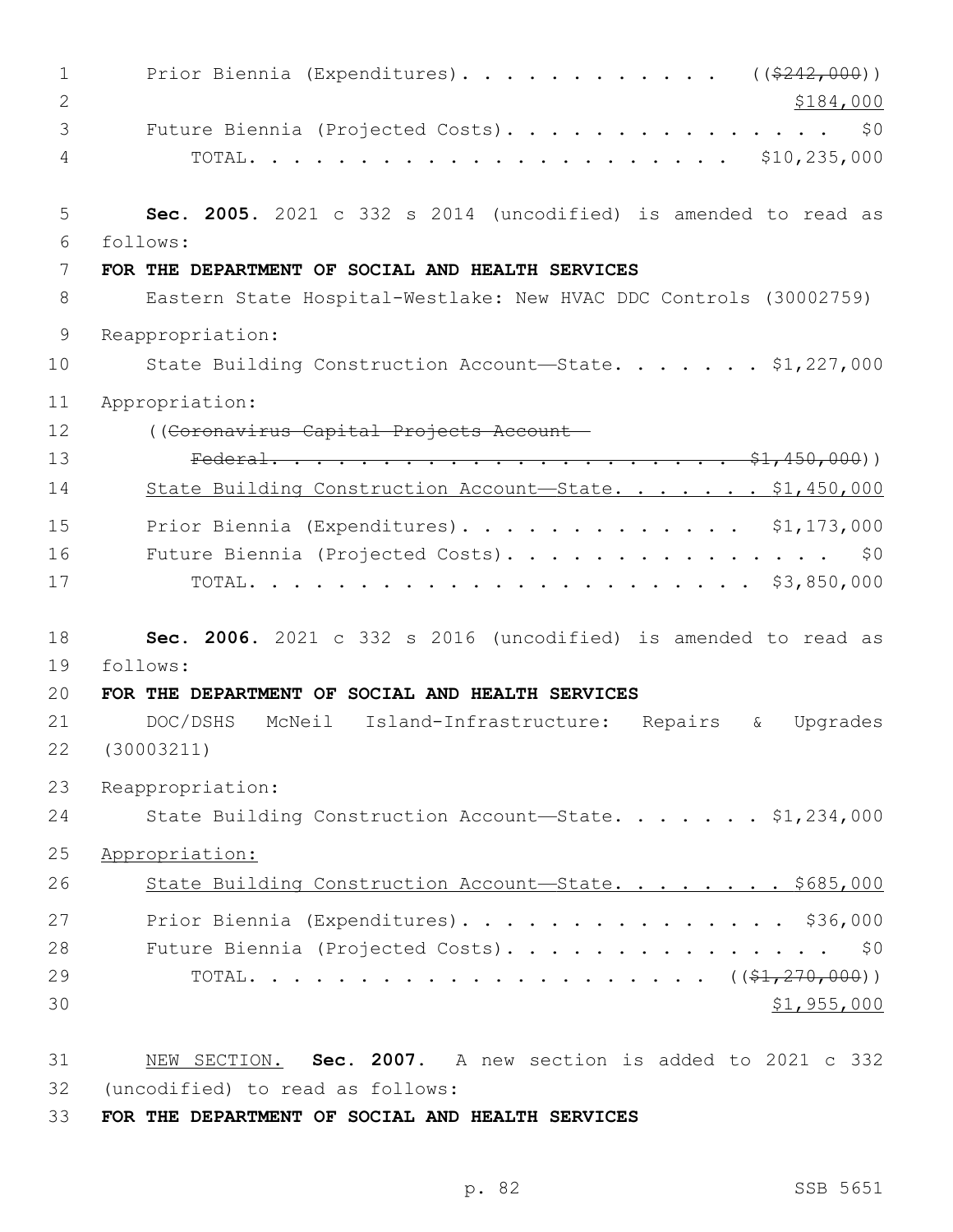Special Commitment Center-Campus: HVAC Units Replacement (30003586) Appropriation: 4 State Building Construction Account—State. . . . . . \$2,050,000 5 Prior Biennia (Expenditures). . . . . . . . . . . . . . . . \$0 Future Biennia (Projected Costs). . . . . . . . . . . . . . . \$0 TOTAL. . . . . . . . . . . . . . . . . . . . . . . \$2,050,000 **Sec. 2008.** 2021 c 332 s 2046 (uncodified) is amended to read as follows: 9 **FOR THE DEPARTMENT OF SOCIAL AND HEALTH SERVICES** Minor Works Program Projects: Statewide 2021-23 (40000569) The appropriation in this section is subject to the following conditions and limitations: \$250,000 of the appropriation in this section is provided solely for the department to complete a comprehensive review and plan of the water system on the Fircrest 16 campus. Appropriation: 18 State Building Construction Account—State. . . . . ((\$2,755,000)) \$3,180,000 20 Prior Biennia (Expenditures). . . . . . . . . . . . . . . . \$0 21 Future Biennia (Projected Costs). . . . . . . . . . \$13,750,000 22 TOTAL. . . . . . . . . . . . . . . . . . ((<del>\$16,505,000</del>)) \$16,930,000 **Sec. 2009.** 2021 c 332 s 2047 (uncodified) is amended to read as follows: 25 **FOR THE DEPARTMENT OF SOCIAL AND HEALTH SERVICES** Minor Works Preservation Projects: Statewide 2021-23 (40000571) Appropriation: 29 State Building Construction Account—State. . . . . ((<del>\$6,950,000</del>))  $30 \times 9,480,000$  Charitable, Educational, Penal, and Reformatory Institutions Account—State. . . . . . . . . . . . \$1,845,000 33 Subtotal Appropriation. . . . . . . . . . . ((\$8,795,000))  $$11,325,000$ Prior Biennia (Expenditures). . . . . . . . . . . . . . . . . \$0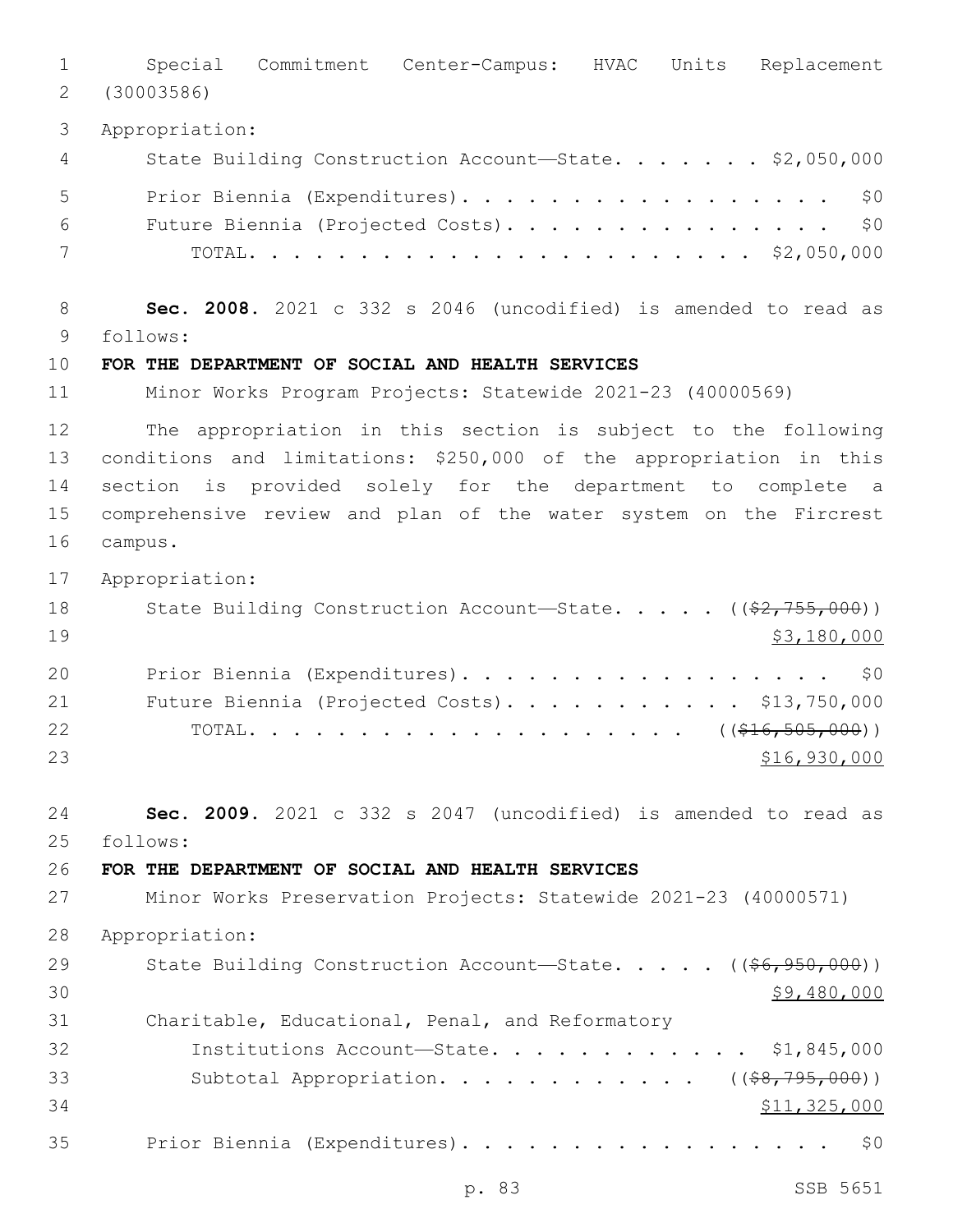1 Future Biennia (Projected Costs). . . . . . . . . . \$21,000,000 2 TOTAL. . . . . . . . . . . . . . . . . . ((<del>\$29,795,000</del>)) \$32,325,000 **Sec. 2010.** 2021 c 332 s 2048 (uncodified) is amended to read as follows: 5 **FOR THE DEPARTMENT OF SOCIAL AND HEALTH SERVICES** Transitional Care Center-Main Building: Patient Rooms Cooling (40000574) Appropriation: ((Coronavirus Capital Projects Account— Federal. . . . . . . . . . . . . . . . . . . . . \$2,335,000)) 12 Coronavirus State Fiscal Recovery Fund-Federal. . . . \$2,335,000 13 Prior Biennia (Expenditures). . . . . . . . . . . . . . . . \$0 Future Biennia (Projected Costs). . . . . . . . . . . . . . . \$0 TOTAL. . . . . . . . . . . . . . . . . . . . . . . \$2,335,000 NEW SECTION. **Sec. 2011.** A new section is added to 2021 c 332 17 (uncodified) to read as follows: **FOR THE DEPARTMENT OF SOCIAL AND HEALTH SERVICES** Fircrest School-ICF Cottages: HVAC and Water Heater Improvements (40000946) Appropriation: 22 State Building Construction Account-State. . . . . . \$5,780,000 23 Prior Biennia (Expenditures). . . . . . . . . . . . . . . . \$0 24 Future Biennia (Projected Costs). . . . . . . . . . . . . . \$0 TOTAL. . . . . . . . . . . . . . . . . . . . . . . \$5,780,000 NEW SECTION. **Sec. 2012.** A new section is added to 2021 c 332 27 (uncodified) to read as follows: **FOR THE DEPARTMENT OF SOCIAL AND HEALTH SERVICES** Western State Hospital-Building 29: CMS Certification (40000948) Appropriation: 31 State Building Construction Account—State. . . . . . . \$440,000 32 Prior Biennia (Expenditures). . . . . . . . . . . . . . . . \$0 33 Future Biennia (Projected Costs). . . . . . . . . . . . . . \$0 TOTAL. . . . . . . . . . . . . . . . . . . . . . . . \$440,000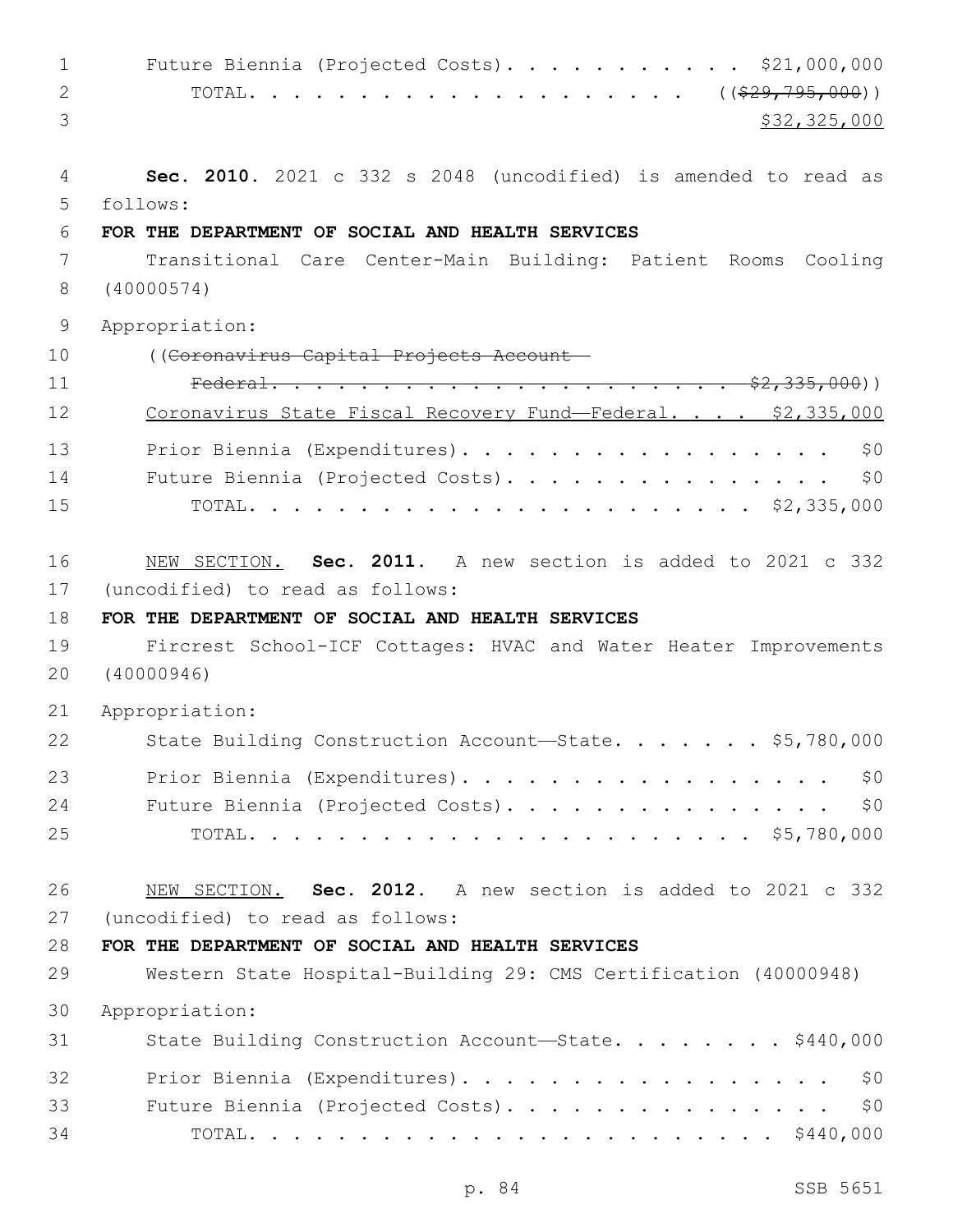**Sec. 2013.** 2021 c 332 s 2050 (uncodified) is amended to read as follows: 2 **FOR THE DEPARTMENT OF SOCIAL AND HEALTH SERVICES** Western State Hospital-Building 29: Roofing Replacement (40000589) Appropriation: 7 State Building Construction Account—State. . . . . ((\$2,285,000))  $\frac{1}{5}$ ,035,000 9 Prior Biennia (Expenditures). . . . . . . . . . . . . . . . \$0 10 Future Biennia (Projected Costs). . . . . . . . . . . . . . \$0 TOTAL. . . . . . . . . . . . . . . . . . . . . ((\$2,285,000)) \$5,035,000 **Sec. 2014.** 2021 c 332 s 2062 (uncodified) is amended to read as follows: 14 **FOR THE DEPARTMENT OF HEALTH** Drinking Water Preconstruction Loans (30000334) Reappropriation: 18 Drinking Water Assistance Account—State. . . . . ((\$5,115,000)) \$5,415,000 20 Prior Biennia (Expenditures). . . . . . . . . . . . . \$585,000 21 Future Biennia (Projected Costs). . . . . . . . . . . . . . \$0 TOTAL. . . . . . . . . . . . . . . . . . . . . ((\$5,700,000)) \$6,000,000 **Sec. 2015.** 2021 c 332 s 2063 (uncodified) is amended to read as follows: 25 **FOR THE DEPARTMENT OF HEALTH** Public Health Lab South Laboratory Addition (30000379) Appropriation: ((Coronavirus Capital Projects Account— Federal. . . . . . . . . . . . . . . . . . . . . \$4,933,000)) 31 State Building Construction Account—State. . . . . . \$4,933,000 Prior Biennia (Expenditures). . . . . . . . . . . . . . \$196,000 33 Future Biennia (Projected Costs). . . . . . . . . . \$66,519,000 TOTAL. . . . . . . . . . . . . . . . . . . . . . \$71,648,000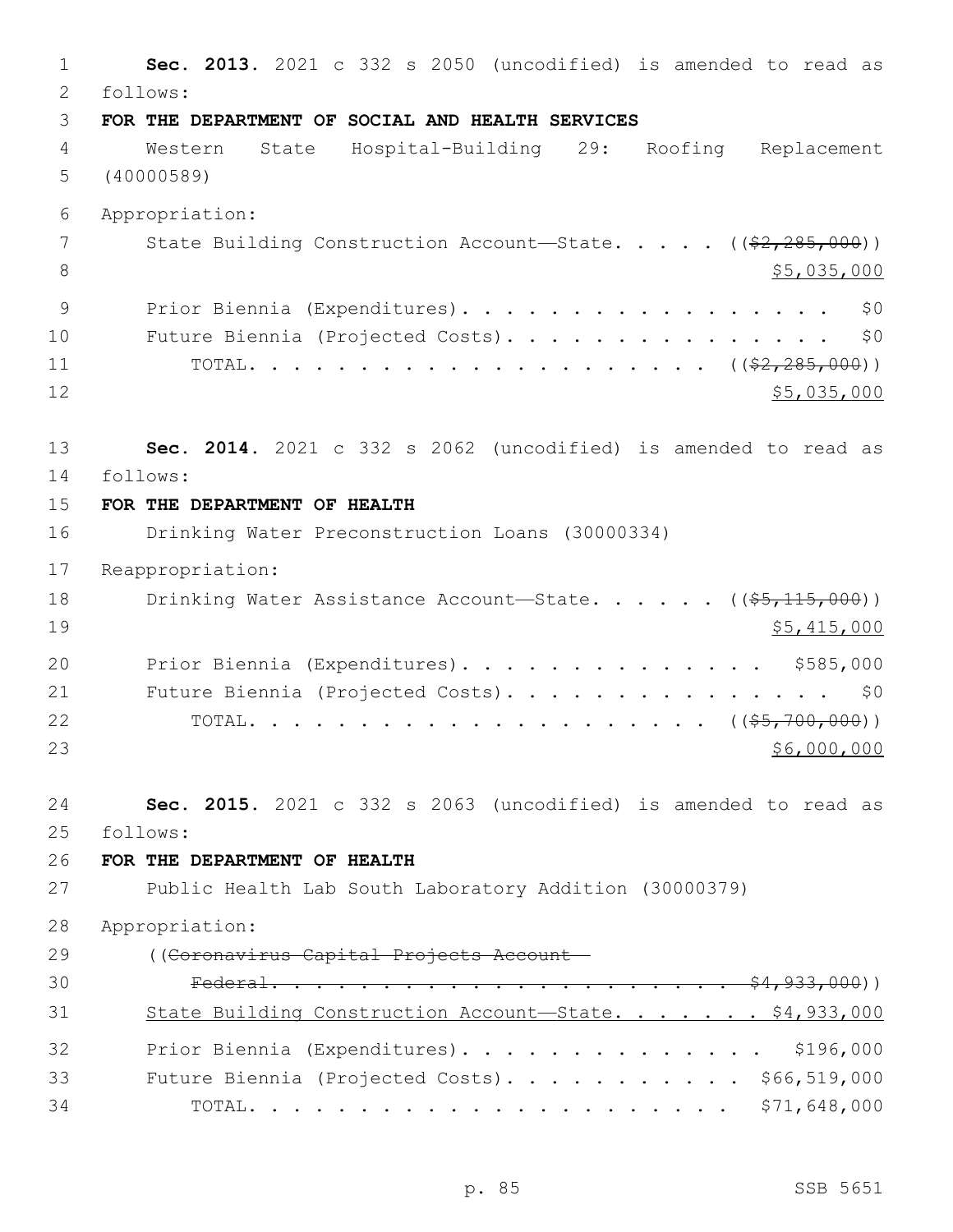**Sec. 2016.** 2021 c 332 s 2065 (uncodified) is amended to read as follows: 2 **FOR THE DEPARTMENT OF HEALTH** Drinking Water Construction Loans (30000409) The reappropriation in this section is subject to the following conditions and limitations: The reappropriation is subject to the provisions of section 2034, chapter 2, Laws of 2018. Reappropriation: 9 Drinking Water Assistance Account—State. . . . ((\$38,529,000))  $\frac{10}{248,390,000}$ 11 Prior Biennia (Expenditures)........... ((\$69,609,000)) 12 \$69,610,000 13 Future Biennia (Projected Costs). . . . . . . . . . . . . . \$0 TOTAL. . . . . . . . . . . . . . . . . . . . ((\$108,138,000))  $$118,000,000$  **Sec. 2017.** 2021 c 332 s 2066 (uncodified) is amended to read as follows: 17 **FOR THE DEPARTMENT OF HEALTH** Drinking Water System Repairs and Consolidation (40000006) The reappropriation in this section is subject to the following conditions and limitations: The reappropriation is subject to the provisions of section 2035, chapter 2, Laws of 2018. Reappropriation: 24 State Building Construction Account—State. . . . . ((\$1,000,000)) \$1,462,000 26 Prior Biennia (Expenditures). . . . . . . . . . ((\$2,858,000)) \$3,538,000 28 Future Biennia (Projected Costs). . . . . . . . . . . . . . \$0 TOTAL. . . . . . . . . . . . . . . . . . . . . ((\$3,858,000)) \$5,000,000 **Sec. 2018.** 2021 c 332 s 2068 (uncodified) is amended to read as follows: 32 **FOR THE DEPARTMENT OF HEALTH** 2019-21 Drinking Water Assistance Program (40000025) Reappropriation: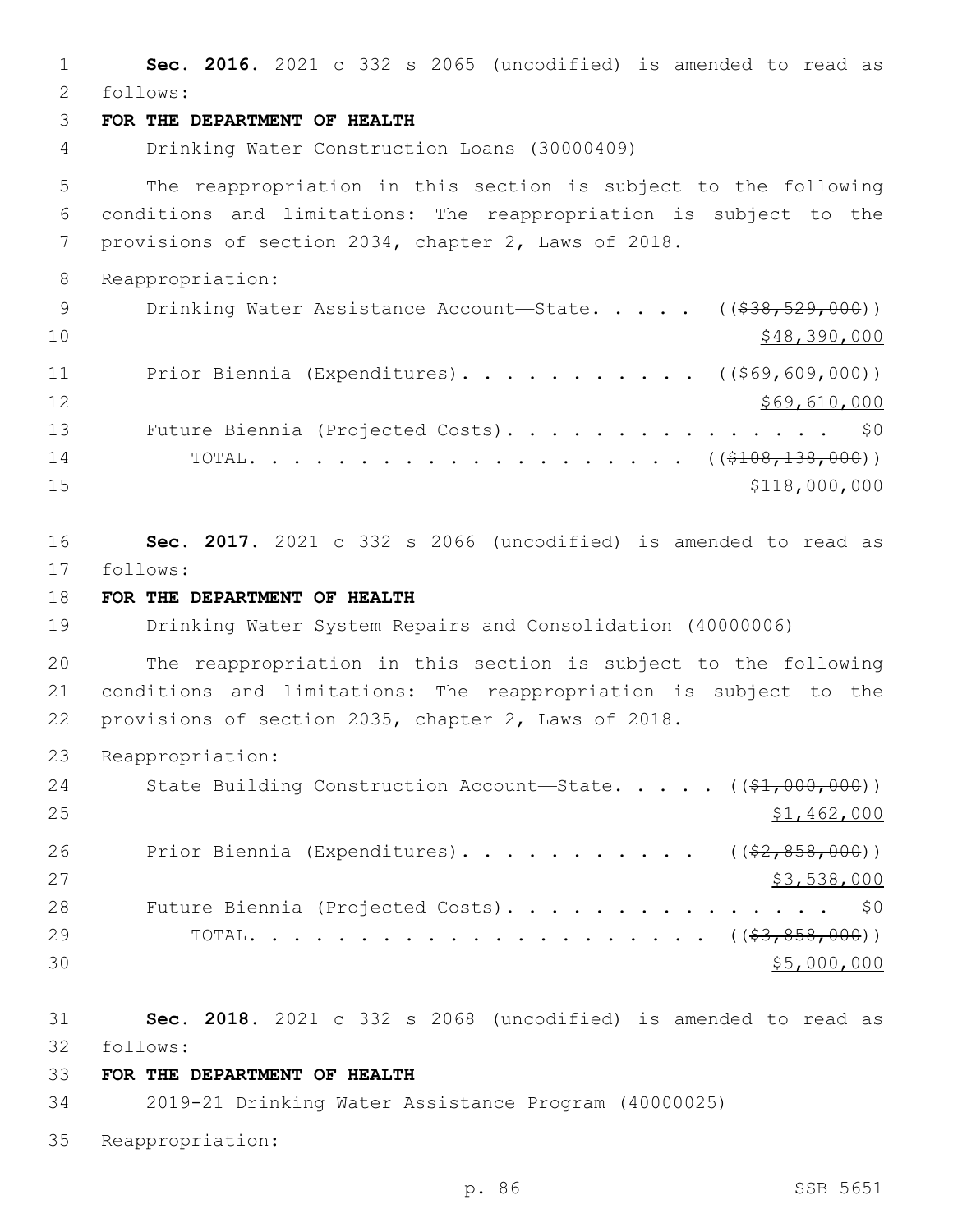1 Drinking Water Assistance Account—Federal. . . . ((\$31,000,000)) 2 \$33,697,000 3 Prior Biennia (Expenditures). . . . . . . . . . . ((\$4,000,000))  $\frac{4}{71,303,000}$  Future Biennia (Projected Costs). . . . . . . . . . . . . . . \$0 TOTAL. . . . . . . . . . . . . . . . . . . . . . \$35,000,000 **Sec. 2019.** 2021 c 332 s 2069 (uncodified) is amended to read as follows: 8 **FOR THE DEPARTMENT OF HEALTH** 2019-21 Drinking Water System Repairs and Consolidation (40000027) The reappropriation in this section is subject to the following conditions and limitations: The reappropriation is subject to the provisions of section 2068, chapter 413, Laws of 2019. Reappropriation: 16 State Building Construction Account—State. . . . . . ((\$750,000)) \$1,380,000 18 Prior Biennia (Expenditures). . . . . . . . . . . . ((\$21,000)) 19 \$120,000 20 Future Biennia (Projected Costs). . . . . . . . . . . . . . \$0 TOTAL. . . . . . . . . . . . . . . . . . . . . . ((\$771,000))  $$1,500,000$  **Sec. 2020.** 2021 c 332 s 2071 (uncodified) is amended to read as follows: 24 **FOR THE DEPARTMENT OF HEALTH** E-wing Remodel to a Molecular Laboratory (40000032) Appropriation: ((Coronavirus Capital Projects Account— Federal. . . . . . . . . . . . . . . . . . . . . . \$216,000)) State Building Construction Account—State. . . . . . . . \$216,000 Prior Biennia (Expenditures). . . . . . . . . . . . . . . . . \$0 32 Future Biennia (Projected Costs). . . . . . . . . . \$14,179,000 TOTAL. . . . . . . . . . . . . . . . . . . . . . \$14,395,000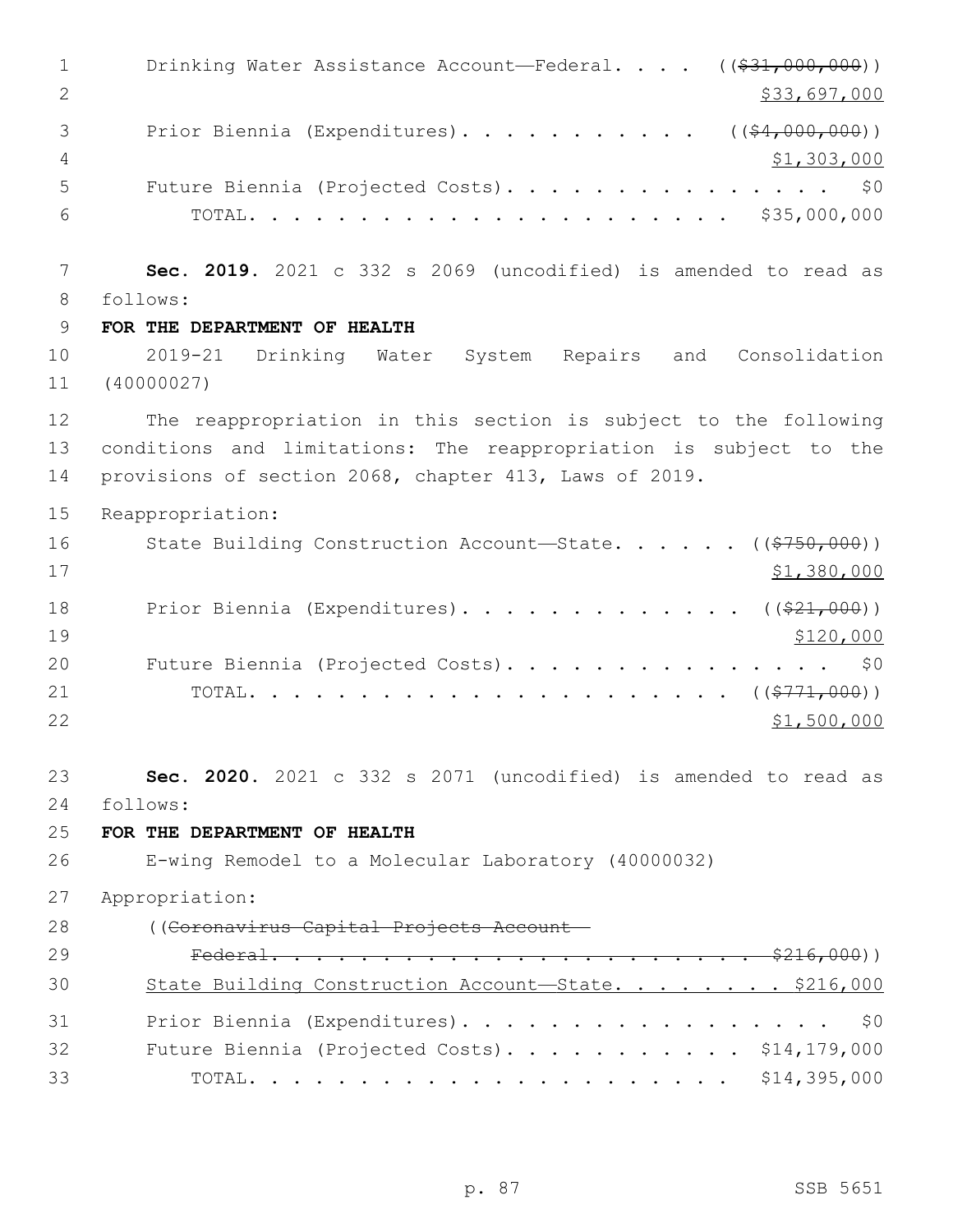**Sec. 2021.** 2021 c 332 s 2072 (uncodified) is amended to read as follows: 2

## **FOR THE DEPARTMENT OF HEALTH**

Replace Air Handling Unit (AHU) in A/Q-wings (40000034)

### Appropriation:

| 6  | ((Coronavirus Capital Projects Account-                     |
|----|-------------------------------------------------------------|
|    |                                                             |
| -8 | Coronavirus State Fiscal Recovery Fund-Federal. \$1,894,000 |
|    | Prior Biennia (Expenditures). \$0                           |
| 10 | Future Biennia (Projected Costs). \$0                       |
| 11 |                                                             |

 **Sec. 2022.** 2021 c 332 s 2075 (uncodified) is amended to read as follows: 13

### **FOR THE DEPARTMENT OF HEALTH**

2021-23 Drinking Water Assistance Program (40000049)

 The appropriation in this section is subject to the following 17 conditions and limitations:

 (1) For projects involving repair, replacement, or improvement of a clean water infrastructure facility or other public works facility for which an investment grade efficiency audit is reasonably obtainable, the department must require as a contract condition that the project sponsor undertake an investment grade efficiency audit. The project sponsor may finance the costs of the audit as part of its 24 drinking water state revolving fund program loan.

 (2) The department must encourage local government use of federally funded drinking water infrastructure programs operated by the United States department of agriculture rural development.

Appropriation:

| 29 | Drinking Water Assistance Account—Federal. $($ $($ $\frac{24}{634}$ , 000, 000)) |
|----|----------------------------------------------------------------------------------|
| 30 | \$97,000,000                                                                     |
| 31 | Prior Biennia (Expenditures). \$0                                                |
| 32 | Future Biennia (Projected Costs). \$0                                            |
| 33 |                                                                                  |
| 34 | \$97,000,000                                                                     |

 **Sec. 2023.** 2021 c 332 s 2076 (uncodified) is amended to read as follows: 36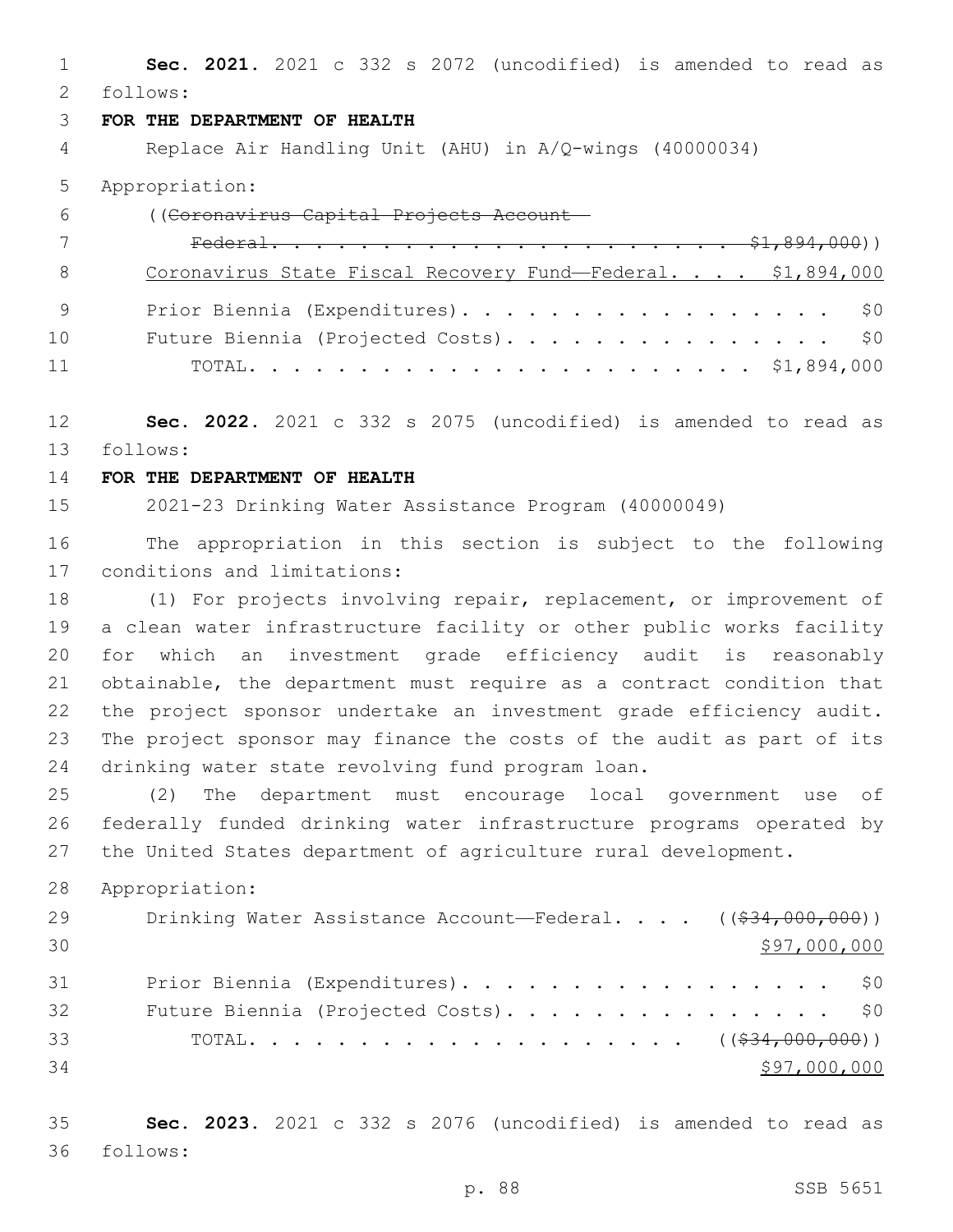**FOR THE DEPARTMENT OF HEALTH**

 2021-23 Drinking Water Construction Loans - State Match (40000051)

 The appropriation in this section is subject to the following 5 conditions and limitations:

 (1) For projects involving repair, replacement, or improvement of a clean water infrastructure facility or other public works facility for which an investment grade efficiency audit is reasonably obtainable, the department of health must require as a contract condition that the project sponsor undertake an investment grade efficiency audit. The project sponsor may finance the costs of the audit as part of its drinking water state revolving fund program 13 loan.

 (2) The department must encourage local government use of federally funded drinking water infrastructure programs operated by the United States department of agriculture rural development.

Appropriation:

| 18 | Drinking Water Assistance Account-State. $($ $($ \$11,000,000)) |
|----|-----------------------------------------------------------------|
| 19 | \$14,500,000                                                    |
| 20 | Prior Biennia (Expenditures). \$0                               |
| 21 | Future Biennia (Projected Costs). \$0                           |
| 22 |                                                                 |
| 23 | \$14,500,000                                                    |

 NEW SECTION. **Sec. 2024.** A new section is added to 2021 c 332 (uncodified) to read as follows: 25

**FOR THE DEPARTMENT OF HEALTH**

2022 Small and Disadvantaged Communities DW (92000031)

Appropriation:

| 29 | General Fund—Federal. \$800,000       |
|----|---------------------------------------|
| 30 | Prior Biennia (Expenditures). \$0     |
| 31 | Future Biennia (Projected Costs). \$0 |
| 32 |                                       |

- NEW SECTION. **Sec. 2025.** A new section is added to 2021 c 332 (uncodified) to read as follows: 34
- **FOR THE DEPARTMENT OF HEALTH**
- Generator for New Central Boiler Plant (40000053)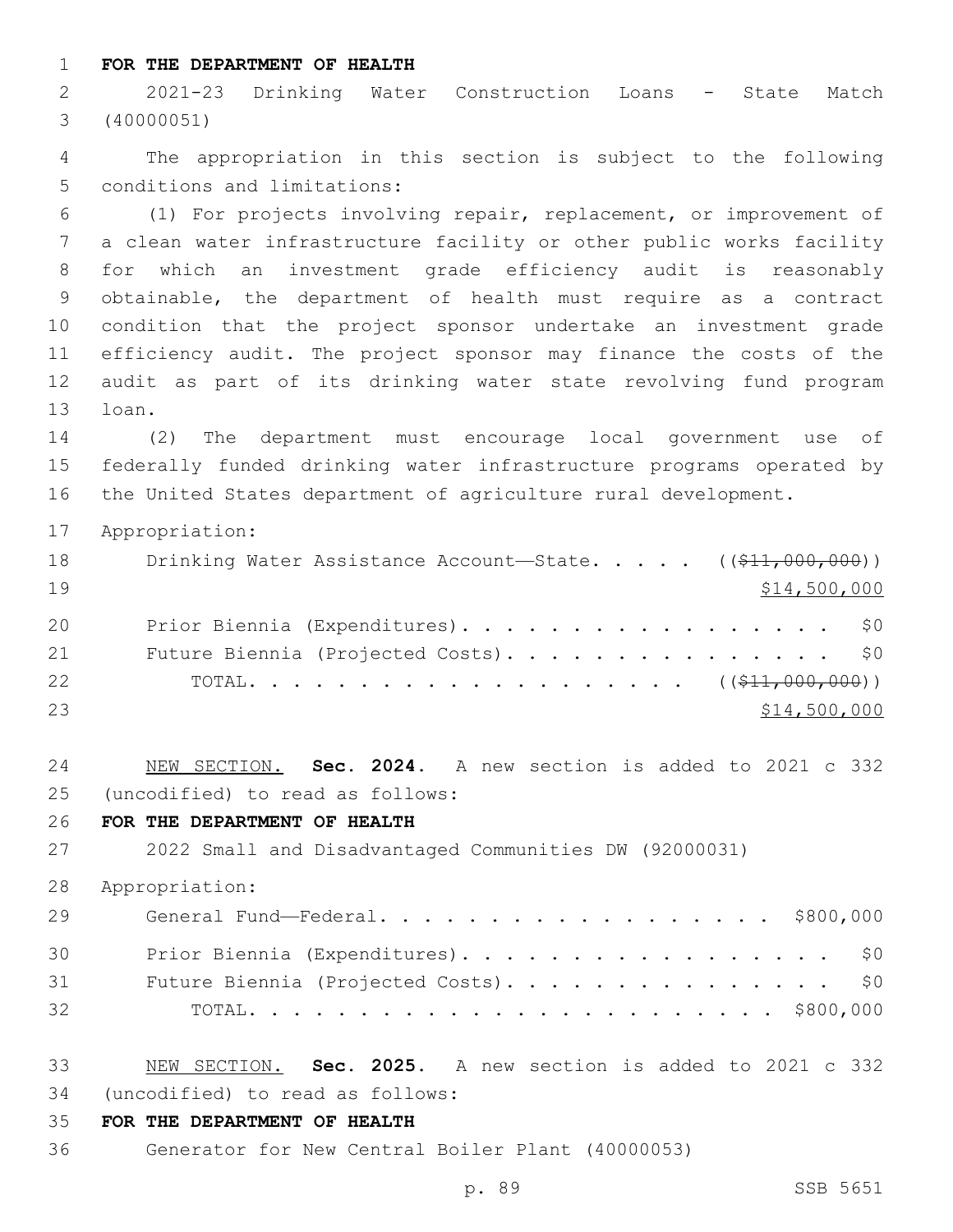| $\mathbf 1$  | Appropriation:                                                        |
|--------------|-----------------------------------------------------------------------|
| $\mathbf{2}$ | State Building Construction Account-State. \$1,837,000                |
| 3            | Prior Biennia (Expenditures).<br>\$0                                  |
| 4            | \$0<br>Future Biennia (Projected Costs).                              |
| 5            |                                                                       |
| 6            | NEW SECTION. Sec. 2026. A new section is added to 2021 c 332          |
| 7            | (uncodified) to read as follows:                                      |
| 8            | FOR THE DEPARTMENT OF HEALTH                                          |
| $\mathsf 9$  | Improve Critical Water Infrastructure (40000058)                      |
| 10           | Appropriation:                                                        |
| 11           | Drinking Water Assistance Account-State. \$20,000,000                 |
| 12           | Prior Biennia (Expenditures).<br>\$0                                  |
| 13           | Future Biennia (Projected Costs). \$70,000,000                        |
| 14           |                                                                       |
| 15           | NEW SECTION. Sec. 2027. A new section is added to 2021 c 332          |
| 16           | (uncodified) to read as follows:                                      |
| 17           | FOR THE DEPARTMENT OF HEALTH                                          |
| 18           | 2023 DWSRF Preconstruction Loans (40000059)                           |
| 19           | Appropriation:                                                        |
| 20           | Drinking Water Assistance Account-State. \$400,000                    |
| 21           | Prior Biennia (Expenditures).<br>\$0                                  |
| 22           | \$5,600,000<br>Future Biennia (Projected Costs).                      |
| 23           |                                                                       |
| 24           | Sec. 2028. 2021 c 332 s 2080 (uncodified) is amended to read as       |
| 25           | follows:                                                              |
| 26           | FOR THE DEPARTMENT OF VETERANS AFFAIRS                                |
| 27           | WVH HVAC Retrofit (40000006)                                          |
| 28           | Reappropriation:                                                      |
| 29           | State Building Construction Account-State. $($ $($ $\frac{250}{100})$ |
| 30           | \$441,000                                                             |
| 31           | Prior Biennia (Expenditures). ( $(\frac{2162}{100})$ )                |
| 32           | \$309,000                                                             |
| 33           | Future Biennia (Projected Costs). \$0                                 |
| 34           |                                                                       |

p. 90 SSB 5651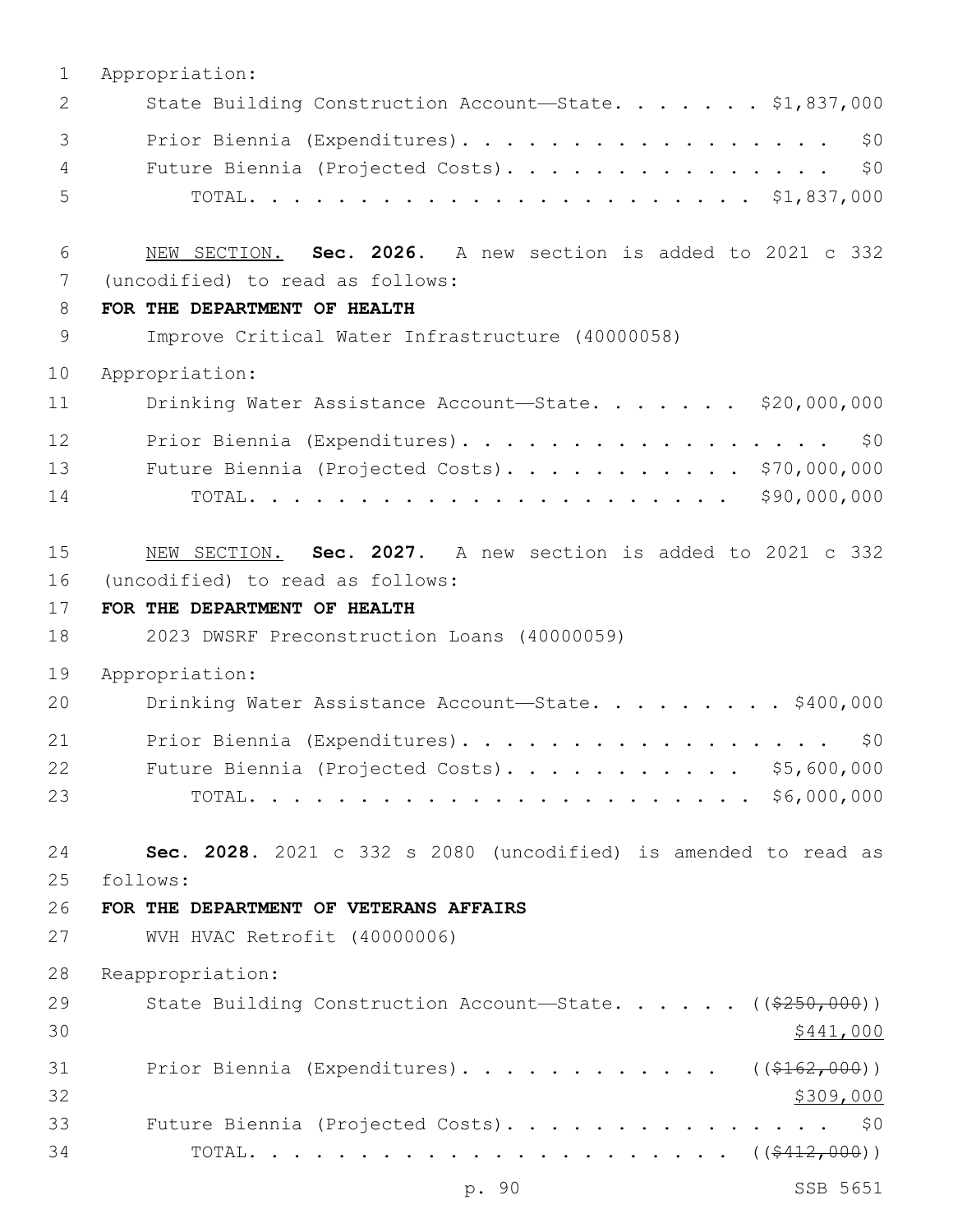1 \$750,000

 NEW SECTION. **Sec. 2029.** A new section is added to 2021 c 332 3 (uncodified) to read as follows: **FOR THE DEPARTMENT OF VETERANS AFFAIRS** Transitional Housing Capital Improvements (40000066) Appropriation: General Fund—Federal. . . . . . . . . . . . . . . . . \$2,400,000 8 Prior Biennia (Expenditures). . . . . . . . . . . . . . . . \$0 9 Future Biennia (Projected Costs). . . . . . . . . . . . . . \$0 TOTAL. . . . . . . . . . . . . . . . . . . . . . . \$2,400,000 **Sec. 2030.** 2021 c 332 s 2082 (uncodified) is amended to read as follows: 12 **FOR THE DEPARTMENT OF VETERANS AFFAIRS** DVA ARPA Federal Funds & State Match (91000013) The appropriations in this section are subject to the following 16 conditions and limitations: (1) The department is granted federal expenditure authority in anticipation of the receipt of federal competitive grant funding for which it is eligible to apply under section 8004 of the American 20 rescue plan act of 2021, P.L. 117-2. (2) Funding appropriated in this section must be used for 22 projects in the following priority order: (a) The WVH HVAC Retrofit project (40000006); and (b) Minor works projects that meet the requirements set forth in section 8004 of the American rescue plan act of 2021, P.L. 117-2. (3) The state building construction account—state appropriation in this section must be used as state match funds to leverage the federal funding described in subsection (1) of this section. Any amount that exceeds the level of state match funds required to maximize the federal funding opportunity must be placed in unallotted status.31 Appropriation: General Fund—Federal. . . . . . . . . . . . . . . . . \$24,515,000 34 State Building Construction Account—State. . . . . ((\$8,584,000)) \$10,884,000 Subtotal Appropriation. . . . . . . . . . . . ((\$33,099,000))

p. 91 SSB 5651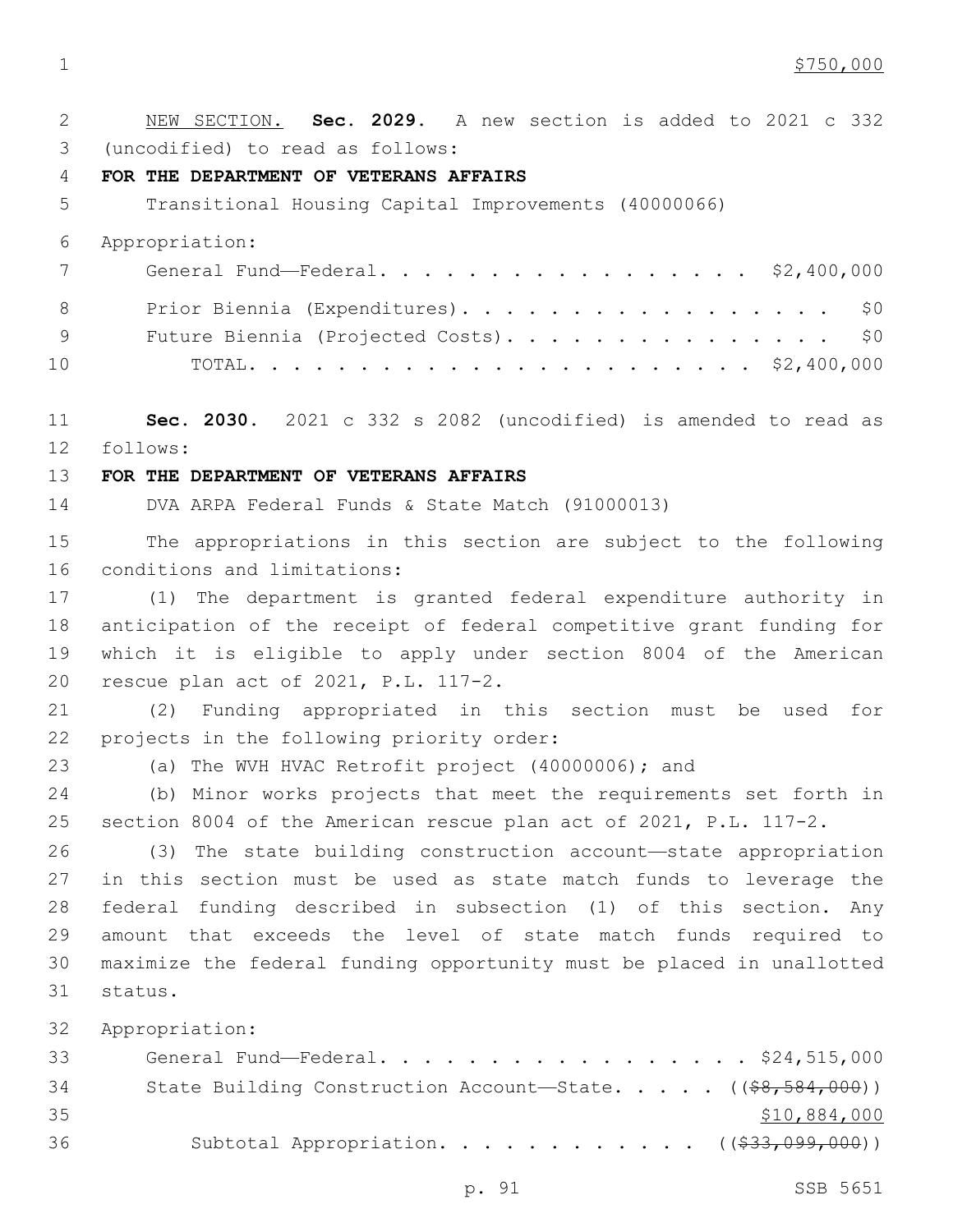1 \$35,399,000

| 2<br>3<br>4<br>5     | Prior Biennia (Expenditures).<br>\$0<br>\$0<br>Future Biennia (Projected Costs).<br>\$35,399,000                                                                                                    |
|----------------------|-----------------------------------------------------------------------------------------------------------------------------------------------------------------------------------------------------|
| 6<br>7               | Sec. 2031. 2021 c 332 s 2084 (uncodified) is amended to read as<br>follows:                                                                                                                         |
| 8                    | FOR THE DEPARTMENT OF CHILDREN, YOUTH, AND FAMILIES                                                                                                                                                 |
| 9                    | Echo Glen-Housing Unit: Acute Mental Health Unit (30002736)                                                                                                                                         |
| 10                   | Reappropriation:                                                                                                                                                                                    |
| 11<br>12             | State Building Construction Account-State. $($ $(*7, 000, 000) )$<br>\$9,174,000                                                                                                                    |
| 13<br>14             | Prior Biennia (Expenditures). ( $(\frac{2}{62,600,000})$ )<br>\$426,000                                                                                                                             |
| 15<br>16             | Future Biennia (Projected Costs).<br>\$0                                                                                                                                                            |
| 17<br>18<br>19<br>20 | Sec. 2032. 2021 c 332 s 2085 (uncodified) is amended to read as<br>follows:<br>FOR THE DEPARTMENT OF CHILDREN, YOUTH, AND FAMILIES<br>Green Hill School-Recreation Building: Replacement (30003237) |
| 21                   | Reappropriation:                                                                                                                                                                                    |
| 22                   | State Building Construction Account-State. \$181,000                                                                                                                                                |
| 23                   | Appropriation:                                                                                                                                                                                      |
| 24                   | State Building Construction Account-State. \$29,962,000                                                                                                                                             |
| 25<br>26             | Prior Biennia (Expenditures). ( $(\frac{1}{21}, 800, 000)$ )<br>\$1,619,000                                                                                                                         |
| 27<br>28             | Future Biennia (Projected Costs). \$0                                                                                                                                                               |
| 29<br>30             | Sec. 2033. 2021 c 332 s 2086 (uncodified) is amended to read as<br>follows:                                                                                                                         |
| 31                   | FOR THE DEPARTMENT OF CHILDREN, YOUTH, AND FAMILIES                                                                                                                                                 |
| 32                   | Minor Works Preservation Projects: Statewide 2019-21 (40000400)                                                                                                                                     |
| 33                   | Reappropriation:                                                                                                                                                                                    |
| 34                   | State Building Construction Account-State. \$750,000                                                                                                                                                |

p. 92 SSB 5651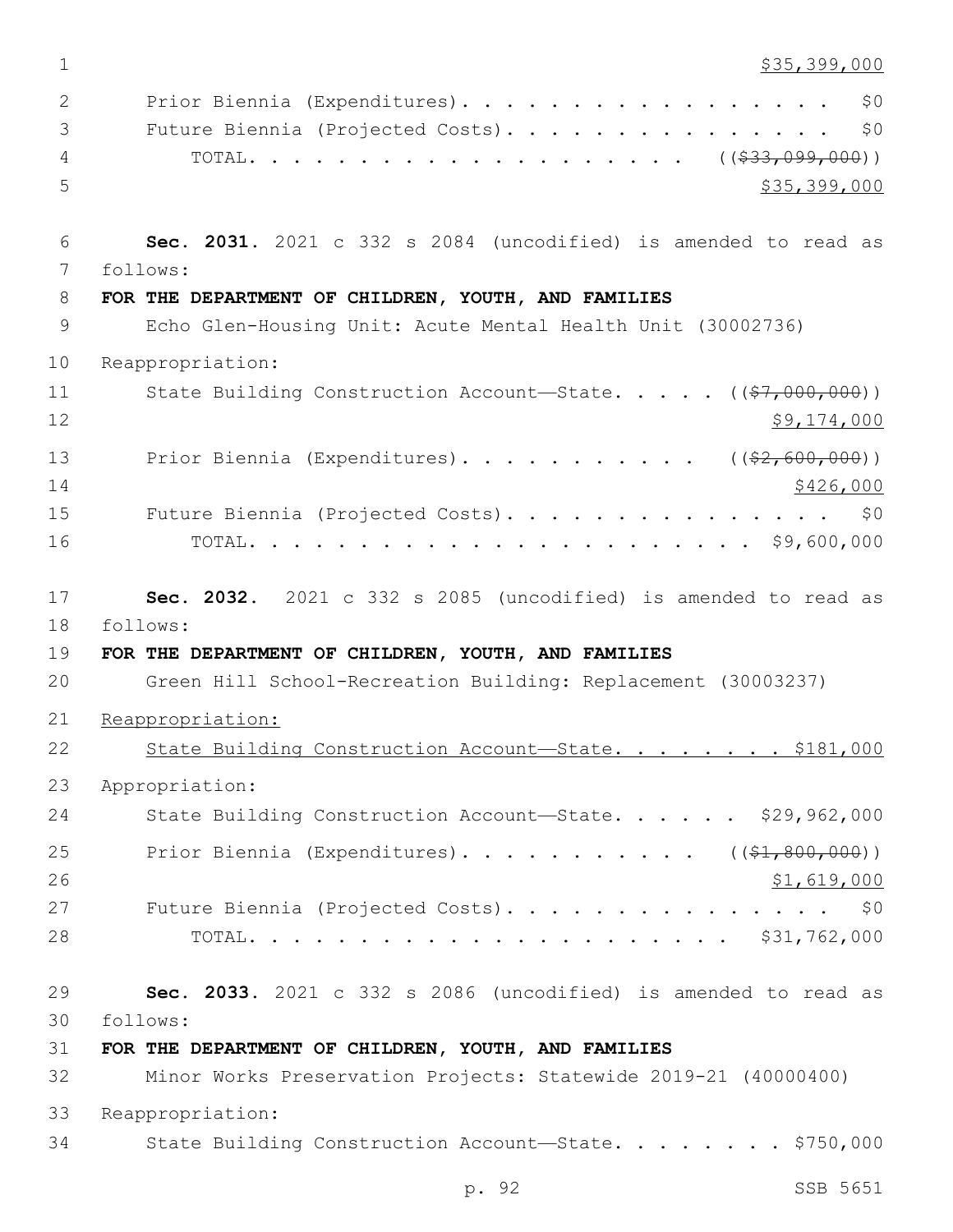| $\mathbf{1}$<br>$\mathbf{2}$ | Prior Biennia (Expenditures). ( $(\frac{2}{2}, 250, 000)$ )<br>\$1,690,000                 |
|------------------------------|--------------------------------------------------------------------------------------------|
| 3<br>4<br>5                  | Future Biennia (Projected Costs).<br>\$0<br>\$2,440,000                                    |
| 6                            | NEW SECTION. Sec. 2034. A new section is added to 2021 c 332                               |
| 7                            | (uncodified) to read as follows:                                                           |
| 8                            | FOR THE DEPARTMENT OF CORRECTIONS                                                          |
| 9                            | WCC: Interim Mental Health Building (40000260)                                             |
| 10                           | Appropriation:                                                                             |
| 11                           | State Building Construction Account-State. \$1,275,000                                     |
| 12                           | Prior Biennia (Expenditures).<br>\$0                                                       |
| 13                           | \$0<br>Future Biennia (Projected Costs).                                                   |
| 14                           |                                                                                            |
| 15                           | Sec. 2035. 2021 c 332 s 2095 (uncodified) is amended to read as                            |
| 16                           | follows:                                                                                   |
| 17<br>18                     | FOR THE DEPARTMENT OF CORRECTIONS<br>MCC: TRU Support Building HVAC Replacement (40000379) |
| 19                           | Appropriation:                                                                             |
| 20                           | ((Coronavirus Capital Projects Account-                                                    |
| 21                           | <del>\$4,646,000</del> ))                                                                  |
| 22                           | Coronavirus State Fiscal Recovery Fund-Federal<br><u>\$4,646,000</u>                       |
| 23                           | \$0<br>Prior Biennia (Expenditures).                                                       |
| 24                           | Future Biennia (Projected Costs).<br>\$0                                                   |
| 25                           |                                                                                            |
| 26                           | Sec. 2036. 2021 c 332 s 2104 (uncodified) is amended to read as                            |
| 27                           | follows:                                                                                   |
| 28                           | FOR THE DEPARTMENT OF CORRECTIONS                                                          |
| 29                           | MCC: Sewer System HABU (Highest and Best Use) (40000185)                                   |
| 30                           | The reappropriation in this section is subject to the following                            |
| 31                           | conditions and limitations: The reappropriation is subject to the                          |
| 32                           | provisions of section 2103, chapter 413, Laws of 2019.                                     |
| 33                           |                                                                                            |
|                              | Reappropriation:                                                                           |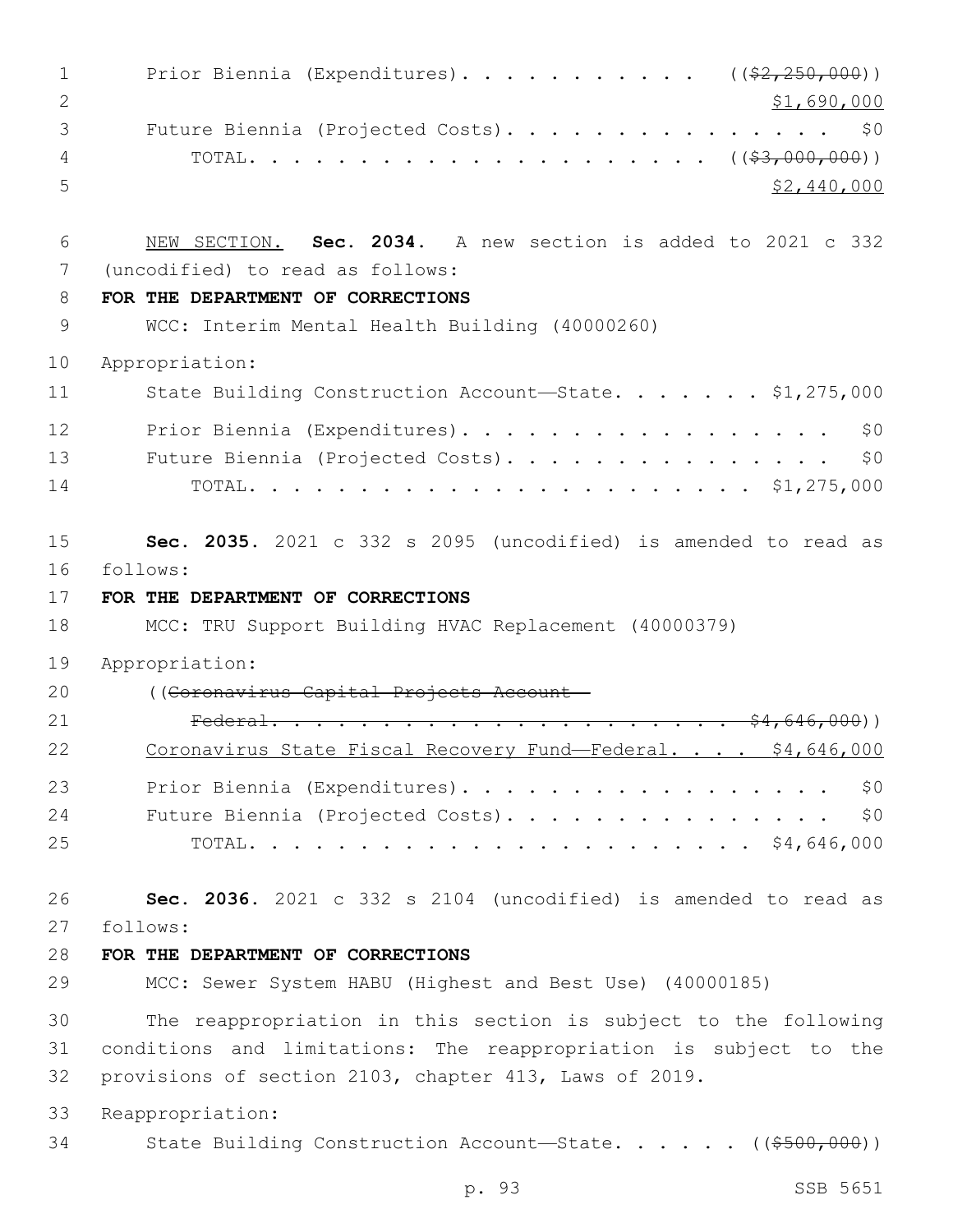| $\mathbf 1$         | \$720,000                                                                                        |
|---------------------|--------------------------------------------------------------------------------------------------|
| 2<br>3              | Prior Biennia (Expenditures). ((\$300,000))<br>\$80,000                                          |
| $\overline{4}$<br>5 | Future Biennia (Projected Costs). \$0                                                            |
| 6<br>7              | NEW SECTION. Sec. 2037. A new section is added to 2021 c 332<br>(uncodified) to read as follows: |
| 8                   | FOR THE DEPARTMENT OF CORRECTIONS                                                                |
| $\mathsf 9$         | Inpatient Psychiatric Unit (40000413)                                                            |
| 10                  | Appropriation:                                                                                   |
| 11                  | State Building Construction Account-State. \$350,000                                             |
| 12<br>13<br>14      | Prior Biennia (Expenditures).<br>\$0<br>Future Biennia (Projected Costs).<br>\$0                 |
| 15<br>16            | NEW SECTION. Sec. 2038. A new section is added to 2021 c 332<br>(uncodified) to read as follows: |
| 17                  | FOR THE DEPARTMENT OF CORRECTIONS                                                                |
| 18                  | AHCC: Modular Building for Health Service Staff (40000415)                                       |
| 19                  | Appropriation:                                                                                   |
| 20                  | State Building Construction Account-State. \$791,000                                             |
| 21<br>22<br>23      | Prior Biennia (Expenditures).<br>\$0<br>Future Biennia (Projected Costs).<br>\$0\$               |
| 24                  | NEW SECTION. Sec. 2039. A new section is added to 2021 c 332                                     |
| 25                  | (uncodified) to read as follows:                                                                 |
| 26                  | FOR THE DEPARTMENT OF CORRECTIONS                                                                |
| 27                  | CRCC: Modular Building for Health Service Staff (40000416)                                       |
| 28                  | Appropriation:                                                                                   |
| 29                  | State Building Construction Account-State. \$777,000                                             |
| 30                  | Prior Biennia (Expenditures).<br>\$0                                                             |
| 31                  | \$0<br>Future Biennia (Projected Costs).                                                         |
| 32                  |                                                                                                  |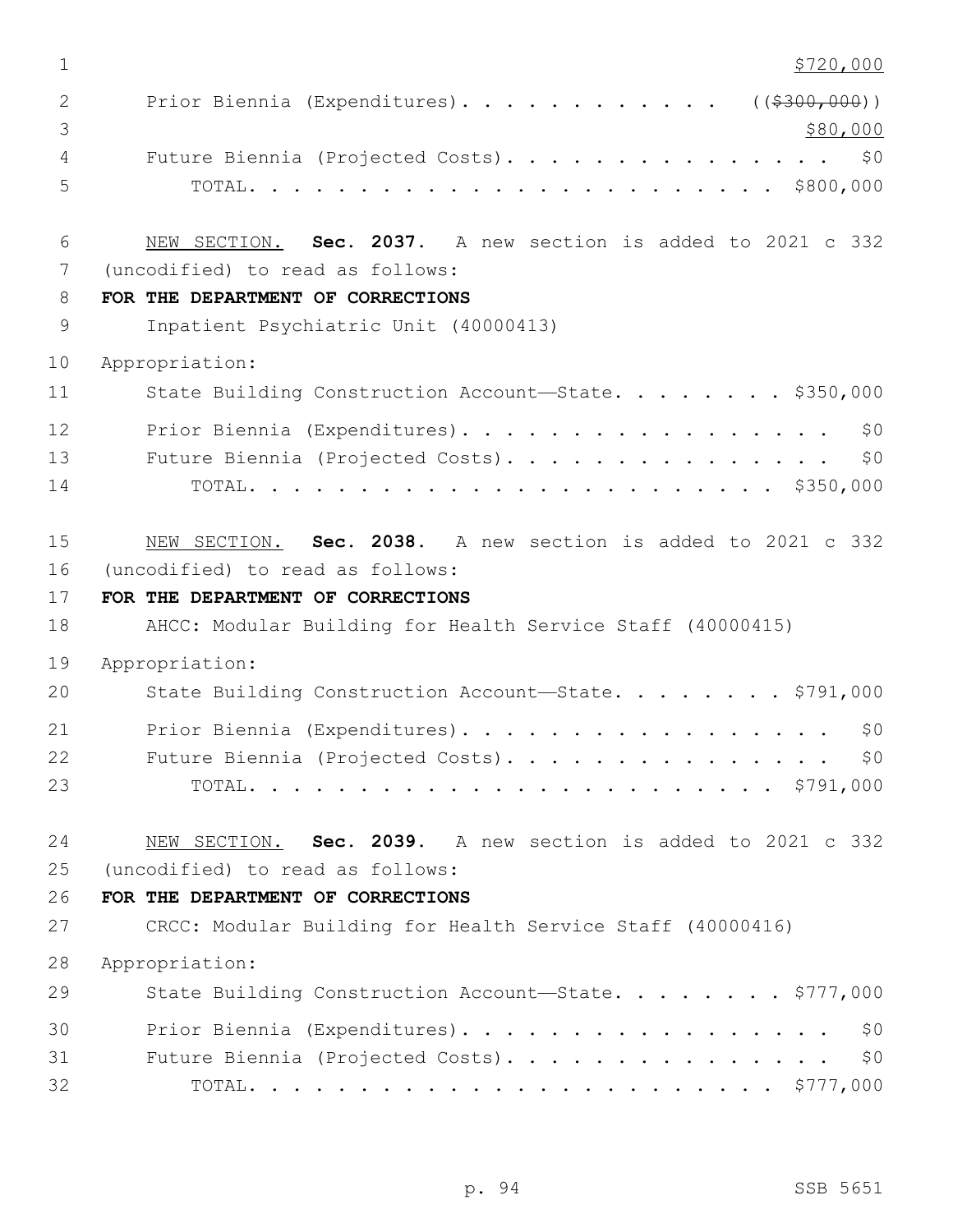NEW SECTION. **Sec. 2040.** A new section is added to 2021 c 332 (uncodified) to read as follows: 2 **FOR THE DEPARTMENT OF CORRECTIONS** McNeil Island Passenger Ferry Replacement (40000418) Appropriation: State Building Construction Account—State. . . . . . . . \$611,000 7 Prior Biennia (Expenditures). . . . . . . . . . . . . . . . \$0 8 Future Biennia (Projected Costs). . . . . . . . . . . . . . \$0 TOTAL. . . . . . . . . . . . . . . . . . . . . . . . \$611,000 NEW SECTION. **Sec. 2041.** A new section is added to 2021 c 332 (uncodified) to read as follows: 11 **FOR THE DEPARTMENT OF CORRECTIONS** McNeil Island Transport Barge Replacement (40000419) Appropriation: 15 State Building Construction Account-State. . . . . . . \$250,000 16 Prior Biennia (Expenditures). . . . . . . . . . . . . . . . \$0 Future Biennia (Projected Costs). . . . . . . . . . . . . . . \$0 TOTAL. . . . . . . . . . . . . . . . . . . . . . . . \$250,000 **Sec. 2042.** 2021 c 332 s 2106 (uncodified) is amended to read as follows: 20 **FOR THE DEPARTMENT OF CORRECTIONS** WSP: Unit Six Roof Replacement (92000037) Reappropriation: 24 State Building Construction Account—State. . . . . ((\$650,000)) 26 Prior Biennia (Expenditures). . . . . . . . . . . ((\$277,000))  $\frac{$141,000}{}$ 28 Future Biennia (Projected Costs). . . . . . . . . . . . . . \$0 TOTAL. . . . . . . . . . . . . . . . . . . . . . . . \$927,000 **Sec. 2043.** 2021 c 332 s 2107 (uncodified) is amended to read as follows: 31 **FOR THE DEPARTMENT OF CORRECTIONS** WCCW: AC for MSU (92000039) Reappropriation: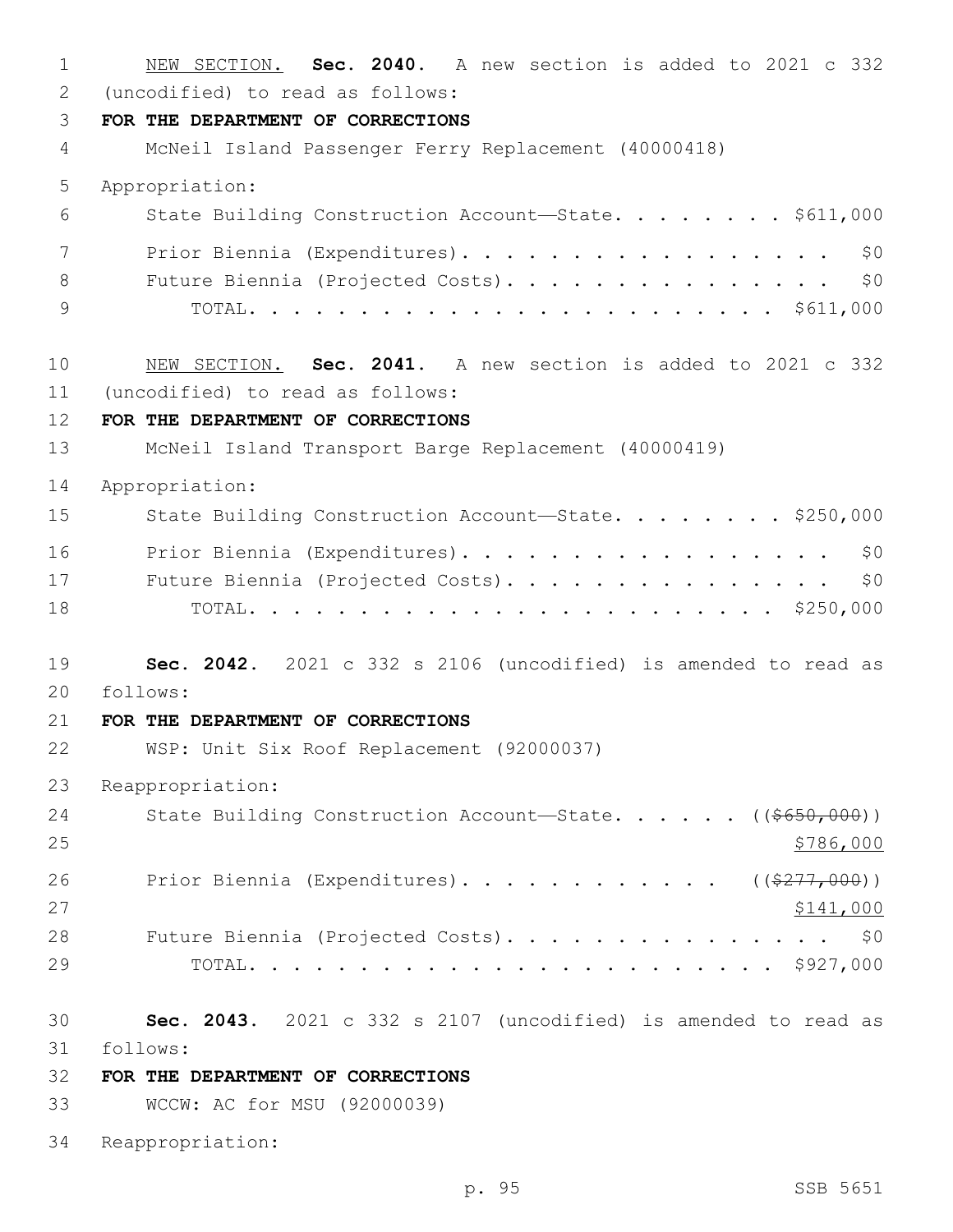| 1            | State Building Construction Account-State. \$1,250,000            |
|--------------|-------------------------------------------------------------------|
| $\mathbf{2}$ | Appropriation:                                                    |
| 3            | State Building Construction Account-State. \$160,000              |
| 4            | Prior Biennia (Expenditures). ( $(\frac{646,000}{9})$ )           |
| 5            | \$99,000                                                          |
| 6            | Future Biennia (Projected Costs). \$0                             |
| 7            |                                                                   |
| 8            | \$1,509,000                                                       |
| 9            | NEW SECTION. Sec. 2044. A new section is added to 2021 c 332      |
| 10           | (uncodified) to read as follows:                                  |
| 11           | FOR THE DEPARTMENT OF CORRECTIONS                                 |
| 12           | CBCC: Utilidor Mechanical and Electrical System Repair (91000432) |
| 13           | Appropriation:                                                    |
| 14           | State Building Construction Account-State. \$2,977,000            |
| 15           | Prior Biennia (Expenditures).<br>\$0                              |
| 16           | Future Biennia (Projected Costs).<br>\$0                          |
| 17           |                                                                   |
| 18           | Sec. 2045. 2021 c 332 s 2102 (uncodified) is amended to read as   |
| 19           | follows:                                                          |
| 20           | FOR THE DEPARTMENT OF CORRECTIONS                                 |
| 21           | Minor Works - Preservation Projects (40000254)                    |
| 22           | Appropriation:                                                    |
| 23           | State Building Construction Account-State. ((\$11,800,000))       |
| 24           | \$10,323,000                                                      |
| 25           | Prior Biennia (Expenditures). \$0                                 |
| 26           | Future Biennia (Projected Costs). \$60,833,000                    |
| 27           |                                                                   |
| 28           | <u>\$71,156,000</u>                                               |
| 29           | NEW SECTION. Sec. 2046. 2021 c 332 s 2093 (uncodified) is         |
| 30           | repealed.                                                         |

(End of part)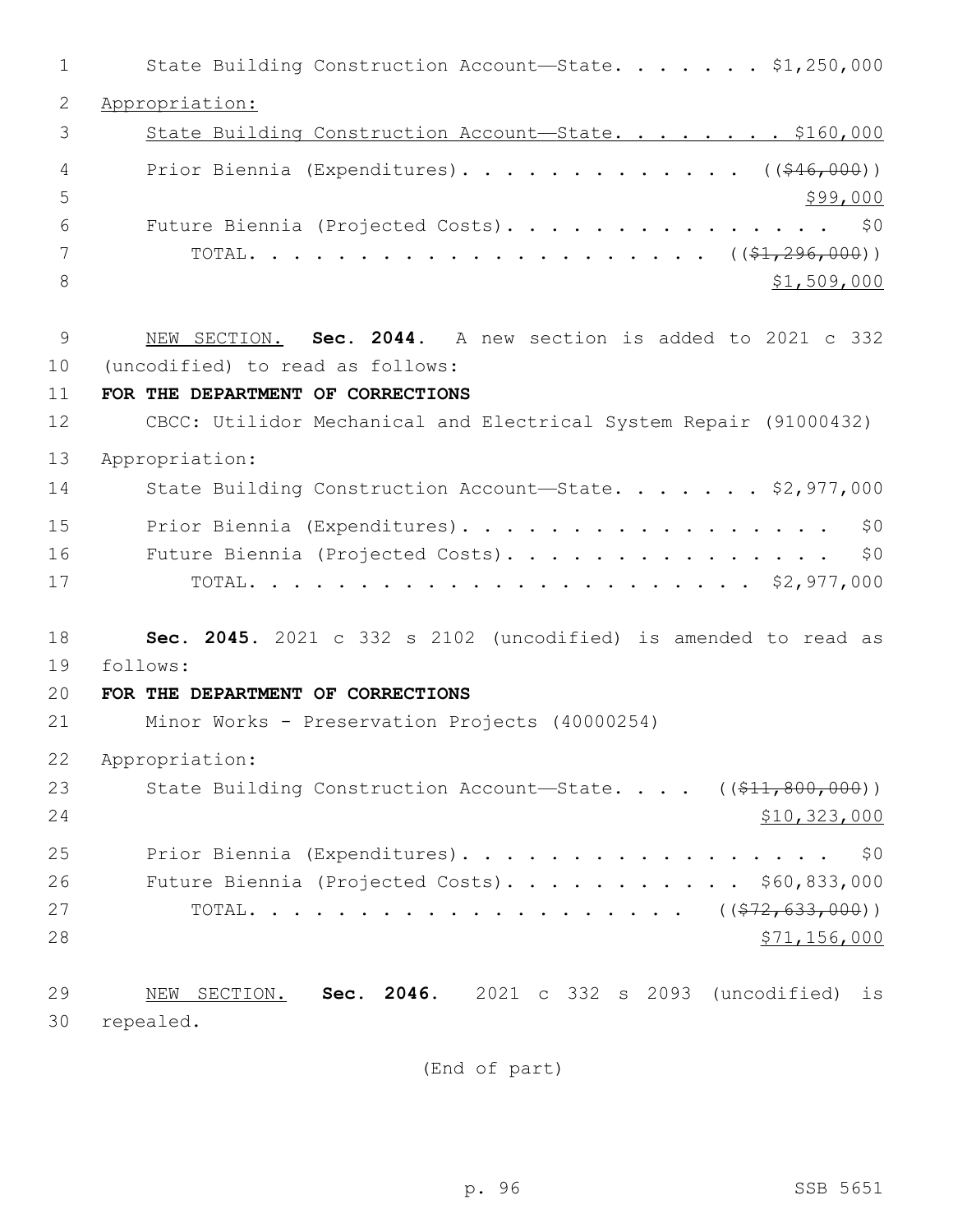| $\mathbf 1$          | PART 3                                                                                                                                                       |
|----------------------|--------------------------------------------------------------------------------------------------------------------------------------------------------------|
| $\overline{2}$       | NATURAL RESOURCES                                                                                                                                            |
| 3                    | Sec. 3001. 2021 c 332 s 3071 (uncodified) is amended to read as                                                                                              |
| 4                    | follows:                                                                                                                                                     |
| 5                    | FOR THE DEPARTMENT OF ECOLOGY                                                                                                                                |
| 6                    | 2019-21 Streamflow Restoration Program (40000177)                                                                                                            |
| 7                    | Reappropriation:                                                                                                                                             |
| 8                    | Watershed Restoration and Enhancement Bond                                                                                                                   |
| 9                    | Account—State. ( $(\frac{231}{504}, \frac{504}{600})$ )                                                                                                      |
| 10                   | \$31,542,000                                                                                                                                                 |
| 11<br>12<br>13<br>14 | Prior Biennia (Expenditures). ( $(\frac{28}{196}, 496, 000)$ )<br>\$8,458,000<br>Future Biennia (Projected Costs).<br>\$0<br>$\cdots$ \$40,000,000<br>TOTAL. |
| 15                   | Sec. 3002. 2021 c 332 s 3084 (uncodified) is amended to read as                                                                                              |
| 16                   | follows:                                                                                                                                                     |
| 17                   | FOR THE DEPARTMENT OF ECOLOGY                                                                                                                                |
| 18                   | 2021-23 Water Pollution Control Revolving Program (40000337)                                                                                                 |
| 19                   | Appropriation:                                                                                                                                               |
| 20                   | Water Pollution Control Revolving Fund-State. \$225,000,000                                                                                                  |
| 21                   | Water Pollution Control Revolving Fund-Federal. . ((\$75,000,000))                                                                                           |
| 22                   | \$108,000,000                                                                                                                                                |
| 23                   | Subtotal Appropriation. ( $(\frac{2300,000,000}{100,000}))$                                                                                                  |
| 24                   | \$333,000,000                                                                                                                                                |
| 25                   | Prior Biennia (Expenditures). \$0                                                                                                                            |
| 26                   | Future Biennia (Projected Costs). \$1,200,000,000                                                                                                            |
| 27                   |                                                                                                                                                              |
| 28                   | \$1,533,000,000                                                                                                                                              |
| 29                   | Sec. 3003. 2021 c 332 s 3086 (uncodified) is amended to read as                                                                                              |
| 30                   | follows:                                                                                                                                                     |
| 31                   | FOR THE DEPARTMENT OF ECOLOGY                                                                                                                                |
| 32                   | 2021-23 State Match - Water Pollution Control Revolving Program                                                                                              |
| 33                   | (40000339)                                                                                                                                                   |
| 34                   | Appropriation:                                                                                                                                               |
| 35                   | Water Pollution Control Revolving Fund-State. $($ $($ $$15,000,000)$ $)$<br>p. 97<br>SSB 5651                                                                |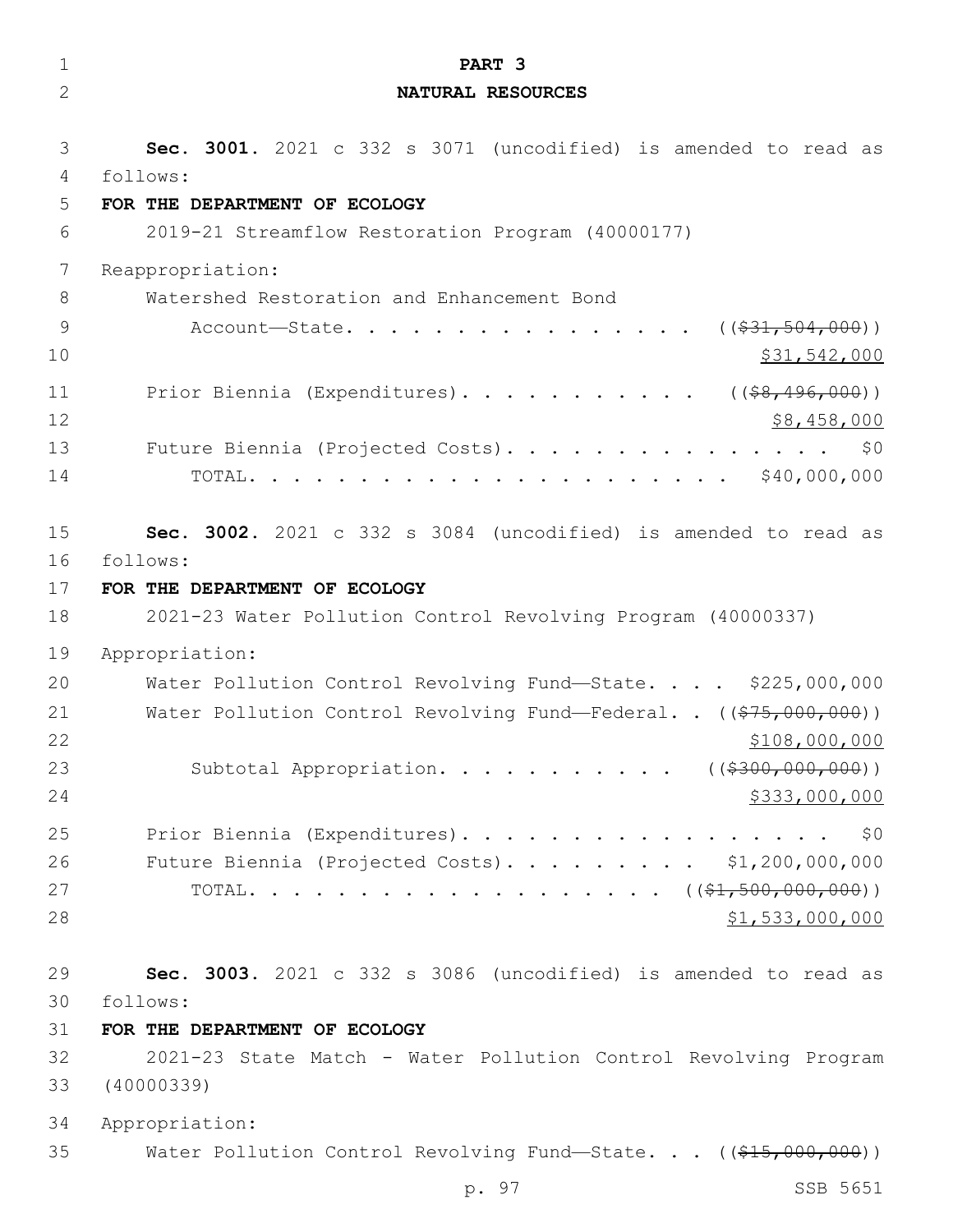\$18,000,000  $\,$ 

| 2             | Prior Biennia (Expenditures). \$0              |
|---------------|------------------------------------------------|
| $\mathcal{S}$ | Future Biennia (Projected Costs). \$60,000,000 |
| 4             |                                                |
| - 5 -         | \$78,000,000                                   |

 NEW SECTION. **Sec. 3004.** A new section is added to 2021 c 332 (uncodified) to read as follows: 7

## **FOR THE DEPARTMENT OF ECOLOGY**

 Pacific Wood Treating Site Cleanup – Cleanup Settlement Account (40000464)

Appropriation:

| 12 | Cleanup Settlement Account-State. \$2,326,000 |
|----|-----------------------------------------------|
| 13 | Prior Biennia (Expenditures). \$0             |
| 14 | Future Biennia (Projected Costs). \$0         |
| 15 |                                               |

 NEW SECTION. **Sec. 3005.** A new section is added to 2021 c 332 17 (uncodified) to read as follows:

# **FOR THE DEPARTMENT OF ECOLOGY**

2022 Clean Up Toxic Sites – Puget Sound (40000465)

Appropriation:

| 21 | Model Toxics Control Capital Account-State. \$4,000,000 |  |
|----|---------------------------------------------------------|--|
| 22 | Prior Biennia (Expenditures). \$0                       |  |
| 23 | Future Biennia (Projected Costs). \$0                   |  |
| 24 |                                                         |  |

 NEW SECTION. **Sec. 3006.** A new section is added to 2021 c 332 (uncodified) to read as follows: 26

## **FOR THE DEPARTMENT OF ECOLOGY**

Failing Main Electrical Service Panel (40000467)

Appropriation:

| 30 | State Building Construction Account-State. \$663,000 |
|----|------------------------------------------------------|
| 31 | Prior Biennia (Expenditures). \$0                    |
| 32 | Future Biennia (Projected Costs). \$0                |
| 33 |                                                      |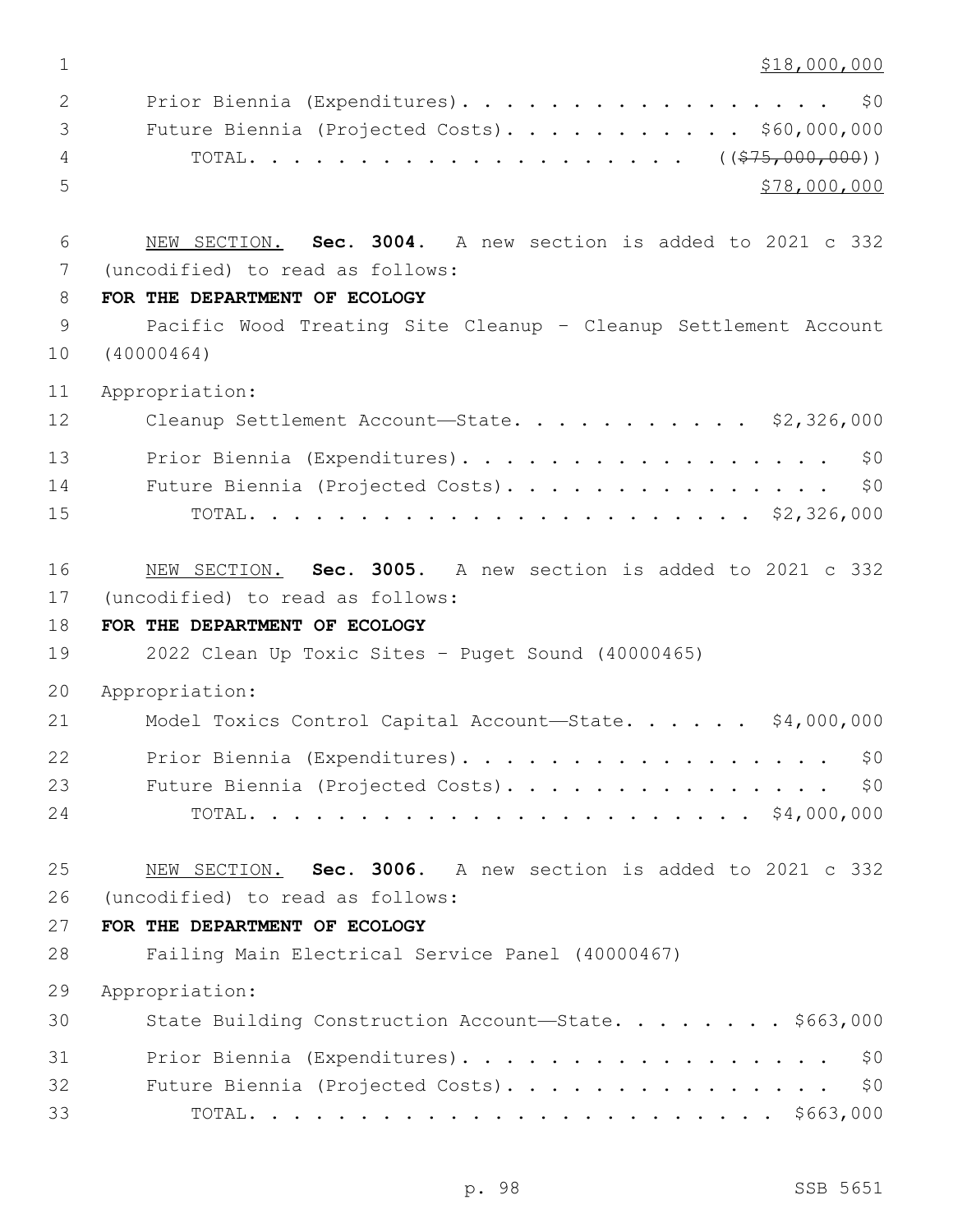NEW SECTION. **Sec. 3007.** A new section is added to 2021 c 332 (uncodified) to read as follows: 2

## **FOR THE DEPARTMENT OF ECOLOGY**

 2022 Community-Based Public-Private Stormwater Partnership (40000470)

 The appropriation in this section is subject to the following conditions and limitations: The appropriation in this section is provided solely for the department to establish a community-based public-private partnership stormwater pilot program, using the Washington state stormwater community-based public-private partnership feasibility assessment as a guide. The department must work with partner agencies to develop local capacity and attract 13 private investment.

Appropriation:

| 15 | Model Toxics Control Stormwater Account-State. \$500,000 |  |  |
|----|----------------------------------------------------------|--|--|
| 16 | Prior Biennia (Expenditures). \$0                        |  |  |
| 17 | Future Biennia (Projected Costs). \$28,000,000           |  |  |
| 18 |                                                          |  |  |

 NEW SECTION. **Sec. 3008.** A new section is added to 2021 c 332 (uncodified) to read as follows: 20

# **FOR THE DEPARTMENT OF ECOLOGY**

2022 Water Pollution Control Revolving Program (40000473)

Appropriation:

| 24 | Water Pollution Control Revolving Fund-State. \$200,000,000 |  |
|----|-------------------------------------------------------------|--|
| 25 | Prior Biennia (Expenditures). \$0                           |  |
| 26 | Future Biennia (Projected Costs). \$0                       |  |
| 27 |                                                             |  |

 **Sec. 3009.** 2021 c 332 s 3112 (uncodified) is amended to read as follows: 29

# **FOR THE DEPARTMENT OF ECOLOGY**

2021-23 Water Banking (91000373)

32 The appropriations in this section  $((\frac{1}{18}))$  are subject to the 33 following conditions and limitations:

 (1)(a) The appropriations in this section are provided solely for the department to administer a pilot grant program for water banking 36 strategies to meet local water needs.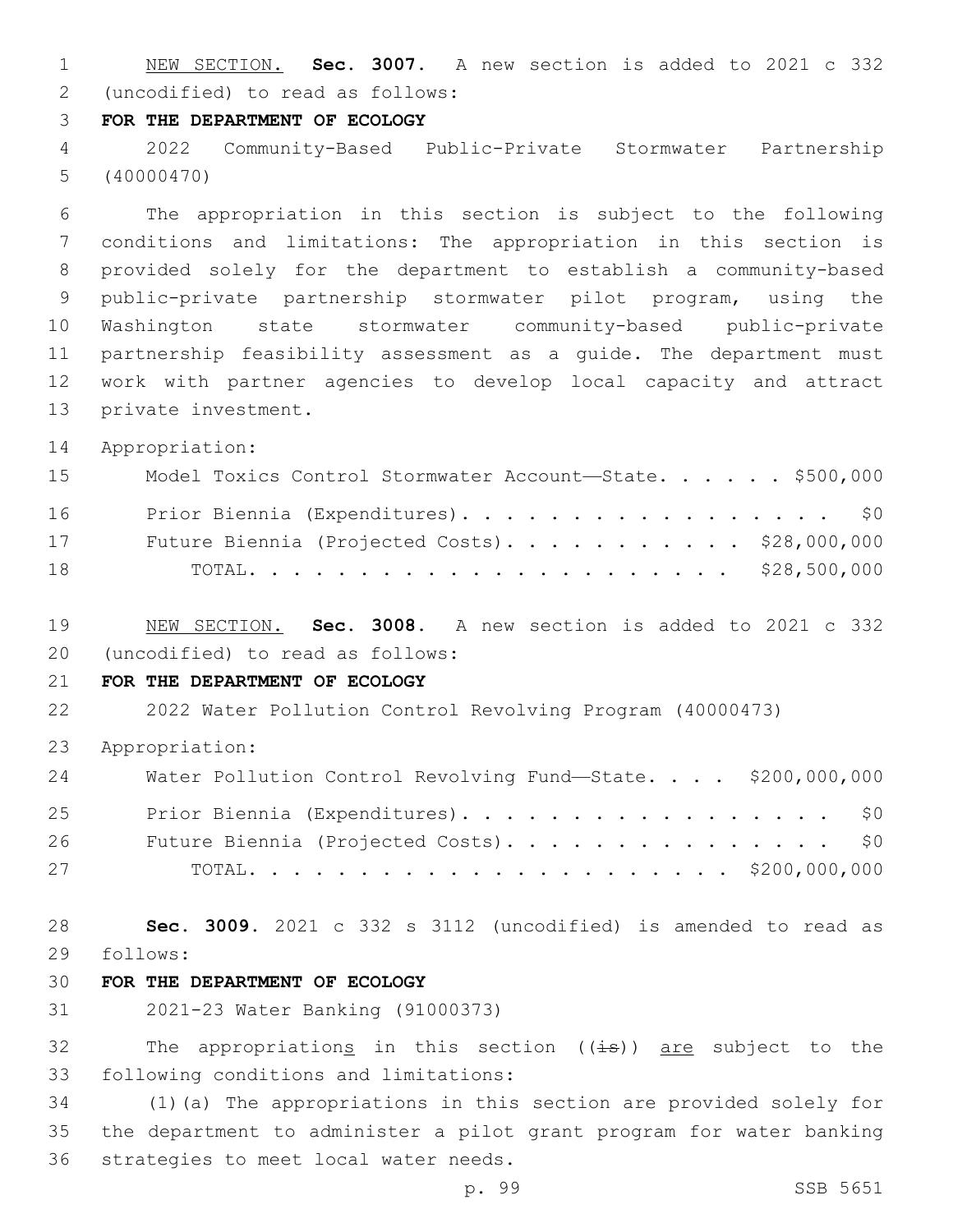(b) \$2,000,000 is provided solely for qualified applicants located within the Methow River Basin.2

(2)(a) Grant awards may only be used for:3

 (i) Development of water banks in rural counties as defined in 5 RCW  $82.14.370(5)$ ;

 (ii) Acquisition of water rights appropriate for use in a water bank including all costs necessary to evaluate the water right for 8 eligibility for its intended use; and

 (iii) Activities necessary to facilitate the creation of a water 10 bank.

 (b) For applicants located outside of the Methow River Basin, grant awards may only be used for the development of water banks in rural counties that have the headwaters of a major watershed within their borders and only for water banking strategies within the county of origin. For purposes of this section, "major watershed" has the same meaning as shoreline of statewide significance in RCW 17 90.58.030(2)(f)(v) (A) and (B).

(3) Grant awards may not exceed \$2,000,000 per applicant.

 (4) For the purposes of a grant pursuant to this section, a water bank must meet water needs, which include, but are not limited to, agricultural use and instream flow for fish and wildlife. The water bank must preserve water rights for use in the county of origin and for permanent instream flows for fish and wildlife through the 24 primary and secondary reaches of the water right.

 (5) To be eligible to receive a grant under this section, an 26 applicant must:

 (a) Be a public entity or a participant in a public-private 28 partnership with a public entity;

 (b) Exhibit sufficient expertise and capacity to develop and maintain a water bank consistent with the purposes of this 31 appropriation;

(c) Secure a valid interest to purchase a water right;

 (d) Show that the water rights appear to be adequate for the 34 intended use; and

 (e) Agree to have one-third of any water right purchased with the funds appropriated under this section to have its purpose of use changed permanently to instream flow benefiting fish and wildlife.

Appropriation:

39 State Building Construction Account-State. . . . . . \$5,000,000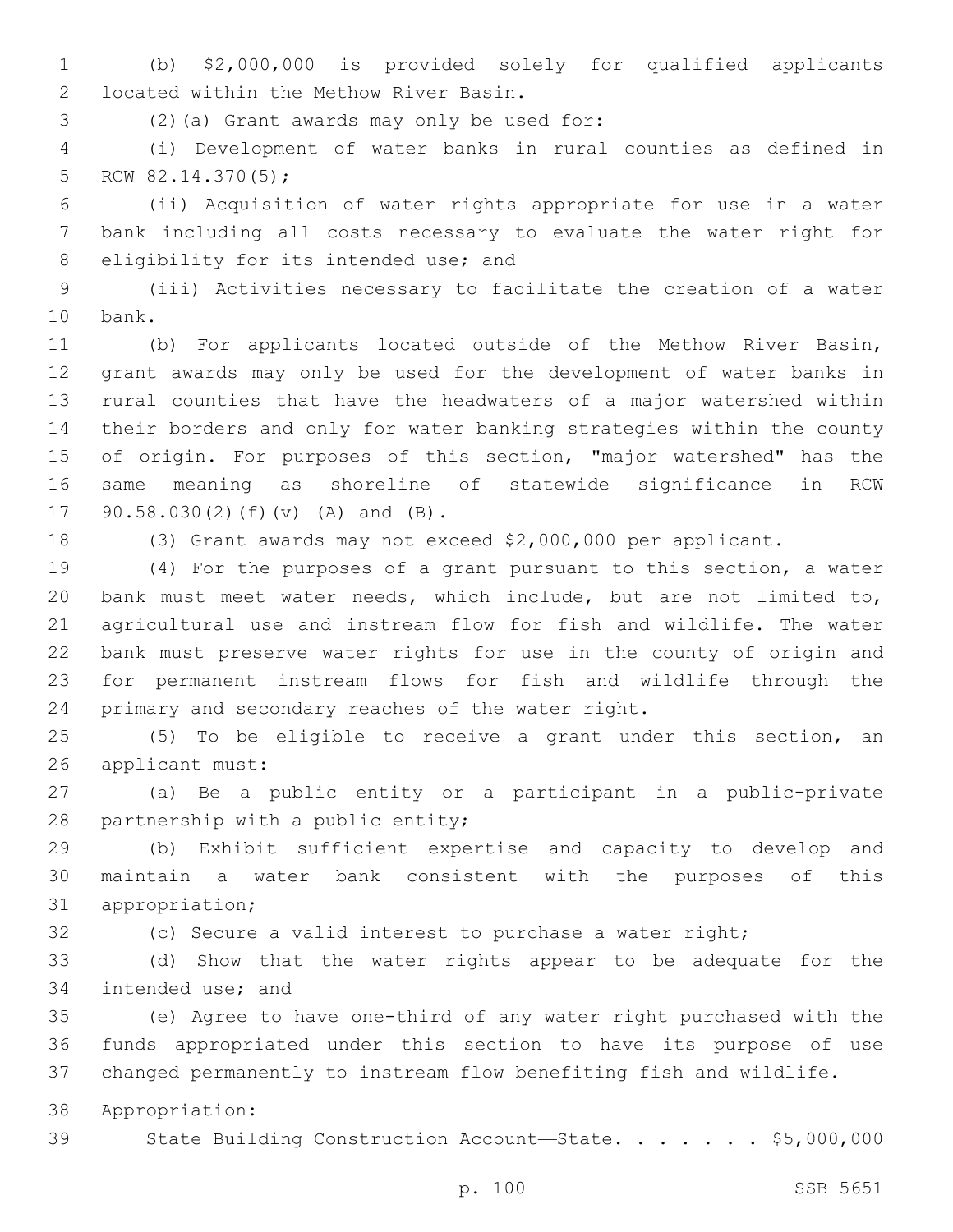| $\mathbf 1$  | State Drought Preparedness and Response Account-                |
|--------------|-----------------------------------------------------------------|
| $\mathbf{2}$ |                                                                 |
| 3            | Subtotal Appropriation. \$14,000,000                            |
| 4            | \$0<br>Prior Biennia (Expenditures).                            |
| 5            | \$0<br>Future Biennia (Projected Costs).                        |
| 6            |                                                                 |
| 7            | \$14,000,000                                                    |
| 8            | NEW SECTION. Sec. 3010. A new section is added to 2021 c 332    |
| 9            | (uncodified) to read as follows:                                |
| 10           | FOR THE DEPARTMENT OF ECOLOGY                                   |
| 11           | 2022 Stormwater Projects (92000195)                             |
| 12           | The appropriation in this section is subject to the following   |
| 13           | conditions and limitations: The appropriation in the section is |
| 14           | provided solely for the following list of projects:             |
| 15           | 6PPD Tire-Wear Particle Stormwater Project                      |
| 16           | Partnership (Seattle). \$4,000,000                              |
| 17           | Port of Port Angeles Stormwater Project                         |
| 18           |                                                                 |
| 19           | Appropriation:                                                  |
| 20           | Model Toxics Control Stormwater Account-State. \$4,855,000      |
| 21           | Prior Biennia (Expenditures).<br>\$0                            |
| 22           | Future Biennia (Projected Costs).<br>\$0                        |
| 23           | \$4,855,000<br>TOTAL.                                           |
| 24           | Sec. 3011. 2021 c 332 s 3129 (uncodified) is amended to read as |
| 25           | follows:                                                        |
| 26           | FOR THE STATE PARKS AND RECREATION COMMISSION                   |
| 27           | Steamboat Rock Build Dunes Campground (30000729)                |
| 28           | Reappropriation:                                                |
| 29           | State Building Construction Account-State. \$200,000            |
| 30           | Prior Biennia (Expenditures). ( $(\frac{24,137,000}{2})$        |
| 31           | \$4,026,000                                                     |
| 32           | Future Biennia (Projected Costs). \$0                           |
| 33           |                                                                 |
| 34           | \$4,226,000                                                     |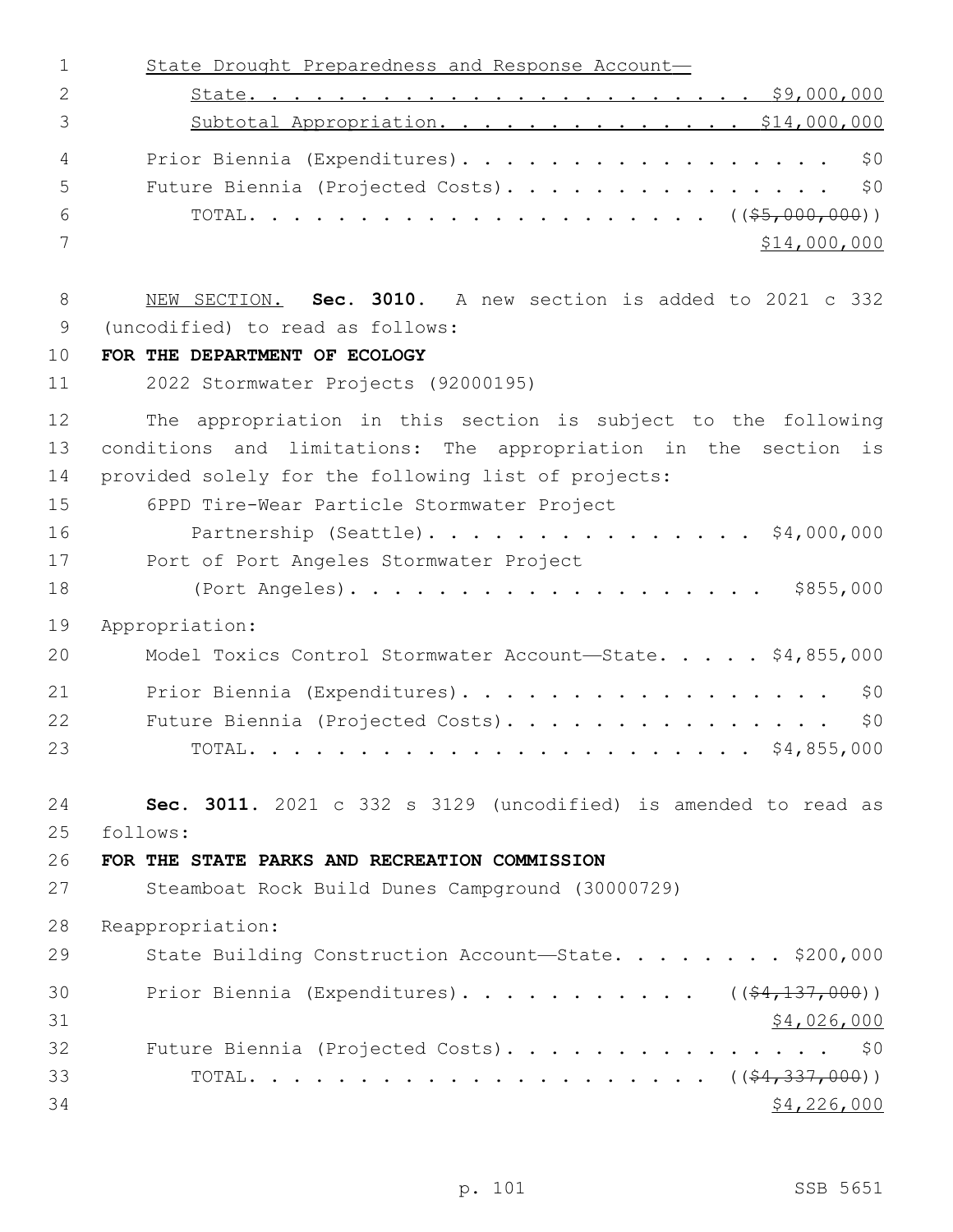| $\mathbf 1$ | Sec. 3012. 2021 c 332 s 3130 (uncodified) is amended to read as |
|-------------|-----------------------------------------------------------------|
| 2           | follows:                                                        |
| 3           | FOR THE STATE PARKS AND RECREATION COMMISSION                   |
| 4           | Kopachuck Day Use Development (30000820)                        |
| 5           | Reappropriation:                                                |
| 6           | State Building Construction Account-State. \$4,914,000          |
| 7           | Appropriation:                                                  |
| 8           | State Building Construction Account-State. \$2,070,000          |
| 9           | Prior Biennia (Expenditures). \$1,024,000                       |
| 10          | Future Biennia (Projected Costs).<br>\$0                        |
| 11          |                                                                 |
| 12          | \$8,008,000                                                     |
| 13          | Sec. 3013. 2021 c 332 s 3133 (uncodified) is amended to read as |
| 14          | follows:                                                        |
| 15          | FOR THE STATE PARKS AND RECREATION COMMISSION                   |
| 16          | Lake Sammamish Dock Grant Match (30000872)                      |
| 17          | Reappropriation:                                                |
| 18          | State Building Construction Account-State. \$938,000            |
| 19          | Prior Biennia (Expenditures). ( $(\frac{2142,000}{1})$          |
| 20          | \$128,000                                                       |
| 21          | Future Biennia (Projected Costs).<br>\$0                        |
| 22          |                                                                 |
| 23          | \$1,066,000                                                     |
| 24          | Sec. 3014. 2021 c 332 s 3134 (uncodified) is amended to read as |
| 25          | follows:                                                        |
| 26          | FOR THE STATE PARKS AND RECREATION COMMISSION                   |
| 27          | Birch Bay - Repair Failing Bridge (30000876)                    |
| 28          | Reappropriation:                                                |
| 29          | State Building Construction Account-State. \$55,000             |
| 30          | Prior Biennia (Expenditures). ( $(\frac{2193}{100})$ )          |
| 31          | \$191,000                                                       |
| 32          | Future Biennia (Projected Costs). \$0                           |
| 33          |                                                                 |
| 34          | \$246,000                                                       |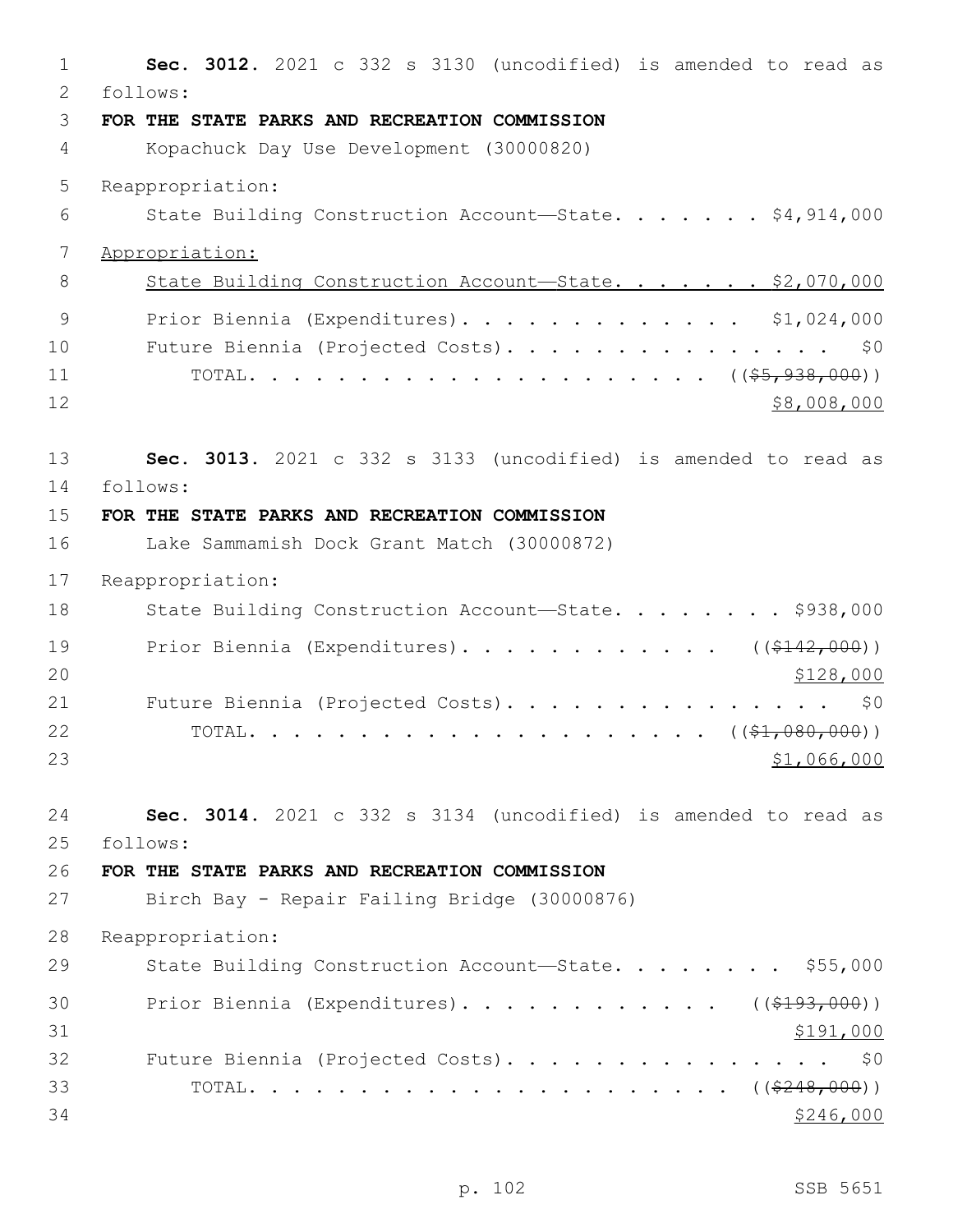**Sec. 3015.** 2021 c 332 s 3136 (uncodified) is amended to read as follows: 2 **FOR THE STATE PARKS AND RECREATION COMMISSION** Field Spring Replace Failed Sewage Syst & Non-ADA Comfort Station (30000951) Reappropriation: 7 State Building Construction Account—State. . . . . . \$1,023,000 Appropriation: 9 State Building Construction Account-State. . . . . . . \$480,000 Prior Biennia (Expenditures). . . . . . . . . . . . . . \$245,000 Future Biennia (Projected Costs). . . . . . . . . . . . . . . \$0 TOTAL. . . . . . . . . . . . . . . . . . . . . ((\$1,268,000)) \$1,748,000 **Sec. 3016.** 2021 c 332 s 3138 (uncodified) is amended to read as follows: 15 **FOR THE STATE PARKS AND RECREATION COMMISSION** Parkland Acquisition (30000976) Appropriation: 19 Parkland Acquisition Account—State. . . . . . . ((\$2,000,000)) \$2,500,000 21 Prior Biennia (Expenditures). . . . . . . . . . . . \$2,245,000 22 Future Biennia (Projected Costs). . . . . . . . . . \$8,000,000 23 TOTAL. . . . . . . . . . . . . . . . . . ((<del>\$12,245,000</del>)) \$12,745,000 **Sec. 3017.** 2021 c 332 s 3143 (uncodified) is amended to read as follows: 26 **FOR THE STATE PARKS AND RECREATION COMMISSION** Statewide Water System Renovation (30001016) Reappropriation: 30 State Building Construction Account-State. . . . . . . \$103,000 31 Prior Biennia (Expenditures). . . . . . . . . . . ((\$397,000))  $\frac{$392,000}{9}$  Future Biennia (Projected Costs). . . . . . . . . . . . . . . \$0 TOTAL. . . . . . . . . . . . . . . . . . . . . . ((\$500,000))  $\frac{$495,000}{900}$ 

p. 103 SSB 5651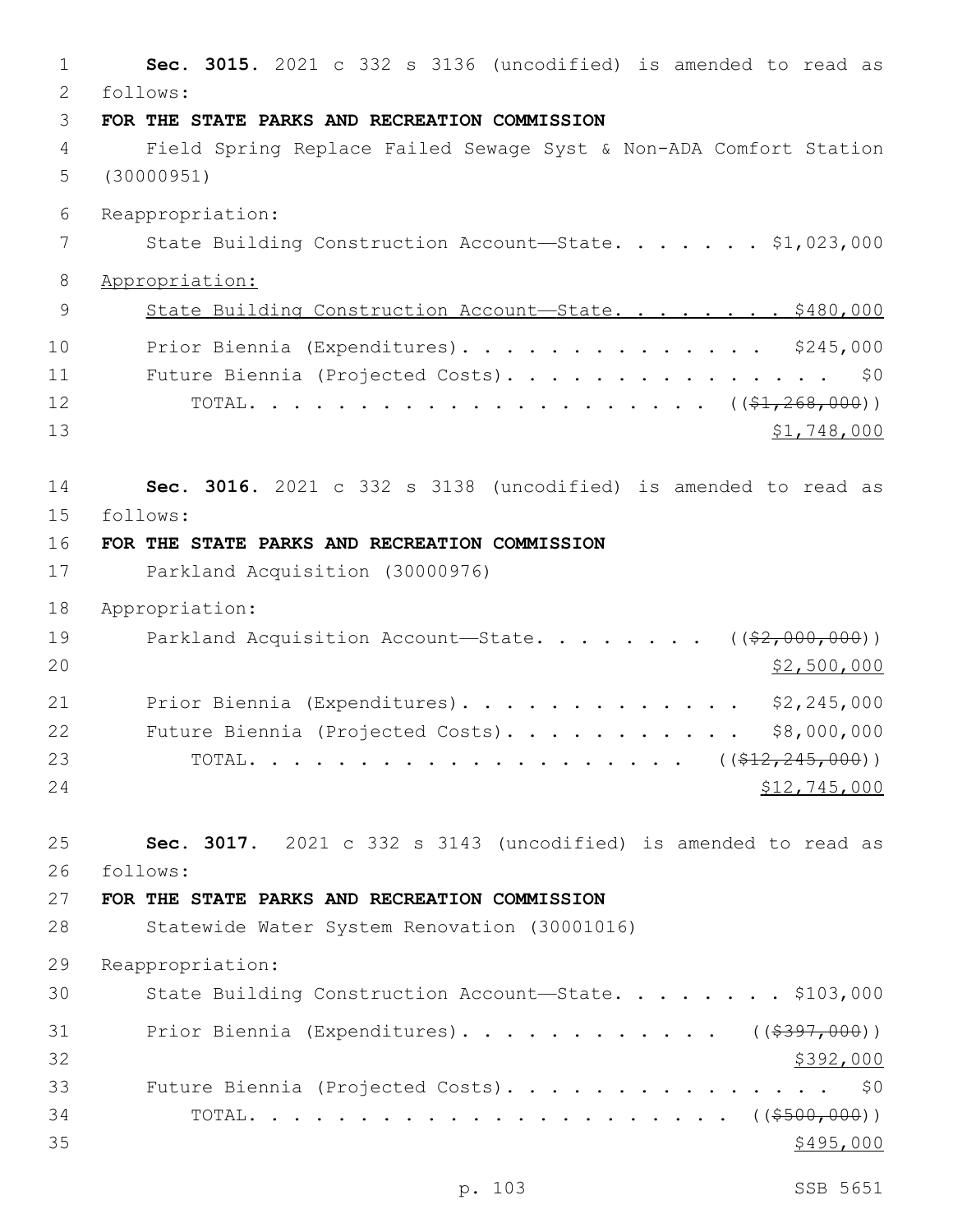1 **Sec. 3018.** 2021 c 332 s 3147 (uncodified) is amended to read as follows: 2 3 **FOR THE STATE PARKS AND RECREATION COMMISSION** 4 Statewide Fish Barrier Removal (40000010) 5 Reappropriation: 6 State Building Construction Account—State. . . . . ((\$1,605,000))  $7 \frac{\text{S1,718,000}}{1}$ 8 Prior Biennia (Expenditures). . . . . . . . . . . ((\$300,000)) 9 \$187,000 10 Future Biennia (Projected Costs). . . . . . . . . . . . . . \$0 11 TOTAL. . . . . . . . . . . . . . . . . . . . . . . \$1,905,000 12 **Sec. 3019.** 2021 c 332 s 3149 (uncodified) is amended to read as follows: 13 14 **FOR THE STATE PARKS AND RECREATION COMMISSION** 15 Preservation Minor Works 2019-21 (40000151) 16 Reappropriation: 17 State Building Construction Account—State. . . . . ((\$1,139,000)) 18 \$1,196,000 19 Prior Biennia (Expenditures). . . . . . . . . . ((\$3,308,000)) 20 \$3,251,000 21 Future Biennia (Projected Costs). . . . . . . . . . . . . . \$0 22 TOTAL. . . . . . . . . . . . . . . . . . . . . . . \$4,447,000 23 **Sec. 3020.** 2021 c 332 s 3151 (uncodified) is amended to read as follows: 24 25 **FOR THE STATE PARKS AND RECREATION COMMISSION** 26 Palouse to Cascade Trail - Crab Creek Trestle Replacement 27 (40000162) 28 Reappropriation: 29 State Building Construction Account-State. . . . . . . \$79,000 30 Appropriation: 31 State Building Construction Account-State. . . . . . \$2,031,000 32 Prior Biennia (Expenditures). . . . . . . . . . . . . \$171,000 33 Future Biennia (Projected Costs). . . . . . . . . . . . . . . \$0 34 TOTAL. . . . . . . . . . . . . . . . . . . . . . ((\$250,000))  $\frac{1}{2}$  35  $\frac{1}{2}$  281,000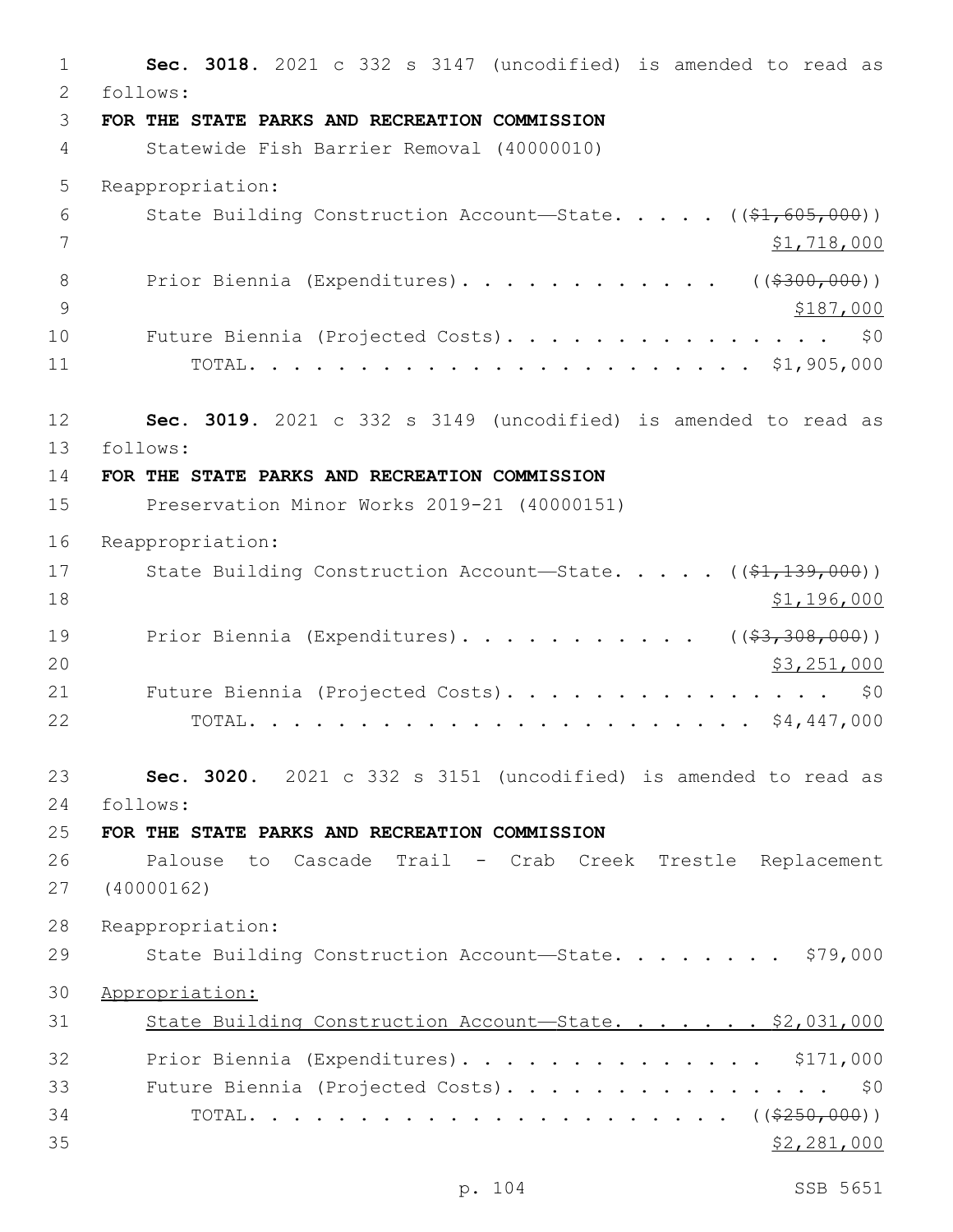**Sec. 3021.** 2021 c 332 s 3154 (uncodified) is amended to read as follows: 2 **FOR THE STATE PARKS AND RECREATION COMMISSION** Saint Edward Maintenance Facility (40000218) Appropriation: 6 State Building Construction Account—State. . . . . ((\$2,199,000)) \$2,524,000 8 Prior Biennia (Expenditures). . . . . . . . . . . . . . . . \$0 9 Future Biennia (Projected Costs). . . . . . . . . . . . . . \$0 TOTAL. . . . . . . . . . . . . . . . . . . . . ((\$2,199,000)) \$2,524,000 **Sec. 3022.** 2021 c 332 s 3164 (uncodified) is amended to read as follows: 13 **FOR THE RECREATION AND CONSERVATION OFFICE** Washington Wildlife Recreation Grants (30000139) The reappropriation in this section is subject to the following conditions and limitations: The reappropriation is provided solely for the list of projects in LEAP capital document No. 2011-3A, 19 developed May 24, 2011. Reappropriation: 21 Outdoor Recreation Account—State. . . . . . . . . ((\$637,000)) 23 Prior Biennia (Expenditures). . . . . . . . . . ((\$41,363,000)) 24 \$41,215,000 25 Future Biennia (Projected Costs). . . . . . . . . . . . . . \$0 TOTAL. . . . . . . . . . . . . . . . . . . . . . \$42,000,000 **Sec. 3023.** 2021 c 332 s 3165 (uncodified) is amended to read as follows: 28 **FOR THE RECREATION AND CONSERVATION OFFICE** Washington Wildlife Recreation Grants (30000205) The reappropriations in this section are subject to the following conditions and limitations: The reappropriations are subject to the provisions of section 3161, chapter 19, Laws of 2013 2nd sp. sess. Reappropriation: 35 Farm and Forest Account—State. . . . . . . . . . . ((\$616,000))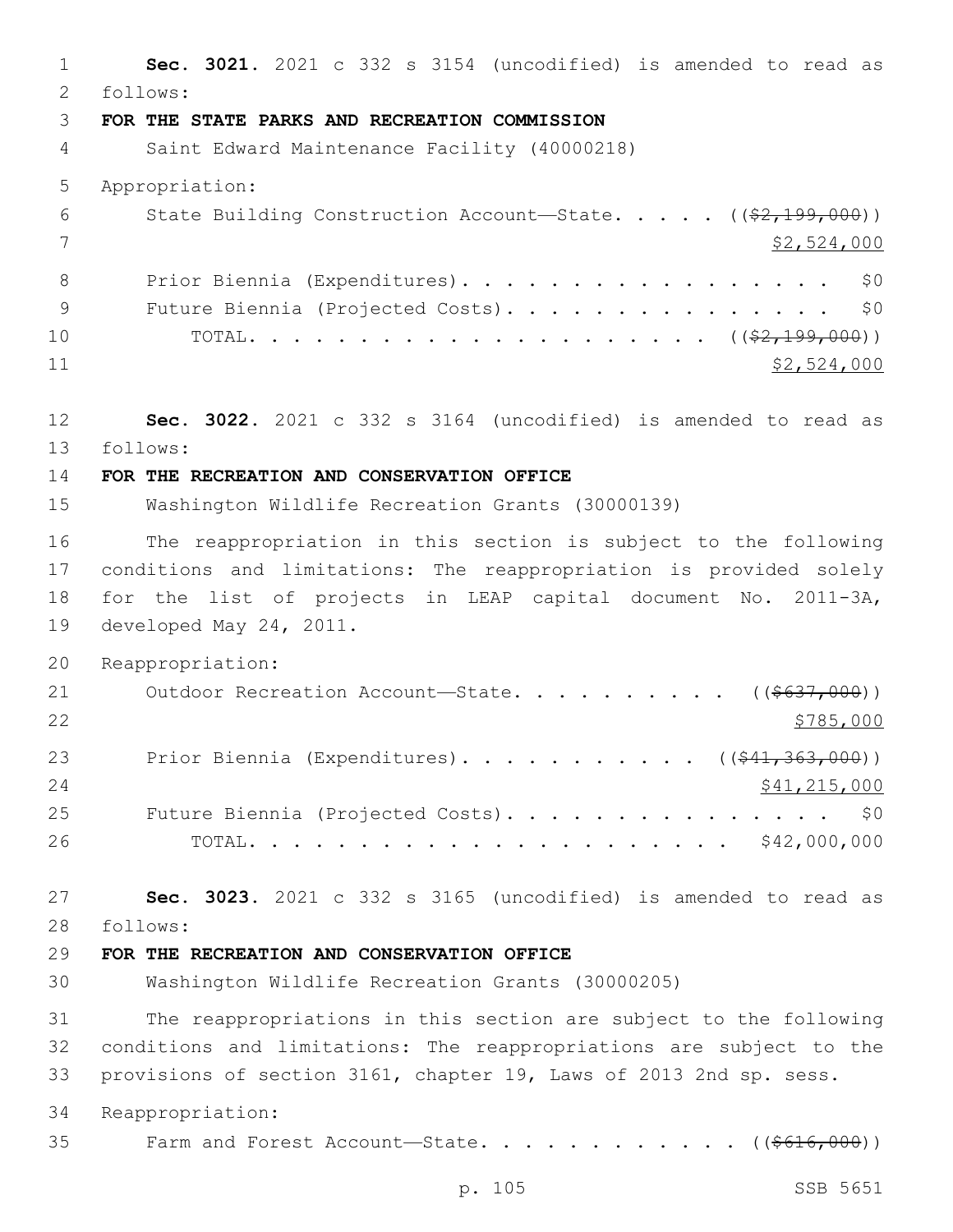| $1\,$          | \$843,000                                                               |
|----------------|-------------------------------------------------------------------------|
| $\overline{2}$ | ( ( \$132, 000) )<br>Habitat Conservation Account-State.                |
| 3              | \$464,000                                                               |
| 4              | ( ( \$2, 189, 000) )<br>Outdoor Recreation Account-State.               |
| 5              | <u>\$2,647,000</u>                                                      |
| 6              | ( ( \$470,000) )<br>Riparian Protection Account-State.                  |
| 7              | \$494,000                                                               |
| $8\,$          | Subtotal Reappropriation.<br>$($ $($ $$3, 407, 000)$ $)$                |
| 9              | \$4,448,000                                                             |
| 10             | Prior Biennia (Expenditures). ( $(\frac{\$61,593,000}{\$})$             |
| 11             | \$60,552,000                                                            |
| 12             | Future Biennia (Projected Costs).<br>\$0                                |
| 13             |                                                                         |
|                |                                                                         |
| 14             | Sec. 3024. 2021 c 332 s 3168 (uncodified) is amended to read as         |
| 15             | follows:                                                                |
| 16             | FOR THE RECREATION AND CONSERVATION OFFICE                              |
| 17             | Puget Sound Acquisition and Restoration (30000211)                      |
| 18             | Reappropriation:                                                        |
| 19             | State Building Construction Account-State.<br>( ( \$903,000) )          |
| 20             | \$3,657,000                                                             |
| 21             | Prior Biennia (Expenditures). ( $(\frac{269}{1000})$ )                  |
| 22             | \$66,343,000                                                            |
| 23             | Future Biennia (Projected Costs).<br>\$0                                |
| 24             | \$70,000,000<br>TOTAL.                                                  |
|                |                                                                         |
| 25             | Sec. 3025. 2021 c 332 s 3171 (uncodified) is amended to read as         |
| 26             | follows:                                                                |
| 27             | FOR THE RECREATION AND CONSERVATION OFFICE                              |
| 28             | Washington Wildlife Recreation Grants (30000220)                        |
| 29             | The reappropriations in this section are subject to the following       |
| 30             | conditions and limitations: The reappropriations in this section are    |
| 31             | provided solely for the list of projects in LEAP capital document No.   |
| 32             | 2015-1, developed June 30, 2015.                                        |
| 33             | Reappropriation:                                                        |
| 34             | Farm and Forest Account-State.<br>$\ldots$ (( <del>\$1,181,000</del> )) |
| 35             | \$1,563,000                                                             |
| 36             | Habitat Conservation Account-State. ( $(\frac{2}{7}, 910, 000)$ )       |
|                | p. 106<br>SSB 5651                                                      |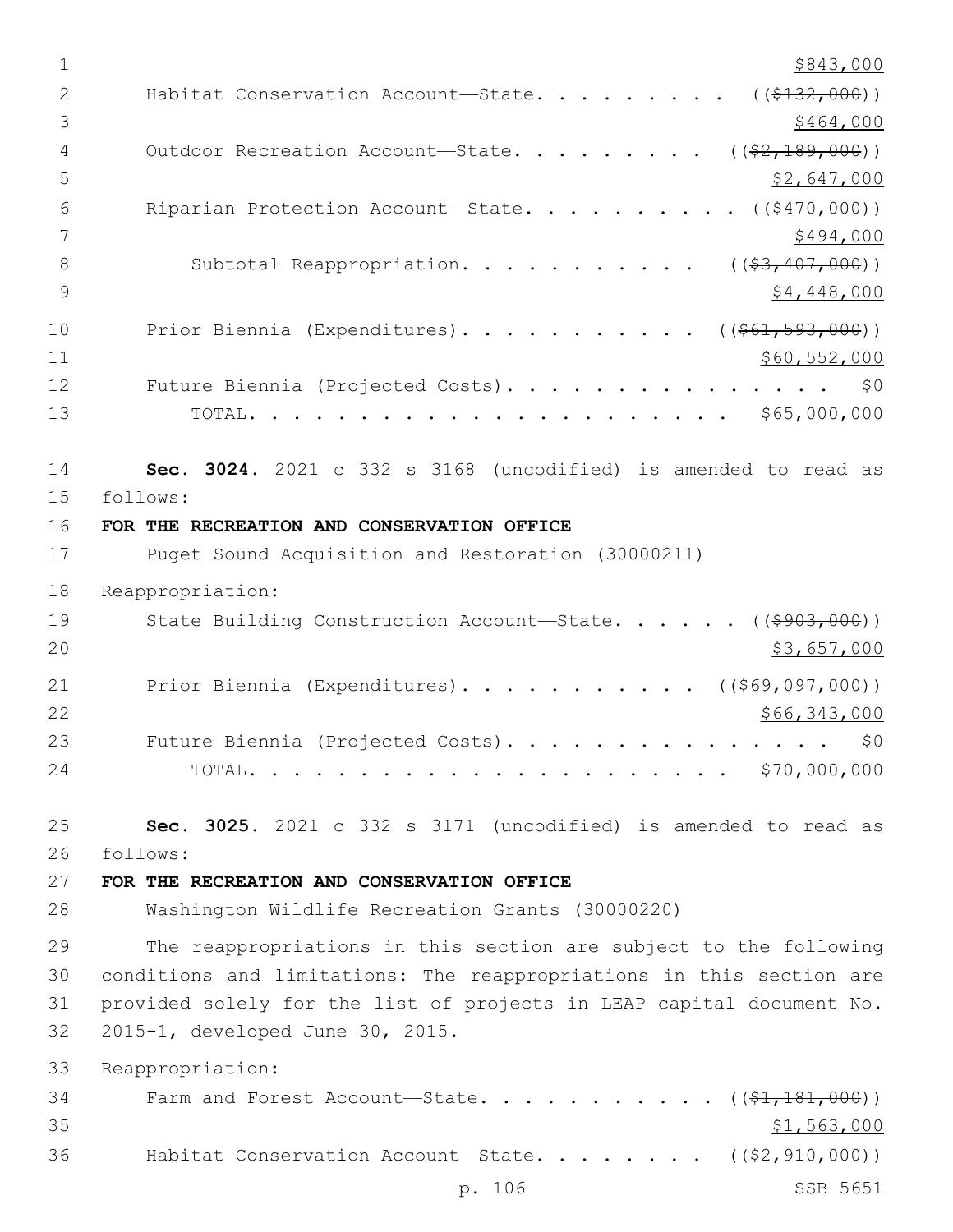$1 \quad$  \$2,814,000 2 Outdoor Recreation Account—State. . . . . . . . ((\$3,268,000))  $\frac{1}{3}$ ,085,000 4 Riparian Protection Account—State. . . . . . . . ((\$1,345,000))  $5 - 5$ 6 Subtotal Reappropriation. . . . . . . . . . ((\$8,704,000))  $7 \frac{\text{S}}{7}$ ,579,000 8 Prior Biennia (Expenditures). . . . . . . . . . ((\$46,619,000))  $\frac{1}{2}$   $\frac{9}{17}$ ,  $\frac{744}{1000}$ 10 Future Biennia (Projected Costs). . . . . . . . . . . . . . \$0 11 TOTAL. . . . . . . . . . . . . . . . . . . . . . \$55,323,000 12 **Sec. 3026.** 2021 c 332 s 3173 (uncodified) is amended to read as follows: 13 14 **FOR THE RECREATION AND CONSERVATION OFFICE** 15 Boating Facilities Program (30000222) 16 The reappropriation in this section is subject to the following 17 conditions and limitations: The reappropriation is subject to the 18 provisions of section 3024, chapter 35, Laws of 2016 sp. sess. 19 Reappropriation: 20 Recreation Resources Account—State. . . . . . . . . ((<del>\$49,000</del>))  $21$   $\frac{$137,000}{}$ 22 Prior Biennia (Expenditures). . . . . . . . . . ((\$14,161,000))  $23$  \$14,073,000 24 Future Biennia (Projected Costs). . . . . . . . . . . . . . \$0 25 TOTAL. . . . . . . . . . . . . . . . . . . . . . \$14,210,000 26 **Sec. 3027.** 2021 c 332 s 3178 (uncodified) is amended to read as follows: 27 28 **FOR THE RECREATION AND CONSERVATION OFFICE** 29 Puget Sound Estuary and Salmon Restoration Program (30000227) 30 Reappropriation: 31 State Building Construction Account—State. . . . . ((\$82,000))  $32 \div 5670,000$ 33 Prior Biennia (Expenditures). . . . . . . . . . ((\$7,918,000))  $34$   $$7,330,000$ 35 Future Biennia (Projected Costs). . . . . . . . . . . . . . . \$0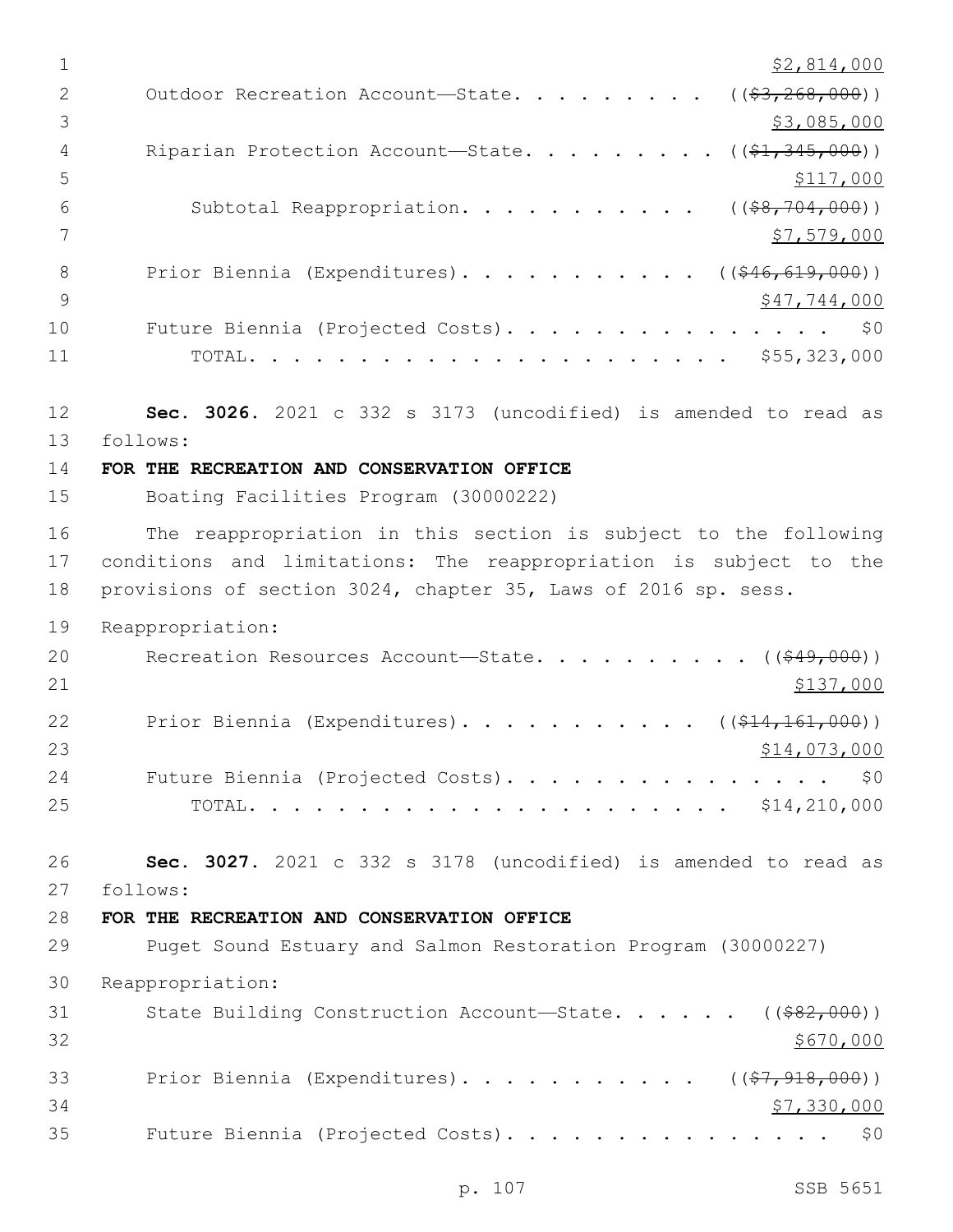1 TOTAL. . . . . . . . . . . . . . . . . . . . . . . \$8,000,000

2 **Sec. 3028.** 2021 c 332 s 3183 (uncodified) is amended to read as follows: 3 4 **FOR THE RECREATION AND CONSERVATION OFFICE** 5 Family Forest Fish Passage Program (30000233) 6 Reappropriation: 7 State Building Construction Account—State. . . . . . ((\$160,000)) 8 \$204,000 9 Prior Biennia (Expenditures). . . . . . . . . . ((\$4,840,000))  $10 \hspace{2.5cm}$  \$4,796,000 11 Future Biennia (Projected Costs). . . . . . . . . . . . . . \$0 12 TOTAL. . . . . . . . . . . . . . . . . . . . . . . \$5,000,000 13 **Sec. 3029.** 2021 c 332 s 3184 (uncodified) is amended to read as 14 follows: 15 **FOR THE RECREATION AND CONSERVATION OFFICE** 16 Salmon Recovery Funding Board Programs (30000408) 17 The reappropriations in this section are subject to the following 18 conditions and limitations: The reappropriations are subject to the 19 provisions of section 3070, chapter 2, Laws of 2018. 20 Reappropriation: 21 General Fund—Federal. . . . . . . . . . . . . . . . . \$32,369,000 22 State Building Construction Account—State. . . . . ((\$1,642,000))  $23$  \$6,231,000 24 Subtotal Reappropriation. . . . . . . . . . ((\$34,011,000))  $25$  \$38,600,000 26 Prior Biennia (Expenditures). . . . . . . . . . ((\$32,202,000)) 27,613,000 28 Future Biennia (Projected Costs). . . . . . . . . . . . . . \$0 29 TOTAL. . . . . . . . . . . . . . . . . . . . . . \$66,213,000 30 **Sec. 3030.** 2021 c 332 s 3185 (uncodified) is amended to read as follows: 31

# 32 **FOR THE RECREATION AND CONSERVATION OFFICE**

33 2017-19 Washington Wildlife Recreation Grants (30000409)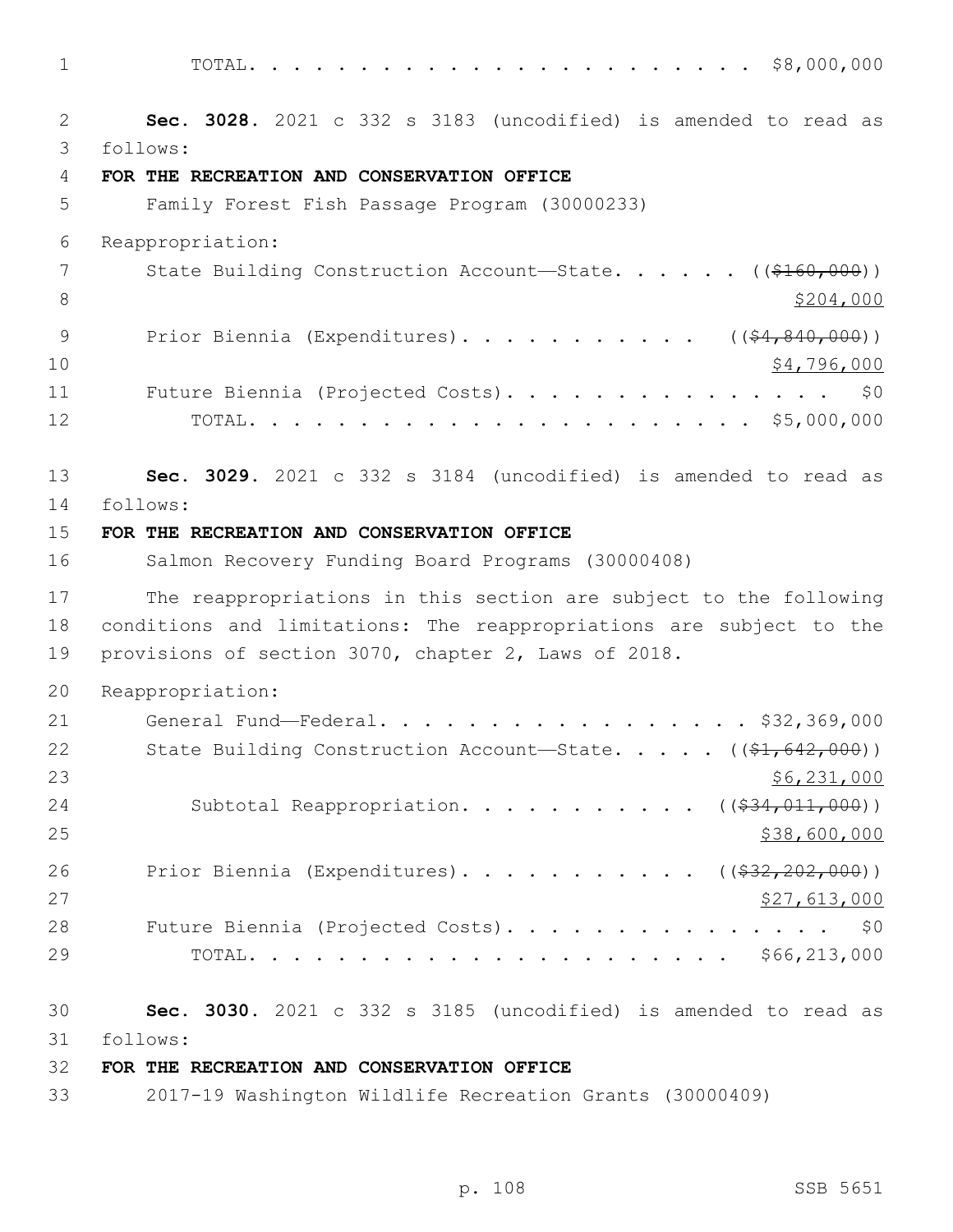The reappropriations in this section are subject to the following conditions and limitations: The reappropriations in this section are provided solely for the list of projects in LEAP capital document No. 2017-42, developed July 20, 2017, and LEAP capital document No. 5 2018-6H, developed January 3, 2018.

Reappropriation:

|    | Farm and Forest Account-State. ( $(\frac{55}{60000})$ )                               |
|----|---------------------------------------------------------------------------------------|
| 8  | \$5,002,000                                                                           |
| 9  | Habitat Conservation Account-State. ( $(\frac{\xi+2}{\xi+2}, \frac{592}{\xi}, 000)$ ) |
| 10 | \$12,878,000                                                                          |
| 11 | Outdoor Recreation Account-State. ( $(\frac{212}{7474}, 000)$ )                       |
| 12 | \$14,248,000                                                                          |
| 13 | Subtotal Reappropriation. ( $(\frac{230}{726}, \frac{926}{60})$ )                     |
| 14 | \$32,128,000                                                                          |
| 15 | Prior Biennia (Expenditures). ( $(\frac{249}{1000})$ )                                |
| 16 | \$47,872,000                                                                          |
| 17 | Future Biennia (Projected Costs). \$0                                                 |
| 18 |                                                                                       |

 **Sec. 3031.** 2021 c 332 s 3187 (uncodified) is amended to read as follows: 20

## **FOR THE RECREATION AND CONSERVATION OFFICE**

Nonhighway Off-Road Vehicle Activities (30000411)

Reappropriation:

| 24 | NOVA Program Account—State. $($ $($ $\frac{2995,000}{9})$               |
|----|-------------------------------------------------------------------------|
| 25 | \$2,991,000                                                             |
| 26 | Prior Biennia (Expenditures). ( $(\frac{\$12,300,000}{\$12,300,000})$ ) |
| 27 | \$10, 204, 000                                                          |
| 28 | Future Biennia (Projected Costs). \$0                                   |
| 29 |                                                                         |

 **Sec. 3032.** 2021 c 332 s 3188 (uncodified) is amended to read as follows: 31

**FOR THE RECREATION AND CONSERVATION OFFICE**

Youth Athletic Facilities (30000412)

Reappropriation:

35 State Building Construction Account—State. . . . . ((\$1,302,000))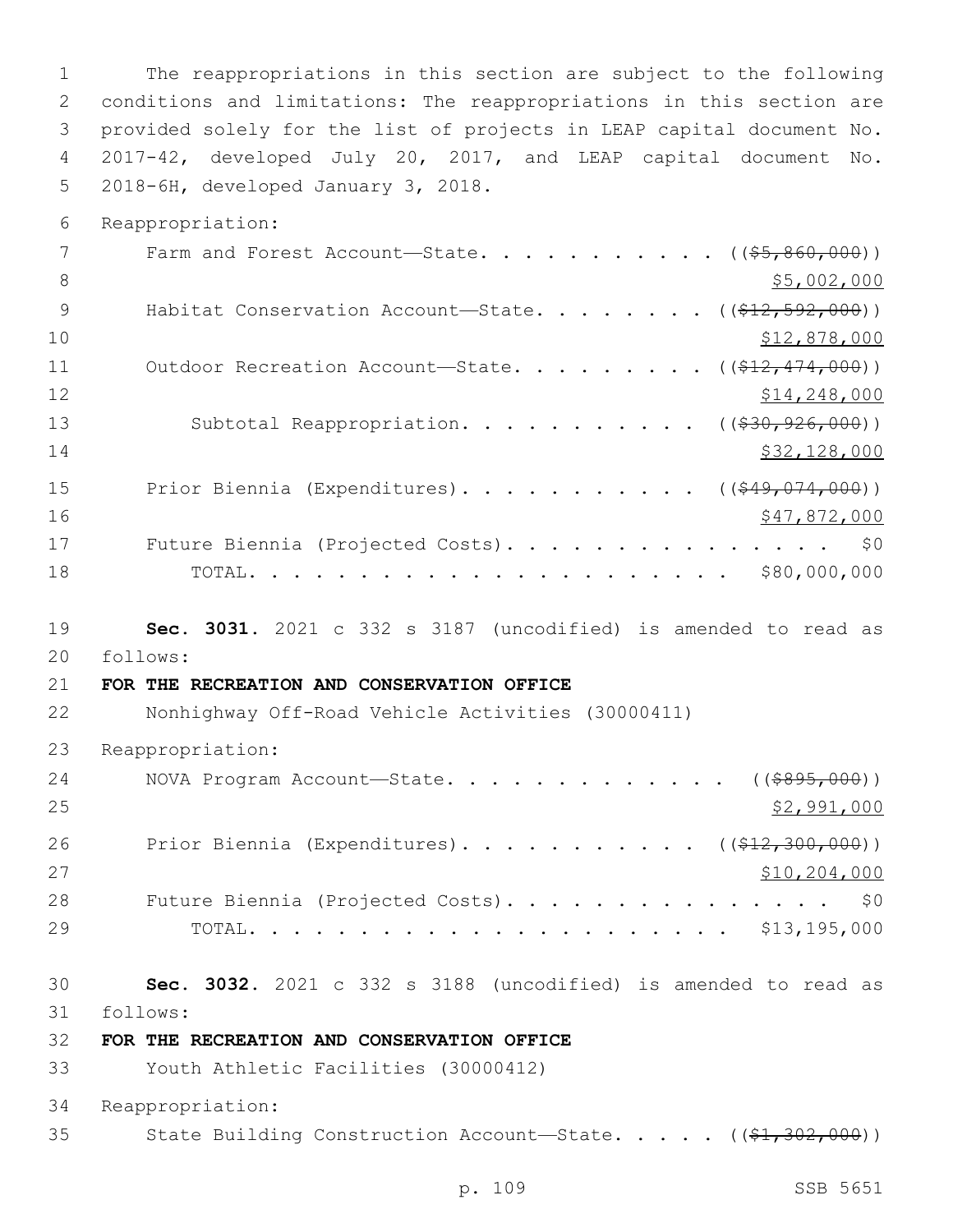| 1              | \$1,522,000                                                                         |
|----------------|-------------------------------------------------------------------------------------|
| 2              | Prior Biennia (Expenditures). ( $(\frac{2}{775,000})$ )                             |
| 3              | \$2,555,000                                                                         |
| 4              | Future Biennia (Projected Costs).<br>\$0                                            |
| 5              |                                                                                     |
|                |                                                                                     |
| 6              | Sec. 3033. 2021 c 332 s 3189 (uncodified) is amended to read as                     |
| 7              | follows:                                                                            |
| 8              | FOR THE RECREATION AND CONSERVATION OFFICE                                          |
| $\overline{9}$ | Aquatic Lands Enhancement Account (30000413)                                        |
| 10             | The reappropriations in this section are subject to the following                   |
| 11             | conditions and limitations: The reappropriations in this section are                |
| 12             | provided solely for the list of projects in LEAP capital document No.               |
| 13             | 2018-9H, developed March 5, 2018.                                                   |
| 14             | Reappropriation:                                                                    |
| 15             | Aquatic Lands Enhancement Account-State. \$884,000                                  |
| 16             | State Building Construction Account-State. $($ $($ $\frac{2}{7}$ , $732$ , $000)$ ) |
| 17             | \$4,013,000                                                                         |
| 18             | Subtotal Reappropriation.<br>( ( \$3, 616, 000) )                                   |
| 19             | \$4,897,000                                                                         |
| 20             | Prior Biennia (Expenditures).<br>( ( \$8, 669, 000) )                               |
| 21             | \$7,388,000                                                                         |
| 22             | Future Biennia (Projected Costs).<br>\$0                                            |
| 23             |                                                                                     |
|                |                                                                                     |
| 24             | Sec. 3034. 2021 c 332 s 3190 (uncodified) is amended to read as                     |
| 25             | follows:                                                                            |
| 26             | FOR THE RECREATION AND CONSERVATION OFFICE                                          |
| 27             | Puget Sound Acquisition and Restoration (30000414)                                  |
| 28             | Reappropriation:                                                                    |
| 29             | State Building Construction Account-State. $($ $($ $$16, 640, 000)$ $)$             |
| 30             | \$20,763,000                                                                        |
| 31             | Prior Biennia (Expenditures). ( $(\frac{223}{23}, \frac{360}{200})$ )               |
| 32             | <u>\$19,237,000</u>                                                                 |
| 33             | Future Biennia (Projected Costs).<br>\$0                                            |
| 34             | $\cdot$ \$40,000,000<br>TOTAL.                                                      |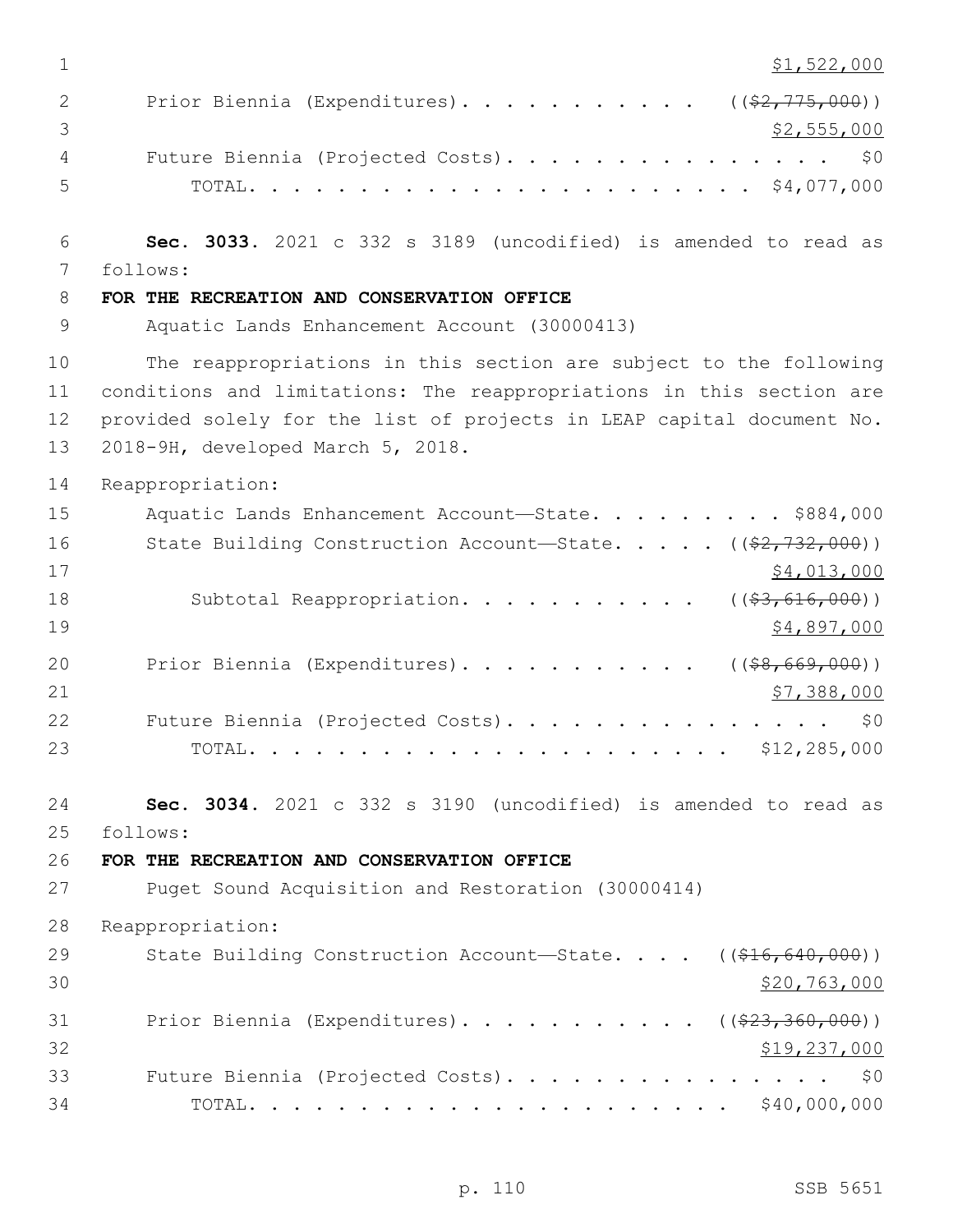1 **Sec. 3035.** 2021 c 332 s 3195 (uncodified) is amended to read as follows: 2 3 **FOR THE RECREATION AND CONSERVATION OFFICE** 4 Washington Coastal Restoration Initiative (30000420) 5 The reappropriation in this section is subject to the following 6 conditions and limitations: The reappropriation is subject to the 7 provisions of section 3082, chapter 2, Laws of 2018. 8 Reappropriation: 9 State Building Construction Account—State. . . . . ((\$5,769,000))  $\frac{10}{5,790,000}$ 11 Prior Biennia (Expenditures). . . . . . . . . . ((\$6,731,000)) 12 \$6,710,000 13 Future Biennia (Projected Costs). . . . . . . . . . . . . . \$0 14 TOTAL. . . . . . . . . . . . . . . . . . . . . . \$12,500,000 15 **Sec. 3036.** 2021 c 332 s 3197 (uncodified) is amended to read as follows: 16 17 **FOR THE RECREATION AND CONSERVATION OFFICE** 18 2019-21 - Washington Wildlife Recreation Grants (40000002) 19 The reappropriations in this section are subject to the following 20 conditions and limitations: The reappropriations are subject to the 21 provisions of section 3200, chapter 413, Laws of 2019. 22 Reappropriation: 23 Farm and Forest Account—State. . . . . . . . . .  $($   $($  $66, 880, 000)$  $)$  $24$  \$6,687,000 25 Habitat Conservation Account—State. . . . . . . ((\$20,349,000))  $26$   $$25,791,000$ 27 Outdoor Recreation Account—State. . . . . . . . ((\$28,025,000)) 28 \$24,390,000 29 Subtotal Reappropriation. . . . . . . . . . ((\$55,254,000))  $30 \frac{\text{556,868,000}}{9000}$ 31 Prior Biennia (Expenditures). . . . . . . . . . ((\$29,746,000))  $32$  \$28,132,000 33 Future Biennia (Projected Costs). . . . . . . . . . . . . . . \$0 34 TOTAL. . . . . . . . . . . . . . . . . . . . . . \$85,000,000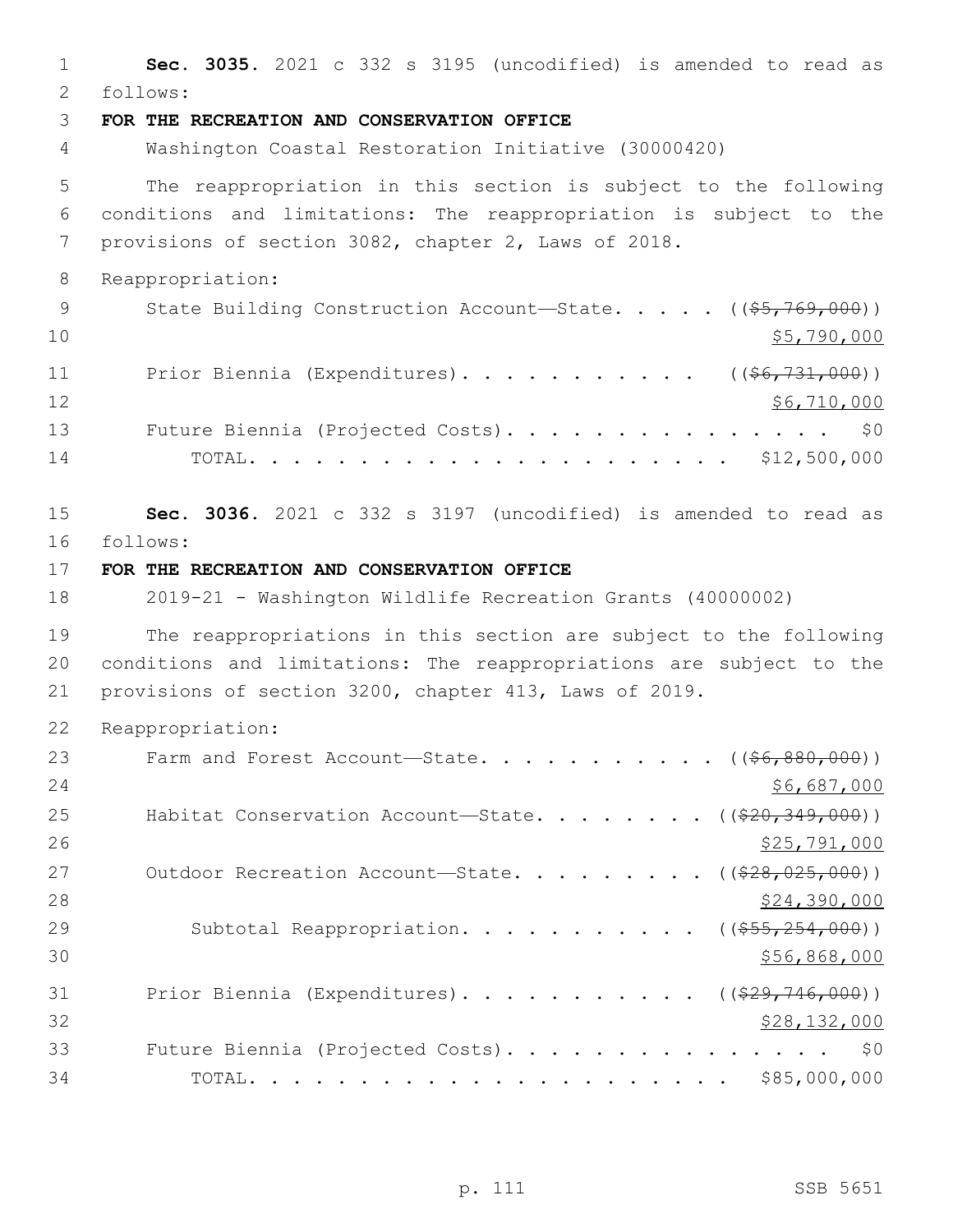**Sec. 3037.** 2021 c 332 s 3201 (uncodified) is amended to read as follows: 2 **FOR THE RECREATION AND CONSERVATION OFFICE** 2019-21 - Youth Athletic Facilities (40000007) The reappropriation in this section is subject to the following conditions and limitations: The amounts reappropriated in this section may be awarded only to projects approved by the legislature, as identified in LEAP capital documents No. 2020-467-HSBA, developed February 25, 2020, and No. 2020-467-HB, developed February 14, 2020. Reappropriation: 11 State Building Construction Account—State. . . . ((\$7,597,000)) \$7,833,000 13 Prior Biennia (Expenditures). . . . . . . . . . ((\$4,403,000)) 14 \$4,167,000 15 Future Biennia (Projected Costs). . . . . . . . . . . . . . \$0 TOTAL. . . . . . . . . . . . . . . . . . . . . . \$12,000,000 **Sec. 3038.** 2021 c 332 s 3221 (uncodified) is amended to read as 18 follows:

**FOR THE RECREATION AND CONSERVATION OFFICE**

2021-23 - Brian Abbott Fish Barrier Removal Board (40000035)

 The appropriation in this section is subject to the following 22 conditions and limitations:

 (1) The appropriation in this section is provided solely for 24 projects approved by the legislature, as identified in ((LEAP capital document No. RCO-5-HB-2021)) OFM capital document 2022-1, developed 26 ((April 15, 2021)) December 16, 2021.

 (2) The recreation and conservation funding board may retain a portion of the funds appropriated in this section for the administration of the grants. The portion of the funds retained for administration may not exceed three percent of the appropriation.

 (3) The department of fish and wildlife may retain a portion of the funds appropriated in this section for the Brian Abbott fish barrier removal board for technical assistance in developing projects for consideration. The portion of the funds retained for technical assistance may not exceed 4.12 percent of the appropriation.

Appropriation:

37 State Building Construction Account-State. . . . . \$26,795,000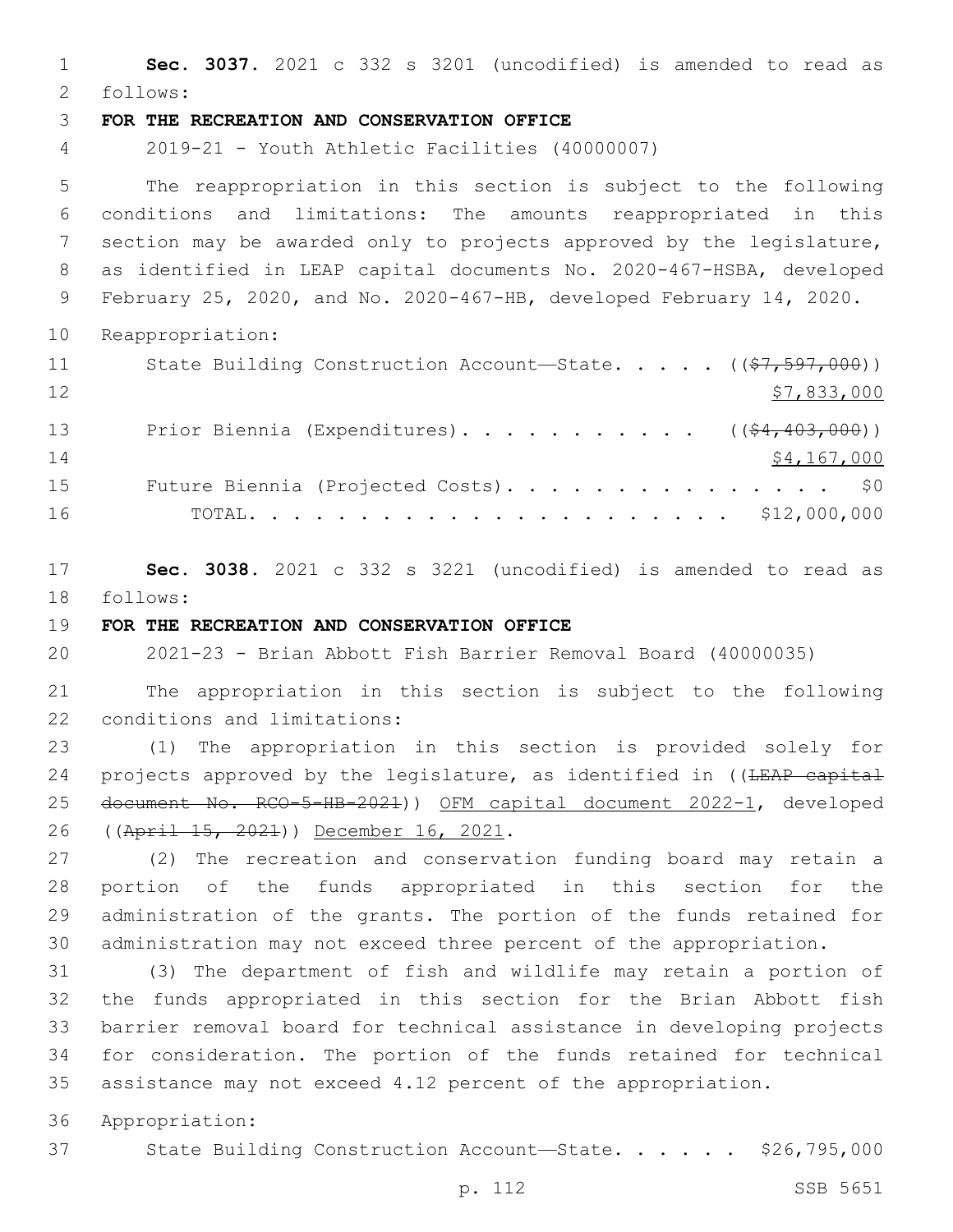1 Prior Biennia (Expenditures). . . . . . . . . . . . . . . . \$0 Future Biennia (Projected Costs). . . . . . . . . . \$107,180,000 TOTAL. . . . . . . . . . . . . . . . . . . . . . \$133,975,000 **Sec. 3039.** 2021 c 332 s 3229 (uncodified) is amended to read as follows: 5 **FOR THE RECREATION AND CONSERVATION OFFICE** Coastal Restoration Grants (91000448) The reappropriation in this section is subject to the following conditions and limitations: The reappropriation is subject to the provisions of section 3177, chapter 3, Laws of 2015 3rd sp. sess. Reappropriation: 12 State Building Construction Account—State. . . . . ((\$152,000))  $13 \frac{\$622,000}{}$ 14 Prior Biennia (Expenditures)........... ((\$11,033,000)) \$10,563,000 16 Future Biennia (Projected Costs). . . . . . . . . . . . . . \$0 TOTAL. . . . . . . . . . . . . . . . . . . . . . \$11,185,000 **Sec. 3040.** 2021 c 332 s 3230 (uncodified) is amended to read as follows: 19 **FOR THE RECREATION AND CONSERVATION OFFICE** Upper Quinault River Restoration Project (91000958) Reappropriation: 23 State Building Construction Account—State. . . . . . \$1,359,000 Appropriation: 25 State Building Construction Account—State. . . . . ((\$1,000,000))  $$2,000,000$ 27 Prior Biennia (Expenditures). . . . . . . . . . . . . \$641,000 28 Future Biennia (Projected Costs). . . . . . . . . . . . . . \$0 TOTAL. . . . . . . . . . . . . . . . . . . . . ((\$3,000,000))  $30 \times 4,000,000$  **Sec. 3041.** 2021 c 332 s 3232 (uncodified) is amended to read as follows: 32 **FOR THE RECREATION AND CONSERVATION OFFICE** Recreation & Conservation Office Recreation Grants (92000131)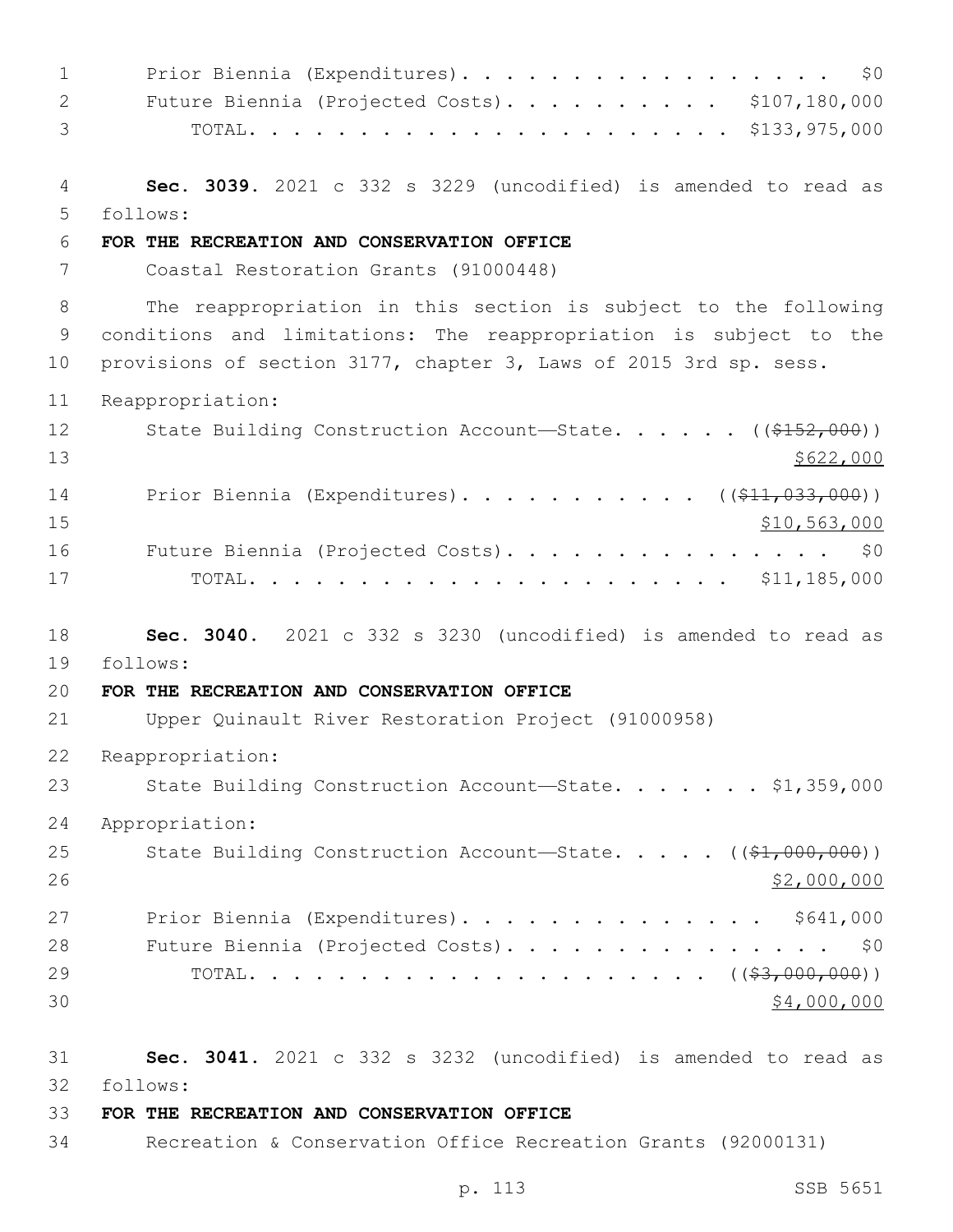1 The reappropriations in this section are subject to the following 2 conditions and limitations: The reappropriations are subject to the 3 provisions of section 3049, chapter 356, Laws of 2020.

4 Reappropriation:

| 5  | Outdoor Recreation Account-State. ( $(\frac{2132}{132}, 000)$ )                      |
|----|--------------------------------------------------------------------------------------|
| 6  | \$497,000                                                                            |
| 7  | State Building Construction Account-State. $($ $($ $\frac{65}{67}, \frac{859}{600})$ |
| 8  | \$8,050,000                                                                          |
| 9  | Subtotal Reappropriation. ( $(\frac{25,991,000}{5})$ )                               |
| 10 | \$8,547,000                                                                          |
| 11 | Prior Biennia (Expenditures). ( $(\frac{228}{790}, \frac{790}{000})$ )               |
| 12 | \$26,234,000                                                                         |
| 13 | Future Biennia (Projected Costs). \$0                                                |
| 14 |                                                                                      |

15 **Sec. 3042.** 2021 c 332 s 3218 (uncodified) is amended to read as follows: 16

17 **FOR THE RECREATION AND CONSERVATION OFFICE**

18 2021-23 - Aquatic Lands Enhancement Account (40000029)

19 The appropriations in this section  $((\frac{1}{18}))$  are subject to the 20 following conditions and limitations:

 (1) The state building construction account—state appropriation in this section is provided solely for projects approved by the legislature, as identified in LEAP capital document No. RCO-3.1- 24 HB-2021, developed April 15, 2021.

25 (2) The aquatic lands enhancement account—state appropriation in 26 this section is provided solely for the following project:

27 Dash Point Park and Pier (Tacoma). . . . . . . . . . . \$418,000 28 Appropriation: 29 Aquatic Lands Enhancement Account—State. . . . . . . . \$418,000 30 State Building Construction Account—State. . . . . . . \$9,100,000 31 Subtotal Appropriation. . . . . . . . . . . . . \$9,518,000 32 Prior Biennia (Expenditures). . . . . . . . . . . . . . . . \$0 33 Future Biennia (Projected Costs). . . . . . . . . . . \$36,400,000 34 TOTAL. . . . . . . . . . . . . . . . . . (  $(\frac{645 - 500}{600})$  )  $35$  \$45,918,000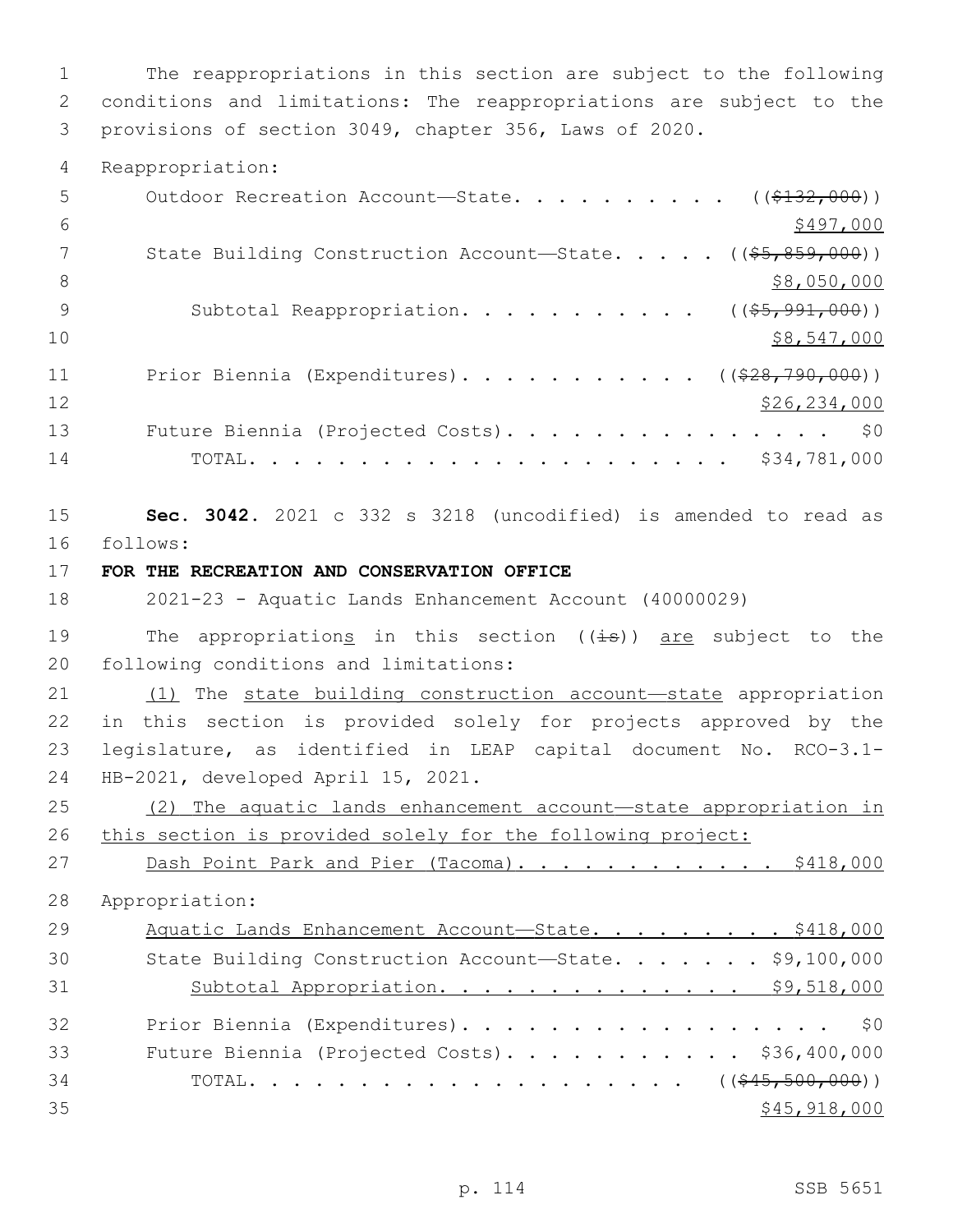| $\mathbf{1}$<br>2    | Sec. 3043. 2021 c 332 s 3253 (uncodified) is amended to read as<br>follows:                                                                                                                    |
|----------------------|------------------------------------------------------------------------------------------------------------------------------------------------------------------------------------------------|
| 3                    | FOR THE STATE CONSERVATION COMMISSION                                                                                                                                                          |
| 4                    | CREP PIP Loan Program 2017-19 (92000014)                                                                                                                                                       |
| 5<br>6<br>7          | The reappropriation in this section is subject to the following<br>conditions and limitations: The reappropriation is subject to the<br>provisions of section 6019, chapter 413, Laws of 2019. |
| 8                    | Reappropriation:                                                                                                                                                                               |
| 9<br>10              | Conservation Assistance Revolving Account-State. ((\$350,000))<br>\$270,000                                                                                                                    |
| 11<br>12<br>13<br>14 | Prior Biennia (Expenditures). \$50,000<br>Future Biennia (Projected Costs).<br>\$0<br>\$320,000                                                                                                |
| 15<br>16<br>17       | NEW SECTION. Sec. 3044. A new section is added to 2021 c 332<br>(uncodified) to read as follows:<br>FOR THE STATE CONSERVATION COMMISSION                                                      |
| 18                   | Farmland Protection and Land Access (92000015)                                                                                                                                                 |
| 19                   | Appropriation:                                                                                                                                                                                 |
| 20                   | State Building Construction Account-State. \$2,000,000                                                                                                                                         |
| 21<br>22<br>23       | Prior Biennia (Expenditures).<br>\$0<br>Future Biennia (Projected Costs).<br>\$0<br>. \$2,000,000<br>TOTAL.                                                                                    |
| 24                   | Sec. 3045. A new section is added to 2021 c 332<br>NEW SECTION.                                                                                                                                |
| 25                   | (uncodified) to read as follows:                                                                                                                                                               |
| 26<br>27             | FOR THE STATE CONSERVATION COMMISSION<br>Voluntary Stewardship Program (92000016)                                                                                                              |
| 28                   | Appropriation:                                                                                                                                                                                 |
| 29                   | State Building Construction Account-State. \$3,000,000                                                                                                                                         |
| 30<br>31<br>32       | Prior Biennia (Expenditures).<br>\$0<br>Future Biennia (Projected Costs). \$0                                                                                                                  |
| 33<br>34             | Sec. 3046. 2021 c 332 s 3254 (uncodified) is amended to read as<br>follows:                                                                                                                    |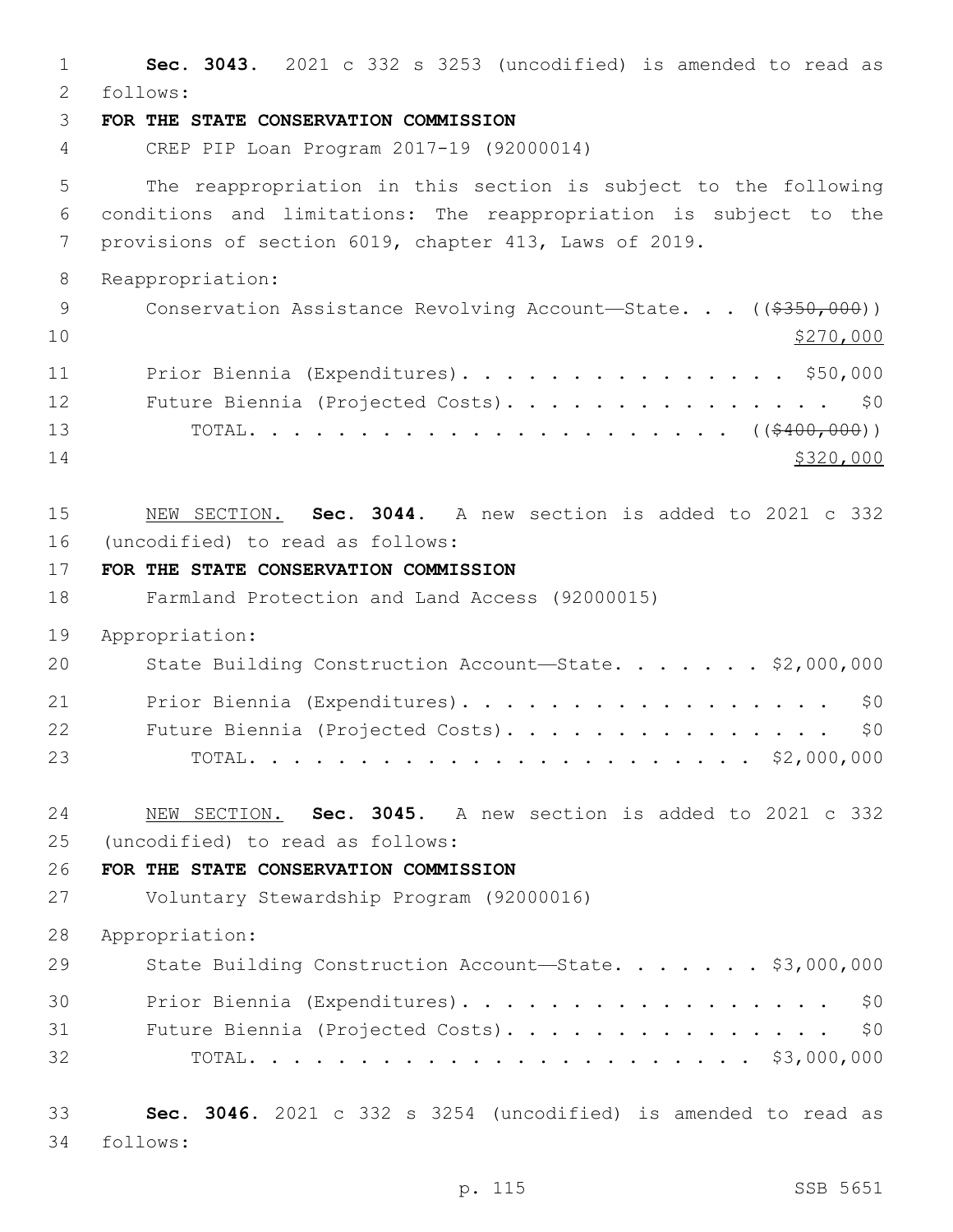| $\mathbf 1$    | FOR THE DEPARTMENT OF FISH AND WILDLIFE                                                                                                                                                                                                                                                                                                                |
|----------------|--------------------------------------------------------------------------------------------------------------------------------------------------------------------------------------------------------------------------------------------------------------------------------------------------------------------------------------------------------|
| 2              | Deschutes Watershed Center (20062008)                                                                                                                                                                                                                                                                                                                  |
| 3<br>4         | The ((reappropriation)) appropriations in this section ((is)) are<br>subject to the following conditions and<br>limitations:<br>The                                                                                                                                                                                                                    |
| 5              | reappropriation is subject to the provisions of section 3063, chapter                                                                                                                                                                                                                                                                                  |
| 6              | 356, Laws of 2020.                                                                                                                                                                                                                                                                                                                                     |
| 7              | Reappropriation:                                                                                                                                                                                                                                                                                                                                       |
| 8              | State Building Construction Account-State. \$2,387,000                                                                                                                                                                                                                                                                                                 |
| $\mathcal{G}$  | Appropriation:                                                                                                                                                                                                                                                                                                                                         |
| 10             | State Building Construction Account-State. \$2,200,000                                                                                                                                                                                                                                                                                                 |
|                |                                                                                                                                                                                                                                                                                                                                                        |
| 11<br>12       | Prior Biennia (Expenditures). ( $(\frac{213}{100}, \frac{108}{100})$ )<br>\$13,191,000                                                                                                                                                                                                                                                                 |
| 13             | Future Biennia (Projected Costs). ( $(\frac{236}{100}, 000, 000)$ )                                                                                                                                                                                                                                                                                    |
| 14             | \$48,616,000                                                                                                                                                                                                                                                                                                                                           |
| 15             | $\cdots$ $\cdots$ $\cdots$ $\cdots$ $\cdots$ $\cdots$ $\cdots$ $\cdots$ $\cdots$ $\cdots$ $\cdots$ $\cdots$ $\cdots$ $\cdots$ $\cdots$ $\cdots$ $\cdots$ $\cdots$ $\cdots$ $\cdots$ $\cdots$ $\cdots$ $\cdots$ $\cdots$ $\cdots$ $\cdots$ $\cdots$ $\cdots$ $\cdots$ $\cdots$ $\cdots$ $\cdots$ $\cdots$ $\cdots$ $\cdots$ $\cdots$ $\cdots$<br>TOTAL. |
| 16             | \$66,394,000                                                                                                                                                                                                                                                                                                                                           |
| 17<br>18<br>19 | Sec. 3047. 2021 c 332 s 3255 (uncodified) is amended to read as<br>follows:<br>FOR THE DEPARTMENT OF FISH AND WILDLIFE                                                                                                                                                                                                                                 |
| 20             | Migratory Waterfowl Habitat (20082045)                                                                                                                                                                                                                                                                                                                 |
| 21             | ((Reappropriation:                                                                                                                                                                                                                                                                                                                                     |
| 22             | Limited Fish and Wildlife Account State.<br>$\leftrightarrow$ ))                                                                                                                                                                                                                                                                                       |
| 23             | Appropriation:                                                                                                                                                                                                                                                                                                                                         |
| 24<br>25       | Limited Fish and Wildlife Account-State. ( $(\frac{\$600,000}{\$})$ )<br>\$752,000                                                                                                                                                                                                                                                                     |
| 26<br>27       | Prior Biennia (Expenditures). ( $(\frac{1}{2}, 923, 000)$ )<br>\$2,336,000                                                                                                                                                                                                                                                                             |
| 28             | Future Biennia (Projected Costs). \$1,800,000                                                                                                                                                                                                                                                                                                          |
| 29             |                                                                                                                                                                                                                                                                                                                                                        |
| 30             | \$4,888,000                                                                                                                                                                                                                                                                                                                                            |
| 31             | Sec. 3048. 2021 c 332 s 3273 (uncodified) is amended to read as                                                                                                                                                                                                                                                                                        |
| 32             | follows:                                                                                                                                                                                                                                                                                                                                               |
| 33             | FOR THE DEPARTMENT OF FISH AND WILDLIFE                                                                                                                                                                                                                                                                                                                |
| 34             | Hurd Creek - Relocate Facilities out of Floodplain (30000830)                                                                                                                                                                                                                                                                                          |
| 35             | Reappropriation:                                                                                                                                                                                                                                                                                                                                       |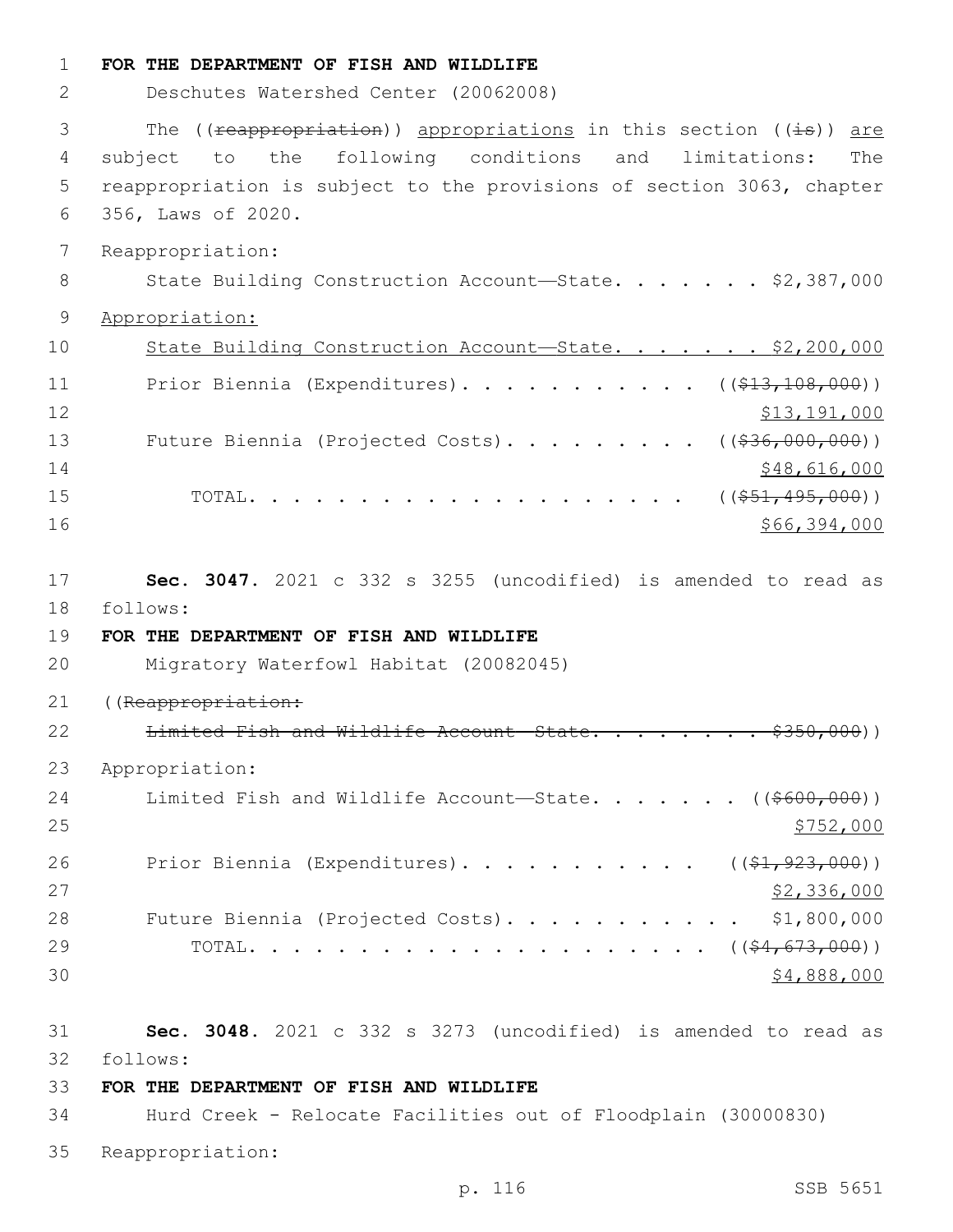1 State Building Construction Account—State. . . . . . . \$200,000 Appropriation: 3 State Building Construction Account—State. . . . . \$11,894,000 4 Prior Biennia (Expenditures)............. ((\$577,000))  $5 - 5$  Future Biennia (Projected Costs). . . . . . . . . . . . . . . \$0 TOTAL. . . . . . . . . . . . . . . . . . . . ((\$12,671,000))  $$12,598,000$  **Sec. 3049.** 2021 c 332 s 3274 (uncodified) is amended to read as follows: 10 **FOR THE DEPARTMENT OF FISH AND WILDLIFE** Dungeness Hatchery - Replace Main Intake (30000844) Reappropriation: 14 State Building Construction Account—State. . . . . ((\$300,000))  $\frac{$252,000}{}$ 16 Prior Biennia (Expenditures). . . . . . . . . . ((\$3,606,000)) \$3,102,000 18 Future Biennia (Projected Costs). . . . . . . . . . . . . . \$0 TOTAL. . . . . . . . . . . . . . . . . . . . . ((\$3,906,000))  $20 \hspace{1.5cm}$  \$3,354,000 **Sec. 3050.** 2021 c 332 s 3281 (uncodified) is amended to read as follows: 22 **FOR THE DEPARTMENT OF FISH AND WILDLIFE** Toutle River Fish Collection Facility - Match (40000021) The appropriations in this section are subject to the following 26 conditions and limitations: (1) The reappropriation in this section is provided solely for 28 the department to purchase fee-title and/or easements as  $((part of))$  necessary for sediment abatement, fish release and collection sites, and for project obligations related to the state's participation in design review and design cost share of the fish collection facility. (2) The appropriation in this section is provided solely for project obligations related to modular housing replacement. Reappropriation: State Building Construction Account—State. . . . . . . \$6,371,000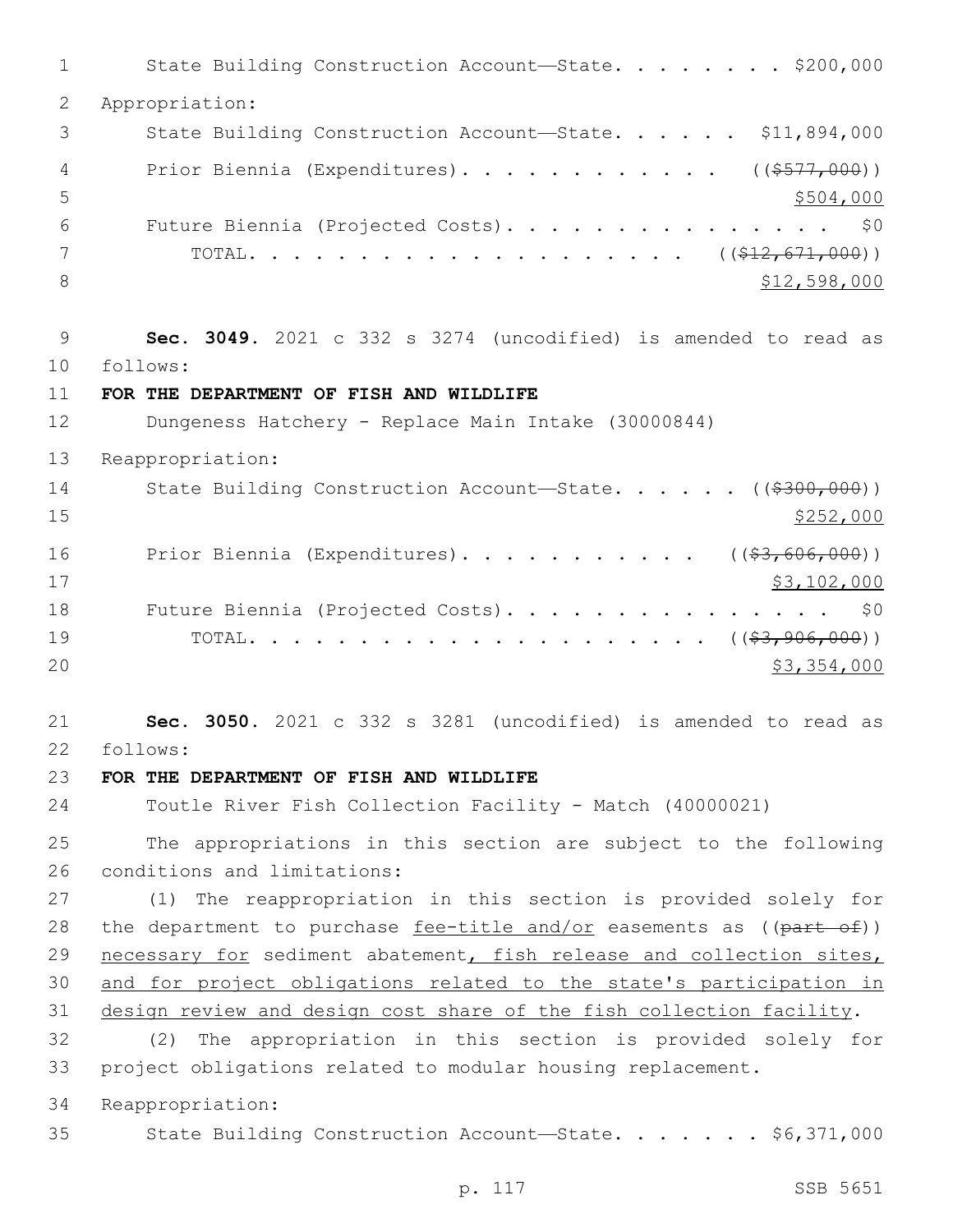| $\mathbf 1$    | Appropriation:                                                  |
|----------------|-----------------------------------------------------------------|
| 2              | State Building Construction Account-State. \$239,000            |
| 3              | Prior Biennia (Expenditures). \$404,000                         |
| $\overline{4}$ | Future Biennia (Projected Costs). \$4,312,000                   |
| 5              |                                                                 |
|                |                                                                 |
| 6              | NEW SECTION. Sec. 3051. A new section is added to 2021 c 332    |
| 7              | (uncodified) to read as follows:                                |
| 8              | FOR THE DEPARTMENT OF FISH AND WILDLIFE                         |
| 9              | Klickitat WLA - Simcoe Fencing (40000161)                       |
| 10             | Appropriation:                                                  |
| 11             | State Building Construction Account-State. \$450,000            |
| 12             | Prior Biennia (Expenditures).<br>\$0                            |
| 13             | \$0<br>Future Biennia (Projected Costs).                        |
| 14             |                                                                 |
|                |                                                                 |
| 15             | Sec. 3052. 2021 c 332 s 3292 (uncodified) is amended to read as |
| 16             | follows:                                                        |
| 17             | FOR THE DEPARTMENT OF FISH AND WILDLIFE                         |
| 18             | Leque Island Highway 532 Road Protection (92000019)             |
| 19             | Reappropriation:                                                |
| 20             | State Building Construction Account-State. \$160,000            |
| 21             | Prior Biennia (Expenditures). ( $(\frac{5520,000}{5520,000})$ ) |
| 22             | <u>\$519,000</u>                                                |
| 23             | Future Biennia (Projected Costs).<br>\$0                        |
| 24             |                                                                 |
| 25             | <u>\$679,000</u>                                                |
| 26             | NEW SECTION. Sec. 3053. A new section is added to 2021 c 332    |
| 27             | (uncodified) to read as follows:                                |
| 28             | FOR THE DEPARTMENT OF FISH AND WILDLIFE                         |
|                |                                                                 |

29 Recreational Fishing Access on the Grande Ronde River (92000051)

 The appropriation in this section is subject to the following conditions and limitations: The appropriation in this section is provided solely for the department to develop or establish an alternative recreational access point for anglers along the Grande Ronde river with the express purpose of alleviating tensions between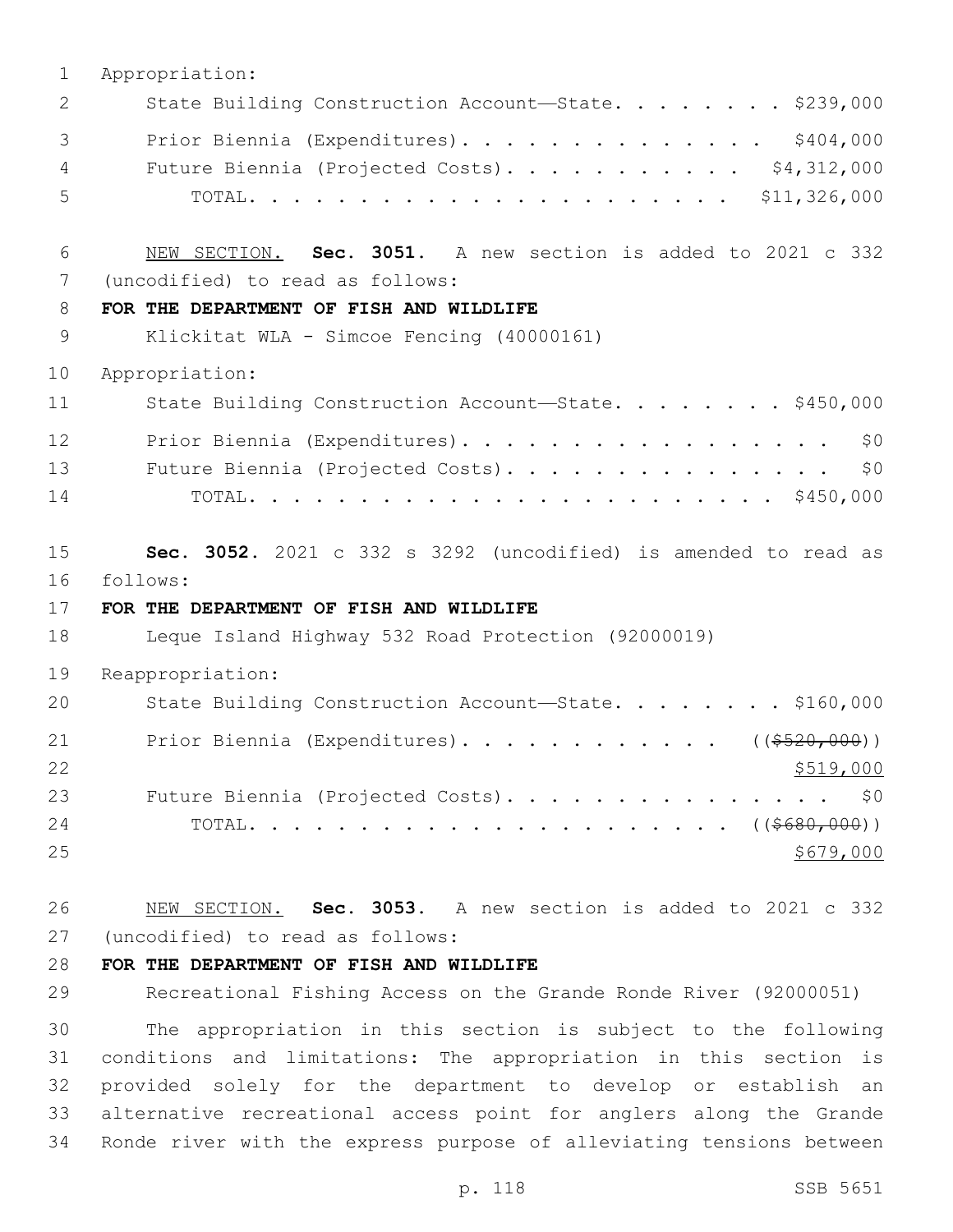property owners who own river frontage and the general public who may interfere with the owners' private enjoyment of their property. The department may not develop access requiring expenditure of state moneys that interferes with an owner's private property rights and may not develop access to easement 106165 or easement 113860 in Anatone, Washington, commonly referred to as the Dreamz Road 7 easements.

Appropriation:

| 9  | State Building Construction Account-State. \$500,000 |
|----|------------------------------------------------------|
| 10 | Prior Biennia (Expenditures). \$0                    |
| 11 | Future Biennia (Projected Costs). \$0                |
| 12 |                                                      |

 NEW SECTION. **Sec. 3054.** A new section is added to 2021 c 332 (uncodified) to read as follows: 14

#### **FOR THE DEPARTMENT OF FISH AND WILDLIFE**

Upper Indian Creek Fish Screen Removal (92001248)

Appropriation:

| 18 | State Building Construction Account-State. \$65,000 |
|----|-----------------------------------------------------|
| 19 | Prior Biennia (Expenditures). \$0                   |
| 20 | Future Biennia (Projected Costs). \$0               |
| 21 |                                                     |

 **Sec. 3055.** 2021 c 332 s 3298 (uncodified) is amended to read as follows: 23

### **FOR THE DEPARTMENT OF NATURAL RESOURCES**

2021-23 Structurally Deficient Bridges (40000086)

26 The appropriations in this section  $((\frac{1}{18}))$  are subject to the 27 following conditions and limitations:

28 The appropriations in this section  $((\frac{1}{18}))$  are provided solely for the following projects: (a) The Naked Falls/Stebbins Creek bridge replacement in Skamania county; (b) the Shale Creek timber bridge 31 repair in Jefferson county; ((and)) (c) the Coal Creek bridge replacement in Clallam county; (d) the Shale Creek concrete bridge repair in Jefferson county; (e) the 5970 #1 bridge replacement in Pacific county; (f) the Rock Creek bridge replacement in Skamania county; (g) the EF Dickey River bridge design in Clallam county; (h) the Steep Creek bridge replacement in Skamania county; (i) the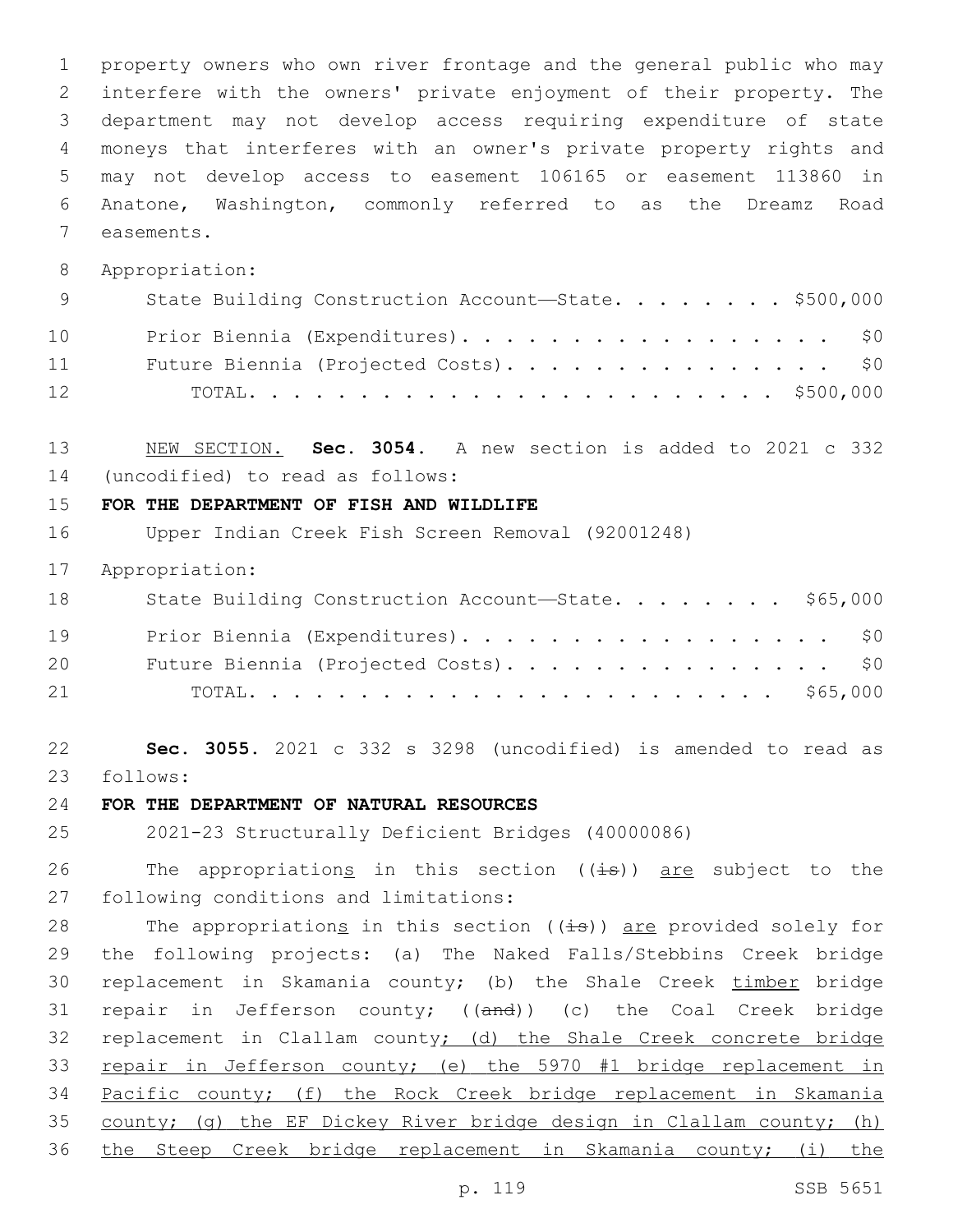Sollecks High bridge repair in Jefferson county; (j) the 5973 bridge 2 replacement in Pacific county; (k) the Cedar Creek bridge repair in Grays Harbor county; (l) the Arvid Creek bridge replacement in Jefferson county; (m) the Susie Creek bridge repair in Jefferson county; (n) the YR-Jones bridge replacement in Yakima county; (o) the Middle Creek railcar bridge replacement in Pend Oreille county; and (p) the Butler Mill bridge replacement in Grays Harbor county. Appropriation: 9 State Building Construction Account-State. . . . . . \$1,050,000 10 Access Road Revolving Account—State. . . . . . . . . \$2,250,000 Subtotal Appropriation. . . . . . . . . . . . . . \$3,300,000 12 Prior Biennia (Expenditures). . . . . . . . . . . . . . . . \$0 Future Biennia (Projected Costs). . . . . . . . . . . \$10,000,000 TOTAL. . . . . . . . . . . . . . . . . . . . ((\$11,050,000)) \$13,300,000 **Sec. 3056.** 2021 c 332 s 3305 (uncodified) is amended to read as follows: 17 **FOR THE DEPARTMENT OF NATURAL RESOURCES** Omak Consolidation, Expansion and Relocation (40000033) Reappropriation: 21 State Building Construction Account—State. . . . . ((\$107,000))  $22 \frac{\$108,000}{}$ 23 Prior Biennia (Expenditures). . . . . . . . . . . . ((\$1,000)) 25 Future Biennia (Projected Costs). . . . . . . . . . . . . . \$0 TOTAL. . . . . . . . . . . . . . . . . . . . . . . . \$108,000 **Sec. 3057.** 2021 c 332 s 3306 (uncodified) is amended to read as follows: 28 **FOR THE DEPARTMENT OF NATURAL RESOURCES** Trust Land Transfer Program (40000034) The reappropriation in this section is subject to the following conditions and limitations: The reappropriation is subject to the provisions of section 3281, chapter 413, Laws of 2019. Reappropriation: 35 State Building Construction Account—State. . . . . ((\$1,675,000))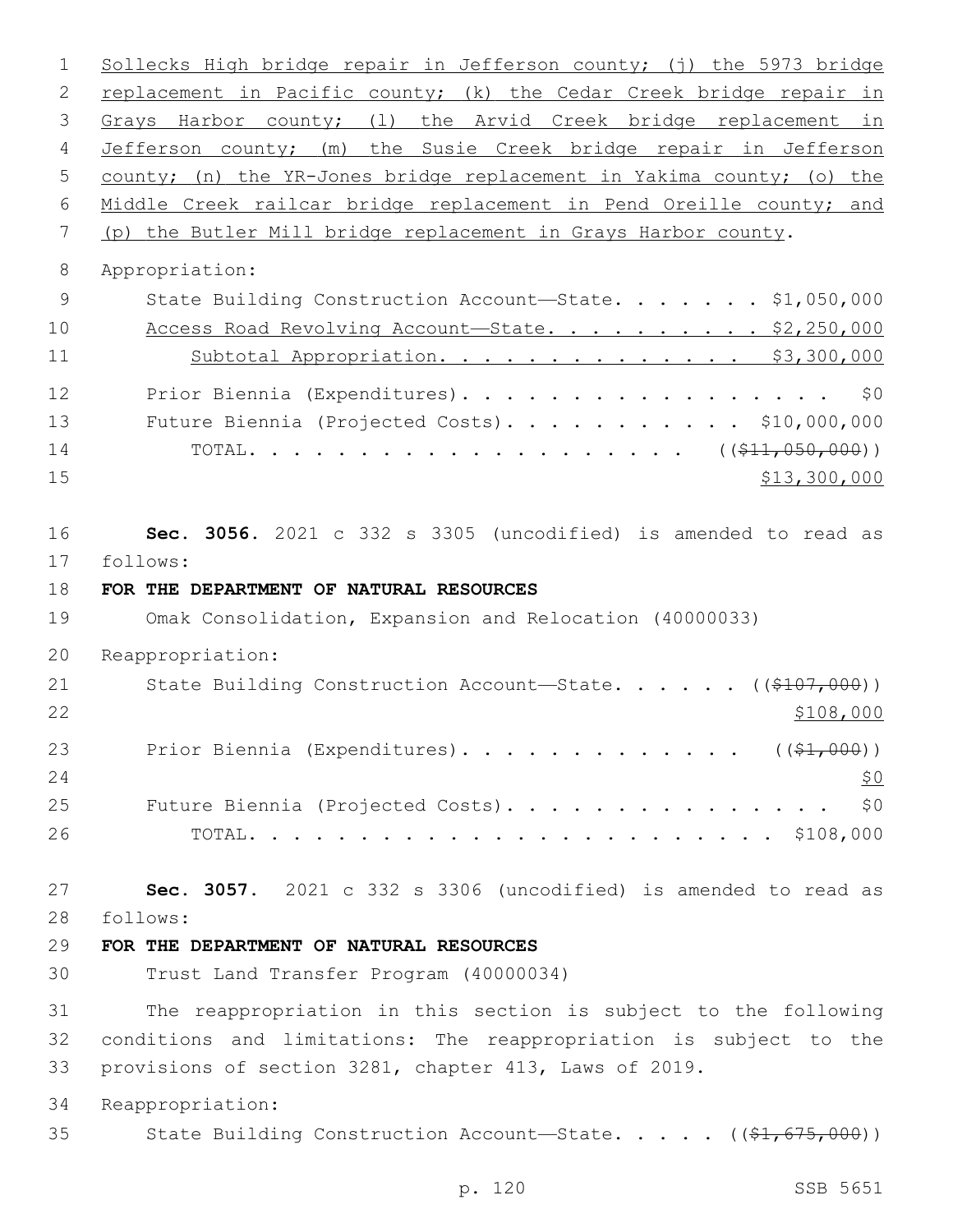$1 \quad$  \$1,696,000 2 Prior Biennia (Expenditures). . . . . . . . . . ((\$4,725,000))  $3 \times 4,704,000$ 4 Future Biennia (Projected Costs). . . . . . . . . . . . . . . \$0 5 TOTAL. . . . . . . . . . . . . . . . . . . . . . . \$6,400,000 6 **Sec. 3058.** 2021 c 332 s 3308 (uncodified) is amended to read as follows: 7 8 **FOR THE DEPARTMENT OF NATURAL RESOURCES** 9 Teanaway (40000038) 10 Reappropriation: 11 State Building Construction Account—State. . . . ((\$1,220,000))  $12$  \$1,305,000 13 Prior Biennia (Expenditures). . . . . . . . . . . ((\$636,000))  $14$  \$551,000 15 Future Biennia (Projected Costs). . . . . . . . . . . . . . \$0 16 TOTAL. . . . . . . . . . . . . . . . . . . . . . . \$1,856,000 17 **Sec. 3059.** 2021 c 332 s 3313 (uncodified) is amended to read as 18 follows: 19 **FOR THE DEPARTMENT OF NATURAL RESOURCES** 20 Natural Areas Facilities 2019-21 (40000046) 21 Reappropriation: 22 State Building Construction Account—State. . . . . ((\$295,000))  $23$   $\frac{$527,000}{2}$ 24 Prior Biennia (Expenditures). . . . . . . . . . ((\$1,705,000))  $25$  \$1,473,000 26 Future Biennia (Projected Costs). . . . . . . . . . . . . . \$0 27 TOTAL. . . . . . . . . . . . . . . . . . . . . . . \$2,000,000 28 **Sec. 3060.** 2021 c 332 s 3317 (uncodified) is amended to read as follows: 29 30 **FOR THE DEPARTMENT OF NATURAL RESOURCES** 31 Grouse Ridge Fish Barriers & RMAP Compliance (40000056) 32 Reappropriation: 33 State Building Construction Account—State. . . . . ((\$3,210,000)) 34 \$3,217,000

p. 121 SSB 5651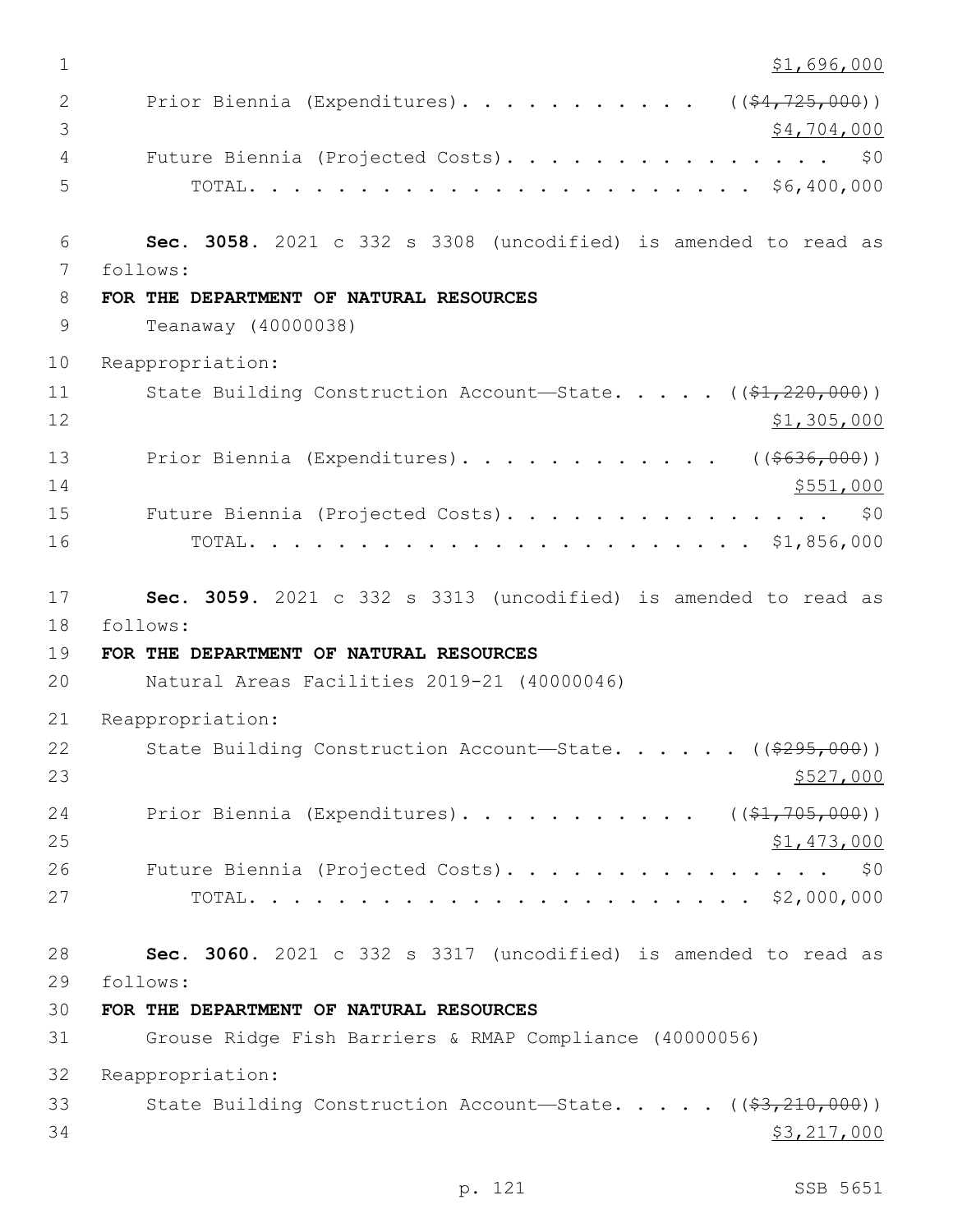1 Appropriation: 2 State Building Construction Account-State. . . . . . \$1,730,000 3 Prior Biennia (Expenditures). . . . . . . . . . . . ((<del>\$35,000</del>)) 4 \$28,000 5 Future Biennia (Projected Costs). . . . . . . . . . . . . . \$0 6 TOTAL. . . . . . . . . . . . . . . . . . . . . . . \$4,975,000 7 **Sec. 3061.** 2021 c 332 s 3319 (uncodified) is amended to read as follows: 8 9 **FOR THE DEPARTMENT OF NATURAL RESOURCES** 10 2021-23 Minor Works Preservation (40000070) 11 The appropriation in this section is subject to the following 12 conditions and limitations: \$205,000 of the appropriation in this 13 section is provided solely for communication site preservation and 14 repairs. 15 Appropriation: 16 State Building Construction Account—State. . . . . ((\$2,183,000))  $17$  \$3,122,000 18 Prior Biennia (Expenditures). . . . . . . . . . . . . . . . . \$0 19 Future Biennia (Projected Costs). . . . . . . . . . . . . . \$0 20 TOTAL. . . . . . . . . . . . . . . . . . . . . ((\$2,183,000)) 21 \$3,122,000 22 **Sec. 3062.** 2021 c 332 s 3328 (uncodified) is amended to read as follows: 23 24 **FOR THE DEPARTMENT OF NATURAL RESOURCES** 25 Rural Broadband Investment (40000082) 26 The appropriation in this section is subject to the following 27 conditions and limitations: 28 (1) \$600,000 of the appropriation in this section is provided 29 solely for installation of new communication towers at Ellis Peak, 30 Striped Peak, and Paradise Peak. 31 (2) \$400,000 of the appropriation in this section is provided 32 solely for communication tower upgrades at Blyn Mountain and Capitol 33 Peak. 34 (3) \$20,000 of the appropriation in this section is provided 35 solely for a new generator in Okanogan county.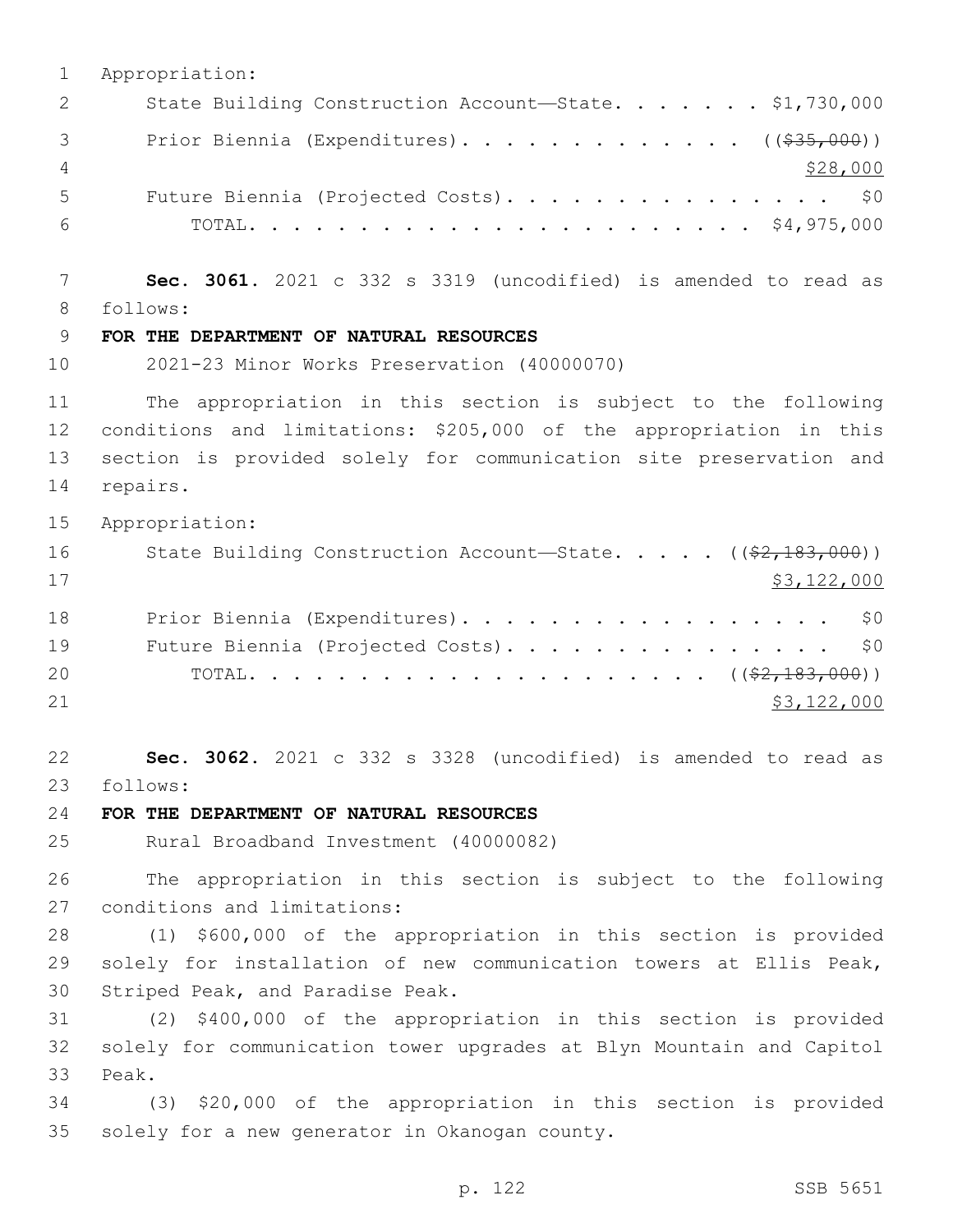(4) \$5,000 of the appropriation in this section is provided solely for a utility connection project in Clallam county.

Appropriation:

((Coronavirus Capital Projects Account—

| -5  |                                                        |
|-----|--------------------------------------------------------|
| - 6 | State Building Construction Account-State. \$2,000,000 |
|     | Prior Biennia (Expenditures). \$0                      |
| - 8 | Future Biennia (Projected Costs). \$0                  |
|     |                                                        |

 NEW SECTION. **Sec. 3063.** A new section is added to 2021 c 332 (uncodified) to read as follows: 11

#### **FOR THE DEPARTMENT OF NATURAL RESOURCES**

Whiteman Cove Barrier Removal (92000039)

 The appropriation in this section is subject to the following 15 conditions and limitations:

 (1) \$70,000 of the appropriation in this section is provided solely for the department to complete the final design and permitting of the fish barrier removal project at Whiteman Cove.

 (2) \$1,400,000 of the appropriation in this section is provided solely for the YMCA Camp Coleman cabin preservation and system 21 upgrades at Whiteman Cove.

Appropriation:

| 23 | State Building Construction Account-State. \$1,470,000 |
|----|--------------------------------------------------------|
| 24 | Prior Biennia (Expenditures). \$0                      |
| 25 | Future Biennia (Projected Costs). \$0                  |
| 26 |                                                        |

(End of part)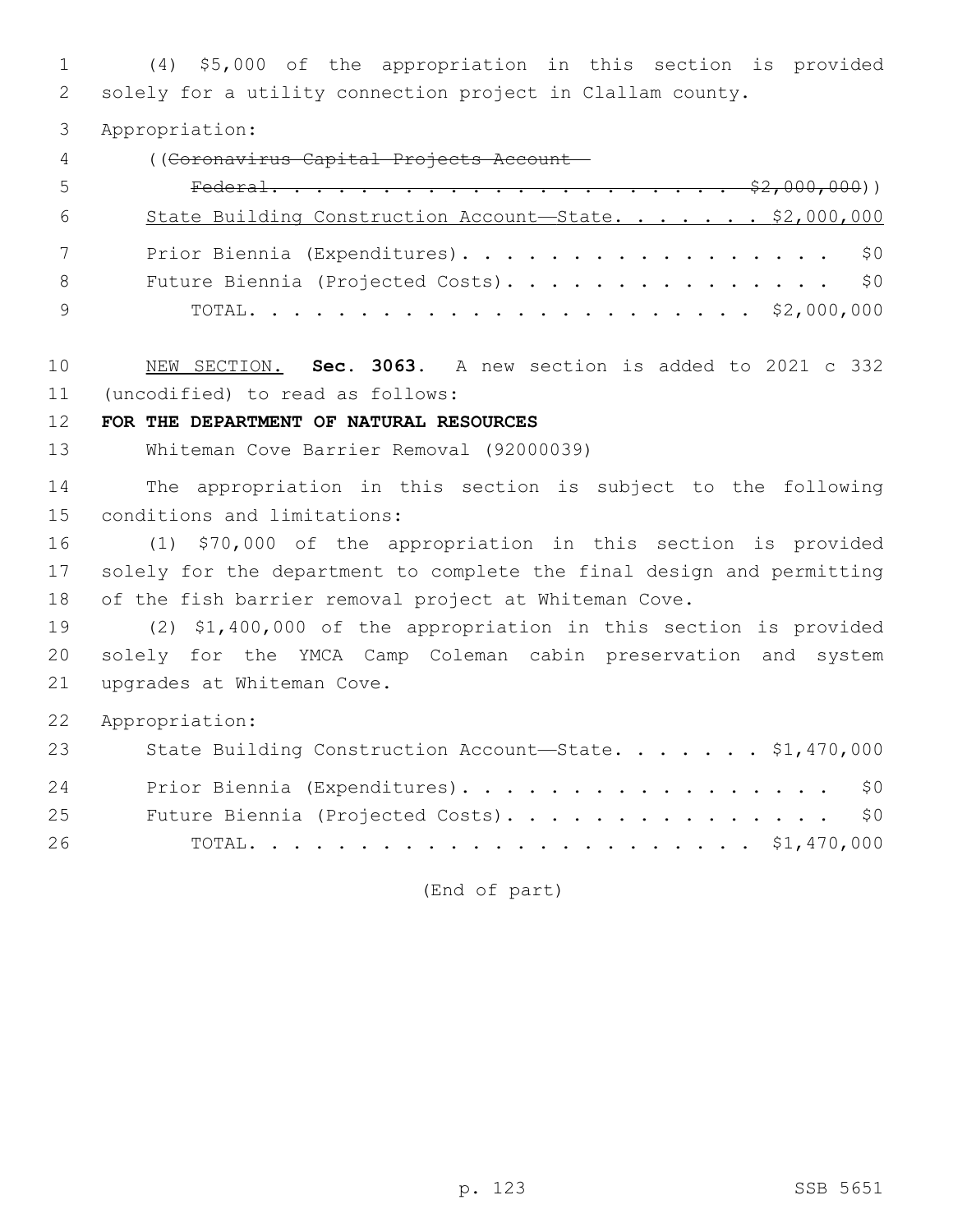| $\mathbf{1}$   | PART 4                                                                |
|----------------|-----------------------------------------------------------------------|
| $\overline{2}$ | <b>TRANSPORTATION</b>                                                 |
|                |                                                                       |
| 3              | NEW SECTION. Sec. 4001. A new section is added to 2021 c 332          |
| 4              | (uncodified) to read as follows:                                      |
| 5              | FOR THE WASHINGTON STATE PATROL                                       |
| 6              | Crime Laboratory I-5 Corridor Consolidated Facility (30000290)        |
| 7              | The appropriation in this section is subject to the following         |
| 8              | conditions and limitations:                                           |
| 9              | (1) The appropriation is provided solely for a predesign.             |
| 10             | (2) The predesign must include:                                       |
| 11             | An assessment of current forensic services operations,<br>(a)         |
| 12             | including volumes processed by sample type (e.g., DNA, material       |
| 13             | analysis, firearms, latent prints), locations from which evidentiary  |
| 14             | samples and materials were sent to the lab, how samples are           |
| 15             | processed, how results are delivered, and other duties conducted by   |
| 16             | forensic services staff as part of their operations that impact       |
| 17             | availability for forensic analysis including, but not limited to,     |
| 18             | evidence collection and testimony;                                    |
| 19             | An evaluation of a consolidated lab model compared to<br>(b)          |
| 20             | distributed lab models, including an examination of advantages and    |
| 21             | disadvantages associated with each model, which model is preferred,   |
| 22             | and why. The evaluation should include an analysis on the impacts of  |
| 23             | the factors listed in subsection (2) (a) of this section, including   |
| 24             | the impacts on the delivery of samples and materials to the lab and   |
| 25             | staffing impacts, including for responsibilities such as testimony    |
| 26             | and evidence collection;                                              |
| 27             | (c) An evaluation of state-owned compared to leased lab approach,     |
| 28             | including costs associated with each approach, the anticipated source |
| 29             | of funds for each option, which approach is preferred, and why; and   |
| 30             | (d) A projected volume of evidentiary samples able to be              |
| 31             | processed in the preferred alternative and a comparison to the        |
| 32             | current processing model.                                             |
| 33             | (3) The predesign must align with the most recent master plan.        |
| 34             | Appropriation:                                                        |
| 35             | State Building Construction Account-State. \$333,000                  |

| 36 | Prior Biennia (Expenditures). \$0     |          |
|----|---------------------------------------|----------|
| 37 | Future Biennia (Projected Costs). \$0 |          |
| 38 |                                       |          |
|    | p. 124                                | SSB 5651 |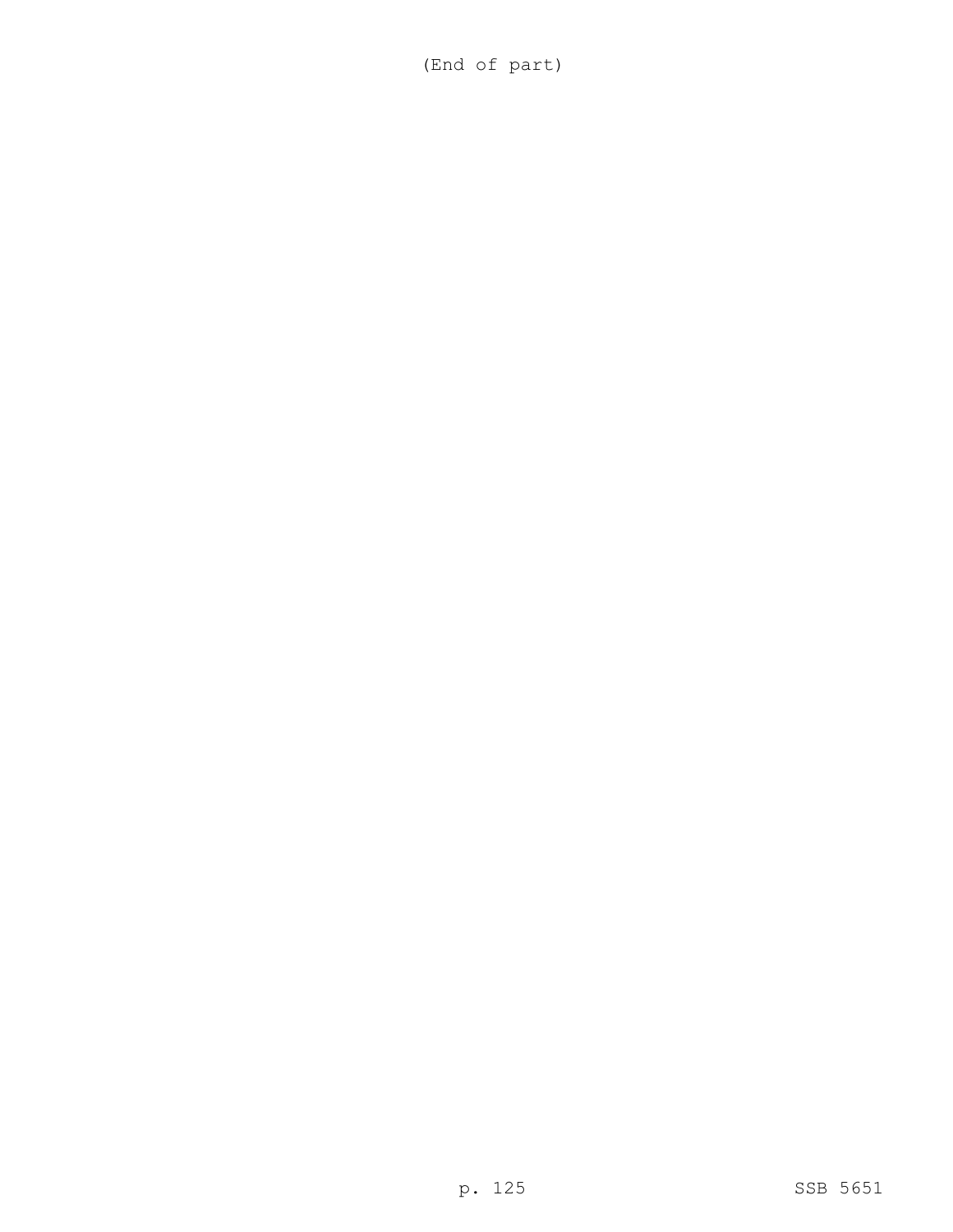| $\mathbf 1$    | PART <sub>5</sub>                                                   |
|----------------|---------------------------------------------------------------------|
| $\overline{2}$ | <b>EDUCATION</b>                                                    |
|                |                                                                     |
| 3              | Sec. 5001. 2021 c 332 s 5002 (uncodified) is amended to read as     |
| 4              | follows:                                                            |
| 5              | FOR THE SUPERINTENDENT OF PUBLIC INSTRUCTION                        |
| 6              | $2013 - 15$<br>School Construction Assistance Program - Maintenance |
| 7              | (30000145)                                                          |
| 8              | Reappropriation:                                                    |
| 9              | State Building Construction Account-State. \$1,529,000              |
| 10             | Prior Biennia (Expenditures). ( $(\frac{2385}{701},000)$ )          |
| 11             | \$385,645,000                                                       |
| 12             | Future Biennia (Projected Costs).<br>\$0                            |
| 13             |                                                                     |
| 14             | \$387,174,000                                                       |
|                |                                                                     |
| 15             | Sec. 5002. 2021 c 332 s 5005 (uncodified) is amended to read as     |
| 16             | follows:                                                            |
| 17             | FOR THE SUPERINTENDENT OF PUBLIC INSTRUCTION                        |
| 18             | Skill Centers - Minor Works (30000187)                              |
| 19             | Reappropriation:                                                    |
| 20             | School Construction and Skill Centers Building                      |
| 21             | Account-Bonds-State<br>( ( \$521,000) )                             |
| 22             | \$512,000                                                           |
| 23             | Prior Biennia (Expenditures). \$2,479,000                           |
| 24             | Future Biennia (Projected Costs). \$0                               |
| 25             |                                                                     |
| 26             | \$2,991,000                                                         |
| 27             | Sec. 5003. 2021 c 332 s 5010 (uncodified) is amended to read as     |
| 28             | follows:                                                            |
| 29             | FOR THE SUPERINTENDENT OF PUBLIC INSTRUCTION                        |
| 30             | West Sound Technical Skills Center Modernization (40000015)         |
| 31             | The ((reappropriation)) appropriations in this section ((is)) are   |
| 32             | subject to the following conditions and limitations: ((The          |
| 33             | reappropriation is subject to provisions of section 5002, chapter   |
| 34             | $356,$ Laws of $2020.$ ))                                           |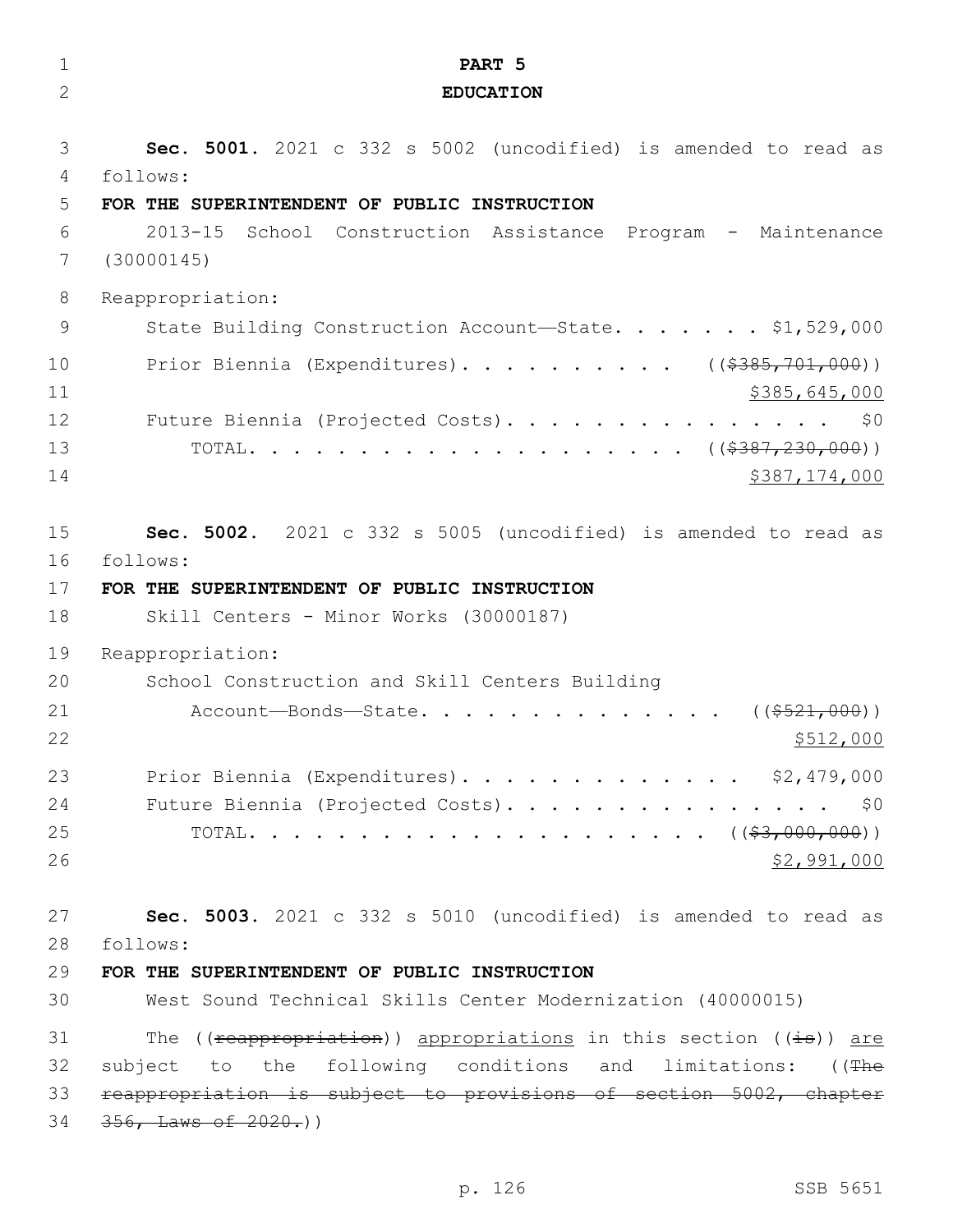(1) The appropriations in this section are provided solely for grant funding to the Bremerton school district to complete design and 3 begin construction of a new career and technical education facility at the West Sound technical skills center in Bremerton.

 (2) In coordination with the office of the superintendent of public instruction, the Bremerton school district's West Sound technical skills center must: (a) Ensure the career and technical programs planned for in the design and renovation of the skills 9 center support high-demand and high-wage sector program needs; (b) ensure that space needs are reasonable and appropriate for the programs planned and enrollment projections; (c) evaluate the proposed project budget using value engineering and life-cycle cost 13 analysis techniques; and (d) use this information to inform the proposed design.

 (3) The office of the superintendent of public instruction must 16 approve the skill center programs, design, and budget before 17 requesting allotment of construction phase funding.

Reappropriation:

19 State Building Construction Account—State. . . . . . . \$274,000

Appropriation:

| 21 | State Building Construction Account-State.                  |              |
|----|-------------------------------------------------------------|--------------|
| 22 |                                                             | \$30,000,000 |
| 23 | Prior Biennia (Expenditures). \$226,000                     |              |
| 24 | Future Biennia (Projected Costs). ( $(\frac{1}{2}\theta)$ ) |              |
| 25 |                                                             | \$20,343,000 |
| 26 |                                                             |              |
| 27 |                                                             | \$50,843,000 |

 **Sec. 5004.** 2021 c 332 s 5015 (uncodified) is amended to read as follows: 29

**FOR THE SUPERINTENDENT OF PUBLIC INSTRUCTION**

2021-23 School Construction Assistance Program (40000034)

 The appropriations in this section are subject to the following 33 conditions and limitations:

 (1) ((\$727,780,000)) \$537,824,000 of the appropriations in this section is provided solely for school construction assistance grants for qualifying public school construction projects.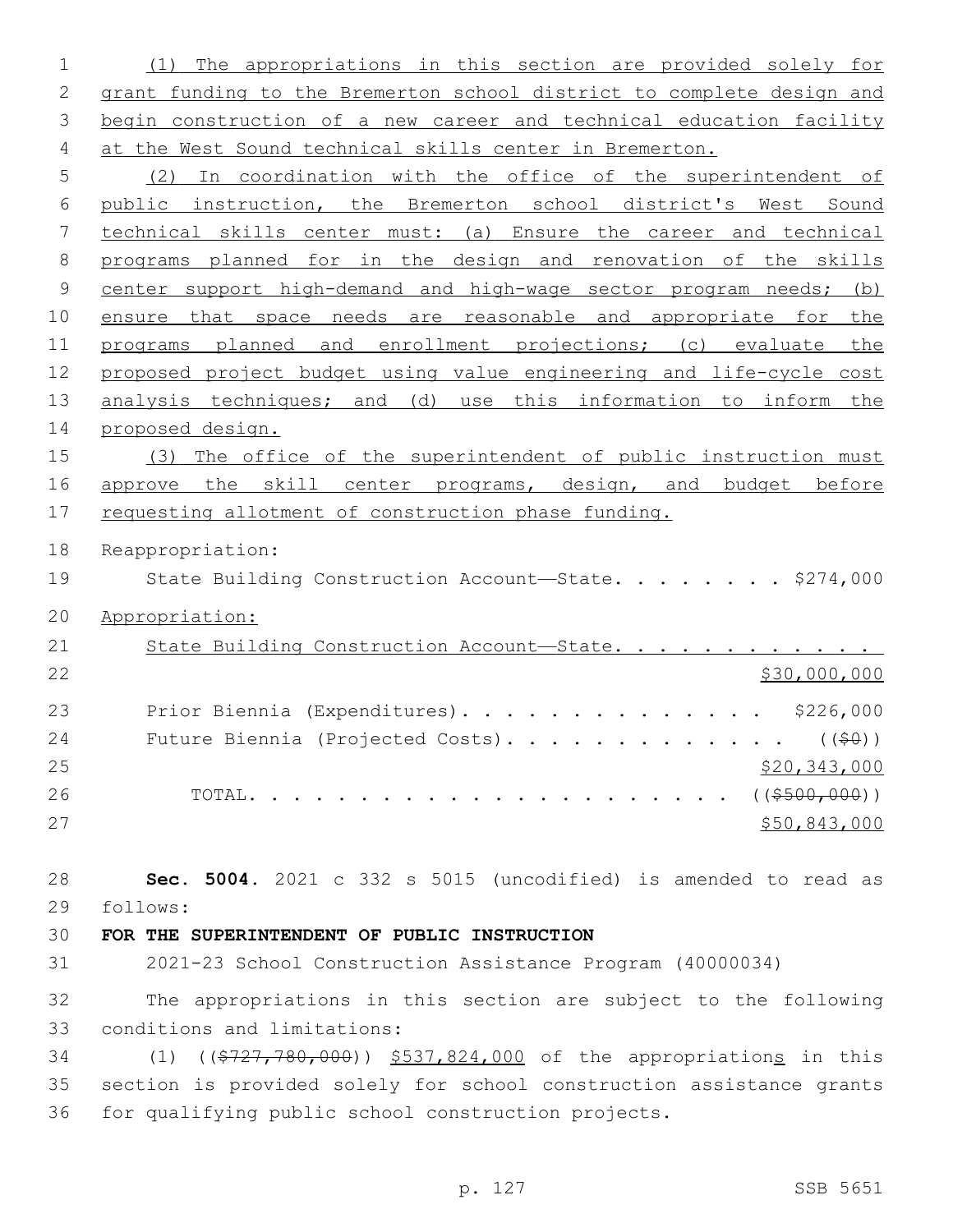(2) \$2,836,000 of the appropriations in this section is provided solely for study and survey grants and for completing inventory and building condition assessments for public school districts every six 4 years. (3) \$20,000 of the appropriations in this section is provided solely for the Sunnyside School District for the transfer of the Yakima Valley Technical Skills Center Sunnyside Satellite Campus and 8 its related property and equipment. Appropriation: 10 State Building Construction Account—State. . . . ((\$702,657,000)) \$505,306,000 12 Common School Construction Account—State. . . . . ((\$24,959,000)) \$29,374,000 14 Common School Construction Account—Federal. . . . ((\$3,000,000)) \$6,000,000 \$6,000,000 \$6,000,000 \$6,000,000 \$6,000,000 \$6,000 \$6,000 \$6,000 \$6,000 \$6,000 \$6,000 \$6,000 \$6,000 \$6,000 \$6,000 \$6,000 \$6,000 \$6,000 \$6,000 \$6,000 \$6,000 \$6,000 \$6,000 \$6,000 \$6,000 \$6,000 \$6,000 \$6,000 16 Subtotal Appropriation. . . . . . . . . . ((\$730,616,000)) \$540,680,000 18 Prior Biennia (Expenditures). . . . . . . . . . . . . . . . \$0 Future Biennia (Projected Costs). . . . . . . . . \$3,899,490,000 20 TOTAL. . . . . . . . . . . . . . . . . . ((\$4,630,106,000))  $54,440,170,000$  **Sec. 5005.** 2021 c 332 s 5018 (uncodified) is amended to read as follows: 23 **FOR THE SUPERINTENDENT OF PUBLIC INSTRUCTION** 2021-23 Small District and Tribal Compact Schools Modernization (40000039) 27 The appropriation( $(\theta)$ ) in this section ( $(\theta + \epsilon)$ ) is subject to the 28 following conditions and limitations:

 (1) \$3,000,000 of the state building construction account—state appropriation in this section is provided solely for a modernization grant to the Mount Adams school district to complete the replacement 32 of Harrah Elementary School.

33 (2)(a) ((\$21,795,000)) \$33,795,000 of the state building 34 construction account—state appropriation ((and \$12,000,000 of the 35 coronavirus capital projects account—federal appropriation in this 36 section are)) is provided solely for modernization grants for small 37 school districts with total enrollments of 1,000 students or less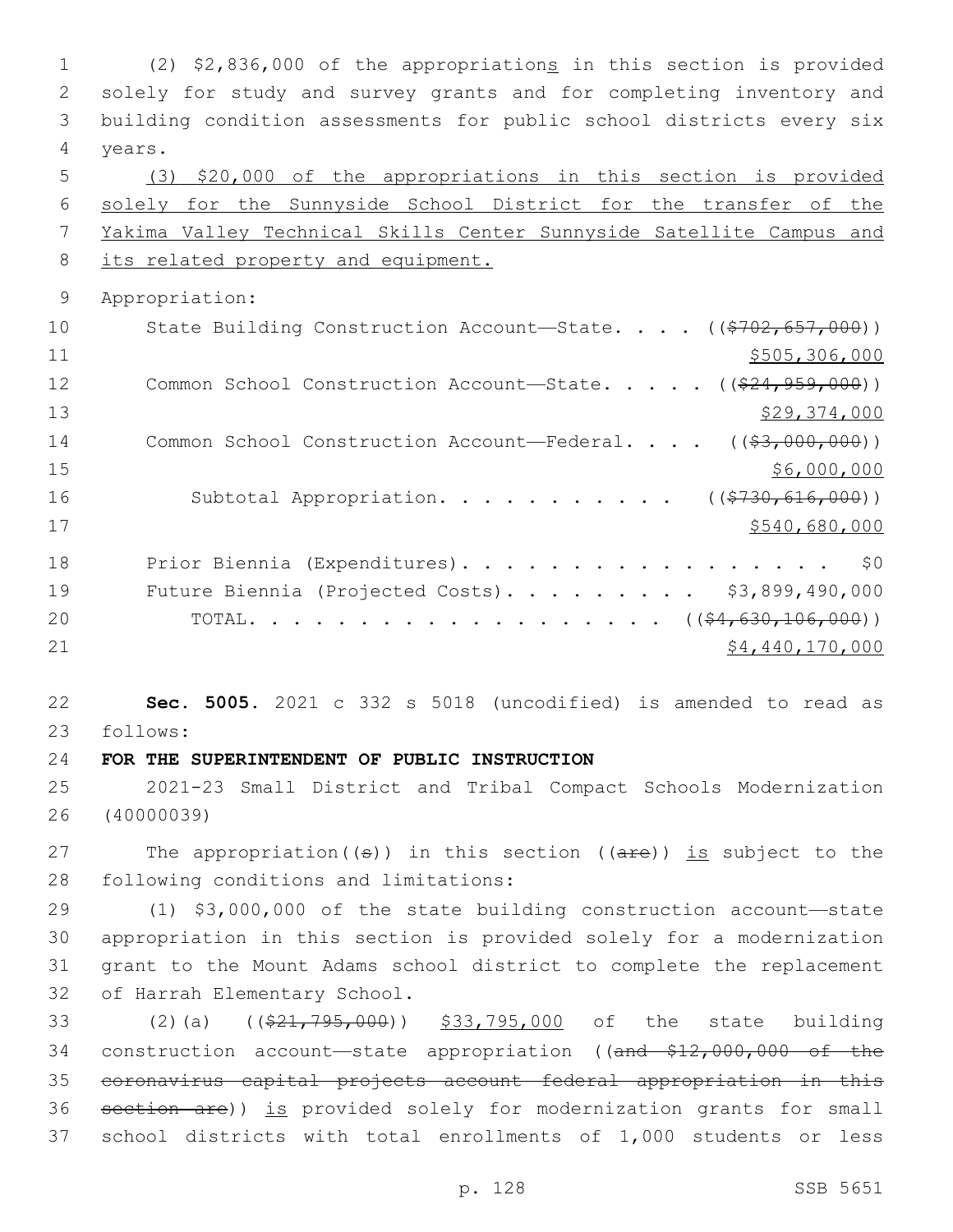with significant building system deficiencies and limited financial capacity as approved by the superintendent of public instruction's small district modernization grant advisory committee.

 (b) The superintendent of public instruction must submit a list of small school district modernization projects, as prioritized by the advisory committee, to the legislature by January 15, 2023. The list must include: (i) A description of the project; (ii) the proposed state funding level, not to exceed \$5,000,000; (iii) estimated total project costs; and (iv) local funding resources.

 (3) \$1,100,000 of the state building construction account—state appropriation in this section is provided solely for planning grants for small school districts with enrollments of 1,000 students or less interested in seeking modernization grants. The superintendent of public instruction may prioritize planning grants for school districts with the most serious building deficiencies and the most limited financial capacity. Planning grants may not exceed \$50,000 per district. Planning grants may only be awarded to school districts with an estimated total project cost of \$5,000,000 or less.

 (4)(a) \$4,218,000 of the state building construction account— state appropriation in this section is provided solely for planning grants and modernization grants to state tribal compact schools. The superintendent may prioritize planning grants for state tribal compact schools with the most serious building deficiencies and the 24 most limited financial capacity.

 (b) The superintendent of public instruction must submit a prioritized list of state-tribal compact school modernization projects to the legislature by January 15, 2023. The list must include: (i) A description of the project; (ii) the planning grant 29 amount; and (iii) estimated total project costs.

 (5) The appropriated funds in this section may be awarded only to projects approved by the legislature, as identified in LEAP capital document No. OSPI-1.1-CD-2021, developed April 15, 2021.

Appropriation:

34 State Building Construction Account—State. . . . ((\$30,113,000)) \$42,113,000 ((Coronavirus Capital Projects Account— Federal. . . . . . . . . . . . . . . . . . . . . \$12,000,000 Subtotal Appropriation. . . . . . . . . . . . . \$42,113,000)) 39 Prior Biennia (Expenditures). . . . . . . . . . . . . . . . \$0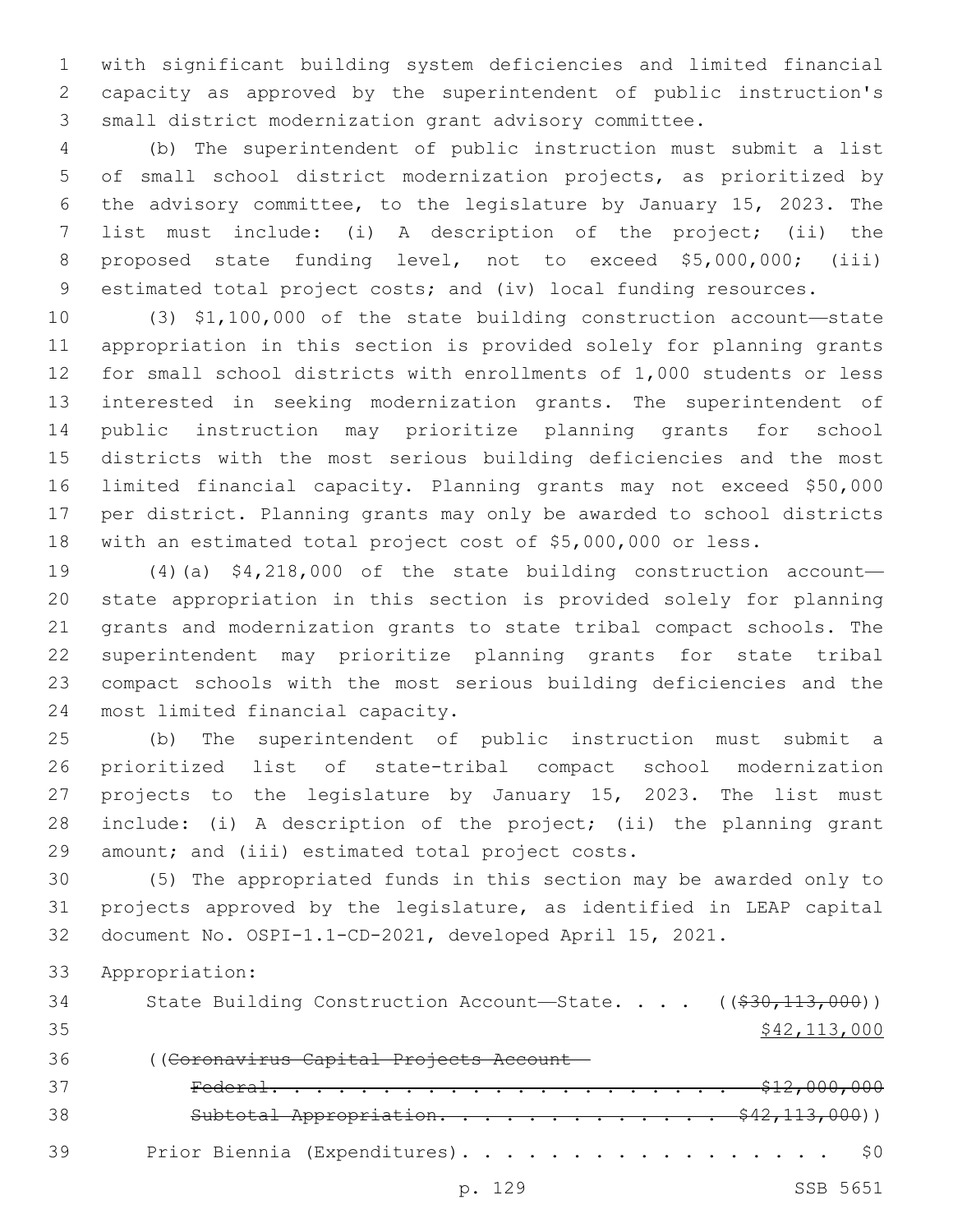| $\mathbf{1}$ | \$290,592,000<br>Future Biennia (Projected Costs).                                   |
|--------------|--------------------------------------------------------------------------------------|
| $\mathbf{2}$ | \$332,705,000                                                                        |
|              |                                                                                      |
| 3            | Sec. 5006. 2021 c 332 s 5019 (uncodified) is amended to read as                      |
| 4            | follows:                                                                             |
| 5            | FOR THE SUPERINTENDENT OF PUBLIC INSTRUCTION                                         |
| 6            | 2021-23 Skills Centers Minor Works (40000040)                                        |
| 7            | The appropriation( $(\theta)$ ) in this section ( $(\text{are})$ ) is subject to the |
| 8            | following conditions and limitations: In addition to the conditions                  |
| 9            | and limitations specified in section 7019 of this act, no skill                      |
| 10           | center shall receive funding for more than two minor works projects                  |
| 11           | within the 2021-2023 fiscal biennium.                                                |
| 12           | Appropriation:                                                                       |
| 13           | State Building Construction Account-State. ((\$1,556,000))                           |
| 14           | \$3,388,000                                                                          |
| 15           | ((Coronavirus Capital Projects Account-                                              |
| 16           |                                                                                      |
| 17           | Subtotal Appropriation. \$3,388,000))                                                |
|              |                                                                                      |
| 18           | Prior Biennia (Expenditures).<br>\$0                                                 |
| 19           | Future Biennia (Projected Costs).<br>\$0                                             |
| 20           |                                                                                      |
|              |                                                                                      |
| 21           | Sec. 5007. 2021 c 332 s 5023 (uncodified) is amended to read as                      |
| 22           | follows:                                                                             |
| 23           | FOR THE SUPERINTENDENT OF PUBLIC INSTRUCTION                                         |
| 24           | 2021-23 School District Health and Safety (40000052)                                 |
| 25           | The appropriations in this section are subject to the following                      |
| 26           | conditions and limitations:                                                          |
| 27           | (1) \$643,000 of the common school construction account-state                        |
| 28           | appropriation and $($ $(*1, 357, 000)$ ) $*3,057,000$ of the state building          |
| 29           | construction account-state appropriation in this section are provided                |
| 30           | solely for emergency repair grants to address unexpected and imminent                |
| 31           | health and safety hazards at K-12 public schools, including skill                    |
| 32           | centers, that will impact the day-to-day operations of the school                    |
| 33           | facility, and this is the maximum amount that may be spent for this                  |
| 34           | purpose. For emergency repair grants only, an emergency declaration                  |
| 35           | must be signed by the school district board of directors and                         |
| 36           | submitted to<br>the superintendent of public instruction<br>for                      |

p. 130 SSB 5651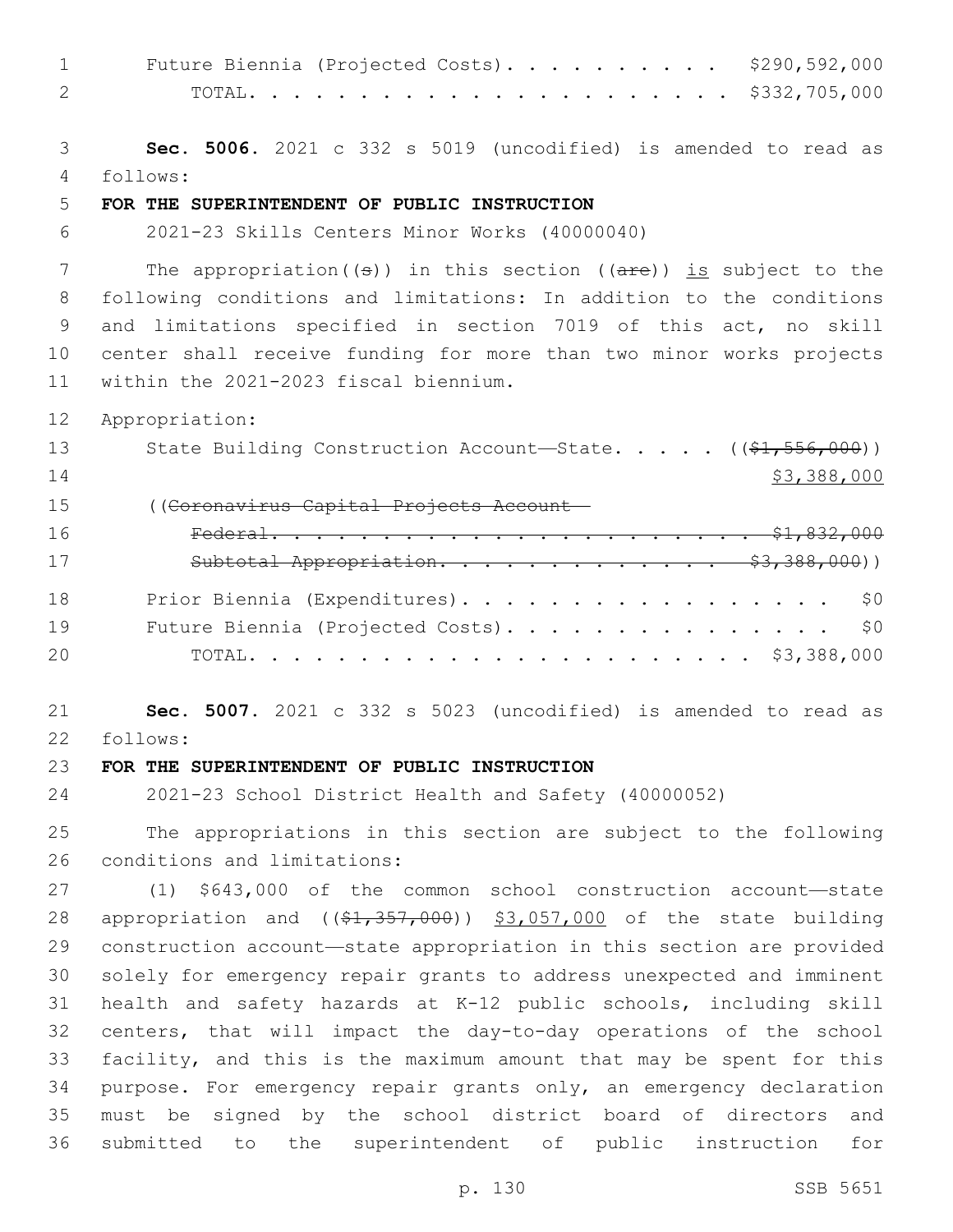consideration. The emergency declaration must include a description of the imminent health and safety hazard, the possible cause, the proposed scope of emergency repair work and related cost estimate, and identification of local funding to be applied to the project. Grants of emergency repair moneys must be conditioned upon the written commitment and plan of the school district board of directors to repay the grant with any insurance payments or other judgments 8 that may be awarded, if applicable.

 (2) \$965,000 of the common school construction account—state 10 appropriation( $\left(\frac{2}{5}, \frac{2}{5}, 0.00\right)$ ) and \$3,228,000 of the state building 11 construction account—state appropriation((, and \$1,193,000 of the coronavirus capital projects account—federal appropriation)) in this section are provided solely for urgent repair grants to address nonreccurring urgent small repair projects at K-12 public schools, excluding skill centers, that could impact the health and safety of students and staff if not completed, and this is the maximum amount that may be spent for this purpose. The office of the superintendent of public instruction, after consulting with maintenance and operations administrators of school districts, shall develop criteria and assurances for providing funding for specific projects through a competitive grant program. The criteria and assurances must include, but are not limited to, the following: (a) Limiting school districts to one grant, not to exceed \$200,000, per three-year period; (b) prioritizing applications based on limited school district financial resources for the project; and (c) requiring any district receiving funding provided in this section to demonstrate a consistent commitment to addressing school facility needs. The grant applications must include a comprehensive description of the health and safety issues to be addressed, a detailed description of the remedy, including a detailed cost estimate of the repair or replacement work to be performed, and identification of local funding, if any, which will be applied to the project. Grants may be used for, but are not limited to: Repair or replacement of failing building systems, abatement of potentially hazardous materials, and 35 safety-related structural improvements.

 (3) \$322,000 of the common school construction account—state appropriation and \$678,000 of the state building construction account —state appropriation in this section are provided solely for equal access grants for facility repairs and alterations at K-12 public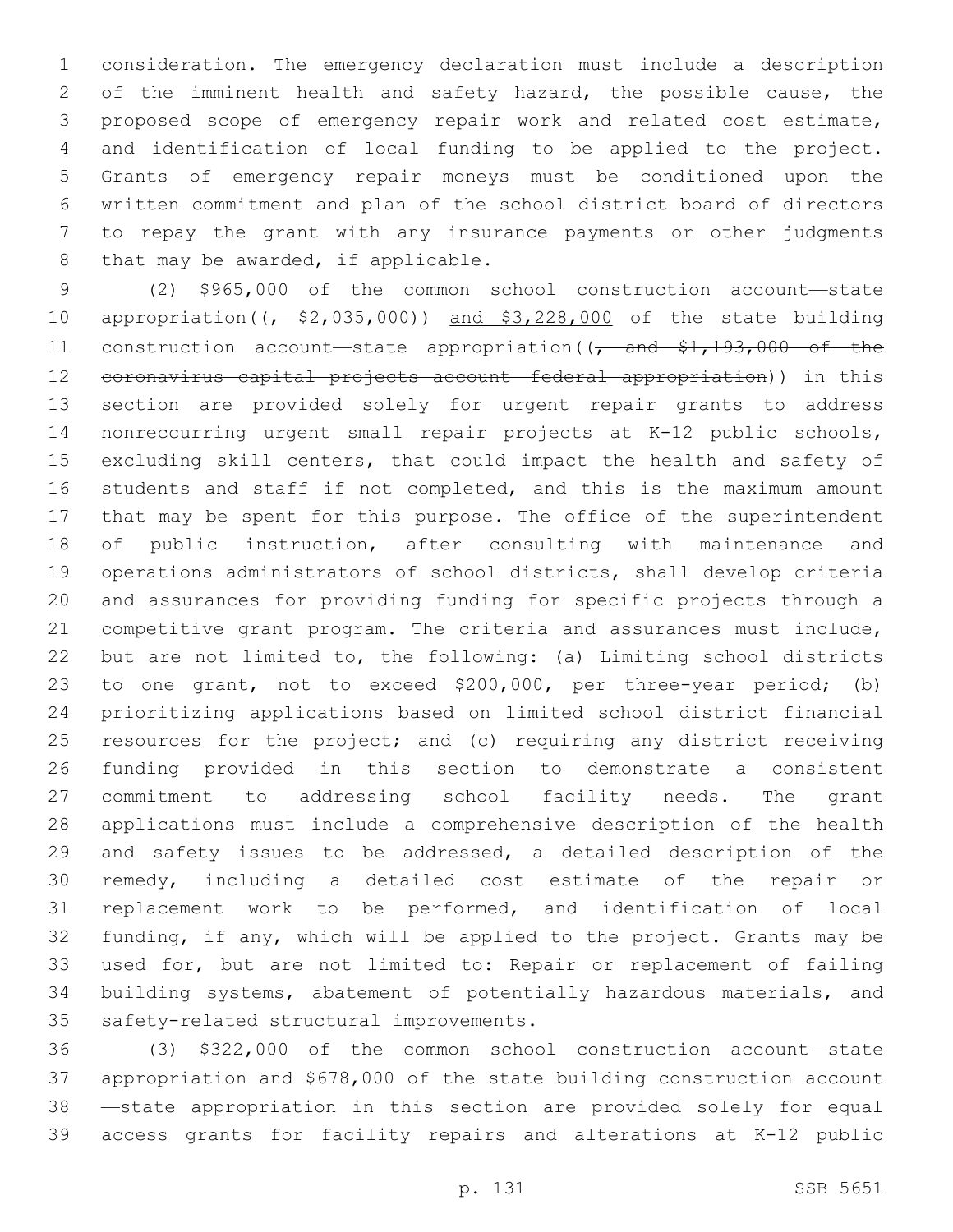schools, including skills centers, to improve compliance with the Americans with disabilities act and individuals with disabilities education act, and this is the maximum amount that may be spent for this purpose. The office of the superintendent of public instruction shall develop criteria and assurances for providing funding for specific projects through a competitive grant program. The criteria and assurances must include, but are not limited to, the following: (a) Limiting districts to one grant, not to exceed \$100,000, per three-year period; (b) prioritizing applications based on limited school district financial resources for the project; and (c) requiring recipient districts to demonstrate a consistent commitment to addressing school facility needs. The grant applications must include a description of the Americans with disabilities act or individuals with disabilities education act compliance deficiency, a comprehensive description of the facility accessibility issues to be addressed, a detailed description of the remedy including a detailed 17 cost estimate of the repair or replacement work to be performed, and identification of local funding, if any, which will be applied to the project. Priority for grant funding must be given to school districts that demonstrate a lack of capital resources to address the compliance deficiencies outlined in the grant application.

 (4) The superintendent of public instruction must notify the office of financial management, the legislative evaluation and accountability program committee, the house capital budget committee, and the senate ways and means committee as projects described in subsection (1) of this section are approved for funding.

Appropriation:

((Coronavirus Capital Projects Account—

| 29 |                                                                              |
|----|------------------------------------------------------------------------------|
| 30 | Common School Construction Account-State. \$1,930,000                        |
| 31 | State Building Construction Account-State. $($ $($ $\frac{64}{7070}$ , 000)) |
| 32 | \$6,963,000                                                                  |
| 33 | Subtotal Appropriation. ( $(\frac{27}{193}, 000)$ )                          |
| 34 | \$8,893,000                                                                  |
| 35 | Prior Biennia (Expenditures). \$0                                            |
| 36 | Future Biennia (Projected Costs). \$52,000,000                               |
| 37 |                                                                              |
| 38 | \$60,893,000                                                                 |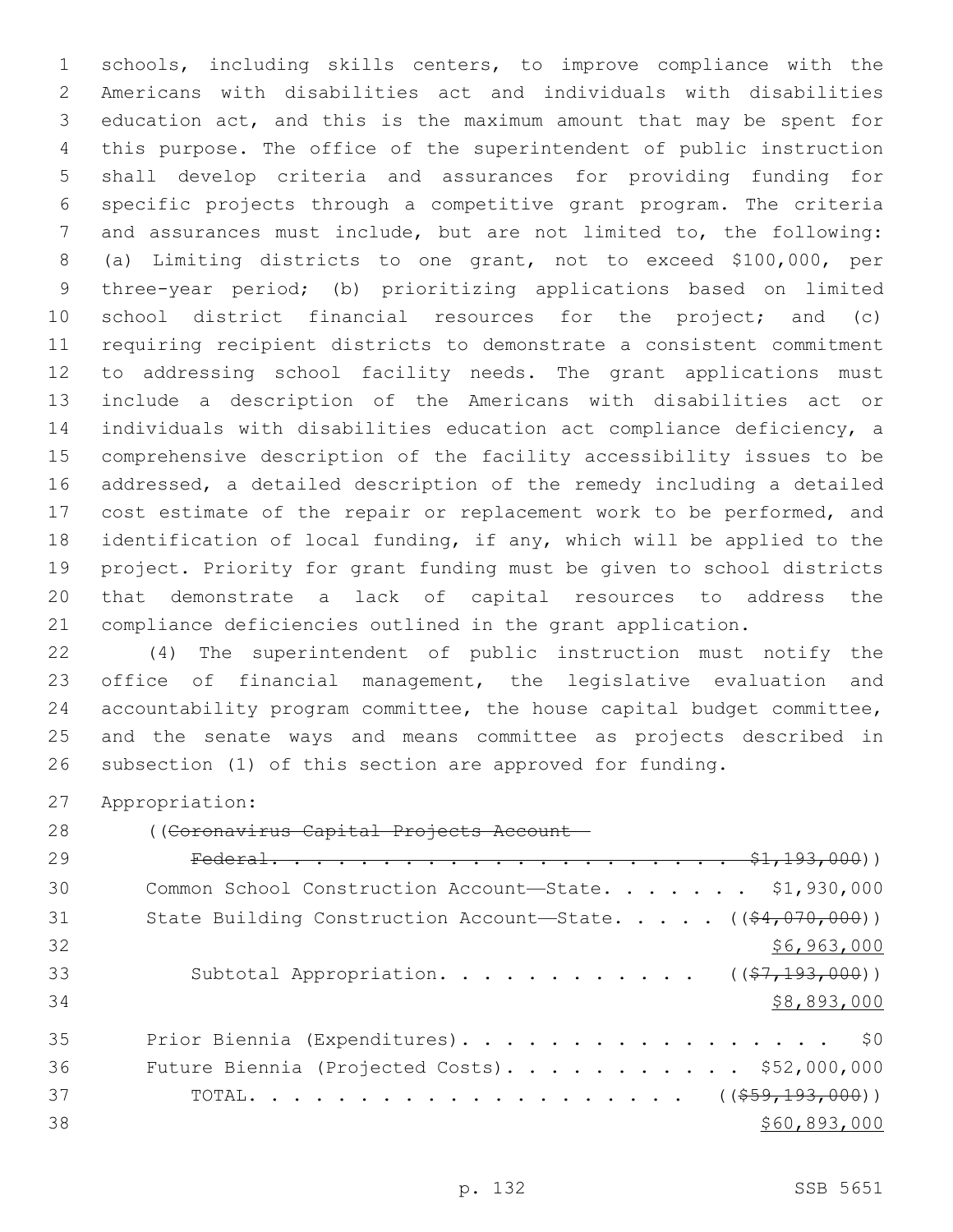**Sec. 5008.** 2021 c 332 s 5038 (uncodified) is amended to read as follows: 2 **FOR THE SUPERINTENDENT OF PUBLIC INSTRUCTION** 2021-23 Distressed Schools (92000917) The appropriation in this section is subject to the following conditions and limitations:6 (1) \$7,000,000 of the appropriation in this section is provided solely for a 12-classroom addition at Green Lake Elementary School in 9 Seattle public schools. (2) \$940,000 of the appropriation in this section is provided solely for the Healthy Schools pilot to reduce exposure to air 12 pollution and improve air quality in schools. (3) \$772,000 of the appropriation in this section is provided solely for a school-based health center at Spanaway Middle School. (4) \$13,000,000 of the appropriation in this section is provided solely for the Almira school district to replace the Almira 17 elementary school destroyed by fire. The office of the superintendent of public instruction must expedite allocation and distribution of any eligible funds for this use. (5) \$2,600,000 of the appropriation in this section is provided solely for the completion of a two-classroom early learning addition at the John Muir Elementary School in Seattle public schools. Appropriation: 24 State Building Construction Account—State. . . . . ((<del>\$8,712,000</del>)) \$24,312,000 26 Prior Biennia (Expenditures). . . . . . . . . . . . . . . . \$0 27 Future Biennia (Projected Costs). . . . . . . . . . . . . . \$0 TOTAL. . . . . . . . . . . . . . . . . . . . . ((\$8,712,000)) \$24,312,000 **Sec. 5009.** 2021 c 332 s 5039 (uncodified) is amended to read as follows: 31 **FOR THE SUPERINTENDENT OF PUBLIC INSTRUCTION** 2019-21 School Seismic Safety Retrofit Program (92000148) 34 The (( $r$ eappropriation)) appropriations in this section ( $(i\texttt{s})$ ) are subject to the following conditions and limitations: 36 (1) The ((reappropriation is)) appropriations are subject to the provisions of section 5006, chapter 356, Laws of 2020.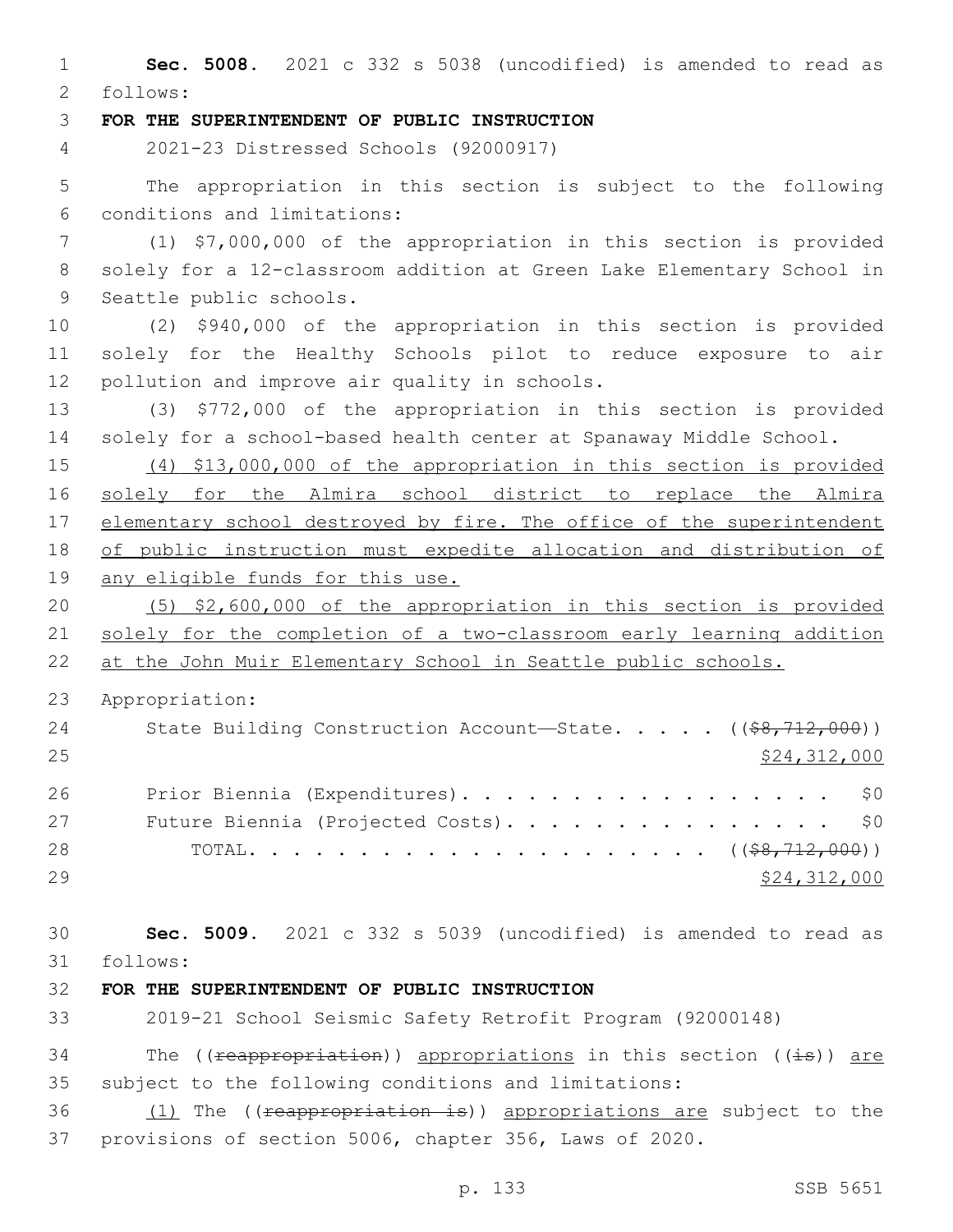| $\mathbf 1$  | (2) (a) \$6,000,000 of the appropriation is provided solely for the    |
|--------------|------------------------------------------------------------------------|
| $\mathbf{2}$ | North Beach school district to complete needed seismic safety          |
| 3            | retrofits to the Pacific Beach elementary school gymnasium project as  |
| 4            | approved by the office of the superintendent of public instruction's   |
| 5            | school seismic safety retrofit committee. With approval of the         |
| 6            | committee, the office of the superintendent of public instruction may  |
| 7            | allow funding to be used by the North Beach school district to         |
| 8            | replace and relocate the Pacific Beach elementary school campus and    |
| 9            | its facilities.                                                        |
| 10           | (b) Nothing in (a) of this subsection prohibits the North Beach        |
| 11           | school district from being eligible for the school seismic safety      |
| 12           | grant program in Substitute Senate Bill No. 5933 (seismic safety).     |
| 13           | Reappropriation:                                                       |
| 14           | State Building Construction Account-State. \$13,190,000                |
| 15           | Appropriation:                                                         |
|              |                                                                        |
| 16           | State Building Construction Account-State. \$8,561,000                 |
| 17           | Prior Biennia (Expenditures). \$50,000                                 |
| 18           | Future Biennia (Projected Costs).<br>\$0                               |
| 19           |                                                                        |
| 20           | \$21,801,000                                                           |
|              |                                                                        |
| 21           | NEW SECTION. Sec. 5010. A new section is added to 2021 c 332           |
| 22           | (uncodified) to read as follows:                                       |
| 23           | FOR THE SUPERINTENDENT OF PUBLIC INSTRUCTION                           |
| 24           | 2021-23 School Seismic Safety Grant Program 5933 (92000923)            |
| 25           | The appropriation in this section is subject to the following          |
| 26           | conditions and limitations: \$115,000,000 of the appropriation in this |
| 27           | section is provided solely for the implementation of Substitute        |
| 28           | Senate Bill No. 5933 (school seismic safety grant program). If the     |
| 29           | bill is not enacted by June 30, 2022, the amounts provided in this     |
| 30           | section shall lapse.                                                   |
| 31           | Appropriation:                                                         |
| 32           | State Building Construction Account-State. \$115,000,000               |
|              |                                                                        |
|              |                                                                        |
| 33           | Prior Biennia (Expenditures). \$0                                      |
| 34<br>35     | Future Biennia (Projected Costs). \$400,000,000                        |

p. 134 SSB 5651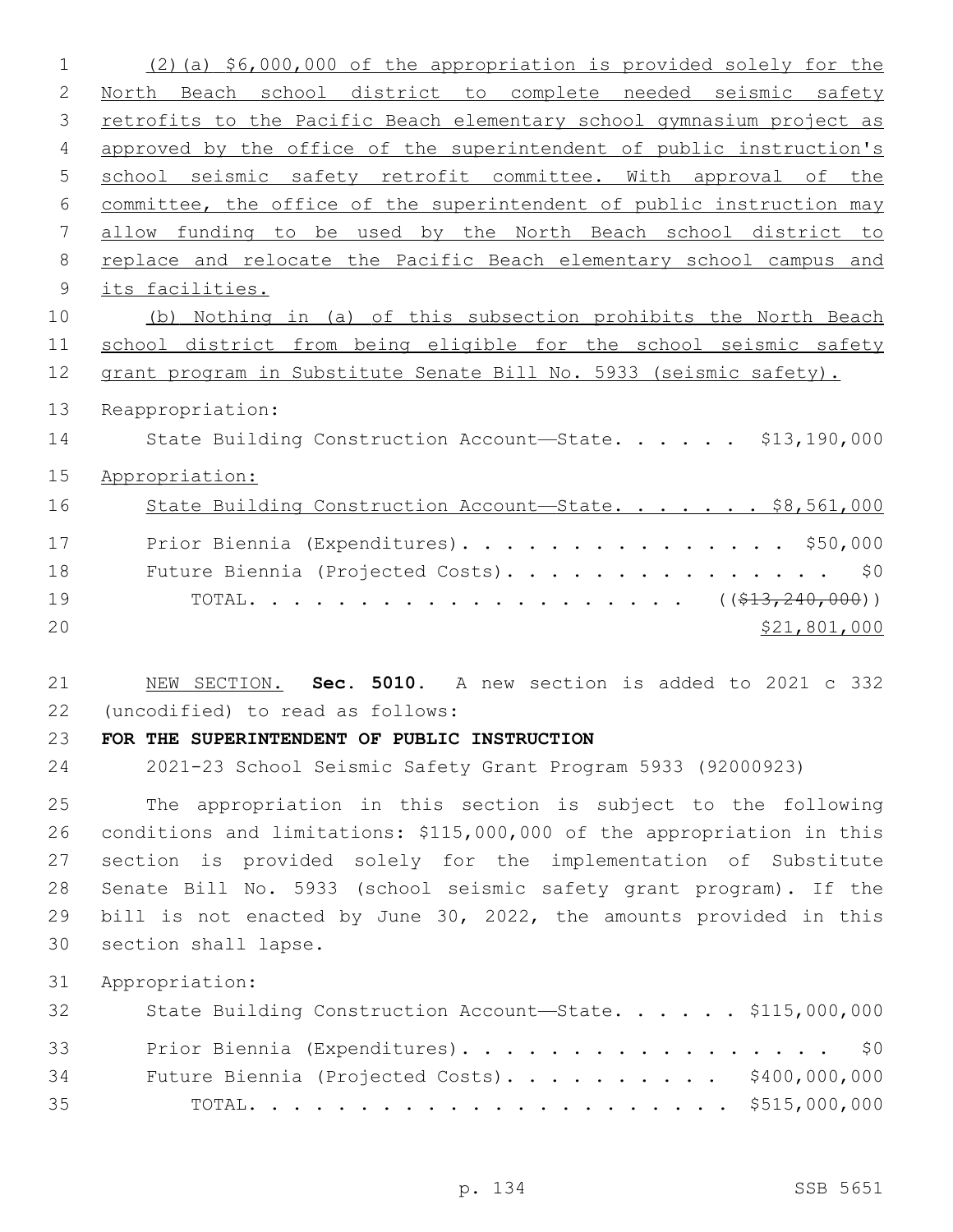NEW SECTION. **Sec. 5011.** A new section is added to 2021 c 332 (uncodified) to read as follows: 2 **FOR THE SUPERINTENDENT OF PUBLIC INSTRUCTION** 2022 Small District and Tribal Compact Schools Modernization (92000925) The appropriation in this section is subject to the following conditions and limitations: \$2,594,000 of the appropriation in this section is provided solely for the following list of projects: 9 SD Brewster School District. . . . . . . . . . . . . \$933,000 SD Oroville School District. . . . . . . . . . . . . . \$1,661,000 Appropriation: 12 State Building Construction Account—State. . . . . . \$2,594,000 13 Prior Biennia (Expenditures). . . . . . . . . . . . . . . . \$0 14 Future Biennia (Projected Costs). . . . . . . . . . . . . . \$0 TOTAL. . . . . . . . . . . . . . . . . . . . . . . \$2,594,000 **Sec. 5012.** 2021 c 332 s 5044 (uncodified) is amended to read as 17 follows: **FOR THE UNIVERSITY OF WASHINGTON** UW Major Infrastructure (30000808) Reappropriation: 21 University of Washington Building Account-State. . . . \$7,000,000 Appropriation: University of Washington Building Account—State. . . . \$8,000,000 24 State Building Construction Account-State. . . . . . \$2,000,000 25 Subtotal Appropriation. . . . . . . . . . . . . \$10,000,000 Prior Biennia (Expenditures). . . . . . . . . . . . . \$25,500,000 27 Future Biennia (Projected Costs). . . . . . . . ((\$34,300,000)) \$32,300,000 TOTAL. . . . . . . . . . . . . . . . . . . . . . \$74,800,000 NEW SECTION. **Sec. 5013.** A new section is added to 2021 c 332 (uncodified) to read as follows: 31 **FOR THE UNIVERSITY OF WASHINGTON** UW Clean Energy Testbeds (40000098)

 The appropriation in this section is subject to the following conditions and limitations: \$7,500,000 of the general fund—federal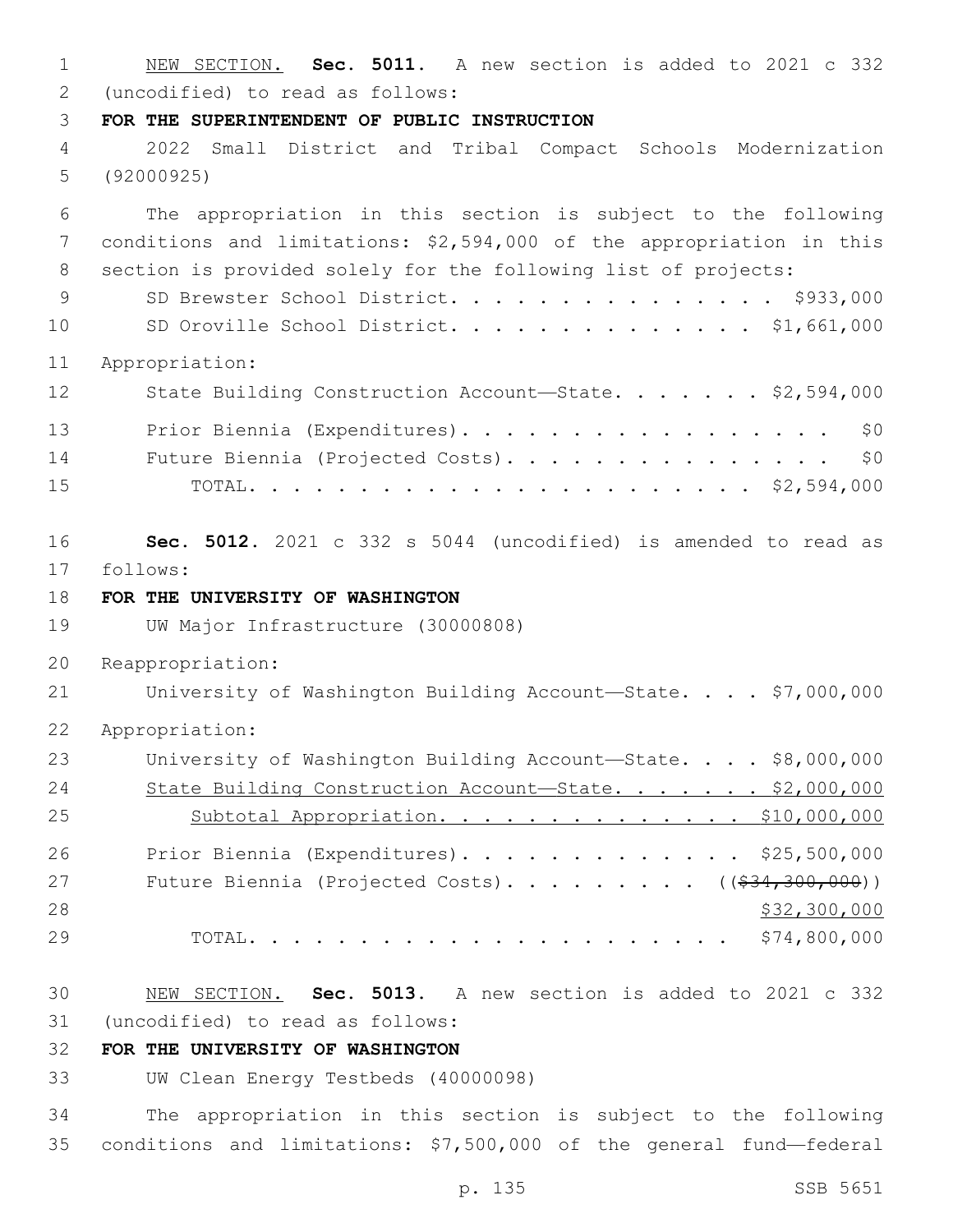appropriation in this section is provided solely for grants awarded for battery and energy research, development, and demonstration projects under P.L. 117-58 (infrastructure investment and jobs act). If awards are not received by June 30, 2023, the expenditure 5 authority in this section shall lapse. Appropriation: General Fund—Federal. . . . . . . . . . . . . . . . . \$7,500,000 8 Prior Biennia (Expenditures). . . . . . . . . . . . . . . . \$0 9 Future Biennia (Projected Costs). . . . . . . . . . . . . . \$0 TOTAL. . . . . . . . . . . . . . . . . . . . . . . \$7,500,000 **Sec. 5014.** 2021 c 332 s 5051 (uncodified) is amended to read as 12 follows: **FOR THE UNIVERSITY OF WASHINGTON** Ctr for Advanced Materials and Clean Energy Research Test Beds (91000016) Reappropriation: 17 State Building Construction Account—State. . . . ((\$15,000,000))  $\frac{15,076,000}{ }$ 19 Prior Biennia (Expenditures). . . . . . . . . . ( (\$13,988,000)) 20 \$13,912,000 21 Future Biennia (Projected Costs). . . . . . . . . . . . . . \$0 TOTAL. . . . . . . . . . . . . . . . . . . . . . \$28,988,000 **Sec. 5015.** 2021 c 332 s 5054 (uncodified) is amended to read as follows: 24 **FOR THE UNIVERSITY OF WASHINGTON** UW Tacoma Campus Soil Remediation (92000002) Reappropriation: 28 Model Toxics Control Capital Account—State. . . . ((\$600,000)) \$1,142,000 Appropriation: Model Toxics Control Capital Account—State. . . . . . \$2,000,000 32 Prior Biennia (Expenditures)............. ((\$7,658,000))  $\frac{1}{57}$ , 116,000 Future Biennia (Projected Costs). . . . . . . . . . . \$8,000,000 TOTAL. . . . . . . . . . . . . . . . . . . . . . \$18,258,000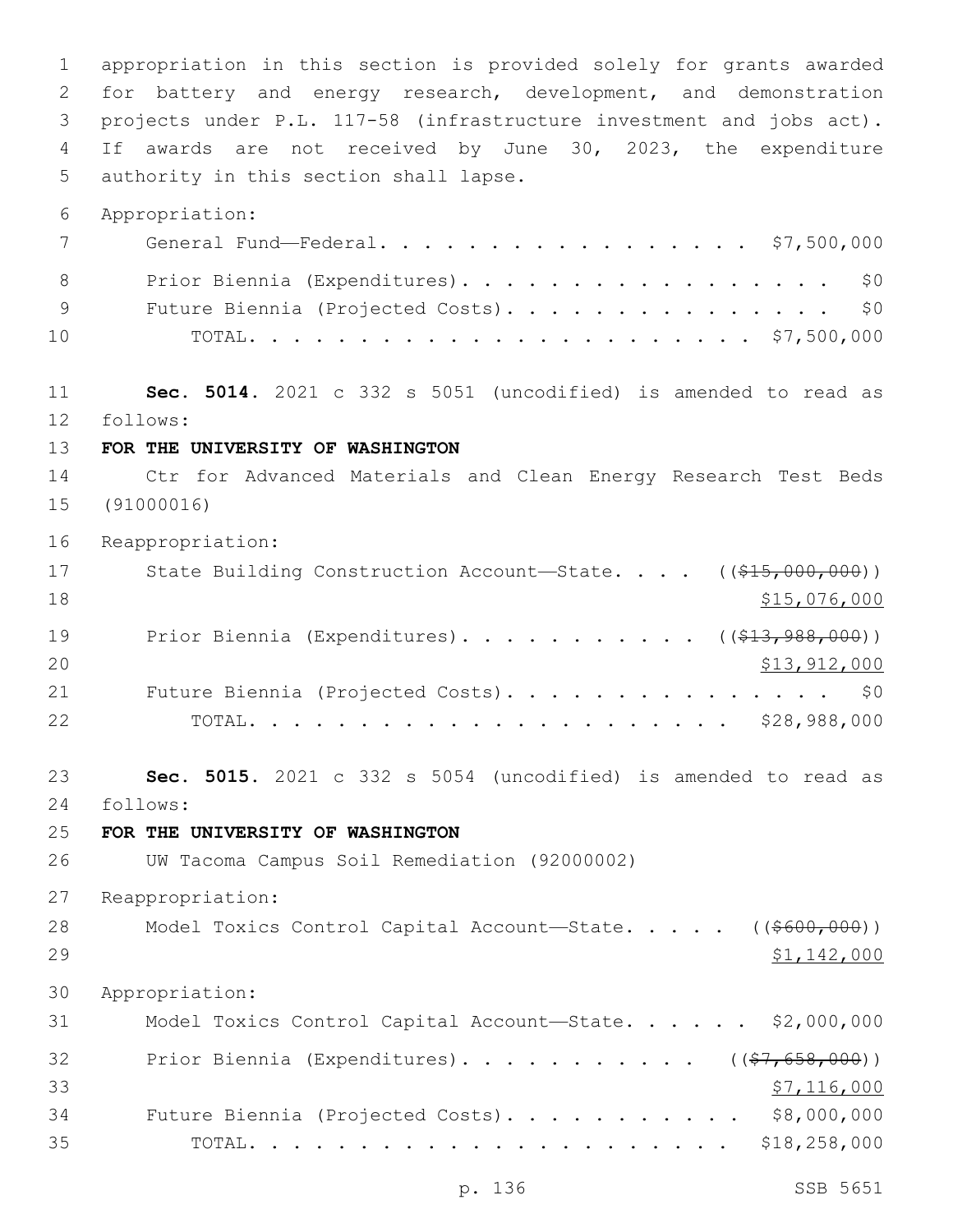| $\mathbf{1}$ | NEW SECTION. Sec. 5016. A new section is added to 2021 c 332           |
|--------------|------------------------------------------------------------------------|
| 2            | (uncodified) to read as follows:                                       |
| 3            | FOR WASHINGTON STATE UNIVERSITY                                        |
| 4            | Pullman Student Success Center Phase 1 (40000339)                      |
| 5            | Appropriation:                                                         |
| 6            | State Building Construction Account-State. \$2,000,000                 |
| 7            | Prior Biennia (Expenditures).<br>\$0                                   |
| 8            | Future Biennia (Projected Costs).<br>\$0                               |
| 9            |                                                                        |
| 10           | Sec. 5017. 2021 c 332 s 5070 (uncodified) is amended to read as        |
| 11           | follows:                                                               |
| 12           | FOR EASTERN WASHINGTON UNIVERSITY                                      |
| 13           | Interdisciplinary Science Center (30000001)                            |
| 14           | Reappropriation:                                                       |
| 15           | State Building Construction Account-State. \$3,000,000                 |
| 16           | Prior Biennia (Expenditures). ( $(\frac{269}{200}, \frac{200}{000})$ ) |
| 17           | \$66,690,000                                                           |
| 18           | Future Biennia (Projected Costs). \$0                                  |
| 19           |                                                                        |
| 20           | \$69,690,000                                                           |
| 21           | Sec. 5018. 2021 c 332 s 5083 (uncodified) is amended to read as        |
| 22           | follows:                                                               |
| 23           | FOR CENTRAL WASHINGTON UNIVERSITY                                      |
| 24           | Health Education (40000009)                                            |
| 25           | Reappropriation:                                                       |
| 26           | State Building Construction Account-State. \$1,800,000                 |
| 27           | Appropriation:                                                         |
| 28           | State Building Construction Account-State. $($ $($ \$55, 505, 000) $)$ |
| 29           | \$57,205,000                                                           |
| 30           | Prior Biennia (Expenditures). \$3,200,000                              |
| 31           | Future Biennia (Projected Costs). \$0                                  |
| 32           |                                                                        |
| 33           | \$62, 205, 000                                                         |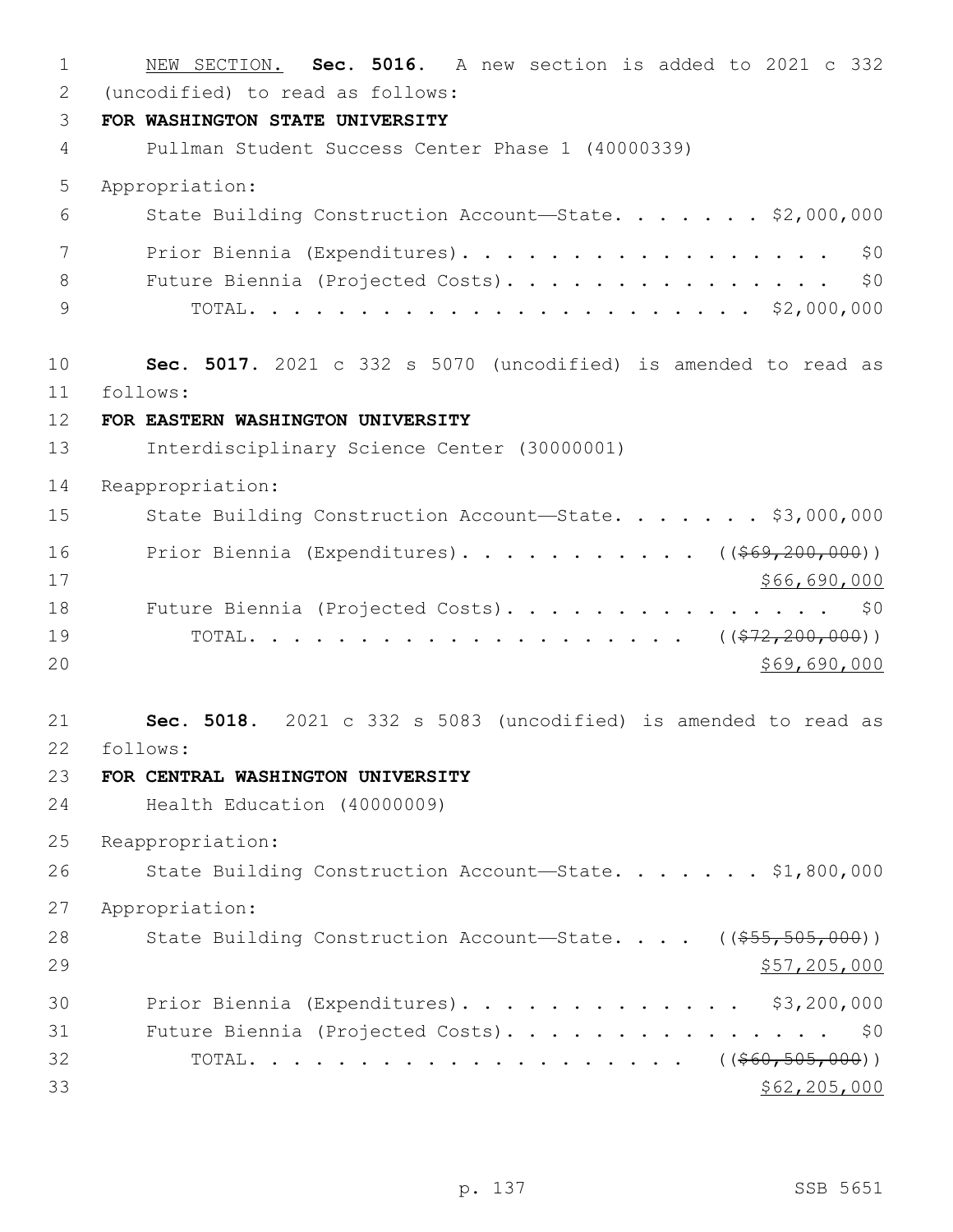NEW SECTION. **Sec. 5019.** A new section is added to 2021 c 332 (uncodified) to read as follows: 2 **FOR CENTRAL WASHINGTON UNIVERSITY** Electrical Grid Security (40000121) Appropriation: State Building Construction Account—State. . . . . . . . \$754,000 7 Central Washington University Capital Projects 8 Account-State. . . . . . . . . . . . . . . . . . \$754,000 Subtotal Appropriation. . . . . . . . . . . . . . \$1,508,000 10 Prior Biennia (Expenditures). . . . . . . . . . . . . . . . \$0 Future Biennia (Projected Costs). . . . . . . . . . . . . . . \$0 TOTAL. . . . . . . . . . . . . . . . . . . . . . . \$1,508,000 NEW SECTION. **Sec. 5020.** A new section is added to 2021 c 332 (uncodified) to read as follows: 14 **FOR THE EVERGREEN STATE COLLEGE** Health and Counseling Center (30000614) Reappropriation: 18 State Building Construction Account—State. . . . . . . \$380,000 Prior Biennia (Expenditures). . . . . . . . . . . . . \$5,362,000 20 Future Biennia (Projected Costs). . . . . . . . . . . . . . \$0 TOTAL. . . . . . . . . . . . . . . . . . . . . . . \$5,742,000 **Sec. 5021.** 2021 c 332 s 5093 (uncodified) is amended to read as follows: 23 **FOR THE EVERGREEN STATE COLLEGE** Minor Works Preservation (40000034) Appropriation: 27 The Evergreen State College Capital Projects 28 Account—State. . . . . . . . . . . . . . . (  $(\frac{2}{7}, \frac{580}{100})$  )  $\frac{$2,580,000}{2}$ 30 State Building Construction Account—State. . . . . ((\$1,945,000)) \$2,945,000 Subtotal Appropriation. . . . . . . . . . . . . . \$5,525,000 Prior Biennia (Expenditures). . . . . . . . . . . . . . . . . \$0 Future Biennia (Projected Costs). . . . . . . . . . . \$77,500,000 TOTAL. . . . . . . . . . . . . . . . . . . . . . \$83,025,000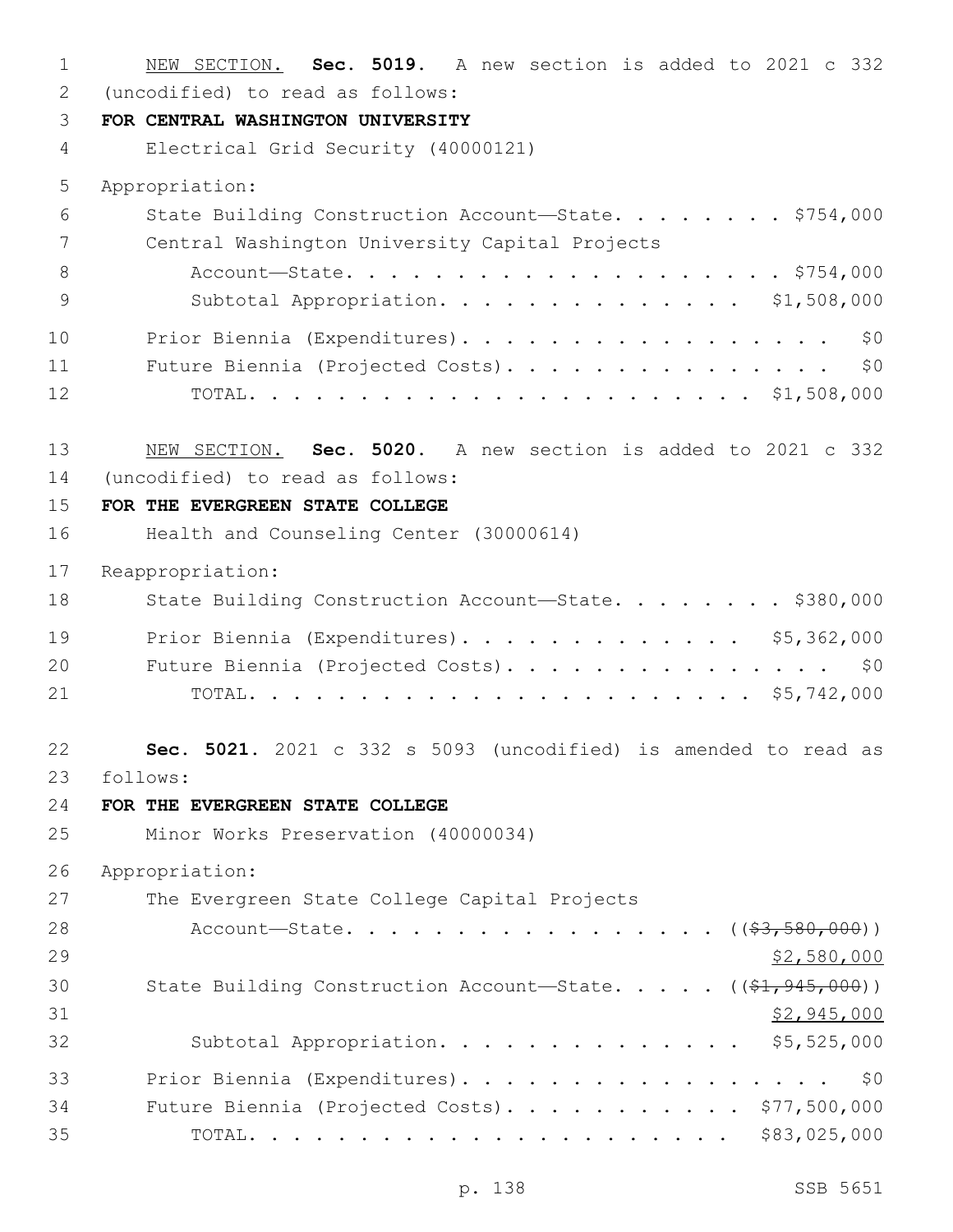**Sec. 5022.** 2021 c 332 s 5094 (uncodified) is amended to read as follows: 2 **FOR THE EVERGREEN STATE COLLEGE** Lab II HVAC Upgrades (40000047) Appropriation: ((Coronavirus Capital Projects Account— Federal. . . . . . . . . . . . . . . . . . . . . \$4,000,000)) 8 Coronavirus State Fiscal Recovery Fund—Federal. . . . \$4,000,000 9 Prior Biennia (Expenditures). . . . . . . . . . . . . . . . \$0 Future Biennia (Projected Costs). . . . . . . . . . . . . . . \$0 TOTAL. . . . . . . . . . . . . . . . . . . . . . . \$4,000,000 NEW SECTION. **Sec. 5023.** A new section is added to 2021 c 332 13 (uncodified) to read as follows: **FOR THE EVERGREEN STATE COLLEGE** Recreation and Athletic Center Critical Repairs (40000082) Appropriation: 17 State Building Construction Account-State. . . . . . \$1,000,000 18 Prior Biennia (Expenditures). . . . . . . . . . . . . . . . \$0 19 Future Biennia (Projected Costs). . . . . . . . . . . . . . \$0 TOTAL. . . . . . . . . . . . . . . . . . . . . . . \$1,000,000 NEW SECTION. **Sec. 5024.** A new section is added to 2021 c 332 22 (uncodified) to read as follows: **FOR THE EVERGREEN STATE COLLEGE** Emergency Dispatch & Communication System Replacement (40000084) Appropriation: 26 The Evergreen State College Capital Projects Account—State. . . . . . . . . . . . . . . . . . . \$1,000,000 Prior Biennia (Expenditures). . . . . . . . . . . . . . . . . \$0 29 Future Biennia (Projected Costs). . . . . . . . . . . . . . \$0 TOTAL. . . . . . . . . . . . . . . . . . . . . . . \$1,000,000 **Sec. 5025.** 2021 c 332 s 5096 (uncodified) is amended to read as follows: 32 **FOR THE EVERGREEN STATE COLLEGE**

Minor Works - Preservation: 2019-21 (91000031)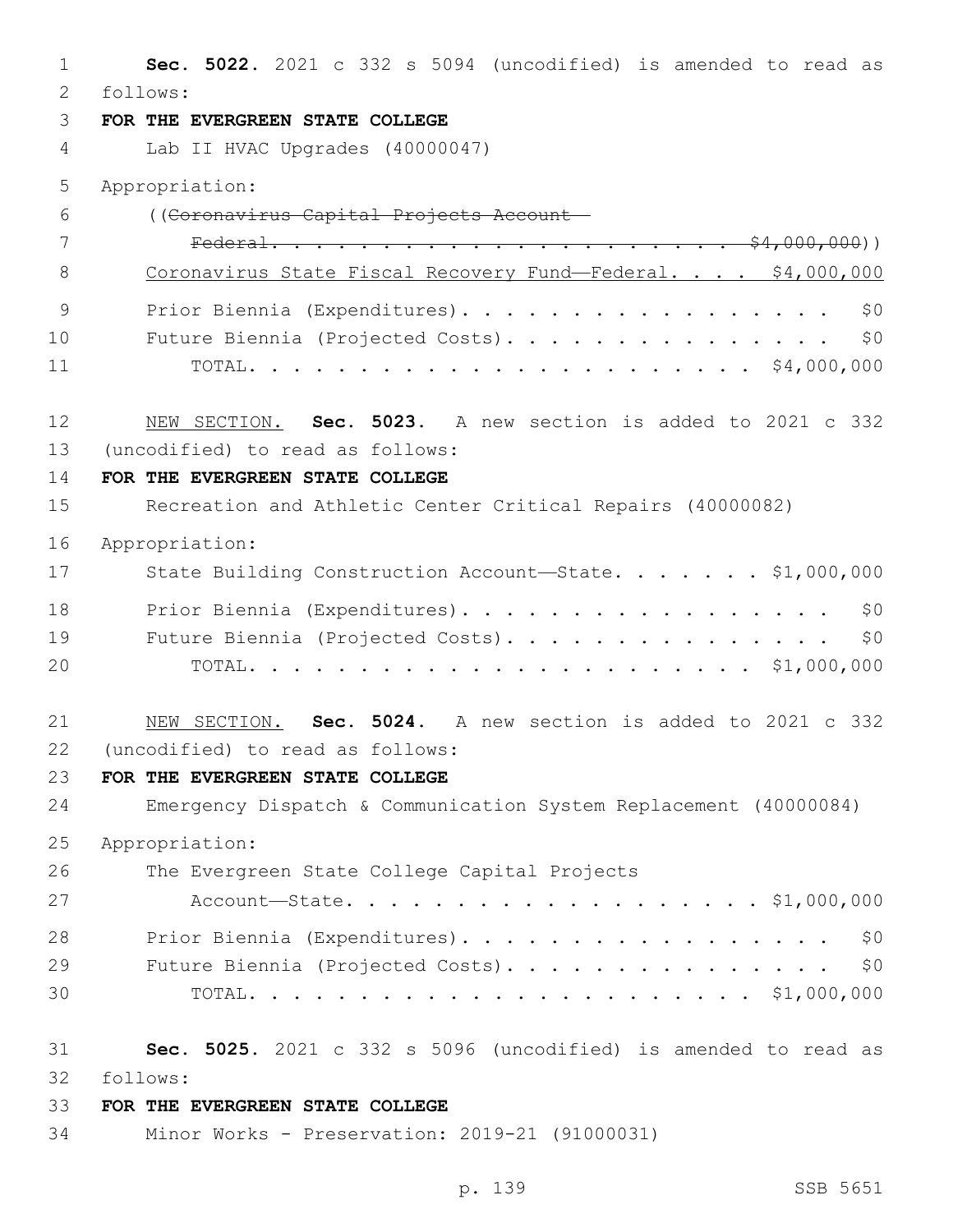1 Reappropriation: 2 The Evergreen State College Capital Projects 3 Account—State. . . . . . . . . . . . . . . . . . . . \$900,000 4 State Building Construction Account-State. . . . . . . \$107,000 5 Subtotal Reappropriation. . . . . . . . . . . . . \$1,007,000 6 Prior Biennia (Expenditures)............ ((\$4,966,000)) 7 \$4,859,000 8 Future Biennia (Projected Costs). . . . . . . . . . . . . . \$0 9 TOTAL. . . . . . . . . . . . . . . . . . . . . . . \$5,866,000 10 **Sec. 5026.** 2021 c 332 s 5101 (uncodified) is amended to read as follows: 11 12 **FOR WESTERN WASHINGTON UNIVERSITY** 13 Electrical Engineering/Computer Science Building (30000872) 14 The appropriations in this section are subject to the following 15 conditions and limitations: 16 (1) The reappropriation is subject to the provisions of section 17 5089, chapter 413, Laws of 2019. 18 (2) The University may pursue the living building challenge petal 19 certification for this project instead of the LEED silver 20 certification required by RCW 39.35D.030. 21 Reappropriation: 22 State Building Construction Account-State. . . . . . . \$500,000 23 Appropriation: 24 State Building Construction Account-State. . . . . \$51,000,000 25 Western Washington University Capital Projects 26 Account-State. . . . . . . . . . . . . . . . . \$1,500,000 27 Subtotal Appropriation. . . . . . . . . . . . . \$52,500,000 28 Prior Biennia (Expenditures). . . . . . . . . . . . . \$1,500,000 29 Future Biennia (Projected Costs). . . . . . . . . . . . . . \$0 30 TOTAL. . . . . . . . . . . . . . . . . . . . ((\$53,000,000))  $31$  \$54,500,000

32 **Sec. 5027.** 2021 c 332 s 5104 (uncodified) is amended to read as

follows: 33

# 34 **FOR WESTERN WASHINGTON UNIVERSITY**

35 2021-23 Classroom & Lab Upgrades (30000911)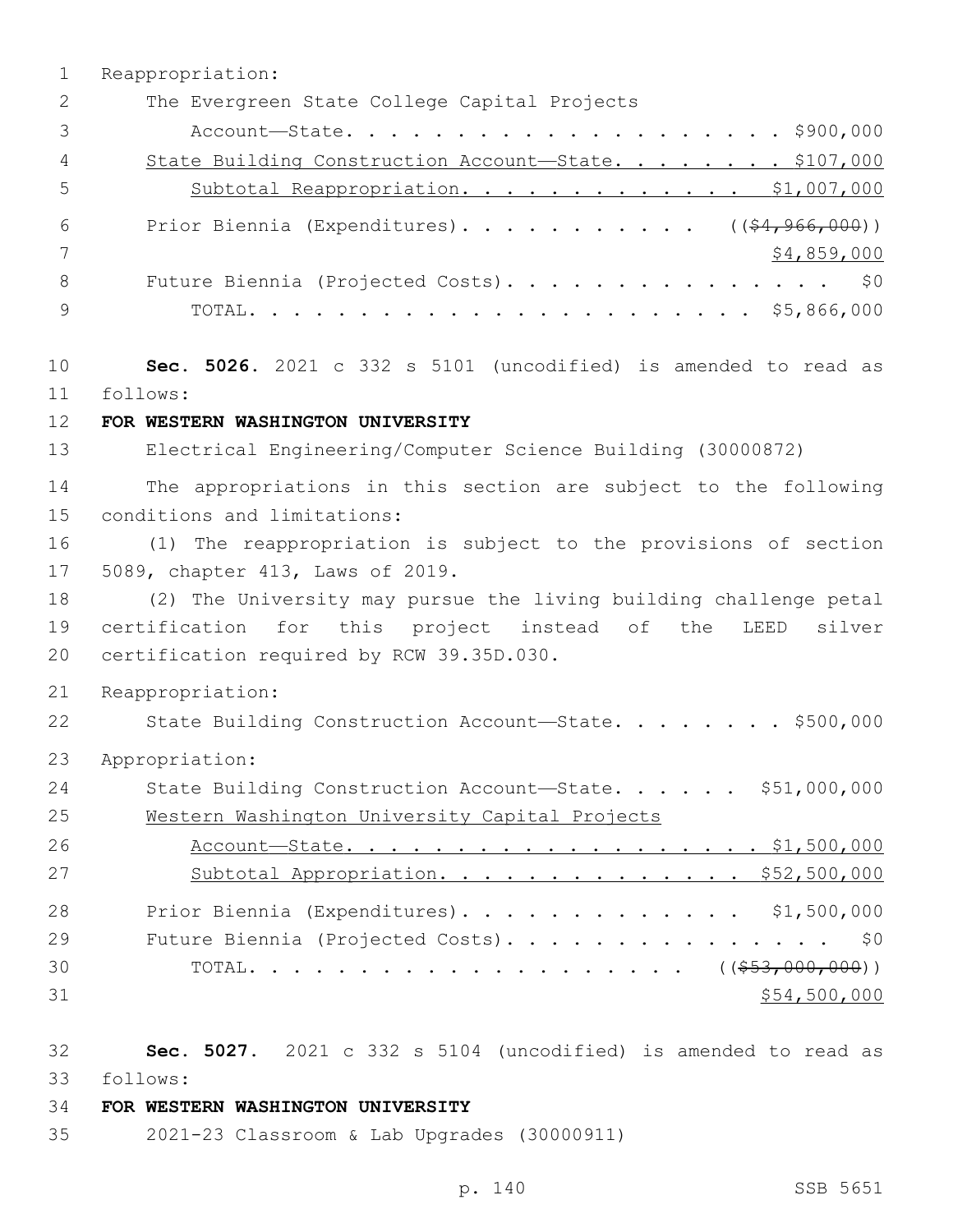| State Building Construction Account-State. ((\$2,500,000))<br>2<br>3<br>\$4,000,000<br>Prior Biennia (Expenditures).<br>\$0<br>4<br>Future Biennia (Projected Costs). \$10,500,000<br>5<br>6<br>7<br>\$14,500,000<br>8<br>Sec. 5028. 2021 c 332 s 5107 (uncodified) is amended to read as<br>9<br>follows:<br>10<br>FOR WESTERN WASHINGTON UNIVERSITY<br>11<br>Minor Works - Program 2021-2023 (30000918)<br>12<br>Appropriation:<br>13<br>Western Washington University Capital Projects<br>14<br>Account-State. \$1,000,000<br>15<br>State Building Construction Account-State. \$500,000<br>16<br>Subtotal Appropriation. \$1,500,000<br>17<br>Prior Biennia (Expenditures).<br>\$0<br>18<br>Future Biennia (Projected Costs). \$7,000,000<br>19<br>20<br>\$8,500,000<br>21<br>Sec. 5029. 2021 c 332 s 5111 (uncodified) is amended to read as<br>22<br>follows:<br>23<br>FOR THE WASHINGTON STATE HISTORICAL SOCIETY<br>24<br>Heritage Capital Grants Projects (30000297)<br>25<br>The reappropriation in this section is subject to the following<br>26<br>conditions and limitations: The reappropriation is subject to the<br>27<br>provisions of section 5054, chapter 2, Laws of 2018.<br>28<br>Reappropriation:<br>29<br>State Building Construction Account-State. \$1,800,000<br>Prior Biennia (Expenditures). ( $(\frac{27}{186},000)$ )<br>30<br>31<br>\$6,579,000<br>32<br>Future Biennia (Projected Costs). \$0<br>33 | $\mathbf{1}$ | Appropriation: |
|---------------------------------------------------------------------------------------------------------------------------------------------------------------------------------------------------------------------------------------------------------------------------------------------------------------------------------------------------------------------------------------------------------------------------------------------------------------------------------------------------------------------------------------------------------------------------------------------------------------------------------------------------------------------------------------------------------------------------------------------------------------------------------------------------------------------------------------------------------------------------------------------------------------------------------------------------------------------------------------------------------------------------------------------------------------------------------------------------------------------------------------------------------------------------------------------------------------------------------------------------------------------------------------------------------------------------------------------------------------------------------------------------------------------------------------|--------------|----------------|
|                                                                                                                                                                                                                                                                                                                                                                                                                                                                                                                                                                                                                                                                                                                                                                                                                                                                                                                                                                                                                                                                                                                                                                                                                                                                                                                                                                                                                                       |              |                |
|                                                                                                                                                                                                                                                                                                                                                                                                                                                                                                                                                                                                                                                                                                                                                                                                                                                                                                                                                                                                                                                                                                                                                                                                                                                                                                                                                                                                                                       |              |                |
|                                                                                                                                                                                                                                                                                                                                                                                                                                                                                                                                                                                                                                                                                                                                                                                                                                                                                                                                                                                                                                                                                                                                                                                                                                                                                                                                                                                                                                       |              |                |
|                                                                                                                                                                                                                                                                                                                                                                                                                                                                                                                                                                                                                                                                                                                                                                                                                                                                                                                                                                                                                                                                                                                                                                                                                                                                                                                                                                                                                                       |              |                |
|                                                                                                                                                                                                                                                                                                                                                                                                                                                                                                                                                                                                                                                                                                                                                                                                                                                                                                                                                                                                                                                                                                                                                                                                                                                                                                                                                                                                                                       |              |                |
|                                                                                                                                                                                                                                                                                                                                                                                                                                                                                                                                                                                                                                                                                                                                                                                                                                                                                                                                                                                                                                                                                                                                                                                                                                                                                                                                                                                                                                       |              |                |
|                                                                                                                                                                                                                                                                                                                                                                                                                                                                                                                                                                                                                                                                                                                                                                                                                                                                                                                                                                                                                                                                                                                                                                                                                                                                                                                                                                                                                                       |              |                |
|                                                                                                                                                                                                                                                                                                                                                                                                                                                                                                                                                                                                                                                                                                                                                                                                                                                                                                                                                                                                                                                                                                                                                                                                                                                                                                                                                                                                                                       |              |                |
|                                                                                                                                                                                                                                                                                                                                                                                                                                                                                                                                                                                                                                                                                                                                                                                                                                                                                                                                                                                                                                                                                                                                                                                                                                                                                                                                                                                                                                       |              |                |
|                                                                                                                                                                                                                                                                                                                                                                                                                                                                                                                                                                                                                                                                                                                                                                                                                                                                                                                                                                                                                                                                                                                                                                                                                                                                                                                                                                                                                                       |              |                |
|                                                                                                                                                                                                                                                                                                                                                                                                                                                                                                                                                                                                                                                                                                                                                                                                                                                                                                                                                                                                                                                                                                                                                                                                                                                                                                                                                                                                                                       |              |                |
|                                                                                                                                                                                                                                                                                                                                                                                                                                                                                                                                                                                                                                                                                                                                                                                                                                                                                                                                                                                                                                                                                                                                                                                                                                                                                                                                                                                                                                       |              |                |
|                                                                                                                                                                                                                                                                                                                                                                                                                                                                                                                                                                                                                                                                                                                                                                                                                                                                                                                                                                                                                                                                                                                                                                                                                                                                                                                                                                                                                                       |              |                |
|                                                                                                                                                                                                                                                                                                                                                                                                                                                                                                                                                                                                                                                                                                                                                                                                                                                                                                                                                                                                                                                                                                                                                                                                                                                                                                                                                                                                                                       |              |                |
|                                                                                                                                                                                                                                                                                                                                                                                                                                                                                                                                                                                                                                                                                                                                                                                                                                                                                                                                                                                                                                                                                                                                                                                                                                                                                                                                                                                                                                       |              |                |
|                                                                                                                                                                                                                                                                                                                                                                                                                                                                                                                                                                                                                                                                                                                                                                                                                                                                                                                                                                                                                                                                                                                                                                                                                                                                                                                                                                                                                                       |              |                |
|                                                                                                                                                                                                                                                                                                                                                                                                                                                                                                                                                                                                                                                                                                                                                                                                                                                                                                                                                                                                                                                                                                                                                                                                                                                                                                                                                                                                                                       |              |                |
|                                                                                                                                                                                                                                                                                                                                                                                                                                                                                                                                                                                                                                                                                                                                                                                                                                                                                                                                                                                                                                                                                                                                                                                                                                                                                                                                                                                                                                       |              |                |
|                                                                                                                                                                                                                                                                                                                                                                                                                                                                                                                                                                                                                                                                                                                                                                                                                                                                                                                                                                                                                                                                                                                                                                                                                                                                                                                                                                                                                                       |              |                |
|                                                                                                                                                                                                                                                                                                                                                                                                                                                                                                                                                                                                                                                                                                                                                                                                                                                                                                                                                                                                                                                                                                                                                                                                                                                                                                                                                                                                                                       |              |                |
|                                                                                                                                                                                                                                                                                                                                                                                                                                                                                                                                                                                                                                                                                                                                                                                                                                                                                                                                                                                                                                                                                                                                                                                                                                                                                                                                                                                                                                       |              |                |
|                                                                                                                                                                                                                                                                                                                                                                                                                                                                                                                                                                                                                                                                                                                                                                                                                                                                                                                                                                                                                                                                                                                                                                                                                                                                                                                                                                                                                                       |              |                |
|                                                                                                                                                                                                                                                                                                                                                                                                                                                                                                                                                                                                                                                                                                                                                                                                                                                                                                                                                                                                                                                                                                                                                                                                                                                                                                                                                                                                                                       |              |                |
|                                                                                                                                                                                                                                                                                                                                                                                                                                                                                                                                                                                                                                                                                                                                                                                                                                                                                                                                                                                                                                                                                                                                                                                                                                                                                                                                                                                                                                       |              |                |
|                                                                                                                                                                                                                                                                                                                                                                                                                                                                                                                                                                                                                                                                                                                                                                                                                                                                                                                                                                                                                                                                                                                                                                                                                                                                                                                                                                                                                                       |              |                |
|                                                                                                                                                                                                                                                                                                                                                                                                                                                                                                                                                                                                                                                                                                                                                                                                                                                                                                                                                                                                                                                                                                                                                                                                                                                                                                                                                                                                                                       |              |                |
|                                                                                                                                                                                                                                                                                                                                                                                                                                                                                                                                                                                                                                                                                                                                                                                                                                                                                                                                                                                                                                                                                                                                                                                                                                                                                                                                                                                                                                       |              |                |
|                                                                                                                                                                                                                                                                                                                                                                                                                                                                                                                                                                                                                                                                                                                                                                                                                                                                                                                                                                                                                                                                                                                                                                                                                                                                                                                                                                                                                                       |              |                |
|                                                                                                                                                                                                                                                                                                                                                                                                                                                                                                                                                                                                                                                                                                                                                                                                                                                                                                                                                                                                                                                                                                                                                                                                                                                                                                                                                                                                                                       |              |                |
|                                                                                                                                                                                                                                                                                                                                                                                                                                                                                                                                                                                                                                                                                                                                                                                                                                                                                                                                                                                                                                                                                                                                                                                                                                                                                                                                                                                                                                       |              |                |
|                                                                                                                                                                                                                                                                                                                                                                                                                                                                                                                                                                                                                                                                                                                                                                                                                                                                                                                                                                                                                                                                                                                                                                                                                                                                                                                                                                                                                                       |              |                |
|                                                                                                                                                                                                                                                                                                                                                                                                                                                                                                                                                                                                                                                                                                                                                                                                                                                                                                                                                                                                                                                                                                                                                                                                                                                                                                                                                                                                                                       |              |                |
|                                                                                                                                                                                                                                                                                                                                                                                                                                                                                                                                                                                                                                                                                                                                                                                                                                                                                                                                                                                                                                                                                                                                                                                                                                                                                                                                                                                                                                       |              |                |
|                                                                                                                                                                                                                                                                                                                                                                                                                                                                                                                                                                                                                                                                                                                                                                                                                                                                                                                                                                                                                                                                                                                                                                                                                                                                                                                                                                                                                                       |              |                |
|                                                                                                                                                                                                                                                                                                                                                                                                                                                                                                                                                                                                                                                                                                                                                                                                                                                                                                                                                                                                                                                                                                                                                                                                                                                                                                                                                                                                                                       | 34           | \$8,379,000    |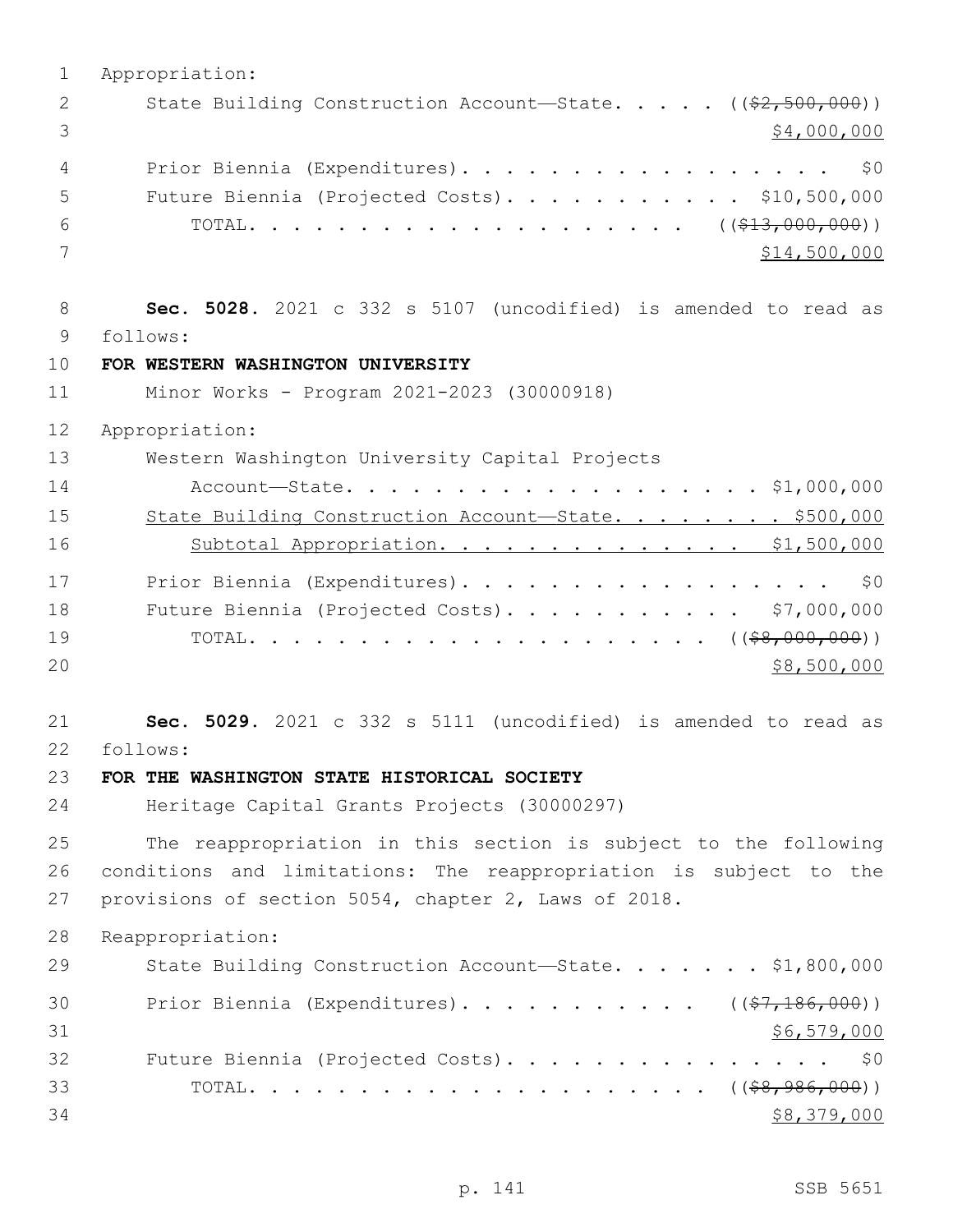1 **Sec. 5030.** 2021 c 332 s 5112 (uncodified) is amended to read as follows: 2 3 **FOR THE WASHINGTON STATE HISTORICAL SOCIETY** 4 Heritage Capital Grant Projects: 2019-21 (40000014) 5 The reappropriation in this section is subject to the following 6 conditions and limitations: The reappropriation is subject to the 7 provisions of section 5020, chapter 356, Laws of 2020. 8 Reappropriation: 9 State Building Construction Account-State. . . . . . \$4,400,000 10 Prior Biennia (Expenditures). . . . . . . . . . ((\$4,777,000))  $11$   $\frac{1}{2}$   $\frac{1}{2}$   $\frac{1}{2}$   $\frac{1}{2}$   $\frac{1}{2}$   $\frac{1}{2}$   $\frac{1}{2}$   $\frac{1}{2}$   $\frac{1}{2}$   $\frac{1}{2}$   $\frac{1}{2}$   $\frac{1}{2}$   $\frac{1}{2}$   $\frac{1}{2}$   $\frac{1}{2}$   $\frac{1}{2}$   $\frac{1}{2}$   $\frac{1}{2}$   $\frac{1}{2}$   $\frac{1}{2}$   $\frac{1}{2}$   $\frac{1}{$ 12 Future Biennia (Projected Costs). . . . . . . . . . . . . . \$0 13 TOTAL. . . . . . . . . . . . . . . . . . . . . ((\$9,177,000)) 14 \$9,131,000 15 **Sec. 5031.** 2021 c 332 s 5115 (uncodified) is amended to read as follows: 16 17 **FOR THE WASHINGTON STATE HISTORICAL SOCIETY** 18 Preservation - Minor Works 2021-23 (40000136) 19 Appropriation: 20 State Building Construction Account—State. . . . . ((\$2,500,000)) 21 \$4,697,000 22 Prior Biennia (Expenditures). . . . . . . . . . . . . . . . \$0 23 Future Biennia (Projected Costs). . . . . . . . . . \$8,298,000 24 TOTAL......................((\$10,798,000)) 25 \$12,995,000 26 NEW SECTION. **Sec. 5032.** A new section is added to 2021 c 332 (uncodified) to read as follows:27 28 **FOR THE EASTERN WASHINGTON STATE HISTORICAL SOCIETY** 29 Complete HVAC Controls Replacement (40000052) 30 Appropriation: 31 State Building Construction Account-State. . . . . . . \$290,000 32 Prior Biennia (Expenditures). . . . . . . . . . . . . . . . \$0 33 Future Biennia (Projected Costs). . . . . . . . . . . . . . . \$0 34 TOTAL. . . . . . . . . . . . . . . . . . . . . . . . \$290,000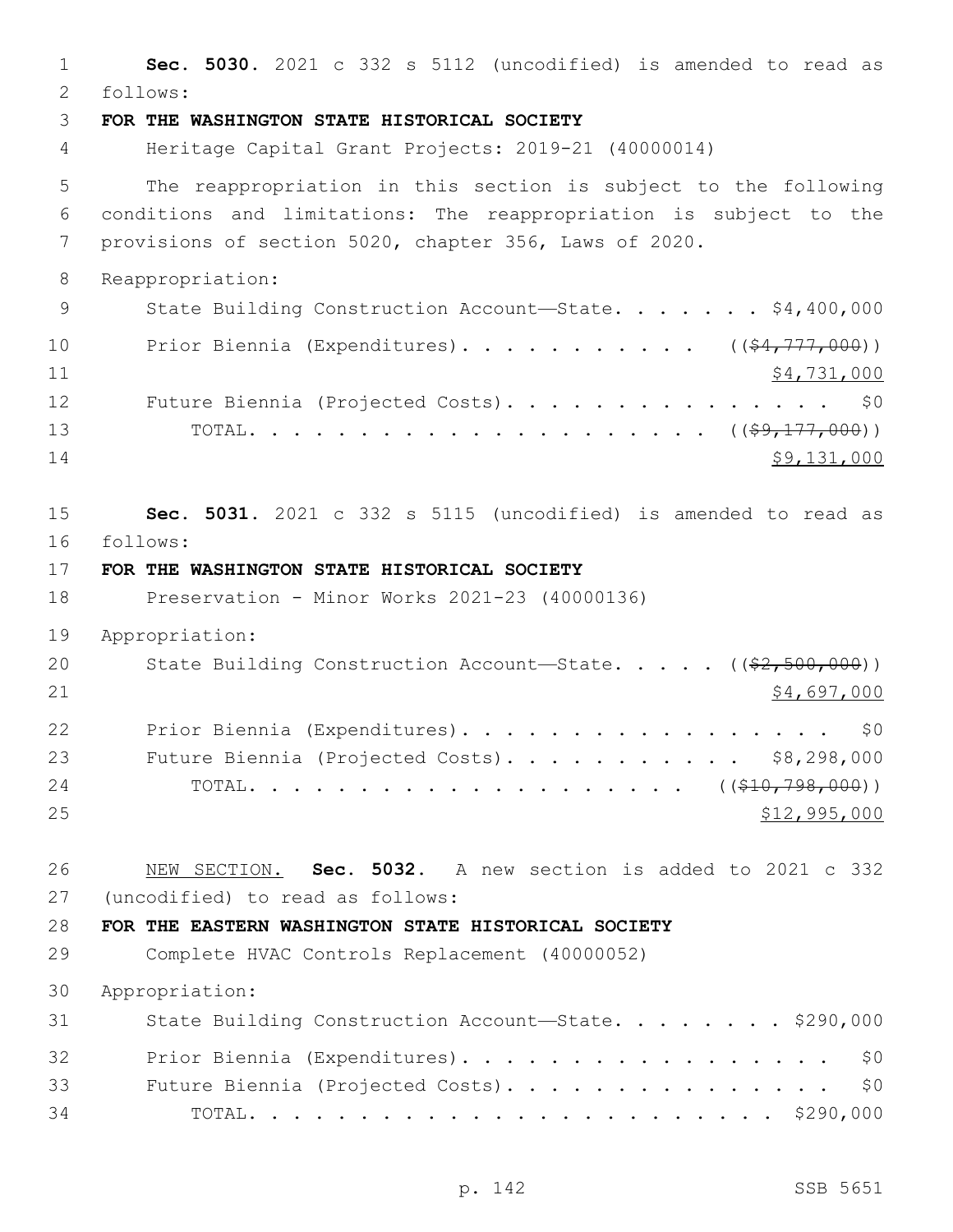1 NEW SECTION. **Sec. 5033.** A new section is added to 2021 c 332 (uncodified) to read as follows:2 3 **FOR THE EASTERN WASHINGTON STATE HISTORICAL SOCIETY** 4 Garage and Emergency Exit Spalling Concrete Remediation 5 (40000053) 6 Appropriation: 7 State Building Construction Account—State. . . . . . . \$901,000 8 Prior Biennia (Expenditures). . . . . . . . . . . . . . . . \$0 9 Future Biennia (Projected Costs). . . . . . . . . . . . . . \$0 10 TOTAL. . . . . . . . . . . . . . . . . . . . . . . . \$901,000 11 **Sec. 5034.** 2021 c 332 s 5153 (uncodified) is amended to read as follows: 12 13 **FOR THE COMMUNITY AND TECHNICAL COLLEGE SYSTEM** 14 Facility Repairs (40000169) 15 Reappropriation: 16 Community and Technical College Capital Projects 17 Account—State. . . . . . . . . . . . . . . . . . . \$2,826,000 18 State Building Construction Account-State. . . . . . \$2,627,000 19 Subtotal Reappropriation. . . . . . . . . . . . \$5,453,000 20 Prior Biennia (Expenditures). . . . . . . . . . ((\$33,074,000)) 21 \$32,587,000 22 Future Biennia (Projected Costs). . . . . . . . . . . . . . \$0 23 TOTAL. . . . . . . . . . . . . . . . . . . . ((\$38,527,000)) 24 \$38,040,000 25 NEW SECTION. **Sec. 5035.** A new section is added to 2021 c 332 (uncodified) to read as follows:26 27 **FOR THE COMMUNITY AND TECHNICAL COLLEGE SYSTEM** 28 Minor Works - Infrastructure (40000431) 29 Appropriation: 30 State Building Construction Account—State. . . . . . . \$4,903,000 31 Prior Biennia (Expenditures). . . . . . . . . . . . . . . . \$0 32 Future Biennia (Projected Costs). . . . . . . . . . . . . . \$0 33 TOTAL. . . . . . . . . . . . . . . . . . . . . . . \$4,903,000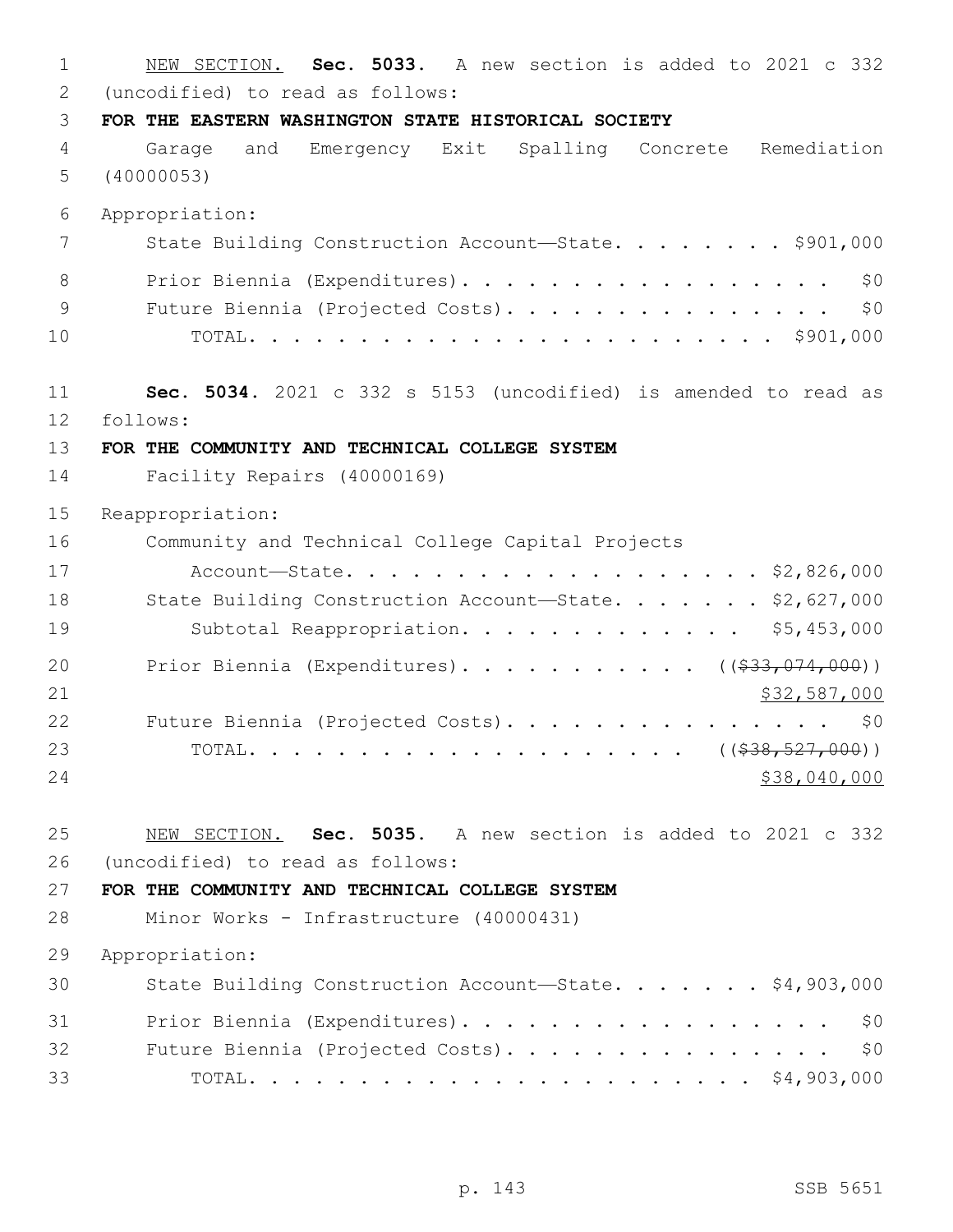NEW SECTION. **Sec. 5036.** A new section is added to 2021 c 332 (uncodified) to read as follows: 2 **FOR THE COMMUNITY AND TECHNICAL COLLEGE SYSTEM** Pierce College Olympic South Asbestos Abatement and Restoration (40000516) Appropriation: 7 State Building Construction Account—State. . . . . . \$6,579,000 Model Toxics Control Capital Account—State. . . . . . \$6,580,000 Subtotal Appropriation. . . . . . . . . . . . . . \$13,159,000 10 Prior Biennia (Expenditures). . . . . . . . . . . . . . . . \$0 Future Biennia (Projected Costs). . . . . . . . . . . . . . . \$0 TOTAL. . . . . . . . . . . . . . . . . . . . . . \$13,159,000 NEW SECTION. **Sec. 5037.** A new section is added to 2021 c 332 14 (uncodified) to read as follows: **FOR THE COMMUNITY AND TECHNICAL COLLEGE SYSTEM** Pierce College at New Bethel High School (92000036) Appropriation: 18 State Building Construction Account-State. . . . . . \$1,600,000 19 Prior Biennia (Expenditures). . . . . . . . . . . . . . . . \$0 Future Biennia (Projected Costs). . . . . . . . . . . \$1,600,000 TOTAL. . . . . . . . . . . . . . . . . . . . . . . \$3,200,000 **Sec. 5038.** 2021 c 332 s 5170 (uncodified) is amended to read as follows: 23 **FOR THE WASHINGTON STATE ARTS COMMISSION** Yakima Sun Dome Reflectors (92000002) Reappropriation: 27 State Building Construction Account-State. . . . . . . \$14,000 Appropriation: 29 State Building Construction Account-State. . . . . . . \$508,000 30 Prior Biennia (Expenditures). . . . . . . . . . . . ((\$80,000)) \$66,000 32 Future Biennia (Projected Costs). . . . . . . . . . . . . . \$0 TOTAL. . . . . . . . . . . . . . . . . . . . . . . . \$588,000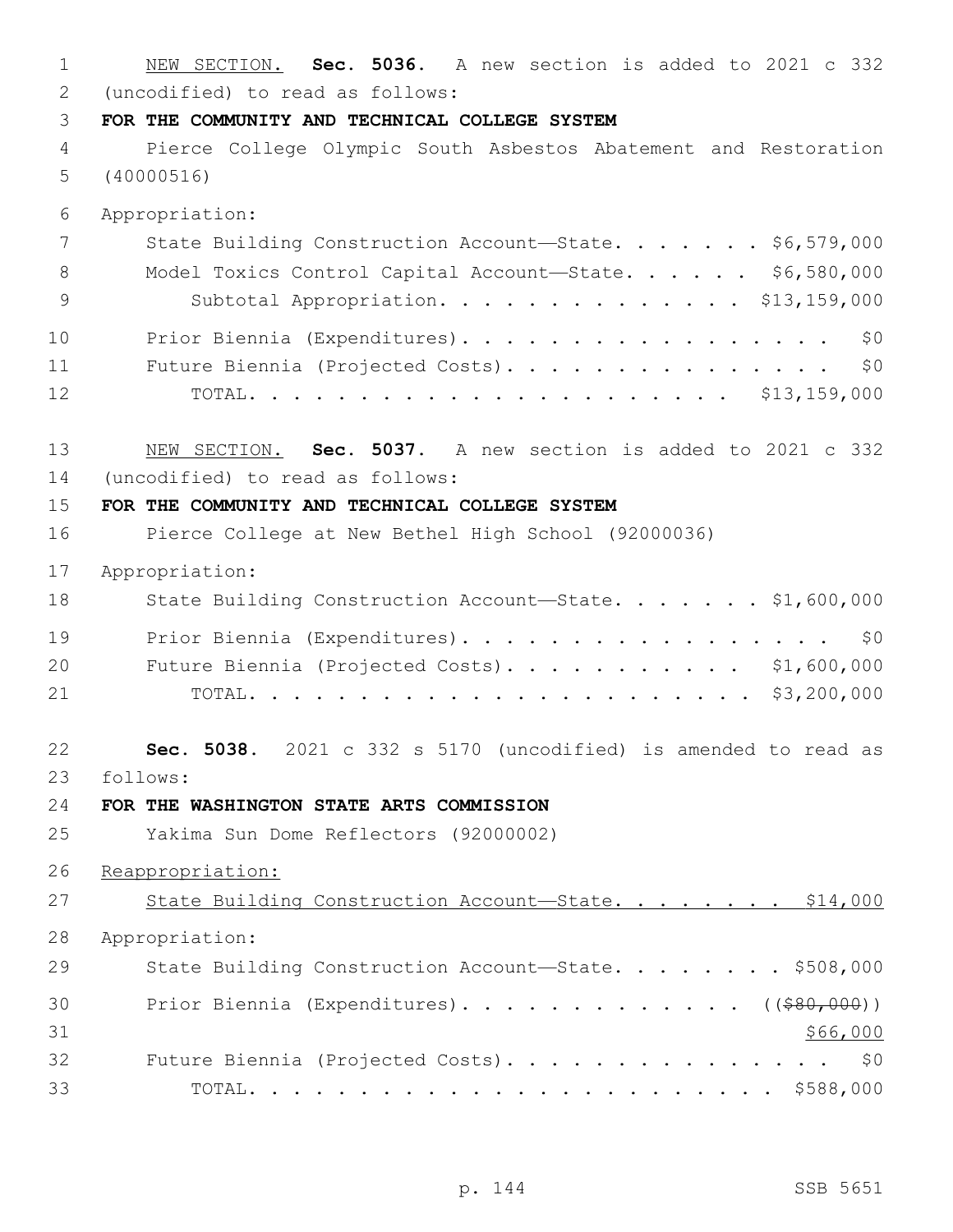- 1 NEW SECTION. **Sec. 5039.** 2021 c 332 s 5024 (uncodified) is
- 2 repealed.

(End of part)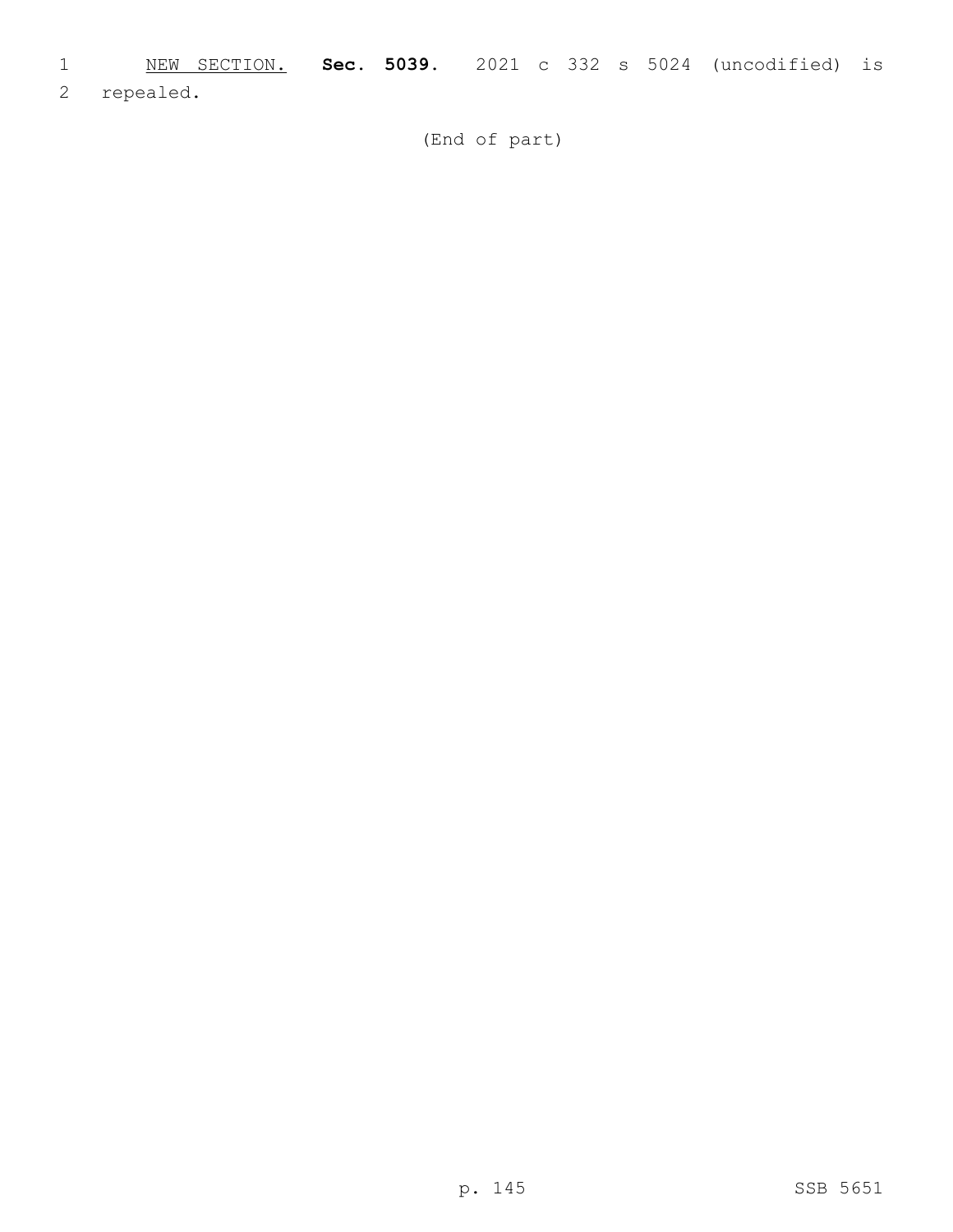## 1 **PART 6**

## 2 **RESERVED**

(End of part)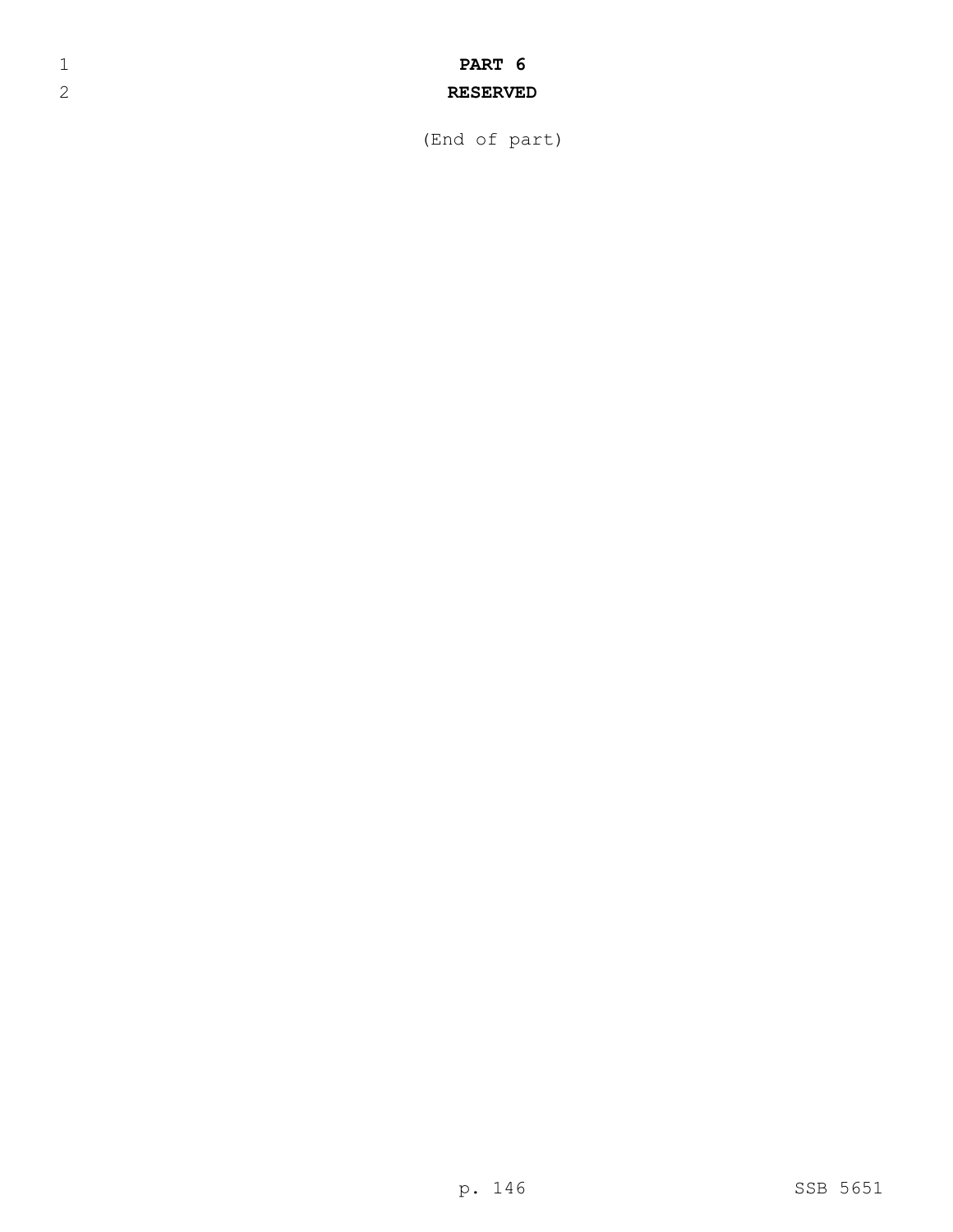| ⊣<br>PART 7<br><b>__</b>                       |  |
|------------------------------------------------|--|
| $\mathcal{D}$<br>MISCELLANEOUS PROVISIONS<br>↩ |  |
|                                                |  |

 **Sec. 7001.** 2021 c 332 s 7001 (uncodified) is amended to read as follows:4

 RCW 43.88.031 requires the disclosure of the estimated debt service costs associated with new capital bond appropriations. The estimated debt service costs for the appropriations contained in this 8 act are ((\$46,768,901)) \$46,810,631 for the 2021-2023 biennium, 9 ((\$314,662,796)) \$324,599,260 for the 2023-2025 biennium, and 10 ((\$447,088,148)) 466,702,535 for the 2025-2027 biennium.

 **Sec. 7002.** 2021 c 332 s 7002 (uncodified) is amended to read as 12 follows:

 ACQUISITION OF PROPERTIES AND FACILITIES THROUGH FINANCIAL CONTRACTS. (1) The following agencies may enter into financial contracts, paid from any funds of an agency, appropriated or nonappropriated, for the purposes indicated and in not more than the principal amounts indicated, plus financing expenses and required reserves pursuant to chapter 39.94 RCW. When securing properties under this section, agencies shall use the most economical financial contract option available, including long-term leases, lease-purchase agreements, lease-development with option to purchase agreements or financial contracts using certificates of participation. Expenditures made by an agency for one of the indicated purposes before the issue date of the authorized financial contract and any certificates of participation therein are intended to be reimbursed from proceeds of the financial contract and any certificates of participation therein to the extent provided in the agency's financing plan approved by the 28 state finance committee.

 (2) Those noninstructional facilities of higher education institutions authorized in this section to enter into financial contracts are not eligible for state funded maintenance and operations. Instructional space that is available for regularly scheduled classes for academic transfer, basic skills, and workforce training programs may be eligible for state funded maintenance and 35 operations.

 (3) Secretary of state: Enter into a financing contract for up to \$119,000,000 plus financing expenses and required reserves pursuant to chapter 39.94 RCW to construct a new library-archives building.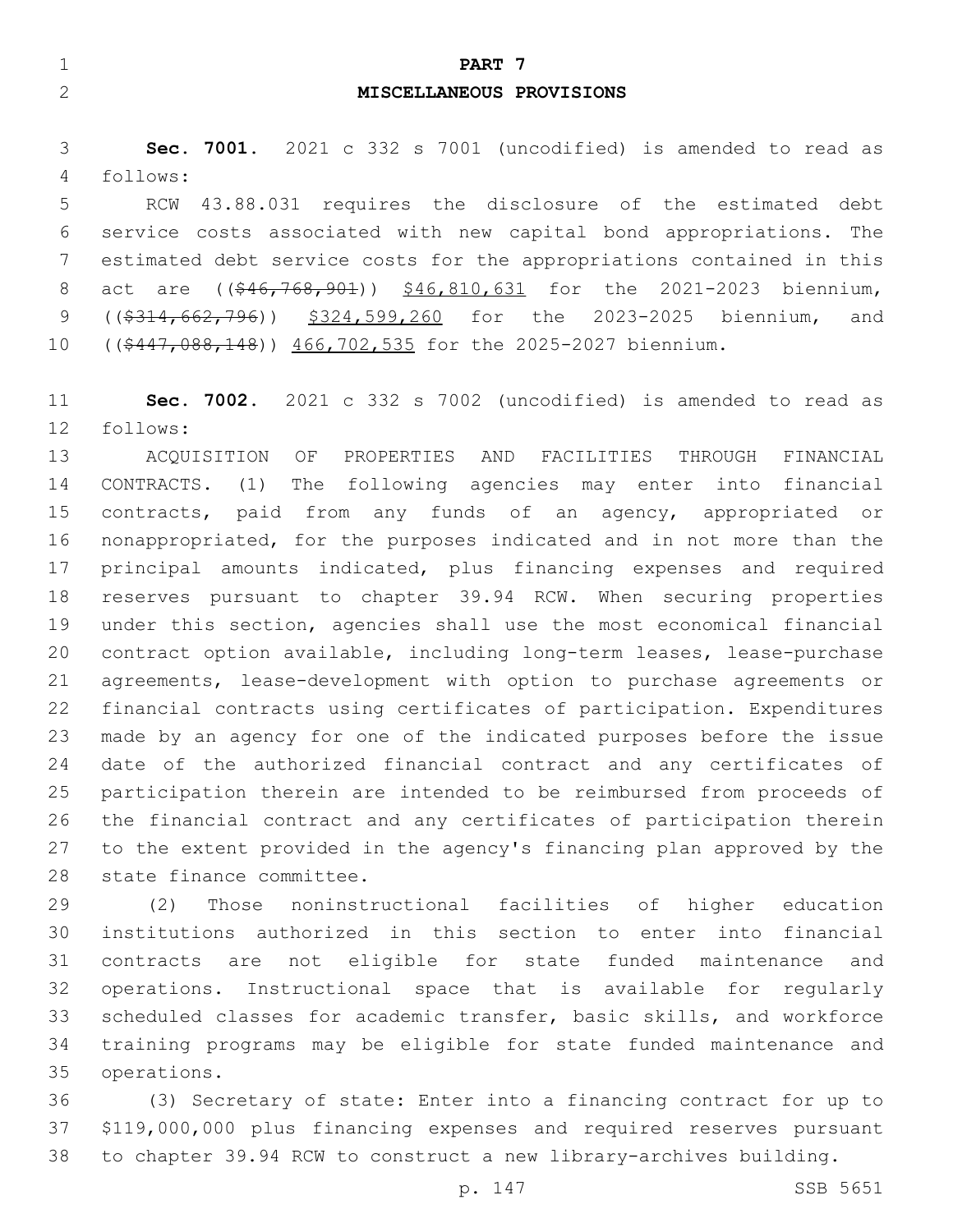(4) Washington state patrol: Enter into a financing contract for up to \$7,706,000 plus financing expenses and required reserves pursuant to chapter 39.94 RCW to construct a burn building for live 4 fire training.

 (5) Department of social and health services: Enter into a financing contract for up to \$115,700,000 plus costs and financing expenses and required reserves pursuant to chapter 39.94 RCW to construct a nursing facility on the fircrest residential habilitation center campus. The department may contract to lease develop or lease 10 purchase the facility. Before entering into a contract, the department must consult with the office of financial management and the office of the state treasurer. Should the department of social and health services choose to use a financing contract that does not provide for the issuance of certificates of participation, the financing contract shall be subject to approval by the state finance committee as required by RCW 39.94.010. In approving a financing contract not providing for the use of certificates of participation, the state finance committee should be reasonably certain that the contract is excluded from the computation of indebtedness, particularly that the contract is not backed by the full faith and credit of the state and the legislature is expressly not obligated to appropriate funds to make payments. For purposes of this subsection, "financing contract" includes but is not limited to a certificate of participation and tax exempt financing similar to that authorized in 25 RCW 47.79.140.

(6) Community and technical colleges:26

 (a) Enter into a financing contract on behalf of Grays Harbor College for up to \$3,200,000 plus financing expenses and required reserves pursuant to chapter 39.94 RCW to construct a student 30 services and instructional building.

 (b) Enter into a financing contract on behalf of Shoreline Community College for up to \$3,128,000 plus financing expenses and required reserves pursuant to chapter 39.94 RCW to construct an allied health, science, and manufacturing replacement building.

 (c) Enter into a financing contract on behalf of South Puget Sound Community College for up to \$5,000,000 plus financing expenses and required reserves pursuant to chapter 39.94 RCW to renovate a 38 health education building.

 (d) Enter into a financing contract on behalf of Bates Technical College for up to \$1,350,000 plus financing expenses and required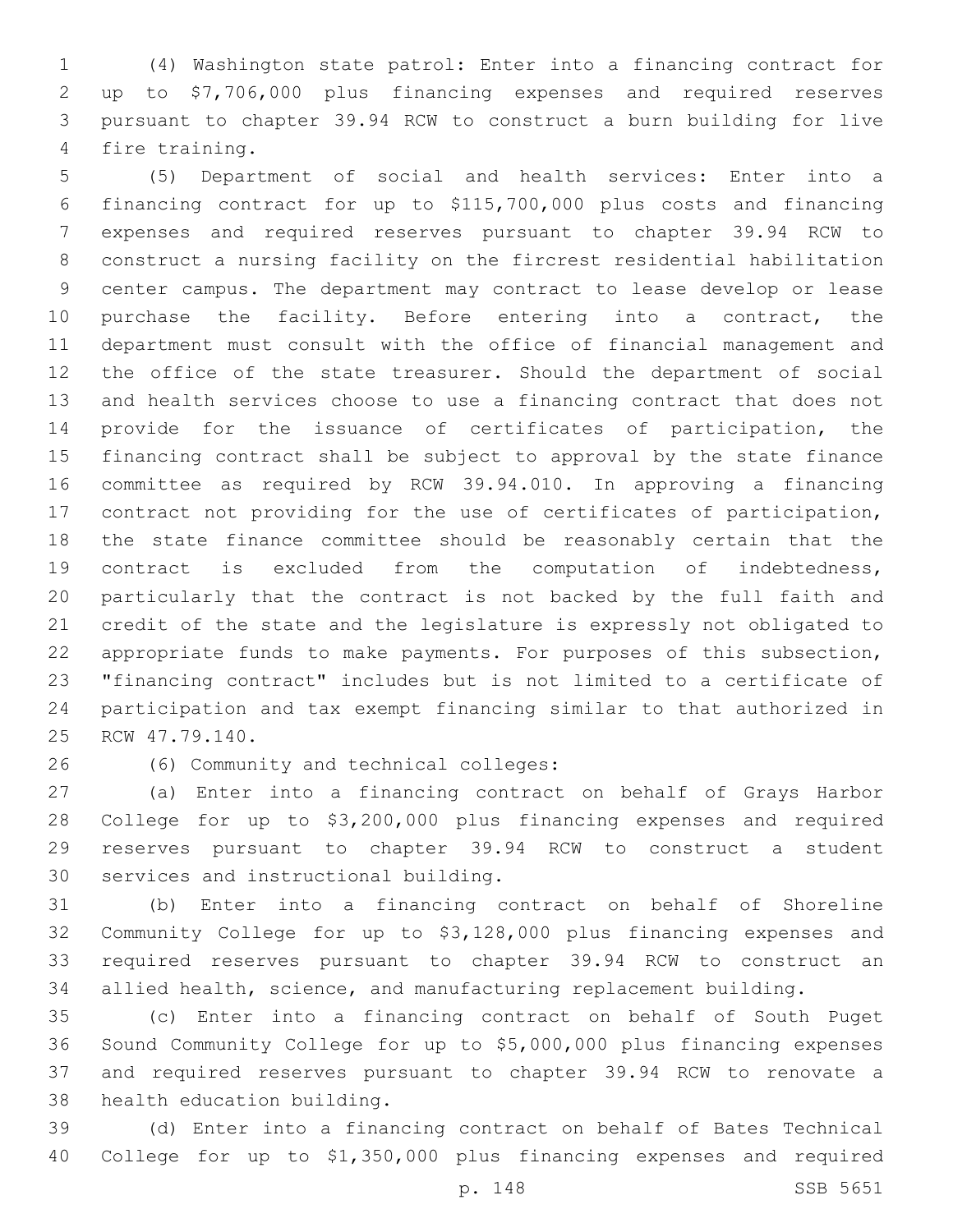reserves pursuant to chapter 39.94 RCW to purchase land and 2 facilities.

 (7) The department of ecology: ((Submit a financing contract proposal to fully fund the Lacey headquarters parking garage preservation project, including financing expenses and required reserves pursuant to chapter 39.94 RCW, in the department's 2022 supplemental capital budget request)) Enter into a financing contract for up to \$3,797,000 plus financing expenses and required reserves pursuant to chapter 39.94 RCW for the Lacey headquarters parking 10 garage preservation project.

 **Sec. 7003.** 2021 c 332 s 7012 (uncodified) is amended to read as follows:12

 Executive Order No. 21-02, archaeological and cultural resources, 14 was issued effective ((November 10, 2005)) April 7, 2021. Agencies shall comply with the requirements set forth in this executive order and must consult with the department of archaeology and historic preservation and affected tribes on the potential effects of projects on cultural resources and historic properties proposed in state- funded construction or acquisition projects, including grant or pass- through funding that culminates in construction or land acquisitions. Consultation with the department of archaeology and historic preservation and affected tribes must be initiated early in the project planning process, prior to construction or taking title.

 **Sec. 7004.** 2021 c 332 s 7020 (uncodified) is amended to read as 25 follows:

**FOR THE STATE TREASURER—TRANSFERS**

 (1) Public Works Assistance Account: For transfer 28 to the drinking water assistance account, up to ((\$5,500,000)) \$9,000,000 for fiscal year 2022 and up to \$5,500,000 30 for fiscal year 2023 . . . . . . . . . . . . . . . ((\$11,000,000)) \$14,500,000 (2) Public Works Assistance Account: For32 33 transfer to the water pollution control revolving account, up to \$7,500,000 for fiscal year 2022 and 35 up to ((\$7,500,000)) \$10,500,000 for fiscal year 2023. . . . . . . . . . . . . . . . . . . . . . . . . ((\$15,000,000)) 37 \$18,000,000 \$18,000,000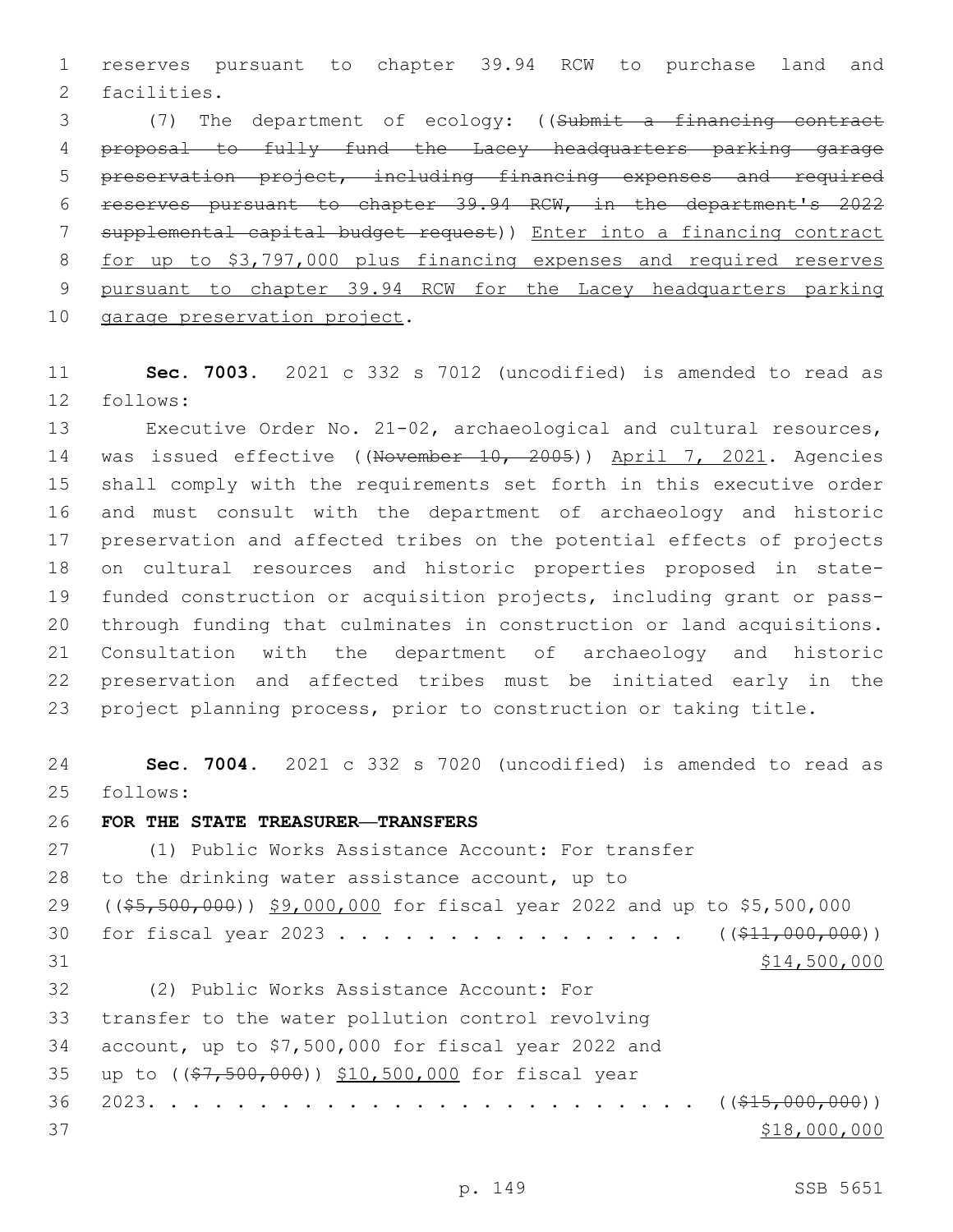(3) Public Works Assistance Account: For transfer to the statewide broadband account, up to \$7,000,000 for fiscal year 2022 3 and up to \$7,000,000 for fiscal year 2023. . . . . . . . \$14,000,000

 **Sec. 7005.** 2021 c 332 s 7041 (uncodified) is amended to read as follows:5

 (1) The department of enterprise services shall convene a construction industry work group to recommend how to apply successful carbon reduction strategies, incorporate necessary parameters of design and construction considerations, and allow for efficient and cost effective state construction projects. The work group must be comprised of construction industry professionals as recommended by a leading association on Washington business in design, specification, construction, and material supply and construction professionals that have successfully realized real and measurable results. The work group must also include a representative from the department of enterprise services, representatives from environmental groups, and someone of applicable expertise from the Washington academy of 18 sciences.

 (2) The work group shall identify and recommend carbon reduction strategies and environmental product declaration principles to successfully apply in state construction projects and:

 (a) Clarify the definition of environmental product declaration to ensure that environmental product declarations (EPD) are applied 24 properly, consistently, and as intended and provide a baseline of understanding based on accepted metrics to obtain measurable results 26 for state construction projects;

 (b) Suggest a pilot project or project review to apply construction industry recommendations and create an education and standards brief that accompanies the report required under subsection 30 (3) of this section;

 (c) Outline the environmental project review data collection process in functional detail and use existing data gathering 33 resources such as EC3; and

 (d) Identify measurable outcome criteria to establish a project baseline summary for use during design from estimated project material quantities using industry average environmental product declarations.37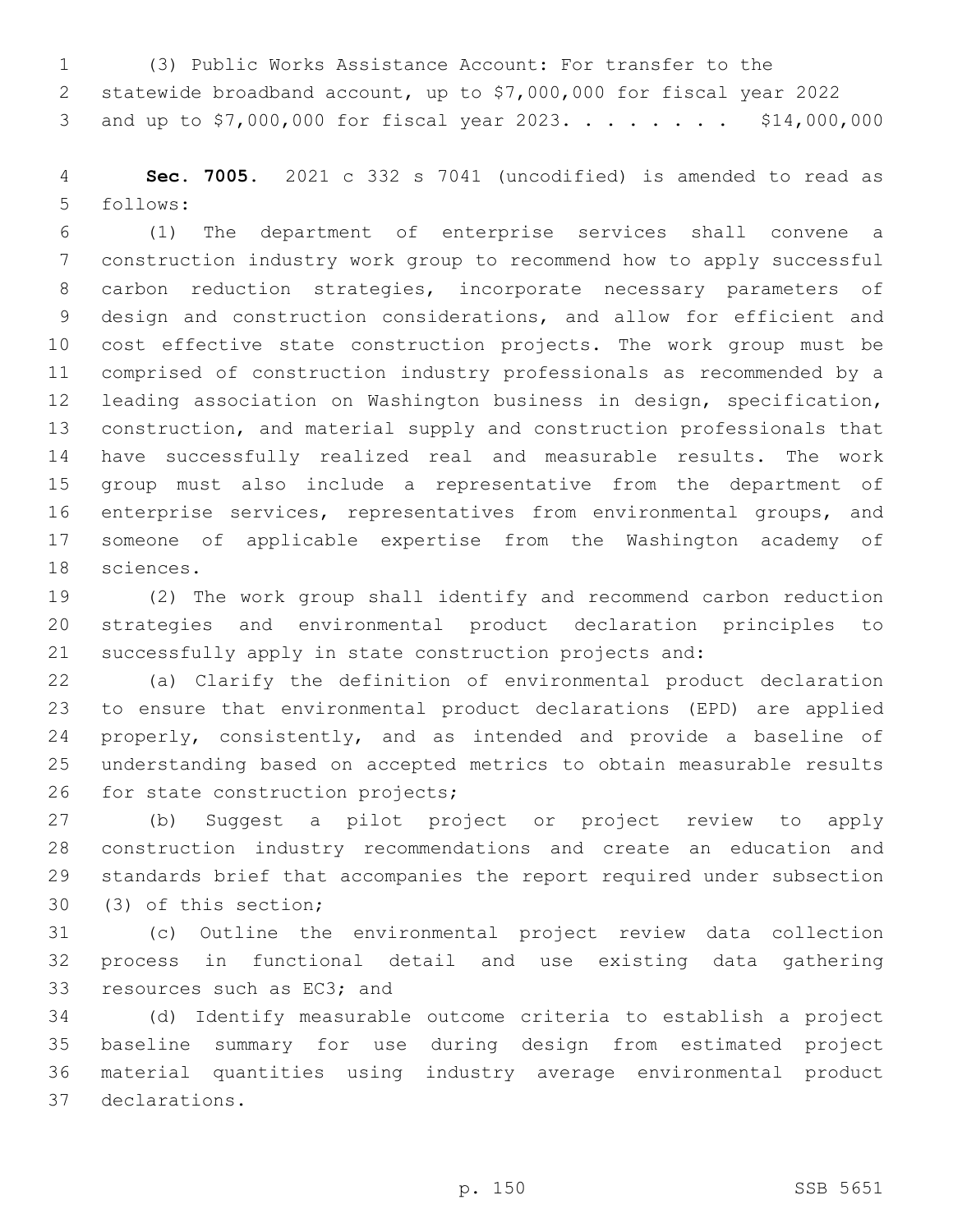(3) The work group shall provide their recommendations in a 2 report to the fiscal committees of the legislature by ( $\sqrt{4}$ anuary 1, 3 ) June 30, 2022.

 (d) Identify measurable outcome criteria to establish a project baseline summary for use during design from estimated project material quantities using industry average environmental product 7 declarations; and

 (e) Identify sustainable and low-carbon emitting building materials, including but not limited to, aggregate and recycled concrete materials, as described in subsection (4) of this section.

 (3) The work group shall provide their recommendations in a report to the fiscal committees of the legislature by January 1, 13 2022.

 (4)(a) The legislature continues to prioritize Washington state's sustainability goals and reaffirms its determination that recyclable construction aggregate and recycled concrete materials are too valuable to be wasted and landfilled. The legislature further finds that the reuse of construction aggregate and recycled concrete 19 materials into construction projects is known to:

 (i) Reduce the need for consumption of new construction aggregate 21 materials and conserves existing aggregate resources;

 (ii) Encourages reuse and recycling, reduces waste, and discourages landfilling of readily available natural resources;

 (iii) Reduces truck trips and related transportation emissions; 25 and

 (iv) Reduces greenhouse gases related to the construction of state funded construction projects, reduce embodied energy, and improve and advance the sustainable principles and practices of 29 Washington state.

 (b) These recyclable materials have well established markets, are substantially a primary or secondary product of necessary construction processes and production, as a commodity substantially meets widely recognized international, national, and local standards and specifications, and are managed as an item of commercial value.

 **Sec. 7006.** RCW 43.83B.430 and 2020 c 168 s 6 are each amended to read as follows:36

 The state drought preparedness and response account is created in the state treasury. All receipts from appropriated funds designated for the account and all cost recovery revenues collected under RCW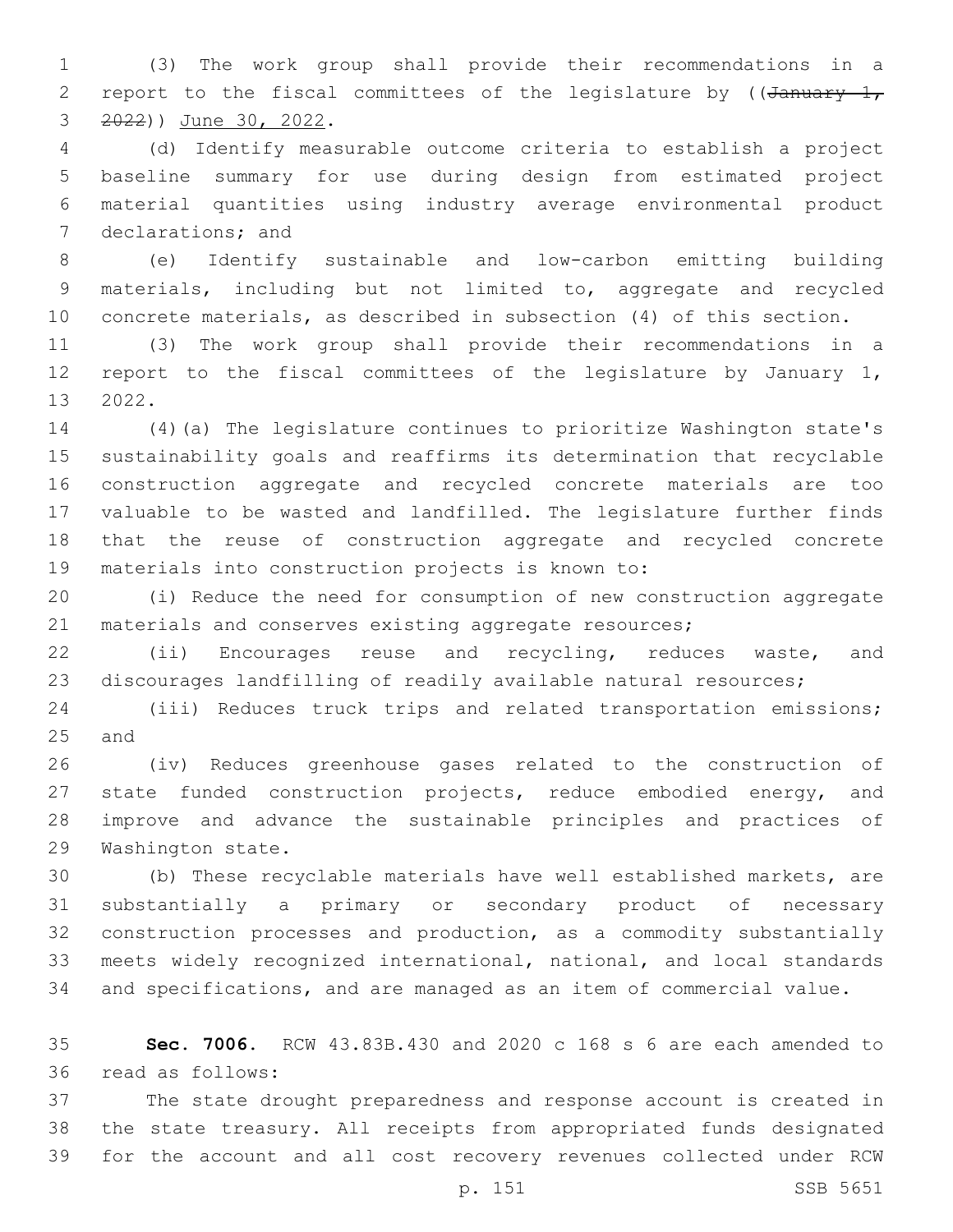43.83B.410(5) must be deposited into the account. Expenditures from the account may be used for drought preparedness and response activities under this chapter, including grants issued under RCW 43.83B.415. Moneys in the account may be spent only after appropriation. During the 2021-2023 fiscal biennium, the legislature may appropriate moneys from the state drought preparedness and response account created in RCW 43.83B.430 for activities related to water banking.

 **Sec. 7007.** RCW 43.155.050 and 2021 c 334 s 979 and 2021 c 332 s 7031 are each reenacted and amended to read as follows:

 The public works assistance account is hereby established in the state treasury. Money may be placed in the public works assistance account from the proceeds of bonds when authorized by the legislature or from any other lawful source. Money in the public works assistance account shall be used to make loans and grants and to give financial guarantees to local governments for public works projects. Moneys in the account may also be appropriated or transferred to the water pollution control revolving fund and the drinking water assistance account to provide for state match requirements under federal law. Not more than twenty percent of the biennial capital budget appropriation to the public works board from this account may be expended or obligated for preconstruction loans and grants, emergency loans and grants, or loans and grants for capital facility planning under this chapter. Not more than ten percent of the biennial capital budget appropriation to the public works board from this account may be expended or obligated as grants for preconstruction, emergency, capital facility planning, and construction projects. During the 2017-2019 and 2019-2021 fiscal biennia, the legislature may appropriate moneys from the account for activities related to rural economic development, the growth management act, the aviation revitalization loan program, the community economic revitalization board broadband program, and the voluntary stewardship program. During the 2021-2023 biennium, the legislature may appropriate moneys from the account for activities related to the aviation revitalization board. During the 2019-2021 fiscal biennia, the legislature may direct the state treasurer to make transfers of moneys in the public works assistance account to the education legacy trust account. During the 2019-2021 and 2021-2023 fiscal biennia, the legislature may direct the state treasurer to make transfers of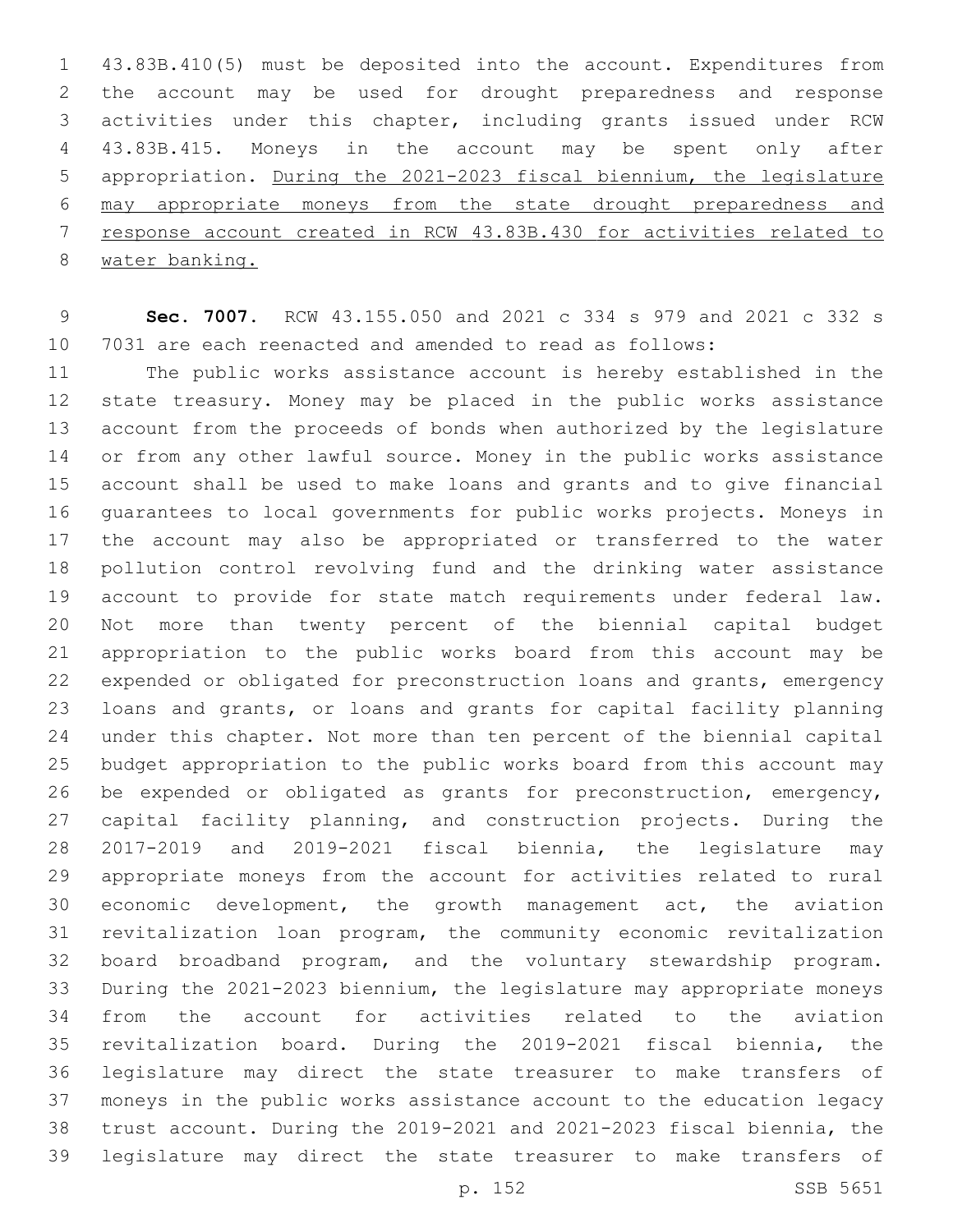moneys in the public works assistance account to the statewide broadband account. During the 2021-2023 fiscal biennium, the legislature may appropriate moneys from the public works assistance account for activities related to the voluntary stewardship program, rural economic development, and the growth management act. During the 2021-2023 biennium, the legislature may appropriate moneys from the account for projects identified in section 1028 of this act.

 NEW SECTION. **Sec. 7008.** The state board for community and technical colleges was tasked by the legislature in section 7038, chapter 332, Laws of 2021 to report on alternative methods of prioritizing and presenting the list of requested capital projects for community and technical colleges in the 2023-2025 fiscal biennium. The state board for community and technical colleges shall implement for the 2023-2025 fiscal biennium the report's option of a single prioritized request with minor projects above major projects and with all of the funding needed for design and construction included in a single biennium. However, in recognition of the transition to this new prioritized request method, projects that received funding for design only in the 2019-2021 or 2021-2023 fiscal biennia must receive priority over new major project requests in the 2023-2025 fiscal biennium request.

 NEW SECTION. **Sec. 7009.** The energy efficiency revolving loan capitalization account is created in the state treasury. All moneys received by the state from the energy efficiency revolving loan fund capitalization grant program created in section 40502 of P.L. 117-58 (infrastructure investment and jobs act) must be deposited into the account. The account may also receive legislative transfers and appropriations and all other revenues directed for deposit into the account. Moneys in the account may be spent only after appropriation. Expenditures from the account may be used to make grants or loans, and to provide technical assistance, to conduct energy audits and to implement audit strategies to increase the energy efficiency of residential and commercial buildings and facilities.

 NEW SECTION. **Sec. 7010.** If any provision of this act or its application to any person or circumstance is held invalid, the remainder of the act or the application of the provision to other persons or circumstances is not affected.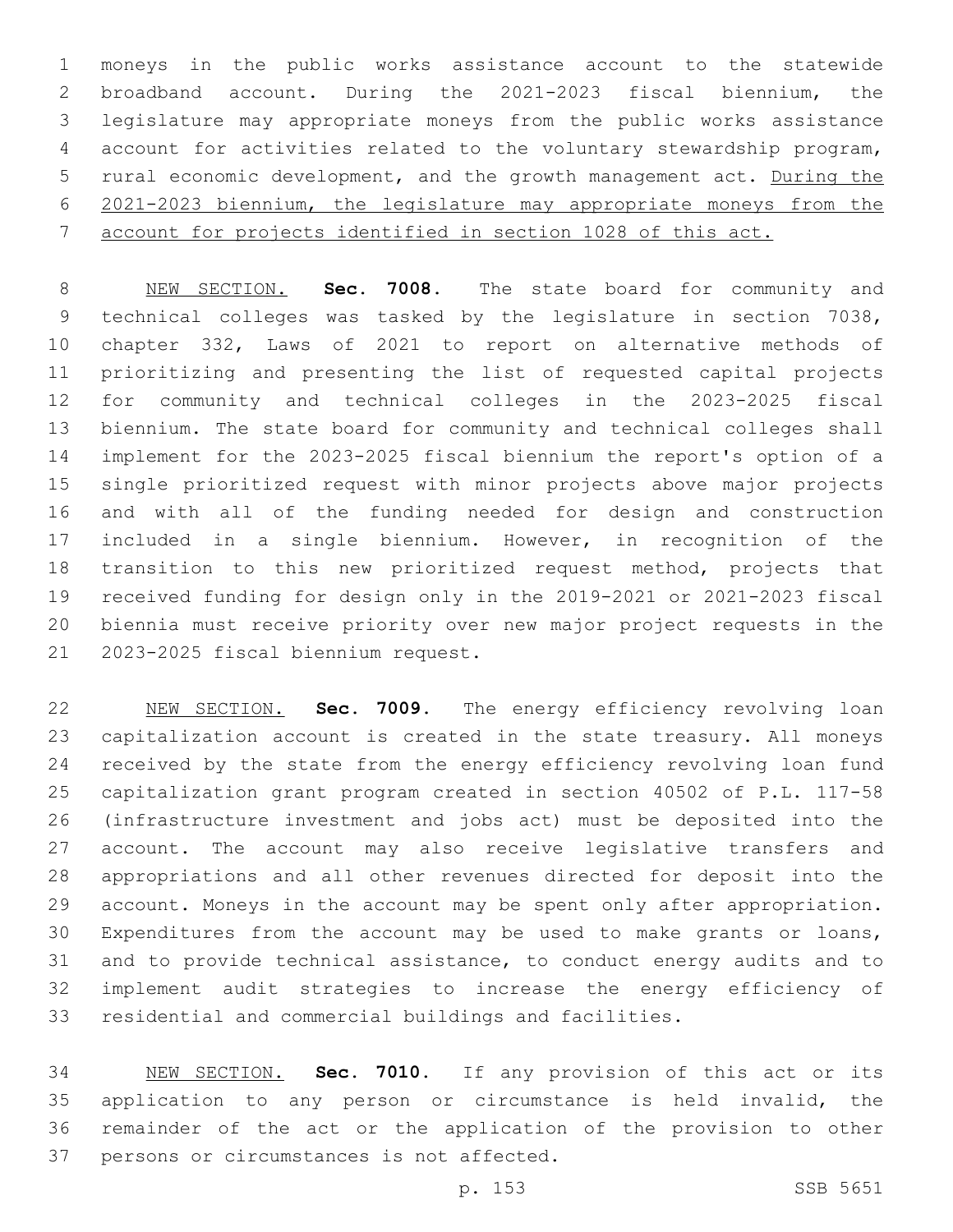NEW SECTION. **Sec. 7011.** This act is necessary for the immediate preservation of the public peace, health, or safety, or support of the state government and its existing public institutions, and takes effect immediately.

(End of part)